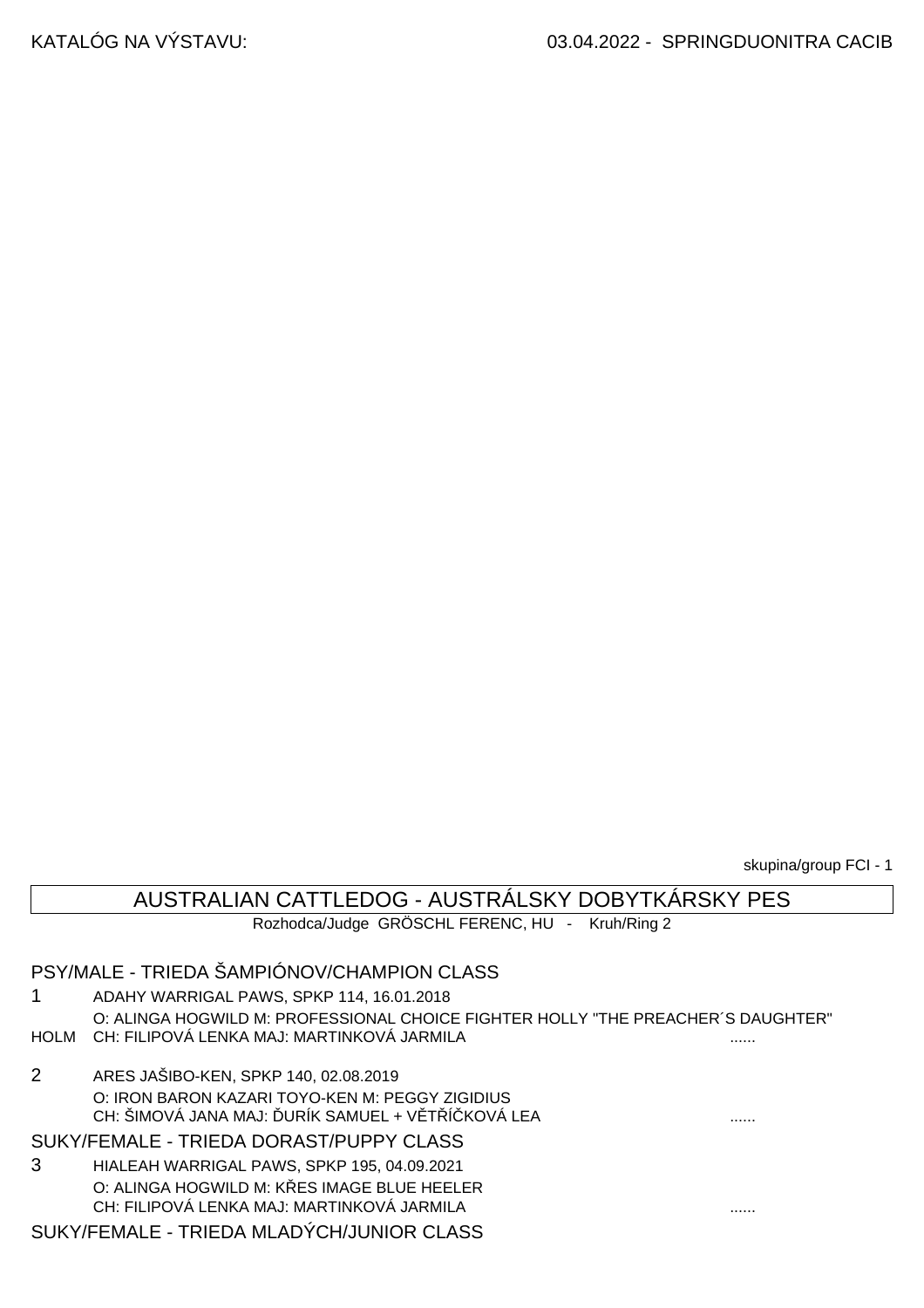| $\overline{4}$ | ACD RUTKOWSCY DELPHINE, CMKU/ACD/1911/-21/21, 21.05.2021                                                                               |   |
|----------------|----------------------------------------------------------------------------------------------------------------------------------------|---|
|                | O: STRAIGHT ARROWS THE ONE CA M: KURPAS' BLACK PEARL<br>CH: RUTKOWSKA IZABELL MAJ: ŽÁ EK LIBOR                                         |   |
|                | SUKY/FEMALE - TRIEDA OTVORENÁ/OPEN CLASS                                                                                               |   |
| 5              | APOCALYPSE CARPATHIAN DINGO, SPKP 155, 15.11.2019                                                                                      |   |
|                | O: ALINGA HOGWILD M: WINDWARRIOR'S BREAKING NEWS<br>CH: V T Í KOVÁ LEA MAJ: URÍK SAMUEL + V T Í KOVÁ LEA                               |   |
|                | AUSTRALIAN SHEPHERD - AUSTRALSKY OV IAK                                                                                                |   |
|                | Rozhodca/Judge MATYÁŠ JAROSLAV, SK - Kruh/Ring 4                                                                                       |   |
|                | PSY/MALE - TRIEDA MLADŠÍ DORAST/MINOR PUPPY CLASS                                                                                      |   |
| 6              | DENVER CHRYSTAL LIGHT, SPKP 1066, 21.10.2021                                                                                           |   |
|                | O: SILVER DREAM AUSSIE'S JACK SPARROW M: PRINCES AUSSIE'S FATRANSKÝ SEN<br>CH: ŠIMKOVÁ KRISTÍNA MAJ: ŠIMKOVÉ KRISTÍNA A TEREZA         |   |
|                | PSY/MALE - TRIEDA MLADÝCH/JUNIOR CLASS                                                                                                 |   |
| 7              | CALLAHAN CHRYSTAL LIGHT, SPKP 895, 04.02.2021                                                                                          |   |
|                | O: NEBESNIY ALJANS NEVER LET YOU GO M: PRINCES AUSSIE S FANTRANSKÝ SEN<br>CH: ŠIMKOVÁ KRISTÍNA MAJ: HAMAROVÁ MAGDALÉNA                 |   |
| 8              | EX SRDCOVÉ ESO, CMKU/AUO/6975/20, 12.11.2020                                                                                           |   |
|                | O: DIZZY MARBLE AMORE MIO M: ROSA SRDCOVÉ ESO<br>CH: HODOVÁ ZUZANA MAJ: HODOVÁ LINDA + HODOVÁ ZUZANA                                   |   |
| 9              | MAGIC SHINE TATRANSKÁ LABKA, SPKP 880, 20.11.2020                                                                                      |   |
|                | O: SILVER DREAM AUSSIE'S FUN FACTORY M: UNIQUE CHANCE CARCASSONNE TOLUGO<br>CH: BYSTRICKÁ ANDREA MAJ: GJABELOVÁ ADRIANA                |   |
|                | PSY/MALE - TRIEDA OTVORENÁ/OPEN CLASS                                                                                                  |   |
| 10             | AUSSIEPRIDE HERE WE GO AGAIN, 41216/XXII/19, 26.05.2019                                                                                |   |
|                | O: MORNING MIST LIMELITE WORLD ATLAS M: AUSSIEPRIDE MATCH MADE IN HEAVEN<br>CH: NICULESCU DANA MAJ: PRZYBYLSKA KATARZYNA               |   |
| 11             | BADDY PRINCE GREY BLOSSOM ORANGE, SPKP 708, 26.11.2019                                                                                 |   |
|                | O: PREEMINENT LINE LEGACY'S TOP OF THE CLASS M: IMPRESIVEIRIS LABAKAN SLOVAKIA<br>CH: RAVAS RÓBERT MAJ: GREGOR ÍK JÁN                  |   |
| 12             | BELVEDER CATHARINAS CRAZY DOGS, SPKP 679, 22.07.2019                                                                                   |   |
|                | O: ELDORADO'S TREASURE LABAKAN SLOVAKIA M: BLOODY MARY JOLIESSE ET CHARME<br>CH: HORKAVÝ MARTIN MAJ: HORKAVÝ MARTIN + HORKAVÁ KATARÍNA |   |
| 13             | DRAGON DON HUGO JOLIESSE ET CHARME, SPKP 547, 07.10.2018                                                                               |   |
|                | O: TRIPLEMOON CASANOVA GIACOMO M: PEGGY LEE PUELLA FERA<br>CH: KU ERÁKOVÁ SO A MAJ: MARKOVÁ EVA                                        |   |
| 14             | PRINCE OF' MY UNIVERSE DU CHEMIN DE MANDRIN, LOF 1 B.AUS 108319/0, 23.07.2019                                                          |   |
|                | O: SKYRON AFTER THE STORM M: MORGANE DE TOI DU CHEMIN DE MANDRIN<br>CH: HANETTELLE FLORENCE MAJ: KRATOCHVÍLOVÁ EVA                     |   |
|                | PSY/MALE - TRIEDA ŠAMPIÓNOV/CHAMPION CLASS                                                                                             |   |
| 15             | DAEMON PEARL OF THE MOON, SPKP 496, 06.01.2018                                                                                         |   |
|                | O: DIEGO ŠASTNÝ KOUTEK M: BE SO CUTE CAT PEARL OF THE MOON<br>CH: HÁJKOVÁ ŠÁRKA MAJ: HERMANOVÁ MICHAELA                                |   |
| 16             | X'MEN SRDCOVÉ ESO, CMKU/AUO/4713/18, 18.06.2018                                                                                        |   |
|                | O: JURÁŠEK SRDCOVÉ ESO M: NORTHBAY XSELL FERGILICIOUS<br>CH: HODOVÁ ZUZANA MAJ: HODOVÁ LINDA + HODOVÁ ZUZANA                           |   |
|                | SUKY/FEMALE - TRIEDA MLADŠÍ DORAST/MINOR PUPPY CLASS                                                                                   |   |
| 17             | DAFNÉ AROVNÝ DVOR, SPKP 1043, 09.10.2021                                                                                               |   |
|                | O: DOCENT KASCARO M: ANGEL AROVNÝ DVOR<br>CH: ZACHAROVÁ NIKOLETA MAJ: ZACHAROVÁ NIKOLETA                                               |   |
| 18             | DIAMOND CHRYSTAL LIGHT, SPKP 1071, 21.10.2021                                                                                          |   |
|                | O: SILVER DREAM AUSSIE'S JACK SPARROW M: PRINCES AUSSIE'S FATRANSKÝ SEN                                                                |   |
|                | CH: ŠIMKOVÁ KRISTÍNA MAJ: ŠIMKOVÉ KRISTÍNA A TEREZA                                                                                    | . |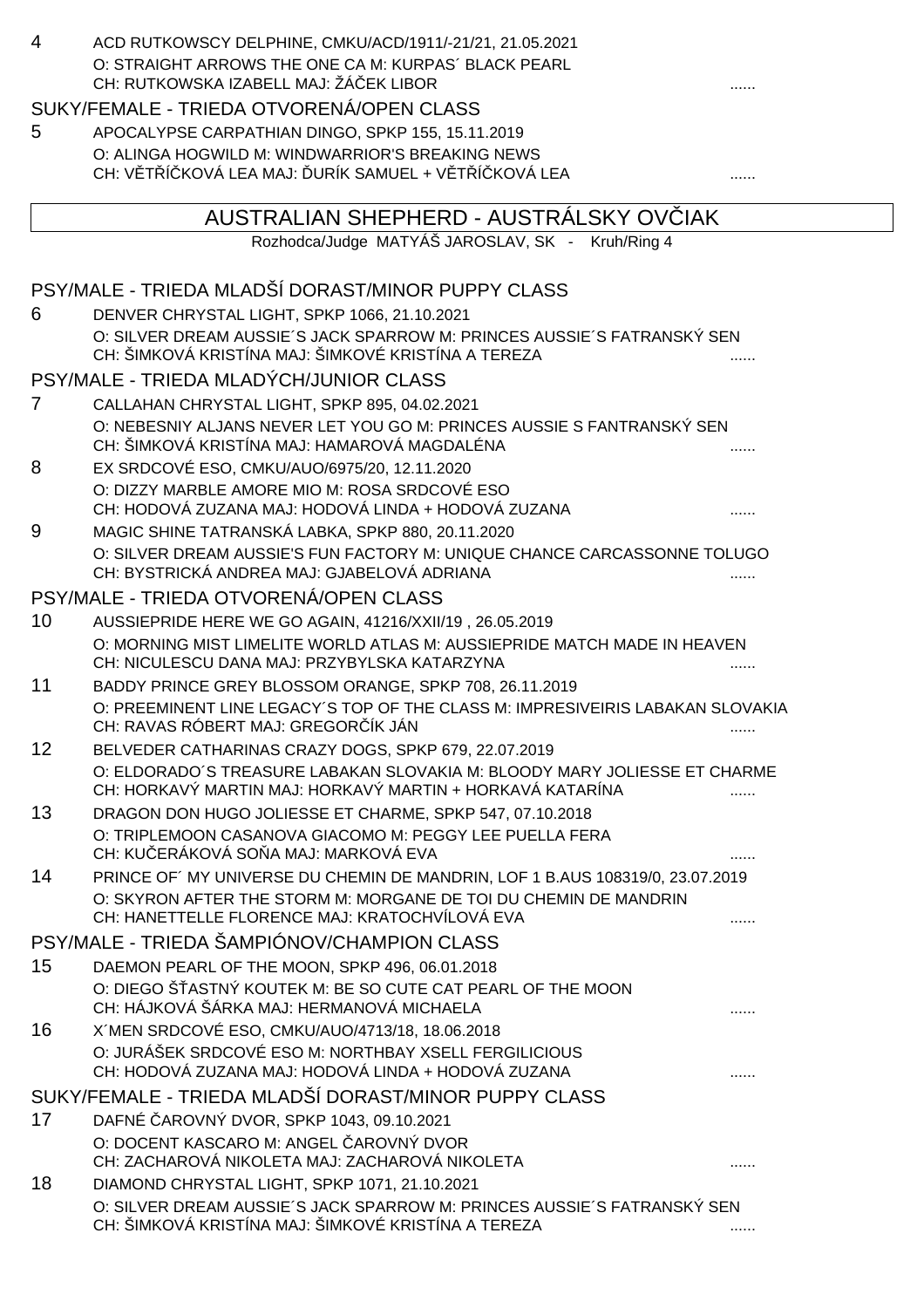| 19 | SILVER DREAM AUSSIE'S XANTA MARIA, MET.AUST.SHEP.1483/22, 04.12.2021<br>O: SILVER DREAM AUSSIE'S JACK SPARROW M: SILVER DREAM AUSSIE'S FAITH NO MORE<br>CH: KORÓZS-PAPP JUDIT MAJ: KANÁTOVÁ LUCIA                     |  |
|----|-----------------------------------------------------------------------------------------------------------------------------------------------------------------------------------------------------------------------|--|
| 20 | SPIRIT SHERIDAN'S DU DOMAINE DE LA PIERRE LEVEE, LOF 1 B. AUS 150909/0, 20.11.2021<br>O: KALEIDO STAR HUGH JACKMANN M: ORIGINAL CHERRY PIE DU DOMAINE DE LA PIERRE LEVEE<br>CH: HERBONNIERE ALINE MAJ: HOUŠKOVÁ MARIE |  |
|    | SUKY/FEMALE - TRIEDA DORAST/PUPPY CLASS                                                                                                                                                                               |  |
| 21 | BECKIE MAGIC PASSOA, CMKU/AUO/7968/21, 07.07.2021                                                                                                                                                                     |  |
|    | O: WINTIME BOURBON PLAYFUL MELODY M: PASSOA COFI CAPITO<br>CH: BE ÁKOVÁ PAVLÍNA MAJ: BABEJOVÁ DIANA                                                                                                                   |  |
| 22 | CASSANDRA Z PODHOLICE, SPKP 1023, 13.09.2021                                                                                                                                                                          |  |
|    | O: CURACAO COFI CAPITO M: BE HOPE AMOR REAL<br>CH: MARCINA ADRIÁN MAJ: ŠOŠKOVÁ TERÉZIA                                                                                                                                |  |
|    | SUKY/FEMALE - TRIEDA MLADÝCH/JUNIOR CLASS                                                                                                                                                                             |  |
| 23 | INEES AUSSIE'S FATRANSKÝ SEN, SPKP 910, 06.04.2021                                                                                                                                                                    |  |
|    | O: JENDA SRDCOVÉ ESO M: CASSIUS AUSSIE'S RÓZANY GAJ<br>CH: BRYNDZA DÁRIUS MAJ: MELICHOVÁ ILDIKÓ + UREJOVÁ MONIKA                                                                                                      |  |
|    | SUKY/FEMALE - TRIEDA STREDNÁ/INTERMEDIATE CLASS                                                                                                                                                                       |  |
| 24 | BLACK ROSE WALTARIUS, SPKP 1020, 23.07.2020                                                                                                                                                                           |  |
|    | O: APPLE WHITE POPPY MEADOWVILLE M: ALKA BARBASTELLA<br>CH: MELICHAR ALEŠ MAJ: HAMAROVÁ MAGDALÉNA                                                                                                                     |  |
| 25 | CORA SV ŽÍ VÍTR, CMKU/AUO/6396/20, 19.04.2020                                                                                                                                                                         |  |
|    | O: VIEW THE MESSAGE CARSASONNE TOLUGO M: NARNIE SVEŽÍ VÍTR<br>CH: KALEMBOVÁ IVANA MAJ: I MANCOVÁ MÁRIA                                                                                                                |  |
| 26 | KAWA CARCASSONNE TOLUGO, CMKU/AUO/6897/20, 03.10.2020                                                                                                                                                                 |  |
|    | O: RISINGSTAR'S WHAT LEGENDS ARE MADE OF M: HOPEFUL CARCASSONNE TOLUGO<br>CH: GOGOLOVÁ LUCIE MAJ: DVO ÁKOVÁ MICHAELA                                                                                                  |  |
|    | SUKY/FEMALE - TRIEDA OTVORENÁ/OPEN CLASS                                                                                                                                                                              |  |
| 27 | AURORA AUSTRALIS CHRYSTAL LIGHT, SPKP 643, 06.05.2019                                                                                                                                                                 |  |
|    | O: JENDA SRDCOVÉ ESO M: ARDMORE LEGACY KINGS PAWS NIJANI<br>CH: ŠIMKOVÁ KRISTÍNA MAJ: PUHA JOZEF                                                                                                                      |  |
| 28 | JAZZY LADY LABAKAN SLOVAKIA, SPKP 358, 30.04.2017                                                                                                                                                                     |  |
|    | O: THUNDER HILL EASY RYDER M: L'GRACE OF BLUE GRASS RANCH<br>CH: ZELENAYOVÁ EVA MAJ: KIRCHNEROVÁ SO A + KIRCHNER RÓBERT                                                                                               |  |
|    | SUKY/FEMALE - TRIEDA ŠAMPIÓNOV/CHAMPION CLASS                                                                                                                                                                         |  |
| 29 | LUMBEE AMORE MIO FALLCAT, CMKU/AUO/4384/18, 25.02.2018                                                                                                                                                                |  |
|    | O: CH MOON SHINE BLUE QUINCY JONES M: GRCH GHAZI NSCHO-TSCHI FALLCAT<br>CH: ŠVEC MARTIN MAJ: KVASNI KOVÁ TEREZA                                                                                                       |  |
| 30 | RAISHA LABAKAN SLOVAKIA, SPKP 706, 29.10.2019                                                                                                                                                                         |  |
|    | O: CAROLINA CALAIS TAH DAAAH M: THORNAPPLE COWGIRL SHINE<br>CH: ZELENAYOVÁ EVA MAJ: KIRCHNER RÓBERT + KIRCHNEROVÁ SO A                                                                                                |  |
|    |                                                                                                                                                                                                                       |  |

# BEARDED COLLIE

Rozhodca/Judge GRÖSCHL FERENC, HU - Kruh/Ring 2

## PSY/MALE - TRIEDA STREDNÁ/INTERMEDIATE CLASS

31 FARMARENS HIGHLAND FLING, PKR.I-97171, 06.10.2020 O: OLD SMUGGLER'S SUBZERO HERO M: HONEYTASTE FASHION STAR CH: SANDBERG CHARLOTT & OLSSON URLICA MAJ: KOZŁOWSKA AGNIESZKA + KOZŁOWSKA ROKSANA ......

## PSY/MALE - TRIEDA ŠAMPIÓNOV/CHAMPION CLASS

32 BREAKSEA ROCKET MAN, CMKU/BD/3248/-20/20, 22.03.2020 O: RAMSGROVE CORUSCATION FOR BREAKSEA M: BREAKSEA FANTASMAGORICAL CH: BURFITT GILLIAN MAJ: NETOLICKÁ DAGMAR ......

## SUKY/FEMALE - TRIEDA OTVORENÁ/OPEN CLASS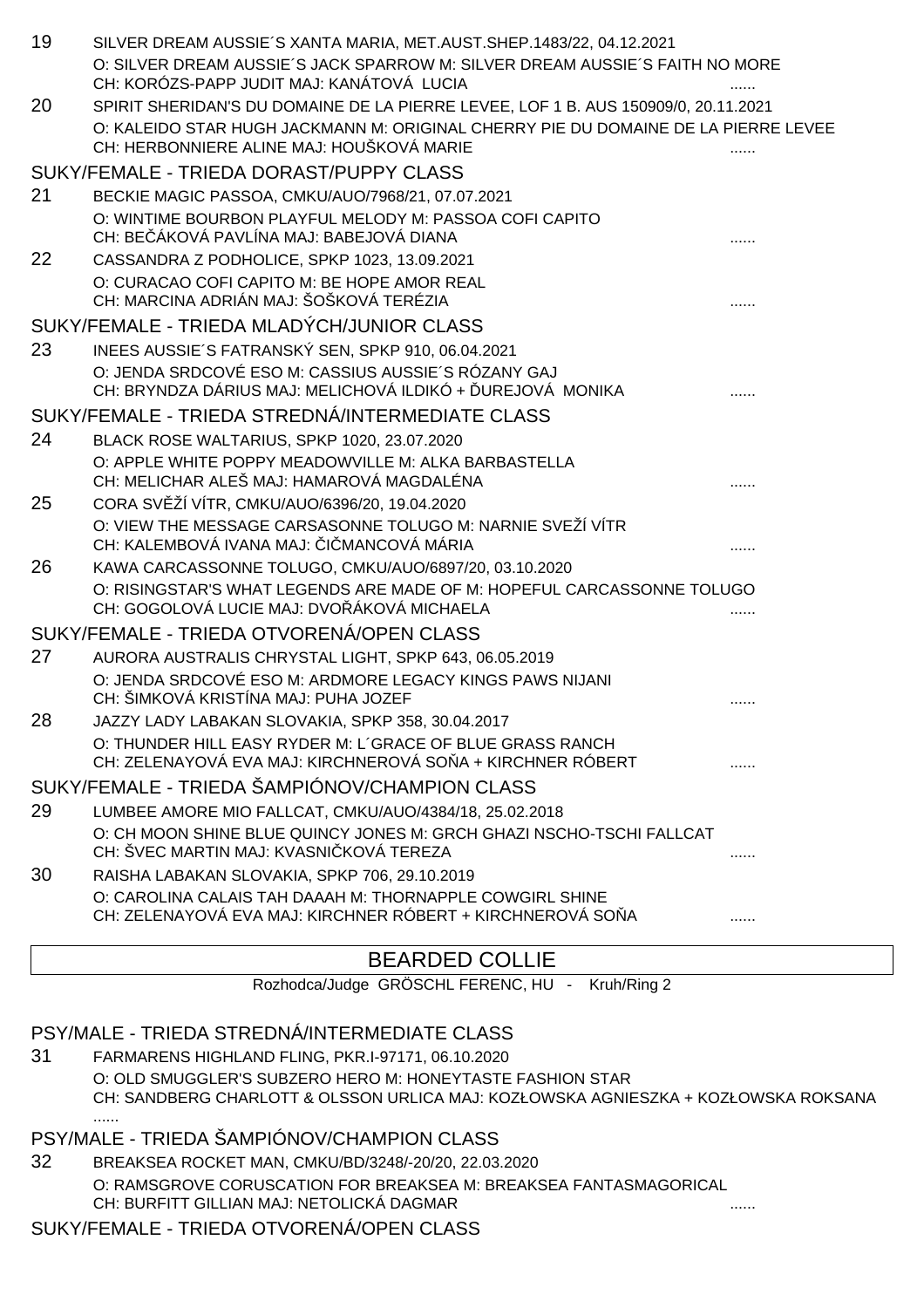| 33 | CHARLOTTE SOMETIMES DEL CUORE IMPAVIDO, PKR.I-91876, 04.11.2018                                                                                     |   |
|----|-----------------------------------------------------------------------------------------------------------------------------------------------------|---|
|    | O: VA PENSIERO DEL CUORE IMPAVIDO M: AQUA AZZURRA AQUA CHIARA DEL CUORE IMPAVIDO<br>CH: RIPOLI FILIPPO MAJ: KOZŁOWSKA AGNIESZKA + KOZŁOWSKA ROKSANA |   |
|    | SUKY/FEMALE - TRIEDA ŠAMPIÓNOV/CHAMPION CLASS                                                                                                       |   |
| 34 | KEIRA METZ EMIEL REGIS, CMKU/BD/3088/17, 17.05.2017                                                                                                 |   |
|    | O: ICH DOUBLE SCOTCH BLACK RHETT BUTLER M: ICH FEAINNEWEDD EMIEL REGIS<br>CH: OKOVÁ HANA MAJ: OKOVÁ HANA                                            |   |
|    | <b>BEAUCERON</b>                                                                                                                                    |   |
|    | Rozhodca/Judge GRÖSCHL FERENC, HU - Kruh/Ring 2                                                                                                     |   |
|    | PSY/MALE - TRIEDA MLADÝCH/JUNIOR CLASS                                                                                                              |   |
| 35 | BELINUS ESPRIT DE LA CROIX DOUBLE, CMKU/BC/6225/21, 16.04.2021                                                                                      |   |
|    | O: BIAS CANIS MAYRAU M: AISHA ESPRIT DE LA CROIX DOUBLE<br>CH: ŽIGRAY JOZEF MAJ: DOLEŽEL RADEK                                                      |   |
| 36 | BRENNUS ESPRIT DE LA CROIX DOUBLE, SPKP 1990, 16.04.2021                                                                                            |   |
|    | O: BIAS CANIS MAYRAU M: AISHA ESPRIT DE LA CROIX DOUBLE<br>CH: ŽIGRAY JOZEF MAJ: ŠVEC LGOR                                                          |   |
|    | PSY/MALE - TRIEDA PRACOVNÁ/WORKING CLASS                                                                                                            |   |
| 37 | ETIENN DE NAVARR HEART BOYARD, CMKU/BC/5886/19, 20.09.2019                                                                                          |   |
|    | O: Q'NAVARRE L'AMI DE LA CAPAGNE M: BENELLIS TOPAZ HEART BOYARD<br>CH: ŠPA KOVÁ KRISTÝNA MAJ: URÍ KOVÁ LUCIE                                        |   |
|    | PSY/MALE - TRIEDA ŠAMPIÓNOV/CHAMPION CLASS                                                                                                          |   |
| 38 | AME MAGNANIME HANNIBAL BARKAS, SPKP 1900, 01.03.2016                                                                                                |   |
|    | O: DAGASSE Z DORKY M: AME MAGNANIME CATHERINE LA GRANDE<br>CH: KUŽMOVÁ IVANA MAJ: TOKÁROVÁ INES                                                     |   |
| 39 | BIAS CANIS MAYRAU, SPKP 1904, 23.01.2016                                                                                                            |   |
|    | O: A YAGO DU MURIER DE SORDEILLE M: HEROINE DES GARDIENS AUX COEURS TENDRES<br>CH: VOKATÁ KATE INA MAJ: Š ASTNÁ DANKA                               | . |
| 40 | MERRIC Z BABANOVHO V ŠKA, SPKP 1973, 05.04.2020                                                                                                     |   |
|    | O: MOCCA DU DRAGON NOIR M: FAY Z BABANOVHO V ŠKA<br>CH: MOZOLOVÁ VIERA MAJ: MOZOLOVÁ VIERA                                                          |   |
|    | SUKY/FEMALE - TRIEDA MLADÝCH/JUNIOR CLASS                                                                                                           |   |
| 41 | AMBROISEA ROLANN SLOVAKIA, SPKP 1982, 21.03.2021                                                                                                    |   |
|    | O: AME MAGNANIME GARDIEN ICARIOS M: ENIXA CANIS MAYRAU<br>CH: ROLKOVÁ ANNA MAJ: HURAJTOVÁ ALEXANDRA                                                 |   |
| 42 | AUBARY Z FARMY DAR-SLOVAKIA, SPKP 2004, 08.05.2021                                                                                                  |   |
|    | O: AME MAGNANIME CYRANO PUISSANT M: JEWEL Z BABANOVHO V ŠKA<br>CH: MALOVCOVÁ DANIELA MAJ: MALOVCOVÁ DANIELA                                         |   |
| 43 | BÉNIGNITÉ ESPRIT DE LA CROIX DOUBLE, CMKU/BC/6221/21, 16.04.2021                                                                                    |   |
|    | O: BIAS CANIS MAYRAU M: AISHA ESPLIT DE LA CROIX DOUBLE<br>CH: ŽIGRAY JOZEF MAJ: MIKULÍK JAROMÍR                                                    |   |
| 44 | IN OMNI VITA CANIS MAYRAU, CMKU/BC/6177/21, 28.06.2021                                                                                              |   |
|    | O: LESTER DU JARDIN D'AVRIL M: COLORATA CANIS MAYRAU<br>CH: VOKATÁ KATE INA MAJ: VOKATÁ KATE INA                                                    |   |
|    | SUKY/FEMALE - TRIEDA STREDNÁ/INTERMEDIATE CLASS                                                                                                     |   |
| 45 | RAILEY BLUE DU SERMENT DES BRUMES, SPKP 1978, 28.11.2020                                                                                            |   |
|    | O: PEN DUICK BLEU DU SERMENT DES BRUMES M: FIRENZE WARRIOR SOUL<br>CH: LHUILLIER SOPHIE MAJ: MALOVCOVÁ DANIELA                                      |   |
|    | SUKY/FEMALE - TRIEDA ŠAMPIÓNOV/CHAMPION CLASS                                                                                                       |   |
| 46 | AISHA ESPRIT DE LA CROIX DOUBLE, SPKP 1926, 07.11.2016<br>O: CHOISI Z HUSOVY TVRZE M: ABILENE Z ODASU<br>CH: ŽIGRAY JOZEF MAJ: ŽIGRAY JOZEF         |   |
| 47 | COLORATA CANIS MAYRAU, CMKU/BC/5544/17, 15.05.2017                                                                                                  |   |
|    | O: IRKO DU MURIER DE SORDEILLE M: HEROINE DES GARDIENS AUX COEURS TENDRES<br>CH: VOKATÁ KATE INA MAJ: VOKATÁ KATE INA                               |   |
|    |                                                                                                                                                     |   |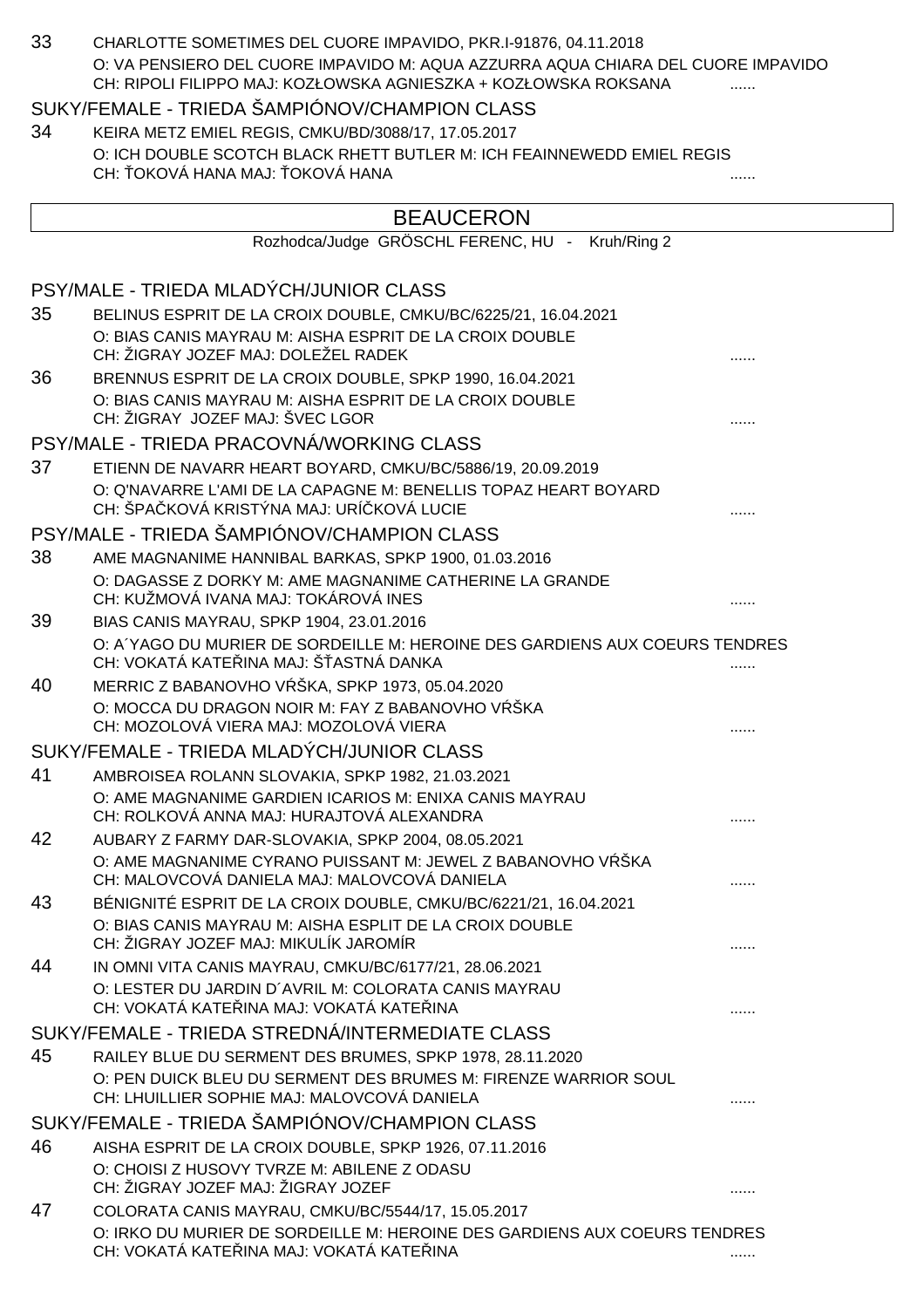## SUKY/FEMALE - TRIEDA VETERÁNOV/VETERAN CLASS

48 HEROINE DES GARDIENS AUX COEURS TENDRES, CMKU/BC/4907/12, 25.05.2012 O: ATLAS DES ASSIERS M: VANJI DES GARDIENS AUX COEURS TENDRES

|    | CH: DUCREAU MARIA-JOSEE MAJ: VOKATA KATE INA                                                                                   |  |
|----|--------------------------------------------------------------------------------------------------------------------------------|--|
|    | BERGER BLANC SUISSE - BIELY SVAJ IARSKY OV IAK                                                                                 |  |
|    | Rozhodca/Judge GRÖSCHL FERENC, HU - Kruh/Ring 2                                                                                |  |
|    | PSY/MALE - TRIEDA STREDNÁ/INTERMEDIATE CLASS                                                                                   |  |
| 49 | LOUIS JAGODOWE BORY, PKR.I-98483, 10.10.2020                                                                                   |  |
|    | O: WHITE SILVER JAGODOWE BORY M: AKNUR GUL ZOLOTO ALYASKE                                                                      |  |
|    | CH: CIECHANOWSKA-BŁ DEK EL BIETA MAJ: SŁAPCZY SKI MARIAN                                                                       |  |
|    | PSY/MALE - TRIEDA OTVORENÁ/OPEN CLASS                                                                                          |  |
| 50 | BIG SHOT FENIX WHITE ESSENCE, CMKU/ACO/4166/17, 30.10.2017                                                                     |  |
|    | O: FENIX BÍLÁ MERCI M: BABY ELY FALCO LINE                                                                                     |  |
|    | CH: HRABALOVÁ VLASTIMILA MAJ: CZISLINSKÝ JI Í<br>PSY/MALE - TRIEDA ŠAMPIÓNOV/CHAMPION CLASS                                    |  |
|    |                                                                                                                                |  |
| 51 | BB-8 WHITE ALEXIA, CMKU/ACO/4960/20, 14.02.2020<br>O: SIMPLY ONE ASTON MARTIN M: JAZZ ROCK M ROLL OF TREBONS BERGER BLANC      |  |
|    | CH: TRÁVNÍ KOVÁ MARTINA MAJ: TRÁVNÍ KOVÁ MARTINA                                                                               |  |
|    | SUKY/FEMALE - TRIEDA MLADÝCH/JUNIOR CLASS                                                                                      |  |
| 52 | CASSIOPEIA WHITE ALEXIA, SPKP 939, 10.05.2021                                                                                  |  |
|    | O: OF TREBONS BERGER BLANC DUBSTEP M: ACE WHITE ALEXIA                                                                         |  |
|    | CH: TRÁVNI KOVÁ MARTINA MAJ: GRÉKOVÁ PETRA + MURAJDA TOMÁŠ ANDREJ                                                              |  |
|    | SUKY/FEMALE - TRIEDA ŠAMPIÓNOV/CHAMPION CLASS                                                                                  |  |
| 53 | BABY BELL WHITE ALEXIA, CMKU/ACO/4967/20, 14.02.2020<br>O: SIMPLY ONE ASTON MARTIN M: JAZZ ROCK M ROLL OF TREBONS BERGER BLANC |  |
|    | CH: TRÁVNÍ KOVÁ MARTINA MAJ: TRÁVNÍ KOVÁ MARTINA                                                                               |  |
|    | SUKY/FEMALE - TRIEDA VETERÁNOV/VETERAN CLASS                                                                                   |  |
| 54 | KAMELIA GRAND CANYON, PKR.I-68963, 11.12.2010                                                                                  |  |
|    | O: CAJUS OF TREBONS BERGER BLANC M: HONEY GRAND CANYON                                                                         |  |
|    | CH: CHMIELOWSKA KATARZYNA MAJ: CIECHANOWSKA-BLADEK ELZBIETA                                                                    |  |
|    | BERGER DE BRIE FAUVE-GRIS - BRIARD PLAVY SEDY                                                                                  |  |
|    | Rozhodca/Judge GRÖSCHL FERENC, HU - Kruh/Ring 2                                                                                |  |
|    | PSY/MALE - TRIEDA MLADÝCH/JUNIOR CLASS                                                                                         |  |
| 55 | CASSINO UNIVERSE DOG, SPKP 1000, 04.06.2021                                                                                    |  |
|    | O: FIGARO VESELÝ DVOR M: CHEERS TO YOU MORAVIA CAMPANELLA                                                                      |  |
|    | CH: KURUŠTOVÁ JULIANA MAJ: ZA KOVÁ SIMONA                                                                                      |  |
|    | PSY/MALE - TRIEDA STREDNÁ/INTERMEDIATE CLASS                                                                                   |  |
| 56 | ALMAS IMAN TEQUILA PUPPY, SPKP 979, 19.10.2020                                                                                 |  |
|    | O: FINALLY THE BEST VELMOND M: M THE ONLY ONE MORAVIA CAMPANELLA                                                               |  |
|    | CH: HUDE KOVÁ PETRÁŠOVÁ KATARÍNA MAJ: KURUŠTOVÁ JULIANA                                                                        |  |
|    | PSY/MALE - TRIEDA PRACOVNÁ/WORKING CLASS                                                                                       |  |
| 57 | PICCOLO BELLO MARIBE MAGIC, PKR.I-86406, 24.01.2017                                                                            |  |
|    | O: TABOO DALIDO M: MAJESTY PRINCESS MARIBE MAGIC<br>CH: SIERADZKA BEATA MAJ: ZIELOSKO BO ENA                                   |  |
|    | PSY/MALE - TRIEDA ŠAMPIÓNOV/CHAMPION CLASS                                                                                     |  |
| 58 | FIGARO VESELÝ DVOR, SPKP 951, 30.11.2018                                                                                       |  |
|    | O: COGNAC VESELÝ DVOR M: NIGHT ON FIRE MORAVIA CAMPANELLA                                                                      |  |
|    | CH: KOP OKOVÁ ZUZANA MAJ: KOP OKOVÁ ZUZANA                                                                                     |  |
|    | SUKY/FEMALE - TRIEDA STREDNÁ/INTERMEDIATE CLASS                                                                                |  |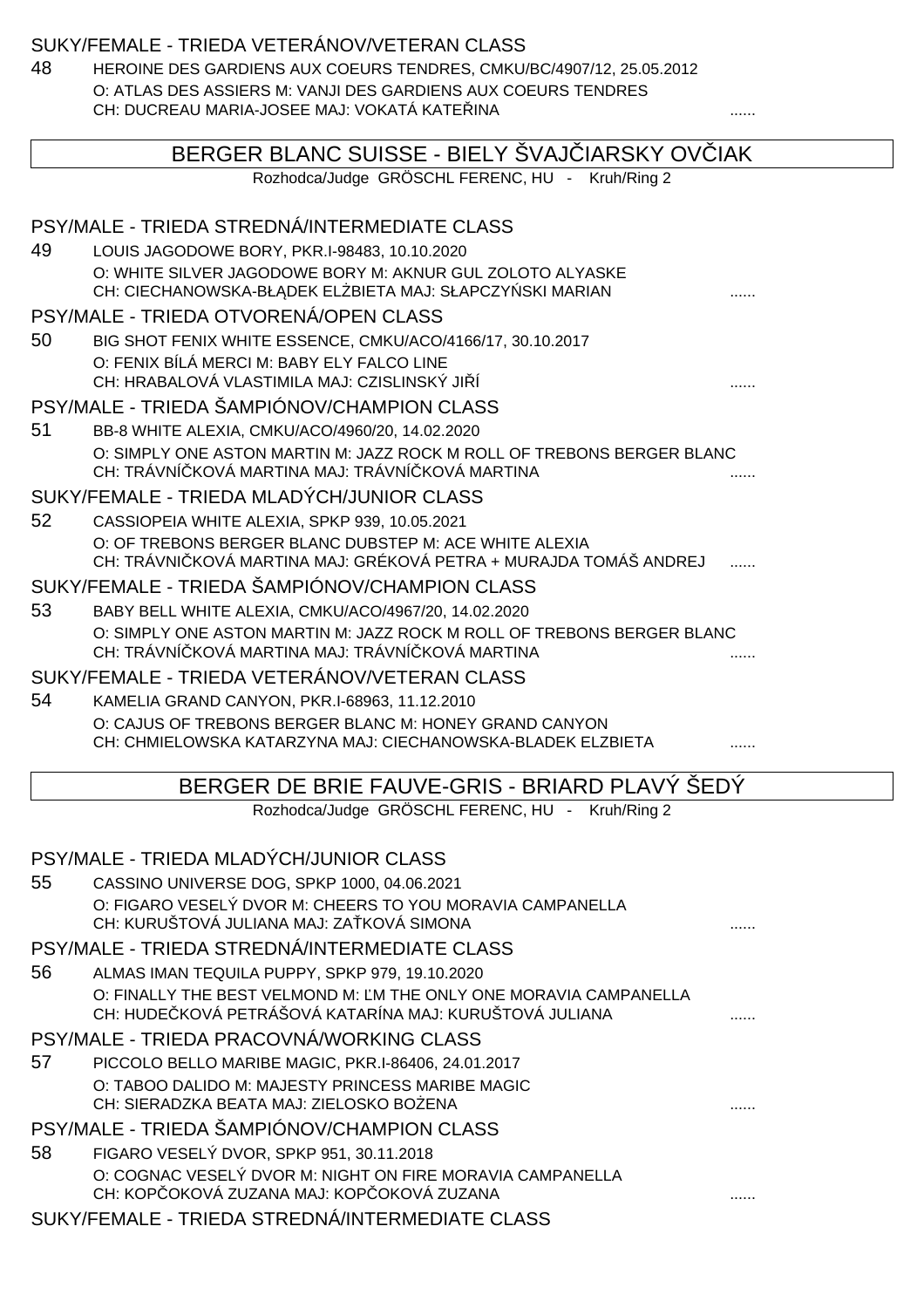| 59 | SAMBA MARIBE MAGIC, PKR I-96437, 08.04.2020       |  |
|----|---------------------------------------------------|--|
|    | O: BESITO DALIDO M: MAJESTY PRINCESS MARIBE MAGIC |  |
|    | CH: SIERADZKA BEATA MAJ: SIERADZKA BEATA          |  |

### SUKY/FEMALE - TRIEDA OTVORENÁ/OPEN CLASS

60 AYSHA LEYLA TEQUILA PUPPY, SPKP, 19.10.2020 O: FINALLY THE BEST VELMOND M: I´M THE ONLY ONE MORAVIA CAMPANELLA CH: HUDE EKOVÁ PETRÁŠOVÁ KATARÍNA MAJ: PETRAS VLADIMIR .......

#### SUKY/FEMALE - TRIEDA ŠAMPIÓNOV/CHAMPION CLASS

61 FALBALA VESELÝ DVOR, SPKP 952, 30.11.2018 O: COGNAC VESELÝ DVOR M: NIGHT ON FIRE MORAVIA CAMPANELLA CH: KOP OKOVÁ ZUZANA MAJ: KOP OKOVÁ BARBORA .......

### BERGER DE BRIE NOIR ARDOISE - BRIARD IERNY

Rozhodca/Judge GRÖSCHL FERENC, HU - Kruh/Ring 2

### PSY/MALE - TRIEDA ŠAMPIÓNOV/CHAMPION CLASS

62 AIDAN VON DEN STRAUCHDIEBEN, CMKU/BRI/7006/18, 15.06.2018 O: DJARIS OF FIRE CROCOSMIA M: NURISHA DES TRAVAILLEURS BARBUS CH: DREWES ANNE MAJ: LACNÁKOVÁ OLGA

## BORDER COLLIE

Rozhodca/Judge GRÖSCHL FERENC, HU - Kruh/Ring 2

## PSY/MALE - TRIEDA MLADÝCH/JUNIOR CLASS

| 63 | BAAI LEE CANIS URSÍNUS-BAKKAIA, SPKP 14310, 19.04.2021                                                      |  |
|----|-------------------------------------------------------------------------------------------------------------|--|
|    | O: XANDRO VON DEN BUSCHCHAOTEN M: BANG BANG LEGEMOND<br>CH: KREMPASKÁ VIKTÓRIA MAJ: KREMPASKÁ VIKTÓRIA      |  |
|    |                                                                                                             |  |
| 64 | DOLCE VITA L'AMICO DEVOTO, SPKP 1453, 12.04.2021                                                            |  |
|    | O: LUCKY FOR YOU GOLD YOURSELF M: APERTA AL MONDO L'AMICO DEVOTO<br>CH: VAJSOVÁ MIROSLAVA MAJ: BARIAK PETER |  |
| 65 | FANTASTIC BEAST AT VELVET BORDERS, MET.BORDER COL.4316/21, 29.05.2021                                       |  |
|    | O: ICED JACK OF DASHING DAWN M: SWEET AS CANDY AT REAL PEARL<br>CH: PET FALVI TAMÁS MAJ: PET FALVI TAMÁS    |  |
| 66 | FREEDOM SPIRIT BORDER BLACK, SPKP 1420, 30.03.2021                                                          |  |
|    | O: YONDER OAKS MADE IN HEAVEN M: YOUTUBE AT REAL PEARL<br>CH: VOLFOVÁ ADRIÁNA MAJ: VOLFOVÁ ADRIÁNA          |  |
| 67 | POKER GUARDIANO DI NOTTE, PKR.I-98999, 15.01.2021                                                           |  |
|    | O: XARDAS MAGIC BLUE BRICASSART M: IZIS ZEJMAN                                                              |  |
|    | CH: PAWELLA ANNA MAJ: JANKOWSKA NATALIA                                                                     |  |
| 68 | VIKINGVISION DONAVAN, ÖHZB/BORC 5633, 02.11.2020                                                            |  |
|    | O: NEW DREAM'S BORDER WELL DONE M: GLAENDALE DOUBLE DELIGHT<br>CH: FÜRST KATJA MAJ: FÜLLENHALS ADRIANA      |  |
|    | PSY/MALE - TRIEDA STREDNÁ/INTERMEDIATE CLASS                                                                |  |
| 69 | CARINO LUPACCHIATTO L'AMICO DEVOTO, SPKP 1331, 26.06.2020                                                   |  |
|    | O: AMORE PER LEI L'AMICO DEVOTO M: EUPHORIA SECRET KISS AKIRDALU                                            |  |
|    | CH: VAJSOVÁ MIROSLAVA MAJ: FRI OVÁ MARTINA                                                                  |  |
|    | PSY/MALE - TRIEDA OTVORENÁ/OPEN CLASS                                                                       |  |
| 70 | TREASURE OF LIFE A COOL CASPAR, ÖHZB/BORC 3786, 14.05.2014                                                  |  |
|    | O: SIMARO HOME RUN M: SURI MIT DEM HÜTEBLICK                                                                |  |
|    | CH: BÖCKL BIRGIT MAJ: BOLS SYLVIA CORNELIA                                                                  |  |
|    | PSY/MALE - TRIEDA ŠAMPIÓNOV/CHAMPION CLASS                                                                  |  |
| 71 | ALL ABOUT US AT REAL PEARL, SPKP 1147, 09.03.2018                                                           |  |
|    | O: HERONWOOD MY CRICKET BOY M: QUITE LIGHT AT REAL PEARL                                                    |  |
|    | CH: KORÓZS-PAPP JUDIT MAJ: KOTULÁŠ MIROSLAV                                                                 |  |
|    | SUKY/FEMALE - TRIEDA MLADÝCH/JUNIOR CLASS                                                                   |  |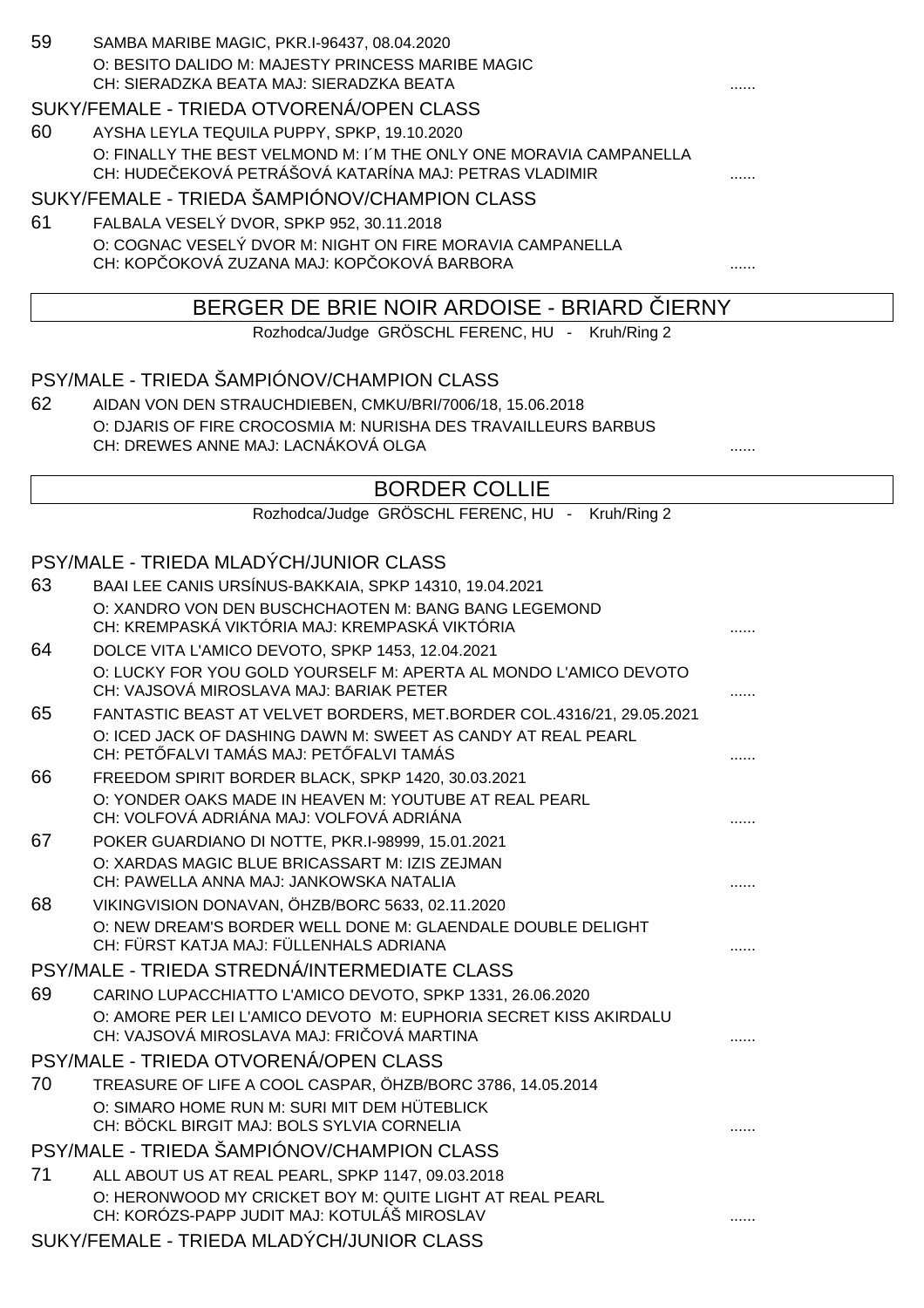| 72 | ANGEL FOR YOU HARIANA DESTINY, SPKP 1426, 24.03.2021                                                                   |  |
|----|------------------------------------------------------------------------------------------------------------------------|--|
|    | O: JUMP FOR YOU JEFFIJA M: EUPHORIA SECRET KISS AKIRDALU                                                               |  |
|    | CH: MIKUŠKA MARTIN MAJ: BREZOVSKÝ UBOŠ                                                                                 |  |
| 73 | BE UNIQUE CANIS URSÍNUS-BAKKAIA, SPKP 1436, 19.04.2021                                                                 |  |
|    | O: XANDRO VON DEN BUSCHCHAOTEN M: BANG BANG LEGEMOND<br>CH: KREMPASKÁ VIKTÓRIA MAJ: KREMPASKÁ VIKTÓRIA                 |  |
| 74 | ETERNAL FLAME BORDER BLACK, SPKP 1407, 24.01.2021                                                                      |  |
|    | O: HIGH DIVING OF MICHELÉS GARDEN M: CLOE CHARLOTTE BORDER BLACK<br>CH: VOLFOVÁ ADRIÁNA MAJ: VOLFOVÁ ADRIÁNA           |  |
| 75 | RIA BORDER'S TATRANSKÁ LABKA, SPKP 1439, 14.04.2021                                                                    |  |
|    | O: HERONWOOD MY CRICKET BOY M: BLISSFUL SHINE ETERNAL LOVE<br>CH: BYSTRICKÁ ANDREA MAJ: TIRPÁKOVÁ MÁRIA + TIRPÁK FILIP |  |
| 76 | SEVEN DEVILS BORDERS DESTINY, SPKP 1498, 06.05.2021                                                                    |  |
|    | O: DROPS OF RAIN BY THE LAKE M: HONEY FAIRYTALE'S NAIRA HUYANA<br>CH: PÉNTEK ERIKA MAJ: MAŠÁN MICHAL                   |  |
| 77 | SEVEN DEVILS BORDERS DIAMOND, SPKP 1480, 06.05.2021                                                                    |  |
|    | O: DROPS OF RAIN BY THE LAKE M: HONEY FAIRYTALE'S NAIRA HUYANA                                                         |  |
|    | CH: PENTEK ERIKA MAJ: TOLDYOVÁ ERNA                                                                                    |  |
| 78 | VIKINGVISION EBONY, ÖHZB/BORC 5809, 25.05.2021<br>O: BORDERLINE COUNTRY HIGH NOON M: VIKINGVISION BELVEDERE            |  |
|    | CH: FÜRST KATJA MAJ: FÜRST KATJA + SCHMUTTERER KARIN                                                                   |  |
|    | SUKY/FEMALE - TRIEDA STREDNÁ/INTERMEDIATE CLASS                                                                        |  |
| 79 | BORDER EMPIRE ADAM, CKU-297518719/21, 17.04.2020                                                                       |  |
|    | O: PUKAWIDGEE STOCKMANS REST M: HAWA OF BORDER EMPIRE KENNEL                                                           |  |
|    | CH: WU SAMMY MAJ: VOLFOVÁ ADRIÁNA                                                                                      |  |
| 80 | ETCHED IN SAND BY THE LAKE, MET.BORDER COL.3815/21, 08.10.2020                                                         |  |
|    | O: DALGUISE DREAM AFFAIR M: BREAKING DAWN BY THE LAKE<br>CH: SÓLYOM TÍMEA MAJ: SÓLYOM TÍMEA                            |  |
| 81 | VIKINGVISION DIANA, OHZB/BORC 5634, 02.11.2020                                                                         |  |
|    | O: NEW DREAM'S BORDER WELL DONE M: GLAENDALE DOUBLE DELIGHT<br>CH: FÜRST KATJA UND DANIEL MAJ: FRIEDRICH JACQUELINE    |  |
|    | SUKY/FEMALE - TRIEDA OTVORENÁ/OPEN CLASS                                                                               |  |
| 82 | DOROTHY MY STAR ZAFA FLAME, CMKU/BOC/13592/20, 24.02.2020                                                              |  |
|    | O: GLAMDRING'S GLOW OF BORDERTREOWE M: BOND MY HEART ZAFA FLAMA<br>CH: KOUCKÁ KAROLINA MAJ: VOJT ŠKOVÁ KATE INA        |  |
| 83 | VIKINGVISION DIAMOND HIT, OHZB/BORC 5635, 02.11.2020                                                                   |  |
|    | O: NEW DREAM'S BORDER WELL DONE M: GLAENDALE DOUBLE DELIGHT<br>CH: FÜRST KATJA MAJ: SCHMUTTERER ANJA                   |  |
|    | SUKY/FEMALE - TRIEDA PRACOVNÁ/WORKING CLASS                                                                            |  |
| 84 | FINESSI MERSEY, CMKU/BOC/12967/19, 03.07.2019                                                                          |  |
|    | O: MY FREE MAN VAN DE HARTENHOEVE M: BLACK ROSE MERSEY<br>CH: VOJT ŠKOVÁ KATE INA MAJ: VOJT ŠKOVÁ KATE INA             |  |
| 85 | LORRAIN LUSIKA, CMKU/BOC/10397/17, 26.04.2017                                                                          |  |
|    | O: AMERICAN DEXTER MORGAN OF REAL SHEPHERDS M: JASMINE FLOWER TENNANT<br>CH: BALOGOVÁ STANISLAVA MAJ: BRAŽINA LADISLAV |  |
|    | SUKY/FEMALE - TRIEDA ŠAMPIÓNOV/CHAMPION CLASS                                                                          |  |
| 86 | BANG BANG LEGEMOND, SPKP 872, 06.06.2016                                                                               |  |
|    | O: HEAVENLY REBEL JEFFIJA M: WHITE AND BLACK GASKO PRIM                                                                |  |
|    | CH: BABOVÁ KLÁRA MAJ: KREMPASKÁ VIKTÓRIA                                                                               |  |

# ESKOSLOVENSKÝ VL IAK

Rozhodca/Judge GRÖSCHL FERENC, HU - Kruh/Ring 2

## PSY/MALE - TRIEDA MLADÝCH/JUNIOR CLASS

87 O'NEIL CORDA ELIZABETH LUPORUM, SPKP 4332, 18.01.2021 O: GOGO WIKVEL WOLF M: BRENDA Z BA OVEJ SVORKY CH: I MANCOVÁ ELIŠKA MAJ: TANKINA NORBERT **And Australian CHICA (1994)** .......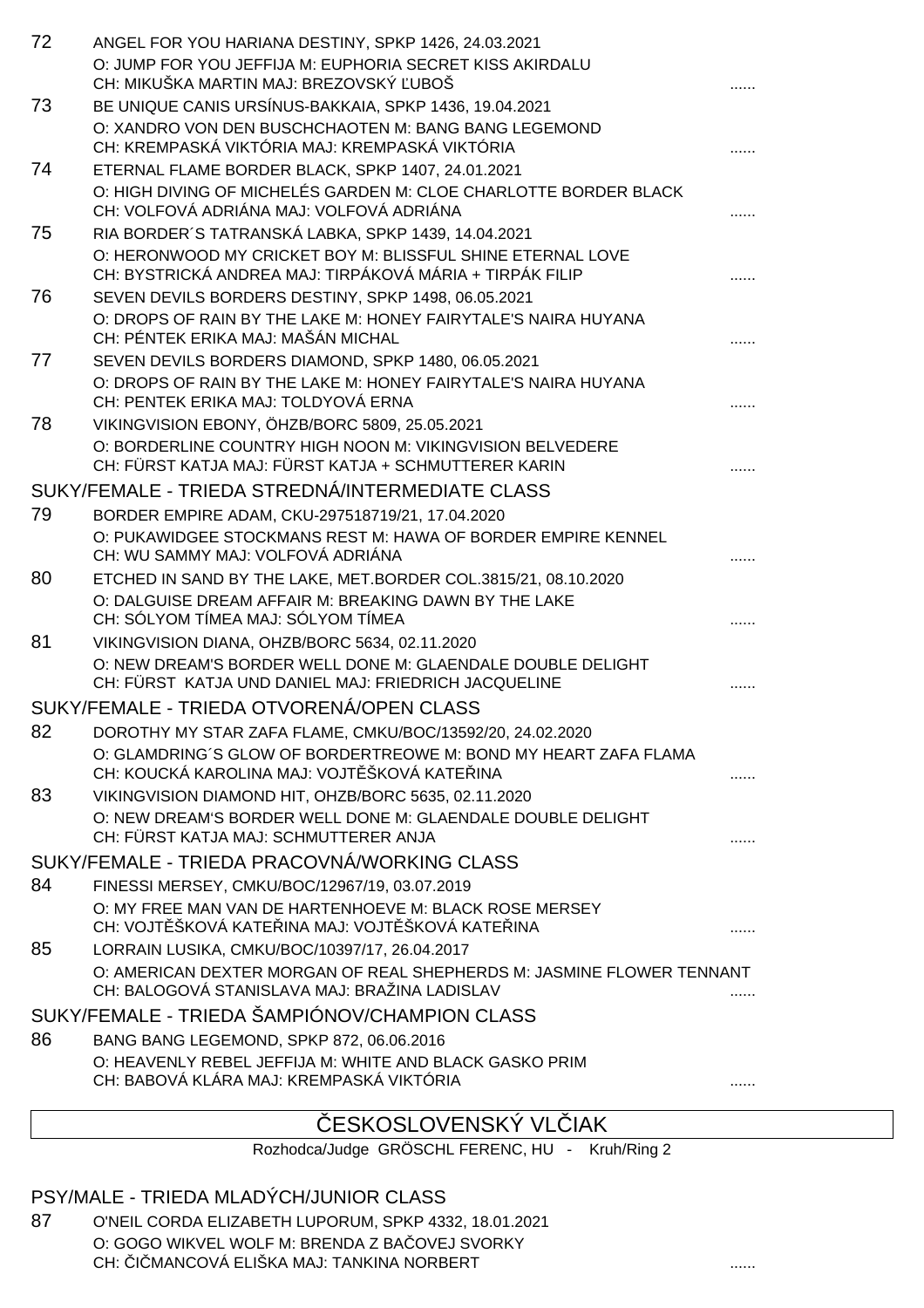|    | PSY/MALE - TRIEDA OTVORENÁ/OPEN CLASS                                                                |  |
|----|------------------------------------------------------------------------------------------------------|--|
| 88 | MAJSTRO CORDA ELIZABETH LUPORUM, SPKP 4203, 26.02.2020                                               |  |
|    | O: KREK SRDCERVÁ M: CEYRA CORDA ELIZABETH LUPORUM                                                    |  |
|    | CH: I MANCOVÁ ELIŠKA MAJ: MIŠÁR MICHAL                                                               |  |
| 89 | NUK Z ORAVY, SPKP 3985, 11.01.2019                                                                   |  |
|    | O: BOJAR OD NAŠEJ VL ICE M: AKAIA ROJA GORDION                                                       |  |
|    | CH: STRAKA JOZEF MAJ: MOKOŠÁK JAKUB                                                                  |  |
|    | PSY/MALE - TRIEDA PRACOVNÁ/WORKING CLASS                                                             |  |
| 90 | AKIM DUNAJSKÝ VLK, SPKP 3879, 14.06.2018                                                             |  |
|    | O: CRYING WOLF EVANDER M: DRAGONA TICHÝ STÍN<br>CH: DUDÍKOVÁ JANA MAJ: DUDÍKOVÁ JANA                 |  |
|    |                                                                                                      |  |
|    | SUKY/FEMALE - TRIEDA MLADŠÍ DORAST/MINOR PUPPY CLASS                                                 |  |
| 91 | SIYA CORDA ELIZABETH LUPUROM, SPKP 4431, 23.10.2021                                                  |  |
|    | O: BENTLEY CRAZY SOUL M: ALYSIA CORDA ELIZABETH LUPUROM<br>CH: I MANCOVÁ ELIŠKA MAJ: TANKINA NORBERT |  |
|    |                                                                                                      |  |
|    | SUKY/FEMALE - TRIEDA MLADÝCH/JUNIOR CLASS                                                            |  |
| 92 | BEAUTIFUL PRINCESS LUPUS AUREA, SPKP 4249, 26.11.2020                                                |  |
|    | O: GOGO VIKVEL WOLF M: CHLOE LUPUS ARDOR<br>CH: ROSENBERGEROVÁ KLAUDIA MAJ: AMBOROVÁ MICHAELA        |  |
|    | SUKY/FEMALE - TRIEDA OTVORENÁ/OPEN CLASS                                                             |  |
| 93 | AMIA OD CARCOOLKY, CMKU/CSV/5804/19, 30.09.2019                                                      |  |
|    | O: DESPERÁT BOHEMIAN LUARO M: EL CARCOOLKA Z MOLU ES                                                 |  |
|    | CH: KRÁLOVÁ JANA MAJ: BREZNICKÝ PETER                                                                |  |
| 94 | LETY SIA CORDA ELIZABETH LUPORUM, SPKP 4199, 23.02.2020                                              |  |
|    | O: EDIE SRDCERVÁ M: ALYSIA CORDA ELIZABETH LUPORUM                                                   |  |
|    | CH: I MANCOVÁ ELIŠKA MAJ: I MANCOVÁ ELIŠKA                                                           |  |
| 95 | ZDYCHAVSKÝ VLK BÚRKA, SPKP 3878, 10.06.2018                                                          |  |
|    | O: AVATAR Z CHTELNICKÝCH LESOV M: ZDYCHAVSKÝ VLK ARIANA                                              |  |
|    | CH: POLIAKOVÁ KRISTÍNA MAJ: CABAN MARTIN                                                             |  |
|    | CHIEN DE BERGER BELGE - GROENENDAEL - BELGICKY OV IAK -                                              |  |
|    | <b>GROENENDAEL</b>                                                                                   |  |
|    | Rozhodca/Judge GRÖSCHL FERENC, HU - Kruh/Ring 2                                                      |  |
|    |                                                                                                      |  |
|    | PSY/MALE - TRIEDA PRACOVNÁ/WORKING CLASS                                                             |  |

96 ROCKET DEABEI, CMKU/BOG/8699/16, 12.06.2016 O: II SIGNOR G-G DEI BACI DI DAMA M: YKUK DEABEI CH: ŠTÝBROVÁ BEATA MAJ: BÍLÁ DANA SUKY/FEMALE - TRIEDA MLADŠÍ DORAST/MINOR PUPPY CLASS 97 EYWA BRIBIADAI, CMKU/BOG/13812/21, 25.10.2021 O: JULES CESAR DE LA FORET D'OLIFAN M: APRIL BRIBIADAI CH: BARÁKOVÁ IVA MAJ: URKOVI OVÁ MIRA SUKY/FEMALE - TRIEDA STREDNÁ/INTERMEDIATE CLASS 98 AYIRA ARONJA, CMKU/BOG/12443/20, 30.08.2020 O: PRAM DEABEI M: RONJA DEABEI CH: RASZKOVÁ PAVLÍNA MAJ: RASZKOVÁ PAVLÍNA ...... SUKY/FEMALE - TRIEDA OTVORENÁ/OPEN CLASS 99 BATHSHEBA REA LA COMPONELLA, PKR.I-95756, 29.04.2020 O: VICTOR VALDES DU CHEMIN DES SORCIERES M: LITTLE MISS DAYDREAM STARY MACHNAC

CH: KOZICA-LESIEŃ MARTA MAJ: CUPAL AXEL ......

CHIEN DE BERGER BELGE - MALINOIS - BELGICKÝ OVČIAK - MALINOIS

Rozhodca/Judge GRÖSCHL FERENC, HU - Kruh/Ring 2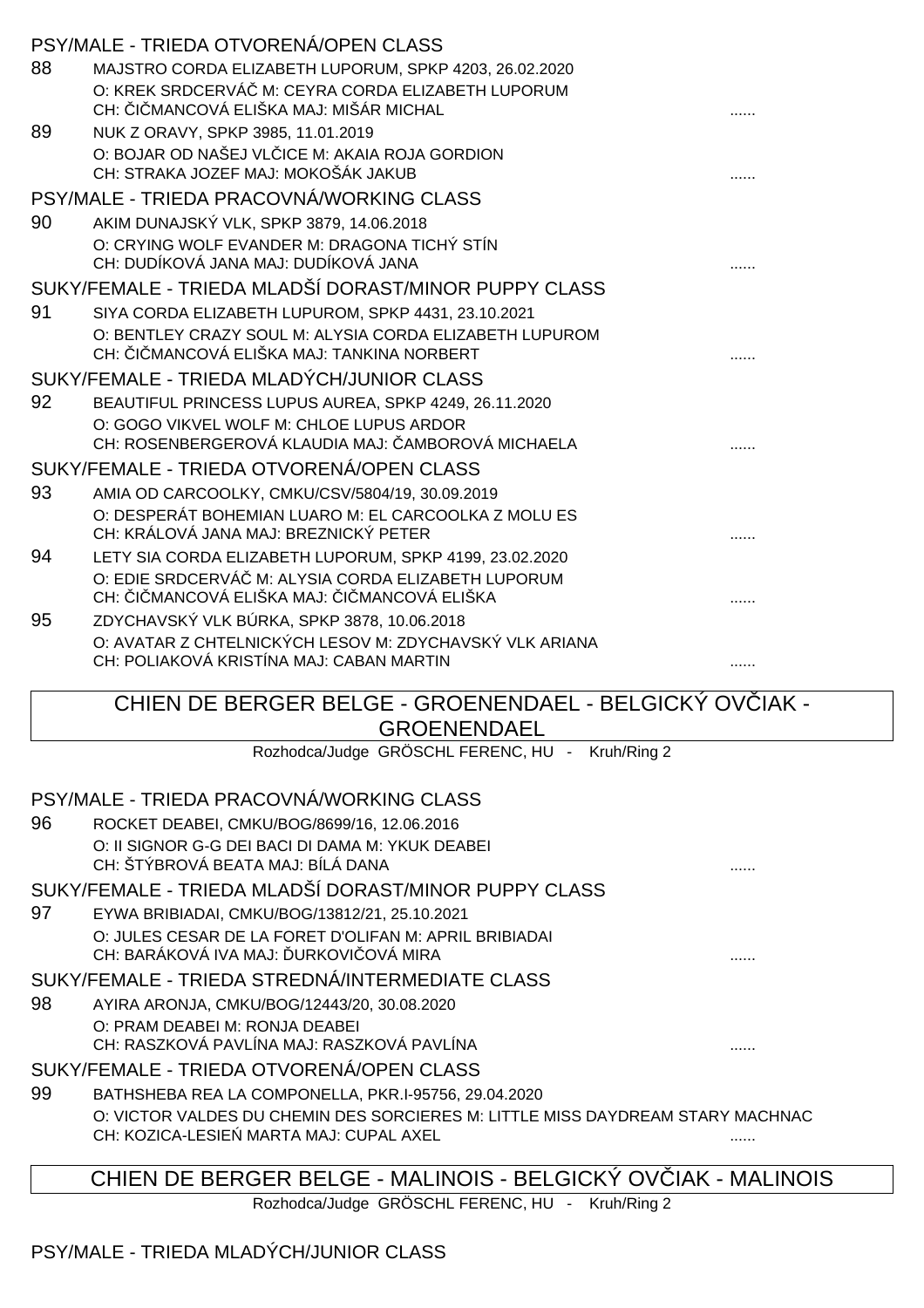| 100 | DARTABAN FUNNEY DE KREJKUN, PKR.I-100683, 09.05.2021<br>O: ARISTOS VILERRAH M: AZIRA FUNNEY DE KREJKUN<br>CH: KREJ Í JAN MAJ: LECH EWELINA |   |
|-----|--------------------------------------------------------------------------------------------------------------------------------------------|---|
|     | PSY/MALE - TRIEDA STREDNÁ/INTERMEDIATE CLASS                                                                                               |   |
| 101 | ANTHONY DALLA FAMIGLIA CORLEONE, SPKP 6302, 18.11.2020                                                                                     |   |
|     | O: CIE ALCOSETHA'S JACKSON M: GCH AIRIN DEKIM LEXUS                                                                                        |   |
|     | CH: RIGÓ IMRE MAJ: RIGÓ IMRE                                                                                                               |   |
|     | PSY/MALE - TRIEDA OTVORENÁ/OPEN CLASS                                                                                                      |   |
| 102 | AMADEUS MALSTEF, SPKP 5960, 01.10.2019                                                                                                     |   |
|     | O: ATREY TICHÝ RULAND M: D'ESTEPHANIE MALEVIL BOHEMIA<br>CH: VALÍ KOVÁ KATARÍNA MAJ: AJKOVSKÝ MIKULÁŠ                                      |   |
|     | PSY/MALE - TRIEDA ŠAMPIÓNOV/CHAMPION CLASS                                                                                                 |   |
| 103 | DIVOKEJ BILL SAMMAR BOHEMIA, CMKU/BOM/11423/19, 17.06.2019                                                                                 |   |
|     | O: ARMIAN HYNSO MORAVIA M: CAYA MALEVIL BOHEMIA                                                                                            |   |
|     | CH: TERZIEVOVÁ MARIE MAJ: MACHALOVÁ KAROLÍNA                                                                                               |   |
|     | SUKY/FEMALE - TRIEDA DORAST/PUPPY CLASS                                                                                                    |   |
| 104 | ALWAYS STAR LOLLIFOX, SPKP 6686, 07.08.2021                                                                                                |   |
|     | O: RIVAL KWANAH M: ETERNALLY FLY MALEVIL BOHEMIA                                                                                           |   |
|     | CH: JUNGROVÁ MONIKA MAJ: JURENKOVÁ ZUZANA                                                                                                  |   |
| 105 | BELIEVE IN ME AZERIA BASOA, SPKP 6607, 27.07.2021<br>O: FERT RED DEVILS DOG M: VIKY LUBINOV SLOVAKIA                                       |   |
|     | CH: GALKOVÁ ALŽBETA MAJ: BOROVSKÁ MARÍNA                                                                                                   |   |
|     | SUKY/FEMALE - TRIEDA MLADÝCH/JUNIOR CLASS                                                                                                  |   |
| 106 | IRISHA MONAMI TENAJ, SPKP 6409, 16.02.2021                                                                                                 |   |
|     | O: ADONIS NA-LA DVOR M: BRUGGI LA MISTERO DE MONTANI                                                                                       |   |
|     | CH: ZOUBKOVÁ ŽANETA MAJ: JURENKOVÁ ZUZANA                                                                                                  |   |
|     | SUKY/FEMALE - TRIEDA STREDNÁ/INTERMEDIATE CLASS                                                                                            |   |
| 107 | ALESSIA DALLA FAMIGLIA CORLEONE, SPKP 6306, 18.11.2020                                                                                     |   |
|     | O: CIE ALCOSETHA'S JACKSON M: GCH AIRIN DEKIM LEXUS                                                                                        |   |
|     | CH: RIGÓ IMRE MAJ: RIGÓ IMRE                                                                                                               | . |
|     | SUKY/FEMALE - TRIEDA OTVORENÁ/OPEN CLASS                                                                                                   |   |
| 108 | ALBA DALLA FAMIGLIA CORLEONE, SPKP 6307, 18.11.2020                                                                                        |   |
|     | O: ALCOSETHA'S JACKSON M: AIRIN DEKIM LEXUS<br>CH: RIGÓ IMRE MAJ: MIŠURA MARTIN                                                            |   |
| 109 | EBY GOLDFINCH, SPKP 5491, 17.09.2018                                                                                                       |   |
|     | O: BENY BELROTT M: HEIDY AUS DER RITIMBERG                                                                                                 |   |
|     | CH: STEHEL JÁN MAJ: ZELINKOVÁ VERONIKA + DROZD ALEXANDER                                                                                   |   |
|     | SUKY/FEMALE - TRIEDA ŠAMPIÓNOV/CHAMPION CLASS                                                                                              |   |
| 110 | ANNOYING FOXIE AZERIA BASOA, SPKP 6198, 15.05.2020                                                                                         |   |
|     | O: AKIM MALEVIL BOHEMIA M: VIKY LUBINOV SLOVAKIA                                                                                           |   |
|     | CH: GALKOVÁ ALŽBETA MAJ: GALKOVÁ ALŽBETA                                                                                                   | . |
|     |                                                                                                                                            |   |

# CHIEN DE BERGER BELGE - TERVUEREN - BELGICKÝ OV IAK - TERVUEREN

Rozhodca/Judge GRÖSCHL FERENC, HU - Kruh/Ring 2

PSY/MALE - TRIEDA MLADÝCH/JUNIOR CLASS

111 BOHEMIAN RHAPSODY Z KOVÁRNY, CMKU/BOT/13343/21, 16.05.2021 O: KENZO M: LITTLE UNAI Z KOVÁRNY CH: PISAR ÍKOVÁ HANA MAJ: HOFÍRKOVÁ VLASTA **Extra administrativa algumentos algumentos** ......

### SUKY/FEMALE - TRIEDA MLADÝCH/JUNIOR CLASS

112 BE DANGEROUSLY CUTE Z KOVÁRNY, CMKU/BOT/13344/21, 16.05.2021 O: KENZO M: LITTLE UNAI Z KOVÁRNY CH: PISAR ÍKOVÁ HANA MAJ: PAVLÍ KOVÁ ANDREA **Information and the contract of the contract of the contract of the**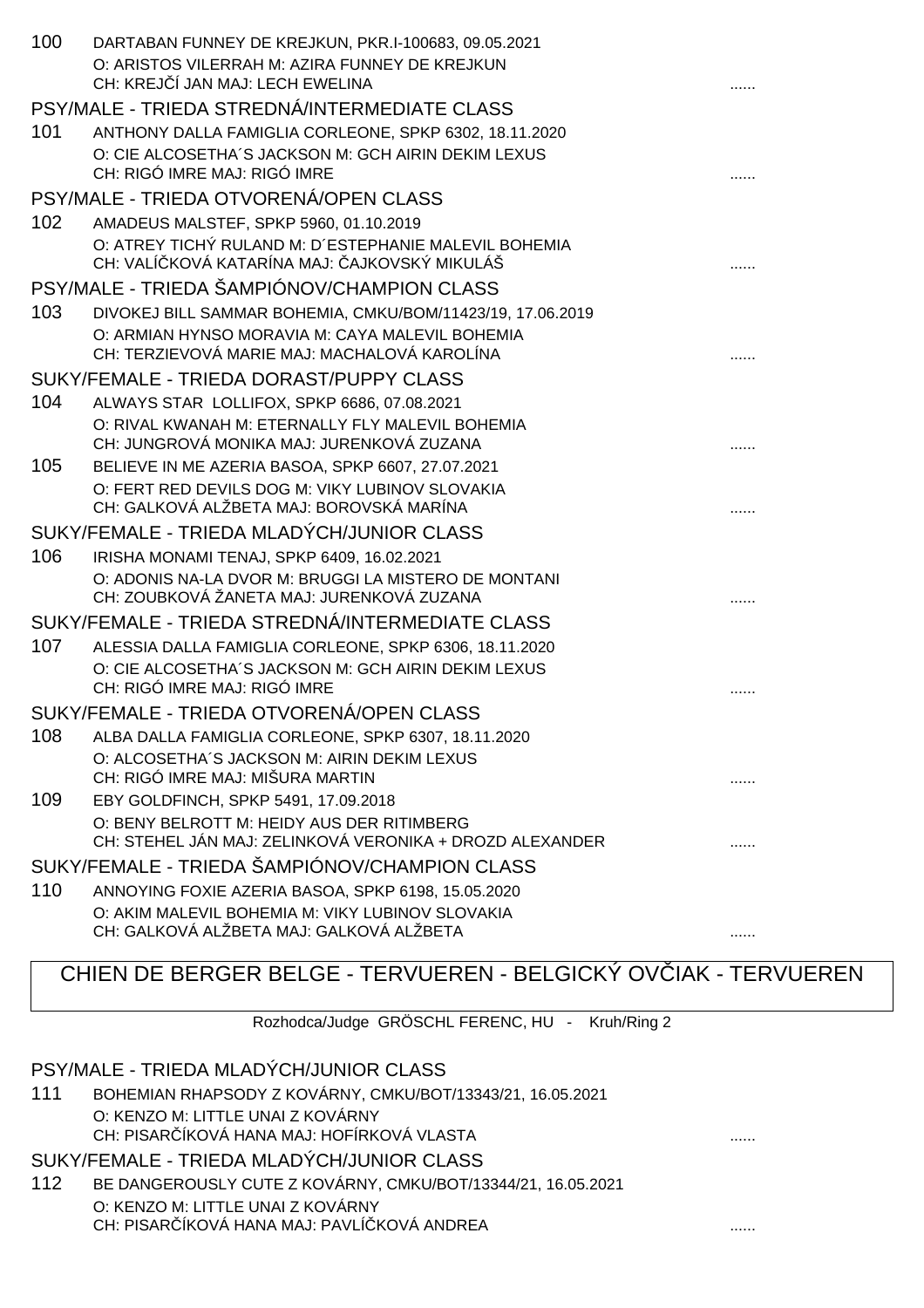# CHODSKÝ PES

Rozhodca/Judge GRÖSCHL FERENC, HU - Kruh/Ring 2

# PSY/MALE - TRIEDA MLADÝCH/JUNIOR CLASS

113 FLOKI Z JAMENSKÝCH VALÍK, SPKP 330, 04.03.2021 O: CASH TEMNÝ ONYX M: EBIGAIL Z JAMENSKÝCH VALÍK CH: ŠÁCHA JINDŘICH MAJ: MAŤAS MARTIN ......

|     | COLLIE ROUGH - ŠKÓTSKY OV IAK DLHOSRSTÝ                                                                                                       |   |
|-----|-----------------------------------------------------------------------------------------------------------------------------------------------|---|
|     | Rozhodca/Judge ŠPOLJARI BORIS, HR - Kruh/Ring 3                                                                                               |   |
|     | PSY/MALE - TRIEDA MLADÝCH/JUNIOR CLASS                                                                                                        |   |
| 114 | DARE TO LOVE ACTIS POLAND, PKR.I-100417, 20.03.2021                                                                                           |   |
|     | O: OBELIX ACTIS POLAND M: TIGANLEA THIS MUST BE LOVE                                                                                          |   |
|     | CH: ZASU ELWIRA MAJ: ZASU ELWIRA                                                                                                              |   |
| 115 | KODROS GIBSONOVA PÚŠ, SPKP 1335, 24.06.2021                                                                                                   |   |
|     | O: BOREAS GIBSONOVA PÚŠ M: CASSANDRA GIBSONOVA PÚŠ<br>CH: GAŠKO JÁN & UMRIAN MARIÁN MAJ: BALLOVÁ SILVIA                                       |   |
| 116 | ZOLLI Z DAN 1 LOUKY, CMKU/CD/25420/21, 11.04.2021                                                                                             |   |
|     | O: TABBY SIR OLWILL Z DAN I LOUKY M: PIA CHARMING TALE Z DAN I LOUKY<br>CH: SMO KOVÁ ZDE KA MAJ: ZBRANKOVÁ KATE INA                           |   |
|     | PSY/MALE - TRIEDA STREDNÁ/INTERMEDIATE CLASS                                                                                                  |   |
| 117 | ALSTING SOLLO IN GOLD, RKF 6183920, 03.12.2020                                                                                                |   |
|     | O: RIVERSIDE SONG VOICE OF FATE M: ALSTING MISS YOU<br>CH: STORCHEVAYA A.V. MAJ: URBANOVÁ ZUZANA                                              |   |
| 118 | BRIGHT MERRYBROOK SUPER STAR, SPKP 1334, 07.11.2020                                                                                           |   |
|     | O: TOP LESS JET SET FOR BRIGHT MERRYBROOK M: BRIGHT MERRYBROOK FRENCH SUPER STAR                                                              |   |
|     | CH: DOBRODOMOVA LIUDMYLA MAJ: UMRIAN MARIÁN + GAŠKO JÁN                                                                                       |   |
| 119 | MONSOLANA TOP BE BEST, CMKU/CD/25430/-21/20, 09.08.2020                                                                                       |   |
|     | O: MONSOLANA ABSOLUTE BLISS AT EMIBER M: AARONWELL ALICIA MARKOVA<br>CH: BULDAKOVA OLGA MAJ: VALNÍ KOVÁ ZUZANA                                |   |
|     | PSY/MALE - TRIEDA OTVORENÁ/OPEN CLASS                                                                                                         |   |
| 120 | ALSTING TOM TAILOR, CMKU/CD/25307/-20/18, 26.11.2018                                                                                          |   |
|     | O: RIVERSIDE SONG PLAY THE GAME M: ALSTING MONSOLANA STAR                                                                                     |   |
|     | CH: STORCHEVAYA ALLA MAJ: VACÍ OVÁ HANA                                                                                                       |   |
| 121 | ARIENWEN GOLDEN PRINCE OF SUN, SPKP 1164, 31.05.2019                                                                                          |   |
|     | O: ANGIE'S ANGELS FIRST FOR LOLO M: PRINCE OF SUNLIGHT READY FOR ARIENWEN<br>CH: LABSKÁ NIKOLETA MAJ: TINÁK PAVOL                             |   |
| 122 | HEMINGWAY VOM OBERSTEN-HOLZ, SPKP 1174, 03.06.2019                                                                                            |   |
|     | O: YO-YO VOM OBERSTEN-HOLZ M: ASHLEY VOM OBERSTEN-HOLZ                                                                                        |   |
|     | CH: LEHMAL CLAUDIA MAJ: POKORNÝ RUDOLF                                                                                                        |   |
|     | PSY/MALE - TRIEDA ŠAMPIÓNOV/CHAMPION CLASS                                                                                                    |   |
| 123 | MONSOLANA MONTE CARLO, CMKU/CD/25309/-20/20, 21.03.2020                                                                                       |   |
|     | O: RIVERSIDE SONG VOICE OF FATE M: MONSOLANA SUNDAY GIRL                                                                                      |   |
|     | CH: BULDAKOVA OLGA MAJ: KUDROVÁ IVANA                                                                                                         | . |
|     | SUKY/FEMALE - TRIEDA MLADÝCH/JUNIOR CLASS                                                                                                     |   |
| 124 | BONANZA Z MONMIRAI, SPKP 1359, 22.06.2021<br>O: INDIANA JONES AMNIS RHEI M: ELISSA GIBSONOVA PÚŠ                                              |   |
|     | CH: URBANOVÁ ZUZANA MAJ: URBANOVÁ ZUZANA                                                                                                      |   |
| 125 | DESTINY OF LOVE ACTIS POLAND, PKR.I-100063, 20.03.2021                                                                                        |   |
|     | O: OBELIX ACTIS POLAND M: TIGANLEA THIS MUST BE                                                                                               |   |
|     | CH: ZASU ELWIRA MAJ: ZASU ELWIRA                                                                                                              |   |
| 126 | IN TOUCH OF L'OCCITA CELESTIAL GLAMOUR, CMKU/CD/25446/21, 25.04.2021<br>O: CIB NICOLAYSEN'S XXL XANTOS M: FOLLOW ME SWEETIE CELESTIAL GLAMOUR |   |
|     | CH: VÁCHOVÁ MARCELA MAJ: VÁCHOVÁ MARCELA                                                                                                      |   |

SUKY/FEMALE - TRIEDA STREDNÁ/INTERMEDIATE CLASS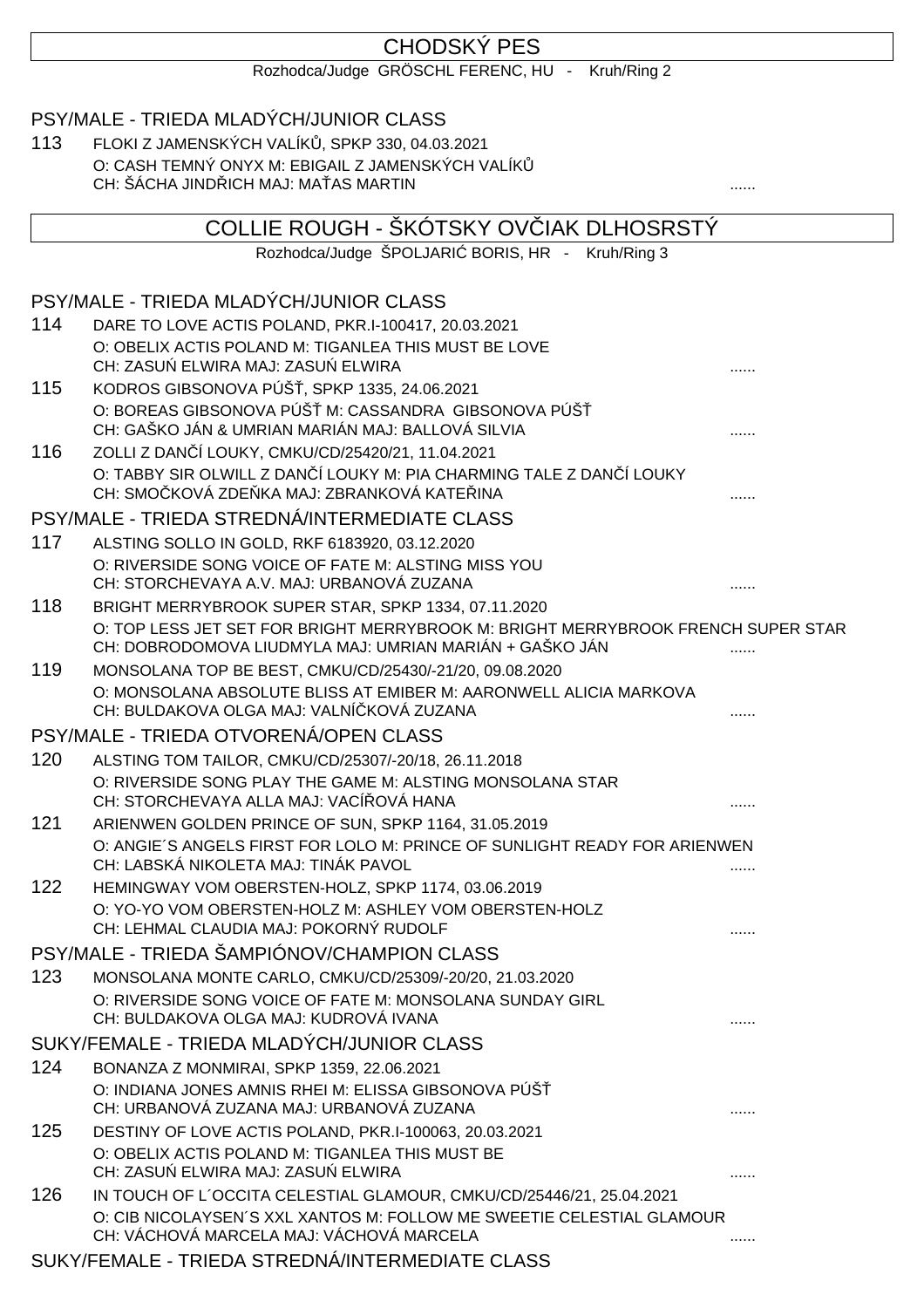| 127 | MANDY KRÁLOVSKÝ DAR, CMKU/CD/25205/20, 15.06.2020                                                                                                                        |  |
|-----|--------------------------------------------------------------------------------------------------------------------------------------------------------------------------|--|
|     | O: GENTLE GEM RONNA BOHEMIA M: ENCHANTRESS ESMEE OF NICE SUNRISE<br>CH: LINDAUROVÁ HELENA MAJ: LINDAUROVÁ HELENA                                                         |  |
|     | SUKY/FEMALE - TRIEDA OTVORENÁ/OPEN CLASS                                                                                                                                 |  |
| 128 | ANDROMA HORTENSIE HOT KISS, CMKU/CD/25230/-20/20, 21.03.2020                                                                                                             |  |
|     | O: PREEMINENT LINE COULD THIS BE LOVE M: VERONA NIGHTS VON DER ISCHLERBAHN<br>CH: VELEPEC ANDREJA IN MARTINA MAJ: DUCHO OVÁ MIROSLAVA                                    |  |
| 129 | GALATEA GIBSONOVA PÚŠ, SPKP 1100, 20.04.2018                                                                                                                             |  |
|     | O: BOREAS GIBSONOVA PÚŠ M: DIANA GIBSONOVA PÚŠ<br>CH: GAŠKO JÁN &UMRIAN MARIAN MAJ: ROTH MAREK + UMRIAN MARIAN                                                           |  |
| 130 | MONSOLANA MUUD SAN, CMKU/CD/25308/-20/20, 21.03.2020                                                                                                                     |  |
|     | O: RIVERSIDE SONG VOICE OF FATE M: MONSOLANA SUNDAY GIRL<br>CH: BULDAKOVA OLGA MAJ: VALNÍ KOVÁ ZUZANA                                                                    |  |
|     | SUKY/FEMALE - TRIEDA ŠAMPIÓNOV/CHAMPION CLASS                                                                                                                            |  |
| 131 | DANCING QUEEN FATRANSKÝ SEN, SPKP 953, 08.11.2016                                                                                                                        |  |
|     | O: CH HUCKLEBERRY FATRANSKÝ SEN M: MONSOLANA MY BLUE VALENTINE<br>CH: KOTULÁŠ MIROSLAV MAJ: HUDECOVÁ ELEONÓRA                                                            |  |
| 132 | ESSENCE OF EXCLUSIVITY OF EMIBER, CMKU/CD/25080/-19/19, 08.08.2019<br>O: JUST THE WAY YOU ARE DEI M: ZEXWOOD LOVE OF MY LIFE<br>CH: STOPPINI ROBERT MAJ: VÁCHOVÁ MARCELA |  |
|     | COLLIE SMOOTH - ŠKÓTSKY OV IAK KRÁTKOSRSTÝ                                                                                                                               |  |
|     | Rozhodca/Judge ŠPOLJARI BORIS, HR - Kruh/Ring 3                                                                                                                          |  |
|     |                                                                                                                                                                          |  |
|     | PSY/MALE - TRIEDA MLADÝCH/JUNIOR CLASS                                                                                                                                   |  |
| 133 | MIGHTY'S SPRING MEADOW VIL VELYO, SPKP 128, 24.06.2021                                                                                                                   |  |
|     | O: MIGHTY'S SPRING MEADOW ROY RAFER M: MIGHTY'S SPRING MEADOW OYA OILELL                                                                                                 |  |
|     | CH: SEMIANOVÁ JANA MAJ: TEKELYOVÁ JANA                                                                                                                                   |  |
|     | PSY/MALE - TRIEDA OTVORENÁ/OPEN CLASS                                                                                                                                    |  |
| 134 | MIGHTY'S SPRING MEADOW TIER TALLY, SPKP 105, 11.11.2019<br>O: CINNABERRY'S ALL OR NUT-TING M: MIGHTY'S SPRING MEADOW OYA OILELL                                          |  |
|     | CH: SEMIANOVÁ JANA MAJ: DOLIAKOVÁ KATARÍNA                                                                                                                               |  |
|     | SUKY/FEMALE - TRIEDA DORAST/PUPPY CLASS                                                                                                                                  |  |
| 135 | CAMPARI SMART BEAUTY, CMKU/CK/1940/21, 13.07.2021                                                                                                                        |  |
|     | O: CIB KANGASVUOKON LUMO M: CH BONIA SMART BEAUTY<br>CH: ÍŽKOVÁ PETRA MAJ: VÁCHOVÁ MARCELA                                                                               |  |
| 136 | DROSERA WIDE PARK, CMKU/CK/1959/21, 24.08.2021                                                                                                                           |  |
|     | O: BLAMORDER LOVER BOY M: BETONICA WIDE PARK<br>CH: BÍLÝ JAROSLAV MAJ: HÁJKOVÁ MARTINA                                                                                   |  |
|     | SUKY/FEMALE - TRIEDA MLADÝCH/JUNIOR CLASS                                                                                                                                |  |
| 137 | DEE DENEUVE CELESTIAL GLAMOUR, CMKU/CK/1742/20, 01.11.2020                                                                                                               |  |
|     | O: MIGHTY'S SPRING MEADOW ROY RAFER M: I AM OF BOHEMIA BALADA<br>CH: VÁCHOVÁ MARCELA MAJ: ŠOHAJDOVÁ LUCIA + BURCEL IVO                                                   |  |
| 138 | NAVARRA BILA KAÍFA, CMKU/CK/1804/21, 25.02.2021                                                                                                                          |  |
|     | O: BLAMORDER LOVER BOY M: STURTMOOR KLARISSANTS KIS AT JUNIPERWOOD<br>CH: UNGEROVÁ DITA MAJ: RÜCKSCHLOSSOVÁ ANDREA                                                       |  |
|     | SUKY/FEMALE - TRIEDA STREDNÁ/INTERMEDIATE CLASS                                                                                                                          |  |
| 139 | MIGHTY'S SPRING MEADOW ULA UNITY, CMKU/CK/1754/-21/20, 25.09.2020                                                                                                        |  |
|     | O: CIB KANGASVUOKON LUMO M: CH MIGHTY'S SPRING MEADOW REA RIANNE<br>CH: SEMIANOVÁ JANA MAJ: VÁCHOVÁ MARCELA                                                              |  |
|     | SUKY/FEMALE - TRIEDA OTVORENÁ/OPEN CLASS                                                                                                                                 |  |
| 140 | MIGHTY'S SPRING MEADOW THIA THALETA, CMKU/CK/1621/-19/19, 11.11.2019                                                                                                     |  |
|     | O: CINNABERRY'S ALL OR NUT-TING M: MIGHTY'S SPRING MEADOW OYA OILELL<br>CH: SEMIANOVÁ JANA MAJ: LUNDÁKOVÁ NA A                                                           |  |
|     | SUKY/FEMALE - TRIEDA ŠAMPIÓNOV/CHAMPION CLASS                                                                                                                            |  |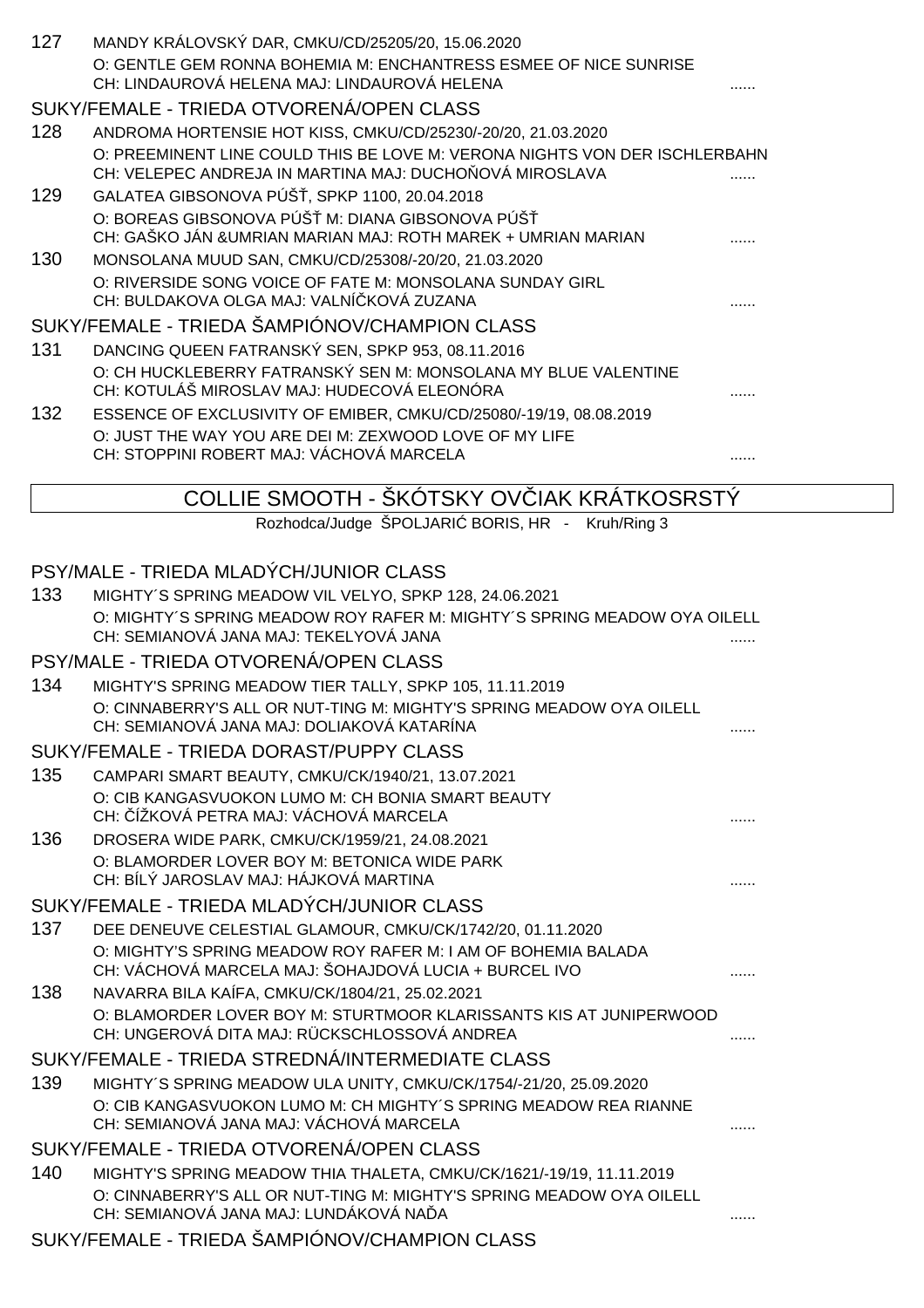141 AURORA SURI ANYARU, CMKU/CK/1619/19, 04.11.2019 O: ELEGÁN LENELI M: MIGHTY'S SPRING MEADOW OLYA ORLA CH: RÜCKSCHLOSSOVÁ ANDREA MAJ: RÜCKSCHLOSSOVÁ ANDREA

# DEUTSCHER SCHÄFERHUND KURZHAARIG - NEMECKÝ OV<sub>LIAK KRÁTKOSRSTÝ</sub>

Rozhodca/Judge RIDAR ÍKOVÁ GABRIELA, SK - Kruh/Ring 7

|     | PSY/MALE - TRIEDA OTVORENÁ/OPEN CLASS                     |   |
|-----|-----------------------------------------------------------|---|
| 142 | UNKER ARTIKAU, SUCHNO 79162/19, 24.04.2019                |   |
|     | O: CHRIS ARTIKAU M: LEXI ARTIKAU                          |   |
|     | CH: PANÁKOVÁ EVA MAJ: HLOŽOVÁ ALEXANDRA                   |   |
|     | SUKY/FEMALE - TRIEDA MLADÝCH/JUNIOR CLASS                 |   |
| 143 | ZIRA Z LINTICHU, SUCHNO 83621/21, 28.03.2021              |   |
|     | O: GREYSON Z LINTICHU M: ELISEE Z LINTICHU                |   |
|     | CH: KO AJDA IVAN MAJ: SMREK JOZEF + IVANECZKA MIROSLAVA   |   |
|     | SUKY/FEMALE - TRIEDA STREDNÁ/INTERMEDIATE CLASS           |   |
| 144 | HORTENZIA PORTOV DVOR, SUCHNO 82012/20, 23.08.2020        |   |
|     | O: DARWY HELIPEKY M: CATLIN PORTOV DVOR                   |   |
|     | CH: ŽILIN ÍKOVÁ ANTÓNIA MAJ: KIS DAMIAN                   |   |
|     | SUKY/FEMALE - TRIEDA OTVORENÁ/OPEN CLASS                  |   |
| 145 | GARA Z PAT-PAN, SUCHNO 80429/19, 01.12.2019               |   |
|     | O: CASTOR DE SCELE M: KIRA KOZ-MAR                        |   |
|     | CH: PATAI JURAJ MAJ: GESSAY RICHARD                       |   |
|     | SUKY/FEMALE - TRIEDA ŠAMPIÓNOV/CHAMPION CLASS             |   |
| 146 | HADŽIS LAU-MENTOS, SUCHNO 74530/17, 15.01.2017            |   |
|     | O: KLAUS VON TRONJE M: BEA LAU-MENTOS                     |   |
|     | CH: ONDO-EŠTOK MÁRIO MAJ: BA O MIROSLAV                   | . |
|     | DEUTSCHER SCHAFERHUND LANGHAARIG - NEMECKY OV IAK DLHOSRS |   |
|     |                                                           |   |

Rozhodca/Judge RIDAR ÍKOVÁ GABRIELA, SK - Kruh/Ring 7

PSY/MALE - TRIEDA PRACOVNÁ/WORKING CLASS

147 IRBIS OD GUVERNÉRA, CMKU/DS/112918/18, 25.06.2018 O: ZAKS Z KRUPI KOVA MLÝNA M: CITA OD GUVERNÉRA CH: LIEBLOVÁ LUCIE MAJ: PLASGURA JAN

SUKY/FEMALE - TRIEDA MLADÝCH/JUNIOR CLASS

148 ATHENA CALLISTUS LUPUS, SUCHNO 83236/21, 19.03.2021 O: FAJTER Z TROJANSKIEGO LASU M: FUNNY GIRL SPIRIT WOLF CH: MORAV ÍKOVÁ JANA MAJ: MORAV ÍKOVÁ JANA  $\ldots$ 

SUKY/FEMALE - TRIEDA OTVORENÁ/OPEN CLASS

149 HANNAH Z WILCZEGO WZGÓRZA, CMKU/DS/126768/21, 22.10.2020 O: TEAM ZILBER WASSERFALL FARAON III M: GAJA OWCZAREK ZNAD LUTYNI CH: CHUDY JÓZEF MAJ: MÁROVA DANA

## KOMONDOR

Rozhodca/Judge GRÖSCHL FERENC, HU - Kruh/Ring 2

SUKY/FEMALE - TRIEDA STREDNÁ/INTERMEDIATE CLASS

150 ANDAHÁZI TANYÁK ÖRE ZENGÖ, SPKP 347, 24.07.2020 O: ANDAHÁZI TANYÁK ÖRE RENDES- HÁDESZ M: ONGA ÖRE BODZA CH: ANDA-MARÓCSEK ANITA MAJ: TAKÁCS JURAJ ......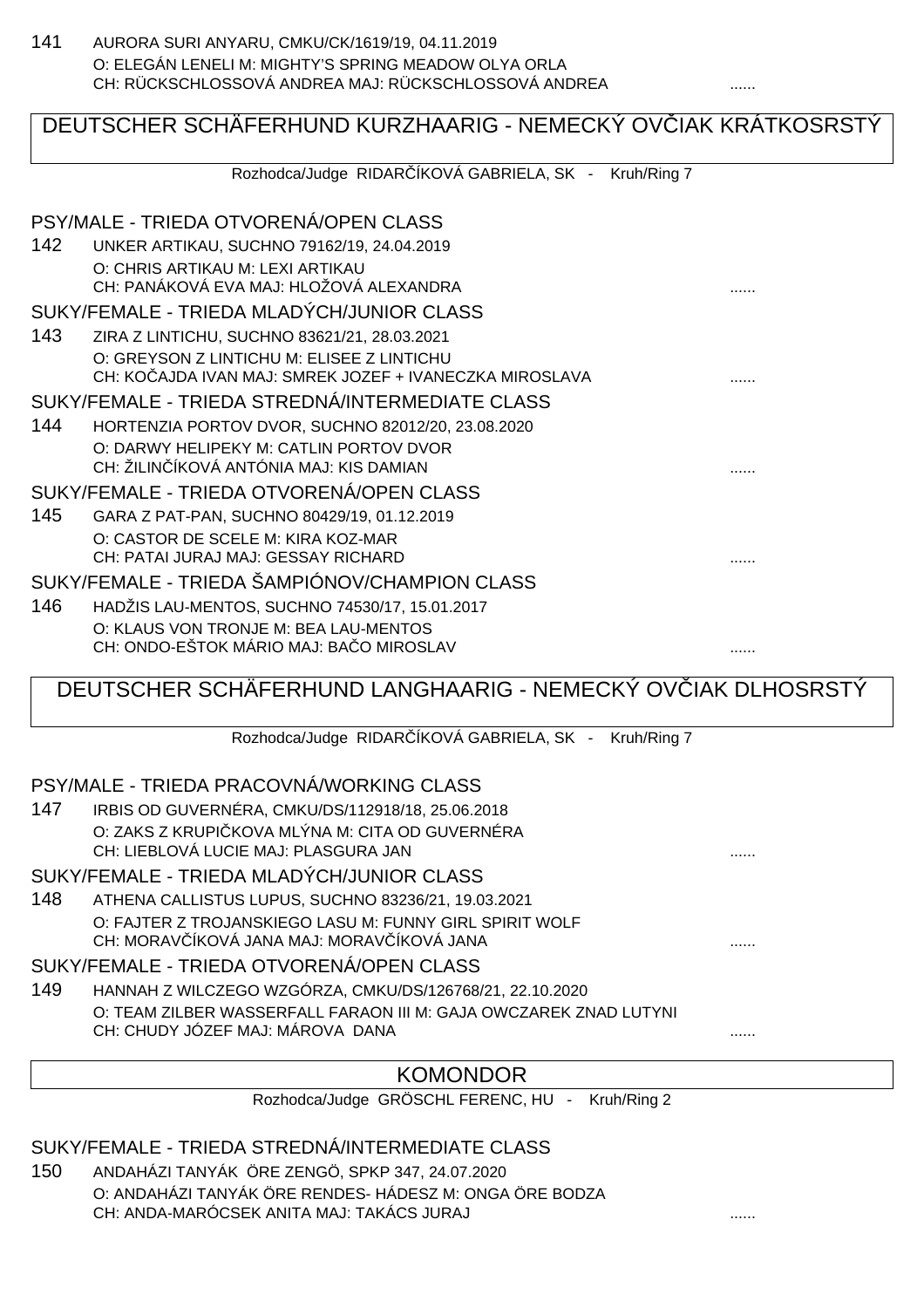# MINIATURE AMERICAN SHEPHERD - MINIATÚRNY AMERICKÝ OVLIAK

Rozhodca/Judge ERDÖS LÁSZLÓ, HU - Kruh/Ring 5

|     | PSY/MALE - TRIEDA DORAST/PUPPY CLASS                                                                                                 |  |
|-----|--------------------------------------------------------------------------------------------------------------------------------------|--|
| 151 | DYNASTY'S AMERICAN SPIRIT, CMKU/MAO/146/-21/21, 16.08.2021                                                                           |  |
|     | O: DYNASTY'S FIRE STORM M: TWO J'S EYE ON THE HORIZON @ DYNASTY<br>CH: JOHNSON KIMBERLY MAJ: BLATO OVÁ HANA                          |  |
|     | PSY/MALE - TRIEDA OTVORENÁ/OPEN CLASS                                                                                                |  |
| 152 | MINIMARK BUCKET LIST, SPKP 15, 20.03.2020                                                                                            |  |
|     | O: IVIE FARMS HEZ TOTALLY TUBULAR M: PEACEFUL ACRES SECRET IN THE GARDEN<br>CH: IVETT FRITTMANN IVETT FRITTANN MAJ: PAU OVÁ DOMINIKA |  |
| 153 | OKO DE LA TRIBU DE SUNKA, LOF 1 B.AMER.MINI 2014/286, 14.01.2018                                                                     |  |
|     | O: GUETTAWIGGLEON'S EASY COM EASY GO M: CASITA'S SACRED WILLOW<br>CH: BASTIEN NATACHA MAJ: BYSTRICKÁ ANDREA                          |  |
|     | PSY/MALE - TRIEDA ŠAMPIÓNOV/CHAMPION CLASS                                                                                           |  |
| 154 | FHF RED ROCK YOU'VE GOTTA PAY TO PLAY, SPKP 5, 31.07.2016                                                                            |  |
|     | O: PEACEFUL ACRES PAY IT FORWARD TO RED ROCK M: FHF LEXUS UNLEASHED CM<br>CH: VANDEVENTER LYNETTE MAJ: BYSTRICKÁ ANDREA              |  |
| 155 | SILVER DREAM MINI'S GANGNAM STYLE, SPKP 38, 13.09.2020                                                                               |  |
|     | O: MOONBABY'S JASON OF SILVER DREAM M: SILVER DREAM MINI'S ALL BY MYSELF<br>CH: KORÓZS-PAPP JUDIT MAJ: KOTULÁŠ MIROSLAV              |  |
|     | SUKY/FEMALE - TRIEDA MLADÝCH/JUNIOR CLASS                                                                                            |  |
| 156 | ELIZA DOOLITTLE CZECH JAKOBÍN, CMKU/MAO/106/21, 18.03.2021                                                                           |  |
|     | O: DYNASTY'S MADE IN AMERICA M: AMY CZECH JAKOBÍN<br>CH: BLATO OVÁ HANA MAJ: BLATO OVÁ HANA                                          |  |
| 157 | QUINY MINI'S TATRANSKÁ LABKA, SPKP 61, 12.04.2021                                                                                    |  |
|     | O: MINIONS PATCHWORK M: MOONBABY'S WHEN THE LIGHTS COME ON<br>CH: BYSTRICKÁ ANDREA MAJ: BYSTRICKÁ ANDREA                             |  |
|     | SUKY/FEMALE - TRIEDA STREDNÁ/INTERMEDIATE CLASS                                                                                      |  |
| 158 | FACE TO FACE MINI'S FATRANSKÝ SEN, SPKP 31, 21.11.2020                                                                               |  |
|     | O: IVIE FARMS BLUEBONNET TRAILS M: MINIMARK AFTER EIGHT                                                                              |  |
|     | CH: BRYNDZA DÁRIUS MAJ: KOTULÁŠ MIROSLAV                                                                                             |  |
|     | SUKY/FEMALE - TRIEDA OTVORENÁ/OPEN CLASS                                                                                             |  |
| 159 | COASTAL'S CRYSTAL OF MOON TATRANSKÁ LABKA, SPKP 26, 15.03.2019                                                                       |  |
|     | O: CH LEGACY'S JORDACHE JEANS M: COASTAL'S CUSTOM BUILT ELEANOR<br>CH: FLORES JACOB MAJ: BYSTRICKÁ ANDREA                            |  |
| 160 | ESSI Z PODPOLIANSKÝCH LÚK, SPKP 21, 01.05.2020                                                                                       |  |
|     | O: NASH DES COSTYS DU TOMBERG M: AYLEEN CZECH JAKOBÍN                                                                                |  |
|     | CH: PAU OVÁ DOMINIKA MAJ: PAU OVÁ DOMINIKA                                                                                           |  |
|     | SUKY/FEMALE - TRIEDA ŠAMPIÓNOV/CHAMPION CLASS                                                                                        |  |
| 161 | MOONBABY'S WHEN THE LIGHTS COME ON, SPKP 6, 21.04.2016                                                                               |  |
|     | O: LEGACY'S AMERICAN OUTLAW M: MOONBABY'S WHITCH'S FATAL BEAUTY                                                                      |  |
|     | CH: ZOBELL MELISSA MAJ: BYSTRICKÁ ANDREA                                                                                             |  |

## **MUDI**

Rozhodca/Judge GRÖSCHL FERENC, HU - Kruh/Ring 2

## PSY/MALE - TRIEDA ŠAMPIÓNOV/CHAMPION CLASS

162 BARIGUARD RITTER, Z REG/MUD/187/-21/19, 09.08.2019 O: MECSEKI BUNDÁS ÜDVÖS M: GULAKUTI KLEOPÁTRA CH: PAPP ROBERTNÉ MAJ: BEREŠ DANIELA ......

OLD ENGLISH SHEEPDOG - BOBTAIL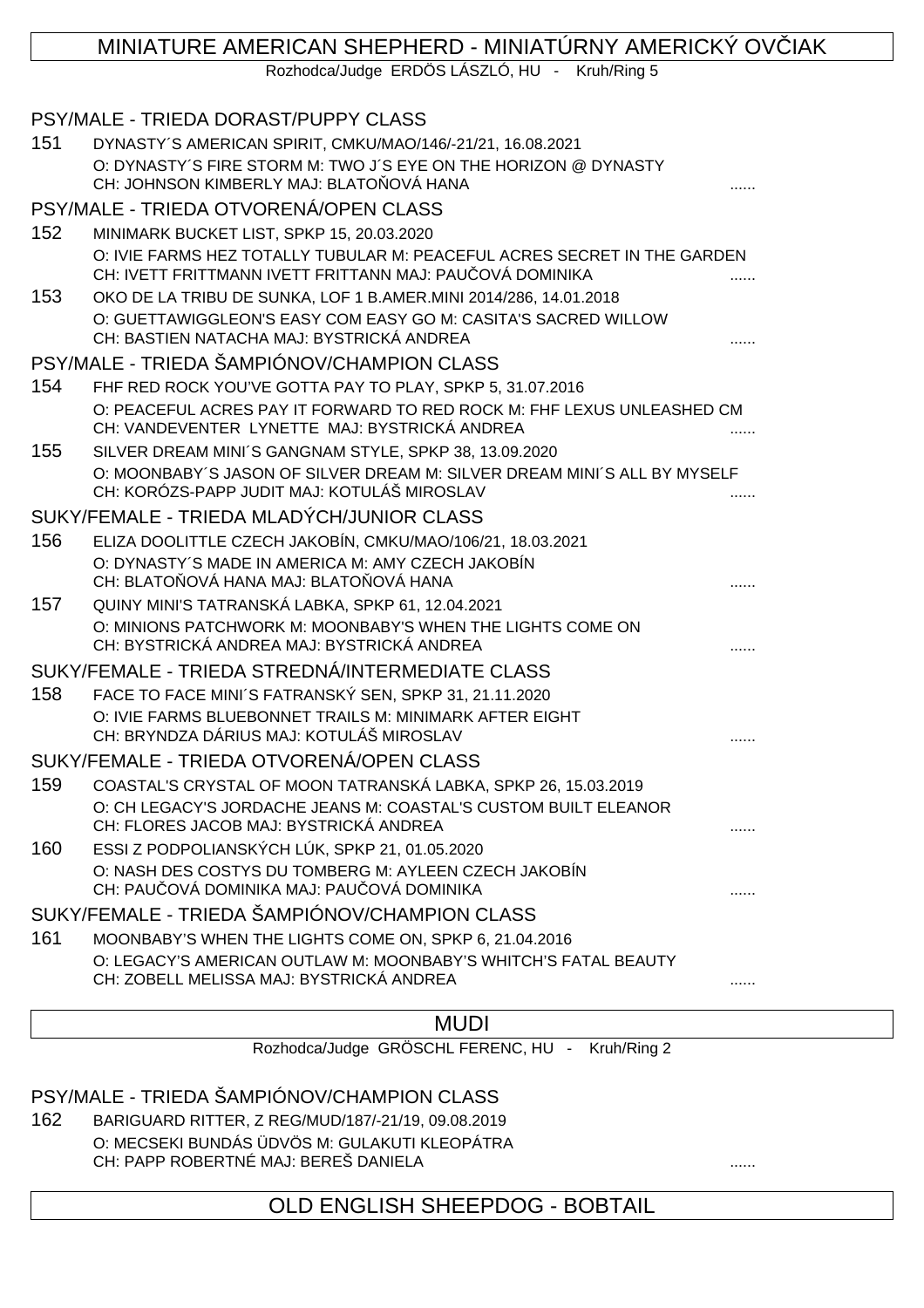### PSY/MALE - TRIEDA MLADÝCH/JUNIOR CLASS

163 JEAN MARAIS SHAGGY EDITION, SPKP 1156, 31.12.2020 O: DUSTIN HOFFMAN SHAGGY EDITION M: SNOWDOWNE SPECIAL FOR EUROPE SHAGGY EDITION CH: JAMBOROVÁ ELEONÓRA MAJ: JAMBOROVÁ ELEONÓRA

#### PSY/MALE - TRIEDA STREDNÁ/INTERMEDIATE CLASS

164 HUMPHREY BOGART SHAGGY EDITION, SPKP 1150, 02.05.2020 O: BAGATELLE REATA SNOW MOON M: DEMI MOORE SHAGGY EDITION CH: JAMBOROVÁ ELEONÓRA MAJ: KAPUSTOVÁ KATARÍNA

#### SUKY/FEMALE - TRIEDA MLADÝCH/JUNIOR CLASS

- 165 SISSI MODRÝ KAŇON, CMKU/BOB/2955/21, 04.01.2021 O: HAPPY PANDA´S FAVORY CANISSA XXII M: PENNYLANE ARETHA FRANKLIN CH: MÁROVÁ PETRA MAJ: UČŇOVÁ KAPUSTOVÁ SILVIA ......
- 166 STARSHINE OF REALITY DREAM, SPKP 1158, 27.05.2021 O: ORACLE OF REALITY DREAM M: NEFERTITI OF REALITY DREAM CH: LABOUS ALAIN MAJ: JAMBOROVÁ ELEONÓRA

## PULI OTHER COLOURS - PULI OSTATNÉ FARBY

Rozhodca/Judge GRÖSCHL FERENC, HU - Kruh/Ring 2

## SUKY/FEMALE - TRIEDA ŠAMPIÓNOV/CHAMPION CLASS

167 LUDAS MATYI SZERELEM, SPKP 455, 11.03.2019 O: LUDAS MATYI NYILAS M: LUDAS MATYI LUJZI CH: ANTAL FERENC MAJ: LUKÁ OVÁ ZITA

## PULI WHITE - PULI BIELY

Rozhodca/Judge GRÖSCHL FERENC, HU - Kruh/Ring 2

#### SUKY/FEMALE - TRIEDA MLADÝCH/JUNIOR CLASS

168 HOPE FOR THE WORLD DALAJLAMAHERBS, PKR.I-100582, 24.03.2021 O: LONCSOSI-BATOR RAJKA M: CARINA NEBULA DALAJLAMAHERBS CH: KLARMAN AGNIESZKA MAJ: KLARMAN AGNIESZKA

## SCHIPPERKE - ŠIPERKA

Rozhodca/Judge GRÖSCHL FERENC, HU - Kruh/Ring 2

#### PSY/MALE - TRIEDA DORAST/PUPPY CLASS

169 SLAVJANKA JAROMIR, RKF 6363462, 31.08.2021 O: SLAVJAN BERLUSKONI M: SLAVJANKA J'AI OSE CH: BAKLUSHIN GEORGY MAJ: MIKUS-KORALEWSKA DOROTA ......

#### SUKY/FEMALE - TRIEDA MLADÝCH/JUNIOR CLASS

170 ZURI BY ATRIA CORDIS, PKR.I-99951 K, 02.04.2021 O: LOVER PASSIONATE BY AHMED BOZIEV M: SATISFACTION FROM WHAT YOU DO BY AHMED BOZIEV CH: MIKUS-KORALEWSKA DOROTA MAJ: MIKUS-KORALEWSKA DOROTA ......

#### SUKY/FEMALE - TRIEDA STREDNÁ/INTERMEDIATE CLASS

171 HABIBI NUBIKA, CMKU/SIP/788/20, 13.09.2020 O: BUDU HOSPODSKÝ POVALE M: BAMBULE NUBIKA CH: ROHANOVÁ KARIN MAJ: PAVLÍČKOVÁ ANDREA ......

# SHETLAND SHEEPDOG - ŠETLANDSKÝ OV IAK (ŠELTIA)

Rozhodca/Judge ŠPOLJARI BORIS, HR - Kruh/Ring 3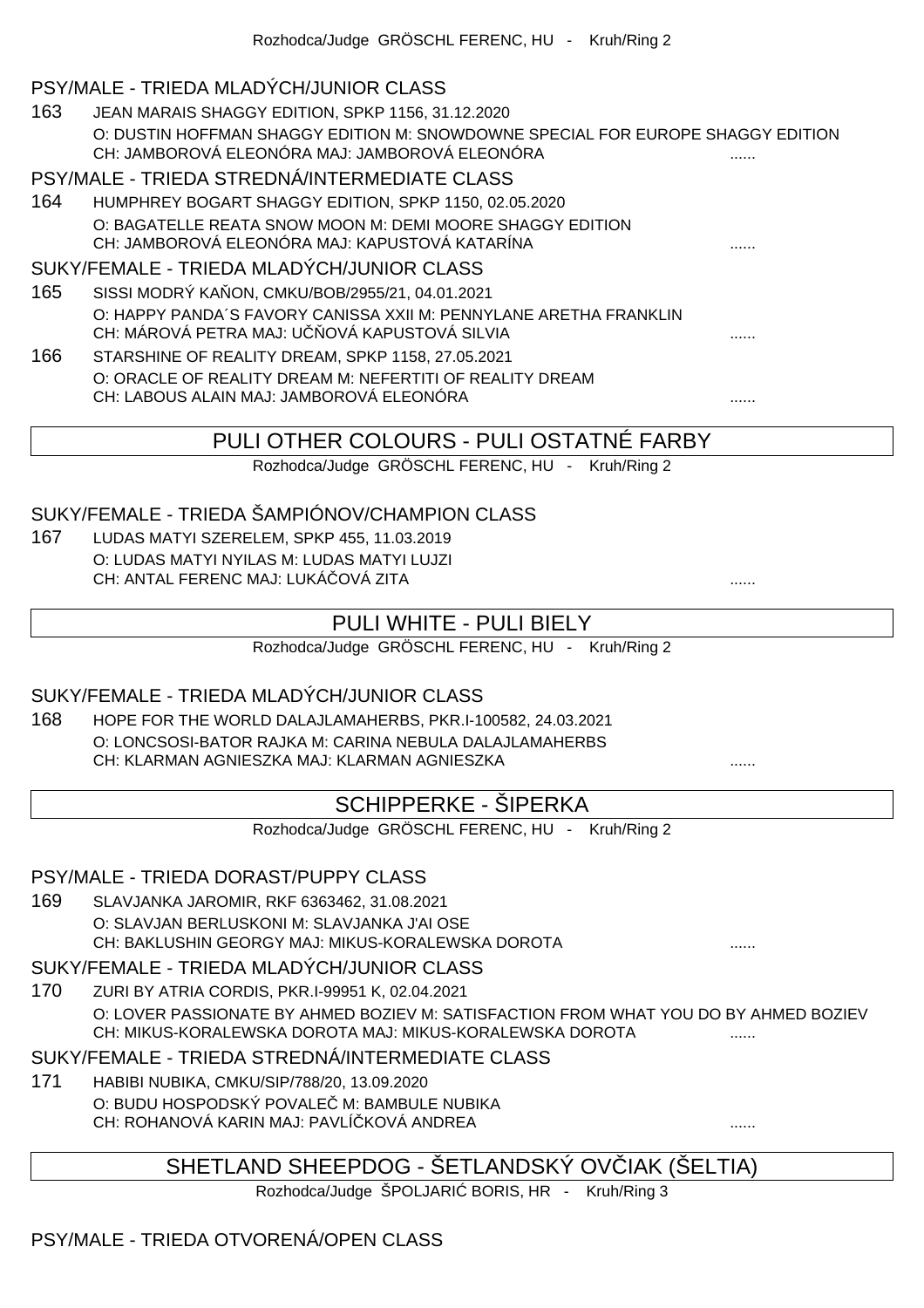| 172 | IRISH LORD FLYNN OF CLAN MCFLY, ÖHZB/SHET 3464, 23.03.2020<br>O: CH RIVERMIST TAKE A CHANCE ON ME M: JCH GOLDEN FAIRY DUST OF CLAN MCFLY |  |
|-----|------------------------------------------------------------------------------------------------------------------------------------------|--|
|     | CH: MEDEK CLAUDIA MAJ: MEDEK CLAUDIA                                                                                                     |  |
|     | PSY/MALE - TRIEDA ŠAMPIÓNOV/CHAMPION CLASS                                                                                               |  |
| 173 | ART FELICITY IRISH WHISKEY, CMKU/SHE/12782/-21/21, 27.03.2020                                                                            |  |
|     | O: ART FELICITY TIMATI II M: ART FELICITY KATHERINE DENEUVE                                                                              |  |
|     | CH: POPLAVSKAYA YANA MAJ: LINDAUROVÁ HELENA                                                                                              |  |
|     | SUKY/FEMALE - TRIEDA MLADÝCH/JUNIOR CLASS                                                                                                |  |
| 174 | AMBER POD LIŠ Í HOROU, CMKU/SHE/12792/21, 11.06.2021                                                                                     |  |
|     | O: KOSMOS FERVIDUS M: REIKI VON SCHNAPPI SCHNAPP<br>CH: LOKVENCOVÁ ŽANETA MAJ: LOKVENCOVÁ ŽANETA                                         |  |
| 175 | HAILEY SPOD SVORADOVEJ JASKYNE, SPKP 774, 08.05.2021                                                                                     |  |
|     | O: MARVEL POD BOROVÚ HORU M: TEENY Z ABLOVY STUDÁNKY                                                                                     |  |
|     | CH: MIKO PAVOL MAJ: STAN ÍKOVÁ JANA                                                                                                      |  |
| 176 | VIKINGVISION CHARDONNAY, ÖHZB/SHET 3677, 29.05.2021                                                                                      |  |
|     | O: KETRIN'S MACHO BOY M: BORDERLINE COUNTRY MIRABELL                                                                                     |  |
|     | CH: FÜRST KATJA MAJ: FÜRST KATJA                                                                                                         |  |
|     | SUKY/FEMALE - TRIEDA STREDNÁ/INTERMEDIATE CLASS                                                                                          |  |
| 177 | MARASKA MARBLED SN ŽNÝ TYGR, CMKU/SHE/12469/20, 01.11.2020                                                                               |  |
|     | O: CH EVERYTHING NICE ZE SHETLAND M: CH FAYANAD SN ŽNÝ TYGR<br>CH: DRESLEROVÁ ŠÁRKA MAJ: DRESLEROVÁ ŠÁRKA                                |  |
|     | SUKY/FEMALE - TRIEDA OTVORENÁ/OPEN CLASS                                                                                                 |  |
| 178 | SMILE ANGEL OBYKNOVENNOE CHUDO, CMKU/SHE/12549/-21/19, 20.10.2019                                                                        |  |
|     | O: SMILE ANGEL DZEYMS BOND M: SMILE ANGEL SEA BLACK SWAN                                                                                 |  |
|     | CH: DRUZHINA ANGELIKA MAJ: LINDAUROVÁ HELENA                                                                                             |  |
|     | SUKY/FEMALE - TRIEDA ŠAMPIÓNOV/CHAMPION CLASS                                                                                            |  |
| 179 | FANTAGHIRO LOHRIEN, PKR.I-90348, 22.10.2018                                                                                              |  |
|     | O: HATFIELD'S LOUIS VUITTON M: FEELING BLUE LOHRIEN                                                                                      |  |
|     | CH: ZIEMNICKA BEATA MAJ: FERENC MAGDALENA                                                                                                |  |
| 180 | KAYENNE SN ŽNY TYGR, CMKU/SHE/12046/20, 18.02.2020<br>O: GUMMY BEAR SERENCZAS M: CH FEYANAD SN ŽNÝ TYGR                                  |  |
|     | CH: DRESLEROVÁ ŠÁRKA MAJ: DRESLEROVÁ ŠÁRKA                                                                                               |  |
| 181 | REIKI VON SCHNAPPI SCHNAPP, CMKU/SHE/10635/16, 08.09.2016                                                                                |  |
|     | O: GIFT FROM WHISKY VERNÝ TIEN M: AILA LAILA VON SCHNAPPI SCHNAPP                                                                        |  |
|     | CH: KULAWIAK LIBUŠE MAJ: LOKVENCOVÁ ŽANETA                                                                                               |  |
|     | SUKY/FEMALE - TRIEDA VETERÁNOV/VETERAN CLASS                                                                                             |  |
| 182 | KYLEBURN ILIA, OHZB SHET 2140, 05.03.2010                                                                                                |  |
|     | O: CH STEVLYN COPPERSMITH AT MALAROC M: KYLEBURN EURYDICE                                                                                |  |
|     | CH: EAVES MARGARET MAJ: MEDEK CLAUDIA                                                                                                    |  |
|     |                                                                                                                                          |  |

### SLOVENSKÝ UVA

Rozhodca/Judge MATYÁŠ JAROSLAV, SK - Kruh/Ring 4

| . |
|---|
|   |
|   |
|   |
|   |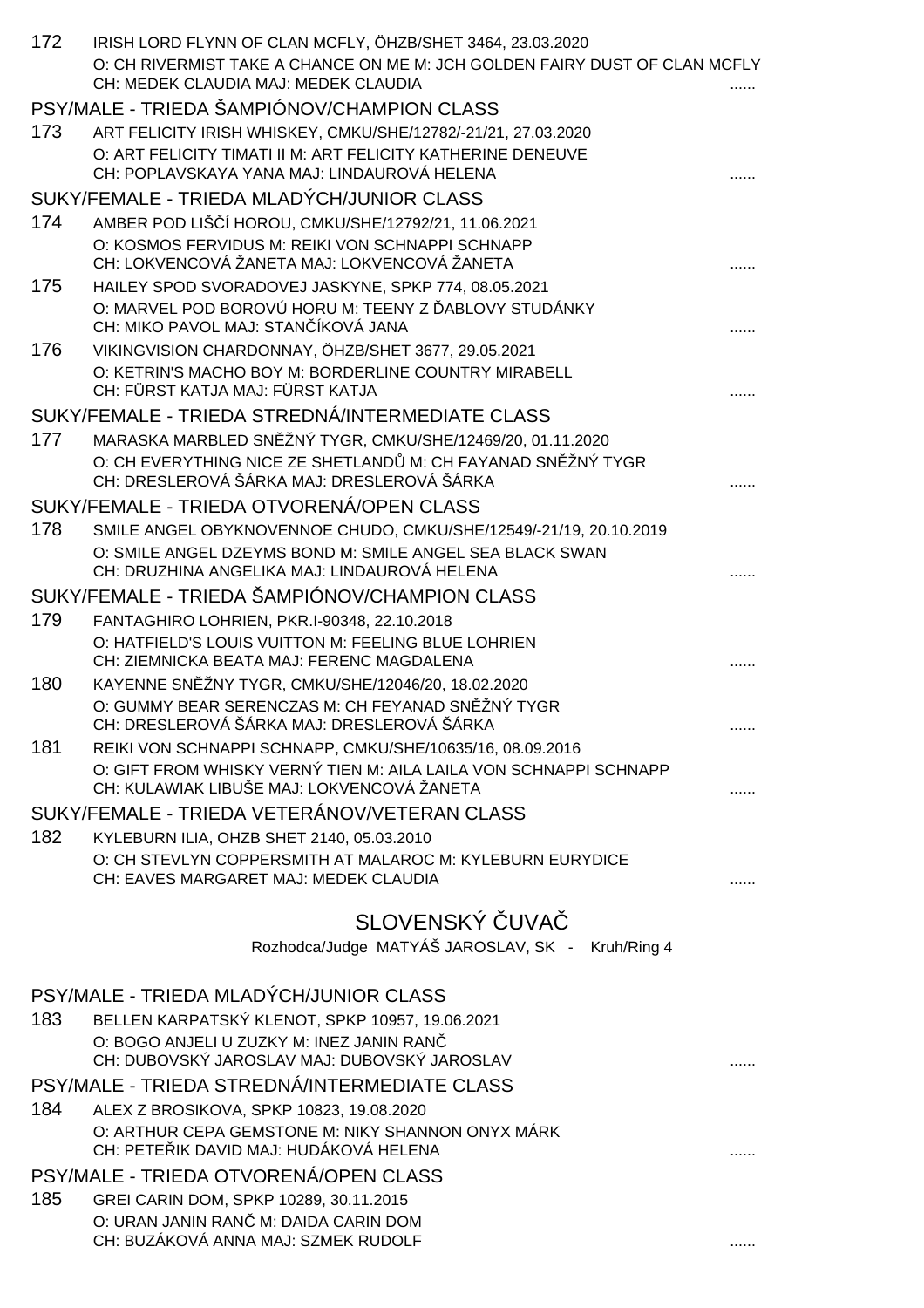| CH: CHROUST MAREK MAJ: HARIŠ PETER<br>PSY/MALE - TRIEDA ŠAMPIÓNOV/CHAMPION CLASS                                      |  |
|-----------------------------------------------------------------------------------------------------------------------|--|
|                                                                                                                       |  |
| 187<br>CHYRO NA STAROM MLYNISKU, SPKP 10702, 18.08.2019                                                               |  |
| O: CAR Š ASTNÁ BUDOUCNOST M: KYRA MAPA                                                                                |  |
| CH: HUDÁKOVÁ HELENA MAJ: ZMIJOVÁ RENÁTA                                                                               |  |
| 188<br>HANTER NA STAROM MLYNISKU, SPKP 10547, 13.03.2018                                                              |  |
| O: BOY BASTIEN Z OV ÍCH PASTVÍN M: KYRA MAPA                                                                          |  |
| CH: HUDÁKOVÁ HELENA MAJ: TINKOVÁ MONIKA + TINKA JURAJ                                                                 |  |
| SUKY/FEMALE - TRIEDA MLADÝCH/JUNIOR CLASS                                                                             |  |
| 189<br>DAISY Z GAZDOVSKÉHO DVORA, SPKP 10917, 21.03.2021                                                              |  |
| O: PATRICIAN SPOD BABEJ HORY M: FABIA JANIN RAN<br>CH: HORVÁTH JOZEF MAJ: PÁLENÍK MICHAL                              |  |
| 190<br>JUSTINE NA STAROM MLYNISKU, SPKP 10877, 12.02.2021                                                             |  |
| O: MA O MAPA M: KYRA MAPA                                                                                             |  |
| CH: HUDÁKOVÁ HELENA MAJ: HUDÁKOVÁ HELENA                                                                              |  |
| SUKY/FEMALE - TRIEDA STREDNÁ/INTERMEDIATE CLASS                                                                       |  |
| 191<br>DAILLY MAYBE ANGELS, CLP/SC/3218, 23.07.2020                                                                   |  |
| O: ATREY Z HORNÍCH VINIC M: CASIE MAYBE ANGELS                                                                        |  |
| CH: HANYKOVÁ JANA MAJ: DUBOVSKÝ JAROSLAV                                                                              |  |
| SUKY/FEMALE - TRIEDA OTVORENÁ/OPEN CLASS                                                                              |  |
| 192<br>ARLETT PERLA POVAŽIA, SPKP 10747, 25.12.2019                                                                   |  |
| O: GYRO CARIN DOM M: EBONY JANIN RAN<br>CH: TINKOVÁ MONIKA MAJ: UREKOVÁ ALŽBETA                                       |  |
|                                                                                                                       |  |
| 193<br>KLEOPATRA KAT INA ZAHRADA, CLP/SC/3183, 21.03.2020<br>O: AMIGO Z BRANDÝSKÉHO DVORA M: ISABELLA KAT INA ZAHRADA |  |
| CH: LADMAN KATE INA MAJ: DVO ÁKOVÁ NAD ŽDA                                                                            |  |
| SUKY/FEMALE - TRIEDA ŠAMPIÓNOV/CHAMPION CLASS                                                                         |  |
| 194<br>KARAMEL KAT INA ZAHRADA, CLP/SC/3180, 21.03.2020                                                               |  |
| O: AMIGO Z BRANDÝSKÉHO DVORA M: ISABELLA KAT INA ZAHRADA                                                              |  |
| CH: LADMAN KATE INA MAJ: DVO ÁKOVÁ NAD ŽDA<br>.                                                                       |  |
| <b>WELSH CORGI CARDIGAN</b>                                                                                           |  |
|                                                                                                                       |  |
| Rozhodca/Judge MATYÁŠ JAROSLAV, SK - Kruh/Ring 4                                                                      |  |
|                                                                                                                       |  |
| PSY/MALE - TRIEDA MLADÝCH/JUNIOR CLASS                                                                                |  |
| 195<br>CHRIS TEAM PAN FREDDI, PKR.I-99361, 22.04.2021                                                                 |  |
| O: USZAKI ONCE UPON A TIME M: ASTERSLAND JAZZY JEWEL                                                                  |  |
| CH: MICHALSKI KRZYSZTOF MAJ: MICHALSKI KRZYSZTOF<br>.                                                                 |  |
| 196<br>SPANISH GRAND AYVENGO, CMKU/WCC/596/-21/20, 20.12.2020                                                         |  |
| O: MAJOR POINT ZUCCHERO M: VAN LEN TIME ZLATA<br>CH: IGNATYEVA L.A. MAJ: APPELOVÁ LUCIE                               |  |
| SUKY/FEMALE - TRIEDA DORAST/PUPPY CLASS                                                                               |  |
| 197<br>DEE DUA ICY DIAMOND OF WELSH, SPKP 91, 22.07.2021                                                              |  |
| O: ANALOG CC BACK IN BLACK M: BIJOU ICY DIAMOND OF WELSH                                                              |  |
| CH: MRVOVÁ EVA MAJ: ONDRUŠKOVÁ ANDREA                                                                                 |  |
| SUKY/FEMALE - TRIEDA MLADÝCH/JUNIOR CLASS                                                                             |  |
| 198<br>ANGEL ARWEN FROM MALVAZINKY HILLS, CMKU/WCC/581/21, 28.05.2021                                                 |  |
| O: WORLD IN MY EYES Z JURAJSKIEGO ZAMKU M: DAIRA BRNO-FROST                                                           |  |
| CH: VA KOVÁ NIKOLA MAJ: WELSHOVI MICHAEL A SILVIE<br>.                                                                |  |
| 199<br>CARDIGANIUM HOLLYWOOD MOVIE STAR, SPKP 88, 14.06.2021                                                          |  |
| O: SHEPADOS HERCULE POIROT M: AVVENENTE PRINCIPESSA FOR CARDIGANIUM<br>CH: GOLOVUSHKINA YU.B. MAJ: DANILOVÁ NATÁLIA   |  |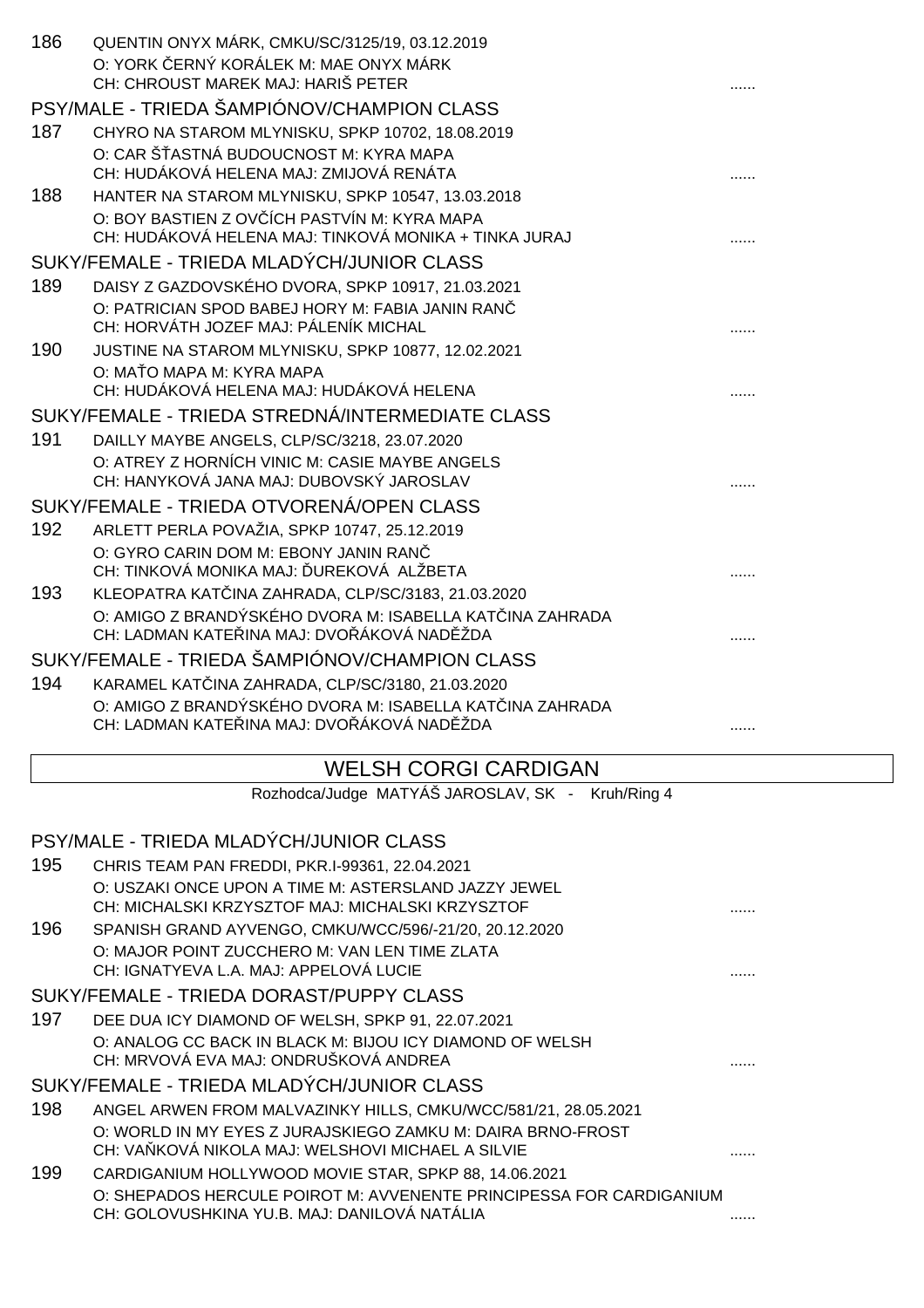200 SIDONIE, CMKU/WCC/593/-21/21, 24.01.2021 O: MAJOR POINT GIMME A REASON M: WILD INSTICT OCRE-CHYPRE CH: BIZET MELANIE MAJ: APPELOVÁ LUCIE ......

# WELSH CORGI PEMBROKE

|     | Rozhodca/Judge MATYÁŠ JAROSLAV, SK - Kruh/Ring 4                                                                                                |   |
|-----|-------------------------------------------------------------------------------------------------------------------------------------------------|---|
|     | PSY/MALE - TRIEDA MLADŠÍ DORAST/MINOR PUPPY CLASS                                                                                               |   |
| 201 | JENNY SHELBY URBAN CORGIS, SPKP 526, 07.10.2021                                                                                                 |   |
|     | O: NORD FANTASY BRILLIANT IN DARK M: AUBREE VON FLUFFENSTEIN<br>CH: URBANOVÁ ZUZANA MAJ: HORVATHOVÁ SILVIA                                      |   |
|     | PSY/MALE - TRIEDA DORAST/PUPPY CLASS                                                                                                            |   |
| 202 | WALLFUGH JUST A DREAMER, ROI 21/189250, 14.07.2021                                                                                              |   |
|     | O: WALLFUGH JUST DO IT M: NIRENO WHAT ABOUT ME AT WALLFUGH<br>CH: VALSECCHI VITTORIA MAJ: SÜMEGI KLÁRA                                          |   |
|     | PSY/MALE - TRIEDA MLADÝCH/JUNIOR CLASS                                                                                                          |   |
| 203 | ANDVOL SUPERMAN, RKF 6324376, 28.05.2021                                                                                                        |   |
|     | O: ALENCLAUD IKER M: ANDVOL YASNA LIBERTA<br>CH: VOLKOVA MARINA MAJ: BANI OVÁ MICHAELA                                                          |   |
| 204 | CHOICE OF THE QUEEN ZENIT, SPKP 457, 16.02.2021                                                                                                 |   |
|     | O: ALENCLAUD FELIPE M: LAIF SPRING BEATRICHE<br>CH: POMOGALOVA OKSANA MAJ: DANILOVÁ NATÁLIA                                                     |   |
| 205 | LIONSACE DAY BY DAY, SPKP 461, 25.02.2021                                                                                                       |   |
|     | O: LUKOS STYLE ORANGE FOX FOR LIONSACE M: LIONSACE ALWAYS THE FIRST<br>CH: ROSÍVALOVÁ ELENA MAJ: ŠTANGA KRISTIÁN                                |   |
|     | PSY/MALE - TRIEDA STREDNÁ/INTERMEDIATE CLASS                                                                                                    |   |
| 206 | CORNATELLO APOCALYPSE, SPKP 400, 30.07.2020                                                                                                     |   |
|     | O: BYTHAM GIZMO M: ONORINE FROM SAXE DES SALINES DE GOUPIL<br>CH: DANILOVÁ NATÁLIA MAJ: DANILOVÁ NATÁLIA                                        |   |
| 207 | DAG SPIRIT OF WALES, SPKP 373, 20.05.2020                                                                                                       |   |
|     | O: BYTHAM GIZMO M: FOXY UNIQUA 17TH MERIDIAN<br>CH: BANKOVICH ANDREJ MAJ: BANKOVICH ANDREJ + ŠK REK JOSEF                                       |   |
| 208 | LIONSACE COUNTRY SONG, SPKP 385, 16.06.2020                                                                                                     |   |
|     | O: BYTHAM GIZMO M: KENOSHA KISS OF KINBERGER'S<br>CH: ROSÍVALOVÁ ELENA MAJ: ZÁHUMENSKÁ ALENA                                                    |   |
| 209 | STYLE LIFE HARWARD, RKF 5771168, 29.11.2020                                                                                                     |   |
|     | O: MISTYCOR ZODIAC WINGED WIND M: STYLE LIFE NOT FOR SALE<br>CH: KUZNETSOVA VITALEVNA MAJ: BANI OVÁ MICHAELA                                    |   |
|     | PSY/MALE - TRIEDA OTVORENÁ/OPEN CLASS                                                                                                           |   |
| 210 | BORN TO BE YOUR HESTON BLUMENTHAL CHEF AT MORGERTON, MET.W.CORGI281/20,                                                                         |   |
|     | O: GINGER ELF PEANUT BUTTER AT BORNTOBE M: ALL OVER BORN TO BE MAGIC PEMBROKE<br>CH: TREFÁN-TÖRÖK ALEXANDRA MAJ: SÜMEGI KLÁRA + RUZSOVITS TAMÁS |   |
| 211 | DAMON SPIRIT OF WALES, SPKP 377, 20.05.2020                                                                                                     |   |
|     | O: BYTHAM GIZMO M: FOXY UNIQUA 17TH MERIDIAN<br>CH: BANKOVICH ANDREJ MAJ: ONDRUŠKOVÁ ANDREA                                                     |   |
| 212 | HONEY PEARLS CONOR, SPKP 536, 23.03.2020                                                                                                        |   |
|     | O: KOTOMIN'S LUCKY CHANGE M: FLORIS COR JOY IN YOUR HEART<br>CH: BREZOVSZKY ÁKOS MAJ: BARANYAI TIBOR                                            |   |
|     | PSY/MALE - TRIEDA ŠAMPIÓNOV/CHAMPION CLASS                                                                                                      |   |
| 213 | DANNY OF ROYAL ANCESTRY, CMKU/WCP/1769/20, 20.03.2020                                                                                           |   |
|     | O: DWYNELLA CUSTOM MADE M: CATTY OD AZALKY Z VELVAR<br>CH: MARYŠKA JAN MAJ: SRBOVÁ ALENA                                                        |   |
| 214 | SEBASTIAN HAROLD WAKIZASHI OF TIANITO, CMKU/WCP/1958/-21/19, 13.10.2019                                                                         |   |
|     | O: BORN TO BE YOUR HAROLD WILSON M: KAMILLA Z KROVIA<br>CH: TÓTH TIBOR MAJ: HANÁKOVÁ LINDA                                                      | . |
|     | SUKY/FEMALE - TRIEDA DORAST/PUPPY CLASS                                                                                                         |   |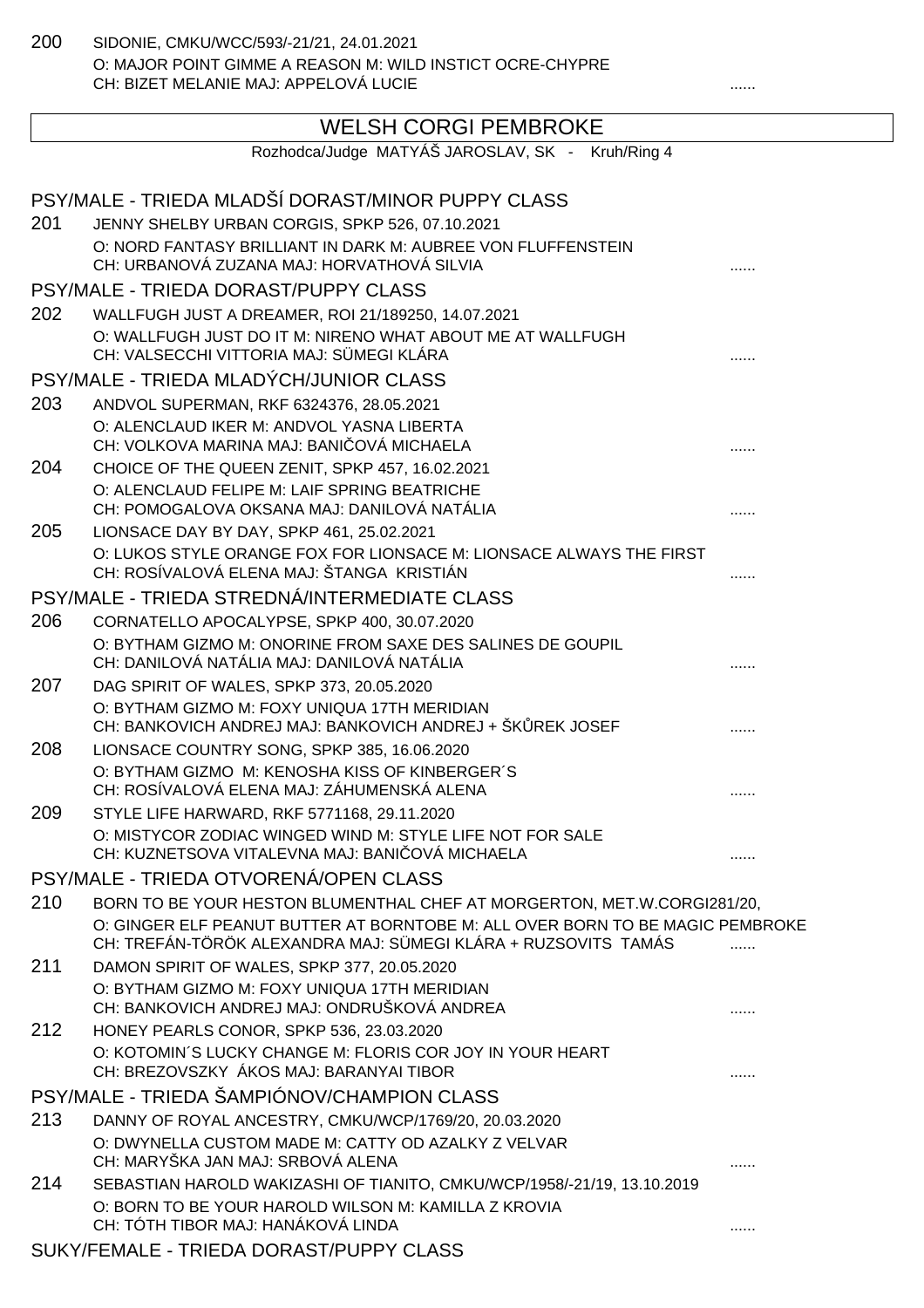| 215 | ALCHIBA FROM JOYARD, SPKP 489, 24.07.2021                                                                       |   |
|-----|-----------------------------------------------------------------------------------------------------------------|---|
|     | O: LUKOS STYLE ORANGE FOX FOR LIONSACE M: LIONSACE BACKWARD GLANCE                                              |   |
|     | CH: BÁLINT MICHAL MAJ: CHOMOVÁ NATÁLIA                                                                          |   |
| 216 | CORNATELLO BATTE KANE, SPKP 494, 09.09.2021                                                                     |   |
|     | O: BYTHAM GIZMO M: ONORINE FROM SAXE DES SALINES DE GOUPIL                                                      |   |
|     | CH: DANILOVA NATALIA MAJ: DANILOVÁ NATÁLIA                                                                      |   |
| 217 | ORDEN KELTOV FIRST FIDDLE PLAYER, SPKP 539, 07.07.2021                                                          |   |
|     | O: PEMCADER BALDER M: ORDEN KELTOV NIRVANA                                                                      |   |
|     | CH: GAVRIUK TETIANA MAJ: BANKOVICH ANDREJ                                                                       |   |
|     | SUKY/FEMALE - TRIEDA MLADÝCH/JUNIOR CLASS                                                                       |   |
| 218 | ACADEMIA CANIS AMAZING GRACE, PKR.I-99453 K, 05.01.2021                                                         |   |
|     | O: GRACELAND WHAT DREAMS ARE MADE OFF M: ANDVOL UNESENNAYA VETROM<br>CH: HARTABUS LUKASZ MAJ: BANI OVÁ MICHAELA |   |
| 219 | ALESSIA MAJESTY FROM MEADOW, CMKU/WCP/1933/21, 06.03.2021                                                       |   |
|     | O: GINGER ELF PEANUT BUTTER AT BORNTOBE M: DEBIE DREAM OF YOUTH<br>CH: SM LÍKOVÁ IVANA MAJ: SM LÍKOVÁ IVANA     |   |
| 220 | ALŽB TA MAJESTY FROM MEADOW, SPKP 482, 06.03.2021                                                               |   |
|     | O: GINGER ELF PEANUT BUTTER AT BORNTOBE M: DEBIE DREAM OF YOUTH                                                 |   |
|     | CH: SM LÍKOVÁ IVANA MAJ: DVOR ÁKOVÁ DAGMAR                                                                      |   |
| 221 | ANDVOL LUBAVA, RKF 6251148, 24.03.2021                                                                          |   |
|     | O: HAZELMERE BOUND FOR GLORY M: ANDVOL SHAMBALA                                                                 |   |
|     | CH: VOLKOVA MARINA MAJ: ŠOKA PETER                                                                              |   |
|     | SUKY/FEMALE - TRIEDA STREDNÁ/INTERMEDIATE CLASS                                                                 |   |
| 222 | DOREEN CORGIIRA MORAVIA, CMKU/WCP/1789/20, 12.05.2020                                                           |   |
|     | O: CACANEK KUSY LISIURA M: BEREN CORGIIRA MORAVIA                                                               |   |
|     | CH: RA ANSKÁ ILONA MAJ: CHRAPKOVÁ MIRIAM                                                                        |   |
| 223 | MANDALA MORGERTON, MET.W.CORGI318/20, 02.05.2020                                                                |   |
|     | O: ICH HAZELMERE MITCH A MATCH M: MIO MARE BELLA ANIMA<br>CH: SÜMEGI KLÁRA MAJ: SÜMEGI KLÁRA                    |   |
|     | SUKY/FEMALE - TRIEDA ŠAMPIÓNOV/CHAMPION CLASS                                                                   |   |
|     |                                                                                                                 |   |
| 224 | HELEN VELVARSKÁ FARMA, CMKU/WCP/1706/19, 18.07.2019                                                             |   |
|     | O: HOOK HANDMADE KINBERGER'S M: EVE MY DELIGHT<br>CH: SRBOVÁ ALENA MAJ: SRBOVÁ ALENA                            |   |
|     |                                                                                                                 |   |
|     | SUKY/FEMALE - TRIEDA VETERÁNOV/VETERAN CLASS                                                                    |   |
| 225 | BESSI URBAN CORGIS, SPKP 188, 25.12.2013                                                                        |   |
|     | O: BEST YEFF 17TH MERIDIAN M: DEBIE CORAL MY DELIGHT<br>CH: URBANOVÁ ZUZANA MAJ: BANKOVICH ANDREJ               |   |
|     |                                                                                                                 | . |

skupina/group FCI - 2

## AFFENPINSCHER - OPI Í PIN

Rozhodca/Judge PISKAY VLADIMÍR, SK - Kruh/Ring 6

### SUKY/FEMALE - TRIEDA MLADÝCH/JUNIOR CLASS

226 BLACK ROSE MAGIC RUNZA, CMKU/OP/70/20, 16.10.2020 O: BOB MARLEY REGGAE STAR M: BEEBA BUBBLEDOG CH: NEUBAUEROVÁ LIB NA ANNA MAJ: NEUBAUEROVÁ LIB NA ANNA .......

## APPENZELLER SENNENHUND - APENZELSKÝ SALAŠNÝ PES

Rozhodca/Judge ERDÖS LÁSZLÓ, HU - Kruh/Ring 5

SUKY/FEMALE - TRIEDA OTVORENÁ/OPEN CLASS

227 FANNY SPOD HRÁDZE, SPKP 675, 18.10.2019 O: LEXUS SPOD HRÁDZE M: KHARMA VOM PIRNIKHOF CH: BELOVIČOVÁ ANETA MAJ: GONDÁŠ MILAN ......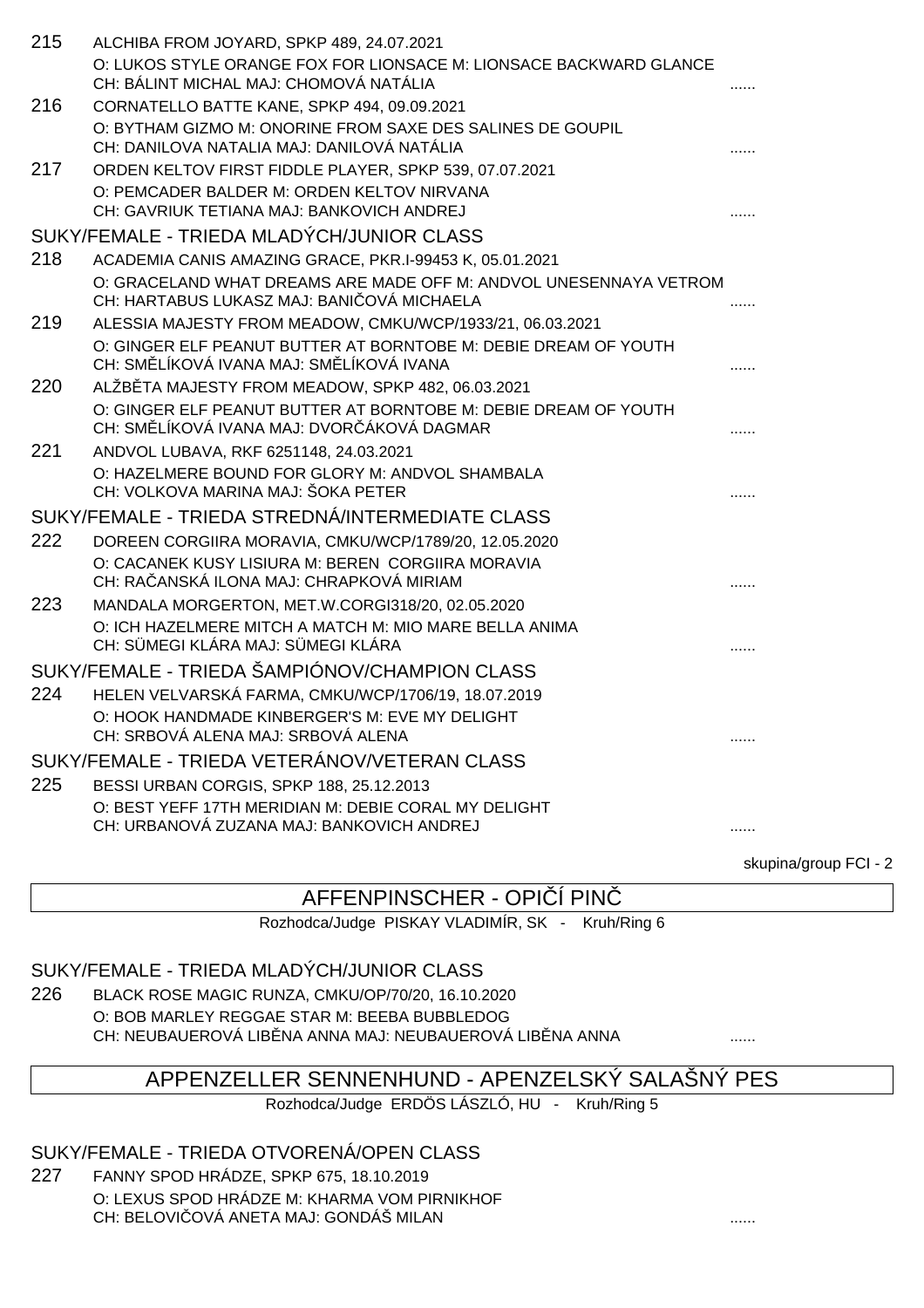# BERNER SENNENHUND - BERNSKÝ SALAŠNÝ PES

Rozhodca/Judge ERDÖS LÁSZLÓ, HU - Kruh/Ring 5

|     | PSY/MALE - TRIEDA MLADÝCH/JUNIOR CLASS                                                                                |  |
|-----|-----------------------------------------------------------------------------------------------------------------------|--|
| 228 | MY LOVELY BERN BRAVE BEAR, CMKU/BSP/15042/-21/21, 30.05.2021                                                          |  |
|     | O: ONYX LAND VELES FOR BERN HAUS ON OKA M: DEREVNYA BERNCEV ESMIRALDA<br>CH: KULIKOVA YULIYA MAJ: PULTAROVÁ NELA      |  |
|     | PSY/MALE - TRIEDA STREDNÁ/INTERMEDIATE CLASS                                                                          |  |
| 229 | FARAY JAK Z OBRAZKA, PKR.II-141543, 26.05.2020                                                                        |  |
|     | O: MILBU KEANU M: ARTAMIGS HAUS ELIZAVETA<br>CH: S TKOWSKA AGNIESZKA MAJ: S TKOWSKA AGNIESZKA                         |  |
| 230 | MOHITO SERCE DOMU, PKR.II-142597, 01.09.2020                                                                          |  |
|     | O: PAYNO PRIDE OF JUSTIN M: HAIDI SERCE DOMU<br>CH: CHODACKI DARIUSZ MAJ: CHODACKI DARIUSZ                            |  |
|     | PSY/MALE - TRIEDA OTVORENÁ/OPEN CLASS                                                                                 |  |
| 231 | ARNOLD BERNERHEART, SPKP 3956, 01.08.2017                                                                             |  |
|     | O: IDEAL CAIRO CZECH REA M: B AGATA MEZI Í SKÁ SALAŠ<br>CH: STRASKÁ MÁRIA MAJ: LEŠUNDÁKOVÁ ŽANETA                     |  |
|     | PSY/MALE - TRIEDA ŠAMPIÓNOV/CHAMPION CLASS                                                                            |  |
| 232 | CONAN ATTILA OD ZLATÉHO JINANU, CMKU/BSP/13310/18, 29.09.2018                                                         |  |
|     | O: ATTILA M: AJRÍN IVER OD ZLATÉHO JINANU<br>CH: VIZNAR PETR MAJ: VIZNAR PETR + VIZNAROVÁ ŠT PÁNKA                    |  |
| 233 | ROLEX MOCNE GÓRALKI, PKR.II-135438, 19.09.2018                                                                        |  |
|     | O: FERRARI ROJAUS BERNAS M: TULIPANOS BERNI UNIVERSE OF BEAUTY                                                        |  |
|     | CH: WI CEK-JAKIMOWICZ BEATA MAJ: WI CEK-JAKIMOWICZ BEATA                                                              |  |
|     | SUKY/FEMALE - TRIEDA MLADŠÍ DORAST/MINOR PUPPY CLASS                                                                  |  |
| 234 | BERNEWA'S LUCREZIA BORGIA, SPKP 4307, 16.11.2021                                                                      |  |
|     | O: SZARHEGYALJAI FAIR PLAY M: BERNEWA'S DOLCE MANETTE<br>CH: VARGA BRANISLAV MAJ: VARGOVÁ DRAHOMIRA + VARGA BRANISLAV |  |
| 235 | KARLA RUDNIANSKA DOLINA, SPKP 4295, 01.11.2021                                                                        |  |
|     | O: ELVIS Z CVANOVHO DVORA M: ISABELLE RUDNIANSKA DOLINA<br>CH: VAVRO PETER MAJ: VAVRO PETER                           |  |
|     | SUKY/FEMALE - TRIEDA MLADÝCH/JUNIOR CLASS                                                                             |  |
| 236 | ASHLEY FROM LUTENA OF SILESIA, CMKU/BSP/14787/21, 07.04.2021                                                          |  |
|     | O: DOLLAR ZE STAROB LSKÉ SAMOTY M: PRINCESS Z MOKROVOUS<br>CH: ŠEMBEROVÁ MIROSLAVA MAJ: ŠEMBEROVÁ MIROSLAVA           |  |
| 237 | BEAUTIFUL ROSUNBEE, CMKU/BSP/14761/21, 09.04.2021                                                                     |  |
|     | O: PRINCAS KALNU ŠUO M: HAVANA SUNRISE VON ROMANSHOF<br>CH: MOJŽÍŠKOVÁ IVETA MAJ: MOJŽÍŠKOVÁ IVETA                    |  |
|     | SUKY/FEMALE - TRIEDA STREDNÁ/INTERMEDIATE CLASS                                                                       |  |
| 238 | INVERNESS MORAVIAN HURRICANE, CMKU/BSP/14321/20, 01.08.2020                                                           |  |
|     | O: ROVER RIOMADEA GRANDE M: HANNAH MORAVIAN HURRICANE<br>CH: HORSÁKOVÁ JITKA MAJ: HORSÁKOVÁ JITKA                     |  |
|     | SUKY/FEMALE - TRIEDA OTVORENÁ/OPEN CLASS                                                                              |  |
| 239 | CORIN ATTILA OD ZLATÉHO JINANU, CMKU/BSP/13311/18, 29.09.2018                                                         |  |
|     | O: ATTILA M: AJRÍN IVER OD ZLATÉHO JINANU<br>CH: VIZNAR PETR MAJ: VIZNAR PETR + VIZNAROVÁ ŠT PÁNKA                    |  |
| 240 | GEORGINA Z PERUCKÝCH LES , CMKU/BSP/14135/20, 29.03.2020                                                              |  |
|     | O: KINGSMAN DE LLOBU ASTUR M: ARIA Z MEL ÍC<br>CH: K EP ÍKOVÁ ŠÁRKA MAJ: K EP ÍKOVÁ ŠÁRKA                             |  |
|     | SUKY/FEMALE - TRIEDA ŠAMPIÓNOV/CHAMPION CLASS                                                                         |  |
| 241 | FLOWERBELLE KABÁTKO, CMKU/BSP/12369/17, 29.03.2017                                                                    |  |
|     | O: FORTUNEIA NORTHERN WINTER SUNSET M: ANABELLE KABÁTKO<br>CH: ŠAVRDOVÁ KATE INA MAJ: MELEZÍNKOVÁ MONIKA              |  |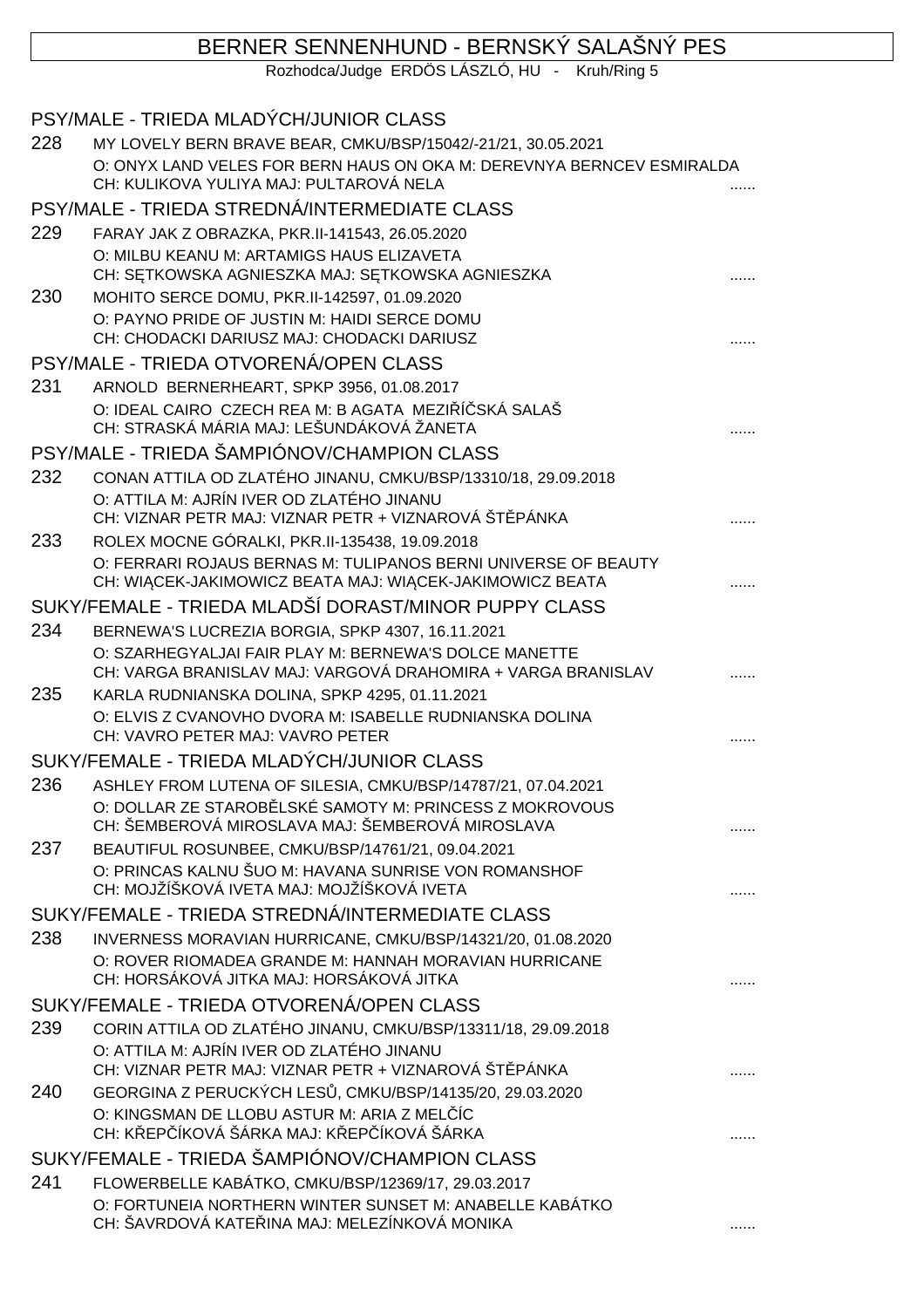| 242 | JACKS AND BEARS PENNY LING, MET.BSH.1002/20, 24.11.2019<br>O: ROCKING BOND JAMES BOND M: DREAM GIRL DAISY FOWLER'S LAND<br>CH: ZIEGLER ANNAMARIA & GABOR MAJ: ZIEGLER GABOR + ZIEGLER ANNAMARIA |   |
|-----|-------------------------------------------------------------------------------------------------------------------------------------------------------------------------------------------------|---|
| 243 | PRINCESS Z MOKROVOUS, CMKU/BSP/13301/18, 21.09.2018                                                                                                                                             |   |
|     | O: KOUDY BERMONDO BOHEMIA M: JULIA Z MOKROVOUS                                                                                                                                                  |   |
|     | CH: PE ENKA PAVEL MAJ: ŠEMBEROVÁ MIROSLAVA                                                                                                                                                      |   |
|     | <b>BULLDOG</b>                                                                                                                                                                                  |   |
|     | Rozhodca/Judge PISKAY VLADIMÍR, SK - Kruh/Ring 6                                                                                                                                                |   |
|     |                                                                                                                                                                                                 |   |
|     | PSY/MALE - TRIEDA MLADÝCH/JUNIOR CLASS                                                                                                                                                          |   |
| 244 | BEARBULL LARGO, SPKP 4541, 07.05.2021                                                                                                                                                           |   |
|     | O: KUPAKOS ETHAN M: BEARBULL CRYSTAL<br>CH: SARKADI LÁSZLÓ MAJ: HU OROVÁ UBICA                                                                                                                  |   |
|     | PSY/MALE - TRIEDA OTVORENÁ/OPEN CLASS                                                                                                                                                           |   |
| 245 | BLACK-TREASURE DOGS LOYD, MET.ANG.BULL.2455/19, 15.10.2018                                                                                                                                      |   |
|     | O: BLACK-TREASURE DOGS DARIUS M: GOLDEN-BULL KEYA                                                                                                                                               |   |
|     | CH: BOROSS MONIKA MAJ: ONDRLOVÁ BARBORA                                                                                                                                                         |   |
|     | SUKY/FEMALE - TRIEDA MLADÝCH/JUNIOR CLASS                                                                                                                                                       |   |
| 246 | ATLANA BARONVIL, SPKP 4448, 29.12.2020                                                                                                                                                          |   |
|     | O: BLACK-TREASURE DOGS LOYD M: GOŠIN'S AMY<br>CH: ONDRLOVÁ BARBORA MAJ: ONDRLOVÁ BARBORA                                                                                                        |   |
| 247 | HAPPY ETELKA KVÍTKO Z ERTOVA, CMKU/AB/8152/21, 15.03.2021                                                                                                                                       |   |
|     | O: WENCAR ICE DRAGON M: LUISA KVÍTKO Z ERTOVA                                                                                                                                                   |   |
|     | CH: LIŠKOVÁ IVANA MAJ: NOVOTNÁ MONIKA                                                                                                                                                           |   |
| 248 | TARA SRDCE HANÉ, SPKP 4506, 30.04.2021                                                                                                                                                          |   |
|     | O: MYSTYLE LOCAL HERO M: QUINNY SRDCE HANÉ<br>CH: NOVÁKOVÁ LUCIE MAJ: HU OROVÁ UBICA                                                                                                            |   |
| 249 | TRINITY SRDCE HANÉ, SPKP 4507, 30.04.2021                                                                                                                                                       |   |
|     | O: MYSTYLE LOCAL HERO M: QUINNY SRDCE HANÉ                                                                                                                                                      |   |
|     | CH: NOVÁKOVÁ LUCIE MAJ: HU OROVÁ UBICA                                                                                                                                                          |   |
|     | SUKY/FEMALE - TRIEDA STREDNÁ/INTERMEDIATE CLASS                                                                                                                                                 |   |
| 250 | SOPHIA SRDCE HANÉ, SPKP 4466, 21.04.2020                                                                                                                                                        |   |
|     | O: MYSTYLE LOCAL HERO M: MATYLDA SRDCE HANÉ<br>CH: NOVÁKOVÁ LUCIA MAJ: HU OROVÁ UBICA                                                                                                           |   |
|     |                                                                                                                                                                                                 | . |
|     | <b>BULLMASTIFF</b>                                                                                                                                                                              |   |
|     | Rozhodca/Judge MATYÁŠ JAROSLAV, SK -<br>Kruh/Ring 4                                                                                                                                             |   |
|     |                                                                                                                                                                                                 |   |
|     | PSY/MALE - TRIEDA MLADÝCH/JUNIOR CLASS                                                                                                                                                          |   |
| 251 | EINARR- VIKING OF HILLSIDE GUARDIAN, SPKP 813, 20.01.2021                                                                                                                                       |   |
|     | O: MAGIC FORCE IMPORTANT IN LIFE M: BELLA NIGHT SENTRY<br>CH: NIŽNÍK MATÚŠ MAJ: BÓDIŠ NICOLAS + LAKIOVÁ LAURA                                                                                   |   |
|     | PSY/MALE - TRIEDA ŠAMPIÓNOV/CHAMPION CLASS                                                                                                                                                      |   |
| 252 | BE MY KEEPER FLOAT LIKE A BUTTERFLY STING LIKE A BEE, SPKP 766, 15.03.2019                                                                                                                      |   |
|     | O: VENI VIDI VICI IS DVARISKIU M: BIG GEMS DOLLY FOR I BRAVY RAGAZZI                                                                                                                            |   |
|     | CH: BY MY KEPEER ALLEVAMENTO MAJ: TUNEGA ONDREJ                                                                                                                                                 |   |
|     | SUKY/FEMALE - TRIEDA MLADŠÍ DORAST/MINOR PUPPY CLASS                                                                                                                                            |   |
| 253 | GYDA VALKYRJA OF HILLSIDE GUARDIAN, SPKP 837, 07.12.2021                                                                                                                                        |   |
|     | O: MAGIC FORCE IMPORTANT IN LIFE M: ARISHA HEART OF WARRIOR<br>CH: NIŽNÍK MATÚŠ MAJ: BÓDIŠ NICOLAS + LAKIOVÁ LAURA                                                                              |   |
|     |                                                                                                                                                                                                 |   |
|     | <b>CANE CORSO</b>                                                                                                                                                                               |   |
|     | Rozhodca/Judge PISKAY VLADIMÍR, SK -<br>Kruh/Ring 6                                                                                                                                             |   |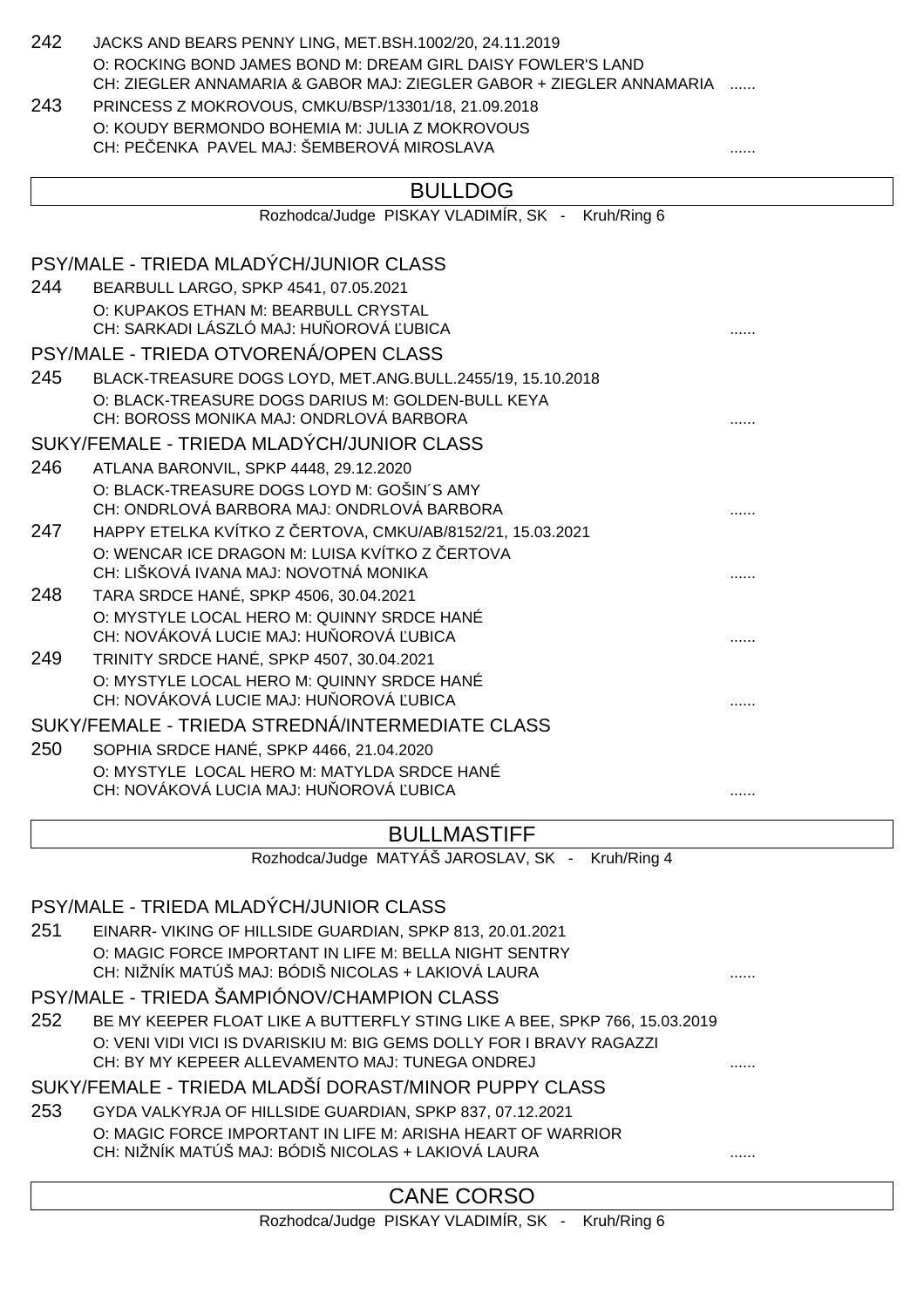|     | PSY/MALE - TRIEDA MLADSI DORAST/MINOR PUPPY CLASS                                                                          |  |
|-----|----------------------------------------------------------------------------------------------------------------------------|--|
| 254 | BEVAN TERRA DEI BARONI, SPKP 2702, 01.11.2021                                                                              |  |
|     | O: SPARTACUS CORSO BIH M: VELLUTO SCURO CIBELLE<br>CH: KOZELOVÁ IDA MAJ: KOZELOVÁ IDA                                      |  |
| 255 | RUGGERO SOUL GUARD, SPKP 2740, 13.11.2021                                                                                  |  |
|     | O: DAVIDE CODA DI CAVALLO M: JULIETTE SOUL GUARD<br>CH: BLESÁKOVÁ KATARÍNA MAJ: RYCHNAVSKÁ IVANA                           |  |
|     | PSY/MALE - TRIEDA DORAST/PUPPY CLASS                                                                                       |  |
| 256 | ALTONNIO MANNO MILLENNIUM XIII, SPKP 2635, 12.07.2021                                                                      |  |
|     | O: VALENTINO SILVER LAKE KOJIC M: CC CLEA BELLA VITA DA CAPO<br>CH: KOSTOLANSKÁ TÍMEA MAJ: KOSTOLANSKÁ TÍMEA               |  |
| 257 | EDWIN LOTUS FLOWER BLACK, SPKP 2645, 03.08.2021                                                                            |  |
|     | O: DAVIDE CODA DI CAVALLO M: ZETA CRAZY CLAN<br>CH: ŠEBÍK MICHAL MAJ: JEŽOVÁ GABRIELA                                      |  |
| 258 | EMPEROR LOTUS FLOWER BLACK, SPKP 2643, 03.08.2021                                                                          |  |
|     | O: DAVIDE CODA DI CAVALLO M: ZETA CRAZY CLAN<br>CH: ŠEBÍK MICHAL MAJ: ZEUS NATÁLIE                                         |  |
|     | PSY/MALE - TRIEDA MLADÝCH/JUNIOR CLASS                                                                                     |  |
| 259 | ALCAPONE PASSERO DI DIAMANTE, SPKP 2594, 24.06.2021                                                                        |  |
|     | O: APRIORI BEST ULTIMATUM M: APRIORI BEST SHARLIZ<br>CH: VRABCOVÁ EVA MAJ: VRABCOVÁ EVA                                    |  |
| 260 | ATHOS E'NATA UNA STELLA, SPKP 2677, 10.03.2021                                                                             |  |
|     | O: DROGO KHAL CUSTODE DEL TRÓNI M: DEANERYS Z GILDII NIEUSTRASZONYCH<br>CH: POLA IK MATEJ MAJ: POLA IK MATEJ               |  |
| 261 | ATTILA GUARDIA DELLA LUNA, CMKU/CC/4842/-21/21, 07.06.2021                                                                 |  |
|     | O: CC HIGHMAX JUNIOR VITA DA CAPO M: FENELLA GEMMA NERA<br>CH: GA OVÁ IVANA MAJ: NOVOTNÝ TOMÁŠ                             |  |
| 262 | TOKYO DE GREY BLOOD J.M., SPKP 2542, 25.03.2021                                                                            |  |
|     | O: G ALKAROS GDA M: SURIA DE GREY BLOOD J.M.<br>CH: SASULA KAMILA MAJ: CELERIK TOMÁŠ                                       |  |
| 263 | ULPO PIA FIDELIS, SPKP 2569, 19.01.2021                                                                                    |  |
|     | O: URANUS CORSO DI MUNTEANU M: MARTA PIA FIDELIS<br>CH: COTOI CORINA MAJ: KOZELOVÁ IDA                                     |  |
|     | PSY/MALE - TRIEDA STREDNÁ/INTERMEDIATE CLASS                                                                               |  |
| 264 | ADONIS DALL'OMBRA DEL CASTELLO, SPKP 2479, 04.11.2020                                                                      |  |
|     | O: CEASARIO OF SOULD GUARD M: AMANDA DAMIANO BARBYMARK HP<br>CH: MIŠKOLCI PATRIK MAJ: MIŠKOLCI PATRIK                      |  |
| 265 | MAESTO SOUL GUARD, SPKP 2265, 06.06.2020                                                                                   |  |
|     | O: DROGO KHAL CUSTODE DEL TRONO M: CARINA OF SOUL GUARD<br>CH: BLESÁKOVÁ KATARÍNA MAJ: SÁDOVSKÝ RAJMUND + SÁDOVSKÝ RAJMUND |  |
| 266 | NESSOS CUSTODE DEL TRONO, SPKP 2319, 02.07.2020                                                                            |  |
|     | O: CARRO DELLA VALLE DEI LORD M: SOFIA<br>CH: SOJÁK DALIBOR MAJ: SOJÁK DALIBOR                                             |  |
|     | PSY/MALE - TRIEDA OTVORENÁ/OPEN CLASS                                                                                      |  |
| 267 | GASS GEMMA NERA, SPKP 1946, 28.08.2018                                                                                     |  |
|     | O: I'M THOR RAYLA DI CORS M: GERTSOGINYA IZ DINASTII CHEMPIONOV                                                            |  |
|     | CH: MRÁZOVÁ ALENA MAJ: MRÁZOVÁ ALENA                                                                                       |  |
| 268 | JEOM SOLU GUARD, SPKP 2050, 20.04.2019                                                                                     |  |
|     | O: PRESIDENT IZ DINASTII CHAMPIONOV M: DELANNA SOUL GUARD<br>CH: BLESÁKOVÁ KATARÍNA MAJ: BLESÁKOVÁ KATARÍNA                |  |
|     | PSY/MALE - TRIEDA ŠAMPIÓNOV/CHAMPION CLASS                                                                                 |  |
| 269 | RE MANFREDI ALOEVERA, EST-03299/18, 25.06.2018                                                                             |  |
|     | O: CEASARIO OF SOUL GUARD M: RE MANFREDI VILMA                                                                             |  |
|     | CH: RENZULLO PAOLO MAJ: BEDNÁRIKOVÁ ZORA                                                                                   |  |
|     | SUKY/FEMALE - TRIEDA MLADŠÍ DORAST/MINOR PUPPY CLASS                                                                       |  |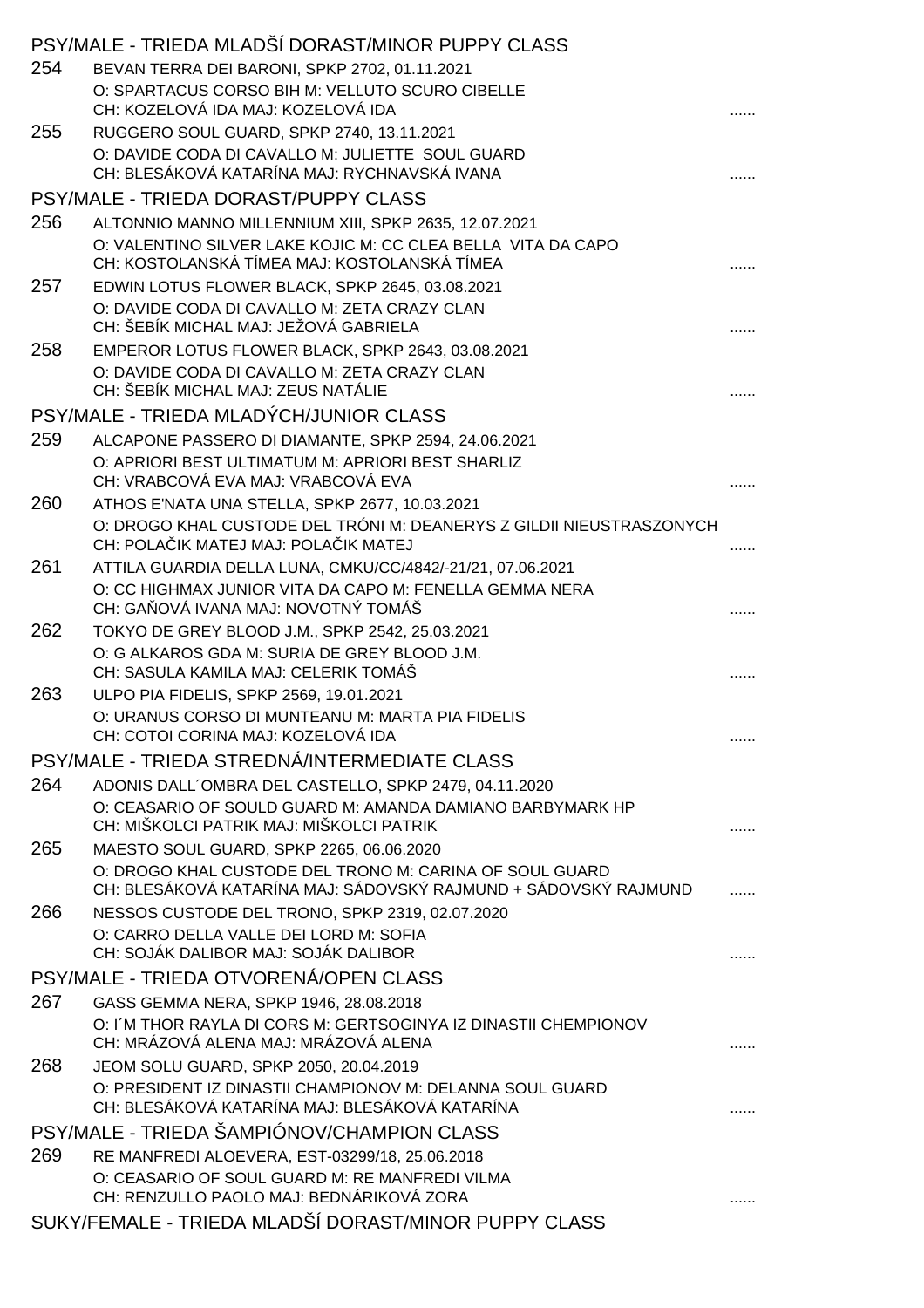| 270 | BELLA DAL OMBRA DEL CASTELLO, SPKP 2717, 27.11.2021                                                                    |   |
|-----|------------------------------------------------------------------------------------------------------------------------|---|
|     | O: DAVIDE CODA DI CAVALLO M: AMANDA DAMIANO BARBYMARK HP<br>CH: MIŠKOLCI PATRIK MAJ: MIŠKOLCI PATRIK                   |   |
|     | SUKY/FEMALE - TRIEDA DORAST/PUPPY CLASS                                                                                |   |
| 271 | ACATALEYLA MILLENNIUM XIII, SPKP 2639, 12.07.2021                                                                      |   |
|     | O: VALENTINO SILVER LAKE KOJIC M: CC CLEA BELLA VITA DA CAPO<br>CH: KOSTOLANSKÁ TÍMEA MAJ: KOSTOLANSKÁ TÍMEA           |   |
| 272 | AMBRA TERRA DEI BARONI, SPKP 2631, 24.07.2021                                                                          |   |
|     | O: SPARTACUS CORSO BIH M: CAPPY Z KOLÁ KOVA RAN E<br>CH: KOZELOVÁ IDA MAJ: KOZELOVÁ IDA                                |   |
|     | SUKY/FEMALE - TRIEDA MLADÝCH/JUNIOR CLASS                                                                              |   |
| 273 | AIMY DALL'OMBRA DEL CASTELLO, SPKP 2487, 04.11.2020                                                                    |   |
|     | O: CEASARIO OF SOUL GUARD M: AMANDA BARBYMARK HP<br>CH: MIŠKOLCI PATRIK MAJ: MIŠKOLCI PATRIK                           |   |
| 274 | ANABELLE GUARDIA DELLA LUNA, SPKP 2578, 07.06.2021                                                                     |   |
|     | O: CC HIGHMAX JUNIOR VITA DA CAPO M: FENELLA GEMMA NERA<br>CH: GA OVÁ IVANA MAJ: GA OVÁ IVANA                          |   |
| 275 | ARIAN PASSERO DI DIAMANTE, SPKP 2598, 24.06.2021                                                                       |   |
|     | O: APRIORI BEST ULTIMATUM M: APRIORI BEST SHARLIZ<br>CH: VRABCOVÁ EVA MAJ: KÁDAROVÁ DOMINIKA                           |   |
| 276 | EL'A ENGIE VITA DA CAPO, SPKP 2466, 06.11.2020                                                                         |   |
|     | O: DROGO KHAL CUSTODE DEL TRONO M: AMARETTA VITA DA CAPO<br>CH: CELERIK TOMÁŠ MAJ: HIANIK JOZEF                        |   |
| 277 | GALENA, ROI 21/25638, 22.11.2020                                                                                       |   |
|     | O: XENNO EN UNA PALABRA M: ABRACADABRA ANTICO VALORE<br>CH: DELAIDELLI FAUSTO MAJ: MRÁZOVÁ ALENA                       |   |
| 278 | STELLA LUMINOSA EMILY, MET.CANE230/21, 06.01.2021                                                                      |   |
|     | O: AQUILA DORATA BAGGIO M: ANTIQUA FORTIS ESTA<br>CH: BÁLINT ZOLTÁN MAJ: TIBAY NORBERT + KISS BARBARA                  |   |
|     | SUKY/FEMALE - TRIEDA STREDNÁ/INTERMEDIATE CLASS                                                                        |   |
| 279 | APRIORI BEST VALENSIYA, RKF 6107362, 17.11.2020                                                                        |   |
|     | O: ZHAVA RISH IZ DINASTII CHEMPIONOV M: APRIORI BEST MERCEDES<br>CH: MAYKOVA ELENA MAJ: VRABCOVA EVA                   |   |
| 280 | MAORA SOUL GUARD, SPKP 2266, 06.06.2020                                                                                |   |
|     | O: DROGO KHAL CUSTODE DEL TRONO M: CARINA OF SOUL GUARD<br>CH: BLESÁKOVÁ KATARÍNA MAJ: RYCHNAVSKÁ IVANA                |   |
| 281 | MIA Z KOLÁ KOVA RAN E, CMKU/CC/4550/20, 26.07.2020                                                                     |   |
|     | O: ROTHORM JY DREAM ALL OVER THE WORLD M: ARIZONA SANQUE MAGNIFICA<br>CH: KOLÁ EK RADOVAN MAJ: N ME EK TOMÁŠ           |   |
| 282 | OFFENSIVA SOUL GUARD, SPKP 2400, 28.09.2020                                                                            |   |
|     | O: CEASARIO OFSOUL GUARD M: GUARD OF OLYMPUS HANNA<br>CH: BLESÁKOVÁ KATARÍNA MAJ: HYBSKÁ VERONIKA + BLESÁKOVÁ KATARÍNA |   |
| 283 | XELLA MOLOSOS DE ODIN, LOE2549096, 03.11.2020                                                                          |   |
|     | O: PABLO DEI TITANI SABINI M: ELLORA DE MOLOSOS DE ODIN<br>CH: FABREGAT FONT MARTA MAJ: MRÁZOVÁ ALENA                  |   |
|     | SUKY/FEMALE - TRIEDA OTVORENÁ/OPEN CLASS                                                                               |   |
| 284 | GRAND INFINITY EVELLIYA, RKF 5802787, 15.09.2019                                                                       |   |
|     | O: NOCHNOY DOZOR POCHETNYY ESCORT M: GALAXY DOLCE VITA S NEVSKOI VOLNY<br>CH: ULANOVSKAYA ANGELA MAJ: KOZOLOVÁ ALENA   |   |
| 285 | LALLA SOUL GUARD, SPKP 2067, 26.04.2019                                                                                |   |
|     | O: ACCESS OF SOUL GUARD M: BRAMA OF SOUL GUARD<br>CH: BLESÁKOVÁ KATARÍNA MAJ: BLESÁKOVÁ KATARÍNA                       |   |
| 286 | LOLA GEMMA NERA, SPKP 2212, 16.02.2020                                                                                 |   |
|     | O: CARRO DELLA VALLE DEI LORD M: BOGOTA CUSTODE DEL TRONO<br>CH: MRÁZOVÁ ALENA MAJ: MRÁZOVÁ ALENA                      | . |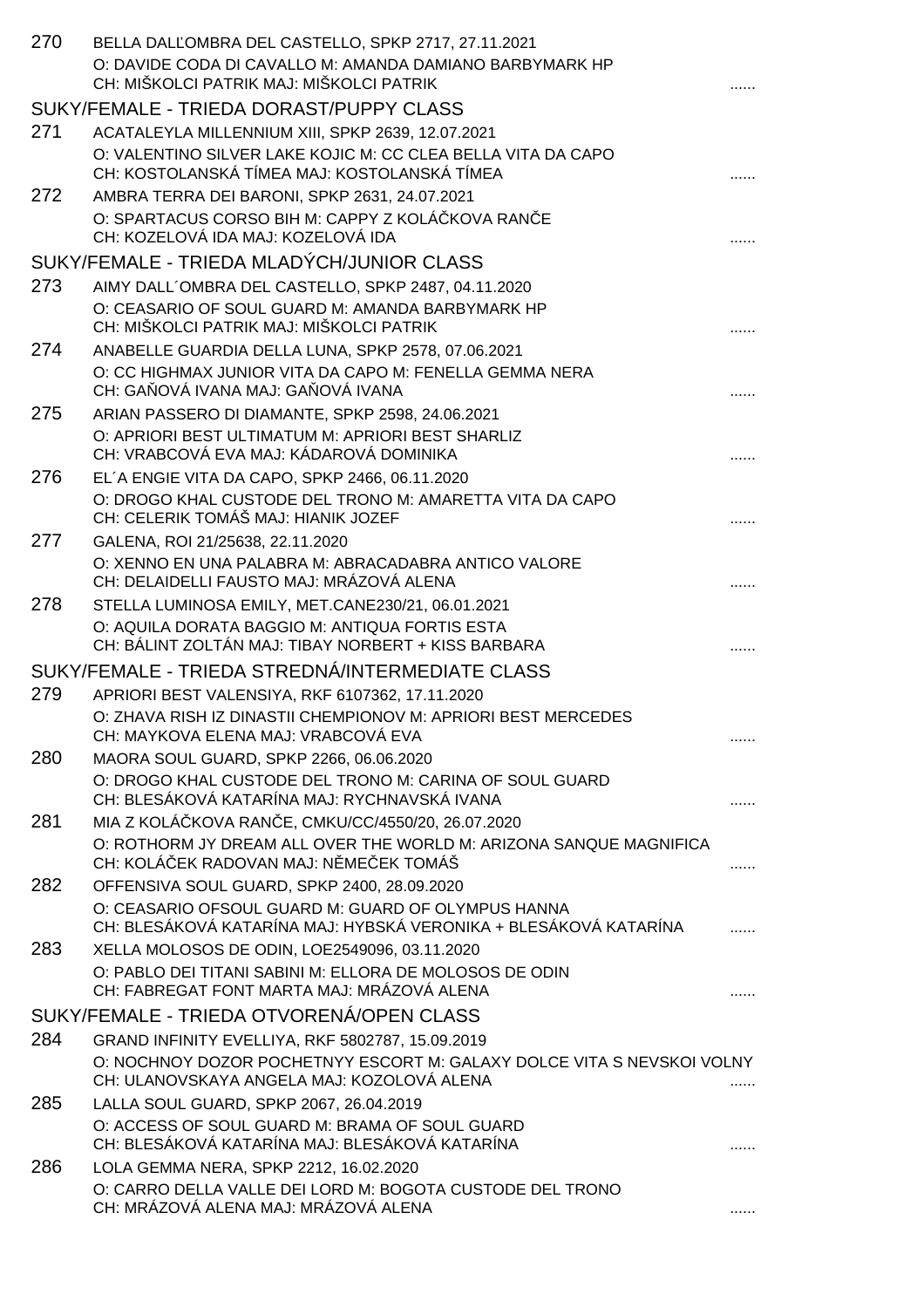| 287 | MAELA SOUL GUARD, SPKP 2268, 06.06.2020<br>O: DROGO KHAL CUSTODE DEL TRONO M: CARINA OF SOUL GUARD<br>CH: BLESÁKOVÁ KATARÍNA MAJ: HYBSKÁ VERONIKA |   |
|-----|---------------------------------------------------------------------------------------------------------------------------------------------------|---|
|     | SUKY/FEMALE - TRIEDA ŠAMPIÓNOV/CHAMPION CLASS                                                                                                     |   |
| 288 | APRIORI BEST SHARLIZ, SPKP 2329, 09.04.2019                                                                                                       |   |
|     | O: ZHAVA RISH IZ DINASTII CHEMPIONOV M: APRIORI BEST MERCEDES<br>CH: MAYKOVA ELENA MAJ: VRABCOVÁ EVA                                              |   |
| 289 | STELLA LUMINOSA AKELA, MET.CANE343/19, 09.06.2019                                                                                                 |   |
|     | O: AQUILA DORATA ECLIPSE M: AQUILA DORATA PANTHEA                                                                                                 |   |
|     | CH: BÁLINT ZOLTÁN MAJ: TIBAY NORBERT + BÁLINT ZOLTÁN                                                                                              |   |
|     | CHIEN DE MONTAGNE DES PYRÉNÉES - PYRENEJSKÝ HORSKÝ PES                                                                                            |   |
|     | Rozhodca/Judge ERDÖS LÁSZLÓ, HU - Kruh/Ring 5                                                                                                     |   |
|     | PSY/MALE - TRIEDA DORAST/PUPPY CLASS                                                                                                              |   |
| 290 | ILYAS AADEN FROM PYRLANDIA, SPKP 414, 20.08.2021                                                                                                  |   |
|     | O: MIRALLES DU MAS DE BEAUVOISIN M: MONIQUE DEL MONTE GARIGLIONE                                                                                  |   |
|     | CH: KOMINKOVÁ JANA MAJ: MACEGA MARIAN                                                                                                             |   |
|     | PSY/MALE - TRIEDA MLADÝCH/JUNIOR CLASS                                                                                                            |   |
| 291 | ANDY SNOW WHITE FLAKE, SPKP 404, 24.06.2021                                                                                                       |   |
|     | O: BERT NAVARE PRIM M: VI`SKALY`S MASATO                                                                                                          |   |
|     | CH: VARGOVÁ MONIKA MAJ: KOSIBA MILOŠ                                                                                                              |   |
| 292 | SOUMOULOU DU MASSIF DE L'ESTEREL, SPKP 391, 15.03.2021                                                                                            |   |
|     | O: AMINES M: PASTOURE DU MASSIF DE L'ESTEREL<br>CH: BROUTARD JULIE MAJ: VALENTOVI OVÁ ADRIANA                                                     |   |
|     | PSY/MALE - TRIEDA ŠAMPIÓNOV/CHAMPION CLASS                                                                                                        |   |
| 293 | GABASTON BOY FROM PYRLANDIA, SPKP 357, 10.01.2020                                                                                                 |   |
|     | O: JASON DE LA VALLLEE DE LA LIVENNE M: AMIE LINELLE FROM PYRLANDIA<br>CH: KOMINKOVÁ JANA MAJ: TREFNÁ MICHAELA                                    |   |
|     | SUKY/FEMALE - TRIEDA DORAST/PUPPY CLASS                                                                                                           |   |
| 294 | INAYA BESSIE FROM PYRLANDIA, SPKP 417, 20.08.2021                                                                                                 |   |
|     | O: MIRALLES DU MAS DE BEAUVOISIN M: MINIQUE DEL MONTE GARIGLIONE<br>CH: KOMINKOVÁ JANA MAJ: TREFNÁ MICHAELA                                       |   |
| 295 | IOLETE GEMA FROM PYRLANDIA, SPKP 418, 20.08.2021                                                                                                  |   |
|     | O: MIRALLES DU MAS DE BEAUVOISIN M: MONIQUE DEL MONTE GARIGLIONE<br>CH: KOMINKOVÁ JANA MAJ: ŠUVADOVÁ LENKA                                        | . |
|     | SUKY/FEMALE - TRIEDA MLADÝCH/JUNIOR CLASS                                                                                                         |   |
| 296 | ADORA SNOW WHITE FLAKE, SPKP 407, 24.06.2021                                                                                                      |   |
|     | O: BERT NAVARE PRIM M: VI'SKALY'S MASATO                                                                                                          |   |
|     | CH: VARGOVÁ MONIKA MAJ: VARGOVÁ MONIKA                                                                                                            | . |
| 297 | DESIREÉ RED SUNSET, SPKP 395, 04.06.2021                                                                                                          |   |
|     | O: FOOR COUDY FROM PYRLANDIA M: AMADEA MELODIE RED SUNSET<br>CH: VALENTOVI OVÁ ADRIANA MAJ: VALENTOVI OVÁ ADRIANA                                 | . |
|     | SUKY/FEMALE - TRIEDA STREDNÁ/INTERMEDIATE CLASS                                                                                                   |   |
| 298 | RYSE DU MASSIF DE L'ESTEREL, SPKP 385, 21.08.2020                                                                                                 |   |
|     | O: AMINES M: PEYROUSE DU MAS DE BEAUVOISIN<br>CH: BROUTARD JULIE MAJ: KOMINKOVÁ JANA                                                              | . |
|     | SUKY/FEMALE - TRIEDA OTVORENÁ/OPEN CLASS                                                                                                          |   |
| 299 | MONIQUE DEL MONTE GARIGLIONE, SPKP 355, 13.08.2019                                                                                                |   |
|     | O: JALISSE M: SCYANEL                                                                                                                             |   |
|     | CH: SCALA MASSIMO MAJ: KOMINKOVÁ JANA                                                                                                             |   |
|     | SUKY/FEMALE - TRIEDA ŠAMPIÓNOV/CHAMPION CLASS                                                                                                     |   |
| 300 | CINNAMON RED SUNSET, SPKP 350, 23.08.2019                                                                                                         |   |
|     | O: COUDY BABYLON BOHEMIA M: ANGIE RED SUNSET<br>CH: VALENTOVI OVÁ ADRIANA MAJ: VALENTOVI OVÁ ADRIANA                                              | . |
|     |                                                                                                                                                   |   |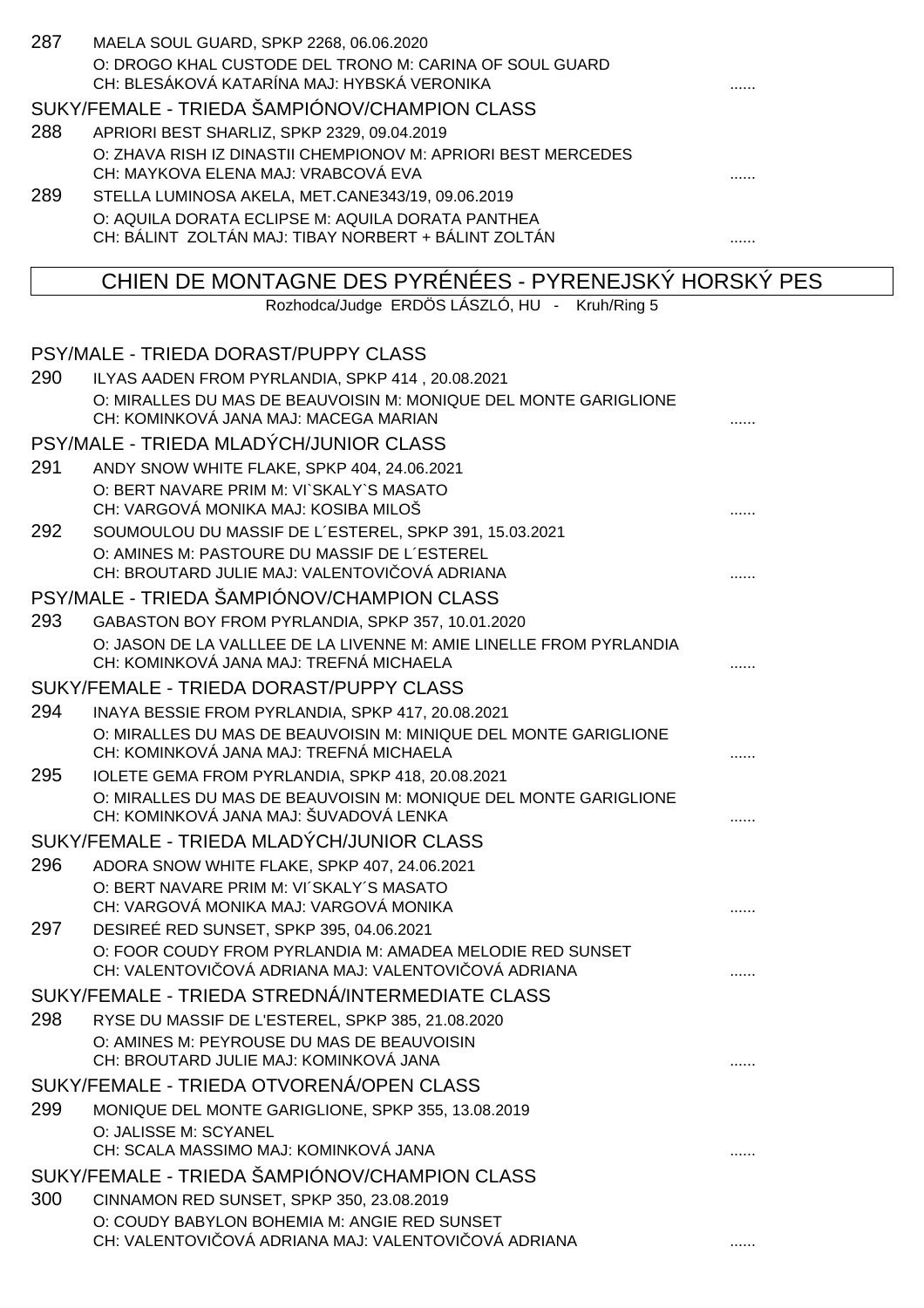# CIMMARON URUGUAYO

Rozhodca/Judge PISKAY VLADIMÍR, SK - Kruh/Ring 6

### SUKY/FEMALE - TRIEDA OTVORENÁ/OPEN CLASS

301 DAENERYS CERBERUS ILLUSION, CMKU/CIM/18/-19/19, 01.05.2019 O: ANAKIN CERBERUS ILLUSION M: MISIA MAURA DE AQUERONTE CH: HORTOS GABRIELLA MAJ: HORÁ KOVÁ ILONA

# DEUTSCHE DOGGE BLAU - NEMECKÁ DOGA MODRÁ Rozhodca/Judge PISKAY VLADIMÍR, SK - Kruh/Ring 6 PSY/MALE - TRIEDA STREDNÁ/INTERMEDIATE CLASS 302 GANNYMEIDE BEAUTIFUL BLUE BALLERINES, SPKP 1889, 19.11.2020 O: WINCHESTER MARGAREJRO M: CALEXIS BEAUTIFUL BLUE BALLERINES CH: EREŠ ÁKOVÁ KATARÍNA MAJ: KLA AN UBOR + KLA AN UBOR PSY/MALE - TRIEDA ŠAMPIÓNOV/CHAMPION CLASS 303 CAMARO BADAN-SLOVAKIA, SPKP 1654, 17.04.2019 O: AIRBORNE SHADOW MIRABILIS GEMMA M: AURA COLLOREDO TILIA CH: BAEK DANIEL MAJ: BAEK DANIEL SUKY/FEMALE - TRIEDA STREDNÁ/INTERMEDIATE CLASS 304 DOLCE VITA CUORE AMICO, PKR.II-143681, 10.09.2020 O: EDITION DE LUXE Z DOLINY SEGIET M: QUANAH-B SUMMA CUM LAUDE CH: BANDOSZ KATARZYNA MAJ: WALCZAK DARIA SUKY/FEMALE - TRIEDA OTVORENÁ/OPEN CLASS 305 AMANDA VOM BLAUER HOF, SPKP 1888, 25.08.2019 O: E-JAN SERCE MOLOSEUM M: YOSEMITE CEVELOB CH: ŠIMKO DALIBOR MAJ: KRUPA PAVOL ...... SUKY/FEMALE - TRIEDA ŠAMPIÓNOV/CHAMPION CLASS 306 CARAMIA CRYSTAL BLUE DIAMOND, SPKP 1773, 13.02.2020 O: DRAGO JON DORI GRINOL M: AZIRA CRYSTAL BLUE DIAMOND CH: TAKÁCSOVÁ KATARÍNA MAJ: TAKÁCSOVÁ KATARÍNA ...... DEUTSCHE DOGGE GEFLECKT - NEMECKÁ DOGA ŠKVRNITÁ Rozhodca/Judge PISKAY VLADIMÍR, SK - Kruh/Ring 6 PSY/MALE - TRIEDA MLADÝCH/JUNIOR CLASS

307 CHARIS FROM HARLE ELIZABETH´S MEADOWS, SPKP 1942, 31.05.2021 O: BEST OF EUROPEAN GREAT STARS M: BARBRA FROM BLACK ELIZABETH´S MEADOWS CH: BARAN JÁN MAJ: ESATOVSKI SABAN

### SUKY/FEMALE - TRIEDA MLADÝCH/JUNIOR CLASS

- 308 HELENE FROM HARLE ELIZABETH´S MEADOWS, SPKP 1940, 21.05.2021 O: ZAHIR WITH RED RIBBON M: BIBIANNA FROM GRAY ELIZABETH´S MEADOWS CH: BARAN JÁN MAJ: BARAN JÁN
- 309 SALYJA DE LA BENJAMINE, SPKP 6631, 24.03.2021 O: NAMASTE DE LA BENJAMINE M: PIETRA DU JARDIN DE L'OLYMPE CH: MAUNDER PORTRON VERONIQUE MAJ: HALABURDOVÁ JAROSLAVA ........

## SUKY/FEMALE - TRIEDA STREDNÁ/INTERMEDIATE CLASS

310 GODIVA FROM HARLE ELIZABETH´S MEADOWS, SPKP 1877, 03.10.2020 O: LUTECELLO D´ISKANDAR M: JASMINA SANCTUS ROCHUS CH: BARAN JÁN MAJ: BARAN JÁN

## SUKY/FEMALE - TRIEDA OTVORENÁ/OPEN CLASS

311 ELIS FROM HARLE ELIZABETH`S MEADOWS, SPKP 1779, 22.01.2020 O: ISILDUR FROM DEMMA DOG M: BIBIANNA FROM GRAY ELIZABETH`S MEADOWS CH: BARAN JÁN MAJ: SUKOPOVÁ KATARÍNA ......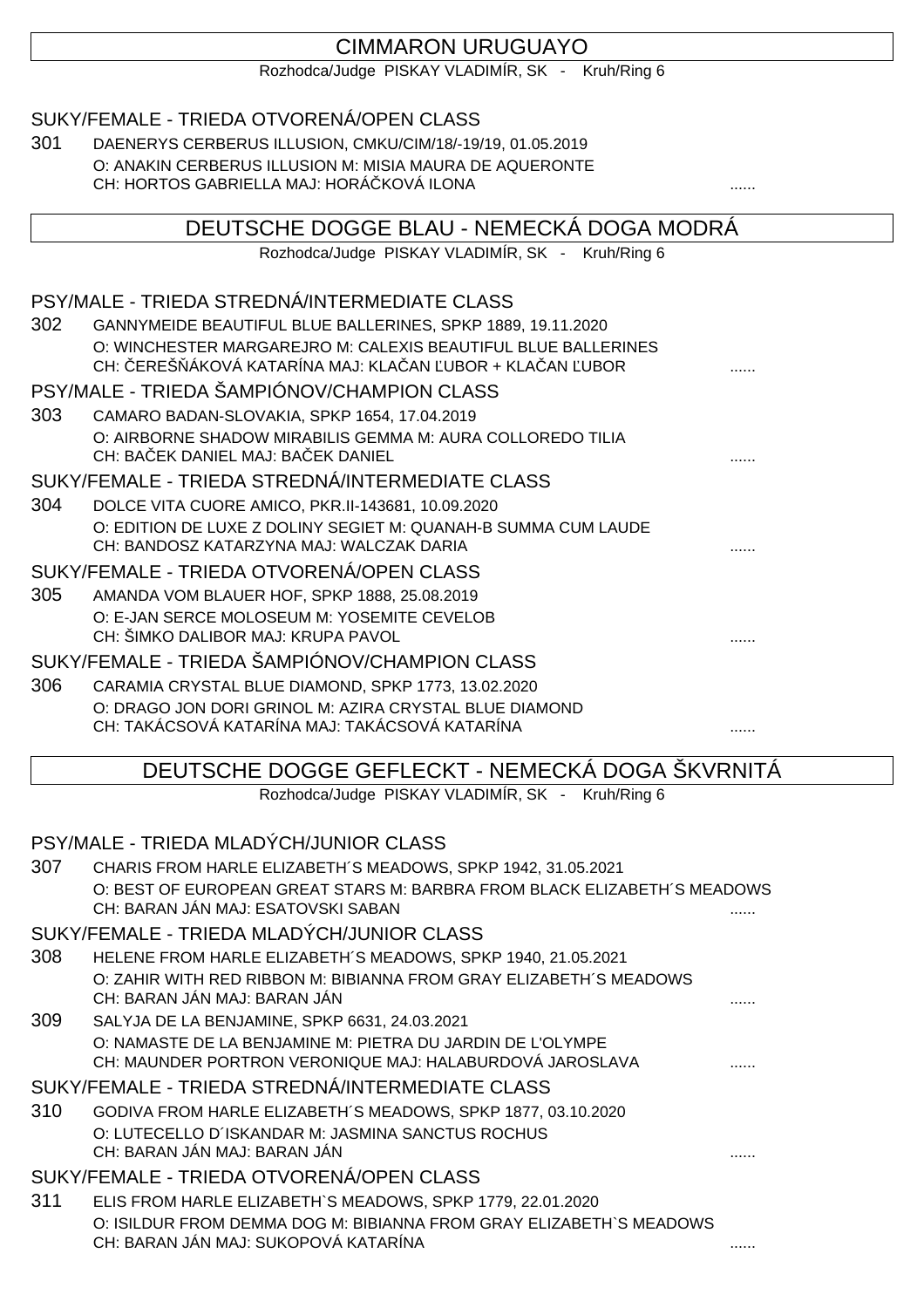# DEUTSCHE DOGGE GELB - NEMECKÁ DOGA ŽLTÁ

Rozhodca/Judge PISKAY VLADIMÍR, SK - Kruh/Ring 6

### PSY/MALE - TRIEDA STREDNÁ/INTERMEDIATE CLASS

- 312 ARIAL EVRIDEI TE AMO, RKF 5980309, 17.06.2020 O: CASTLE D'IRONGUARDS M: ARIAL EVRIDEI FELICITA CH: LYKOVA N. MAJ: MIKO MIROSLAV
- 313 FARID FROM GOLD ELIZABETH´S MEADOWS, SPKP 1836, 28.08.2020 O: URANDO BIG LORD M: HANA-F DELLA BAIA AZZURRA CH: BARAN JÁN MAJ: SLANÝ PETER ......

### PSY/MALE - TRIEDA OTVORENÁ/OPEN CLASS

314 ARIAL EVRIDEI TODES RED BULL, PKR.II-153255, 17.06.2020 O: CASTLE D'IRONGUARDS M: ARIAL EVRIDEI FELICITA CH: LYKOVA N. MAJ: CHORLOWSKA EWELINA ......

#### SUKY/FEMALE - TRIEDA MLADÝCH/JUNIOR CLASS

315 YESSICA BIG LORD, SPKP 1932, 25.05.2021 O: PINKIE PIE FROM VALLEY OF MOLLOSIAN M: UMA BIG LORD CH: ČMIKO MIROSLAV MAJ: KAHLEROVÁ LENKA ......

## DEUTSCHE DOGGE GESTROMT - NEMECKÁ DOGA PÁSIKAVÁ

Rozhodca/Judge PISKAY VLADIMÍR, SK - Kruh/Ring 6

#### PSY/MALE - TRIEDA DORAST/PUPPY CLASS

316 O-ROLLS ROYCE JANTAROWA SAGA, PKR.II-152824, 13.07.2021 O: MAJERANEK Z KU NI NAPOLEO SKIEJ M: JUDITH JANTAROWA SAGA CH: BARAN EWA MAJ: STRÍŽ PETER ......

### PSY/MALE - TRIEDA MLADÝCH/JUNIOR CLASS

317 GDYBY NIE TY ALTAIR, PKR.II-144976, 01.04.2021 O: DALL CASA DI AMICI M: FLER WARRIOR QUEEN CH: NIEROD MALGORZATA MAJ: PELCZYNSKA ALEKSANDRA ......

### SUKY/FEMALE - TRIEDA STREDNÁ/INTERMEDIATE CLASS

318 FELICITY FROM BRIN ELIZABETH´S MEADOWS, SPKP 1840, 28.08.2020 O: URANDO BIG LORD M: HANA-F DELLA BAIA AZZURRA CH: BARAN JÁN MAJ: ORAVCOVÁ KATARÍNA ......

### SUKY/FEMALE - TRIEDA OTVORENÁ/OPEN CLASS

319 ZLATO'A RUSSIANA, RKF 5989461, 14.07.2020 O: ZLATO'A KOROLEVICH ELISEY M: ITALIKA DELLA BAIA AZZURRA CH: POPOVA ANNA MAJ: BENIČIAKOVÁ VLADIMÍRA ......

## DEUTSCHE DOGGE SCHWARZ - NEMECKÁ DOGA IERNA

Rozhodca/Judge PISKAY VLADIMÍR, SK - Kruh/Ring 6

|     | PSY/MALE - TRIEDA MLADÝCH/JUNIOR CLASS                                                                     |  |  |  |
|-----|------------------------------------------------------------------------------------------------------------|--|--|--|
| 320 | LUIZADOR TIZIANO, SPKP 1974, 04.05.2021                                                                    |  |  |  |
|     | O: BENITO INCITATUS DEL BIANELLO M: LUIZADOR EVELINA<br>CH: LUKYANOVA VALENTINA MAJ: HALABURDOVÁ JAROSLAVA |  |  |  |
|     | PSY/MALE - TRIEDA STREDNÁ/INTERMEDIATE CLASS                                                               |  |  |  |
| 321 | BONIFAC RAISAWELT, SPKP 1820, 14.06.2020                                                                   |  |  |  |
|     | O: UGO WILLIAM SIVA TAROK M: DERBY BERTA-DOG<br>CH: TOME KOVÁ ANGELIKA MAJ: TOME KOVÁ ANGELIKA             |  |  |  |
|     | PSY/MALE - TRIEDA OTVORENÁ/OPEN CLASS                                                                      |  |  |  |
| 322 | BREST HEBARGO, SPKP 1717, 29.07.2019                                                                       |  |  |  |
|     | O: COLIN VON GUT NEUBOURG M: ANDRAGORA HEBARGO<br>CH: LÚ ANOVÁ PETRA MAJ: LÚ ANOVÁ PETRA                   |  |  |  |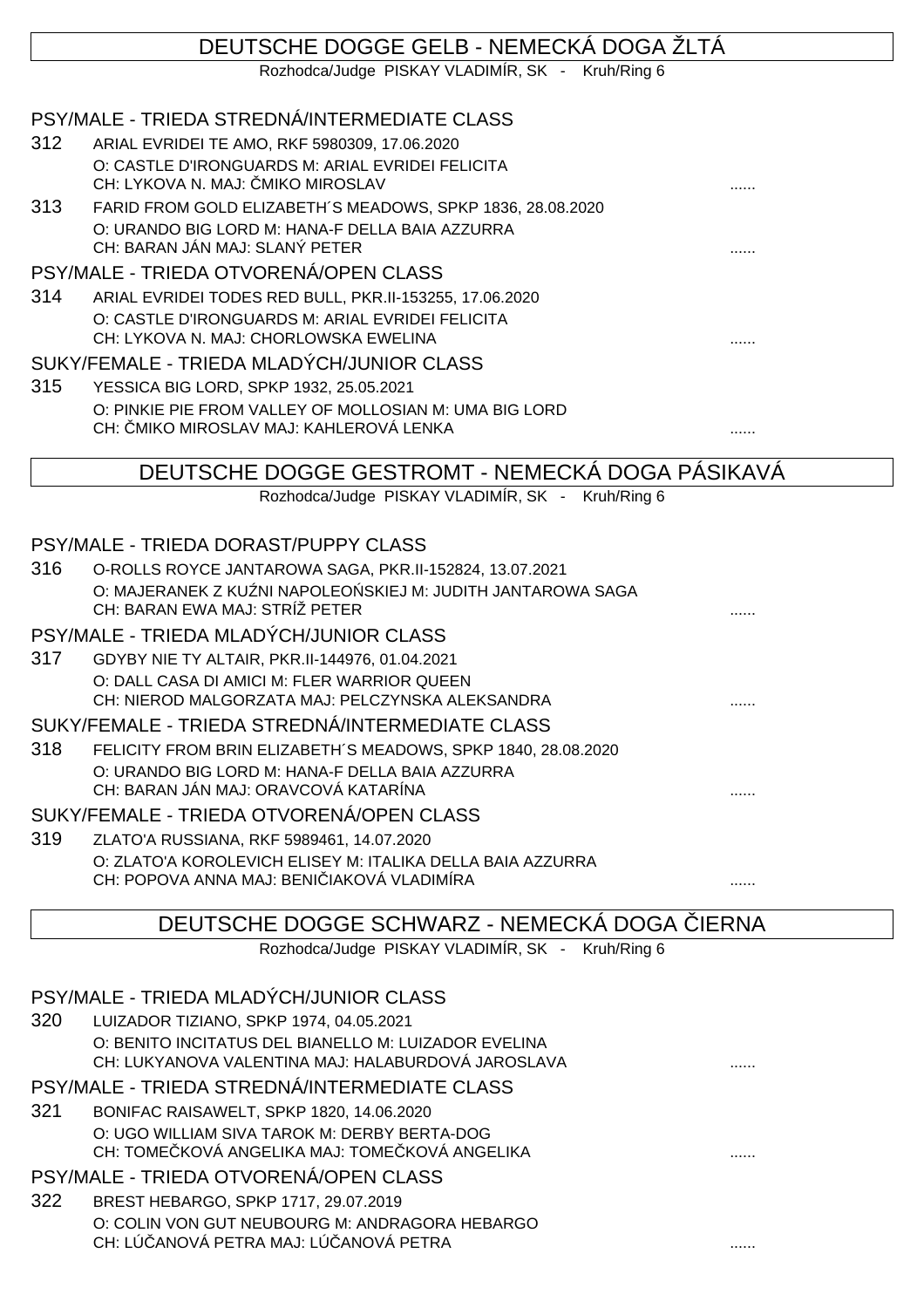# SUKY/FEMALE - TRIEDA MLADÝCH/JUNIOR CLASS

- 323 HANAE FROM BLACK ELIZABETH´S MEADOWS, SPKP 1939, 21.05.2021 O: ZAHIR WITH RED RIBBON M: BIBIANNA FROM GRAY ELIZABETH´S MEADOWS CH: BARAN JÁN MAJ: BARAN JÁN ......
- 324 UHRANIAK DAS TERRAS DE ATÓMUN, LOP591970, 26.01.2021 O: OLAF DES TERRES ANDALOUSES M: RHEA-REKINLEIF DAS TERRAS DE ATÓMUN CH: MADRUGO ANA FILIPA SILVA COSTA PAIS CARVALHO MAJ: HALABURDOVÁ JAROSLAVA

SUKY/FEMALE - TRIEDA OTVORENÁ/OPEN CLASS

325 CAMELIA FROM BLACK ELIZABETH´S MEADOWS, SPKP 1624, 16.12.2018 O: IMPERATO DI VENDRA NERA M: IVAN ICA SANCTUS ROCHUS CH: BARAN JÁN MAJ: BARAN JÁN ......

## DEUTSCHER BOXER GELB - BOXER ZLATÝ

Rozhodca/Judge ERDÖS LÁSZLÓ, HU - Kruh/Ring 5

|     | <b>PSY/MALE - TRIEDA DORAST/PUPPY CLASS</b>                                                    |  |
|-----|------------------------------------------------------------------------------------------------|--|
| 326 | K'APANOHUAYA DEUTSCH ALGAR, SPKP 6512, 18.07.2021                                              |  |
|     | O: THAO KRONEBOX M: DAISY PRINZESSIN DEUTSCH ALGAR                                             |  |
|     | CH: MLYNKOVÁ LENKA MAJ: JERGOVÁ MÁRIA                                                          |  |
|     | PSY/MALE - TRIEDA MLADÝCH/JUNIOR CLASS                                                         |  |
| 327 | BARTOLOMEO ZUMBOTA BOX, SPKP 6369, 01.12.2020                                                  |  |
|     | O: WOW-WOW VOM KAISERFELSEN M: CRISTIANA MORAVIA BOX<br>CH: HAÁS PETER MAJ: PROCNER RADOVAN    |  |
|     | PSY/MALE - TRIEDA STREDNÁ/INTERMEDIATE CLASS                                                   |  |
| 328 | ANTARES NO AKACIŠA, PKR.II-144626, 28.09.2020                                                  |  |
|     | O: NAPMARY'S IKIGAI M: NIGHT FURY NO AKACIŠA                                                   |  |
|     | CH: PABLAKA INESE MAJ: TOMCZYK IZABELA                                                         |  |
|     | SUKY/FEMALE - TRIEDA DORAST/PUPPY CLASS                                                        |  |
| 329 | KEISY PRINZESSIN DEUTSCH ALGAR, SPKP 6517, 18.07.2021                                          |  |
|     | O: THAO KRONEBOX M: DAISY PRINZESSIN DEUTSCH ALGAR                                             |  |
|     | CH: MLYNKOVÁ LENKA MAJ: MLYNKOVÁ LENKA + BRACHOVÁ PETRA                                        |  |
|     | SUKY/FEMALE - TRIEDA MLADÝCH/JUNIOR CLASS                                                      |  |
| 330 | AMENADIELA FENDER EDDA, SPKP 6497, 06.04.2021                                                  |  |
|     | O: KALIBER VOM KALIDORF M: XANTIELA FENDER EDDA<br>CH: ŠUSTER JOZEF A JANA MAJ: HRADSKÝ MARIÁN |  |
| 331 | FREYDIS VOM KAISERFELSEN, COR A 4621-21/144, 03.02.2021                                        |  |
|     | O: ECO DELL COLLE DELLINFINITO M: ROSINE VOM KAISERFELSEN                                      |  |
|     | CH: STOBORAN FLORIN MIHAI MAJ: PLICH PAULINA                                                   |  |
|     | SUKY/FEMALE - TRIEDA STREDNÁ/INTERMEDIATE CLASS                                                |  |
| 332 | SEPHORA NIK BOX, MNE 1019/20 NB, 29.04.2020                                                    |  |
|     | O: ROMEO D'ALAN BOX M: HANNA DE DIOSA DE LA AURORA                                             |  |
|     | CH: KRIVOKAPI DJOKO MAJ: POLIAKOVÁ MONIKA + POLIAK MARTIN                                      |  |
|     | SUKY/FEMALE - TRIEDA OTVORENÁ/OPEN CLASS                                                       |  |
| 333 | FALLORA PRINZESSIN DEUTSCH ALGAR, SPKP 5792, 25.01.2019                                        |  |
|     | O: COSMO DI CASA BARTOLINI M: NITIKA FENDER EDDA                                               |  |
|     | CH: MLYNKOVÁ LENKA MAJ: MLYNKOVÁ LENKA                                                         |  |
|     | SUKY/FEMALE - TRIEDA ŠAMPIÓNOV/CHAMPION CLASS                                                  |  |
| 334 | MEGGY PÁLAVA BOX, CMKU/BOX/17877/20, 27.04.2020                                                |  |
|     | O: ZACK Z KAŠTÝLKU M: GWENN PÁLAVA BOX<br>CH: PROKEŠOVÁ ESTMÍRA MAJ: KOSTELECKÝ JI Í           |  |
| 335 | TOP SECRET ILFIRIN, PKR.II-140905, 15.11.2019                                                  |  |
|     | O: RACHMANINOV NOSTRUM M: ALWAYS BE SEXY BOX-STAR                                              |  |
|     | CH: CIELECKA ANNA MAJ: CIELECKA ANNA                                                           |  |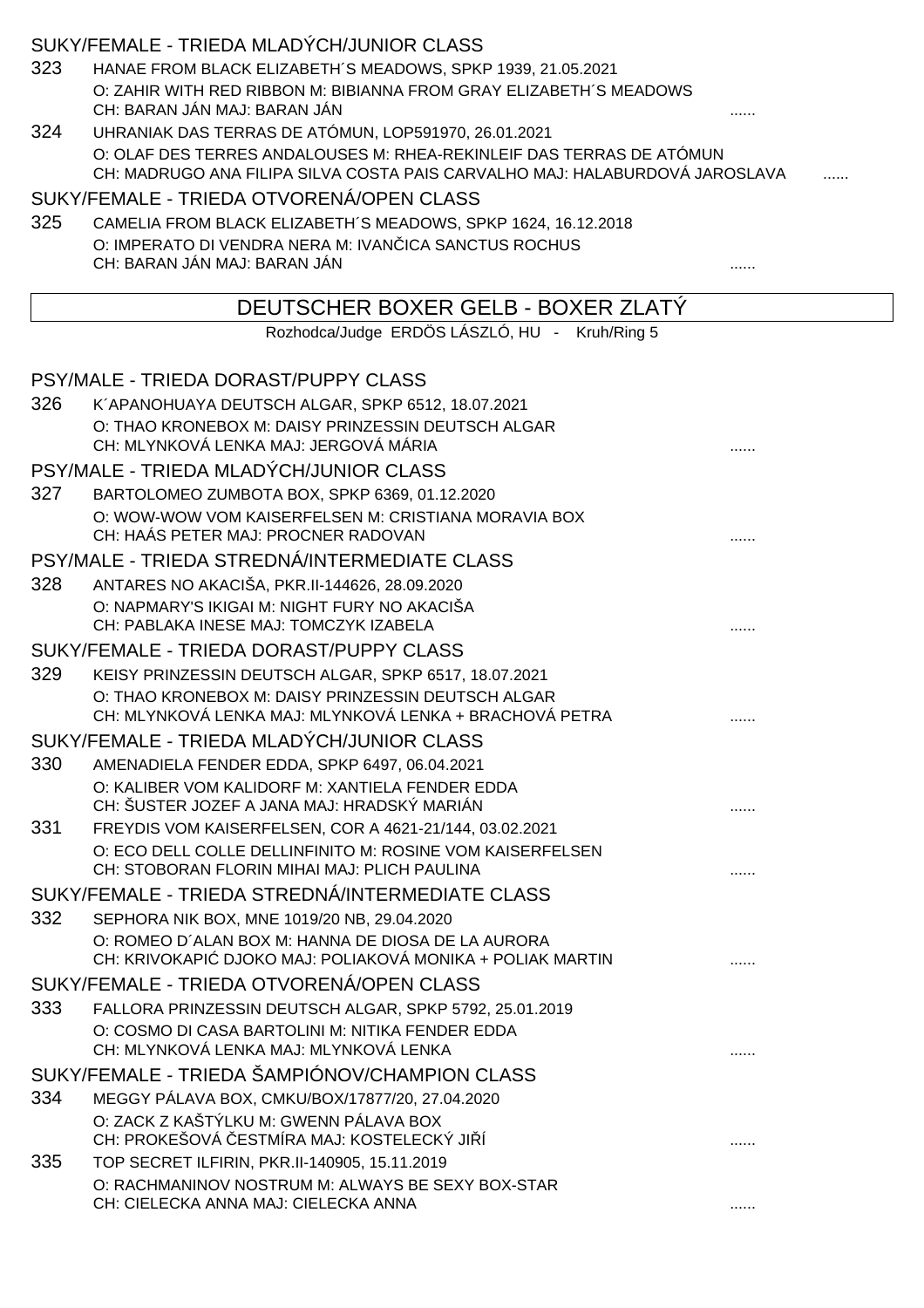## DEUTSCHER BOXER GESTROMT - BOXER PÁSIKAVÝ Rozhodca/Judge ERDÖS LÁSZLÓ, HU - Kruh/Ring 5 PSY/MALE - TRIEDA MLADÝCH/JUNIOR CLASS 336 KYAN XERXES JAMES BOX, SPKP 6423, 08.03.2021 O: KORNIEL FENDER EDDA M: CAPA-NEGRO VANBOX CH: KUSÝ PETER MAJ: KUSÝ PETER + PÁL CSABA SUKY/FEMALE - TRIEDA MLADŠÍ DORAST/MINOR PUPPY CLASS 337 BLURRY EYES BLACK MAGIC TOUCH, HR 13745 NB, 29.10.2021 O: PLAY´DELL MONTE BOXER 1991 M: TOSCA BLUE BLACK MAGIC TOUCH CH: JAKOPOVI ALEKSANDRA MAJ: VARÁ KOVÁ NIKOLA SUKY/FEMALE - TRIEDA STREDNÁ/INTERMEDIATE CLASS 338 JANET DE SALGO´S, SPKP 6240, 19.08.2020 O: CROWN OF ANGEL OD DJEVIJA M: AMANDA DE SALGO´S CH: ĽUPTÁK IVAN MAJ: ĽUPTÁK IVAN ...... SUKY/FEMALE - TRIEDA OTVORENÁ/OPEN CLASS 339 BERTHA PUELLA MAXIMA, CMKU/BOX/17923/20, 31.05.2020 O: XANDER OPTIMA GRATA M: IRENE OPTIMA GRATA CH: KRYŠTOFOVÁ ANDREA MAJ: KRYŠTOFOVÁ ANDREA SUKY/FEMALE - TRIEDA PRACOVNÁ/WORKING CLASS 340 SZENT-RADVÁRI THEODÓRA, MET.BO.104/19, 11.04.2019 O: KIS-BICS ALEX M: ICH SZENT-RADVÁRI PEGGY CH: RADVÁNYI TAMÁS MAJ: RADVÁNYI TAMÁS

# DEUTSCHER PINSCHER - NEMECKÝ PINČ

Rozhodca/Judge PISKAY VLADIMÍR, SK - Kruh/Ring 6

## PSY/MALE - TRIEDA ŠAMPIÓNOV/CHAMPION CLASS

341 FERO VOM BRUCHSTEIN, VDH14DP 03004426, 25.04.2014 O: CHARLY VON DER SÜD-HEIDE M: ELLI VOM BERGISCHEN LAND CH: MEYER KATHRIN MAJ: STARGARDT SASKIA

### SUKY/FEMALE - TRIEDA ŠAMPIÓNOV/CHAMPION CLASS

342 A CANZONE LINDA Z KONÁROVSKÝCH LES, CMKU/NP/2289/19, 31.05.2019 O: DARK ANGELS DIRTY LITTLE SECRET M: BAIRA JIT ENKA MORAVIA CH: ERNÝ MIROSLAV MAJ: ERNÝ MIROSLAV + ERNÁ UDMILA

### DOBERMANN BRAUN UND ROT - DOBERMAN HNEDÝ S PÁLENÍM

Rozhodca/Judge PISKAY VLADIMÍR, SK - Kruh/Ring 6

### PSY/MALE - TRIEDA STREDNÁ/INTERMEDIATE CLASS

343 NORDENRAPIDAMENTE VON HOHENZOLLERN, PKR.II-144232, 02.06.2020 O: JUERGEN VOM MARKISCHEN LEO M: ESPRIT VON HONHENZOLLERN CH: SCHÖNBORN MEIKE MAJ: TOKARCZYK WOJCIECH + POGORZELSKA JOANNA

### SUKY/FEMALE - TRIEDA OTVORENÁ/OPEN CLASS

344 DESTINY'S PHOENIX PEARL , SPKP 3271, 14.12.2019 O: YANICK DEL COLLE DELLA GUARDIA M: DESTINY'S PHOENIX JOJOBA CH: CHIVU EVA & ALIN MAJ: BELKOVÁ JANA ......

## DOBERMANN SCHWARZ UND ROT - DOBERMAN IERNY S PÁLENÍM

Rozhodca/Judge PISKAY VLADIMÍR, SK - Kruh/Ring 6

# PSY/MALE - TRIEDA MLADÝCH/JUNIOR CLASS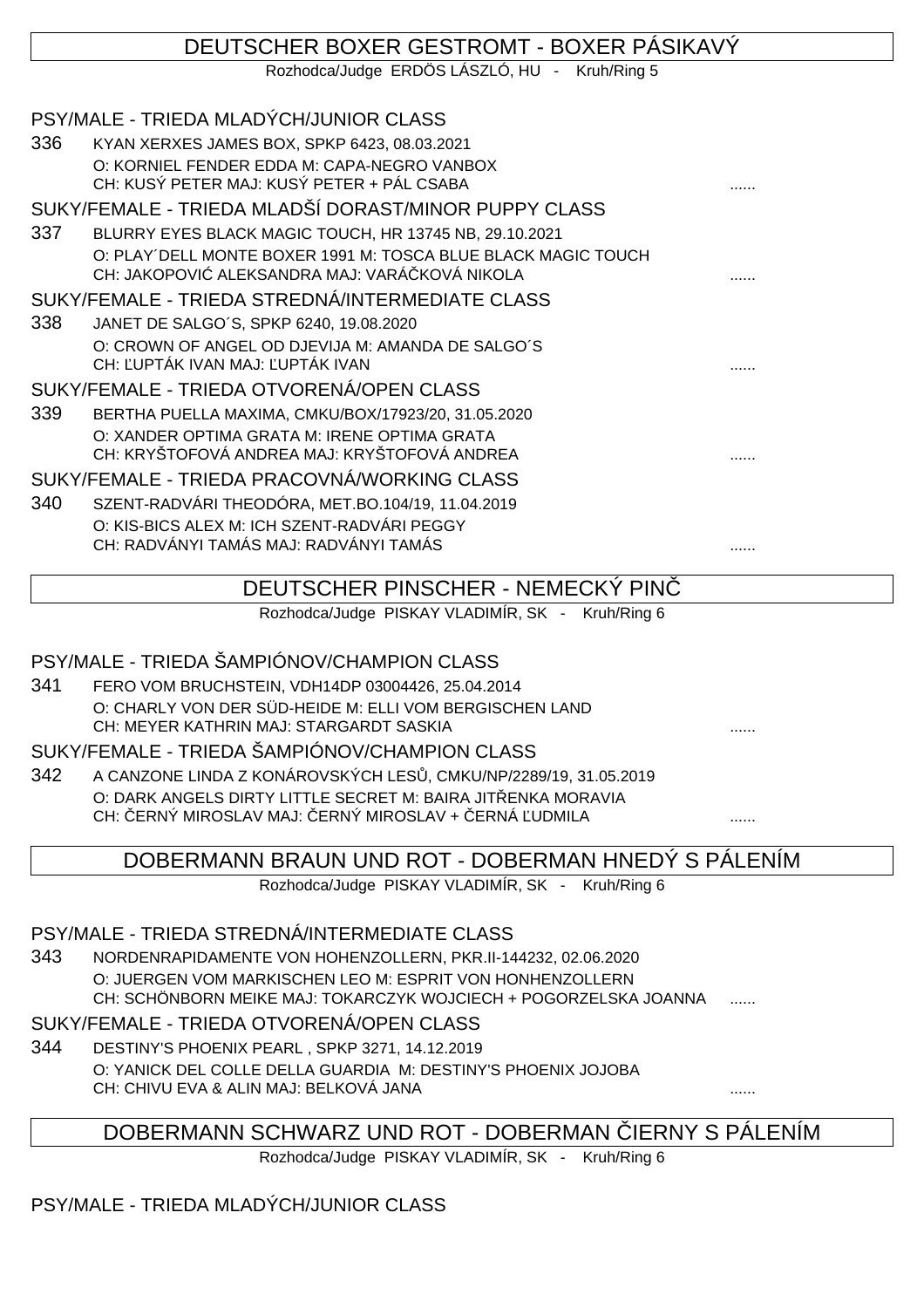| 345 | D'ARTAGNAN VALLE DI ROSE, SPKP 3250, 12.04.2021                                                                |   |
|-----|----------------------------------------------------------------------------------------------------------------|---|
|     | O: FRANYOFREIHERR VON HOHENZOLLERN M: GHANA VE KÝ JAROK<br>CH: AMGVERDOVÁ LAURA MAJ: ZÁHON MÁRIA + ZÁHON TIBOR |   |
| 346 | ESCOBAR NERO DI ANGELO, MET.DOB.2192/21, 13.06.2021                                                            |   |
|     | O: TAHI-RÉME IX M: TAHI-RÉME HAISHA<br>CH: SCHMIDT ANNAMÁRIA MAJ: KOSÍKOVÁ MÁRIA                               |   |
| 347 | PRIDE OF RUSSIA BAYARD, RKF 6095686, 30.10.2020                                                                |   |
|     | O: PRIDE OF RUSSIA RERIKH M: PRIDE OF RUSSIA ASTERONA<br>CH: GORBACHEV ALEXANDER MAJ: KA KOVI BRANISLAV        |   |
| 348 | RANEL VE KÝ JAROK, SPKP 3228, 09.03.2021                                                                       |   |
|     | O: AMAZING AVATAR ROBUSTUS M: GRETHA VE Ý JAROK<br>CH: BELKOVÁ JANA MAJ: CIPRICH ANTON                         |   |
|     | PSY/MALE - TRIEDA OTVORENÁ/OPEN CLASS                                                                          |   |
| 349 | FAME & FORTUNE RAPIDAMENTE, PKR.II-138868, 06.09.2019                                                          |   |
|     | O: JOVANOTTI UNREACHABLES M: PAULA ABDUL ELITE HOUSE<br>CH: STRELCHENKO MARYNA MAJ: STRELCHENKO MARYNA         |   |
|     | SUKY/FEMALE - TRIEDA MLADŠÍ DORAST/MINOR PUPPY CLASS                                                           |   |
| 350 | RUBY Z TOMKY, SPKP 3288, 20.10.2021                                                                            |   |
|     | O: TAHI-RÉME IX M: PRINCESS Z TOMKY<br>CH: RIDAR ÍKOVÁ GABRIELA MAJ: NAGYOVÁ PATRÍCIA                          |   |
|     | SUKY/FEMALE - TRIEDA STREDNÁ/INTERMEDIATE CLASS                                                                |   |
| 351 | COLLETTE VALLE DI ROSE, SPKP 3192, 10.05.2020                                                                  |   |
|     | O: MYTHOS DEL RIOBIANCO M: GHANA VE KÝ JAROK                                                                   |   |
|     | CH: AMGWERDOVÁ LAURA MAJ: ZEMAN ÍKOVÁ SÁRA                                                                     | . |

## DOGO ARGENTINO - ARGENTÍNSKA DOGA

Rozhodca/Judge MATYÁŠ JAROSLAV, SK - Kruh/Ring 4

# PSY/MALE - TRIEDA OTVORENÁ/OPEN CLASS

| 352 | JIM PEDRO LA ROSA DE INCA, SPKP 1675, 18.11.2019                                                                    |  |
|-----|---------------------------------------------------------------------------------------------------------------------|--|
|     | O: FRODO LA ROSA DE INCA M: ELSA LA ROSA DE INCA<br>CH: OSLANEC UBOMÍR MAJ: OSLANEC UBOMÍR                          |  |
| 353 | RIENTE DE LOS ESCORPIONES BLANCOS, SPKP 1644, 30.05.2019                                                            |  |
|     | O: KAIRO DEL QUINVAL M: MANANA DE LOS ESCORPIONES BLANCOS<br>CH: PASTUCHOVÁ EVA MAJ: PAPP TOMÁŠ                     |  |
|     | SUKY/FEMALE - TRIEDA MLADÝCH/JUNIOR CLASS                                                                           |  |
| 354 | LARA LA ROSA DE INCA, SPKP 1726, 24.04.2021                                                                         |  |
|     | O: GORDO DEL FIEL LUCHADOR BLANCO M: ELSA LA ROSA DE INCA<br>CH: OSLANEC UBOMÍR MAJ: SKLADAN MARIÁN                 |  |
| 355 | SALIDA DEL SOL DE LOS ESCORPIONES BLANCOS, SPKP 1745, 23.05.2021                                                    |  |
|     | O: RANGO DE LOS ESCORPIONES BLANCOS M: ORIYERA DE LOS ESCORPIONES BLANCOS<br>CH: PASTUCHOVÁ EVA MAJ: PUCHO OVÁ O GA |  |
|     | SUKY/FEMALE - TRIEDA STREDNÁ/INTERMEDIATE CLASS                                                                     |  |
| 356 | CAYETANA DE LOS BLANCOS CAMPEONES, SPKP 1755, 08.12.2020                                                            |  |
|     | O: FEDOR VALLE DE LID M: HERMOSA DE VALHALLA CORDOBESA<br>CH: SERE SANDOR MAJ: CHAUTUR MARTIN                       |  |
|     | SUKY/FEMALE - TRIEDA OTVORENÁ/OPEN CLASS                                                                            |  |
| 357 | TERCJA ZŁOTA TROJA, PKR.II-140674, 05.10.2019                                                                       |  |
|     | O: ESPIRITU GRECO CAYETANO M: DESPINA ASESINO SILENCIOSO                                                            |  |
|     | CH: TROJAN VIOLETTA MAJ: TROJAN VIOLETTA                                                                            |  |
|     |                                                                                                                     |  |

# DO-KHYI - TIBETSKÁ DOGA

Rozhodca/Judge MATYÁŠ JAROSLAV, SK - Kruh/Ring 4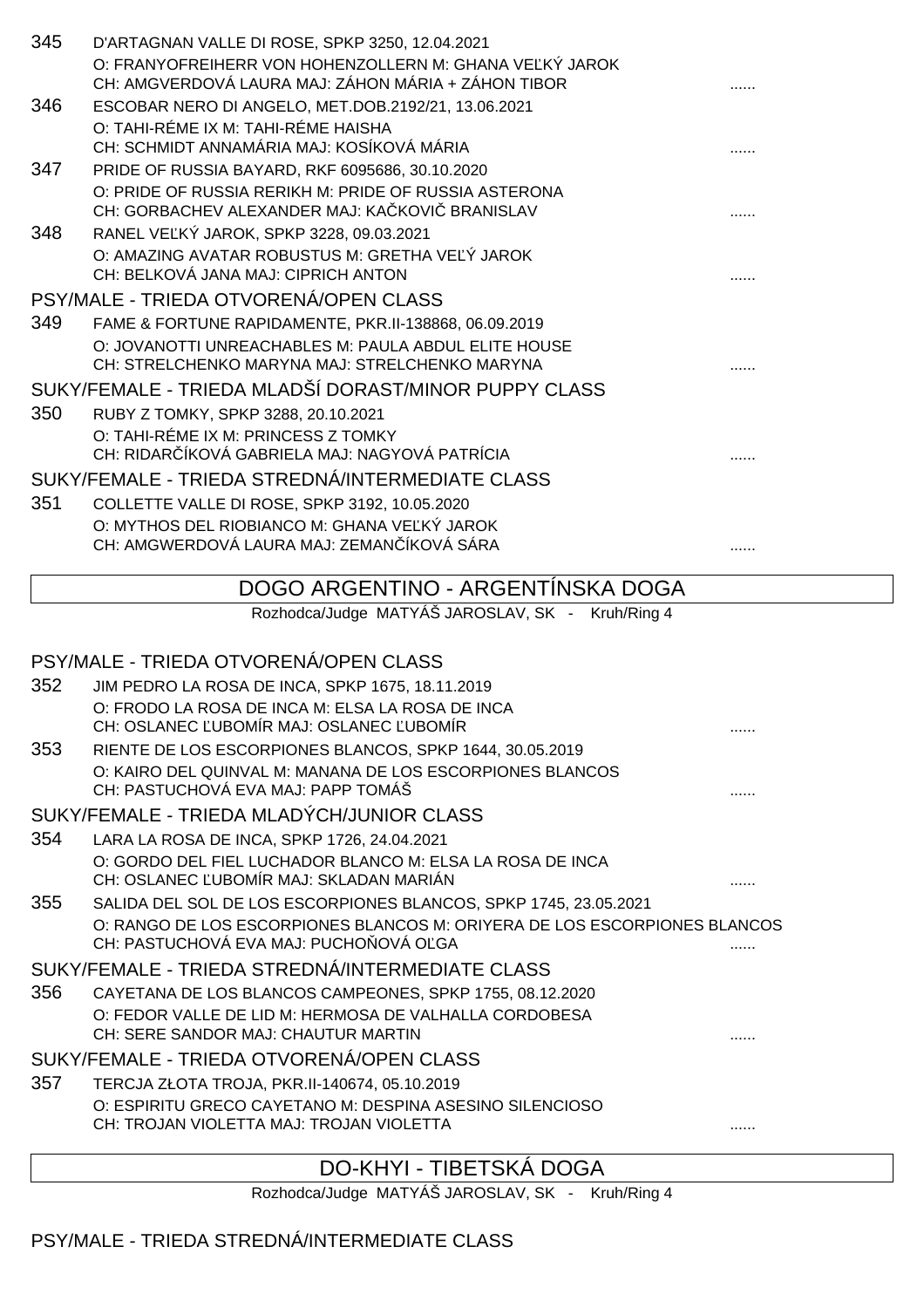| 358 | CARU DJOMO GANGRI TONYA, SPKP 1202, 23.09.2020<br>O: CARU AKIM VLÁDCE NOCI M: AZU SONYA DJOMO GANGRI TONYA                |  |
|-----|---------------------------------------------------------------------------------------------------------------------------|--|
|     | CH: MARTINKA JURAJ MAJ: LACKOVÁ VIERA                                                                                     |  |
|     | PSY/MALE - TRIEDA ŠAMPIÓNOV/CHAMPION CLASS                                                                                |  |
| 359 | ATOS WITTENCE VALLEY, SPKP 1189, 02.12.2019                                                                               |  |
|     | O: HERKULES AIRAWATA M: GUINEVERE BUBBLEDOG<br>CH: GREGOROVI BORIS MAJ: GREGOROVI BORIS                                   |  |
| 360 | MARGAD TYBETAN KINGDOM, PKR.II-124573, 24.12.2015                                                                         |  |
|     | O: CHENPOREWA KAM-BU KETU TYBETAN DREAM M: AMALA HIMAVANTI<br>CH: ALEKSANDROWICZ BEATA MAJ: BŁA YCA BEATA + BŁA YCA ANETA |  |
|     | SUKY/FEMALE - TRIEDA MLADÝCH/JUNIOR CLASS                                                                                 |  |
| 361 | ZAFIRA GANGKAR, SPKP 1235, 29.12.2020                                                                                     |  |
|     | O: ROB ROY RADOCYNKA M: UMA UFFKA GANGKAR<br>CH: HUDCOVICOVÁ MARTINA MAJ: HUDCOVICOVÁ MARTINA                             |  |
|     | SUKY/FEMALE - TRIEDA OTVORENÁ/OPEN CLASS                                                                                  |  |
| 362 | BU-WA DJOMO GANGRI TONYA, SPKP 1174, 10.01.2019                                                                           |  |
|     | O: GUNGA-NIMA'S HAKIM M: TONYA GANGAR<br>CH: MARTINKA JURAJ MAJ: SÁ KA RADOSLAV                                           |  |
|     |                                                                                                                           |  |
|     | ENTLEBUCHER SENNENHUND - ENTLEBUSSKÝ SALAŠNÝ PES                                                                          |  |
|     | Rozhodca/Judge PISKAY VLADIMÍR, SK - Kruh/Ring 6                                                                          |  |
|     |                                                                                                                           |  |
|     | PSY/MALE - TRIEDA MLADÝCH/JUNIOR CLASS                                                                                    |  |
| 363 | CHANSON D'SOLEIL FROM BALIHARA RANCH, SPKP 630, 07.02.2021                                                                |  |
|     | O: CH D'ARTAGNAN ZAHRADA SNU M: JCH FEEBEE FROM THE EARTH'S AXIS<br>CH: ŠTEFANCOVÁ JANA MAJ: ŠTEFANCOVÁ JANA              |  |
|     | SUKY/FEMALE - TRIEDA MLADÝCH/JUNIOR CLASS                                                                                 |  |
| 364 | ISABELA FARNESE FROM BALIHARA RANCH, SPKP 616, 10.02.2021                                                                 |  |
|     | O: JCH KOHINOOR VAN HET BRESSERSHOF M: CH HONDA PRIDE OF JUSTIN                                                           |  |
|     | CH: ŠTEFANCOVÁ JANA MAJ: ŠTEFANCOVÁ JANA                                                                                  |  |
|     | FILA BRASILEIRO - BRAZÍLSKA FILA                                                                                          |  |
|     | Rozhodca/Judge MATYÁŠ JAROSLAV, SK - Kruh/Ring 4                                                                          |  |
|     |                                                                                                                           |  |
|     | PSY/MALE - TRIEDA MLADÝCH/JUNIOR CLASS                                                                                    |  |
| 365 | D'HARENITO QUERENCIA VELHA VON DEN KUSCHELMONSTERN, MET.FILA.272/21, 26.03.2021                                           |  |
|     | O: HAREN C. QUERENCIA VELHA M: BORGINJA VON DEN KUSCHELMONSTERN<br>CH: GRUBER JASMIN MAJ: GRUBER JASMIN                   |  |
|     | PSY/MALE - TRIEDA ŠAMPIÓNOV/CHAMPION CLASS                                                                                |  |
| 366 | RONALDO FI-BOX, SPKP 628, 10.10.2017                                                                                      |  |
|     | O: FIEL LPARA SEMPRE BRUNO M: NADIRA FI-BOX                                                                               |  |
|     | CH: ERNÁ DANA MAJ: WUSCHEROVÁ BEATA                                                                                       |  |
|     | SUKY/FEMALE - TRIEDA DORAST/PUPPY CLASS                                                                                   |  |
| 367 | ULIMA FI-BOX, Z REG/FIB/4661/21, 24.08.2021<br>O: XAMA FILA ROOTS M: PENÉLOPE FI-BOX                                      |  |
|     | CH: KALOVÁ DANA MAJ: WUSCHEROVÁ BEATA                                                                                     |  |
|     | GROSSER SCHWEIZER SENNENHUND - VE KÝ ŠVAJ IARSKY SALAŠNÝ PES                                                              |  |
|     | Rozhodca/Judge ERDÖS LÁSZLÓ, HU - Kruh/Ring 5                                                                             |  |
|     |                                                                                                                           |  |
|     | PSY/MALE - TRIEDA MLADÝCH/JUNIOR CLASS                                                                                    |  |
|     |                                                                                                                           |  |

1

368 DARWIN BELLARMIN, SPKP 1139, 28.02.2021 O: DIAMOND BARROW GOLDEN BOHEMICA M: EVOLETT OF HAPPY RANCH CH: N MCOVÁ HEDVIKA MAJ: LUKÁ OVÁ KRISTÍNA .......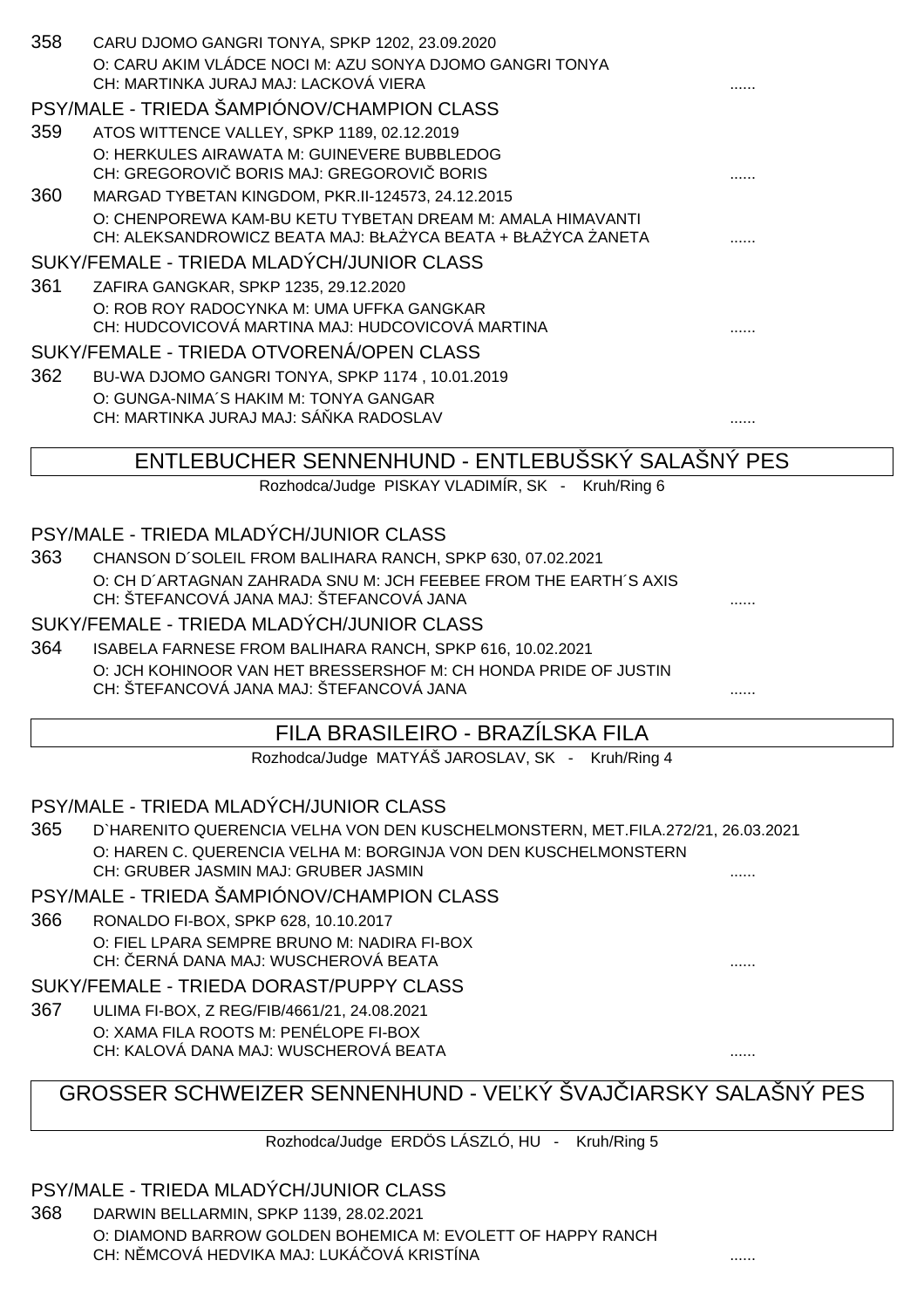|     | PSY/MALE - TRIEDA STREDNÁ/INTERMEDIATE CLASS                                                                |  |
|-----|-------------------------------------------------------------------------------------------------------------|--|
| 369 | CALVIN TAO ALEC DES DIX, SPKP 1126, 20.09.2020                                                              |  |
|     | O: SANTOS TAO LEPA ANKA M: IDUNN BELLEFLEUR V.D. DOVONDOLIN<br>CH: DRNOVŠEK ALEŠ&JANJA MAJ: ŠTEFANCOVÁ JANA |  |
|     | PSY/MALE - TRIEDA ŠAMPIÓNOV/CHAMPION CLASS                                                                  |  |
| 370 | URKÁN ANDY QUARTERWORLD, SPKP 756, 28.08.2014                                                               |  |
|     | O: DEVIL KARANTANSKI M: LAURA QUARTERWORLD<br>CH: BUREŠOVÁ PAVLA MAJ: BALOG JÁN                             |  |
|     | SUKY/FEMALE - TRIEDA MLADÝCH/JUNIOR CLASS                                                                   |  |
| 371 | CASSANDRA WHITE CARPATHIANS PARTIZAN, CMKU/VSP/4474/21, 15.04.2021                                          |  |
|     | O: DISSIDENT BESSING FROM SWISS STAR M: CARMEN Z DUBSKÉ LEHOTY<br>CH: HOR ÁKOVÁ EVA MAJ: ARZ MARIA          |  |
|     | SUKY/FEMALE - TRIEDA STREDNÁ/INTERMEDIATE CLASS                                                             |  |
| 372 | ENNY FROM NINA'S FARM, SPKP 1112, 25.04.2020                                                                |  |
|     | O: GOODSPEED FROM SWISS STAR M: CUTE HOLLY FROM NINA'S FARM<br>CH: VYMAZAL JI Í MAJ: LIPTÁKOVÁ GABRIELA     |  |
|     | SUKY/FEMALE - TRIEDA OTVORENÁ/OPEN CLASS                                                                    |  |
| 373 | SULIS MINERVA FROM BALIHARA RANCH, SPKP 1094, 22.04.2020                                                    |  |
|     | O: ICH DUNDEE CLARK'S FUTURE M: CH CLEO FROM NINA'S FARM                                                    |  |
|     | CH: ŠTEFANCOVÁ JANA MAJ: ŠTEFANCOVÁ JANA                                                                    |  |
|     |                                                                                                             |  |
|     | <b>HOVAWART</b>                                                                                             |  |
|     | Rozhodca/Judge PISKAY VLADIMÍR, SK - Kruh/Ring 6                                                            |  |
|     | PSY/MALE - TRIEDA MLADÝCH/JUNIOR CLASS                                                                      |  |
| 374 | CRAKEN CHLUPATÉ SRDCE, CMKU/HW/10323/21, 17.03.2021                                                         |  |
|     | O: BILLYROY AWEDANTE M: PERLA GASKO PRIM<br>CH: POHANKOVÁ RADKA MAJ: NOVOTNÝ MILAN                          |  |
|     | PSY/MALE - TRIEDA STREDNÁ/INTERMEDIATE CLASS                                                                |  |
|     |                                                                                                             |  |
| 375 | YENKIS KRÁ OVSKÁ STRÁŽ, SPKP 1705, 17.06.2020<br>O: CH CANNY CARPATHIA HEART M: CIE JAMAICA KRÁ OVSKÁ STRÁŽ |  |
|     | CH: BABÍKOVÁ MARTINA MAJ: SEDLÁ EK MARTIN                                                                   |  |
|     | PSY/MALE - TRIEDA OTVORENÁ/OPEN CLASS                                                                       |  |
| 376 | PADDY ALDEON, SPKP 1696, 28.04.2020                                                                         |  |
|     | O: PLATTENSEE-WART CORTEZ M: CHARLOTTE ALDEON                                                               |  |
|     | CH: KUSKA PAVEL MAJ: BARANOVSKÝ BRANISLAV                                                                   |  |
|     | SUKY/FEMALE - TRIEDA STREDNÁ/INTERMEDIATE CLASS                                                             |  |
| 377 | POLLY ALDEON, SPKP 1703, 28.04.2020                                                                         |  |
|     | O: PLATTENSEE-WART CORTEZ M: CHARLOTTE ALDEON<br>CH: KUSKA PAVEL MAJ: PRISTACH JOZEF                        |  |
|     | SUKY/FEMALE - TRIEDA OTVORENÁ/OPEN CLASS                                                                    |  |
| 378 | ORRIE Z PÁRALOVY ZAHRADY, CMKU/HW/8176/15, 01.05.2015                                                       |  |
|     | O: LAKELAND KRÁLOVSKÁ STRÁŽ M: LADY Z PÁRALOVY ZAHRADY<br>CH: NOVÁK LUD K MAJ: NOVÁK LUD K                  |  |
|     | SUKY/FEMALE - TRIEDA ŠAMPIÓNOV/CHAMPION CLASS                                                               |  |
| 379 | DANIELLE EBRITTE, SPKP 1610, 23.01.2019                                                                     |  |
|     | O: ANTEK VOM EIBENBOGEN M: ABBIE EBRITTE<br>CH: VARGOVÁ KATARÍNA MAJ: CHOMOVÁ TATIANA                       |  |
| 380 |                                                                                                             |  |
|     | PEGGY ALDEON, SPKP 1699, 28.04.2020<br>O: PLATTENSEE-WART CORTEZ M: CHARLOTTE ALDEON                        |  |
|     | CH: KUKSA PAVEL MAJ: P OLA PETER                                                                            |  |
|     |                                                                                                             |  |
|     |                                                                                                             |  |

# KAVKAZSKAIA OVTCHARKA - KAUKAZSKÝ OV IAK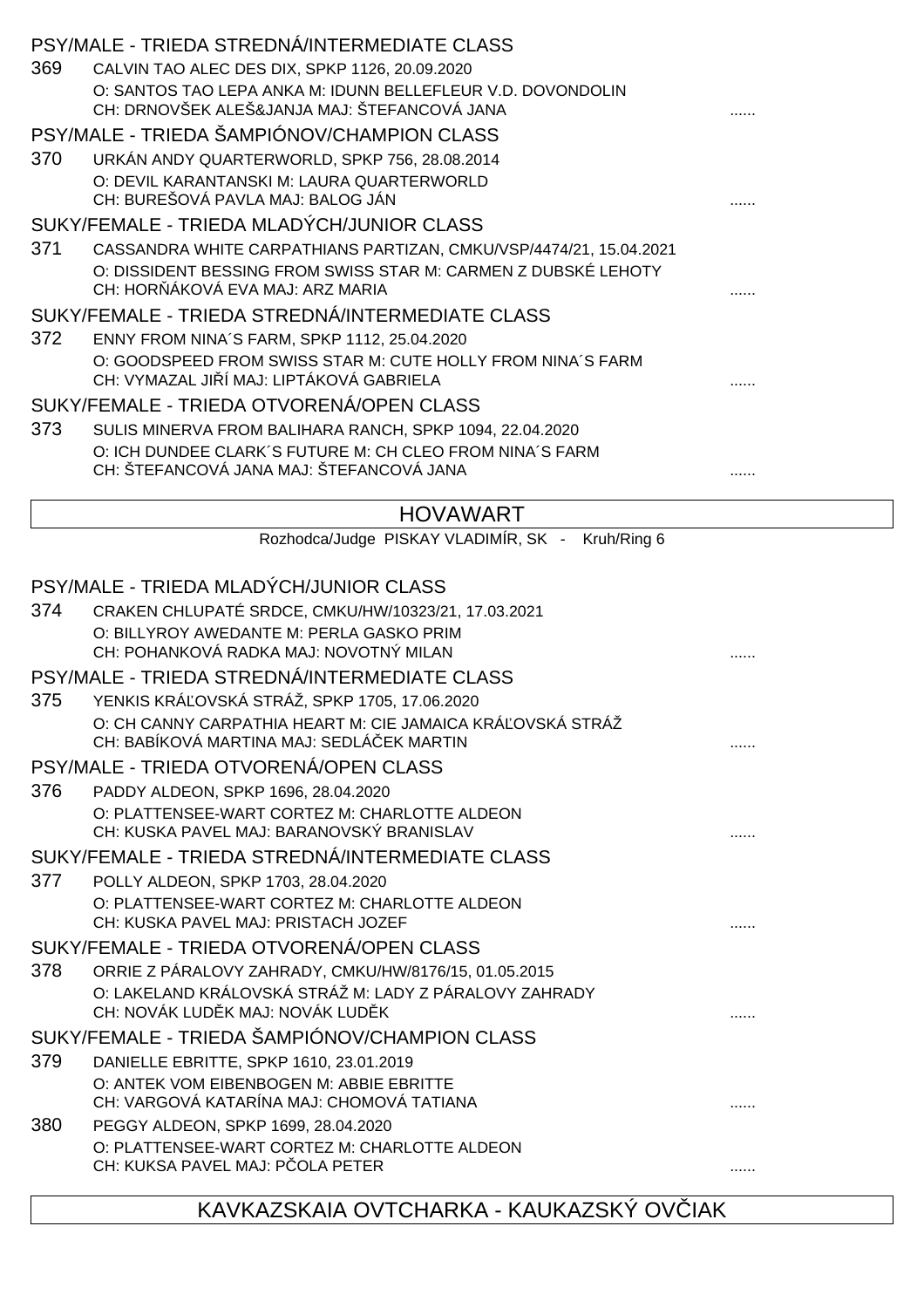#### PSY/MALE - TRIEDA OTVORENÁ/OPEN CLASS

381 NOVAYA STAYA DILLON, RKF 5529525, 02.07.2019 O: LABAR IZ ALEKSANDROVOI SLOBODY M: PERVY LEGION FAINA CH: BABAEV E.I. MAJ: SUPUKA PETER + SUPUKA MILOŠ

#### SUKY/FEMALE - TRIEDA OTVORENÁ/OPEN CLASS

382 SERYJ STRAZH ITIKA, RKF 5898023, 01.07.2020 O: VLASTELIN VSELENNOY M: SERYJ STRAZH ARISHA CH: VEDINA M.A. MAJ: SUPUKA PETER + POTAN OKOVÁ NINA ............................

|     | <b>LANDSEER</b>                                                                          |  |
|-----|------------------------------------------------------------------------------------------|--|
|     | Rozhodca/Judge ERDÖS LÁSZLÓ, HU - Kruh/Ring 5                                            |  |
|     |                                                                                          |  |
|     | PSY/MALE - TRIEDA MLADÝCH/JUNIOR CLASS                                                   |  |
| 383 | CASH BARACOTA, CMKU/LS/1004/21, 17.03.2021                                               |  |
|     | O: BORGMOSEGAARDS ROSSEAU M: CORA VOM HEIDENBERG<br>CH: BURKO MICHAL MAJ: ZÁ PAVOL       |  |
|     | PSY/MALE - TRIEDA ŠAMPIÓNOV/CHAMPION CLASS                                               |  |
| 384 | ABDUL TOBI MIRACLE STAR, SPKP 410, 09.01.2018                                            |  |
|     | O: ANUBIS VON DEN LUCKY GIANTS M: DAFRA Z LADEROVA<br>CH: UHROVÁ IVETA MAJ: UHROVÁ IVETA |  |
|     | SUKY/FEMALE - TRIEDA STREDNÁ/INTERMEDIATE CLASS                                          |  |
| 385 | BATYRA TOBI MIRACLE STAR, SPKP 440, 24.12.2020                                           |  |
|     | O: GERO VOM GICKELSBERG M: DAFRA Z LADEROVA<br>CH: UHROVÁ IVETA MAJ: VRAVÚŠKOVÁ DOMINIKA |  |
|     | SUKY/FEMALE - TRIEDA ŠAMPIÓNOV/CHAMPION CLASS                                            |  |

386 AFRA TOBI MIRACLE STAR, SPKP 414, 09.01.2018 O: ANUBIS VON DEN LUCKY GIANTS M: DAFRA Z LADEROVA CH: UHROVÁ IVETA MAJ: UHROVÁ IVETA ......

## LEONBERGER

Rozhodca/Judge PISKAY VLADIMÍR, SK - Kruh/Ring 6

## PSY/MALE - TRIEDA ŠAMPIÓNOV/CHAMPION CLASS

387 ANDY LEON EPERIES, CMKU/L/6223/-20/18, 16.02.2018 O: ELDAR DRUHÁ ŠANCE M: FRIDA FIONA GOLDENLEON CH: COCU A MICHAL MAJ: KRIŠTOF ADAM

#### SUKY/FEMALE - TRIEDA MLADÝCH/JUNIOR CLASS

388 INVISIBLE SPIRIT GRAND AIVEKO, CLP/L/6309, 06.01.2021 O: TACKLEBERRY-TJUK LÖWE VOM BERNBURGERLAND M: GOODBYE AND KISS GRAND AIVEKO CH: MIŠTEROVÁ KOUBALOVÁ VERONIKA MAJ: MARZOLLOVÁ ANDREA

## MASTIFF

Rozhodca/Judge PISKAY VLADIMÍR, SK - Kruh/Ring 6

## SUKY/FEMALE - TRIEDA MLADÝCH/JUNIOR CLASS

389 XENA POD SLOVÁCKÝM NEBEM, CMKU/EM/1596/21, 25.01.2021 O: EDWARD DOLCE VITA BOHEMIA M: DOLORES DOLCE VITA BOHEMIA CH: DAN K MARTIN MAJ: VALLOVÁ VIERA

## NEWFOUNDLAND - NOVOFUNDLANDSKÝ PES

Rozhodca/Judge PISKAY VLADIMÍR, SK - Kruh/Ring 6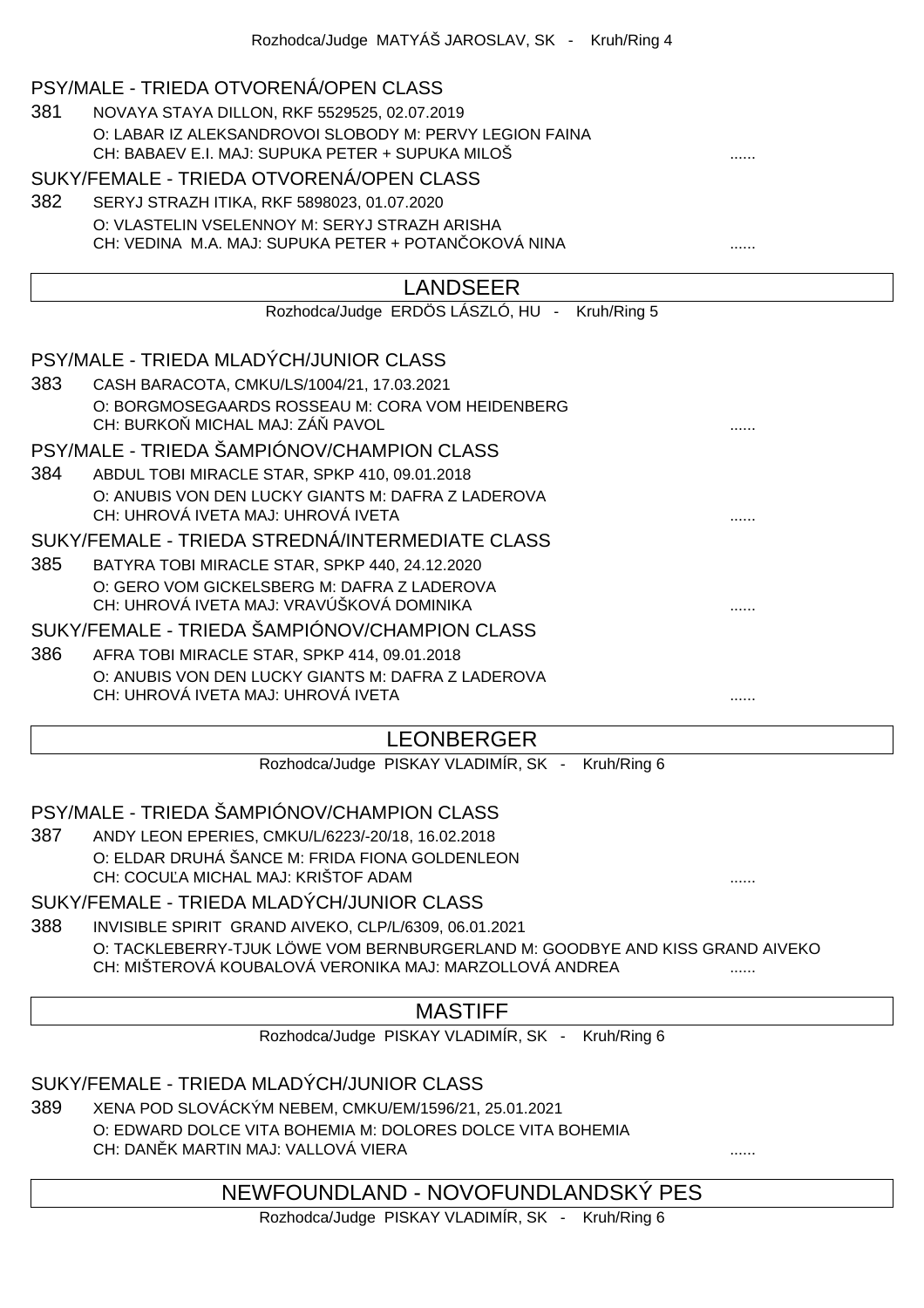|     | PSY/MALE - TRIEDA DORAST/PUPPY CLASS                                                                                    |              |
|-----|-------------------------------------------------------------------------------------------------------------------------|--------------|
| 390 | NEW KNIGHTS FAUNDLAND ASOMROSO ONLY, SPKP 2278, 15.08.2021                                                              |              |
|     | O: KING OF HELLULAND VENI VIDI VICI M: NJUFORT OVATION GOLDIE KNIGHTS                                                   |              |
|     | CH: BENEDEKOVÁ GABRIELA MAJ: BENEDEKOVÁ GABRIELA + ŠÁNDOR UDOVÍT                                                        |              |
|     | PSY/MALE - TRIEDA MLADÝCH/JUNIOR CLASS                                                                                  |              |
| 391 | UGGO JESS, SPKP 2315, 14.05.2021                                                                                        |              |
|     | O: NJUFORT INSTINCT WINNER KNIGHT ITUS M: PAOLA JESS BLACK DENIS<br>CH: DENISOVÁ JI INA MAJ: KRN ANOVÁ KLAMÁROVÁ ROMANA |              |
|     | PSY/MALE - TRIEDA OTVORENÁ/OPEN CLASS                                                                                   |              |
| 392 | ZEUS FAUNDLAND, JR 71686 NJU, 10.07.2019                                                                                |              |
|     | O: MISSISSIPPI-MISSOURI ZADAR M: FATIMA FAUNDLAND                                                                       |              |
|     | CH: POLGAR ANDRAS MAJ: VEL ICKÁ DAGMAR                                                                                  |              |
|     | SUKY/FEMALE - TRIEDA DORAST/PUPPY CLASS                                                                                 |              |
| 393 | BESSIE FAUNDLAND, JR 71892 NJU, 01.09.2021                                                                              |              |
|     | O: LANDS OF ENDLESS LOVE B MISSISSIPPI MISSOURI M: YENNY FAUNDLAND<br>CH: POLGAR ANDRAS MAJ: VEL ICKÁ DAGMAR            |              |
| 394 | NEW KNIGHTS FAUNDLAND ANIRI IN MY HEART, SPKP 2281, 15.08.2021                                                          |              |
|     | O: KING OF HELLULAND VENI VIDI VICI M: NJUFORT OVATION GOLDIE KNIGHTS                                                   |              |
|     | CH: BENEDEKOVÁ GABRIELA MAJ: BENEDEKOVÁ GABRIELA + ŠÁNDOR UDOVÍT                                                        |              |
|     | SUKY/FEMALE - TRIEDA MLADÝCH/JUNIOR CLASS                                                                               |              |
| 395 | DISORANTO GUESS WHO'S BACK, PKR.II-153098, 18.01.2021                                                                   |              |
|     | O: GCH SEABROOK'S MISTER DIVINE AT DISORANTO M: CH DISORANTO DOUBLE TROUBLE                                             |              |
|     | CH: PASEK PIOTR MAJ: PASEK PIOTR                                                                                        |              |
|     | SUKY/FEMALE - TRIEDA STREDNÁ/INTERMEDIATE CLASS                                                                         |              |
| 396 | MISSISSIPPI-MISSOURI ODYSSE, JR 71808 NJU, 15.10.2020                                                                   |              |
|     | O: SANY-BOJ FAUNDLAND M: MISSISSIPPI-MISSOURI BLACK BEAUTY II                                                           |              |
|     | CH: VEL ICKÁ DAGMAR MAJ: VEL ICKÁ DAGMAR                                                                                |              |
| 397 | PEPSI BLACK BROTHER'S, SPKP 2256, 03.12.2020<br>O: NJUFORT INSTINCT WINNER KNIGHT ITUS M: KING OF HELLULAND OH MERCY    |              |
|     | CH: PRIŠTÁKOVÁ BLANKA MAJ: YILMAZ YAGMUR                                                                                |              |
|     | SUKY/FEMALE - TRIEDA OTVORENÁ/OPEN CLASS                                                                                |              |
| 398 | DISORANTO BY SURPRISE, PKR.II-141099, 23.03.2020                                                                        |              |
|     | O: GCH SEABROOK'S MISTER DIVINE AT DISORANTO M: GCH DISORANTO SWEET SEDUCTION                                           |              |
|     | CH: PASEK PIOTR MAJ: PASEK PIOTR                                                                                        |              |
|     |                                                                                                                         |              |
|     | RIESENSCHNAUZER SCHWARZ - BRADA VE KÝ                                                                                   | <b>IERNY</b> |

Rozhodca/Judge ERDÖS LÁSZLÓ, HU - Kruh/Ring 5

# PSY/MALE - TRIEDA ŠAMPIÓNOV/CHAMPION CLASS

| 399 | INDIGO OD DEVÍTI VRB, CMKU/KV/7766/18, 28.10.2018<br>O: ARBATEL OD DEVÍTI VRB M: OXANA SKANSEN'S VOM ELLY'S MEUTE                                            |  |
|-----|--------------------------------------------------------------------------------------------------------------------------------------------------------------|--|
|     | CH: BOHÁ OVÁ KATE INA MAJ: TRN ÁKOVÁ DAGMAR<br>SUKY/FEMALE - TRIEDA STREDNÁ/INTERMEDIATE CLASS                                                               |  |
| 400 | DÁRIUS-BRILL HAPPY, SPKP 2186, 02.06.2020                                                                                                                    |  |
|     | O: ZARINAS DESIGN BRAD PITT M: BACCARA VON DER TALMÜHLE<br>CH: LÁNGH RAYMUND MAJ: KUBOVI ŠTEFAN                                                              |  |
| 401 | JULIE OD DEVÍTI VRB, CMKU/KV/8048/20, 22.07.2020<br>O: MEFISTO MIO GOLDEST DANUBIUS M: CHARLOTTE OD DEVÍTI VRB<br>CH: BOHÁ OVÁ KATE INA MAJ: HOMOLOVÁ RENATA |  |
|     | SUKY/FEMALE - TRIEDA OTVORENÁ/OPEN CLASS                                                                                                                     |  |
| 402 | CHILI PEPPER, AKC WS68620802, 24.05.2020<br>O: AMON RA DE CETHUZ M: GENTLY BORN VENUS PLANET OF LOVE<br>CH: OLEFIR ALEKSANDR MAJ: TARASOVÁ MÁRIA             |  |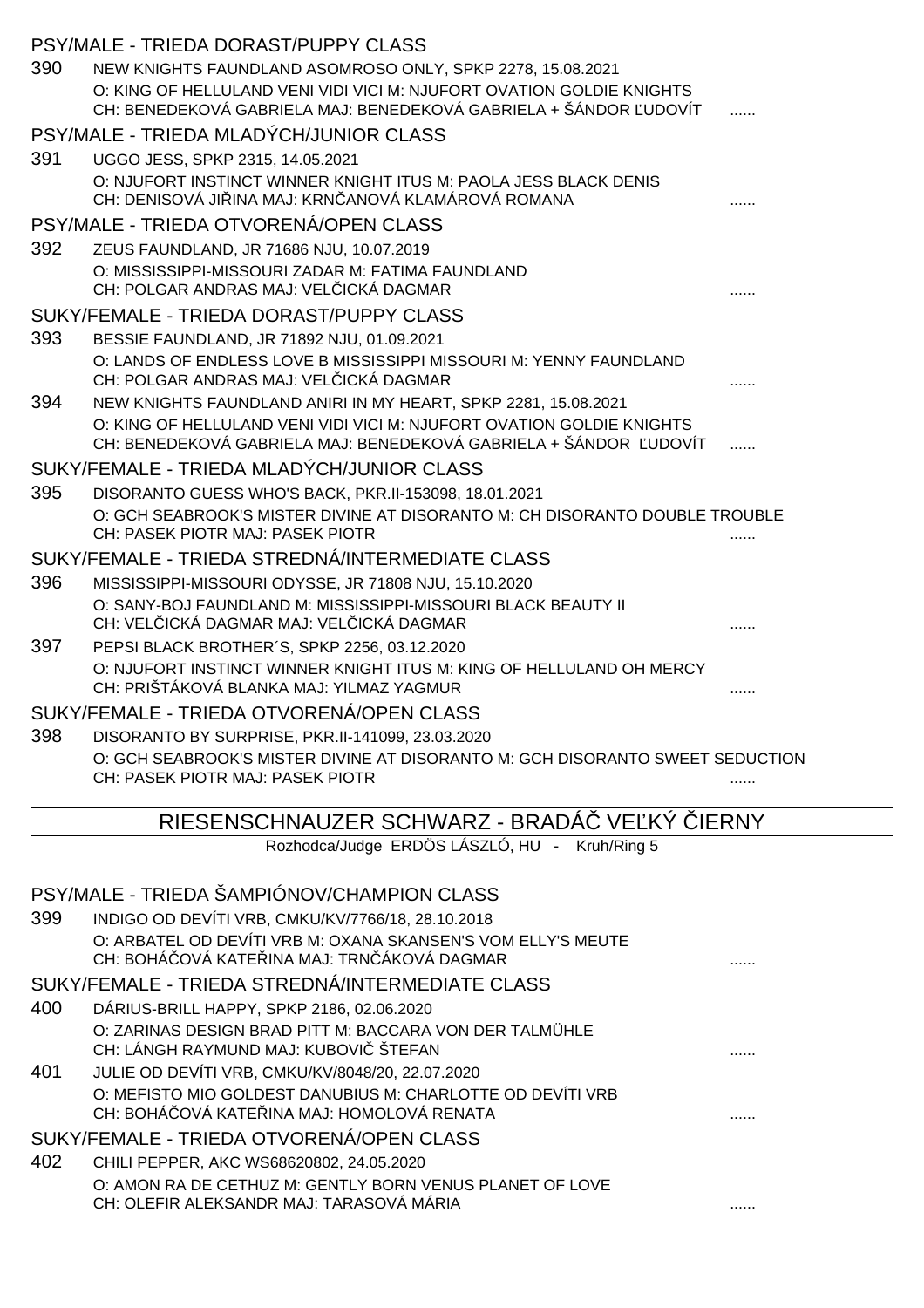| 403 | INSPIRACE OD DEVÍTI VRB, CMKU/KV/7768/18, 28.10.2018<br>O: ARBATEL OD DEVÍTI VRB M: OXANA SKANSEN'S VON ELLY'S MEUTE<br>CH: BOHÁ OVÁ KATE INA MAJ: BOHÁ OVÁ KATE INA |  |
|-----|----------------------------------------------------------------------------------------------------------------------------------------------------------------------|--|
|     | SUKY/FEMALE - TRIEDA ŠAMPIÓNOV/CHAMPION CLASS                                                                                                                        |  |
| 404 | DÁRIUS-BRILL FRANCESCA, MET.Ó.SCHN.432/19, 28.04.2019                                                                                                                |  |
|     | O: GENTLY BORN CHRISTIAN DIOR M: BACCARA VON DER TALMÜHLE                                                                                                            |  |
|     | CH: LÁNGH RAJMUND MAJ: TIBAY NORBERT + LANGH RAJMUND                                                                                                                 |  |
|     | <b>ROTTWEILER</b>                                                                                                                                                    |  |
|     | Rozhodca/Judge MATYÁŠ JAROSLAV, SK - Kruh/Ring 4                                                                                                                     |  |
|     | PSY/MALE - TRIEDA ŠAMPIÓNOV/CHAMPION CLASS                                                                                                                           |  |
| 405 | RAFALE FOR RPH NEKAR VOM IGLENBURG, SPKP 3002, 20.02.2016                                                                                                            |  |
|     | O: BLEPER'S MIG M: ZHEZA VOM IGLENBURG                                                                                                                               |  |
|     | CH: PAVLOVA E.N. MAJ: MAJGOTOVÁ IVETA                                                                                                                                |  |
|     | SUKY/FEMALE - TRIEDA STREDNÁ/INTERMEDIATE CLASS                                                                                                                      |  |
| 406 | TILLY VOM GROSSEN TAL, JR 704199 RW, 31.10.2020                                                                                                                      |  |
|     | O: RUDI VOM HAUSE NEUBRAND III. M: YUKI VOM GROSSEN TAL<br>CH: GAGI ALEKSANDAR MAJ: TAKÁ IGOR                                                                        |  |
|     | SUKY/FEMALE - TRIEDA OTVORENÁ/OPEN CLASS                                                                                                                             |  |
| 407 | HONEY GIRA MAROL-MAY, SPKP 3197, 18.05.2019                                                                                                                          |  |
|     | O: BLITZ VOM TAMRIEL M: FRANCISS MARTINIK                                                                                                                            |  |
|     | CH: MENDEL MARIÁN MAJ: ZLATNICKÝ PATRIK                                                                                                                              |  |
|     | <b>IERNY TERIÉR</b><br>RUSSKIY TCHIORNY TERRIER - RUSKÝ                                                                                                              |  |
|     | Rozhodca/Judge MATYÁŠ JAROSLAV, SK -<br>Kruh/Ring 4                                                                                                                  |  |
|     |                                                                                                                                                                      |  |
|     | PSY/MALE - TRIEDA STREDNÁ/INTERMEDIATE CLASS                                                                                                                         |  |
| 408 | VEGAS TER'AVALON, UKU.0501320, 30.10.2020                                                                                                                            |  |
|     | O: SHAMAN TER'AVALON M: BEDOVAYA DEVCHONKA TER'AVALON                                                                                                                |  |
|     | CH: LIUBNYTSKA OLENA MAJ: FOŁTA-NIEDZIELCZYK SABINA + ŁAGOWSKI ANDRZEJ                                                                                               |  |
|     | SUKY/FEMALE - TRIEDA MLADÝCH/JUNIOR CLASS                                                                                                                            |  |
| 409 | DOCH` ZHURNALISTA IZ CHORNIH BOGATIREY, BCU - 001375, 31.05.2021                                                                                                     |  |
|     | O: ZHURNALIST S ZOLOTOGO GRADA M: SIBIRSKI MEDVED DOLCHE VITA<br>CH: KORNIENKO A, MAJ: FOŁTA-NIEDZIELCZYK SABINA                                                     |  |
| 410 | FIGA WET BEARD, PKR.II-144803, 25.04.2021                                                                                                                            |  |
|     |                                                                                                                                                                      |  |

O: DIONYS YABLUNEVYI TSVIT M: SONIA WET BEARD CH: KRUK JAROSLAW MAJ: JANTÁKOVÁ RENÁTA ......

## SARPLANINAC - ŠARPLANINSKÝ PASTIERSKY PES

Rozhodca/Judge PISKAY VLADIMÍR, SK - Kruh/Ring 6

## PSY/MALE - TRIEDA ŠAMPIÓNOV/CHAMPION CLASS

411 BABAKAJ ŠTĚ-KOT NORTH, CMKU/JOS/4035/19, 19.02.2019 O: S-MAKS OD MAK MAVROVO M: TESA ŠT - KOT NORTH CH: KOTOU OVÁ ŠT PÁNKA MAJ: KARPÍŠEK VLASTIMIL **STAVILAS EXAMPLE ADDET** ......

# SCHNAUZER PFEFFERSALZ - BRADÁ STREDNÝ KORENIE A SO

Rozhodca/Judge ERDÖS LÁSZLÓ, HU - Kruh/Ring 5

## PSY/MALE - TRIEDA MLADÝCH/JUNIOR CLASS

412 CHEVROLET'S WONDROUS BOSS TO ALARM, CMKU/KS/10145/21, 10.05.2021 O: FRIENDS FOR ALL BAGHERA M: CHELSEY SALTUS ZE ZÁHRABSKÉ CH: HJORT ULRIKA MAJ: FAJKUSOVÁ LENKA ......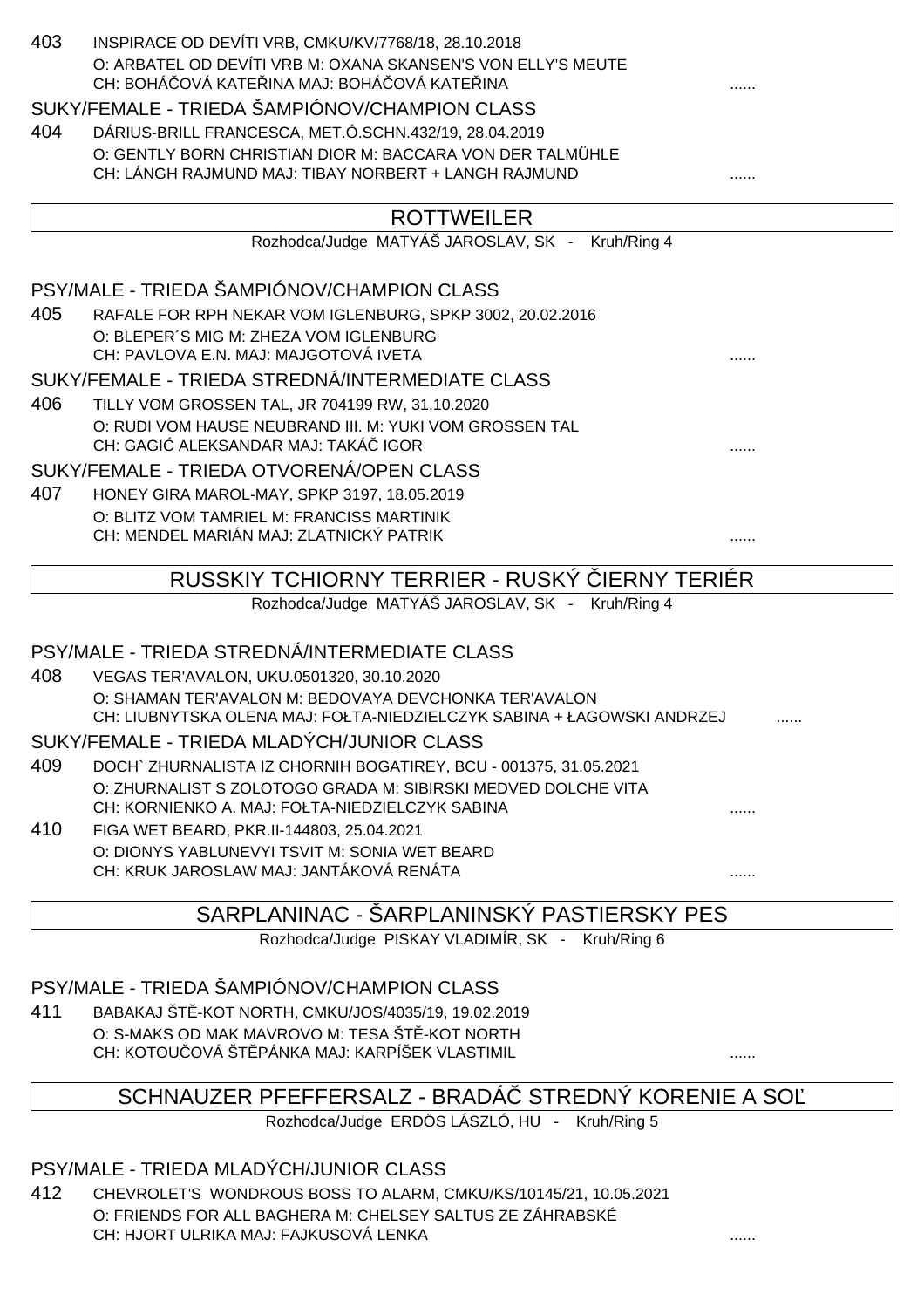| 413 | DAMON ALARM BESKYD, SPKP 1599, 19.02.2021<br>O: SHOWMAN ALARM BESKYD M: AURORA ALARM BESKYD                              |   |
|-----|--------------------------------------------------------------------------------------------------------------------------|---|
|     | CH: FAJKUSOVÁ LENKA MAJ: HANKO MARTIN                                                                                    |   |
|     | PSY/MALE - TRIEDA ŠAMPIÓNOV/CHAMPION CLASS                                                                               |   |
| 414 | KVIDO A FINTA F MORAVA, SPKP 1566, 28.04.2020                                                                            |   |
|     | O: FRANK A FINTA F MORAVA M: GEENA ALARM BESKYD                                                                          |   |
|     | CH: BENEŠOVSKÁ JITKA MAJ: HARGAŠ PETER                                                                                   |   |
|     | SUKY/FEMALE - TRIEDA MLADÝCH/JUNIOR CLASS                                                                                |   |
| 415 | GAIA ALARM BESKYD, CMKU/KS/10004/21, 30.05.2021                                                                          |   |
|     | O: KOUZELNÍK BENAVENTE ALARM BESKYD M: HALLE BERRY GRAND CALVERA<br>CH: FAJKUSOVÁ LENKA MAJ: FAJKUSOVÁ LENKA             |   |
|     | SUKY/FEMALE - TRIEDA STREDNÁ/INTERMEDIATE CLASS                                                                          |   |
| 416 | CELEBRITY FROM ALARM BESKYD, CMKU/KS/9850/20, 13.11.2020                                                                 |   |
|     | O: BEAST OF BURDEN LADY'S PRIDE M: KARKULKA ALARM BESKYD<br>CH: FAJKUSOVÁ LENKA MAJ: FAJKUSOVÁ LENKA                     |   |
|     | SUKY/FEMALE - TRIEDA OTVORENÁ/OPEN CLASS                                                                                 |   |
| 417 | XORAYA ALARM BESKYD, CMKU/KS/9696/20, 15.04.2020                                                                         |   |
|     | O: MADDOX ALARM BESKYD M: JAMMELA ALARM BESKYD                                                                           |   |
|     | CH: FAJKUSOVÁ LENKA MAJ: LONDOVÁ DRAHOMÍRA                                                                               |   |
|     | SUKY/FEMALE - TRIEDA ŠAMPIÓNOV/CHAMPION CLASS                                                                            |   |
| 418 | WITCH BENAVENTE ALARM BESKYD, CMKU/KS/9617/20, 01.02.2020                                                                |   |
|     | O: CIB KOUZELNIK BENAVENTE ALARM BESKYD M: CIB TOP TARGET SNEHURKA BENAVENTE<br>CH: FAJKUSOVÁ LENKA MAJ: RODINOVÁ DAGMAR |   |
|     | <b>STREDNY</b><br>SCHNAUZER SCHWARZ - BRADA<br><b>IERNY</b>                                                              |   |
|     | Rozhodca/Judge ERDÖS LÁSZLÓ, HU - Kruh/Ring 5                                                                            |   |
|     |                                                                                                                          |   |
|     | PSY/MALE - TRIEDA STREDNÁ/INTERMEDIATE CLASS                                                                             |   |
| 419 | GAUDEAMUS OD DALAJSKÉHO POTOKA, SPKP 1570, 13.09.2020                                                                    |   |
|     | O: SANDOUR VOM TAL DER KONIGE M: WELL&EASY KLEO'S<br>CH: KAPRÁLKOVÁ MARTINA MAJ: BÚRANOVÁ DANICA                         |   |
|     | SUKY/FEMALE - TRIEDA MLADÝCH/JUNIOR CLASS                                                                                |   |
| 420 |                                                                                                                          |   |
|     | BEAUTY GIRL ALDIX, CMKU/KS/9929/21, 30.03.2021<br>O: CABALLERO OD DALAJSKÉHO POTOKA M: APASSIONATA OD DALAJSKÉHO POTOKA  |   |
|     | CH: MICHÁLKOVÁ ALICE MAJ: DANKOVÁ JELA                                                                                   | . |
|     |                                                                                                                          |   |
|     | <b>SHAR-PEI</b>                                                                                                          |   |
|     | Rozhodca/Judge MATYÁŠ JAROSLAV, SK - Kruh/Ring 4                                                                         |   |
|     |                                                                                                                          |   |
|     | SUKY/FEMALE - TRIEDA MLADÝCH/JUNIOR CLASS                                                                                |   |
| 421 | ANGEE IZZY HASTY PEI, SPKP 1207, 26.12.2020                                                                              |   |
|     | O: ALA OLI BRAMASOLE M: RUBY RED VIKY PEI IZZY<br>CH: HASTRMAN ZDEN K MAJ: KOMANICKÁ ALENA                               |   |
|     |                                                                                                                          |   |
|     | SREDNEASIATSKAIA OVTCHARKA - STREDOÁZIJSKÝ OV IAK                                                                        |   |
|     | Rozhodca/Judge MATYÁŠ JAROSLAV, SK - Kruh/Ring 4                                                                         |   |
|     |                                                                                                                          |   |
|     | PSY/MALE - TRIEDA MLADÝCH/JUNIOR CLASS                                                                                   |   |
| 422 | KAZBEGI HANNIBAL, SPKP 9317, 17.11.2020                                                                                  |   |
|     | O: C'ZAR CHORASAN M: ENIŠ IZ RUSKOG IZVORA                                                                               |   |
|     | CH: SUPUKA PETER MAJ: VALOVI OVÁ MIRIAM                                                                                  |   |
|     | PSY/MALE - TRIEDA STREDNÁ/INTERMEDIATE CLASS                                                                             |   |
| 423 | F'AGIR CHORASAN, SPKP 9292, 27.10.2020                                                                                   |   |
|     | O: AK-MAGASH MAZHOR DLYA SHAH-AZIM M: ZIMA CHORASAN FERUDUSH<br>CH: VARGOVÁ DENISA MAJ: FABIANOVÁ BOŽENA                 |   |
|     |                                                                                                                          |   |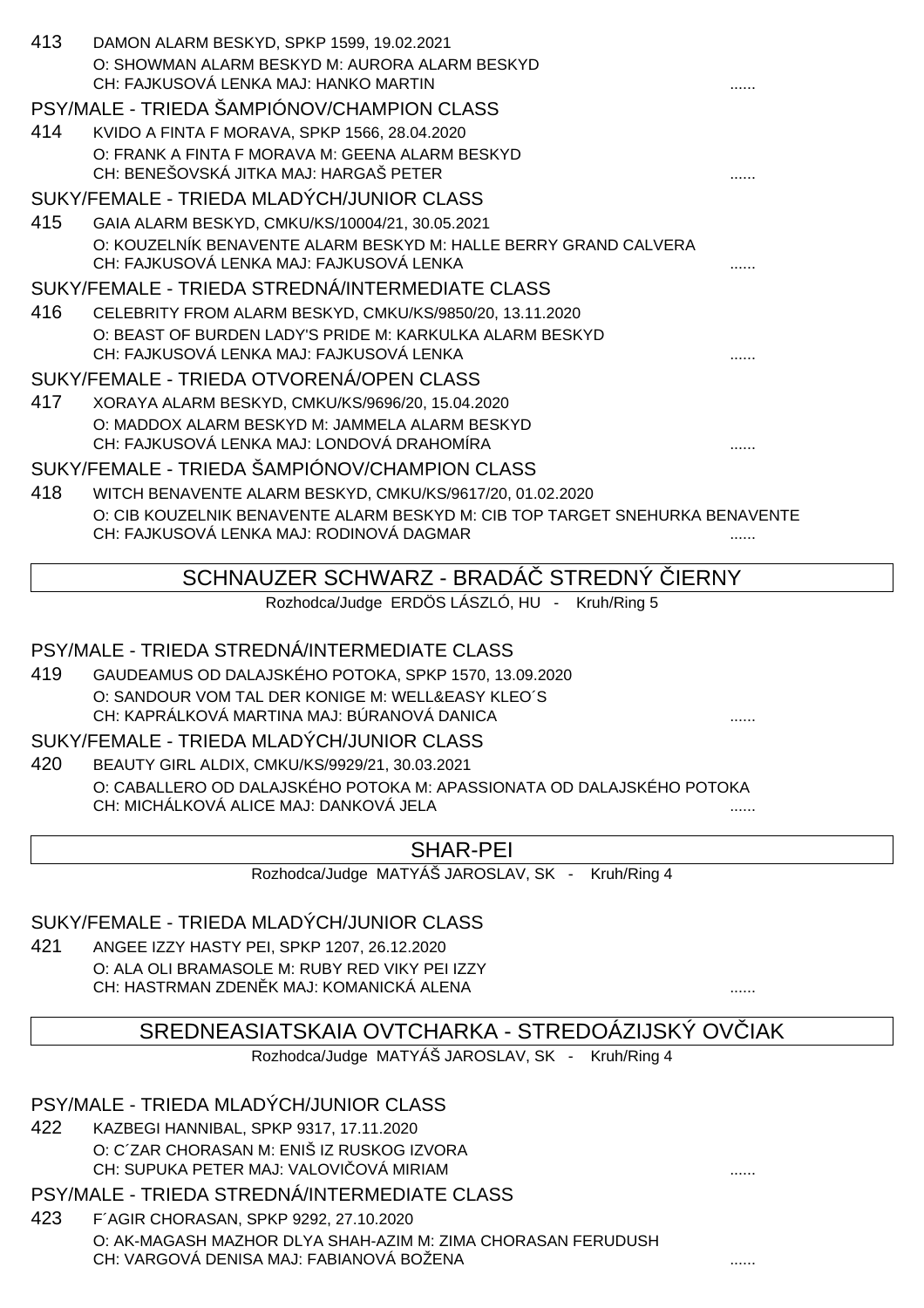| 424 | TURGAJ USULL-BEK, SPKP 9105, 17.11.2019                        |  |
|-----|----------------------------------------------------------------|--|
|     | O: SM BAY TAYBAS M: AK-BULAK CHAINA                            |  |
|     | CH: NOVÁK MIROSLAV MAJ: NOVÁK MIROSLAV                         |  |
|     | PSY/MALE - TRIEDA ŠAMPIÓNOV/CHAMPION CLASS                     |  |
| 425 | DARSHAN EL SABUDZHAY TISAO, CMKU/SAO/4953/19, 04.01.2019       |  |
|     | O: ROMANOVS ALABAJ NIZAR M: VIGARI DLYA TISAO                  |  |
|     | CH: ŠÁTEKOVÁ LEONA MAJ: VASI RÓBERT                            |  |
|     | SUKY/FEMALE - TRIEDA MLADÝCH/JUNIOR CLASS                      |  |
| 426 | EDA KORA-BORA SKLABI A, SPKP 9447, 16.02.2021                  |  |
|     | O: MARDUK MAMAI M: DORA KORA BORA SKLABI A                     |  |
|     | CH: SKUHRA IGOR MAJ: MINÁROVÁ MIRIAM                           |  |
|     | SUKY/FEMALE - TRIEDA STREDNÁ/INTERMEDIATE CLASS                |  |
| 427 | FREYA CHORASAN, SPKP 9296, 27.10.2020                          |  |
|     | O: AK- MAGASH MAZHOR DLYA SHAH- AZIM M: ZIMA CHORASAN FERUDUSH |  |
|     | CH: VARGOVÁ DENISA MAJ: MÉRI ZUZANA                            |  |
|     | SUKY/FEMALE - TRIEDA OTVORENÁ/OPEN CLASS                       |  |
| 428 | C'PHUMA ADAL-ASGUL, SPKP 8877, 15.01.2019                      |  |
|     | O: MARDUK MAMAI M: MUSTA KORELA ASYA                           |  |
|     | CH: VIŠ OVSKÝ ERVÍN MAJ: MATEJOVSKÝ PATRIK                     |  |
| 429 | MIA CAOKO MIA FLORA, SPKP 9172, 22.12.2017                     |  |
|     | O: MEDZHEK IT GUDRAT GUSH M: MIA CAOKO MIA IRMA                |  |
|     | CH: MATYUK IGOR MAJ: VASI RÓBERT                               |  |
|     | ST. BERNHARDSHUND KURZHAARIG - SVÄTOBERNARDSKÝ PES KRÁTKOSRSTÝ |  |
|     |                                                                |  |
|     | Rozhodca/Judge MATYÁŠ JAROSLAV, SK - Kruh/Ring 4               |  |

### PSY/MALE - TRIEDA MLADÝCH/JUNIOR CLASS

PSY/MALE - TRIEDA OTVORENÁ/OPEN CLASS

430 ZIDAN JURASTIC BERNAROS, SPKP 908, 15.06.2021 O: CIGO OD STRÁŽC HOR M: LOVE IN THE AIR OF GEGA SAINT´S CH: PRIŠŤÁK ONDREJ MAJ: ŠTEPANOVSKÝ MAREK ......

# ST. BERNHARDSHUND LANGHAARIG - SVÄTOBERNARDSKÝ PES DLHOSRSTÝ

Rozhodca/Judge MATYÁŠ JAROSLAV, SK - Kruh/Ring 4

# PSY/MALE - TRIEDA ŠAMPIÓNOV/CHAMPION CLASS

431 YANKEE WIELKOPOLSKI BERNARDYN, CMKU/SB/4706/-20/19, 15.02.2019 O: OTTO WIELKOPOLSKI BERNARDYN M: ROYAL LOVE WIELKOPOLSKI BERNARDYN CH: KUBACHA MAGDALENA MAJ: PLUNDRA MILAN ......

SUKY/FEMALE - TRIEDA MLADÝCH/JUNIOR CLASS

432 PEEKABOO NESCALAND, PKR.II-145312, 06.05.2021 O: GOOGLE IT NESCALAND M: ANNIKA LEGENDA SLAVYAN CH: PRZYBYLSKA KATARZYNA MAJ: PRZYBYLSKA KATARZYNA ......

TOSA

Rozhodca/Judge MATYÁŠ JAROSLAV, SK - Kruh/Ring 4

PSY/MALE - TRIEDA ŠAMPIÓNOV/CHAMPION CLASS

433 AI-ASHURA KATSURO AZARIO, SPKP 265, 22.04.2018 O: PAWS UP GENTA OD JANUSÓW M: HIDEKO MAZURSKI SAMURAJ CH: JURASOVÁ TATIANA MAJ: ĎURIŠ TOMÁŠ + JURASOVÁ TATIANA ......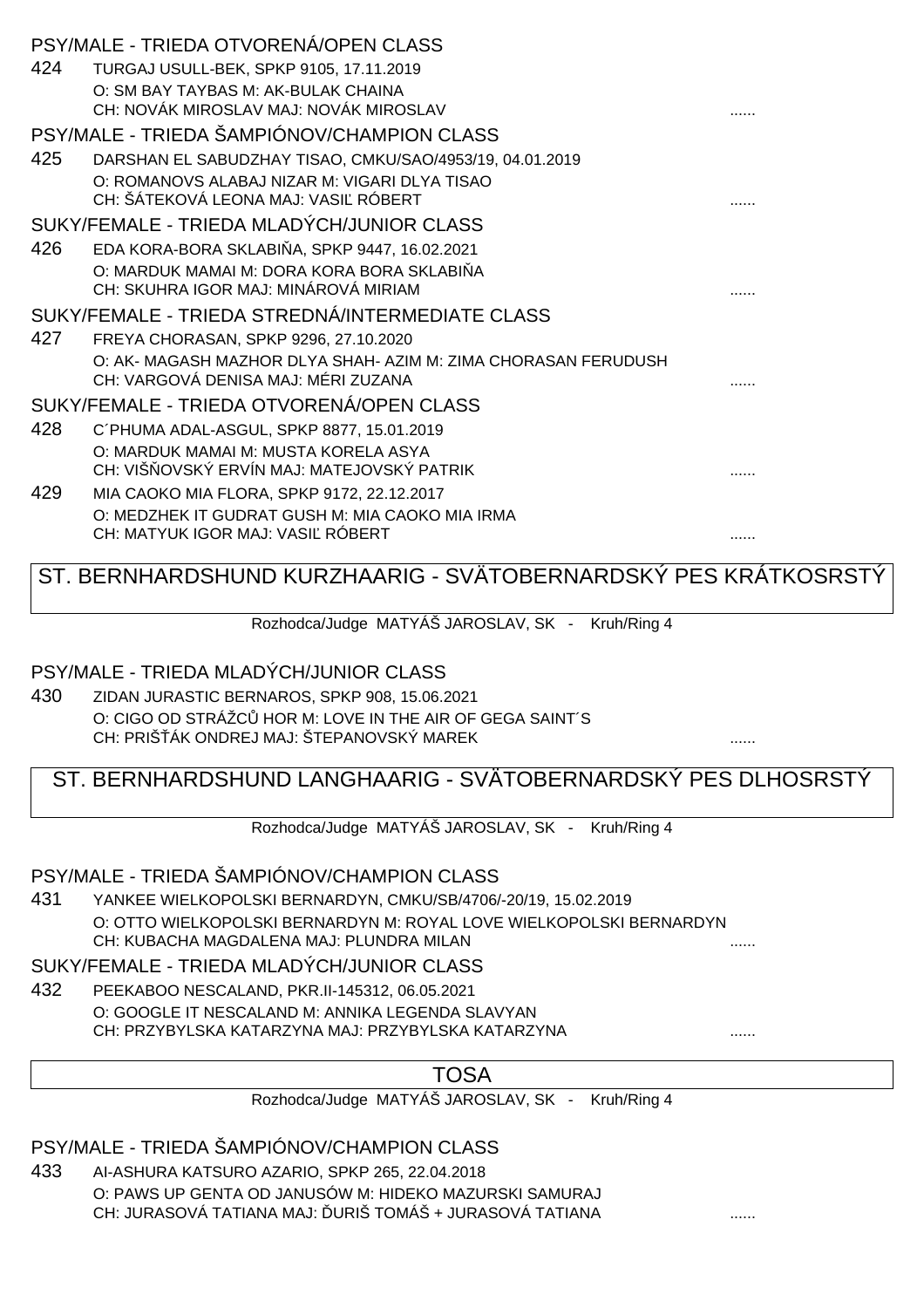## ZWERGPINSCHER SCHWARZROT - MALÝ HLADKOSRSTÝ PINVIERNY S PÁLENÍM Rozhodca/Judge ERDÖS LÁSZLÓ, HU - Kruh/Ring 5 PSY/MALE - TRIEDA OTVORENÁ/OPEN CLASS 434 HELEN'S MAGIC IDEAL OF PERFECTION, PKR.II-146088, 07.10.2020 O: KOSMOSTARS IZ PITERSKOGO DOZORA M: HELEN'S MAGIC OFELIA ONLY FOR ME CH: MOKROVA ELENA MAJ: DEDERKO-MUNIAK AGATA SUKY/FEMALE - TRIEDA STREDNÁ/INTERMEDIATE CLASS 435 DIVA BELLA DOROSA, PKR.II-141450, 14.05.2020 O: ALMINORIS COSMOPOLITAN M: ROMA Z PADOKU CH: SPIKOWSKA DOROTA MAJ: DEDERKO-MUNIAK AGATA ...... SUKY/FEMALE - TRIEDA OTVORENÁ/OPEN CLASS 436 CALIPSO THE ISLAND OF TREASURES, SPKP 205, 05.05.2020 O: MAGNIFISENT EVSTIGNEY M: PERSEPHONE THE ISLAND OF TREASURES CH: MALEEVA OLGA MAJ: VYŠATOVÁ VENDULA 437 LILLY BALTIC RESIDENCE, PKR.II-140438, 08.03.2020 O: STELLA ORIENTALES ADI M: FIBI BALTIC RESIDENCE CH: DZIUBALTOWSKA IZABELA MAJ: TOKARCZYK WOJCIECH + POGORZELSKA JOANNA ZWERGSCHNAUZER PFEFFERSALZ - BRADÁČ MALÝ KORENIE A SOĽ Rozhodca/Judge ERDÖS LÁSZLÓ, HU - Kruh/Ring 5 SUKY/FEMALE - TRIEDA STREDNÁ/INTERMEDIATE CLASS 438 ROSSA THE KYLIE WILD RANE, SPKP 3064, 02.07.2020 O: OLIVER KING ASTRONAUT M: THE KYLIE BEKY WILD RANE CH: ADAM IAKOVÍ JURAJ A ANDREA MAJ: ÚRADNÍK MICHAL 439 SILVER SENATOR ZELINA, MET.T.SCHN.1278/20, 04.10.2020 O: ZENACHES MIRÓ-JOAN M: SILVER SENATOR HAE SOO CH: SZÖLLÖSI ANIKÓ MAJ: TIBAY NORBERT + BIRTA KATALIN ...... SUKY/FEMALE - TRIEDA OTVORENÁ/OPEN CLASS 440 UTHOPIA SEMPITERNAL FAME, MET.T.SCHN.1257/20, 05.09.2020 O: SWEET SCHNAUZERS THE WORLD WILL BE MINE M: FIERAMENTE SEMPITERNAL FAME CH: KECSKEMÉTY LÁSZLÓ MAJ: KECSKEMÉTY LÁSZLÓ ZWERGSCHNAUZER SCHWARZ - BRADÁČ MALÝ ČIERNY Rozhodca/Judge ERDÖS LÁSZLÓ, HU - Kruh/Ring 5 PSY/MALE - TRIEDA MLADÝCH/JUNIOR CLASS 441 BIRMINGHAM RAGENDORF, SPKP 3129, 22.03.2021 O: LEO YANK WILD RANE M: FELHIT ASMARA SUGAR WILD RANE CH: KESZELY MARCO MAJ: KESZELY MARCO + CANNER JÁN PSY/MALE - TRIEDA OTVORENÁ/OPEN CLASS 442 FABIO BENAVENTE MORAVIA, CMKU/KM/11663/19, 31.01.2019 O: KING SAMUEL BLACK SAMBA M: CIB BUTTERFLY BENAVENTE MORAVIA CH: RODINOVÁ DAGMAR MAJ: RODINOVÁ DAGMAR SUKY/FEMALE - TRIEDA MLADŠÍ DORAST/MINOR PUPPY CLASS 443 PRADA CARBONEUM, CMKU/KM/13253/21, 16.11.2021 O: NICOLAS ANDROIS M: LITTLE BLACK PRIDE IMPUT TO WIN-N CH: SKOTÁKOVÁ HANA MAJ: KLEMANI OVÁ KATARÍNA SUKY/FEMALE - TRIEDA DORAST/PUPPY CLASS 444 AYLA VICTORIUSCERBERUS, SPKP 3171, 23.08.2021 O: JOSHUA MY LOVE ANDROIS M: LUNA JUST BEAUTY WILD RANE CH: GÁBRIŠOVÁ ANGELA MAJ: HOLOVANIŠINOVÁ NICOLE **WebBarnet March 1998**

SUKY/FEMALE - TRIEDA ŠAMPIÓNOV/CHAMPION CLASS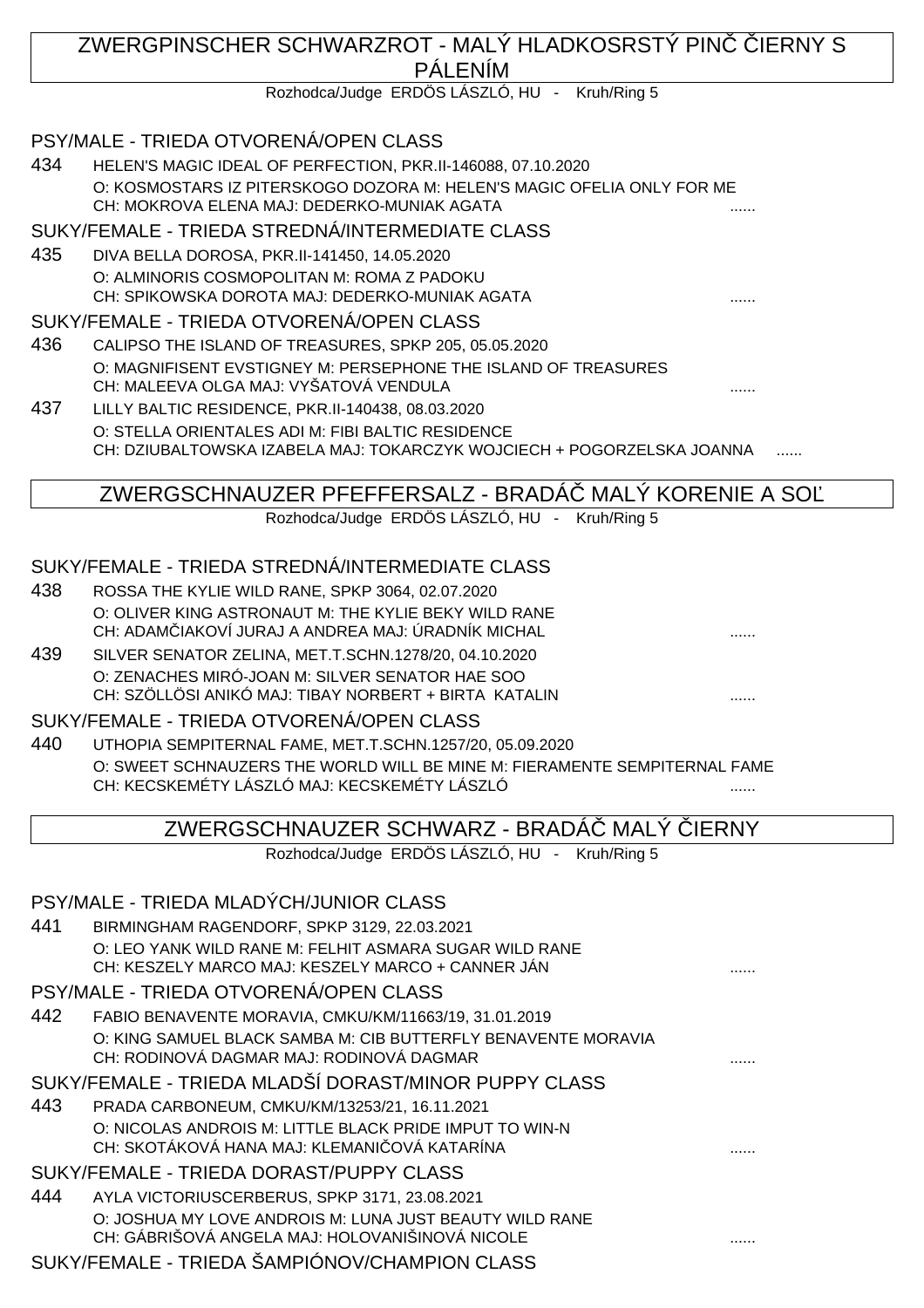# ZWERGSCHNAUZER SCHWARZ-SILBER - BRADÁ MALÝ JERNOSTRIEBORNÝ Rozhodca/Judge ERDÖS LÁSZLÓ, HU - Kruh/Ring 5 PSY/MALE - TRIEDA MLADŠÍ DORAST/MINOR PUPPY CLASS 446 JEEP WRANGLER Z ŠARDANU, JR 77267 PŠ, 30.10.2021 O: KODIAK VIGDERGAUZ M: SERAFINA Z ŠARDANU CH: KOLLÁROVÁ ŠÁRKA MAJ: ČERNEKOVÁ ZUZANA ...... PSY/MALE - TRIEDA MLADÝCH/JUNIOR CLASS 447 DAYRICKS FORTIUM VULKANO, SPKP 3187, 15.06.2021 O: DELUXE DESIGN Z DIXIE M: MECHTA S BUHTY APPOLONA CH: VOLKOVA N.V. MAJ: KUŠNÍROVÁ JARMILA SUKY/FEMALE - TRIEDA MLADÝCH/JUNIOR CLASS 448 XENA WILD RANE GRAND CALVERA, CMKU//KM/12906/21, 28.02.2021 O: GILSWAY GRAND DESIGN M: ZETA ULTRA MAJESTIC CH: HAVELKOVÁ DENISA MAJ: ADAM IAKOVÁ ANDREA & MONIKA ........................... SUKY/FEMALE - TRIEDA STREDNÁ/INTERMEDIATE CLASS 449 CARMEN ROSEVELT, SPKP 3092, 20.07.2020 O: REMUS ENEL FENOMEN M: JUDITH SILVER BIKIN DVOR CH: MOLNÁROVÁ ŠTEFANIA MAJ: MIHALIKOVA DAŠA ...... SUKY/FEMALE - TRIEDA OTVORENÁ/OPEN CLASS 450 ULLA SILVER BOHEMIA NESS, CMKU/2416/20, 07.07.2020 O: STADTLER'S DANCING IN THE DARK IN PRAGUE M: OLIVIA NELLA BOHEMIA NESS CH: KANIAKOVÁ JANA MAJ: ADAM IAKOVÁ ANDREA & MONIKA ZWERGSCHNAUZER WEISS - BRADÁČ MALÝ BIELY Rozhodca/Judge ERDÖS LÁSZLÓ, HU - Kruh/Ring 5 PSY/MALE - TRIEDA OTVORENÁ/OPEN CLASS 451 QUIDO SHADOW WHITE DE PEPA, CMKU/KM/12006/19, 22.09.2019 O: ARMANI GENSTAT M: I AM OLIVIA LARIGOSH CH: ŠICHNÁRKOVÁ IVA MAJ: VARGA PETER + ŠICHNÁRKOVÁ IVA SUKY/FEMALE - TRIEDA MLADÝCH/JUNIOR CLASS

452 BAILY Z DOMU HOBITA, SPKP 3121, 31.01.2021 O: OSMANY SHADOW WHITE DE PEPA M: IZZI Z BIELEHO DOMU CH: VARGA PETER MAJ: VARGA PETER ......

SUKY/FEMALE - TRIEDA STREDNÁ/INTERMEDIATE CLASS 453 OZZY Z BIELEHO DOMU, SPKP 3100, 22.11.2020

- O: STAR´S OF WHITE NIGHT ENEY M: FUTURE PRINCESS Z BIELEHO DOMU CH: STANÍK MIROSLAV MAJ: ŠKRIPCOVÁ NATAŠA ......
	- skupina/group FCI 3

# AIREDALE TERRIER

Rozhodca/Judge KANÁS RÓBERT, SK - Kruh/Ring 8

PSY/MALE - TRIEDA VETERÁNOV/VETERAN CLASS

454 SUNNILY BARON RAFFAEL, SPKP 1281, 03.10.2012 O: DWIGHT DWANE ADIA AVI M: AISCHA VOM ERFURTHER HOF CH: HOZOVÁ PAVLA MAJ: HOZOVÁ PAVLA ......

SUKY/FEMALE - TRIEDA MLADÝCH/JUNIOR CLASS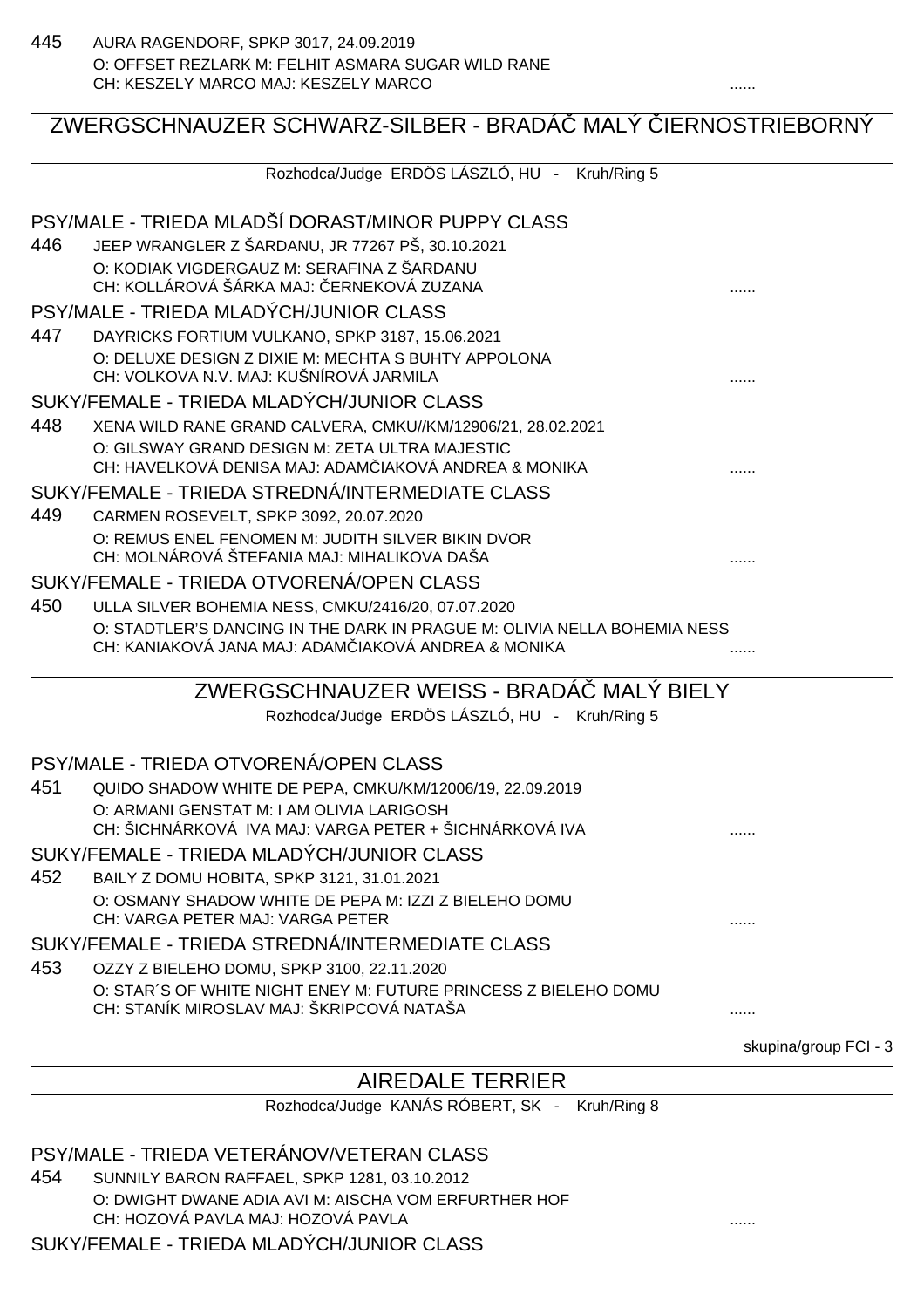| 455 | SUGAR SISSY ADIA AVI, CMKU/AT/5590/21, 17.01.2021<br>O: TERRIER BAND GLAMOUR BOY M: NADIA NINA ADIA AVI<br>CH: KRÁLOVÁ IVA MAJ: KOLLAR JAROSLAV<br>SUKY/FEMALE - TRIEDA STREDNÁ/INTERMEDIATE CLASS | . |
|-----|----------------------------------------------------------------------------------------------------------------------------------------------------------------------------------------------------|---|
|     |                                                                                                                                                                                                    |   |
| 456 | VIKKY OSTRNOV, CMKU/AT/5577/20, 28.11.2020                                                                                                                                                         |   |
|     | O: DENNY OSTRNOV M: QUIANCY OSTRNOV<br>CH: KNOTEK FRANTIŠEK MAJ: KNOTEK FRANTIŠEK + KNOTEKOVÁ MARIE                                                                                                |   |
|     | SUKY/FEMALE - TRIEDA ŠAMPIÓNOV/CHAMPION CLASS                                                                                                                                                      |   |
| 457 | SUNNILY UNIVERSE OF UNITY, SPKP 1425, 25.07.2020                                                                                                                                                   |   |
|     | O: SAREDON BIG BROTHER M: SAREDON SWEETEST FEELING                                                                                                                                                 |   |
|     | CH: HOZOVÁ PAVLA MAJ: JÓŽOVÁ NATAŠA                                                                                                                                                                |   |
|     | AMERICAN STAFFORDSHIRE TERRIER                                                                                                                                                                     |   |
|     | Rozhodca/Judge ŠPOLJARI BORIS, HR - Kruh/Ring 3                                                                                                                                                    |   |
|     | PSY/MALE - TRIEDA DORAST/PUPPY CLASS                                                                                                                                                               |   |
|     |                                                                                                                                                                                                    |   |
| 458 | VIN-VI MINI BIG DOG, SPKP 3739, 01.08.2021<br>O: SKYGLOWS ZOOM M: DONA DARIA FATRANSKY SEN                                                                                                         |   |
|     | CH: ŠOKOVÁ MONIKA MAJ: CSEH UDOVÍT                                                                                                                                                                 |   |
|     | PSY/MALE - TRIEDA MLADÝCH/JUNIOR CLASS                                                                                                                                                             |   |
| 459 | SKYGLOWS LOCKED AWAY, SPKP 3660, 06.05.2021                                                                                                                                                        |   |
|     | O: C'EST LA VIE DE MANDRAKA M: DIDI BLUE FIRE DIAMOND                                                                                                                                              |   |
|     | CH: URGOŠOVÁ ERIKA MAJ: URGOŠOVÁ ERIKA                                                                                                                                                             |   |
|     | PSY/MALE - TRIEDA STREDNÁ/INTERMEDIATE CLASS                                                                                                                                                       |   |
| 460 | ACHILEES VALKYRASTAFF SLOVAKIA, SPKP 3539, 28.07.2020                                                                                                                                              |   |
|     | O: CONAN Z UHELNÝCH DOL M: ANGEL SUNSHINE STAFFY<br>CH: VASARÁB VINCENT MAJ: VASARAB VINCENT                                                                                                       |   |
| 461 | ANIKORD HOT PEPPER, PKR.III-92637, 11.11.2020                                                                                                                                                      |   |
|     | O: MR APACH KING'S LINE M: ANIKORD ICING ON THE CAKE<br>CH: REZANENKO ANNA MAJ: KULESZA OSKAR                                                                                                      |   |
|     | PSY/MALE - TRIEDA OTVORENÁ/OPEN CLASS                                                                                                                                                              |   |
| 462 | ATREY NEVERENDING PERCY STAFF, CLP/AST/11655, 14.04.2019                                                                                                                                           |   |
|     | O: RETURN TO MY AMERICAN DREAM CANOSSA M: PRETTY CINDY CRAWFORD CANOSSA<br>CH: HORKÁ PETRA MAJ: Z DOVÁ IVETA + HORKÁ PETRA                                                                         | . |
| 463 | CRAMPUS Z ESKÉ KRÉTY, CLP/AST/11702, 21.05.2019                                                                                                                                                    |   |
|     | O: GASTON Z MA ENICKÉ FO TOVNY M: ARTEMIS BLUE Z BÍLINSKÉHO PRAMENE<br>CH: PR ŠOVÁ O GA MAJ: SOCHULÁKOVÁ DIANA                                                                                     |   |
|     | PSY/MALE - TRIEDA ŠAMPIÓNOV/CHAMPION CLASS                                                                                                                                                         |   |
| 464 | C'EST LA VIE DE MANDRAKA, SPKP 3437, 13.11.2019                                                                                                                                                    |   |
|     | O: BUSTER SHINING FIELD LON STEP M: FRANSTAL'S C'EST SI BON                                                                                                                                        |   |
|     | CH: LOZIC ZELJKO MAJ: URGOŠOVÁ ERIKA                                                                                                                                                               |   |
| 465 | SKYGLOWS WILDER, SPKP 3194, 23.06.2018<br>O: SKYGLOWS HIS MAJESTY M: SKYGLOWS GRATEFUL FOR LOVE                                                                                                    |   |
|     | CH: URGOŠOVÁ ERIKA MAJ: ŠVECOVÁ TATIANA + MIKLOVI MILOŠ                                                                                                                                            |   |
|     | SUKY/FEMALE - TRIEDA MLADŠÍ DORAST/MINOR PUPPY CLASS                                                                                                                                               |   |
| 466 | DARK PRINCESS LEGEND OF CARPATHIANS, SPKP 3800, 23.11.2021                                                                                                                                         |   |
|     | O: YPSILON RUFF TIANN M: AMERICAN DREAM LEGEND OF CARPATHIANS<br>CH: SOMOROVSKÁ LENKA MAJ: SOMOROVSKÁ LENKA                                                                                        |   |
|     | SUKY/FEMALE - TRIEDA MLADÝCH/JUNIOR CLASS                                                                                                                                                          |   |
| 467 | BACKSAS FREYA, MET.AMST.263/21, 01.06.2021                                                                                                                                                         |   |
|     | O: AXEL`S CAMP ARAMIS M: TOP MODEL LONG STEP                                                                                                                                                       |   |
|     | CH: BAKSA ZSOLT MAJ: TIBAY NORBERT + BAKSA ZSOLT                                                                                                                                                   |   |
| 468 | ENNY Z ESKÉ KRÉTY, CLP/AST/12567, 08.02.2021                                                                                                                                                       |   |
|     | O: GASTON Z MA ENICKÉ FO TOVNY M: AGIRA Z ESKÉ KRÉTY<br>CH: PR ŠOVÁ OLGA MAJ: BURŠOVÁ JANA                                                                                                         |   |
|     |                                                                                                                                                                                                    |   |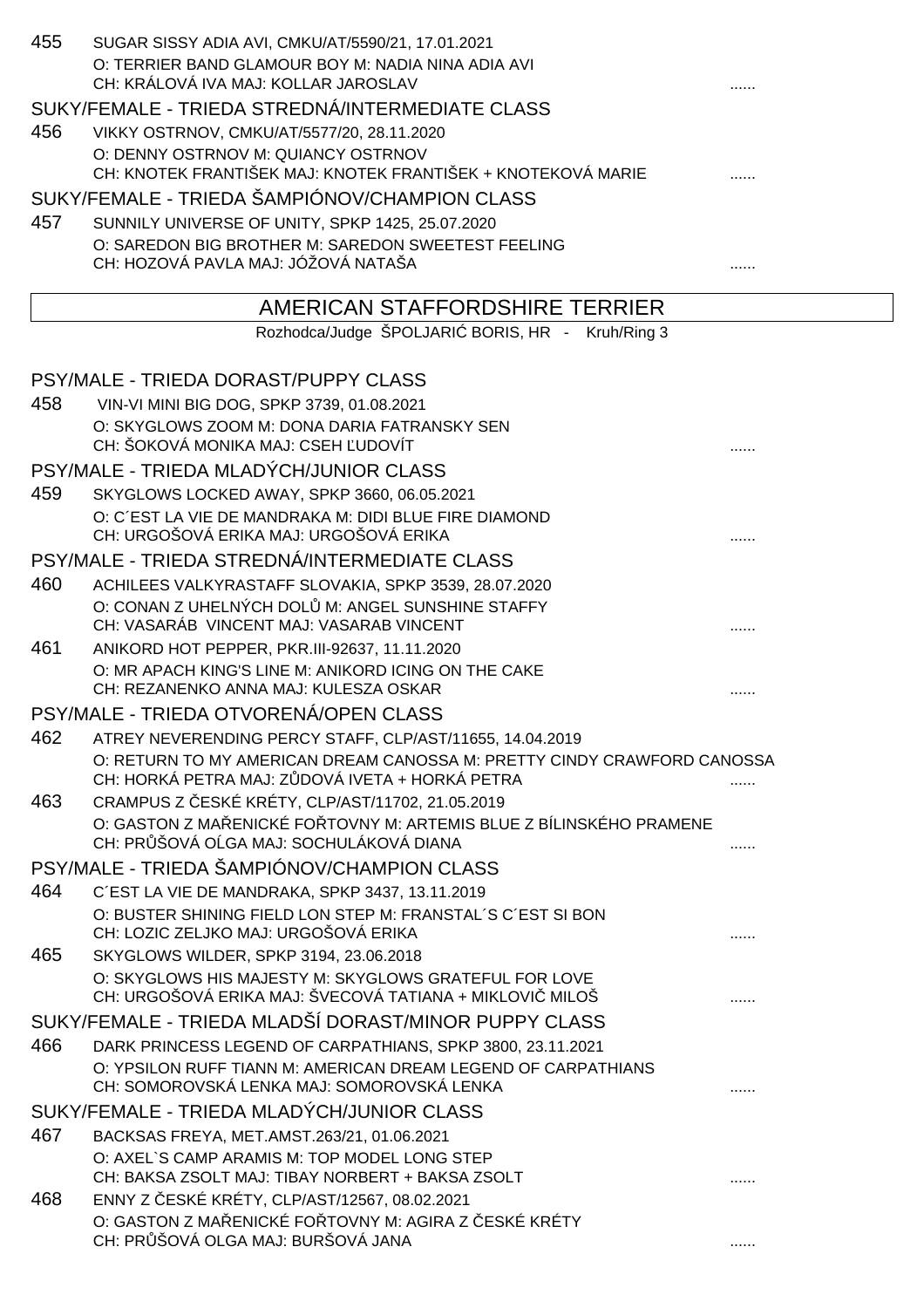| SKYGLOWS LADY OF THE NIGHT, SPKP 3664, 06.05.2021                                                               |                                                               |
|-----------------------------------------------------------------------------------------------------------------|---------------------------------------------------------------|
| O: C'EST LA VIE DE MANDRAKA M: DIDI BLUE FIRE DIAMOND<br>CH: URGOŠOVÁ ERIKA MAJ: URGOŠOVÁ ERIKA                 |                                                               |
| SKYGLOWS LITTLE DO YOU KNOW, SPKP 3665, 06.05.2021                                                              |                                                               |
| O: C'EST LA VIE DE MANDRAKA M: DIDI BLUE FIRE DIAMOND<br>CH: URGOŠOVÁ ERIKA MAJ: ULENOVA MICHALA                |                                                               |
| SNOWSTORM OF THE NEW AGE AST, LOF 3 AME.ST.147055/0, 14.03.2021                                                 |                                                               |
| O: ALPINE'S HIGHWAYMAN M: FIRIOUS AST PIN-UP LP<br>CH: LUDOVIC QUAGLIA MAJ: ŠVECOVÁ TATIANA                     |                                                               |
| XYZ HIGHWAY CHILE, SPKP 3651, 14.02.2021                                                                        |                                                               |
| O: AIM HIGH WITH RINGMASTER M: MICHL R RUBIES N DIAMONDS<br>CH: KOLLÁR MIROSLAV MAJ: KRYSTYN LUKÁŠ              |                                                               |
| SUKY/FEMALE - TRIEDA STREDNÁ/INTERMEDIATE CLASS                                                                 |                                                               |
| ALIA VALKYRASTAFF SLOVAKIA, SPKP 3540, 28.07.2020                                                               |                                                               |
| O: CONAN Z UHELNÝCH DOL M: ANGEL SUNSHINE STAFFY<br>CH: VASARÁB VINCENT MAJ: VASARAB VINCENT                    |                                                               |
| CALIFORNIA TIANN, SPKP 3547, 07.08.2020                                                                         |                                                               |
| O: SWEET AND SOUR HIGHWAY CHILE M: RAMIRA TIANN<br>CH: F ZÉK TIBOR MAJ: F ZÉK TIBOR + F ZÉKOVÁ ANNA             |                                                               |
| SUKY/FEMALE - TRIEDA OTVORENÁ/OPEN CLASS                                                                        |                                                               |
| AMERICAN DREAM LEGEND OF CARPATHIANS, SPKP 3401, 31.08.2019                                                     |                                                               |
| O: MY GOLD STANDARRD PRESBURG STAFF M: LAKI'S PRIDE I AM INFINITY<br>CH: SOMOROVSKÁ LENKA MAJ: SOMOROVSKÁ LENKA |                                                               |
| FOFOLA BLUE Z BÍLINSKÉHO PRAMENE, CLP/AST/10877, 18.10.2017                                                     |                                                               |
| CH: KU EROVÁ SO A MAJ: KU EROVÁ SO A                                                                            |                                                               |
| SUKY/FEMALE - TRIEDA ŠAMPIÓNOV/CHAMPION CLASS                                                                   |                                                               |
| CG A STAR IS BORN CANOSSA, PKR.III-86981, 20.03.2019                                                            |                                                               |
| O: GOODHUNTING RED ROYAL M: RARE PEARL CAOSSA<br>CH: DABEK IWONA MAJ: DABEK IWONA                               | .                                                             |
|                                                                                                                 | O: AKIM GANG FROM STOD LKY M: BUFFY BLUE Z BÍLINSKÉHO PRAMENE |

# BORDER TERRIER

|     | Rozhodca/Judge KANÁS RÓBERT, SK - Kruh/Ring 8                                             |   |  |
|-----|-------------------------------------------------------------------------------------------|---|--|
|     | PSY/MALE - TRIEDA MLADÝCH/JUNIOR CLASS                                                    |   |  |
| 478 | ARON Z ORECHOVÉHO HÁJA, SPKP 1566, 13.06.2021                                             |   |  |
|     | O: IVAR SLOVAKIA LUTRA M: BELLA DE MARCO S HUNTER<br>CH: JÓZAN ŠTEFAN MAJ: BAKAI MIROSLAV |   |  |
|     | SUKY/FEMALE - TRIEDA MLADÝCH/JUNIOR CLASS                                                 |   |  |
| 479 | MOKA OD PAPLOVÉ CESTY, SPKP 1565, 18.01.2021                                              |   |  |
|     | O: ARTUSH Z ROMANOVA CHOVU M: DUFFY Z VL NOVA                                             |   |  |
|     | CH: HUDE EK ZDEN K MAJ: SABADKA RADOSLAV                                                  | . |  |
| 480 | YES SLOVAKIA LUTRA, SPKP 1575, 24.06.2021                                                 |   |  |
|     | O: CHESTER BENI KETINELA M: ILJA SLOVAKIA LUTRA                                           |   |  |
|     | CH: OSTROŽANSKÁ LUCIA MAJ: SZAMARÁNSZKY NORBERT                                           |   |  |
|     | SUKY/FEMALE - TRIEDA PRACOVNÁ/WORKING CLASS                                               |   |  |
| 481 | AMIYA HABAJOVHO DVORA, SPKP 1465, 03.03.2020                                              |   |  |
|     | O: IVAR SLOVAKIA LUTRA M: MOCCA Z BJELAKOVEJ ZÁHRADY                                      |   |  |
|     | CH: HABAJ MIROSLAV MAJ: HABAJ MIROSLAV                                                    |   |  |
|     |                                                                                           |   |  |

# BULL TERRIER

Rozhodca/Judge ŠPOLJARI BORIS, HR - Kruh/Ring 3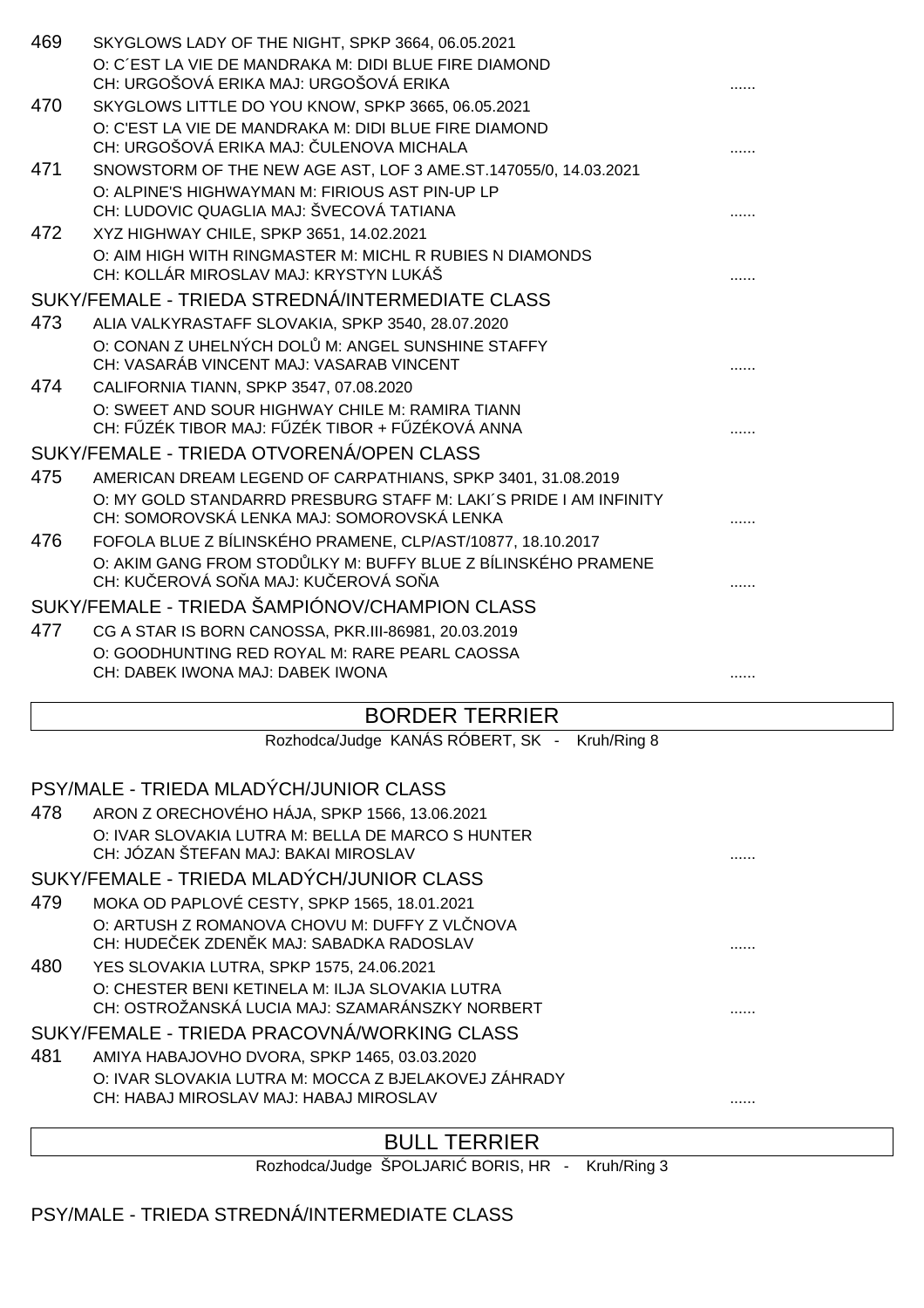|     | PSY/MALE - TRIEDA OTVORENÁ/OPEN CLASS                                                                                                             |  |
|-----|---------------------------------------------------------------------------------------------------------------------------------------------------|--|
|     | Rozhodca/Judge ŠPOLJARI BORIS, HR - Kruh/Ring 3                                                                                                   |  |
|     | <b>BULL TERRIER MINIATURE</b>                                                                                                                     |  |
|     | O: CARANTHIR BUTEO M: BRICKFIELD BREAD & BUTTER<br>CH: HORVÁTH TATIANA MAJ: PITTNEROVÁ JARMILA                                                    |  |
| 491 | BRICKFIELD DIVING CATCH, SPKP 3576, 29.02.2020                                                                                                    |  |
|     | SUKY/FEMALE - TRIEDA ŠAMPIÓNOV/CHAMPION CLASS                                                                                                     |  |
| 490 | XAMPARI ANGEL PIPA, SPKP 3537, 23.01.2020<br>O: TEIRWGWYN WHITE CHAOS M: FAMILY SONGS'S XAMPARI<br>CH: URIŠ BRANISLAV MAJ: URIŠ BRANISLAV         |  |
|     | SUKY/FEMALE - TRIEDA OTVORENÁ/OPEN CLASS                                                                                                          |  |
|     | O: WILL WEATON PLZE SKÝ BULL M: MOONFLOWER CATHERINE<br>CH: GA AŠ ŠT PÁNKA MAJ: BUVALA JÁN + BUVALOVÁ LUCIA                                       |  |
| 489 | O: CH CARANTHIR BUTEO M: BELLEISLE GIRL<br>CH: ROFF SIMON MAJ: ROFF SIMON<br>CARAMEL CREAM LORDSHINE, SPKP 3738, 30.07.2020                       |  |
| 488 | BOBUDDY DAMBUSTER, ÖHZB BT 2852, 30.10.2020                                                                                                       |  |
|     | CH: SARDISCO GRAZIA MAJ: CHOVANEC MAREK<br>SUKY/FEMALE - TRIEDA STREDNÁ/INTERMEDIATE CLASS                                                        |  |
|     | O: BULLISTORGAME BOMBER M: CAMOUFLAGE LADY MITHGARD                                                                                               |  |
| 487 | O: ALEX ALERT ARGO BULL M: DARLING KOVO'S GLADIATORS<br>CH: ZÁHOREC ROMAN MAJ: ŠKODÁKOVÁ MÁRIA<br>WILD COAST DEEPSEA, SPKP 3756, 29.01.2021       |  |
| 486 | BLACKBERRY KRONOS BULL, SPKP 3646, 07.01.2021                                                                                                     |  |
|     | SUKY/FEMALE - TRIEDA MLADÝCH/JUNIOR CLASS                                                                                                         |  |
|     | O: GAUNER MITHGARD M: EXCELLENCE MITHGARD<br>CH: UPKA JAROSLAV MAJ: SANDOROVÁ MAGDALENA                                                           |  |
| 485 | CHANSON MITHGARD, SPKP 3745, 01.11.2021                                                                                                           |  |
|     | CH: URIŠ BRANISLAV MAJ: ORAVCOVÁ JANA + LUDVIGH FILIP<br>SUKY/FEMALE - TRIEDA MLADŠÍ DORAST/MINOR PUPPY CLASS                                     |  |
| 484 | XAMPARI ARNOLD SCHWARZENEGER, SPKP 3535, 23.01.2020<br>O: TEIRWGWYN WHITE CHAOS M: FAMILY SONG'S XAMPARI                                          |  |
|     | HERO OF MITHGARD, SPKP 3558, 03.02.2020<br>O: BILBOEN CONAN THE BARBARIAN M: BILBOEN ENCHANTED STAR<br>CH: UPKA JAROSLAV MAJ: SANDOROVÁ MAGDALENA |  |
| 483 | PSY/MALE - TRIEDA OTVORENÁ/OPEN CLASS                                                                                                             |  |
|     | O: TEIRWGWYN WHITE CHAOS M: RASELS BULL ZEPPELIN<br>CH: ŠLESÁROVCI JANKA A IVAN MAJ: PAŽICKÁ TATIANA                                              |  |
| 482 | RASELS BULL PINCH OF MAGIC, SPKP 3591, 25.07.2020                                                                                                 |  |

| 492 | COLORADO ONYX OF BULLY LAKE, PKR.III-92766, 13.10.2019      |  |
|-----|-------------------------------------------------------------|--|
|     | O: MANGO OF BULLY LAKE M: QUEEQUEG BONSAI VON AMADIS        |  |
|     | CH: BAGI ZSOLT MAJ: SKUPIE MAGDALENA                        |  |
|     | SUKY/FEMALE - TRIEDA DORAST/PUPPY CLASS                     |  |
| 493 | GILI JOY CRYSTAL JAW, SPKP 625, 02.08.2021                  |  |
|     | O: EL NINO ZÓNA BULLS M: MARILYN MONROE VON HUNNEN-KÖNIG    |  |
|     | CH: MATIASZEWSKA SLAVOMÍRA MAJ: BURDA PETER + BURDA PETER   |  |
|     | SUKY/FEMALE - TRIEDA MLADÝCH/JUNIOR CLASS                   |  |
| 494 | BELORA PRINCESS MINI STAR LORDS, SPKP 606, 13.05.2021       |  |
|     | O: CYRIL CONIE DOMIN-ARMY M: GISELLE MINI KALIMERO BOHEMICA |  |
|     | CH: VIDLI KA PATRIK MAJ: VIDLI KA PATRIK                    |  |
|     |                                                             |  |

SUKY/FEMALE - TRIEDA STREDNÁ/INTERMEDIATE CLASS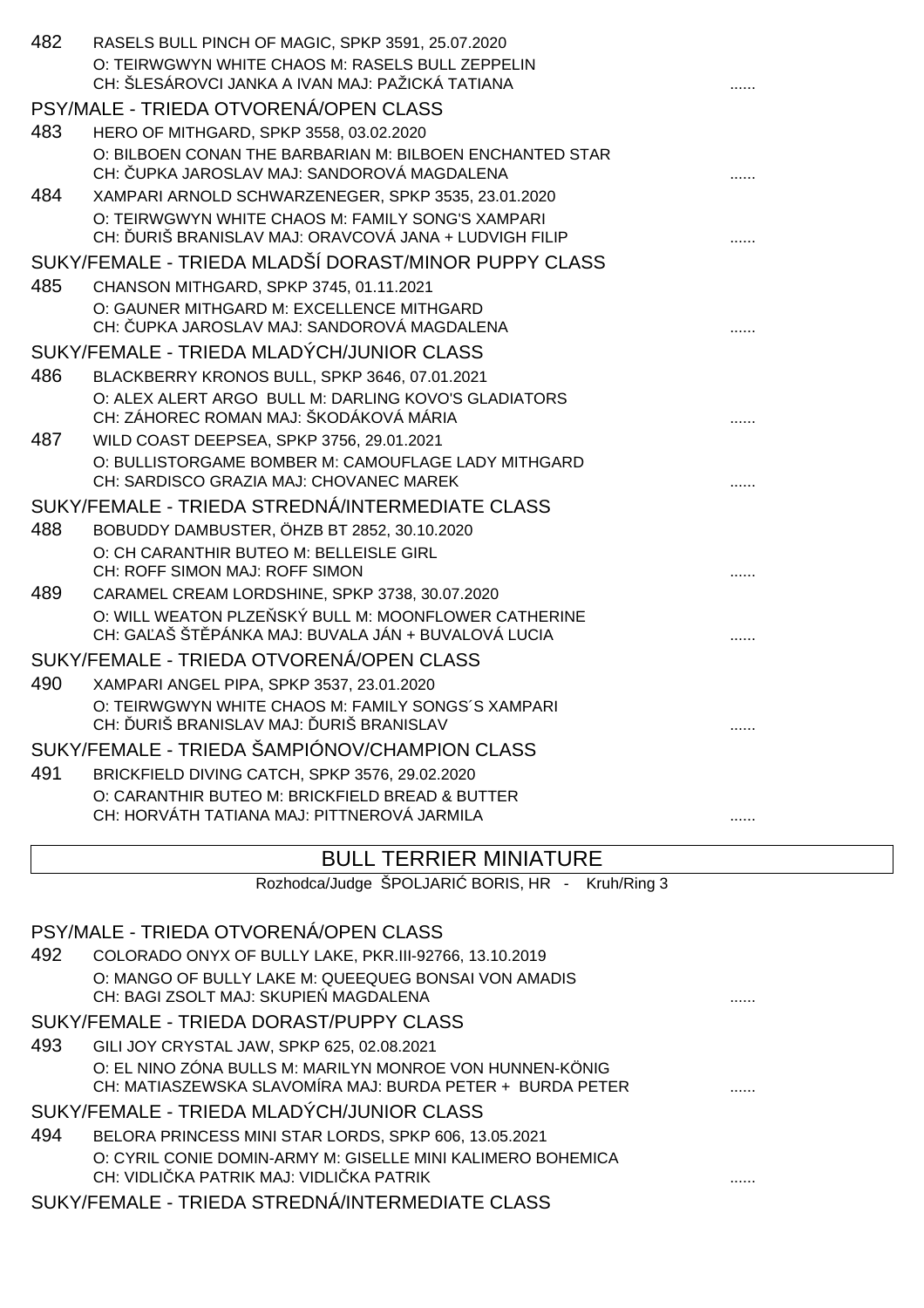495 COMEDY ACTRESS ATT MAGNUS ZERET, SPKP 607, 07.04.2020 O: VIEWPOINT OT VLADLEI ARISH M: ATTENTION! DISASTER MAGNUS ZERET CH: ŠOTOLOVÁ KATELINA MAJ: ROJÍKOVÁ ANNA

# CAIRN TERRIER

Rozhodca/Judge KANÁS RÓBERT, SK - Kruh/Ring 8

PSY/MALE - TRIEDA STREDNÁ/INTERMEDIATE CLASS 496 AMIR RHAEGAL OD FYBYNKY, SPKP 651, 12.12.2020 O: ALBERT ADALMOND M: CHILLI OD PODHAY CH: KUBULIAKOVÁ JANA MAJ: GÁLIK IGOR ...... PSY/MALE - TRIEDA OTVORENÁ/OPEN CLASS 497 SOLVEN HOUSE MAX FOR PODHAY, SPKP 619, 21.09.2018 O: CRUMB´S PAPARAZZI M: SOLVEN HOUSE VALENCIA CH: AVDEEVA SVETLANA MAJ: VOJÁ KOVÁ LENKA + HEBERTOVÁ INGRID ....... DEUTSCHER JAGDTERRIER Rozhodca/Judge KANÁS RÓBERT, SK - Kruh/Ring 8 PSY/MALE - TRIEDA STREDNÁ/INTERMEDIATE CLASS 498 ARON MLYNOVÁ, SPKP 11069, 07.10.2020 O: UFFO OD VLAŠI A M: BARBORKA OD ROFA CH: KO ALKA MICHAL MAJ: PUKANCOVÁ IVANA PSY/MALE - TRIEDA OTVORENÁ/OPEN CLASS 499 ELVIS ALŠABÓN, SPKP 10902, 29.12.2019 O: KENNY ŠEVELOV DVOR M: LAJKA Z KVALTÍNOVEJ CH: ŠABLICA ALOJZ MAJ: PUKANCOVÁ IVANA + NOVÁK MARIÁN ...... SUKY/FEMALE - TRIEDA MLADÝCH/JUNIOR CLASS 500 AIDA ERTLOVÉHO DVORA, SPKP 11151, 01.04.2021 O: IRAN ALUMÍNIUM M: AIDA JAGDPÓLÓ CH: ERTL JOZEF MAJ: STOJKOVIĆ STEFAN ...... 501 EJMY ŽOCHÁRKA Z OBCHODNEJ, SPKP 11137, 26.02.2021 O: IKAR SVOJNICKÝ RAN M: ARKA ŽOCHÁRKA Z OBCHODNEJ CH: JAKUBÍK OTO MAJ: ŠTRAJT JI Í SUKY/FEMALE - TRIEDA PRACOVNÁ/WORKING CLASS 502 DIANA ŽOCHÁRSKA Z OBCHODNEJ, SPKP 10841, 20.08.2019 O: URO II. ZO SKALICKEJ M: BESSY POHRANICKÁ PERLA CH: JAKUBÍK OTO MAJ: JAKUBIK OTO ......

#### ENGLISH TOY TERRIER

Rozhodca/Judge KANÁS RÓBERT, SK - Kruh/Ring 8

SUKY/FEMALE - TRIEDA MLADÝCH/JUNIOR CLASS

503 BRENDALINA CANDYS BOHEMICA, CLP/ATT/49, 21.02.2021 O: BLACK IDOL´S BLUE SKY M: X-PECTED DINE MITES DESERT DAISY CH: MALÍKOVÁ ROMANA MAJ: MALÍKOVÁ ROMANA ......

# FOX TERRIER SMOOTH (HLADKOSRSTÝ)

Rozhodca/Judge KANÁS RÓBERT, SK - Kruh/Ring 8

#### PSY/MALE - TRIEDA STREDNÁ/INTERMEDIATE CLASS

504 SIRIUS SOMOLA, SPKP 3129, 04.12.2020 O: WOLFHEART CAMARO M: SZELLEM-IRTÓ MIMI

CH: KONE NÝ MARIÁN MAJ: HELDIOVÁ JARMILA

SUKY/FEMALE - TRIEDA ŠAMPIÓNOV/CHAMPION CLASS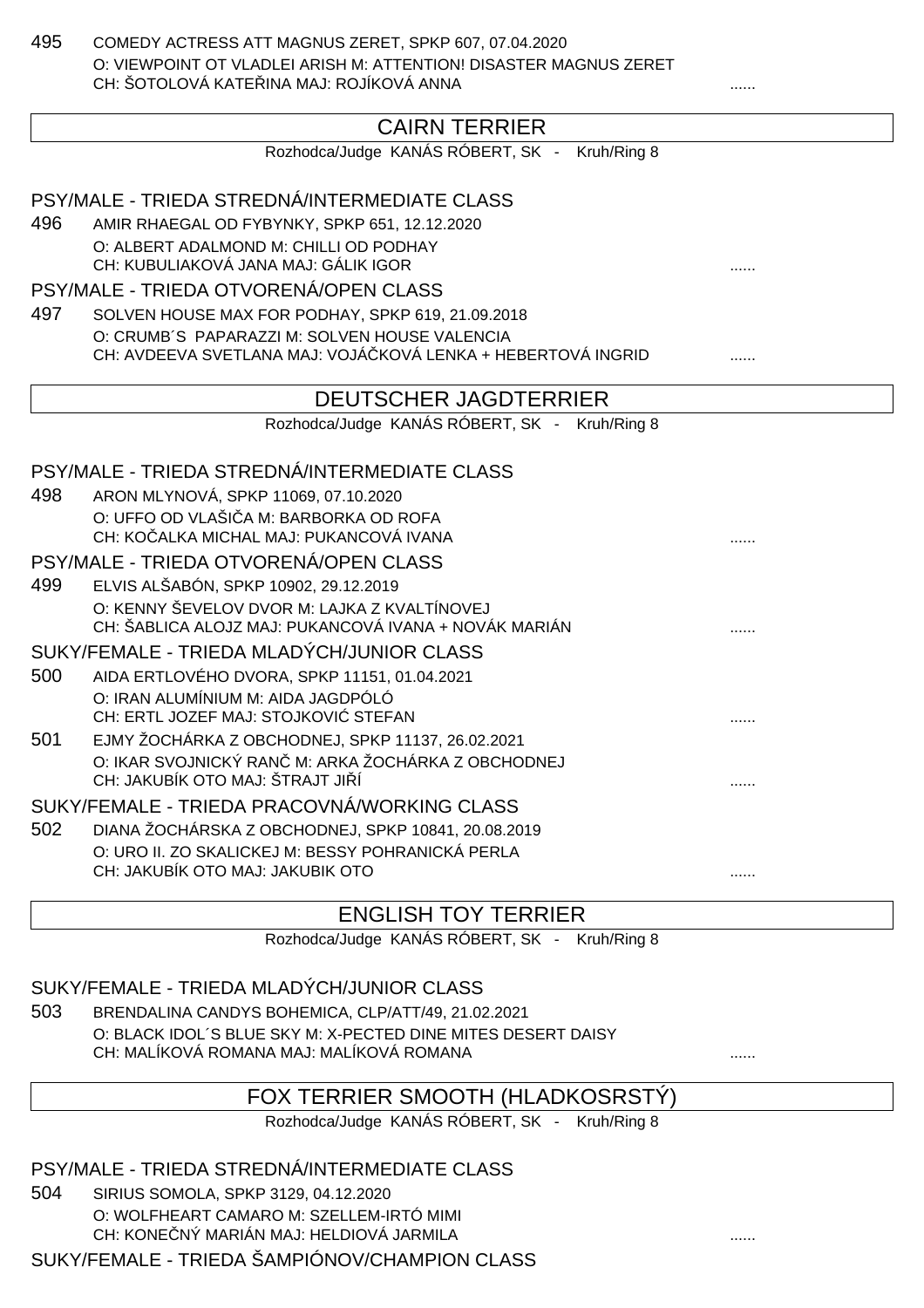505 BETTY THE BREATH OF LIFE, SPKP 3070, 18.06.2019 O: LIPAN OD RYTÍ E MALOVCE M: SELMA OD RYTÍ E MALOVCE CH: BARTOŠOVÁ JARMILA MAJ: BARTOŠOVÁ JARMILA ......

# JACK RUSSELL TERRIER

Rozhodca/Judge KANÁS RÓBERT, SK - Kruh/Ring 8

|     | PSY/MALE - TRIEDA MLADÝCH/JUNIOR CLASS                                                                            |  |
|-----|-------------------------------------------------------------------------------------------------------------------|--|
| 506 | CANE MAESTRO NIMBUS, RKF 5784745, 01.02.2021                                                                      |  |
|     | O: LOVELY ORANGE GRAND MUFFIN M: MARGARITA                                                                        |  |
|     | CH: TSARIK SVETLANA MAJ: JANI ÍKOVÁ KATARÍNA                                                                      |  |
| 507 | JJ ZIEMANN, PKR.III-92623, 18.06.2021<br>O: YURI ON ICE ZIEMANN M: XIAOMI CHERRY ZIEMANN                          |  |
|     | CH: ZIEMANN KATARZYNA MAJ: KOWALSKI ADRIAN                                                                        |  |
|     | PSY/MALE - TRIEDA STREDNÁ/INTERMEDIATE CLASS                                                                      |  |
| 508 | KOBE VOM SCHWARZWALD POLAND, PKR.III-90629, 30.06.2020                                                            |  |
|     | O: GROOMER ZIEMANN M: LASCALA ZIEMANN                                                                             |  |
|     | CH: FILIPECKA JOANNA MAJ: KOWALSKI ADRIAN                                                                         |  |
|     | SUKY/FEMALE - TRIEDA MLADŠÍ DORAST/MINOR PUPPY CLASS                                                              |  |
| 509 | ASNIKUS UNALLOYED HAPPINESS, RKF6339131, 08.10.2021                                                               |  |
|     | O: BEST JACK EARGER FOR FAME M: ASNIKUS DISTINCTIVE PRESONALITY<br>CH: ZOTOVA ELENA MAJ: JANI ÍKOVÁ KATARÍNA      |  |
|     | SUKY/FEMALE - TRIEDA DORAST/PUPPY CLASS                                                                           |  |
| 510 | BORKA NA MATÚŠOVOM DVORE, SPKP 984, 24.07.2021                                                                    |  |
|     | O: BENTLEY BOBO FIDLANT M: DAFNE NA PÁNSKOM DVORE<br>CH: PIROŽKOVÁ KATARÍNA MAJ: PIROŽKOVÁ KATARÍNA               |  |
|     | SUKY/FEMALE - TRIEDA MLADÝCH/JUNIOR CLASS                                                                         |  |
| 511 | MAIA COLOSSEUM, PKR.III-91017, 04.02.2021                                                                         |  |
|     | O: SKIPPER COLOSSEUM M: BRENDA COLOSSEUM                                                                          |  |
|     | CH: WOZNY KATARZYNA & JANUSZ MAJ: KOWALSKA MAGDALENA                                                              |  |
|     | SUKY/FEMALE - TRIEDA STREDNÁ/INTERMEDIATE CLASS                                                                   |  |
| 512 | EBONY DORY BOHEMIA POINT, CLP/JRT/5305, 15.05.2020                                                                |  |
|     | O: LOVELY-ORANGE RUNNING RONY M: LOVELY-ORANGE MY DARLING MO<br>CH: SLAVÍ KOVÁ VERONIKA MAJ: ŽEBEROVÁ KATRIN      |  |
|     | SUKY/FEMALE - TRIEDA OTVORENÁ/OPEN CLASS                                                                          |  |
| 513 | CIMBERLY DOMINIK, CLP/JRT/3493, 27.02.2015                                                                        |  |
|     | O: ZHIRALD DE TIMBALAND M: DEBYE DOMINIK                                                                          |  |
|     | CH: PARTLOVÁ HELENA MAJ: TOMANOVÁ KATE INA                                                                        |  |
| 514 | KASIA OF KENGI'S HOME, SPKP 857, 31.03.2020<br>O: IRSAI OLIVER BIG SCOTTY'S DREAM M: FEMME FATALE OF KENGI'S HOME |  |
|     | CH: KLOKNEROVÁ MÁRIA MAJ: JANKOVI OVÁ DUŠANA                                                                      |  |
|     | SUKY/FEMALE - TRIEDA ŠAMPIÓNOV/CHAMPION CLASS                                                                     |  |
| 515 | JACKANDFISH WILDFIRE, MET.JACK R.T.667/H/20, 18.03.2020                                                           |  |
|     | O: ARIKO KOYU CATTIVISSIMO ME M: VALERA'S SKYFALL                                                                 |  |
|     | CH: SERAFINI STEFANO MAJ: ZIEGLER GABOR + ZIEGLER ANNAMARIA                                                       |  |

### KERRY BLUE TERRIER

Rozhodca/Judge KANÁS RÓBERT, SK - Kruh/Ring 8

#### SUKY/FEMALE - TRIEDA ŠAMPIÓNOV/CHAMPION CLASS

516 SIMONE STAR WAPINI DVOMARO, CLP/KBT/2495, 06.07.2018 O: SHYLOCH STATEMENT M: NAREENE BLUE STAR DVOMARO CH: NETÍKOVÁ MARKÉTA MAJ: ROKOSOVÁ EVA ......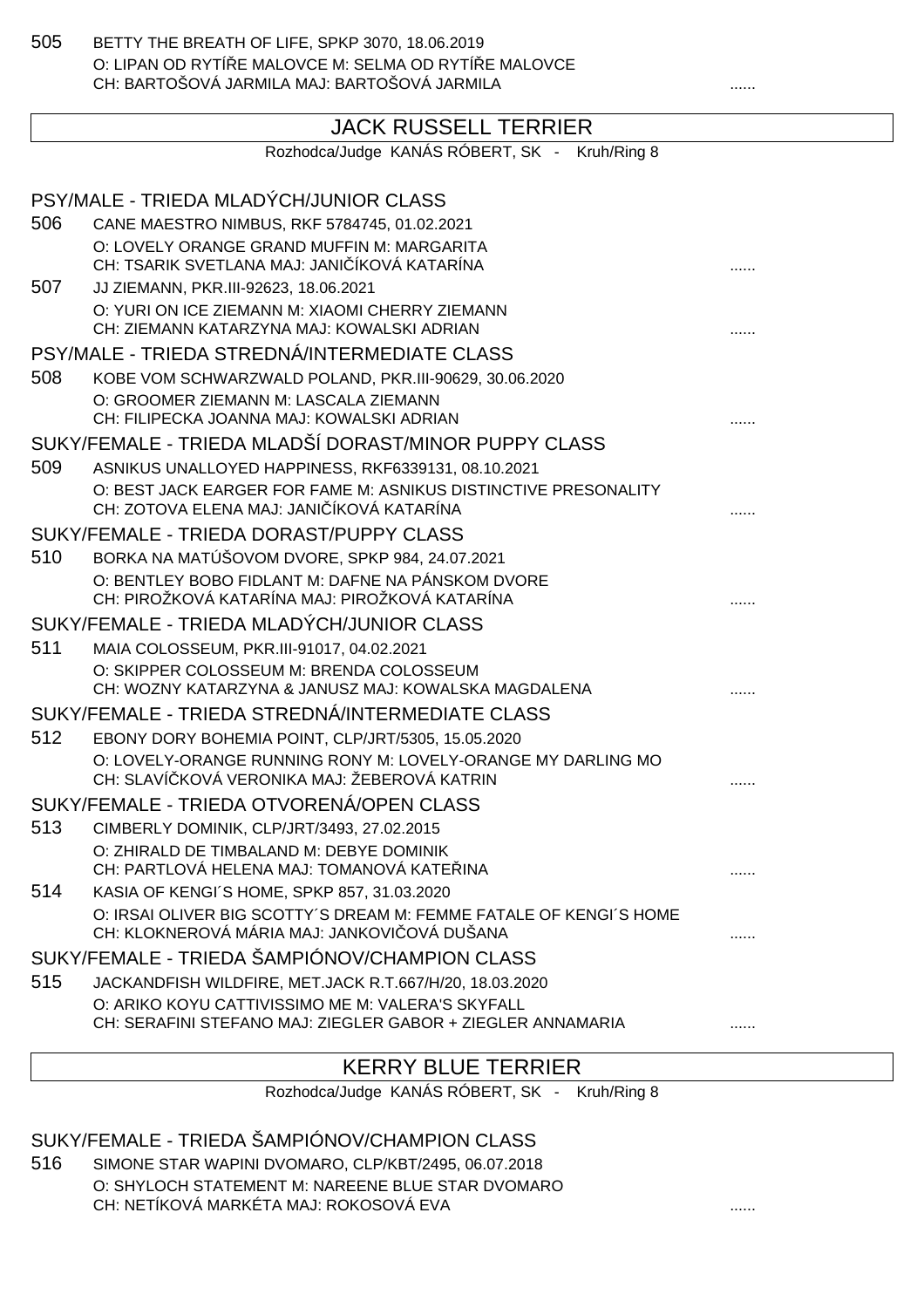|     | <b>PARSON RUSSELL TERRIER</b>                                                                            |   |
|-----|----------------------------------------------------------------------------------------------------------|---|
|     | Rozhodca/Judge KANÁS RÓBERT, SK - Kruh/Ring 8                                                            |   |
|     |                                                                                                          |   |
|     | PSY/MALE - TRIEDA MLADÝCH/JUNIOR CLASS                                                                   |   |
| 517 | NORRIS CHUCK EQUUS, SPKP 490, 09.03.2021                                                                 |   |
|     | O: GERONIMO EQUUS M: HEBE EQUUS                                                                          |   |
|     | CH: BILI SKA ANETA MAJ: SOJAKOVÁ VLADISLAVA                                                              |   |
| 518 | PARSONISK DUTCH TULIP, SPKP 470, 06.05.2021                                                              |   |
|     | O: PAN PUDZIAN MYSIA ZAGLADA M: PARSONISK ADELA<br>CH: GROMOVÁ VLADIMÍRA MAJ: GROMOVÁ VLADIMÍRA          |   |
|     | PSY/MALE - TRIEDA ŠAMPIÓNOV/CHAMPION CLASS                                                               |   |
| 519 | PARSONISK COFFEE WAFER, SPKP 415, 13.10.2019                                                             |   |
|     | O: AMICO TERRIER'S NOUGAT WAFER M: PARSONISK ADELA<br>CH: GROMOVÁ VLADIMÍRA MAJ: GROMOVÁ VLADIMÍRA       |   |
|     | PSY/MALE - TRIEDA VETERÁNOV/VETERAN CLASS                                                                |   |
| 520 | ADORABLE AIK BLACK BUBBLE, CLP/PRT/2090, 10.12.2011                                                      |   |
|     | O: PANTHER CREEK PINTO M: EVELÍNA Z VELFÍKU                                                              |   |
|     | CH: NEUDEKOVÁ DITA MAJ: MAREK IVAN                                                                       |   |
|     | SUKY/FEMALE - TRIEDA MLADÝCH/JUNIOR CLASS                                                                |   |
| 521 | PARSONISK ELECTRA, SPKP 476, 14.05.2021                                                                  |   |
|     | O: PAN PUDZIAN MYSIA ZAGLADA M: DANSCANS MARGUERITE                                                      |   |
|     | CH: GROMOVÁ VLADIMÍRA MAJ: GROMOVÁ VLADIMÍRA                                                             | . |
|     | <b>SCOTTISH TERRIER</b>                                                                                  |   |
|     | Rozhodca/Judge KANÁS RÓBERT, SK - Kruh/Ring 8                                                            |   |
|     |                                                                                                          |   |
|     | PSY/MALE - TRIEDA ŠAMPIÓNOV/CHAMPION CLASS                                                               |   |
| 522 | RAIBEART TI AMO, CLP/ST/4238, 16.10.2019                                                                 |   |
|     | O: BULL STATION'S BED AND BREAKFAST M: RAIBEART HYPNOTIC POISON<br>CH: SPIREA D. MARIAN MAJ: BARTO PAVEL |   |
|     | SUKY/FEMALE - TRIEDA STREDNÁ/INTERMEDIATE CLASS                                                          |   |
| 523 | HERRIETH BELINDA MAJESCO, CLP/ST/4223, 10.04.2020                                                        |   |
|     | O: BRUEIK 'S SUPER HERO BY BERRYBREEZE M: FARIELA FUORI<br>CH: N ME KOVÁ IVA MAJ: N ME KOVÁ IVA          | . |
|     | SUKY/FEMALE - TRIEDA ŠAMPIÓNOV/CHAMPION CLASS                                                            |   |
| 524 | ALEXIS LARA ZUTERA, CLP/ST/4213, 20.09.2019                                                              |   |
|     | O: BENJAMIN BOHEMIA ASTON M: MAYA BELLE MAGIC SCOTLAND                                                   |   |
|     | CH: VAŠEK PETR MAJ: VAŠEK PETR                                                                           | . |
|     | <b>CEALVHAM TEDDIED</b>                                                                                  |   |

#### SEALYHAM I ERRIER

Rozhodca/Judge KANÁS RÓBERT, SK - Kruh/Ring 8

#### PSY/MALE - TRIEDA MLADÝCH/JUNIOR CLASS

525 ABADDON OD VESELÝ ANEŽKY, CLP/SET/256, 15.05.2021 O: GORAU PRAGUE SNOWDROP M: REGGAEDOG GLORY STAR CH: VESELÁ ALENA MAJ: POLÍVKOVÁ KAMILA + VESELÁ ALENA ......

### STAFFORDSHIRE BULL TERRIER

Rozhodca/Judge ŠPOLJARI BORIS, HR - Kruh/Ring 3

PSY/MALE - TRIEDA MLADÝCH/JUNIOR CLASS

526 APOLO DE LA BRIO BOLD, SPKP 1920, 10.02.2021 O: POLO DE LA FRANSIMO BOHEMIA M: LUMP SUM OF FRANSIMO BOHEMIA CH: ZAJONCOVÁ KATARÍNA MAJ: KUBALA ROMAN ......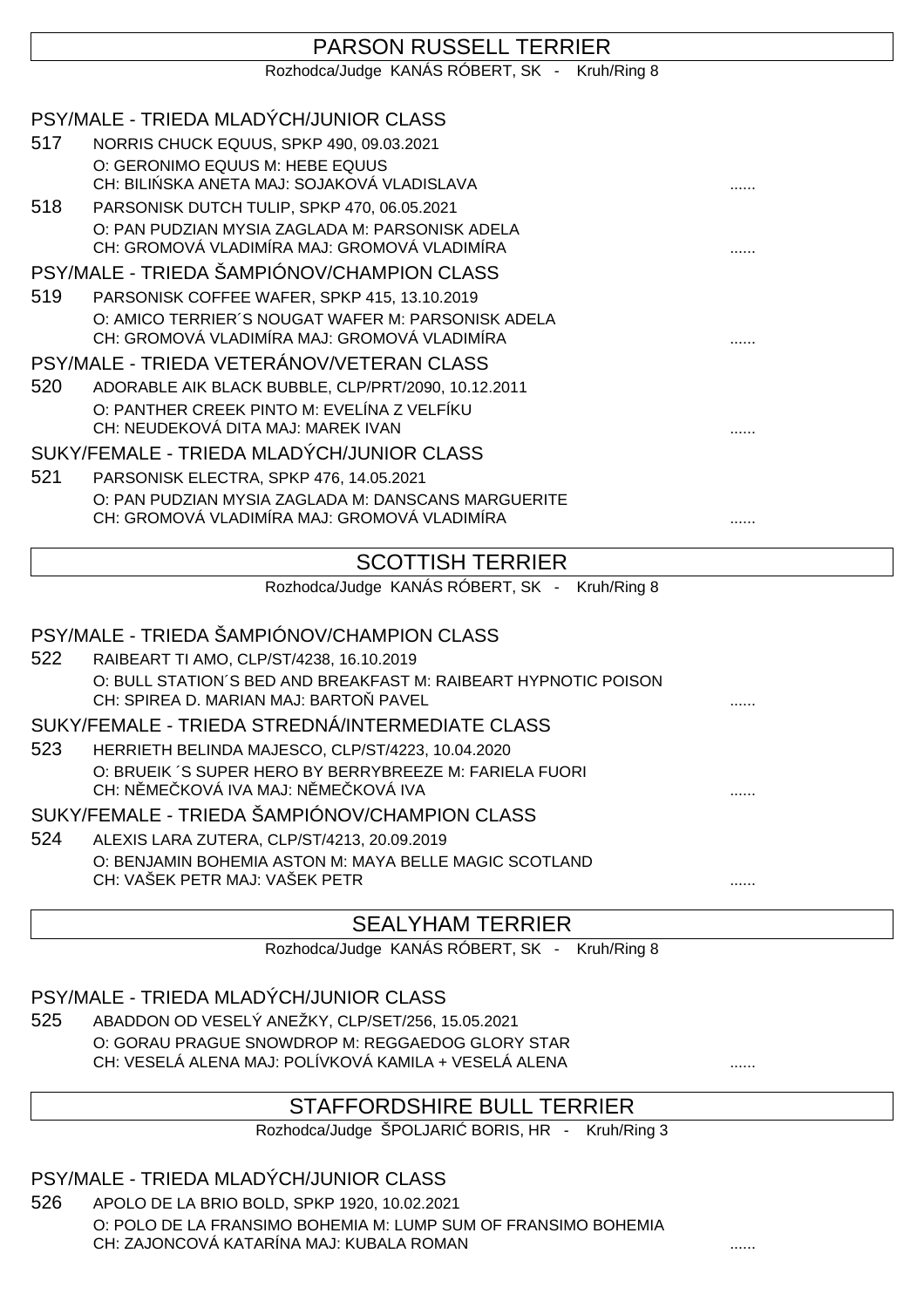| 527 | CERBEROS BLACK SANNY STAFF, SPKP 1947, 30.03.2021<br>O: ADELESTAFF APOLLO FROM M: ARTEMIS ALLIE SANNY STAFF<br>CH: SZALAIOVÁ VIKTÓRIA MAJ: FECKOVA ZUZANA + FECKO VLADIMIR |  |
|-----|----------------------------------------------------------------------------------------------------------------------------------------------------------------------------|--|
| 528 | MARLEY BEE-MASTER, CMKU/SBT/15050/20, 28.10.2020<br>O: VICYEN'S LORD RED M: VANGER BULL BEE'S PIED PERFECT<br>CH: V ELÁKOVÁ TAMARA MAJ: TRELLA TOMÁŠ                       |  |
| 529 | PASCAL CRAZY MAGIC, SPKP 1995, 23.06.2021<br>O: DESERT EAGLE BRENNEKE M: JAR CRAZY MAGIC<br>CH: IADA ŠTEFAN MAJ: GALLO DEANA                                               |  |
|     | PSY/MALE - TRIEDA STREDNÁ/INTERMEDIATE CLASS                                                                                                                               |  |
| 530 | LIMITED EDITION ERYA HARYON, CMKU/SBT/15183/20, 16.12.2020<br>O: BULTERY ROLLEN THUNDER M: GAYA ERYA HARYON<br>CH: NOVÁKOVÁ JANA MAJ: NOVÁKOVÁ JANA                        |  |
| 531 | SYNEK EGON HANYSKIE CZORTY, PKR.III-91175, 30.09.2020<br>O: LORD OF THE LIMELIGHT BERSERKER M: JELLY BELLY DIABELSKI U MIECH<br>CH: RODZE PATRYCJA MAJ: RODZE PATRYCJA     |  |
| 532 | ZOMBIE STEAK TOP BANANA, CMKU/SBT/14995/20, 31.10.2020                                                                                                                     |  |
|     | O: SANT FOST SOLO POKER M: MARSHMELLOW TOP BANANA<br>CH: ŠIMONEK DAVID MAJ: ŠIMONEK DAVID                                                                                  |  |
|     | PSY/MALE - TRIEDA OTVORENÁ/OPEN CLASS                                                                                                                                      |  |
| 533 | ADELESTAFF APOLLO FROM, SPKP 1393, 30.03.2017<br>O: SATIP SORBOSS AT VRABARBULL M: ADELE BLACK ROSE STAFF<br>CH: FU EKOVÁ IVANA MAJ: SZALAIOVÁ VIKTÓRIA + KOPUNEC RENÉ     |  |
| 534 | AMON ANUBIS STAFF, SPKP 1759, 02.03.2020                                                                                                                                   |  |
|     | O: ELLITEBULLS CHALLENGER M: CLEOPATRA RASCAL BULL<br>CH: SZABÓ EGRIOVÁ EVA MAJ: SZABÓ EGRIOVÁ EVA                                                                         |  |
|     | PSY/MALE - TRIEDA ŠAMPIÓNOV/CHAMPION CLASS                                                                                                                                 |  |
| 535 | ALBY VECCHIO GENTLE BULL, CMKU/SBT/12102/18, 19.08.2018<br>O: BECAUSE I'M HAPPY TERRYSTAFF M: DESERT ROSE CANEA BULLS<br>CH: RADKOVÁ EVA MAJ: STARÝ TOMÁŠ                  |  |
| 536 | JAMIE CRAZY MAGIC, SPKP 1546, 18.07.2018                                                                                                                                   |  |
|     | O: GRINGO JARY'S FARM M: DAR CRAZY MAGIC<br>CH: IADA ŠTEFAN MAJ: DUDI JOZEF                                                                                                |  |
| 537 | MENTOS MINT TOP BANANA, CMKU/SBT/9908/16, 21.11.2016<br>O: GOLDSTAFF'S CRACK THE CODE M: GO FLAFY WO-WO MINIES<br>CH: ŠIMONEK DAVID MAJ: ŠIMONEK DAVID                     |  |
|     | SUKY/FEMALE - TRIEDA MLADŠÍ DORAST/MINOR PUPPY CLASS                                                                                                                       |  |
| 538 | CESSI BRIO BOLD, SPKP 2105, 03.12.2021<br>O: THOR ESO BONATOM M: AURICSTAFF MANHATTAN RED CHERRY                                                                           |  |
| 539 | CH: ZAJONCOVÁ KATARÍNA MAJ: ZAJONCOVÁ KATARÍNA                                                                                                                             |  |
|     | COCOLADY BLACK DEVIL BOHEMIA, CMKU/SBT/16780/21, 07.11.2021<br>O: BRUTUS EL DIABLO WINNERSTAFF M: BELLATRIX RI-GADHARS<br>CH: POSTLOVÁ MICHAELA MAJ: POSTLOVÁ MICHAELA     |  |
|     | SUKY/FEMALE - TRIEDA DORAST/PUPPY CLASS                                                                                                                                    |  |
| 540 | BEALY BRIO BOLD, SPKP 2023, 10.08.2021                                                                                                                                     |  |
|     | O: QAI EMPIRE FRANSIMO BOHEMIA M: XIA ESO BONATOM<br>CH: ZAJONCOVÁ KATARÍNA MAJ: KUBALA ROMAN                                                                              |  |
| 541 | VALERY Z HAMBALEK BUŠÍN, CMKU/SBT/16389/21, 27.07.2021<br>O: ASSILIO RED ARROW M: OGANA Z HAMBALEK BUŠÍN<br>CH: KLIMEŠ JOSEF MAJ: JANÍ EK FILIP                            |  |
|     | SUKY/FEMALE - TRIEDA MLADÝCH/JUNIOR CLASS                                                                                                                                  |  |
| 542 | AYRA BRIO BOLD, SPKP 1922, 10.02.2021<br>O: POLO DE LA FRANSIMO BOHEMIA M: LUMP SUM OF FRANSIMO BOHEMIA<br>CH: ZAJONCOVÁ KATARÍNA MAJ: ZAJONCOVÁ KATARÍNA                  |  |
| 543 | BETTY KENOA FIRST TURN BLACK, SPKP 2036, 22.03.2021<br>O: ADEBAYOR OF BLACK SEALS M: ANDROMEDA DOWINASTAFF<br>CH: KEDRO MICHAL MAJ: TRŠKA MARIAN                           |  |
|     |                                                                                                                                                                            |  |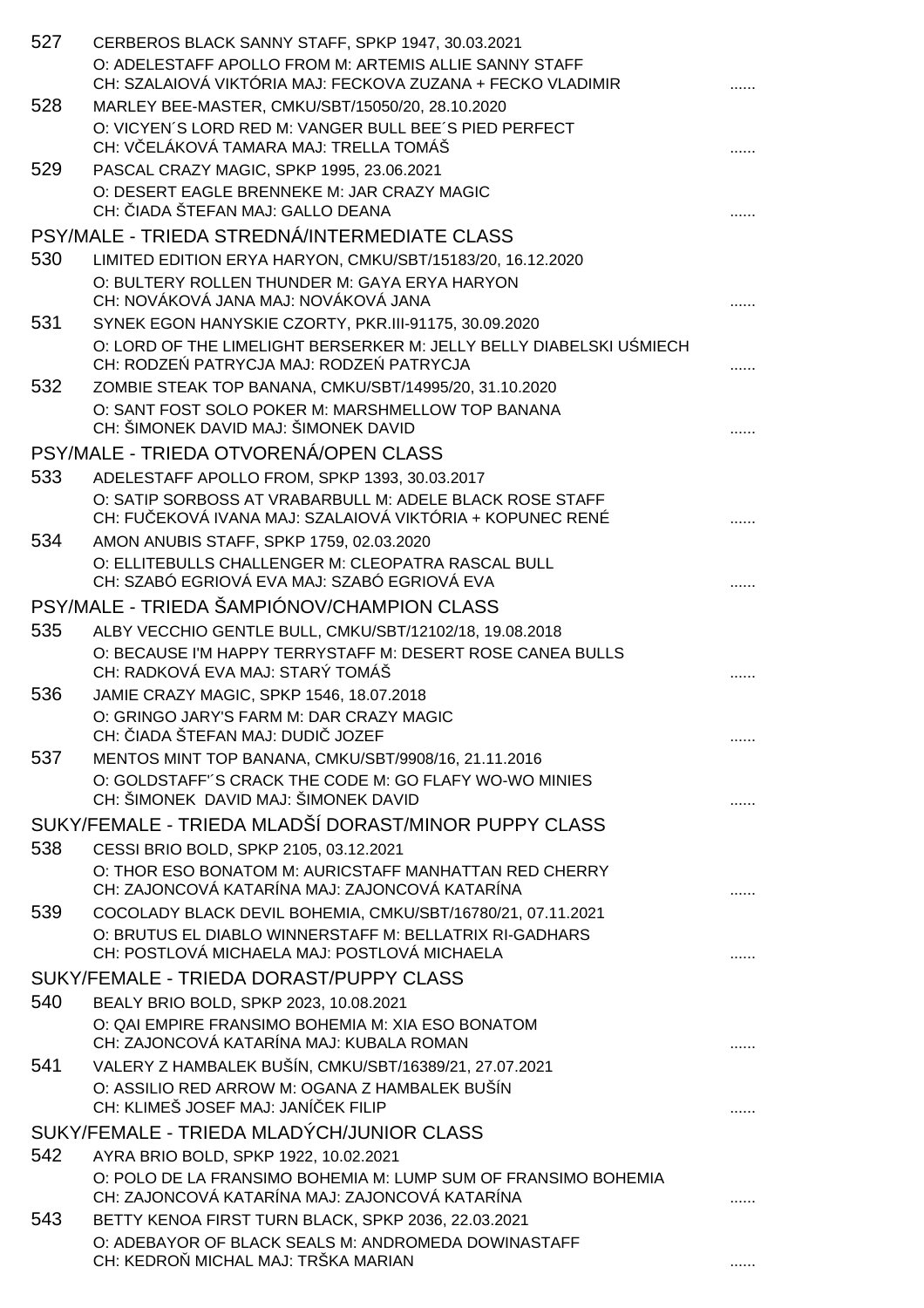| 544 | CACHMI MY DREAMS LIGHTS, RKF 6204876, 19.02.2021<br>O: EXCLUSIVE BOY PENN-STAFF M: KENIGDOGS MINA EVERETT<br>CH: ROMANOVNA TRINDA KSENIA MAJ: KOBES MILAN             |  |
|-----|-----------------------------------------------------------------------------------------------------------------------------------------------------------------------|--|
| 545 | CHARLOTTA RED ANGEL STAFF WINNER, CMKU/SBT/16078/21, 27.05.2021<br>O: ARON PRETORIAN STAFF M: PARIS LAMBODAR ANGELO CUSTODE<br>CH: TIBENSKÝ MARTIN MAJ: JANÍ EK FILIP |  |
| 546 | MESMERIZING SUN OF ERYA HARYON, CMKU/SBT/15422/21, 06.02.2021                                                                                                         |  |
|     | O: KING ARTHUR FAITHFUL DIAMONDS M: FABLE ERYA HARYON<br>CH: NOVÁKOVÁ JANA MAJ: SILBERNÁGLOVÁ ADÉLA                                                                   |  |
| 547 | STELLA DAL MULINO ENDY, SPKP 1985, 25.06.2021<br>O: VICYEN'S LORD RED M: STELLA DAL MULINO BIANCA<br>CH: ŠKRIPCOVÁ NATAŠA MAJ: MALIŠ JÁN                              |  |
|     | SUKY/FEMALE - TRIEDA STREDNÁ/INTERMEDIATE CLASS                                                                                                                       |  |
| 548 | BLUE KIWI VON SAMSON BORDOGGCLUB, CMKU/SBT/15049/20, 27.10.2020                                                                                                       |  |
|     | O: PRINCE CHARMING STAF HAVEN M: BLODY MERY R.A.C. POPELKA<br>CH: TYŠER VERONIKA MAJ: ÁLIK PETER                                                                      |  |
| 549 | FREYA VANR OF MORAVIA LORD, SPKP 2037, 20.05.2020                                                                                                                     |  |
|     | O: ALBY VECCHIO GENTLE BULL M: TRUE LOVE OF MORAVIA LORD<br>CH: PROKOPOVÁ PETRA MAJ: GULA MILAN + KATI OVÁ RENÁTA                                                     |  |
| 550 | FRIDA ESOSTAFF, CMKU/SBT/14681/20, 05.08.2020<br>O: EDGE KNIFE FRANCISIMO BOHEMIA M: MAFI ESO BONATOM                                                                 |  |
|     | CH: TOMEŠEK JI Í MAJ: LEGÉ OVÁ MICHAELA                                                                                                                               |  |
| 551 | MISS MYSTERIOUS AMBASSADOR SUN, CMKU/SBT/14355/20, 22.05.2020                                                                                                         |  |
|     | O: CICELY CLOTH CAP M: ZALARETTY PRINCESS AMBASSADOR SUN<br>CH: LUKÁŠOVÁ OLUŠE MAJ: LUKÁŠOVÁ OLUŠE                                                                    |  |
| 552 | ZEBRA CAKE TOP BANANA, CMKU/SBT/14994/20, 31.10.2020                                                                                                                  |  |
|     | O: SANT FOST SOLO POKER M: MARSHMELLOW TOP BANANA<br>CH: ŠIMONEK DAVID MAJ: ŠIMONEK DAVID                                                                             |  |
|     | SUKY/FEMALE - TRIEDA OTVORENÁ/OPEN CLASS                                                                                                                              |  |
| 553 | AMENIA ANUBIS STAFF, SPKP 1763, 02.03.2020                                                                                                                            |  |
|     | O: ELLITEBULLS CHALLENGER M: CLEOPATRA RASCAL BULL<br>CH: SZABÓ EGRIOVÁ EVA MAJ: SZABÓ EGRIOVÁ EVA                                                                    |  |
| 554 | BALADEVA BELLISSIMA SANNY STAFF, SPKP 1780, 14.03.2020                                                                                                                |  |
|     | O: COEN RASCAL BULL M: OLLI OD ŠIFÁKU<br>CH: SZALAJOVÁ VIKTÓRIA MAJ: SZALAJOVÁ VIKTÓRIA                                                                               |  |
| 555 | COCO COLD OLD CITY BULL, CMKU/SBT/10315/17, 21.04.2017                                                                                                                |  |
|     | O: HOMBRE ROBIE PENN STAFF M: MOLL SUSIE LOU FRANSIMO BOHEMIA<br>CH: SUPOVÁ VERONIKA MAJ: HOUŠKOVÁ MARIE                                                              |  |
| 556 | KESSIE AMBASSADOR SUN, CMKU/SBT/13330/19, 31.07.2019                                                                                                                  |  |
|     | O: ASLAN DOVINASTAFF M: DAZLING BEAUTY AMBASSADOR SUN<br>CH: LUKÁŠOVÁ OLUŠE MAJ: LUKÁŠOVÁ OLUŠE                                                                       |  |
| 557 | ŠUPINKA TOP BANANA, CMKU/SBT/12530/19, 05.01.2019                                                                                                                     |  |
|     | O: RIMOROSTAFFS MR COOL M: CHERRY BRANDY TOP BANANA<br>CH: ŠIMONEK DAVID MAJ: ŠIMONEK DAVID                                                                           |  |
|     | SUKY/FEMALE - TRIEDA ŠAMPIÓNOV/CHAMPION CLASS                                                                                                                         |  |
| 558 | ANGIE BLACK DEVIL BOHEMIA, CMKU/SBT/13312/19, 01.08.2019                                                                                                              |  |
|     | O: MR. AMAZING MORAVIA LORD M: BELLATRIX RI-GADHARS<br>CH: POSTLOVÁ MICHAELA MAJ: POSTLOVÁ MICHAELA                                                                   |  |
| 559 | WALNUT WAFFLE MINIES TOP BANANA, CMKU/SBT/14024/20, 24.03.2020                                                                                                        |  |
|     | O: OLD IRISH WHISKEY TOP BANANA M: MUSTACHAR CHAJETY MINIES<br>CH: ŠIMONEK DAVID MAJ: ŠIMONEK DAVID                                                                   |  |

### TERRIER BRAZILEIRO

Rozhodca/Judge KANÁS RÓBERT, SK - Kruh/Ring 8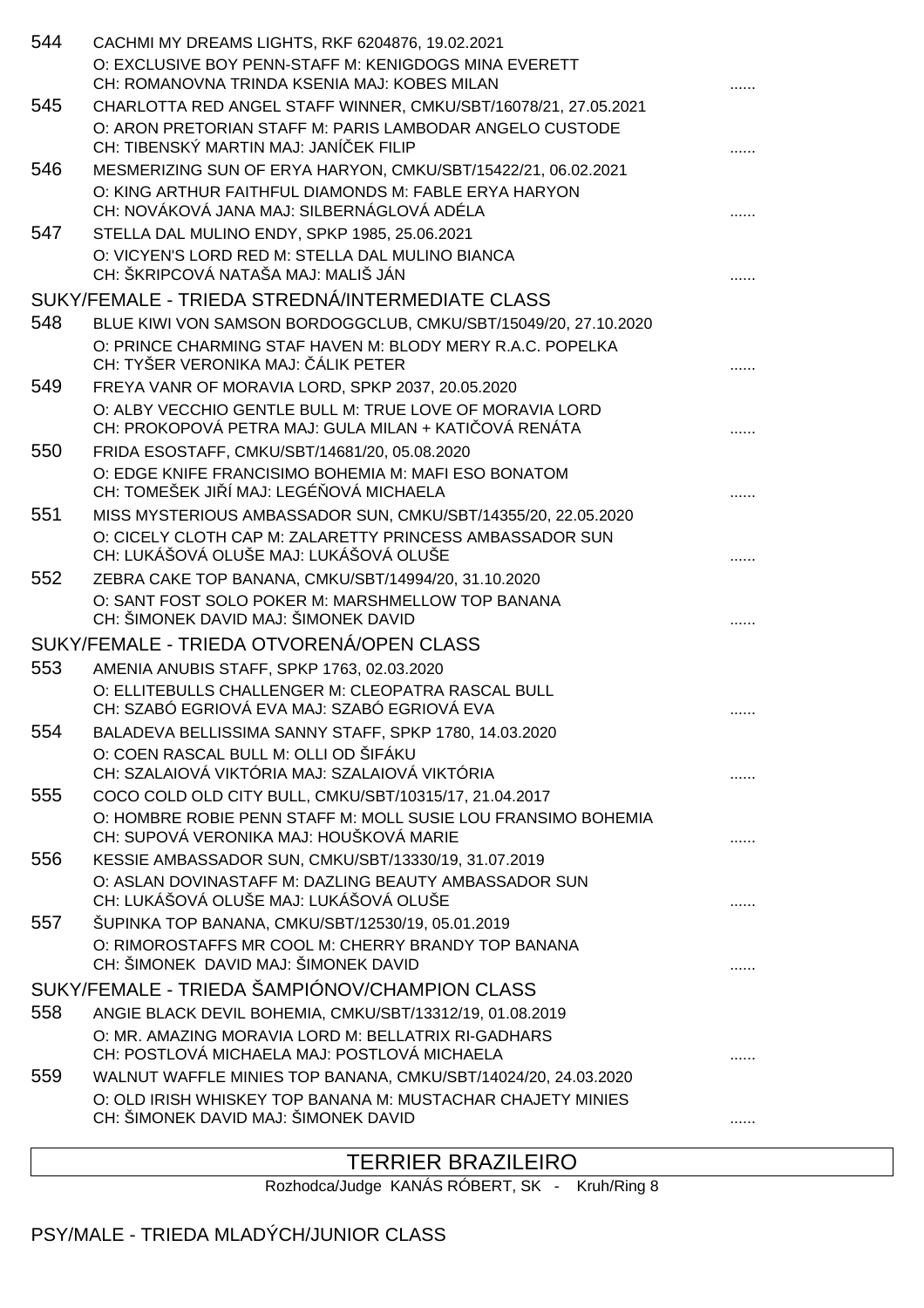560 JAKARD WEJHERSTAFF KINGSTON, PKR.III-91050, 11.01.2021 O: JAKARD WEJHERSTAFF EL PASO M: JAKAD WEJHERSTAFF GDYNIA CH: DZIEGELEWSKA KATARZYNA & DARIA MAJ: SADOWSKA ANNA + SADOWSKA ANNA

# WELSH TERRIER

Rozhodca/Judge KANÁS RÓBERT, SK - Kruh/Ring 8

PSY/MALE - TRIEDA MLADÝCH/JUNIOR CLASS 561 HAPPY HOWARD FROM MICHEL, MET.WT.176/21, 25.03.2021 O: DOC HOLLIDAY FROM MICHEL M: MATRANENSIS SUSHI WITH DARWYN CH: DENK CSABA MAJ: KONCZER ANDRÁS + KONCZER HÓKA NIKOLA ...... WEST HIGHLAND WHITE TERRIER Rozhodca/Judge ŠPOLJARI BORIS, HR - Kruh/Ring 3 PSY/MALE - TRIEDA MLADÝCH/JUNIOR CLASS 562 ENERGIZING LOOK SUPERBIA, PKR.III-91732, 05.04.2021 O: ENERGIZER SUGAR STAR M: PETARDA SUPERBIA CH: SIWULSKA ANNA MAJ: BAREŠOVÁ VERONIKA PSY/MALE - TRIEDA STREDNÁ/INTERMEDIATE CLASS 563 JULIAN OD BOBIKA, PKR.III-90147, 31.05.2020 O: STING SUNSHINE CELEBRATION M: OH I´M SO PRETTY OD BOBIKA CH: IŁCZYK EWA MAJ: IŁCZYK EWA PSY/MALE - TRIEDA OTVORENÁ/OPEN CLASS 564 HARRY HOUDINI FOLLOW DREAM, OHZB/WHWT 3718, 24.07.2020 O: OLAF MILAGROS DEL CORAZON M: GLACE CHERRY ROSEBUD CH: MOROL NATALIA MAJ: DAVYDOVA MARIANNA PSY/MALE - TRIEDA ŠAMPIÓNOV/CHAMPION CLASS 565 WONDER WHY SUNSHINE CELEBRATION, PKR.III-84912, 17.06.2018 O: MAGIC MATISSE VOM MAERCHENGARTEN M: XTREME POKER FACE SUNSHINE CELEBRATION CH: KANÁSOVÁ MARTINA MAJ: FRONCZYK MAGDALENA SUKY/FEMALE - TRIEDA MLADÝCH/JUNIOR CLASS 566 ADELE HARMONY VON WHITE DIA STAR, SPKP 1619, 25.05.2021 O: LOUD LIKE LOVE SUNSHINE CELEBRATION M: ZETA ZO ZLATEJ ZÁHRADY CH: CHRAPPA MATEJ MAJ: CHRAPPA MATEJ 567 POLISH GIRL PREEMINET WHITE DOG, PKR.III.-91068, 04.11.2020 O: WONDER WHY SUNSHINE CELEBRATION M: STAR OF THE RING CZAR KRAKOWA CH: FRONCZYK MAGDALENA MAJ: FRONCZYK MAGDALENA ...... SUKY/FEMALE - TRIEDA OTVORENÁ/OPEN CLASS 568 TRULY DESIRE OD BOBIKA, PKR.III-91485, 01.01.2021 O: STING SUNSHINE CELEBRATION M: OH I´M SO PRETTY OD BOBIKA CH: IŁCZYK EWA MAJ: IŁCZYK EWA SUKY/FEMALE - TRIEDA ŠAMPIÓNOV/CHAMPION CLASS 569 ESTELL T EŠ OVÝ KV T, CLP/WHW/8703, 22.04.2019 O: EXPECT THE BEST WHITE GALLARDO M: YZZI TEŠOVÝ KVÍT CH: ZEMANOVÁ DAGMAR MAJ: ZEMANOVÁ DAGMAR

# YORKSHIRE TERRIER

Rozhodca/Judge KANÁS RÓBERT, SK - Kruh/Ring 8

PSY/MALE - TRIEDA MLADÝCH/JUNIOR CLASS

570 FILIP CRYSTAL OF THE YORK , SPKP 10153, 01.05.2021 O: LE-CAPRICE-D´AMOUR DE L´EDEN ARGENTE M: HENNESSY CRYSTAL OF THE YORK CH: PETRÁK IVAN MAJ: PETRÁKOVÁ ZUZANA

PSY/MALE - TRIEDA STREDNÁ/INTERMEDIATE CLASS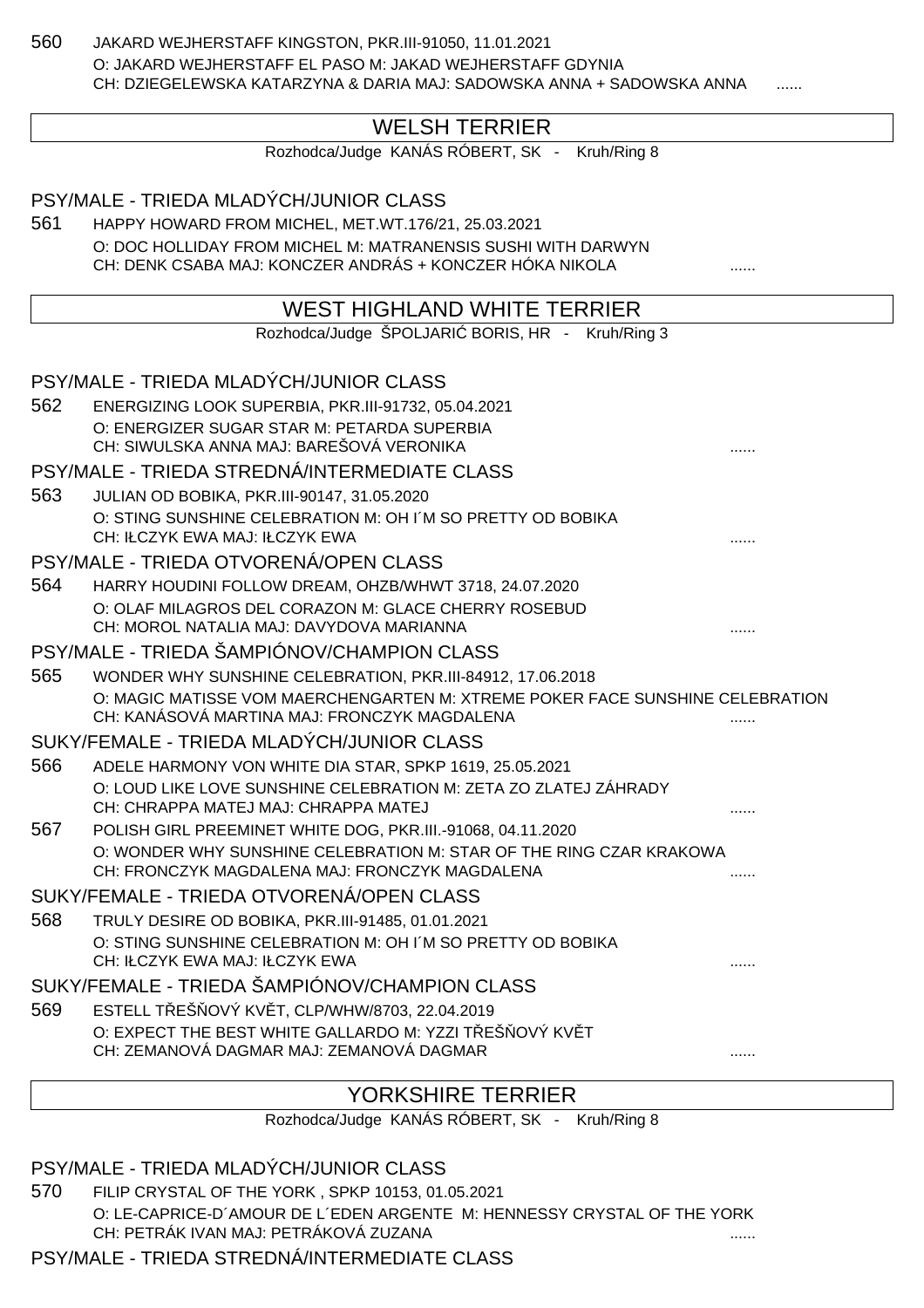| 571 | MAGIC MOON MONITE CIARA, SPKP 9884, 03.07.2020                                                     |                       |
|-----|----------------------------------------------------------------------------------------------------|-----------------------|
|     | O: NEVILL DARK LUNA M: FABER GE MONITE CIARA                                                       |                       |
|     | CH: MIKLOVI OVÁ NATAŠA MAJ: ŠKRKOVÁ ADRIÁNA + POPELKA MATEJ                                        |                       |
|     | PSY/MALE - TRIEDA ŠAMPIÓNOV/CHAMPION CLASS                                                         |                       |
| 572 | ROCK "N "ROLL DU PUY DORE, PKR.III-89578, 20.04.2020                                               |                       |
|     | O: LORD ROCKEUR DU PUY DORE M: MAN'ZELLE DIAM'S DU PUY DORE                                        |                       |
|     | CH: BOSQ MAGUY MAJ: BRALCZYK AGNIESZKA                                                             |                       |
|     | SUKY/FEMALE - TRIEDA MLADÝCH/JUNIOR CLASS                                                          |                       |
| 573 | AIRY EVERGREEN MY DREAM, SPKP 10350, 20.11.2020                                                    |                       |
|     | O: VINETOU - FIZZ Z ÚDOLÍ LIBERKU M: EVERGREEN HAJDUK GOLD                                         |                       |
|     | CH: INDRÁKOVÁ SÁRA MAJ: LACKO-BARTOŠOVÁ MAGDALÉNA                                                  |                       |
| 574 | EMMA WATSON OF MARYON'S HOME, SPKP 10209, 01.05.2021                                               |                       |
|     | O: CAMPARIS COLDRIVER M: AFRODITHE OF MARYON'S HOME<br>CH: HILMEROVÁ BABIANNE MAJ: BANÁSOVÁ ZUZANA |                       |
|     | SUKY/FEMALE - TRIEDA STREDNÁ/INTERMEDIATE CLASS                                                    |                       |
| 575 | HAVANAS OF JORANZA, SPKP 9914, 10.06.2020                                                          |                       |
|     | O: NIKI CRYSTAL OF THE YORK M: RUBY OF JORANZA                                                     |                       |
|     | CH: ORBANOVÁ ZUZANA MAJ: ŠKRKOVÁ ADRIÁNA                                                           |                       |
| 576 | KARAMELKA ROYAL DAISY, SPKP 10008, 03.10.2020                                                      |                       |
|     | O: AMETYST FORTUNA JORIKAS M: CAMBODIA ROYAL DAISY                                                 |                       |
|     | CH: ŠIMKOVÁ DARINA MAJ: ERNOŠKO RUDOLF                                                             |                       |
|     | SUKY/FEMALE - TRIEDA OTVORENÁ/OPEN CLASS                                                           |                       |
| 577 | CONNIE BRILLIANT BON CHILLERO, CMKU/YT/09173/20, 08.06.2020                                        |                       |
|     | O: HARRY POTTER ST ÍBRNÉ PÁNÍM: YOU ARE MARYLIN ST ÍBRNÉ PÁNÍ                                      |                       |
|     | CH: SPURNÁ ZDE KA MAJ: SPURNÁ ZDE KA                                                               |                       |
|     |                                                                                                    | skupina/group FCI - 4 |
|     | DACHSHUND KURZHAAR - JAZVE IK HLADKOSRSTY                                                          |                       |
|     | Rozhodca/Judge KANÁS RÓBERT, SK - Kruh/Ring 8                                                      |                       |
|     |                                                                                                    |                       |
|     | PSY/MALE - TRIEDA MLADÝCH/JUNIOR CLASS                                                             |                       |
| 578 | EDDARD OD NEBOJSKÉHO KAŠTIE A, SPKP 7898, 26.06.2021                                               |                       |

| O: XAVER Z HENEBERK M: YURATE OKHOTNICHIY GLADIATOR<br>CH: ŠPITÁLSKY OLIVER MAJ: KRÁL ŠTEFAN + KRÁLOVÁ LENKA |  |
|--------------------------------------------------------------------------------------------------------------|--|
| EDRIC OD NEBOJSKÉHO KAŠTIE A, SPKP 7899, 26.06.2021                                                          |  |
| O: XAVER Z HENEBERK M: OKHOTNICHIY GLADIATOR YURATE<br>CH: ŠPITÁLSKY OLIVER MAJ: VRÁBELOVÁ SIMONA            |  |
| PSY/MALE - TRIEDA OTVORENÁ/OPEN CLASS                                                                        |  |
| JAMAZJA PAXTON, PKR.IV-29063 KS, 10.08.2018                                                                  |  |
| O: ALEX DLA JAMAZJI SOMETHING MORE M: JAMAZJA KLARA<br>CH: ZAWISTOWSKA ANNA MAJ: GLINIECKA JANA              |  |
| PSY/MALE - TRIEDA PRACOVNÁ/WORKING CLASS                                                                     |  |
| OSCAR WILDE Z DACHU, CLP/J/99204, 06.03.2019                                                                 |  |
| O: EXCELLMAGIC ALAN ARON M: PANDORA Z DACHU<br>CH: MANIEWSKA HANNA MAJ: PAVLOVÁ MARKÉTA                      |  |
| SUKY/FEMALE - TRIEDA DORAST/PUPPY CLASS                                                                      |  |
| WI-FI DIVA NOIRE, MET.RT.3207/21, 11.07.2021                                                                 |  |
| O: HUNNIA ITA HAVEL M: MANDALA DIVA NOIRE<br>CH: BENCSIK ZSOLT MAJ: BARTÁKOVÁ LUCIA + PŠENÁKOVÁ TERÉZIA      |  |
| SUKY/FEMALE - TRIEDA MLADÝCH/JUNIOR CLASS                                                                    |  |
| PROUD HUNTER KATANA, MET.RT.2579/21, 28.10.2020                                                              |  |
| O: PROUD HUNTER EASY RIDER M: PROUD HUNTER CHARDONAY<br>CH: ATTILANE JULING MAJ: GLINIECKA JANA              |  |
|                                                                                                              |  |

### SUKY/FEMALE - TRIEDA OTVORENÁ/OPEN CLASS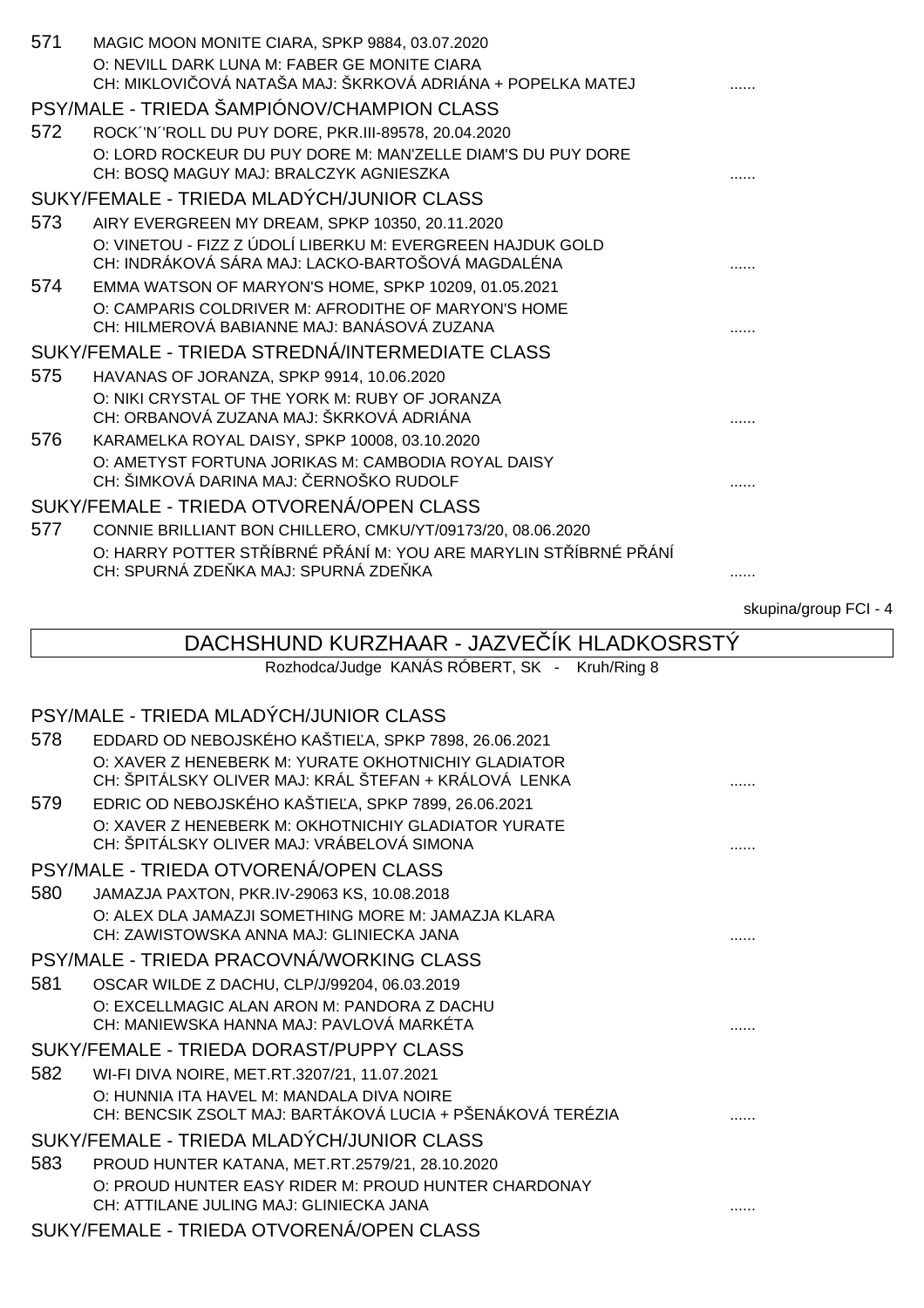# DACHSHUND KURZHAAR KANINCHEN - JAZVE ÍK HLADKOSRSTÝ KRÁLIÍ

Rozhodca/Judge KANÁS RÓBERT, SK - Kruh/Ring 8 PSY/MALE - TRIEDA MLADÝCH/JUNIOR CLASS 585 CYBERDACHS MINI LECLERC, CLP/JTK/103874, 28.12.2020 O: CYBERDACHS MINI QUATTRO M: CYBERDACHS MINI SERENA CH: KIS TIBOR MAJ: POLCROVÁ HANA ...... PSY/MALE - TRIEDA PRACOVNÁ/WORKING CLASS 586 CYBERDACHS MINI LANCELOT, SPKP 6791, 02.08.2020 O: CYBERDACHS MINI BENTLEY M: CYBERDACHS MINI ZI-ZI CH: KIS TIBOR MAJ: BARTÁKOVÁ LUCIA + PŠENÁKOVÁ TERÉZIA ...... PSY/MALE - TRIEDA ŠAMPIÓNOV/CHAMPION CLASS 587 NARCYZ IZ OMSKOI KREPOSTI, PKR.IV-29744 KK, 21.10.2019 O: UHAR KUPETS IZ OMSKOI KREPOSTI M: MAKOVAYA SDOBA IZ OMSKOI KREPOSTI CH: GALKEVICH OXANA MAJ: WOLSKA AGNIESZKA SUKY/FEMALE - TRIEDA MLADÝCH/JUNIOR CLASS 588 HUNGARIAN FAVORIT GIZI, MET.RT.3179/21, 31.05.2021 O: BELLO FLORAL JUMBO JET M: POLOSATIY REIS BARBARA CH: BÁRDOS LÁSZLÓ MÁRK MAJ: MATUŠEKOVÁ MÁRIA ...... 589 NATASHA IZ OMSKOI KREPOSTI, RKF 6214383, 10.05.2021 O: TURMALIN IZ OMSKOI KREPOSTI M: AVTORSKAYA VERSIYA IZ OMSKOI KREPOSTI CH: GALKEVICH OXANA MAJ: WOLSKA AGNIESZKA 590 PICOLLO TECKEL INDIANA, SPKP 6840, 30.01.2021 O: PICOLLO TECKEL THE BEST M: PICOLLO TECKEL OCEAN DRIVE CH: PIKUL EKATERINA MAJ: TATÁR NORA ......

# SUKY/FEMALE - TRIEDA STREDNÁ/INTERMEDIATE CLASS

591 CYBERDACHS MINI BEATRICE, SPKP 6816, 02.12.2020 O: CYBERDACHS MINI JAY-Z M: CYBERDACHS MINI BRITNEY CH: KIS TIBOR MAJ: KLIMIČEK JÁN ......

### DACHSHUND KURZHAAR ZWERG - JAZVE ÍK HLADKOSRSTÝ TRPASLI Í

Rozhodca/Judge KANÁS RÓBERT, SK - Kruh/Ring 8

|     | PSY/MALE - TRIEDA MLADÝCH/JUNIOR CLASS                    |  |
|-----|-----------------------------------------------------------|--|
| 592 | ALL-IN ERNÉ KOMANDO, CLP/JTK/102310, 26.02.2021           |  |
|     | O: ZIMERBUDE KOWBOY M: ZIMERBUDE VIKI                     |  |
|     | CH: GDULOVÁ MARKÉTA MAJ: GDULOVÁ MARKÉTA                  |  |
|     | SUKY/FEMALE - TRIEDA MLADÝCH/JUNIOR CLASS                 |  |
| 593 | HANNY BENCILLA, CLP/JTK/102380, 06.03.2021                |  |
|     | O: JR. WALDEMAR PRO-EURO M: CAYENNE BENCILLA              |  |
|     | CH: HERIANOVÁ IVANA MAJ: HERIANOVÁ IVANA                  |  |
|     | SUKY/FEMALE - TRIEDA ŠAMPIÓNOV/CHAMPION CLASS             |  |
| 594 | GRÓF KECSKEMÉTI ANGYALAI ANNA, MET.RT.1620/19, 20.02.2019 |  |
|     | O: HUBERTUS PRIMUS BRONSON M: BARTHA VOM HOUSE PENTA      |  |
|     | CH: KALMÁR ADÉL MAJ: KALMÁR ADÉL                          |  |
| 595 | PICOLLO TECKEL WILD ROSE, SPKP 6744, 08.07.2019           |  |
|     | O: PICOLLO TECKEL SOMERSET M: PICOLLO TECKEL ELLE GIRL    |  |
|     | CH: PIKUL EKATERINA S. MAJ: TATÁR NORA                    |  |
| 596 | ZIMERBUDE VIKI, CLP/JTK/97140, 11.09.2017                 |  |
|     | O: MAGIC RAINBOW OLIMPUS M: ZIMERBUDE REVOLUTION          |  |
|     | CH: LUKOSHKO ZHANNA MAJ: GDULOVÁ MARKÉTA                  |  |
|     |                                                           |  |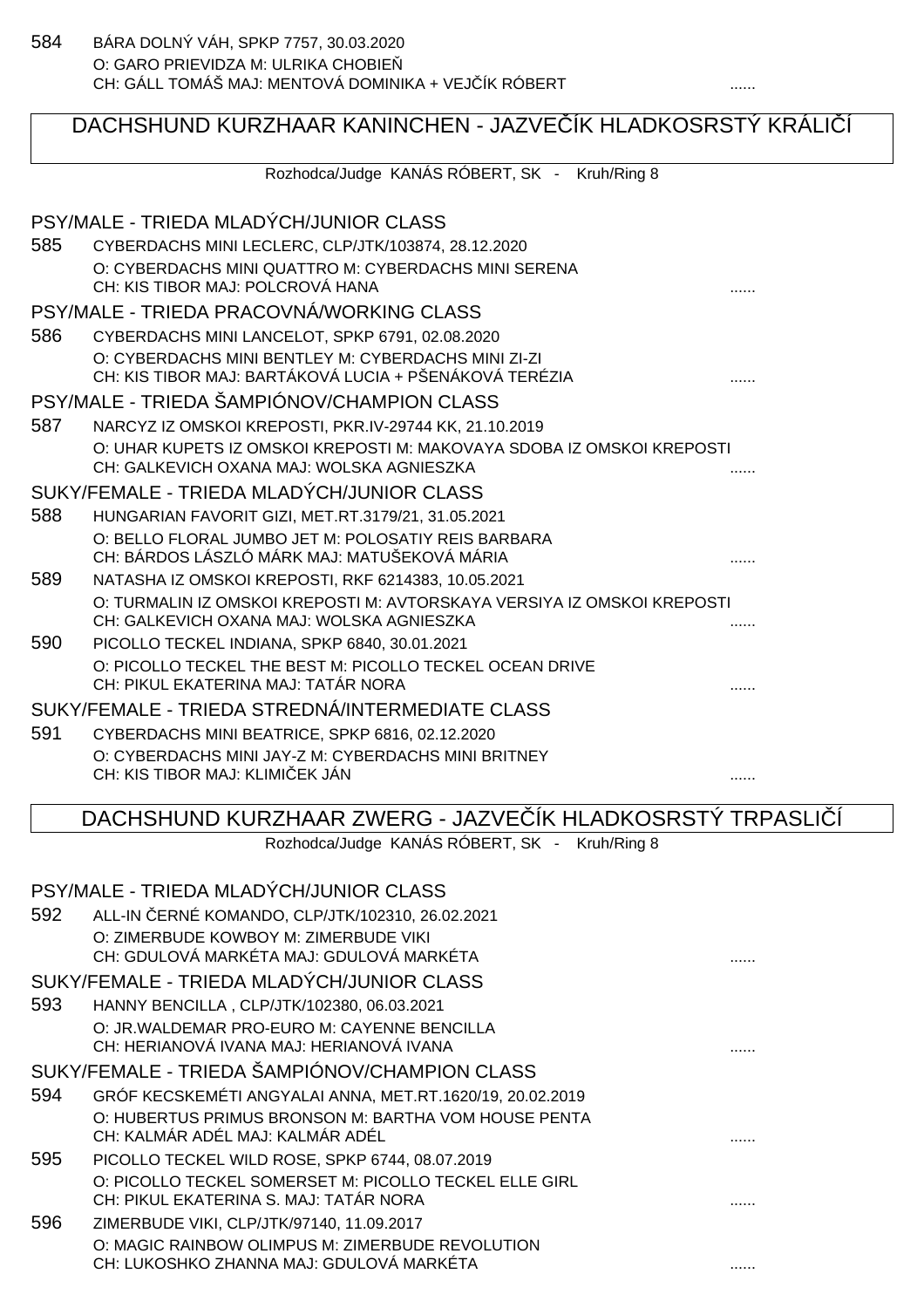# DACHSHUND LANGHAAR - JAZVE ÍK DLHOSRSTÝ Rozhodca/Judge KANÁS RÓBERT, SK - Kruh/Ring 8 PSY/MALE - TRIEDA ŠAMPIÓNOV/CHAMPION CLASS 597 FAITH FÉNIX SIAMON, CLP/J/90869, 26.04.2015 O: CAJUS VON DER WEIDEWIESE M: ASHAKI SIAMON CH: RAAB VÁCLAV MAJ: ŠAJMOVI OVÁ BEATRIZ SUKY/FEMALE - TRIEDA OTVORENÁ/OPEN CLASS 598 EOS KOMETA JULIA CHILD ROSE, CLP/J/99962, 19.07.2019 O: ARMARILA´S STYLE VERSE OF EOS LOVE M: EOS KOMETA DAMASCUS ROSE CH: SUDINTIENÉ AUŠRA MAJ: RAABOVÁ SVĚTLANA ...... 599 ZIVA Z KME OVEJ HORÁRNE, SPKP 7177, 01.01.2020 O: UNKAS Z LONDÍNSKYCH LUH M: ESY Z MILKINHO DVORA CH: KMEŤO ĽUBOMÍR MAJ: STUDENÁ BOŽENA ...... DACHSHUND LANGHAAR KANINCHEN - JAZVE ÍK DLHOSRSTÝ KRÁLIÍ Rozhodca/Judge KANÁS RÓBERT, SK - Kruh/Ring 8 PSY/MALE - TRIEDA MLADÝCH/JUNIOR CLASS 600 HONEY HILL ADACAIS AUGUS, CLP/JTK/103207, 15.06.2021 O: ICH DELLA WINNER CANIS OF CZECH M: ICH ANDRÉS ADACAIS AUGUS CH: AUGUSTIN JOSEF MAJ: R ŽI KOVÁ SILVIE SUKY/FEMALE - TRIEDA MLADÝCH/JUNIOR CLASS 601 NENYA NIQUESSË OF ELVEN STAR, CLP/JTK/103135, 01.06.2021 O: FIRIENFELD SILIVREN OF ELVEN STAR M: KHALEESI KALIYANEI OF ELVEN STAR CH: KLÁŠTERKOVÁ GABRIELA MAJ: PAVLÍKOVÁ VERONIKA ...... 602 TATIANA ZE STOUPOVY CHALOUPKY, CLP/JTK/102379, 04.03.2021 O: CHAMARRÉ CHARMEUR OF ELEVEN STAR M: LUNA CAPRESE ULTIMA DEA CH: MOZÍKOVÁ PETRA MAJ: MOZÍKOVÁ PETRA + MRÁZEK JAN ...... SUKY/FEMALE - TRIEDA OTVORENÁ/OPEN CLASS 603 LUNA CAPRESE TARANTELLA, CLP/JTK/96663, 03.06.2017 O: LEX-AN A WALK IN THE CLOUDS M: LUNA CAPRESE FOLLIA UNA D´ARGENTO CH: LAMARCA FRANCESCO MAJ: MOZÍKOVÁ PETRA + MRÁZEK JAN SUKY/FEMALE - TRIEDA ŠAMPIÓNOV/CHAMPION CLASS 604 KHALEESI KALIYANEI OF ELVEN STAR, CLP/JTK/97327, 22.06.2018

O: KINCHVILLE VINNO VERETTI M: DAKS-VEG-AS TZARINA TAN HERMOSA CH: KLÁŠTERKOVÁ GABRIELA MAJ: KLÁŠTERKOVÁ GABRIELA ......

DACHSHUND LANGHAAR ZWERG - JAZVE ÍK DLHOSRSTÝ TRPASLI

Rozhodca/Judge KANÁS RÓBERT, SK - Kruh/Ring 8

#### PSY/MALE - TRIEDA OTVORENÁ/OPEN CLASS 605 NERO Z VOCHOVNY, CLP/JTK/98833, 17.05.2019 O: ICONIC WINNER VOM MARGELCHOPF M: JURA-ANDULKA Z VOCHOVNY CH: VOCH JOSEF MAJ: LANDOVÁ LUCIE ...... PSY/MALE - TRIEDA ŠAMPIÓNOV/CHAMPION CLASS 606 BANDI ADACAIS AUGUS, CLP/JTK/94128, 31.12.2016 O: KRÓNOS ELIMAR DOUBRAVA M: CAISY Z DVORKU AMOURKU CH: AUGUSTIN JOSEF MAJ: PAVLONKOVÁ LUCIE ...... SUKY/FEMALE - TRIEDA MLADÝCH/JUNIOR CLASS 607 DAISY LITTLE CREATURE, CLP/JTK/102056, 23.01.2021 O: MY MINI MOLE TOKLARAMA'S M: APRIL LITTLE CREATURE CH: HARPER EVA MAJ: HARPER EVA ......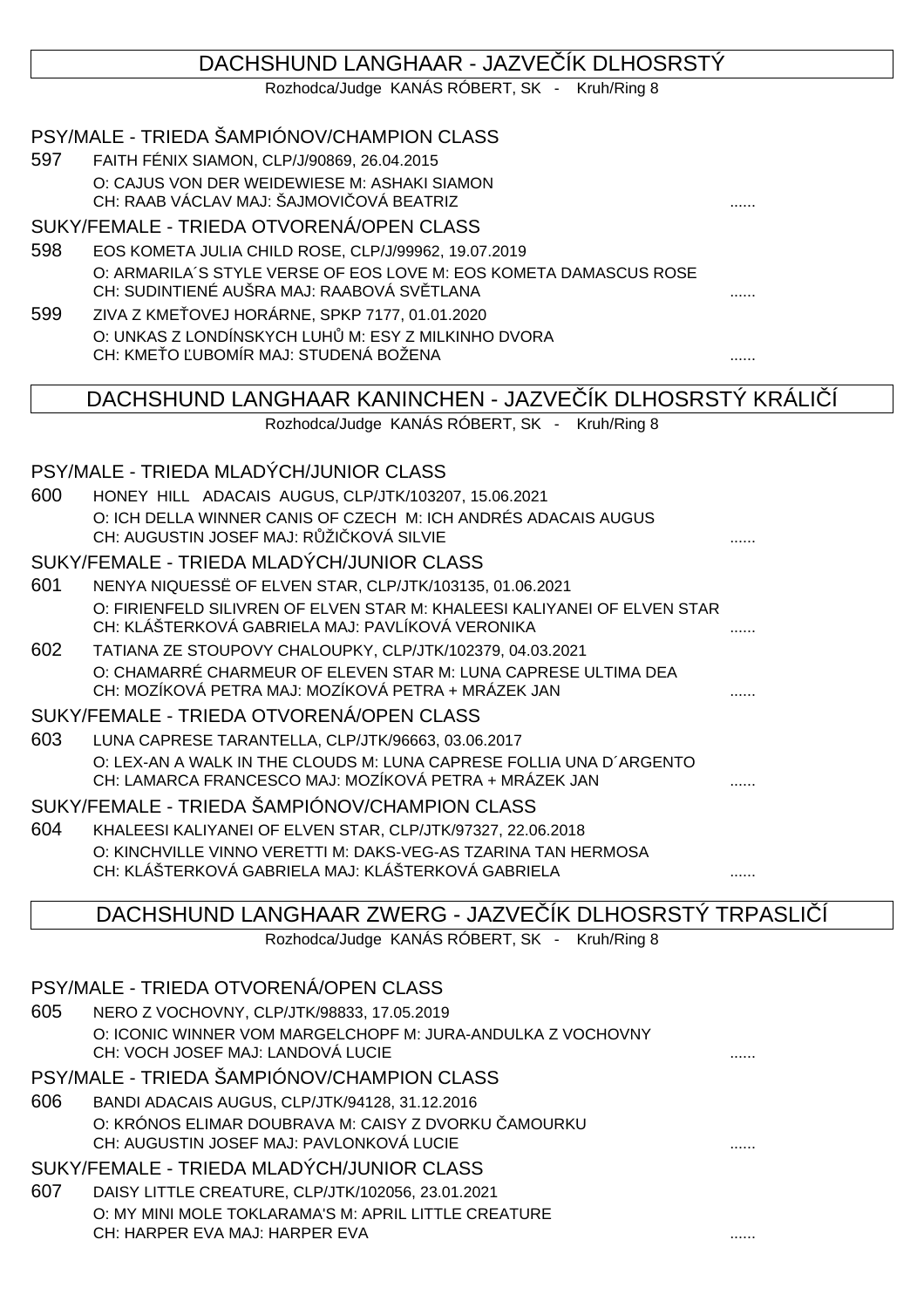| 608 | HONORIS CAUSA ADACAIS AUGUS, SPKP 6991, 15.06.2021                |   |
|-----|-------------------------------------------------------------------|---|
|     | O: DELLA WINNER CANIS OF CZECH M: ANDRÉS ADACAIS AUGUS            |   |
|     | CH: AUGUSTIN JOSEF MAJ: BOHUNOVÁ SILVIA                           |   |
| 609 | MELDENYA MARILLA OF ELVEN STAR, CLP/JTK/102050, 19.01.2021        |   |
|     | O: LUNA CAPRESE QUELLO CHARME DI MOI M: FLORANCE ALFA SAMUEL      |   |
|     | CH: KLÁŠTERKOVÁ GABRIELA MAJ: KLÁŠTERKOVÁ GABRIELA                |   |
|     | SUKY/FEMALE - TRIEDA STREDNÁ/INTERMEDIATE CLASS                   |   |
| 610 | DISNEY MATKOV DVOR, SPKP 6956, 29.08.2020                         |   |
|     | O: MY MINI MOLE TOKLARAMA'S M: SANAY GOLD MADEIRA                 |   |
|     | CH: PASERINOVA ZUZANA MAJ: MALICHOVÁ BLANKA                       |   |
|     | SUKY/FEMALE - TRIEDA OTVORENÁ/OPEN CLASS                          |   |
| 611 | LUNA CAPRESE ULTIMA DEA, CLP/JTK/96664, 23.10.2017                |   |
|     | O: LUNA CAPRESE SIGNORI SI NASCE M: PAULA VON DAMSMUHLE           |   |
|     | CH: LAMARCA FRANCESCO MAJ: MOZÍKOVÁ PETRA + MRÁZEK JAN            |   |
|     | SUKY/FEMALE - TRIEDA PRACOVNÁ/WORKING CLASS                       |   |
| 612 | BARBAR GOLCHIKA, CLP/JTK/98454, 04.04.2019                        |   |
|     | O: INDIAN SUMMER SWIATOLDYCZ M: HIDATSA INNOKO ANAMSUNAMON        |   |
|     | CH: KUNCOVÁ VERONIKA MAJ: PAVLOVÁ MARKÉTA + DASHEVSKY DINA        |   |
| 613 | FLORANCE ALFA SAMUEL, CLP/JTK/90976, 21.04.2015                   |   |
|     | O: TNA NTO TAPIO ANAMSUNAMON M: ASTERIA ALFA SAMUEL               |   |
|     | CH: NEJMANOVÁ HANA MAJ: KLÁŠTERKOVÁ GABRIELA                      |   |
|     | SUKY/FEMALE - TRIEDA ŠAMPIÓNOV/CHAMPION CLASS                     |   |
| 614 | JOCONDE JUSTESSE OF ELVEN STAR, CLP/JTK/95819, 12.10.2017         |   |
|     | O: FINARFIN SILMARIL OF ELVEN STAR M: FLORANCE ALFA SAMUEL        |   |
|     | CH: KLÁŠTERKOVÁ GABRIELA MAJ: PAVLÍKOVÁ VERONIKA                  | . |
|     |                                                                   |   |
|     | <b>IK HRUBOSRSTY KRALI</b><br>DACHSHUND RAUHAAR KANINCHEN - JAZVE |   |
|     | Rozhodca/Judge KANÁS RÓBERT, SK - Kruh/Ring 8                     |   |

#### PSY/MALE - TRIEDA MLADÝCH/JUNIOR CLASS

......

615 CZARUS BRZDAC, PKR.IV-30237 SM, 11.05.2021 O: ZYWIEC Z FOX-KLANU M: JOKERDACHS I LOVE U LIKE A LOVE SONG CH: KLUSAK AGNIESZKA & KATARZYNA MAJ: FILIPOWSKA AGATA + KLUSAK AGNIESZKA & KATARZYNA

#### SUKY/FEMALE - TRIEDA MLADÝCH/JUNIOR CLASS

- 616 ELECTRA GALT HASAJA, SPKP 6879, 03.02.2021 O: BY MY FRIEND CELL HASAJA M: MRS LESIO UNDER SETT CH: HALÁS JAKUB MAJ: BOHUNOVÁ SILVIA + BOHUN TOMÁŠ ......
- 617 GENTLE STORM VITORAZ, SPKP 6892, 26.06.2021 O: USE THE FORCE VITORAZ M: BEAUTIFUL BUT BITCHY VITORAZ CH: BUŠTA JAN MAJ: KOSŇANSKÁ VANDA ......

#### DACHSHUND RAUHHAAR - JAZVE ÍK HRUBOSRSTÝ

Rozhodca/Judge KANÁS RÓBERT, SK - Kruh/Ring 8

#### PSY/MALE - TRIEDA DORAST/PUPPY CLASS 618 ISAC OD BIELEJ VODY, SPKP 15193, 07.09.2021 O: JACK KATÓKÖZI M: JACKIE KAMENNÝ POTOK CH: BAŠKA ZDENEK MAJ: CSICSAYOVÁ LUCIA ......

PSY/MALE - TRIEDA OTVORENÁ/OPEN CLASS

619 ART Z RECHTE, CLP/J/98633, 07.05.2019 O: RANK Z RECHTE M: JASMÍNA OD ČERNOOKÉ DOROTKY CH: ILLE RADIM MAJ: ILLE RADIM ......

PSY/MALE - TRIEDA PRACOVNÁ/WORKING CLASS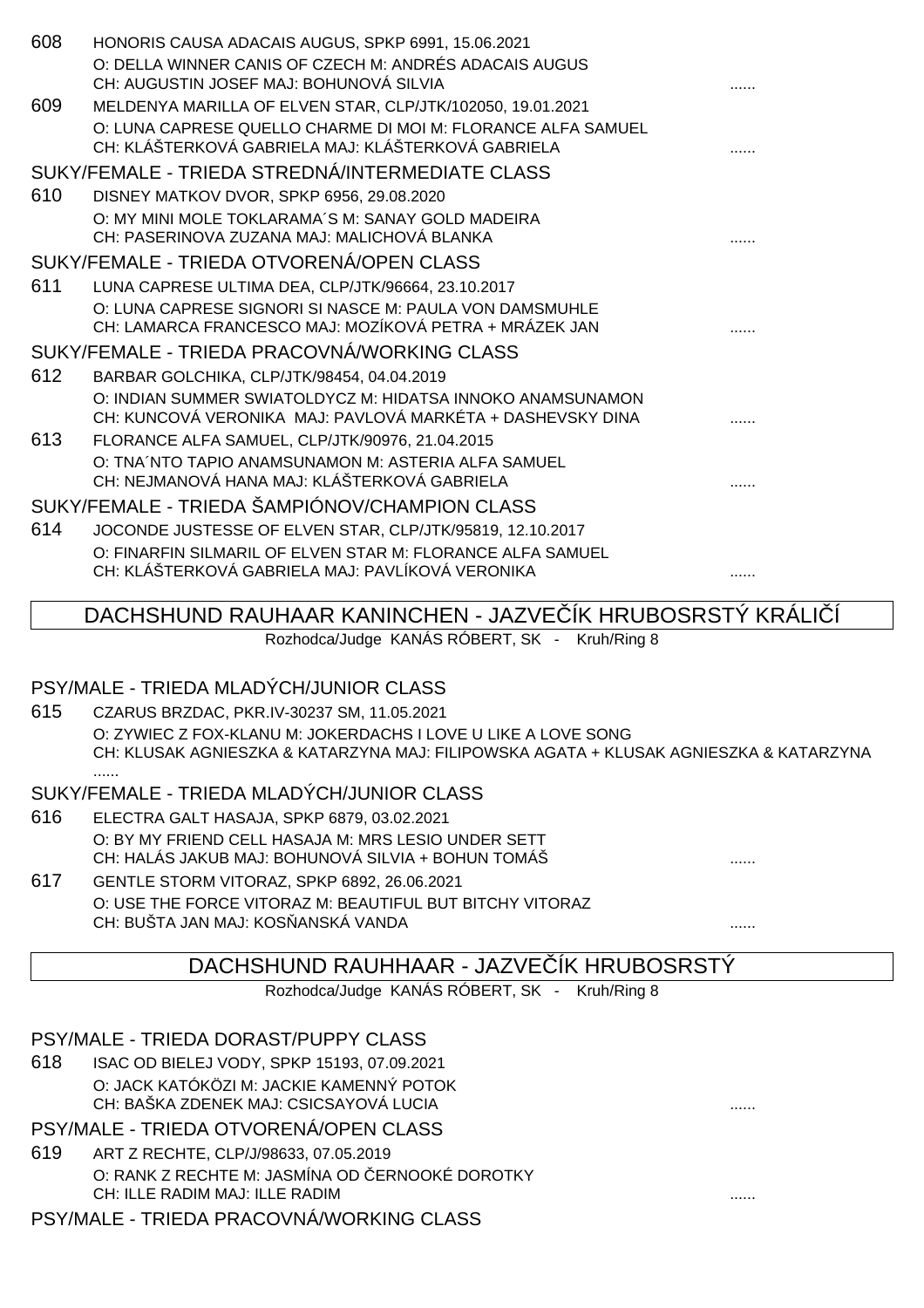| 620 | AZAR Z HORNÉHO ZEMPLÍNA, SPKP 14707, 22.05.2020<br>O: IKAR KAMENNÝ POTOK M: ŽANY JASENOVSKÉ VODOPÁDY<br>CH: KAKUTA MARKO MAJ: KAKUTA MARKO + MARKO JOZEF |                       |
|-----|----------------------------------------------------------------------------------------------------------------------------------------------------------|-----------------------|
|     | SUKY/FEMALE - TRIEDA MLADÝCH/JUNIOR CLASS                                                                                                                |                       |
| 621 | MOLI, JR 73215 JOD, 10.04.2021                                                                                                                           |                       |
|     | O: ARNO-TRCIN M: HUND FANTASTIC                                                                                                                          |                       |
|     | CH: MILENKOVI DALIBOR MAJ: JUROVÁ MÁRIA                                                                                                                  |                       |
|     | SUKY/FEMALE - TRIEDA PRACOVNÁ/WORKING CLASS                                                                                                              |                       |
| 622 | CERIDWEN DE HORTIS BOHEMIA, CLP/J/100861, 23.05.2020                                                                                                     |                       |
|     | O: LEX ZE SKLENÉHO KOPCE M: BONA Z ROHATECKÝCH ZAHRAD                                                                                                    |                       |
|     | CH: ZR ST MICHAL HUBERT MAJ: HLAVSOVÁ MAGDALENA + HLAVSA LUBOŠ                                                                                           |                       |
| 623 | DAENERYS OD NEBOJSKÉHO KAŠTIE A, CLP/J/101090, 04.04.2020                                                                                                |                       |
|     | O: BOR Z POLESÍ CIKHAJE M: CAYENNE OD NEBOJSKÉHO KAŠTIE A<br>CH: ŠPITÁLSKY OLIVER MAJ: Š ASTOVÁ MARKÉTA                                                  |                       |
|     |                                                                                                                                                          |                       |
|     | DACHSHUND RAUHHAAR ZWERG - JAZVE IK HRUBOSRSTY TRPASLI                                                                                                   |                       |
|     | Rozhodca/Judge KANÁS RÓBERT, SK - Kruh/Ring 8                                                                                                            |                       |
|     |                                                                                                                                                          |                       |
|     | PSY/MALE - TRIEDA MLADÝCH/JUNIOR CLASS                                                                                                                   |                       |
| 624 | FUNNY BUNNY VITORAZ, CLP/JTK/103293, 19.06.2021                                                                                                          |                       |
|     | O: NO TIME TO LOSE VITORAZ M: DIVA Z DIVANU VITORAZ<br>CH: BUŠTA JAN MAJ: WILLIAMSON NINA + GRO BJORGUNN RISTVEDT HALL                                   |                       |
|     | PSY/MALE - TRIEDA OTVORENÁ/OPEN CLASS                                                                                                                    |                       |
| 625 | DZEMIK BRZDAC, PKR.IV-29690 SM, 13.03.2020                                                                                                               |                       |
|     | O: POP STAR VITORAZ M: GRZECHU WARTA BRZDAC<br>CH: KLUSAK AGNIESZKA & KATARZYNA MAJ: FILIPOWSKA AGATA + KLUSAK AGNIESZKA & KATARZYNA                     |                       |
|     | <br>PSY/MALE - TRIEDA ŠAMPIÓNOV/CHAMPION CLASS                                                                                                           |                       |
| 626 | ATOS PINKY LINE, SPKP 6790, 24.02.2018                                                                                                                   |                       |
|     | O: FENDI LINE PRO-EURO M: KAYA YOPA                                                                                                                      |                       |
|     | CH: PINKOVÁ SILVIA MAJ: BALÁŽ ROMAN                                                                                                                      | .                     |
|     | SUKY/FEMALE - TRIEDA MLADÝCH/JUNIOR CLASS                                                                                                                |                       |
| 627 | KRINDY PINDY KALOKAGATHIA, CLP/JTK/102248, 20.02.2021                                                                                                    |                       |
|     | O: CORTY YAHAANEL M: SENTENCE Z CHOTÁRA                                                                                                                  |                       |
|     | CH: FAIRAISLOVÁ LENKA MAJ: PAVLOVÁ MARKÉTA + DASHEVSKY DINA                                                                                              |                       |
|     | SUKY/FEMALE - TRIEDA ŠAMPIÓNOV/CHAMPION CLASS                                                                                                            |                       |
| 628 | AYRA KAMENNÉ MORIA, SPKP 6819, 14.12.2018                                                                                                                |                       |
|     | O: DON CORLEONE OF ROSMERY DEL WANHELSING M: JOY YOPA<br>CH: POLÁKOVÁ KATARÍNA MAJ: KOS ANSKÁ VANDA                                                      |                       |
| 629 | SHINE CHIC SHINE DEL WANHELSING, ROI 16/175127, 25.04.2016                                                                                               |                       |
|     | O: THOR DEL WANHELSING M: SO FAR SO GOOD DEL WANHELSING<br>CH: PASCARELLA GABRIEL MAJ: WILLIAMSON NINA + GRO BJORGUNN RISTVEDT HALL                      |                       |
|     |                                                                                                                                                          | skupina/group FCI - 5 |
|     | <b>AKITA</b>                                                                                                                                             |                       |
|     | Rozhodca/Judge RIDAR ÍKOVÁ GABRIELA, SK - Kruh/Ring 7                                                                                                    |                       |
|     |                                                                                                                                                          |                       |

PSY/MALE - TRIEDA MLADÝCH/JUNIOR CLASS

630 GYOKURIN GO OODATE SANNOMARUSOU, JKC-JL-00044/22-0, 24.02.2021 O: TAMAHAGANE GO OODATE SANNOMARUSOU M: MARIN GO MINOKOKEISOU CH: ANGEL ITAY MAJ: CAGAŠOVÁ JANA ......

631 NARUTO GO ZIPANGU, BCU 255 - 001561, 04.05.2021 O: TSURUGIMARU GO AWAKOKU HIKARINOMIYA M: SUZUKA GO AWAKOKU HIKARINOMIYA CH: KORSHUK TATIANA MAJ: STARÁ PETRA ......

#### PSY/MALE - TRIEDA OTVORENÁ/OPEN CLASS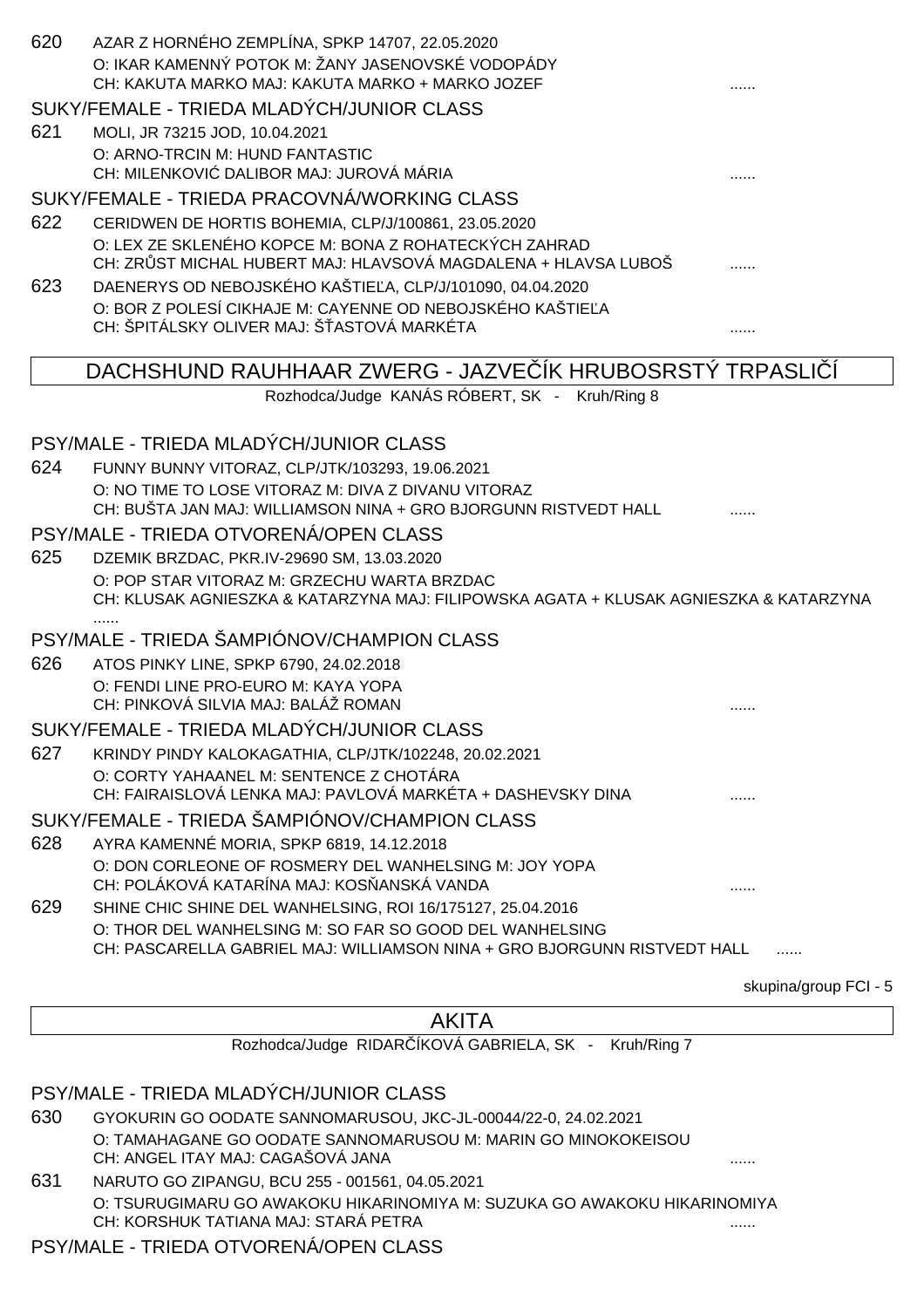| 632 | ROUYAZAN GO MIRYOKU KAT, CMKU/AI/3807/-20/19, 10.05.2019<br>O: C-HAKURYU ZIPANGU M: SAYURI HANABATAKE<br>CH: OLEINIK KATYA MAJ: STARÁ PETRA                     |   |
|-----|-----------------------------------------------------------------------------------------------------------------------------------------------------------------|---|
|     | PSY/MALE - TRIEDA ŠAMPIÓNOV/CHAMPION CLASS                                                                                                                      |   |
| 633 | NORIYO GO KATOU BROTHERS, CMKU/AI/3983/-20/19, 21.08.2019<br>O: KANNARI NO RYUU GO KANNARISOU M: AWA KAREN GO JR. MATSUNAGA<br>CH: KATO AIKI MAJ: CAGAŠOVÁ JANA |   |
|     | SUKY/FEMALE - TRIEDA MLADÝCH/JUNIOR CLASS                                                                                                                       |   |
| 634 | KAYAKASUMII GO YAMAWARU KENSHA, CMKU/AI/4107/-21/21, 17.03.2021                                                                                                 |   |
|     | O: HAMARYU GO MINO KOKEISOU M: HOSHIKO GO FUEN NO OKA<br>CH: UDVARDY ANDRÁS MAJ: STARÁ PETRA                                                                    |   |
|     | SUKY/FEMALE - TRIEDA STREDNÁ/INTERMEDIATE CLASS                                                                                                                 |   |
| 635 | E'YUKI KUROMA, CMKU/AL/3970/20, 31.10.2020<br>O: ACHIKO TORA GO KEN'ICHI AI M: AMAMURA ANTAR TAMAS<br>CH: STARÁ PETRA MAJ: KONE NÁ DANA                         |   |
|     | SUKY/FEMALE - TRIEDA OTVORENÁ/OPEN CLASS                                                                                                                        |   |
| 636 | CHIKAYA GO ICHIMEI, CMKU/AI/3795/19, 29.11.2019                                                                                                                 |   |
|     | O: F'BANDOU GO ICHIMEI M: BI SURI GO ICHIMEI<br>CH: SMOLÍKOVÁ V RA MAJ: ZAPLETAL MARCEL                                                                         |   |
|     | SUKY/FEMALE - TRIEDA ŠAMPIÓNOV/CHAMPION CLASS                                                                                                                   |   |
| 637 | TAMATSUBAKI BENIHIME GO KATSUJIROU, CMKU/AI/4032/-21/19/21, 11.12.2019                                                                                          |   |
|     | O: GATTSU GO KODAMASOU M: YUI GO YANAGIMACHI                                                                                                                    |   |
|     | CH: KATSUKI ISHIGAKI MAJ: CAGAŠOVÁ JANA                                                                                                                         |   |
|     | ALASKAN MALAMUTE - ALJASSKY MALAMUT                                                                                                                             |   |
|     | Rozhodca/Judge RIDAR ÍKOVÁ GABRIELA, SK - Kruh/Ring 7                                                                                                           |   |
|     |                                                                                                                                                                 |   |
|     | PSY/MALE - TRIEDA MLADÝCH/JUNIOR CLASS                                                                                                                          |   |
| 638 | ONE AND ONLY STORMYTH, CMKU/AM/8397/21, 18.06.2021                                                                                                              |   |
|     | O: VICTOR STAR FOR NUKADE LOBO OF NAVARAMA MAL M: NEW ADVENTURE FOR STORMYTH<br>CH: SCHEUFLEROVÁ KATE INA MAJ: KUTLÁKOVÁ DIANA + SCHEUFLEROVÁ KATE INA          |   |
|     | PSY/MALE - TRIEDA ŠAMPIÓNOV/CHAMPION CLASS                                                                                                                      |   |
| 639 | GUNJY'S MAGIC MALS STARCH, HR 10862 AM, 18.09.2017                                                                                                              |   |
|     | O: EROS HAJNDBERG'S ALASKAN MALAMUTES M: BLESSED STAR NORTHERN SUNRISE                                                                                          |   |
|     | CH: BOROZAN SVJETLANA MAJ: ENGEL JANKA                                                                                                                          |   |
|     | AMERICAN AKITA - AMERICKA AKITA                                                                                                                                 |   |
|     | Rozhodca/Judge RIDAR ÍKOVÁ GABRIELA, SK - Kruh/Ring 7                                                                                                           |   |
|     |                                                                                                                                                                 |   |
|     | PSY/MALE - TRIEDA MLADŠÍ DORAST/MINOR PUPPY CLASS                                                                                                               |   |
| 640 | MOLNÁRVÖLGYI CRYSTAL RIVER, MET.AM.AKITA1049/22, 25.10.2021                                                                                                     |   |
|     | O: MOLNÁRVÖLGYI PRIVATE DANCER M: MOLNÁRVÖLGYI ZAMBIA'S FIRE<br>CH: MOLNÁR LÍVIA MAJ: CSEMEZ SEBASTIAN                                                          |   |
|     | PSY/MALE - TRIEDA MLADÝCH/JUNIOR CLASS                                                                                                                          |   |
| 641 | ICE MAN LUCY'S SECRET, CMKU/VJP/1061/21, 23.02.2021                                                                                                             |   |
|     | O: BLACK JACK FROM MOULE'S GARDEN M: SOLDIER PARK VIVIENNE WESTWOOD<br>CH: JELÍNKOVÁ LUCIE MAJ: VALACHOVI OVÁ NEME KAYOVÁ LAURA                                 | . |
| 642 | ZENITH FLAMING STAR PEARL RIVER, CMKU/VJP/1066/21, 09.03.2021                                                                                                   |   |
|     | O: PANTHER BLACK NIGHT PEARL RIVER M: LOVE AT FIRST SIGHT PEARL RIVER<br>CH: KLUSKOVÁ MARKÉTA MAJ: PETERKOVÁ IVANA                                              |   |
|     | PSY/MALE - TRIEDA OTVORENÁ/OPEN CLASS                                                                                                                           |   |
| 643 | PETER PANN BIKIN DVOR, SPKP 597, 11.09.2018                                                                                                                     |   |
|     | O: LADHARMAYA DREAM OF BIKIN DVOR M: FEMME FATALE ANGEL IN FUR<br>CH: HAVLÍKOVÁ ZUZANA MAJ: BLAHOVÁ DOMINIKA + ORAVEC ADRIÁN                                    |   |
|     |                                                                                                                                                                 |   |

SUKY/FEMALE - TRIEDA DORAST/PUPPY CLASS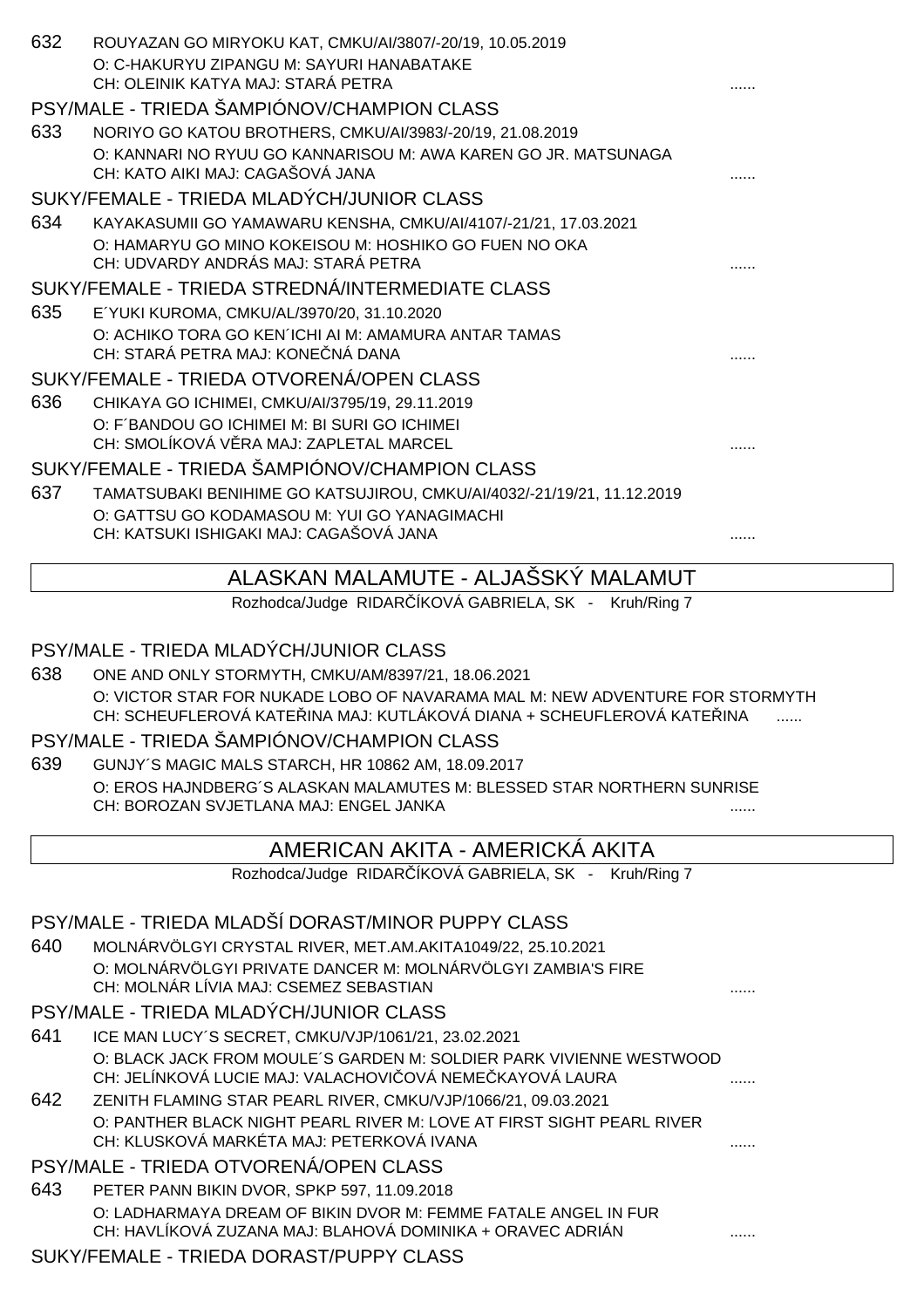| 644 | TALISHA KISSED BY SUN MOYAMRIYA, CMKU/VJP/1130/-21/21, 26.08.2021<br>O: MATAGI PRIDE DARK LIGHT M: WAIWA CATCH THE BUTTERFLY<br>CH: BRATIUK VALERII MAJ: KUBESOVÁ ANDREA |   |
|-----|--------------------------------------------------------------------------------------------------------------------------------------------------------------------------|---|
|     | SUKY/FEMALE - TRIEDA OTVORENÁ/OPEN CLASS                                                                                                                                 |   |
| 645 | LADHARMAYA FULL OF SUNSHINE, SPKP 644, 15.02.2020                                                                                                                        |   |
|     | O: LADHARMAYA BAD BOY M: MOLNÁRVÖLGYI ZAMBEZE                                                                                                                            |   |
|     | CH: LANTOS ZSOLT MAJ: CSEMEZ SEBASTIAN                                                                                                                                   |   |
|     | SUKY/FEMALE - TRIEDA ŠAMPIÓNOV/CHAMPION CLASS                                                                                                                            |   |
| 646 | I'LL ALWAYS LOVE YOU ANGEL IN FUR, SPKP 632, 19.12.2019                                                                                                                  |   |
|     | O: SENDOSAN MALFURION M: GIVE ME YOUR LOVE ANGEL IN FUR<br>CH: ŽAMPACHOVÁ DANA MAJ: BLAHOVÁ DOMINIKA + ORAVEC ADRIÁN                                                     |   |
|     | <b>BASENJI</b><br>Rozhodca/Judge MIKOLKOVÁ-BETINSKÁ ZUZANA, SK - Kruh/Ring 9                                                                                             |   |
|     |                                                                                                                                                                          |   |
|     | PSY/MALE - TRIEDA STREDNÁ/INTERMEDIATE CLASS                                                                                                                             |   |
| 647 | ARIES OFINDORO, PKR.V-32010, 08.12.2020                                                                                                                                  |   |
|     | O: WANYIKA MAALIK M: GOLDLAY WARRIOR OF BURUDIKA                                                                                                                         |   |
|     | CH: LIGOCKA ZUZANNA MAJ: LIGOCKA ZUZANNA                                                                                                                                 |   |
|     | PSY/MALE - TRIEDA OTVORENÁ/OPEN CLASS                                                                                                                                    |   |
| 648 | WILD THINGS HAKUNA MATATA HERCULES, ROI 18/47221, 19.01.2018                                                                                                             |   |
|     | O: ENIGMA WALKING THE RED CARPET M: ARLETTE<br>CH: FERRINI MAURIZIO MAJ: FERRINI MAURIZIO                                                                                |   |
|     |                                                                                                                                                                          |   |
|     | PSY/MALE - TRIEDA ŠAMPIÓNOV/CHAMPION CLASS                                                                                                                               |   |
| 649 | RUOSTEPOSKEN HELMENKALASTAJA, CLP/BSN/1035, 13.05.2019<br>O: ARCANE FROM BLACK MANOR M: JUICY NEWS AFRIKATA                                                              |   |
|     | CH: AHO ANNE-MAIJA MAJ: HUGO JAROSLAV                                                                                                                                    |   |
|     | SUKY/FEMALE - TRIEDA MLADÝCH/JUNIOR CLASS                                                                                                                                |   |
| 650 | DAR BONY-SONA ROXY, CLP/BSN/1170, 04.01.2021                                                                                                                             |   |
|     | O: JAKOBA C-QUEST RED STORM RISING M: DAR BONY-SONA MIRACULOUS WIN GOLD<br>CH: BANCHUKOVA MARINA MAJ: ZLÁMALOVÁ JANA                                                     |   |
|     | SUKY/FEMALE - TRIEDA STREDNÁ/INTERMEDIATE CLASS                                                                                                                          |   |
| 651 | LAILA SANGRE PURA, SPKP 130, 19.11.2020                                                                                                                                  |   |
|     | O: LITTLE BOY BALLADA O WEDROWANIU M: FATINA SANGRE PURA<br>CH: BRZOZOWSKI ROBERT & SPADLO ANETA MAJ: RUŽI KOVÁ ALENA                                                    |   |
| 652 | POLLI DZETA, SPKP 136, 07.12.2020                                                                                                                                        |   |
|     | O: IMPALA ESSENCE DAZZLING ZERO M: ELIN BERZE VIRDZHINI<br>CH: ROSCHUPKINA ANŽELIKA MAJ: KATRENIAK RICHARD                                                               |   |
|     | SUKY/FEMALE - TRIEDA OTVORENÁ/OPEN CLASS                                                                                                                                 |   |
| 653 | HALIMA ADEN CHANZO CHA NILE, SPKP 127, 01.10.2020                                                                                                                        |   |
|     | O: TAME PRIDE EL BOSCO M: BOYOMA CHANZO CHA NILE<br>CH: POLÁŠEK OND EJ MAJ: BELOVI OVÁ ANETTA                                                                            |   |
| 654 | QUEENIE EKIBONDO, CLP/BSN/1074, 28.12.2019                                                                                                                               |   |
|     | O: BAHATICCA'S GIVENCHY GENTLEMAN ONLY M: HONEY AMBER SUNRISE<br>CH: MIKLIŠOVÁ MIROSLAVA MAJ: TARASOVI DANIEL                                                            |   |
|     | SUKY/FEMALE - TRIEDA ŠAMPIÓNOV/CHAMPION CLASS                                                                                                                            |   |
| 655 | AMERICAN BEAUTY FROM ZAINABU, SPKP 132, 06.12.2019                                                                                                                       |   |
|     | O: JADAKA MEISTERHAUS SILVER LEGACY M: NATURE'S MASTERPIECE HAPPY FOR ZAINABU<br>CH: CHUDZI SKA KRYSTYNA MAJ: PATAKYOVÁ ŠPA ÚROVÁ ZUZANA                                 |   |
| 656 | NASLEDIYE ETERA ZHOAYU DE LA COURONNE, CLP/BSN/1179, 25.12.2019                                                                                                          |   |
|     | O: NASLEDIYE ETERA CHARM OFFENSIV M: KIMWITU'S SWEETY STRAWBERRY                                                                                                         |   |
|     | CH: KHABAROVA V.V. MAJ: LENGYELOVÁ PETRA                                                                                                                                 | . |

CIRNECO DELL´ETNA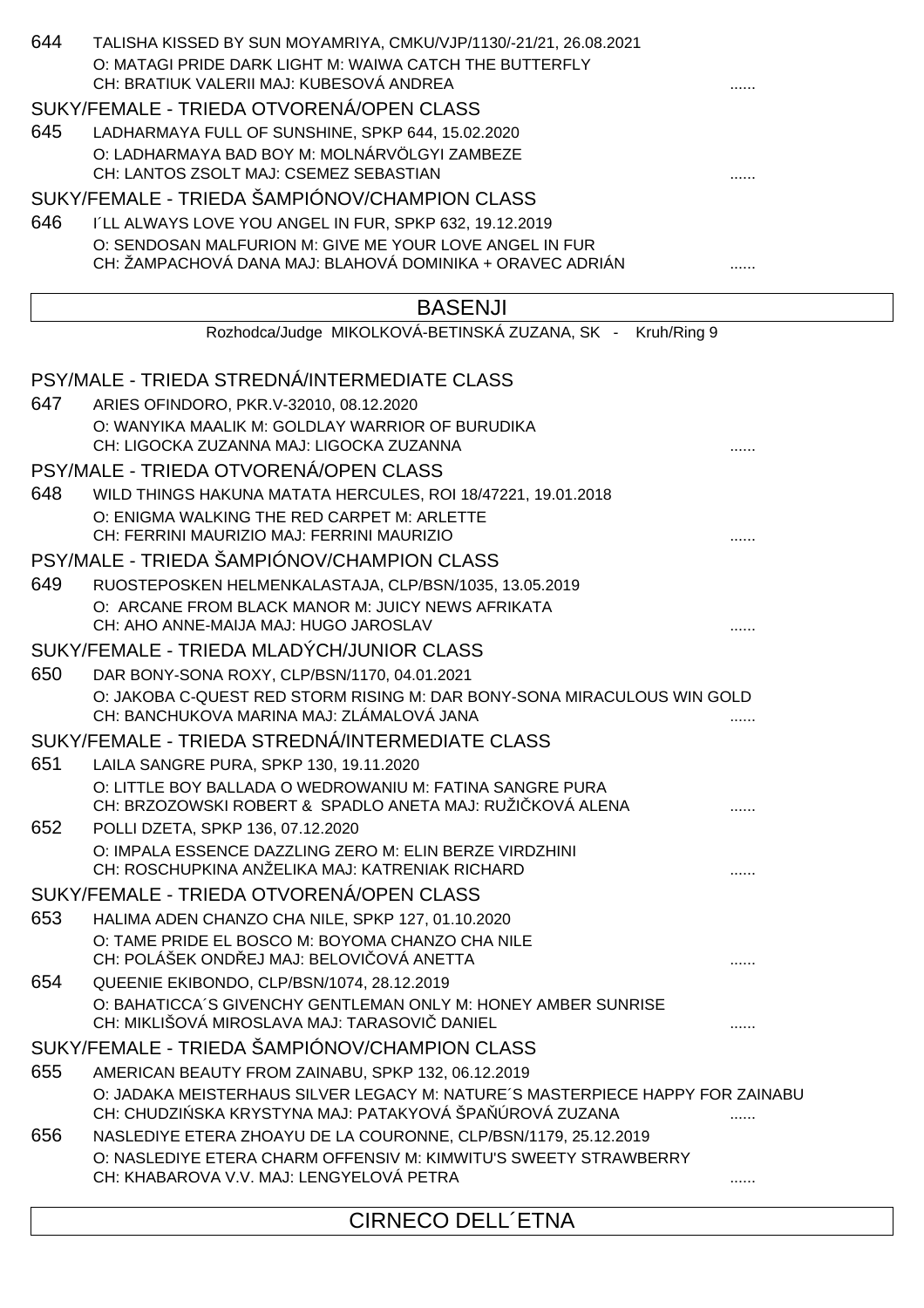#### PSY/MALE - TRIEDA OTVORENÁ/OPEN CLASS

657 SASA´ DEI VIGNAZZI, SPKP 17, 30.06.2020 O: GIOTTO DEI VIGNAZZI M: MIMI´ DEI VIGNAZZI CH: PALAZZOLO GIUSEPPE MAJ: VEDRÖDYOVÁ MICHAELA

#### DEUTSCHER GROSSSPITZ SCHWARZ-BRAUN - NEMECKÝ ŠPIC VEĽKÝ LIERNY A **HNEDY**

Rozhodca/Judge MIKOLKOVÁ-BETINSKÁ ZUZANA, SK - Kruh/Ring 9

#### PSY/MALE - TRIEDA OTVORENÁ/OPEN CLASS

658 PLUTO BLACK RE-JAN MORAVIA, CMKU/NS/15140/17, 24.06.2017 O: FEROX VIRIBUS Z VITONSKÉHO PANSTVÍ M: LARA BLACK RE-JAN MORAVIA CH: NOCIAROVÁ RENÁTA MAJ: ENGELMANNOVÁ EVA ......

### DEUTSCHER KLEINSPITZ NEUFARBEN - NEMECKÝ ŠPIC MALÝ NOVÉ FARBY

Rozhodca/Judge MIKOLKOVÁ-BETINSKÁ ZUZANA, SK - Kruh/Ring 9

#### PSY/MALE - TRIEDA MLADÝCH/JUNIOR CLASS

| 659 | JASPER REJNA, CMKU/NS/18111/-21/21, 07.01.2021    |  |
|-----|---------------------------------------------------|--|
|     | O: ZIKI GINGERS HAPPINES M: KATY PERRY REJNA      |  |
|     | CH: OLÁHOVÁ EDITA MAJ: BEKOVÁ JANA                |  |
|     |                                                   |  |
|     | PSY/MALE - TRIEDA ŠAMPIÓNOV/CHAMPION CLASS        |  |
| 660 | G-ATHOS IM-KA, SPKP 1604, 30.06.2018              |  |
|     | O: NICE ALLIN I K M: GITA MARIADOLF               |  |
|     | CH: SOPKO PETER MAJ: SOPKO PETER + SOPKO HANA     |  |
|     | SUKY/FEMALE - TRIEDA OTVORENÁ/OPEN CLASS          |  |
| 661 | HAMAY MARIADOLF, SPKP 2068, 24.08.2020            |  |
|     | O: DANIEL FROM GOLDEN QUEEN M: CHIARA MARIADOLF   |  |
|     | CH: ŠKROCHOVÁ MÁRIA MAJ: ŠKROCHOVÁ MÁRIA          |  |
|     | SUKY/FEMALE - TRIEDA ŠAMPIÓNOV/CHAMPION CLASS     |  |
| 662 | G-ARIA IM-KA, SPKP 1605, 30.06.2018               |  |
|     | O: NICE ALLIN I K M: GITA MARIADOLF               |  |
|     | CH: SOPKO PETER MAJ: SOPKO PETER + SOPKO HANA     |  |
|     | SUKY/FEMALE - TRIEDA VETERÁNOV/VETERAN CLASS      |  |
| 663 | GITA MARIADOLF, SPKP 938, 20.12.2013              |  |
|     | O: ATOS TRE MARIADOLF M: STELA MARIADOLF          |  |
|     | CH: ŠKROCHOVÁ MÁRIA MAJ: SOPKO PETER + SOPKO HANA |  |

# DEUTSCHER KLEINSPITZ SCHWARZ-BRAUN - NEMECKÝ ŠPIC MALÝ IERNY A **HNEDÝ**

Rozhodca/Judge MIKOLKOVÁ-BETINSKÁ ZUZANA, SK - Kruh/Ring 9

#### PSY/MALE - TRIEDA ŠAMPIÓNOV/CHAMPION CLASS

664 AJABU ELWIS SAMURAY HATTORI HANZO, CMKU/NS/17288/20, 22.05.2020 O: RUS HAUS VORHUT CRISTOFORO COLOMBO M: XANTIPI HARMONIE TLAPEK CH: FLEISCHMAN JOSEF MAJ: TĚHLOVÁ PETRA ......

### DEUTSCHER MITTELSPITZ NEUFARBEN - NEMECKÝ ŠPIC STREDNÝ NOVÉ FARBY

Rozhodca/Judge MIKOLKOVÁ-BETINSKÁ ZUZANA, SK - Kruh/Ring 9

#### SUKY/FEMALE - TRIEDA MLADÝCH/JUNIOR CLASS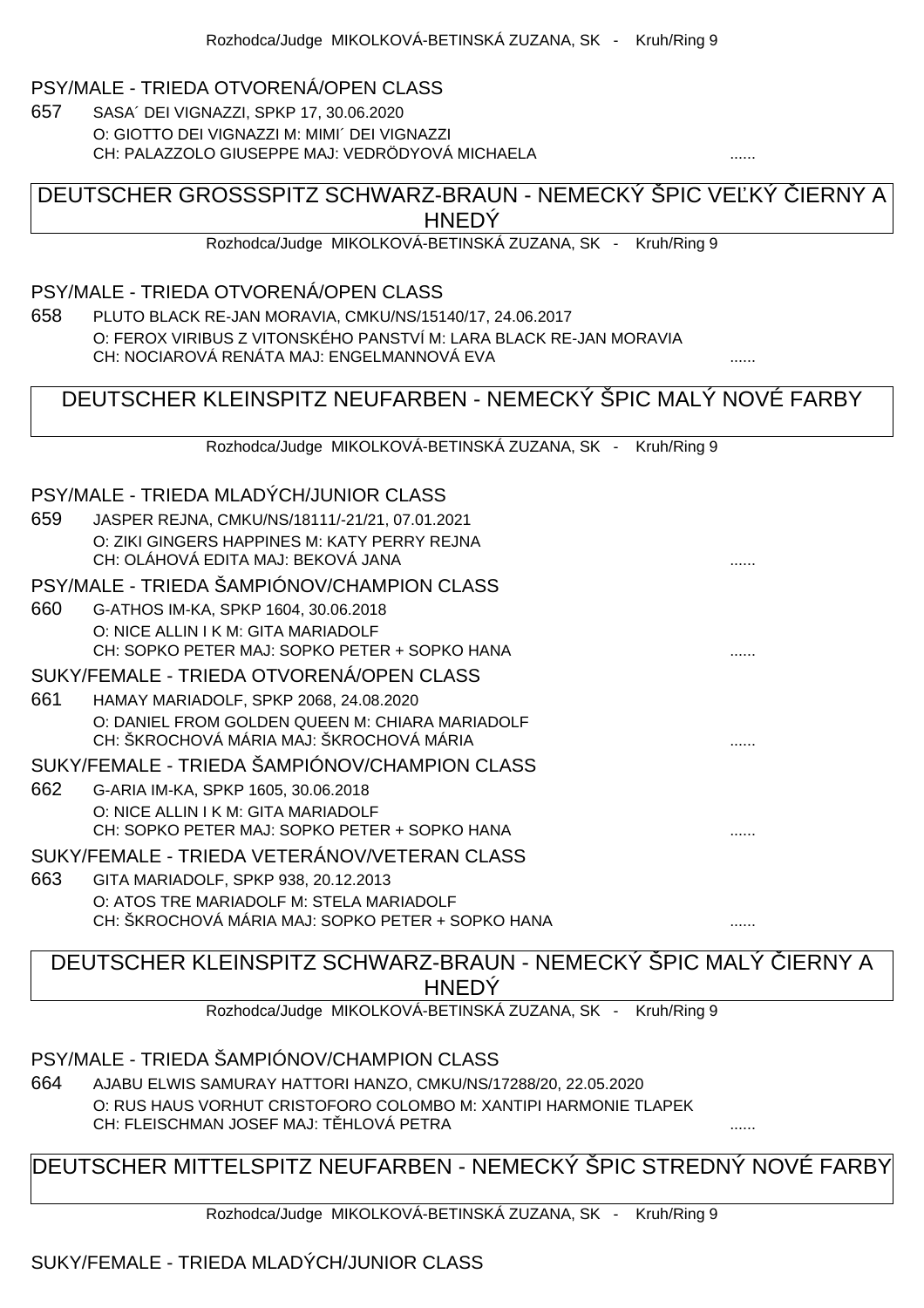665 MITTLINES A TASTE OF HONEY, PKR.V-33351, 20.02.2021 O: MOON ROCKS LUCKY NUMBER SEVEN M: MITTLINES LADY MADONNA CH: LIF MARIA MAJ: TOKARCZYK WOJCIECH + POGORZELSKA JOANNA ......

#### DEUTSCHER WOLFSSPITZ - NEMECKÝ ŠPIC VL Í

Rozhodca/Judge MIKOLKOVÁ-BETINSKÁ ZUZANA, SK - Kruh/Ring 9

| 666<br>667 | PSY/MALE - TRIEDA MLADÝCH/JUNIOR CLASS<br>CHAISSEYS EJMI-LU, CMKU/NS/17734/21, 11.01.2021<br>O: NEVASTAR MASHIRO KIN M: FLORRY EJMI-LU<br>CH: CHARVÁTOVÁ EMÍLIE MAJ: JURÍ EK MARTIN<br>SUKY/FEMALE - TRIEDA STREDNÁ/INTERMEDIATE CLASS<br>HONNEY EJMI-LU, CMKU/NS/17427/20, 28.08.2020 |   |
|------------|----------------------------------------------------------------------------------------------------------------------------------------------------------------------------------------------------------------------------------------------------------------------------------------|---|
|            | O: ADDYS EJMI-LU M: IZDOMASU FAI NA NA<br>CH: CHARVÁTOVÁ EMÍLIE MAJ: CHARVÁTOVÁ EMÍLIE + ZLÁMALOVÁ LUCIE                                                                                                                                                                               |   |
|            | DEUTSCHER ZWERGSPITZ (POMERANIAN) - NEMECKÝ SPIC TRPASLI Í                                                                                                                                                                                                                             |   |
|            | (POMERANIAN)                                                                                                                                                                                                                                                                           |   |
|            | Rozhodca/Judge MIKOLKOVÁ-BETINSKÁ ZUZANA, SK - Kruh/Ring 9                                                                                                                                                                                                                             |   |
|            | PSY/MALE - TRIEDA MLADÝCH/JUNIOR CLASS                                                                                                                                                                                                                                                 |   |
| 668        | FALCNORY RITCHIE BLACKOMORES RAINBOW, UKU.0505033, 20.11.2020                                                                                                                                                                                                                          |   |
|            | O: JACK SPAROW OF LENETTE M: MINIMISHKI ELIT BEST MISHEL                                                                                                                                                                                                                               |   |
|            | CH: SOKOLOVA TETYANA MAJ: ZVONTSOV DMYTRO                                                                                                                                                                                                                                              |   |
|            | PSY/MALE - TRIEDA STREDNÁ/INTERMEDIATE CLASS                                                                                                                                                                                                                                           |   |
| 669        | HONZÍK POM REJNA, SPKP 2078, 23.10.2020                                                                                                                                                                                                                                                |   |
|            | O: KOLIBRIPOM ALEX MAQUEEN M: OXANA JESSICA REJNA<br>CH: OLÁHOVÁ EDITA MAJ: JANUŠKOVÁ IVANA                                                                                                                                                                                            |   |
|            | PSY/MALE - TRIEDA OTVORENÁ/OPEN CLASS                                                                                                                                                                                                                                                  |   |
| 670        | SUPER GLAMUR HANDSOME, SPKP 2304, 13.11.2020                                                                                                                                                                                                                                           |   |
|            | O: SUPER GLAMUR LEMON M: VIVA WHITE POM ANGEL<br>CH: GOROVA TETIANA MAJ: K ÍŽKOVÁ SKARLET                                                                                                                                                                                              |   |
|            | SUKY/FEMALE - TRIEDA DORAST/PUPPY CLASS                                                                                                                                                                                                                                                |   |
| 671        | NELLIE POM REJNA, SPKP 2291, 04.07.2021                                                                                                                                                                                                                                                |   |
|            | O: GRAND IZ RUZY ORIENT EXPRESS M: UZZIYE ULLA RENJA<br>CH: OLÁHOVÁ EDITA MAJ: KOVÁ IKOVÁ KRISTÍNA                                                                                                                                                                                     |   |
|            | SUKY/FEMALE - TRIEDA MLADÝCH/JUNIOR CLASS                                                                                                                                                                                                                                              |   |
| 672        | MINNIE POM REJNA, SPKP 2286, 02.07.2021                                                                                                                                                                                                                                                |   |
|            | O: GRAND IZ RUZY ORIENT EXPRESS M: CATALEYA CAILLEY REJNA<br>CH: OLÁHOVÁ EDITA MAJ: KOVÁ IKOVÁ KRISTÍNA                                                                                                                                                                                |   |
| 673        | SARACH-POM MARIADOLF, SPKP 2297, 29.06.2021                                                                                                                                                                                                                                            |   |
|            | O: POMSTYLE MILK SHAKE M: ROXY MARIADOLF<br>CH: ŠKROCHOVÁ MÁRIA MAJ: HOLÁ NIKOLETA                                                                                                                                                                                                     |   |
|            | SUKY/FEMALE - TRIEDA STREDNÁ/INTERMEDIATE CLASS                                                                                                                                                                                                                                        |   |
| 674        | ISABEL-POM MARIADOLF, SPKP 2095, 22.10.2020                                                                                                                                                                                                                                            |   |
|            | O: ARMANI OF ERIKA'S HOME M: CH NIKA MARIADOLF<br>CH: ŠKROCHOVÁ MÁRIA MAJ: ŠKROCHOVÁ MÁRIA                                                                                                                                                                                             | . |

#### KARJALANKARHUKOIRA - KARELSKÝ MEDVEDÍ PES

Rozhodca/Judge MIKOLKOVÁ-BETINSKÁ ZUZANA, SK - Kruh/Ring 9

#### PSY/MALE - TRIEDA MLADÝCH/JUNIOR CLASS

675 FIN CIE TAJGI, PKR.V-31922, 08.01.2021 O: AKORD CIE TAJGI M: JÄTTÖSARVEN RUKA CH: OSITEK KRZYSZTOF MAJ: KREMPASKÁ VIKTÓRIA ......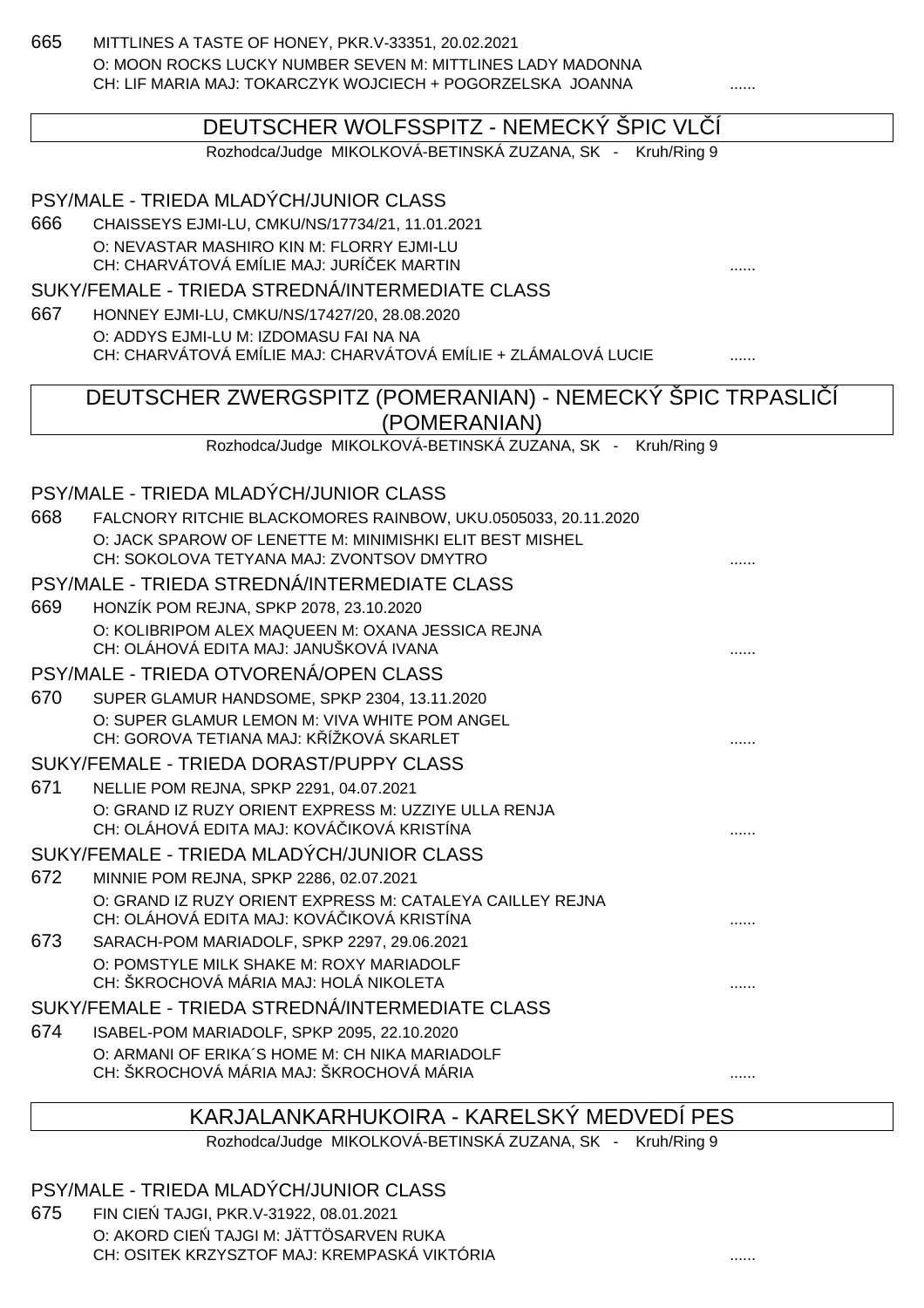#### SUKY/FEMALE - TRIEDA OTVORENÁ/OPEN CLASS

- 676 ASCHOKA Z VOD RADSKÉHO ÚDOLÍ, CLP/KMP/936, 11.03.2020 O: EDGAR OSTRAVICKÁ NIVA M: AIRA AIRA SPOD SOKOLA CH: ZVÁRA ZDEN K MAJ: KREMPASKÁ VIKTÓRIA
- 677 BEKY ARIA SPOD SOKOLA, SPKP 379, 29.01.2018 O: CLODY CZECH ANELA M: ARIA AYUKA SPOD BESKYDA CH: DOLNÍK MICHAL MAJ: KRÁL ŠTEFAN ......

#### KISHU

Rozhodca/Judge MIKOLKOVÁ-BETINSKÁ ZUZANA, SK - Kruh/Ring 9

SUKY/FEMALE - TRIEDA MLADÝCH/JUNIOR CLASS

678 UNMAY NO AKAY ITO KANA SHIRO, CMKU/KII/70/-21/21, 05.03.2021 O: KRYAZH YAKUTII TOPAZ M: SNOW GALAXY PANDORA CH: KOVALEVA SV TLANA MAJ: URBANÍKOVI RADKA A FRANTIŠEK .........................

LAIKA RUSSKO-EVROPEISKAIA - LAJKA RUSKO-EURÓPSKA

Rozhodca/Judge MIKOLKOVÁ-BETINSKÁ ZUZANA, SK - Kruh/Ring 9

#### SUKY/FEMALE - TRIEDA STREDNÁ/INTERMEDIATE CLASS

679 GOLDIE Z HADIHO VRCHU, CLP/REL/224, 06.06.2020 O: ZEN M: MEGGY CH: PAVEZKA DALIBOR MAJ: ROJKO IGOR

# LAIKA YAKUTSKAYA

Rozhodca/Judge MIKOLKOVÁ-BETINSKÁ ZUZANA, SK - Kruh/Ring 9

#### PSY/MALE - TRIEDA ŠAMPIÓNOV/CHAMPION CLASS

680 NORGUN YAKUTSKIY SHAMAN, PKR.WU.V-29634, 25.03.2018 O: LOGAN M: SAMIRA CH: PETRICHENKO N.A. MAJ: KULAWIK KLAUDIA ......

### LAIKA ZAPADNO-SIBIRSKAIA - LAJKA ZÁPADOSIBÍRSKA

Rozhodca/Judge MIKOLKOVÁ-BETINSKÁ ZUZANA, SK - Kruh/Ring 9

#### SUKY/FEMALE - TRIEDA MLADÝCH/JUNIOR CLASS

681 BRITA ULYTÉLÉ, SPKP RG 788, 15.04.2021 O: GAY M: MEILA ULYTÉLÉ CH: BEKINTIS ALVYDAS MAJ: GRGAČOVÁ JANA ......

SUKY/FEMALE - TRIEDA OTVORENÁ/OPEN CLASS

682 AXA Z PIŠTOVHO DVORA, SPKP RG 744, 14.05.2020 O: VIZAR M: ASTA ZE SIBI SKÉ TAJGY CH: ZELE ÁK TEFAN MAJ: KREMPASKÁ VIKTÓRIA

#### NIHON SUPITTSU - JAPONSKÝ ŠPIC

Rozhodca/Judge MIKOLKOVÁ-BETINSKÁ ZUZANA, SK - Kruh/Ring 9

#### SUKY/FEMALE - TRIEDA OTVORENÁ/OPEN CLASS

683 BORKA WHITE CORVIN, SPKP 7, 16.09.2020 O: GRAND YUKIKO ASTRA NATUS M: ESUMI TAMAO LUKATO GOLD CH: HAVRAN ŠTEFAN MAJ: HAVRAN ŠTEFAN ......

PERRO SIN PELO DEL PERÚ GRANDE - PERUÁNSKY NAHÁ VE KÝ

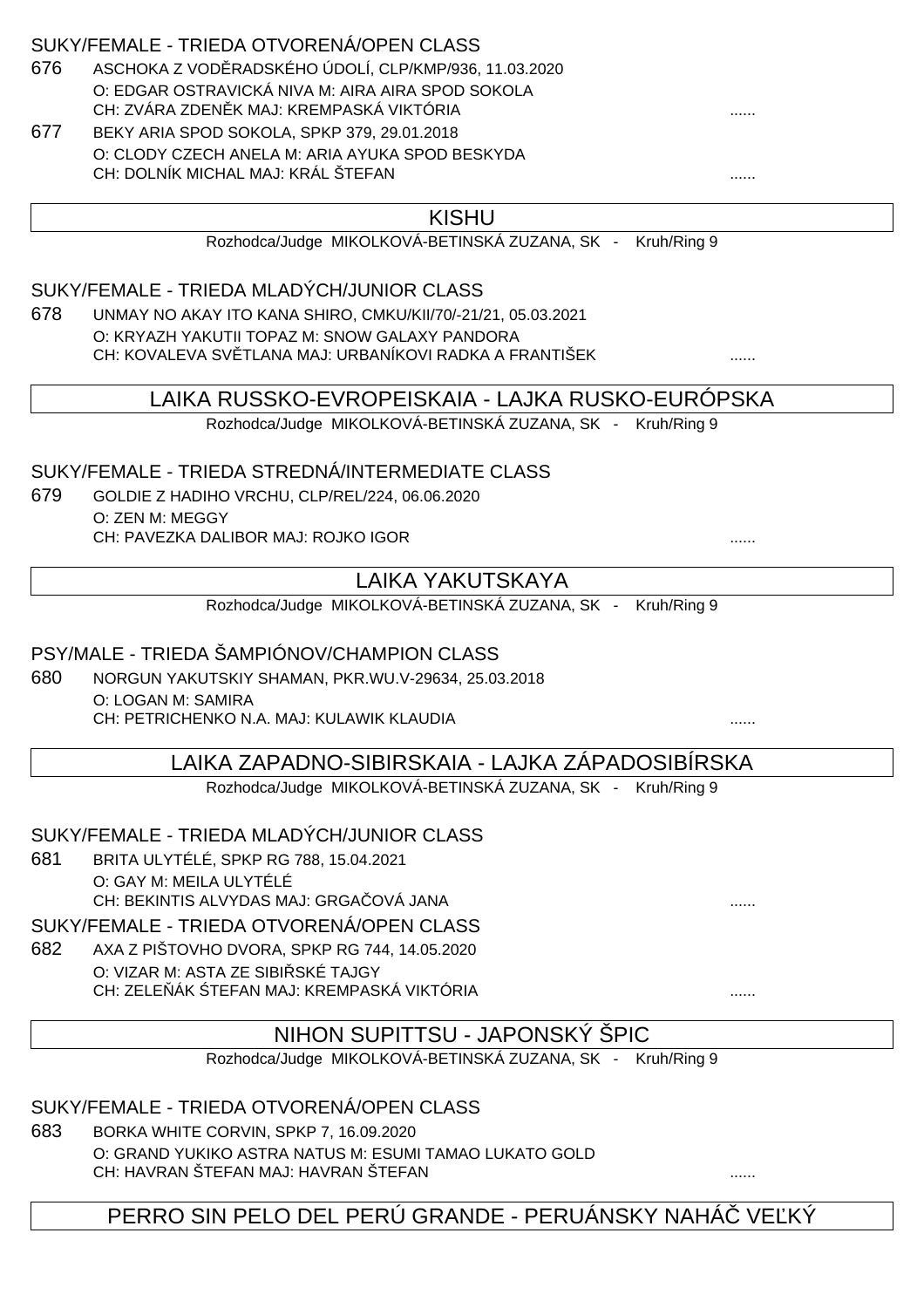#### PSY/MALE - TRIEDA MLADÝCH/JUNIOR CLASS

- 684 QUENTIN CEDERIKON, SPKP 126, 26.01.2021 O: LLOQUE YUPANQUI PAZZDA M: LOVING JULIE CEDERIKON CH: DEMETEROVÁ PETRA MAJ: ŠUVADA MIROSLAV
- 685 RAMSES CEDERIKON, SPKP 131, 26.04.2021 O: IMPERIO D'INKA ESPIPE A M: FREEDOM OF THE MIND CEDERIKON CH: DEMETEROVÁ PETRA MAJ: TOMEKOVÁ ALEXA ......

#### SUKY/FEMALE - TRIEDA OTVORENÁ/OPEN CLASS

686 SONDERWOL LEGEND YUTARA, RKF 5651810 R, 19.06.2019 O: JEFE HUATUNTUPAQ M: GEMMA HUATUNTUPAQ CH: KABLOVÁ VALERIA MAJ: HEČKOVÁ BARBORA ......

# PERRO SIN PELO DEL PERÚ MEDIO - PERUÁNSKY NAHÁČ STREDNÝ

Rozhodca/Judge MIKOLKOVÁ-BETINSKÁ ZUZANA, SK - Kruh/Ring 9

### SUKY/FEMALE - TRIEDA MLADÝCH/JUNIOR CLASS

687 MARGOT KINGS PAWS NIJANI, SPKP 136, 25.04.2021 O: CHEETO DIDI LURAMION M: EROTIC TOY KINGS PAWS NIJANI CH: LUPTÁKOVÁ NIKOLA MAJ: TÓTHOVÁ NIKOLETA + TÓTHOVÁ NIKOLETA  $\ldots$ 

# PERRO SIN PELO DEL PERÚ PEQUE O - PERUÁNSKY NAHÁ MALÝ

Rozhodca/Judge MIKOLKOVÁ-BETINSKÁ ZUZANA, SK - Kruh/Ring 9

### SUKY/FEMALE - TRIEDA MLADÝCH/JUNIOR CLASS

688 APOKALYPSA PER ASPERA AD FELICITAS, SPKP 129, 21.03.2021 O: VIGOROSO DÍNKA ESPIPE?A M: FARRA OD REMETKY CH: MOTÚZOVÁ MICHAELA MAJ: MOTÚZOVÁ MICHAELA ......

# PODENCO IBICENCO ROUGH HAIRED - IBIZSKÝ CHRT HRUBOSRSTÝ

Rozhodca/Judge MIKOLKOVÁ-BETINSKÁ ZUZANA, SK - Kruh/Ring 9

### SUKY/FEMALE - TRIEDA DORAST/PUPPY CLASS

689 ESTRELLA LA PRINCESA ROSA DE PODI, SPKP RG 68, 24.07.2021 O: TIGIDIT EL DORADO M: REINA DE LA MONTANERA CH: KAMENÁROVÁ MICHAELA MAJ: ERVE ANSKÁ LINDA  $\ldots$ ...

### SAMOYED

Rozhodca/Judge MIKOLKOVÁ-BETINSKÁ ZUZANA, SK - Kruh/Ring 9

### PSY/MALE - TRIEDA MLADÝCH/JUNIOR CLASS

- 690 ENCHANTING ELECTION ORLEANSNOW, SPKP 965, 13.03.2021 O: RADOST ZHIZNI GALACTIX M: ZODIAC VIRGIN ORLEANSNOW CH: LUXOVÁ MARCELA MAJ: JANČOVIČOVÁ MIRIAM ......
- 691 KING OF MY HEART CARPATHIAN WHITE SMILE, SPKP 971, 10.04.2021 O: DRAGON´S HEART CARPATHIAN WHITE SMILE M: EVERYTHING CHANGES CARPATHIAN WHITE
- SMILE CH: HENČELOVÁ PETRA MAJ: HENČELOVÁ PETRA ......
- 692 LOVELY SNOW DIAMONDS ENCHANTING ZAFIR, SPKP 969, 02.03.2021 O: MISHKA NA SEVERE EQUILIBRIUM OMNIS M: OCHAROVIVAUYSHAYA DUSHU´S HUTORA DYKANKI CH: URBÁN SÁNDOR TIBORNÉ MAJ: PAPPOVÁ MICHAELA ......

PSY/MALE - TRIEDA STREDNÁ/INTERMEDIATE CLASS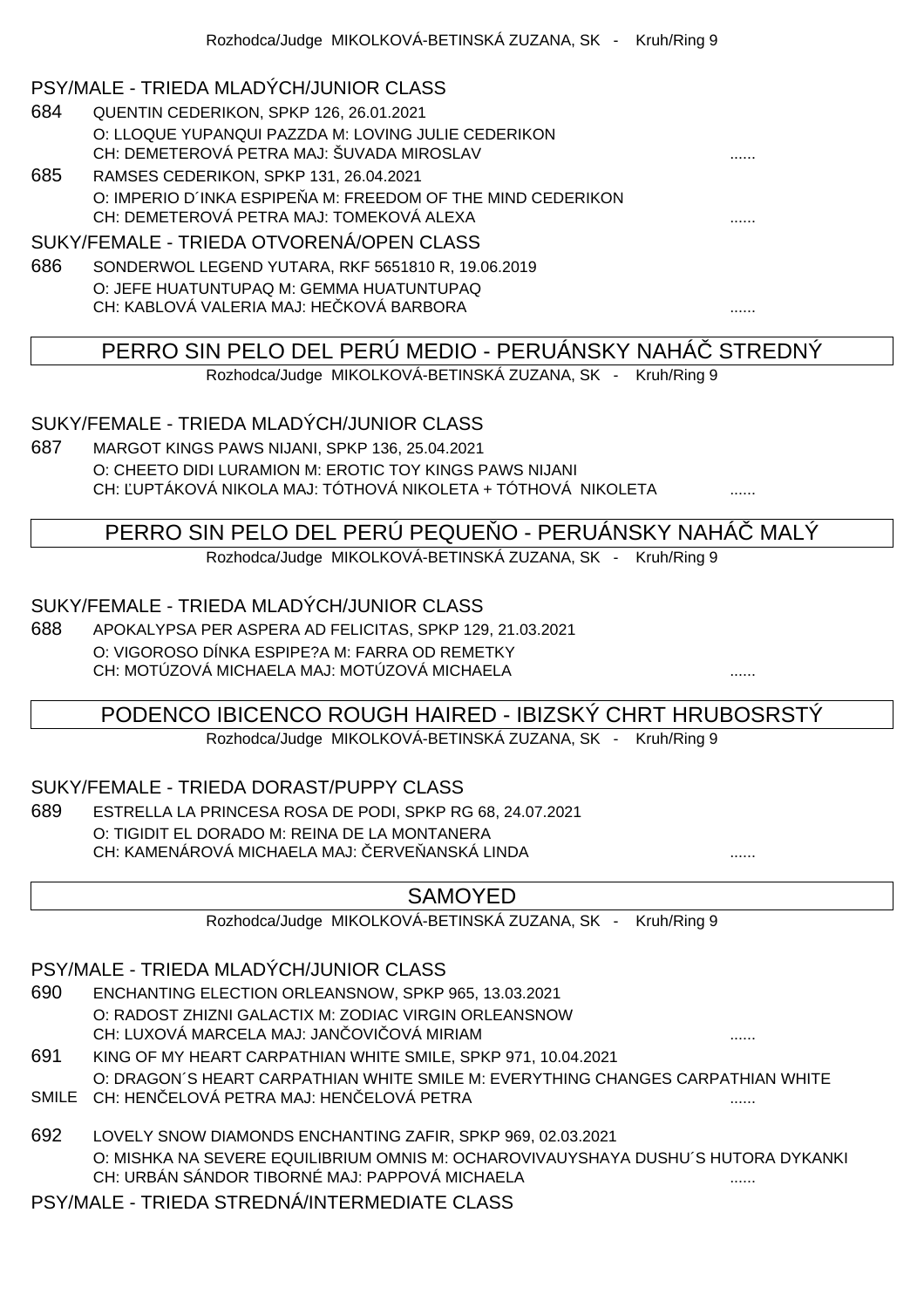| 693 | LUCKY LOVE BE MINE, RKF 6054505, 17.11.2020                                                                                                                |   |
|-----|------------------------------------------------------------------------------------------------------------------------------------------------------------|---|
|     | O: DE VILLAODON ZACKARY M: RADOST ZHIZNI YANIKA                                                                                                            |   |
|     | CH: OZHEGOVA OLGA MAJ: GALLYOVÁ LAURA                                                                                                                      |   |
|     | PSY/MALE - TRIEDA ŠAMPIÓNOV/CHAMPION CLASS                                                                                                                 |   |
| 694 | JOURNEY TO SAYAN XSARA'S HOPE, SPKP 739, 15.05.2019<br>O: MISHKA NA SEVERE DIKIY MIOD M: HOLY MIRACLE FOR XSARA'S HOPE                                     |   |
|     | CH: MÚDRA EMILIA MAJ: RACUŁT PAULINA                                                                                                                       |   |
| 695 | MOMO MATHIAS AIASKIMA, SPKP 643, 19.05.2017                                                                                                                |   |
|     | O: KAMERON KIRK WINTER QUEEN M: GRACEKELLY AIASKIMA                                                                                                        |   |
|     | CH: PEŠKOVÁ ALENA MAJ: JÁNOŠÍKOVÁ MARTINA                                                                                                                  |   |
|     | SUKY/FEMALE - TRIEDA DORAST/PUPPY CLASS                                                                                                                    |   |
| 696 | GINGER OF SHAKIRA V TRNÁ BOU E, CMKU/S/3523/21, 19.07.2021                                                                                                 |   |
|     | O: EDWARD O'ALBERT V TRNÁ BOU E M: SHAKIRA OF ROSE VIDNAVSKÁ ZÁ E<br>CH: HO KOVÁ RADMILA MAJ: KOPPOVÁ NIKOL                                                |   |
|     | SUKY/FEMALE - TRIEDA MLADÝCH/JUNIOR CLASS                                                                                                                  |   |
| 697 | MOYA LYUBOV FANTASTICHESKAYA ZVEZDA, RKF 6214945, 04.04.2021                                                                                               |   |
|     | O: SNEZHNII RIFEI FAVORIT M: ZLAT IMPERIYA MARKIZA                                                                                                         |   |
|     | CH: DOLGUSHINA L.A. MAJ: GALLYOVÁ LAURA + GIBOVÁ ANNA                                                                                                      |   |
|     | SUKY/FEMALE - TRIEDA STREDNÁ/INTERMEDIATE CLASS                                                                                                            |   |
| 698 | E IS FOR EXQUISITE YOSHI AND US, SPKP 863, 27.05.2020                                                                                                      |   |
|     | O: THE SEVENTH HEAVEN YOSHI AND US M: YANG THE SUNSHINE AT YOSHI AND US                                                                                    |   |
|     | CH: FULIEROVÁ JANA MAJ: SULÍR MATOVI OVÁ IVANA<br>SUKY/FEMALE - TRIEDA OTVORENÁ/OPEN CLASS                                                                 |   |
| 699 |                                                                                                                                                            |   |
|     | INCREDIBLE IRIS CARPATHIAN WHITE SMILE, CMKU/S/3273/-20/20, 12.03.2020<br>O: FAITH LOVE&HOPE CARPATHIAN WHITE SMILE M: EVERYTHING CHANGES CARPATHIAN WHITE |   |
|     | SMILE CH: HEN ELOVÁ PETRA MAJ: ŠIFALDA SVATOPLUK                                                                                                           |   |
| 700 | IN THE NAME OF LOVE CARPATHIAN WHITE SMILE, SPKP 839, 12.03.2020                                                                                           |   |
|     | O: FAITH LOVE&HOPE CARPATHIAN WHITE SMILE M: EVERYTHING CHANGES CARPATHIAN WHITE                                                                           |   |
|     | SMILE CH: HEN ELOVÁ PETRA MAJ: HEN ELOVÁ PETRA                                                                                                             | . |
|     | SUKY/FEMALE - TRIEDA ŠAMPIÓNOV/CHAMPION CLASS                                                                                                              |   |
| 701 | EVELYN WHITE BEAUTY OF SVIDNIK, SPKP 776, 07.09.2019                                                                                                       |   |
|     | O: DAYDREAM DALLAS XSARA'S HOPE M: DORIS WHITE BEAUTY OF SVIDNIK                                                                                           |   |
|     | CH: GIBOVÁ ANNA MAJ: KREMPASKÁ VIKTÓRIA                                                                                                                    |   |
|     | <b>SHIBA</b>                                                                                                                                               |   |
|     | Rozhodca/Judge MIKOLKOVÁ-BETINSKÁ ZUZANA, SK -<br>Kruh/Ring 9                                                                                              |   |
|     | PSY/MALE - TRIEDA OTVORENÁ/OPEN CLASS                                                                                                                      |   |
| 702 | AKIHIRO KAWAAKARI, RKF 5555654, 16.02.2019                                                                                                                 |   |
|     | O: AWA NO RIKIOU GO ASHUU OOTANISOU M: AKATSUKI ICHIOKU                                                                                                    |   |
|     | CH: BAYKOV ALEXANDER MAJ: SMOLÍKOVÁ V RA + SMOLIKOVÁ KRISTYNA                                                                                              |   |
|     | PSY/MALE - TRIEDA ŠAMPIÓNOV/CHAMPION CLASS                                                                                                                 |   |
| 703 | DASSO Z VOLENSKÉHO DVORA, SPKP 614, 13.01.2020                                                                                                             |   |
|     | O: BENJI-GO SAMURAI YASHIKI M: QUMO-LEE Z VOLENSKÉHO DVORA<br>CH: HALEŠOVÁ JARMILA MAJ: DICHTLEROVÁ ZUZANA                                                 |   |
|     | SUKY/FEMALE - TRIEDA DORAST/PUPPY CLASS                                                                                                                    |   |
| 704 | F - MIYA ICHIMEI, CMKU/SI/3393/21, 22.09.2021                                                                                                              |   |
|     | O: AKIHIRO KAWAAKARI M: NIKKI-GO SAMURAI YASHIKI                                                                                                           |   |
|     | CH: SMOLÍKOVÁ V RA MAJ: SMOLÍKOVÁ V RA + SMOLÍKOVÁ KRISTÝNA                                                                                                |   |
|     | SUKY/FEMALE - TRIEDA MLADÝCH/JUNIOR CLASS                                                                                                                  |   |
| 705 | XANADU AKA CZECH JAKOBÍN, CMKU/SI/3261/20, 26.11.2020                                                                                                      |   |
|     | O: CONVERSE BENJIRO FOR HAKONE IDZU M: HAKONE IDZU KAVAISA<br>CH: BLATO OVÁ HANA MAJ: BLATO OVÁ HANA                                                       |   |
|     | SUKY/FEMALE - TRIEDA STREDNÁ/INTERMEDIATE CLASS                                                                                                            |   |
|     |                                                                                                                                                            |   |
|     |                                                                                                                                                            |   |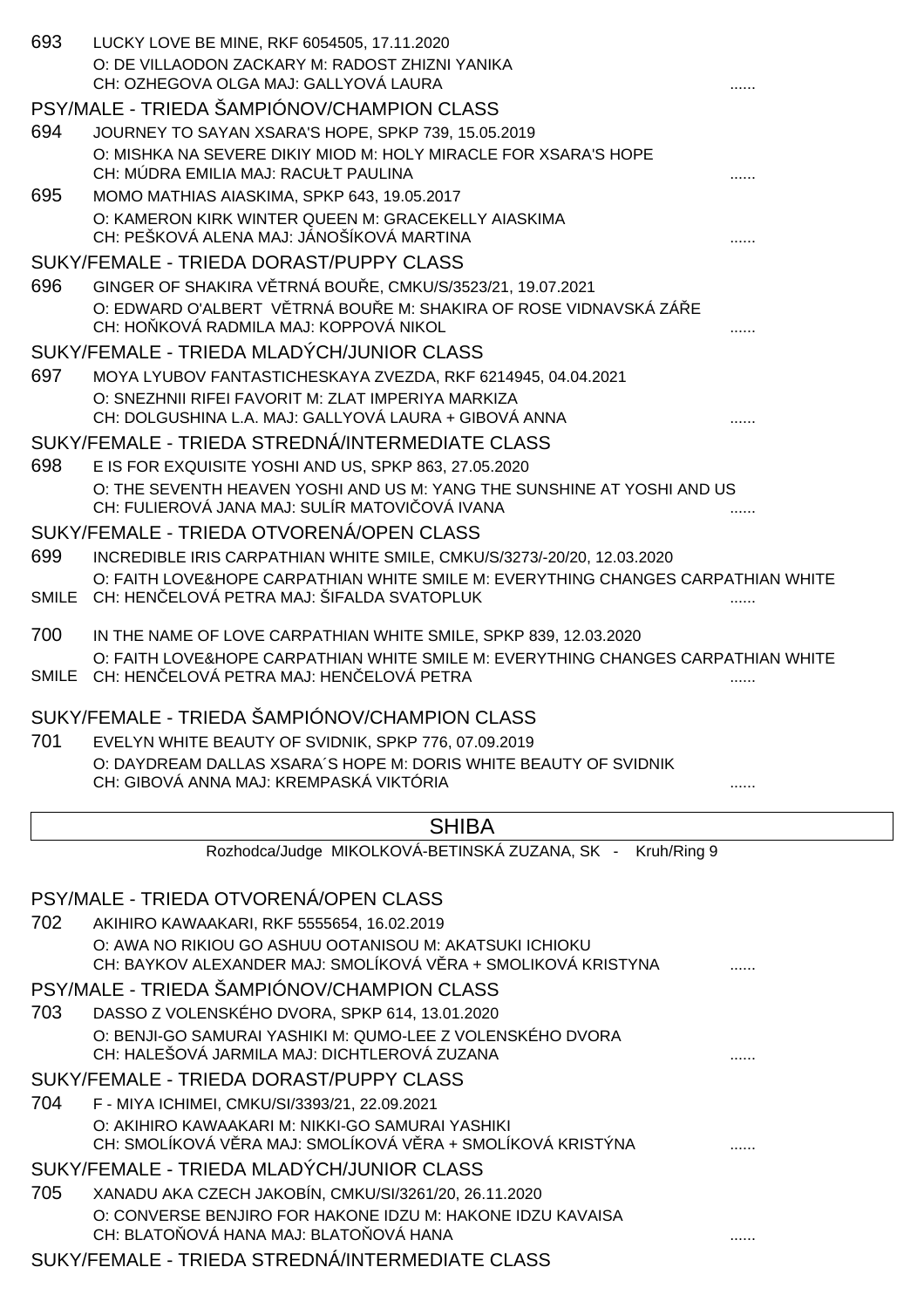| 707 | SUKY/FEMALE - TRIEDA ŠAMPIÓNOV/CHAMPION CLASS<br>HAKONE IDZU CHIKA MANAMI, CMKU/SI/3381/-21/15, 21.10.2015<br>O: NORD HEART AKIRA TAKESHI M: HAKONE IDZU REY HANA |   |
|-----|-------------------------------------------------------------------------------------------------------------------------------------------------------------------|---|
|     |                                                                                                                                                                   |   |
|     |                                                                                                                                                                   |   |
|     |                                                                                                                                                                   |   |
|     | CH: CHUNYAEVA MARINA MAJ: BLATO OVÁ HANA                                                                                                                          |   |
| 708 | RUBRUM SOLEM CHIKA, SPKP 495, 22.10.2019                                                                                                                          |   |
|     | O: LEGENDA ARDEN BENITAMA M: DEMISHSTAR NASHINNOU DANRAN<br>CH: SHUSTROVA ANNA MAJ: STAN ÍKOVÁ JANA                                                               |   |
|     | <b>SIBERIAN HUSKY</b>                                                                                                                                             |   |
|     | Rozhodca/Judge MIKOLKOVÁ-BETINSKÁ ZUZANA, SK - Kruh/Ring 9                                                                                                        |   |
|     | PSY/MALE - TRIEDA DORAST/PUPPY CLASS                                                                                                                              |   |
| 709 | WINTER MELODY KNIGHT RIDER, PKR.V-34798, 14.09.2021                                                                                                               |   |
|     | O: WINTER MELODY JUST TOO COLL FOR TROUBLE M: MAGICAL WINTER MELODY N TRIUMPHANT                                                                                  |   |
|     | BEAUTYCH: SANCHEZ GOMEZ JOSE LUIS & GÓRSKA EWA MAJ: ENGEL JANKA                                                                                                   |   |
|     | PSY/MALE - TRIEDA MLADÝCH/JUNIOR CLASS                                                                                                                            |   |
| 710 | ATTILA PAW GRAND FORJANA, SPKP 3981, 10.01.2021                                                                                                                   |   |
|     | O: KANE BLACK GRAND FORJANA M: FORJANA SLOVAKIA VIVIEN PAW IN SNOW<br>CH: BAKALÁR MARTIN MAJ: KOSIBOVÁ GABRIELA                                                   |   |
| 711 | ICE FANTASY LORD CUPCAKE, SPKP 4075, 14.10.2020                                                                                                                   |   |
|     | O: ERZULIE FREDA LIMITED EDITION M: PAKIRA STARS ZEFIRKA FOR ICE FANTASY<br>CH: ISAKINA ELENA MAJ: ENGEL JANKA                                                    |   |
|     | PSY/MALE - TRIEDA ŠAMPIÓNOV/CHAMPION CLASS                                                                                                                        |   |
| 712 | BOND ARCTIC SNOW STAR, CMKU/SH/10933/19, 05.12.2019                                                                                                               |   |
|     | O: SNOEBEAR'S SECRET AGENT M: AIDA ARCTIC SNOW STAR<br>CH: BRADÁ OVÁ JANA MAJ: TYRALÍK ZDEN K                                                                     |   |
| 713 | ZENITH OF DREAMS FULMINI E TUONI, MET.HUSKY.306/20, 12.02.2020                                                                                                    |   |
|     | O: KRISTARI'S THE DOCTOR M: NAARVIK NOBLE HEARTED SILVER RAVEN<br>CH: GYUROVICS GRÉTA MAJ: KIRÁLY ILDIKÓ + IMREI BÉLA                                             |   |
|     | SUKY/FEMALE - TRIEDA DORAST/PUPPY CLASS                                                                                                                           |   |
| 714 | FUTURE CHARLIE GRAND FORJANA, SPKP 4045, 18.08.2021                                                                                                               |   |
|     | O: KANE BLACK GRAND FORJANA M: FORJANA SLOVAKIA DAEMON FOR ANGEL<br>CH: BAKALÁR MARTIN MAJ: BAKALÁR MARTIN + FORAJTOVÁ KARLA                                      |   |
| 715 | JOY IN MY HEART SNOW FLAKE OF ENGEL, SPKP 4049, 30.08.2021                                                                                                        |   |
|     | O: BAD BLACK LIAR LEGEND OF THE SPIRIT M: DIAMOND IN THE SKY PERFECT TO ME<br>CH: ENGEL JANKA MAJ: ENGEL JANKA                                                    |   |
|     | SUKY/FEMALE - TRIEDA MLADÝCH/JUNIOR CLASS                                                                                                                         |   |
| 716 | BEAUTY OF SIBERIA KATHERINE HEART, SPKP 3989, 12.02.2021                                                                                                          |   |
|     | O: KANE BLACK GRAND FORJANA M: FORJANA SLOVAKIA CHARLOTTE BRÖNTE<br>CH: BÍLIKOVÁ LUCIA MAJ: BÍLIKOVÁ LUCIA                                                        |   |
|     | SUKY/FEMALE - TRIEDA ŠAMPIÓNOV/CHAMPION CLASS                                                                                                                     |   |
| 717 | BRIGIMERCI FLYING STAR, MET.HUSKY.260/H/19, 16.10.2018                                                                                                            |   |
|     | O: LET ME BE YOUR DREAM DAMON M: BRIGIMERCI A CAPPELLA<br>CH: CSORDAS BRIGITTA MAJ: KIRÁLY ILDIKÓ + IMREI BÉLA                                                    |   |
|     | SUKY/FEMALE - TRIEDA VETERÁNOV/VETERAN CLASS                                                                                                                      |   |
| 718 | FORJANA SLOVAKIA INES SAINZ, SPKP 3412, 27.02.2014<br>O: BOSNIAK'S ENTER AT YOUR OWN RISK M: SARAH FORJANA                                                        |   |
|     | CH: VESELSKÝ OTTO MAJ: BAKALÁR MARTIN + FORAJTOVÁ KARLA                                                                                                           | . |

# XOLOITZCUINTLE INTERMEDIATE - MEXICKÝ NAHÁ STREDNÝ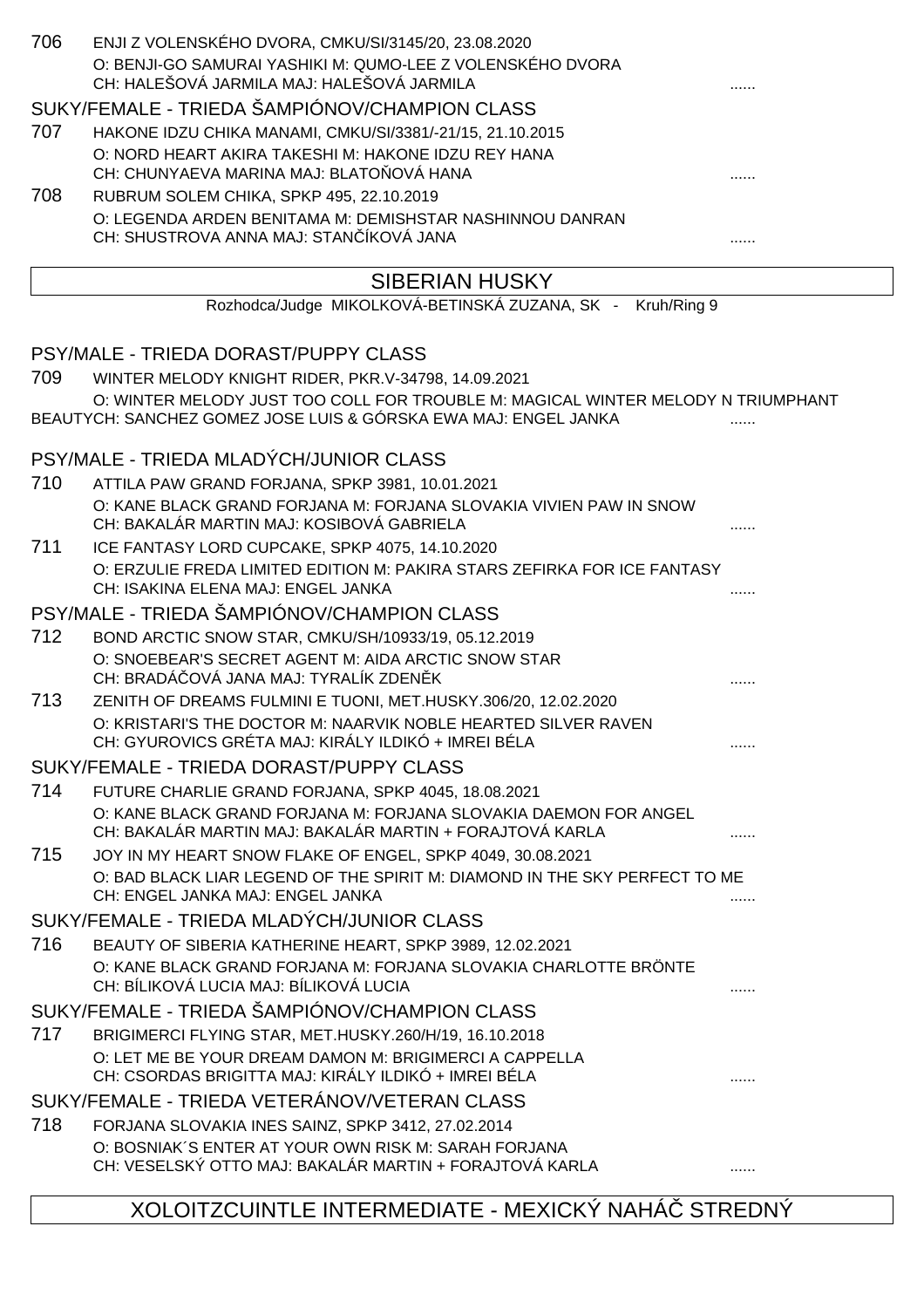#### SUKY/FEMALE - TRIEDA STREDNÁ/INTERMEDIATE CLASS

719 JUST FIDELITI FEERIA, CMKU/MEN/203/-20/20, 20.06.2020 O: ZVENTA SVENTANA MARANG M: LIVELONG HIT ZHENEVIEVA CH: GOYRINBERG V.A. MAJ: HABARTOVÁ KATEŘINA ......

XOLOITZCUINTLE STANDARD - MEXICKÝ NAHÁ $\;$  ve KÝ

Rozhodca/Judge MIKOLKOVÁ-BETINSKÁ ZUZANA, SK - Kruh/Ring 9

#### PSY/MALE - TRIEDA MLADÝCH/JUNIOR CLASS

720 BALDUR MEZTLI DE CITLALICUE, CMKU/MEN/217/21, 05.06.2021 O: RARAMURI (ARENA) M: ANTIQUA MYSTERIA VALKIRIYA CH: KHIMICHEVA ANNA MAJ: GALVÁNKOVÁ MICHAELA ......

#### SUKY/FEMALE - TRIEDA STREDNÁ/INTERMEDIATE CLASS

721 SONDERWOL LEGEND IVORY, RKF 6015472, 29.06.2020 O: SONDERWOL LEGEND QUALITY BEST M: SONDERWOL LEGEND LACE COSY CH: KABLOVA VALERIA MAJ: HE KOVÁ BARBORA **.......** .......

skupina/group FCI - 6

#### ALPENLÄNDISCHE DACHSBRACKE - ALPSKÝ JAZVEČÍKOVITÝ DURIČ

Rozhodca/Judge STAVIARSKA VIERA, SK - Kruh/Ring 10

#### PSY/MALE - TRIEDA OTVORENÁ/OPEN CLASS

722 BORO SPOD PASIENKA, SPKP 5020, 20.06.2017 O: DINO VOM GROSS-OFEN M: MISTY VL Í POTOK CH: FULMEK MICHAL MAJ: VLČEK PETRA ......

#### BASSET BLEU DE GASCOGNE - MODRÝ GASKO SKÝ BASET

Rozhodca/Judge STAVIARSKA VIERA, SK - Kruh/Ring 10

#### PSY/MALE - TRIEDA STREDNÁ/INTERMEDIATE CLASS

723 ROUKY D'AMBRE DE CHASSAGNE, LOF G.B.B.G. 7859/0, 24.07.2020 O: ORIENT D'AMBRE DE CHASSAGNE M: NAYA CH: LAMARCHE RENE MAJ: BÁRTA JI Í + HREHUŠ JURAJ ................................

#### SUKY/FEMALE - TRIEDA MLADÝCH/JUNIOR CLASS

724 ELLIE JASONS BLUE, SPKP 86, 26.02.2021 O: NOUGAT DES VALLEES LONGERONNAISES M: JACINTHE DES VALLEES LONGERONNAISES CH: NOVOTNÝ PETER MAJ: URNÝ SLAVOMÍR + KOČKA LUKAS .......

#### SUKY/FEMALE - TRIEDA STREDNÁ/INTERMEDIATE CLASS

725 REVEUSE D'AMBRE DE CHASSAGNE, LOF 6 BBG 7860/0, 24.07.2020 O: ORIENT D' AMBRE DE CHASSAGNE M: NAYA CH: LAMARCHE RENE MAJ: BÁRTA JIŘÍ ......

### BASSET HOUND

Rozhodca/Judge STAVIARSKA VIERA, SK - Kruh/Ring 10

#### PSY/MALE - TRIEDA STREDNÁ/INTERMEDIATE CLASS

726 COLONNELLO DI CASA DAL PINO, CLP/BH/6982, 29.07.2020 O: VALENTINO DI CASA DAL PINO M: RAMONA DI CASA DAL PINO CH: DAL PINO ANTONIO MAJ: POLAKOVIČOVÁ JANA ......

SUKY/FEMALE - TRIEDA MLADÝCH/JUNIOR CLASS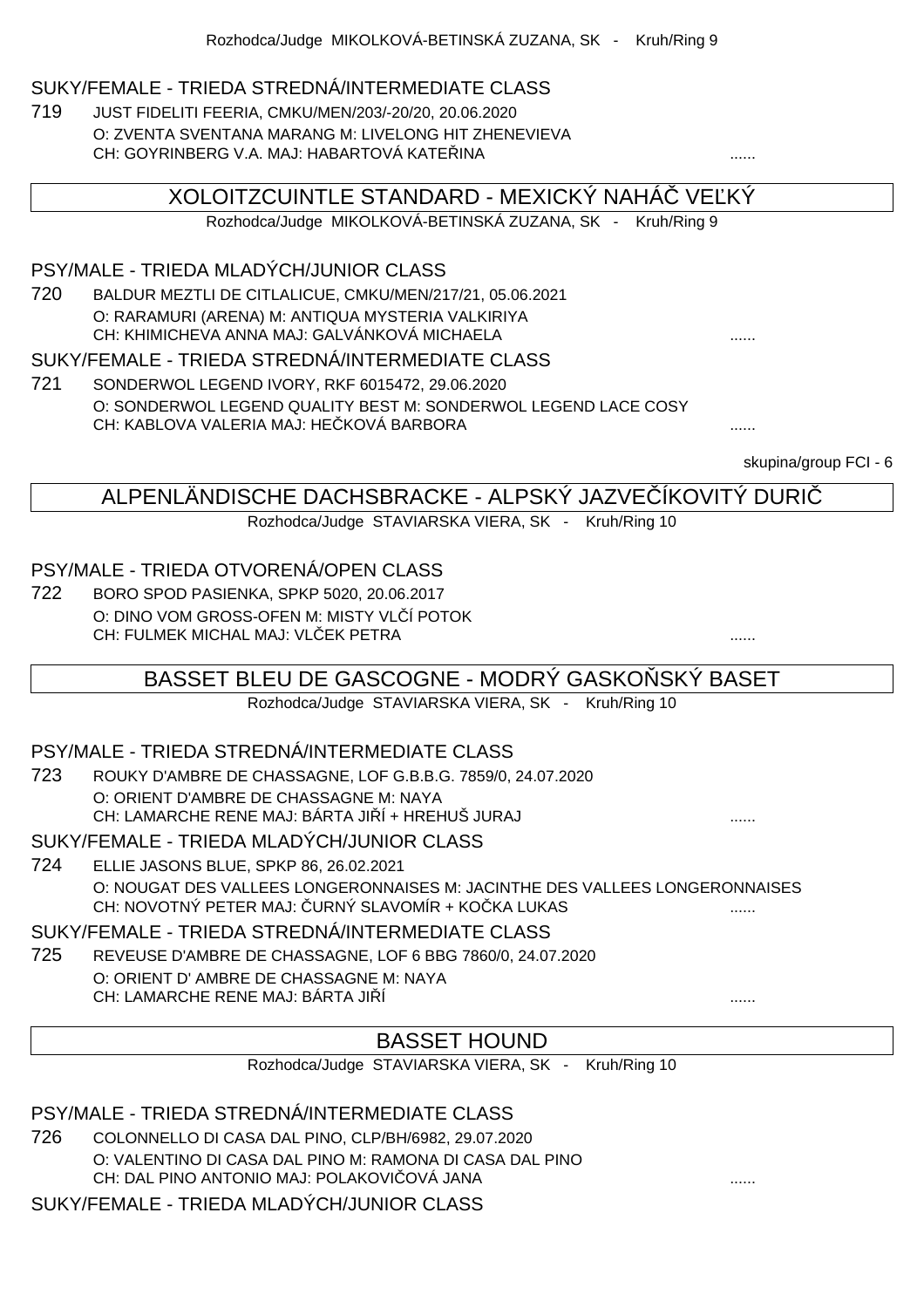| 727 | LUISA GRAND GRADES, CLP/BH/7077, 16.06.2021                                                                                |   |
|-----|----------------------------------------------------------------------------------------------------------------------------|---|
|     | O: DREAM CHASER BOHEMIA HORRIDO M: HELEN GRAND GRADES<br>CH: PAŠKOVÁ JANA MAJ: PAŠKOVÁ JANA                                |   |
|     | SUKY/FEMALE - TRIEDA ŠAMPIÓNOV/CHAMPION CLASS                                                                              |   |
| 728 | JANETTE GRAND GRADES, CLP/BH/6893, 06.01.2020                                                                              |   |
|     | O: HOWLING HUNTER V. GRUNSVEN M: GINNY GRAND GRADES                                                                        |   |
|     | CH: PAŠKOVÁ JANA MAJ: PAŠKOVÁ JANA                                                                                         |   |
|     |                                                                                                                            |   |
|     | BAYRISCHER GEBIRGSSCHWEISSHUND - BAVORSKÝ FARBIAR                                                                          |   |
|     | Rozhodca/Judge STAVIARSKA VIERA, SK - Kruh/Ring 10                                                                         |   |
|     | PSY/MALE - TRIEDA PRACOVNÁ/WORKING CLASS                                                                                   |   |
| 729 | CRIS VLK-SOLCAR, SPKP 12993, 15.05.2019                                                                                    |   |
|     | O: ARGOS KARPATIA LINDENBACH M: SÁRA DRAVECKÁ DOLINA<br>CH: GUŠTAFÍK JAROSLAV MAJ: MATEJOVI ADRIÁN                         |   |
|     | PSY/MALE - TRIEDA ŠAMPIÓNOV/CHAMPION CLASS                                                                                 |   |
| 730 | DEXTER VENANDI RED, PKR. VI-23659, 01.01.2019                                                                              |   |
|     | O: WRZOS DIANA ANILAS M: KAYLEIGH AIRGIALLA                                                                                |   |
|     | CH: STENCEL GRZEGORZ MAJ: MARCZUK JACEK + MARCZUK BARBARA                                                                  |   |
|     | SUKY/FEMALE - TRIEDA DORAST/PUPPY CLASS                                                                                    |   |
| 731 | SPOD MLADÉHO HÁJA BELLA, SPKP 13787, 31.08.2021                                                                            |   |
|     | O: DERIL KAMENNÝ VRCH M: BORA LUKOVÁ DOLINA                                                                                |   |
|     | CH: HRÚZ ANDREJ MAJ: OSTROŽLÍK OTO                                                                                         |   |
|     | SUKY/FEMALE - TRIEDA STREDNÁ/INTERMEDIATE CLASS                                                                            |   |
| 732 | JANE IERNY VRCH, SPKP 13355, 09.06.2020                                                                                    |   |
|     | O: ERON KRÁ OVA HO A M: LESY Z LIPTOVSKÝCH REVÚC<br>CH: JÁNOŠÍK MARTIN MAJ: VÁROSS MARTIN + VÁROSSOVÁ ANDREA               |   |
|     | SUKY/FEMALE - TRIEDA ŠAMPIÓNOV/CHAMPION CLASS                                                                              |   |
| 733 | BERETTA Z WIATRAKOWEJ GÓRY, PKR.VI-24542, 04.05.2020                                                                       |   |
|     | O: EVAN VTACNIK M: BRYZA Z ŁOSIEGO DWORU                                                                                   |   |
|     | CH: MAJDACKI TOMASZ MAJ: MAJDACKA ANNA                                                                                     |   |
|     | <b>BEAGLE</b>                                                                                                              |   |
|     | Rozhodca/Judge STAVIARSKA VIERA, SK - Kruh/Ring 10                                                                         |   |
|     |                                                                                                                            |   |
|     | PSY/MALE - TRIEDA MLADÝCH/JUNIOR CLASS                                                                                     |   |
| 734 | CASPER LITTLE CARPATHIANS, SPKP 2055, 07.05.2021<br>O: KIND BLACK ANGEL PERLA VLTAVY M: AIRYN OF AMBALAND                  |   |
|     | CH: POTROK MILAN MAJ: ASNOCHOVÁ LUCIA                                                                                      | . |
| 735 | KIMBERLY-PEARL MILTON, SPKP 2059, 13.02.2021                                                                               |   |
|     | O: ALOTORIUS OLD GLORY PRIDE OF POLAND M: KIMBERLY-PEARL HOPE                                                              |   |
|     | CH: UDVARIAS GABRIELLA MAJ: OSLÁ OVÁ SILVIA                                                                                |   |
| 736 | RINGO STARR LA CASA DEMIANI, SPKP 2073, 29.03.2021                                                                         |   |
|     | O: VALSI NEW-YORK M: INSIDE I'M DANCING LA CASA DERMIANI<br>CH: DEMIANENKO NATALIA MAJ: ŠPAK VLADIMÍR                      |   |
|     | PSY/MALE - TRIEDA STREDNÁ/INTERMEDIATE CLASS                                                                               |   |
| 737 |                                                                                                                            |   |
|     | CRYSTALLINE QUALITY SPECIAL ONE, SPKP 2060, 05.09.2020<br>O: THAT'S MY CAKE KRÓLEWSKA ZGRAJA M: LANGRIGG LET THEM EAT CAKE |   |
|     | CH: DUDEK KAMIL MAJ: PISZCZATOWSKA MARCELA                                                                                 |   |
|     | PSY/MALE - TRIEDA ŠAMPIÓNOV/CHAMPION CLASS                                                                                 |   |
| 738 | ASLAN LITTLE CARPATHIANS, SPKP 1970, 14.02.2019                                                                            |   |
|     | O: FONTEPOSCA'S FACE TO FACE M: AIRYN OF AMBALAND                                                                          |   |

CH: POTROK MILAN MAJ: POTROK MILAN ......

SUKY/FEMALE - TRIEDA MLADÝCH/JUNIOR CLASS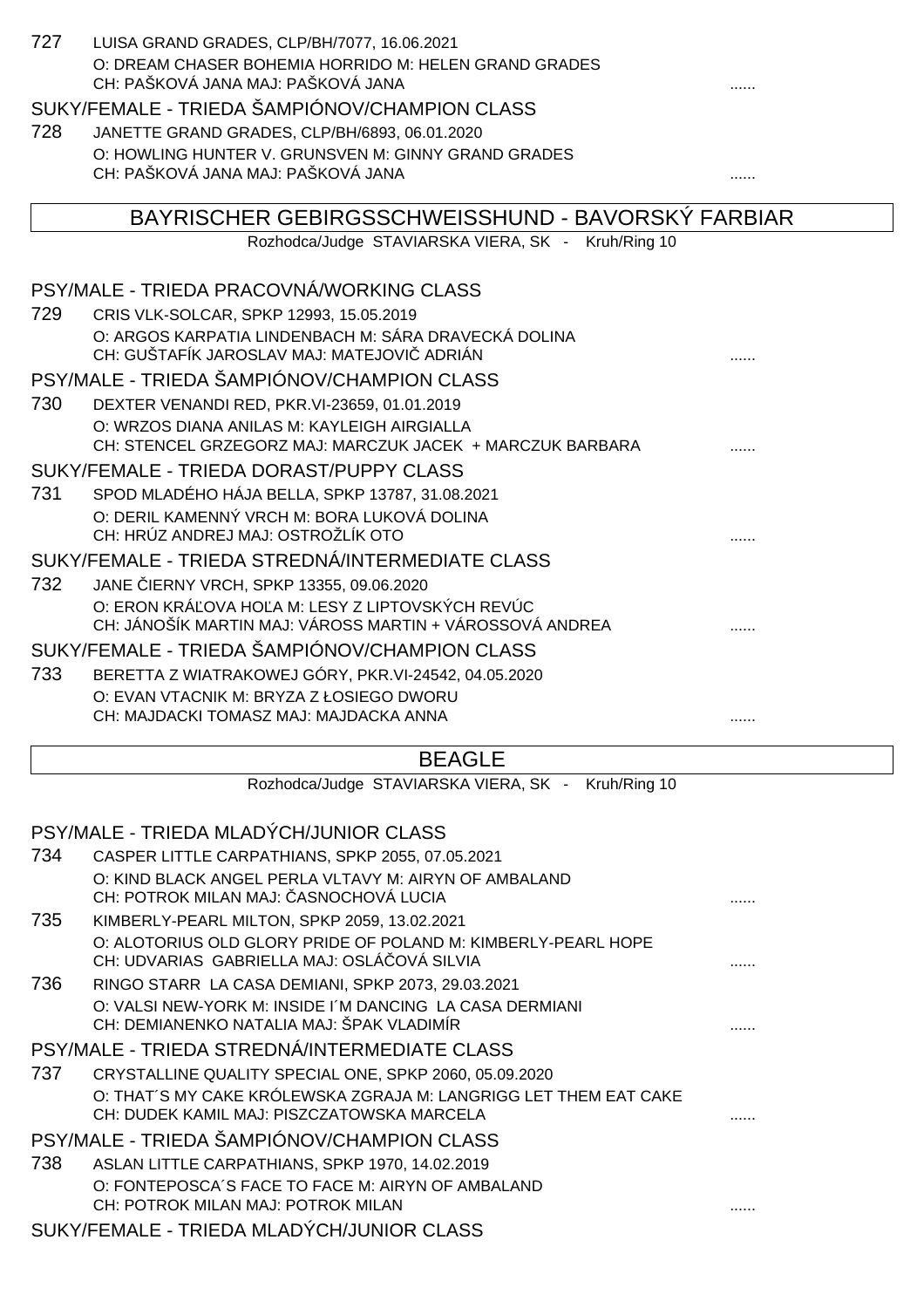| 739 | ALOTORIUS OLD GLORY WATCH OUT BOYS, PKR.VI-25640, 02.03.2021                                   |   |
|-----|------------------------------------------------------------------------------------------------|---|
|     | O: JOHGRA ENDEAVOUR M: ALOTORIUS OLD GLORY PICTURE PERFECT                                     |   |
|     | CH: SZWALEK JAKUB MAJ: SMOLSKA KAMILA                                                          |   |
| 740 | BROWNIE LITTLE CARPATHIANS, SPKP 2047, 14.02.2021                                              |   |
|     | O: MOPSOS OF VULCANO COTOPAXI M: BIGSMITHY CHEESECAKE<br>CH: POTROK MILAN MAJ: POTROK MILAN    |   |
| 741 | ULTRAKOPÓ LEYLA, SPKP 2048, 08.02.2021                                                         |   |
|     | O: HI LOL BAILEY KRÓLEWSKA ZGRAJA M: ULTRAKOPÓ BETSY                                           |   |
|     | CH: BÓTÉNÉ DÓRÓ MÓNIKA MAJ: ŠPAK VLADIMÍR                                                      |   |
|     | SUKY/FEMALE - TRIEDA PRACOVNÁ/WORKING CLASS                                                    |   |
| 742 | EITHNE CERNUNNOS MAWR, CLP/BEA/8840, 23.07.2019                                                |   |
|     | O: COSMOSTAR BAREFOOT BANDIT M: DEALAIDH CERNUNNOS MAWR                                        |   |
|     | CH: SCHEJBALOVÁ ZUZANA MAJ: SCHEJBALOVÁ ZUZANA                                                 |   |
|     | SUKY/FEMALE - TRIEDA ŠAMPIÓNOV/CHAMPION CLASS                                                  |   |
| 743 | SIMONALAND UNICA, PKR.VI-23342, 26.06.2018                                                     |   |
|     | O: SIMONALAND SHERKHAN M: SIMONALAND BRILLIANT DROPS<br>CH: SEMENOVA MARIA MAJ: SMOLSKA KAMILA |   |
|     |                                                                                                |   |
|     | <b>BLACK AND TAN COONHOUND</b>                                                                 |   |
|     | Rozhodca/Judge STAVIARSKA VIERA, SK - Kruh/Ring 10                                             |   |
|     |                                                                                                |   |
|     | PSY/MALE - TRIEDA MLADÝCH/JUNIOR CLASS                                                         |   |
| 744 | INCREDIBLE ZORRO BLOSSOMING MEADOW, CLP/BTC/203, 20.02.2021                                    |   |
|     | O: DIEGO ERNÉ ESO M: EERIE HARVI ROCKYTOP BLOSSOMING MEADOW                                    |   |
|     | CH: K STKOVÁ MARTINA MAJ: KRPELANOVÁ EMA                                                       |   |
|     | PSY/MALE - TRIEDA STREDNÁ/INTERMEDIATE CLASS                                                   |   |
| 745 | AMAZING EVERGREEN SOUND OF HOUND, SPKP 23, 16.04.2020                                          |   |
|     | O: FOXFIRE FAST ON TRAIL M: C'LA VIE ERNÉ ESO                                                  |   |
|     | CH: EGYEDOVÁ ANDREA MAJ: EGYEDOVÁ ANDREA                                                       |   |
|     | SUKY/FEMALE - TRIEDA ŠAMPIÓNOV/CHAMPION CLASS                                                  |   |
| 746 | FLORENCE ERNÉ ESO, CLP/BTC/131, 16.09.2018                                                     |   |
|     | O: FOXFIRE FAST ON TRAIL M: AISHA ERNÉ ESO<br>CH: KV TO OVÁ PAVLA MAJ: EGYEDOVÁ ANDREA         |   |
|     |                                                                                                |   |
|     | CHIEN DE SAINT-HUBERT - BLOODHOUND                                                             |   |
|     | Rozhodca/Judge STAVIARSKA VIERA, SK - Kruh/Ring 10                                             |   |
|     |                                                                                                |   |
|     | PSY/MALE - TRIEDA MLADÝCH/JUNIOR CLASS                                                         |   |
| 747 | PRISONER OF AZKABAN, MET.BLOODH.207/H/21, 17.05.2021                                           |   |
|     | O: MAGHULLPAWS BEN NEVIS M: RED VELVET CUPCAKES                                                |   |
|     | CH: ARENA MATTEO MAJ: LOVAS FERENC                                                             | . |
|     | PSY/MALE - TRIEDA ŠAMPIÓNOV/CHAMPION CLASS                                                     |   |
| 748 | AX KINGS OF ROYALS, SPKP 475, 06.05.2019                                                       |   |
|     | O: ARONB RASPBERRY HOUSE M: LARA SPIRIT OF BLOODHOUND<br>CH: ERNEKOVÁ ZUZANA MAJ: BORLOK MATEJ |   |
|     |                                                                                                | . |

SUKY/FEMALE - TRIEDA STREDNÁ/INTERMEDIATE CLASS

749 TRIXIE SPIRIT OF BLOODHOUND, SPKP 518, 23.04.2020 O: NEW ENGLAND PUMPKIN PIE M: HONEY SPIRIT OF BLOODHOUND CH: BOGDAN ZSOLT MAJ: FIRKO MARIÁN ......

SUKY/FEMALE - TRIEDA OTVORENÁ/OPEN CLASS

750 ALICIA-ADELIN DU LIA-PHAIL, LOE2566509, 30.12.2020 O: THUNDERBOLT'S 'NSIGNIA O'KALIBOS D'LIA PHAIL M: ROSANA-MAE TRUFFE MÉDIÉVALE CH: MU OZ LEYVA ARMANDO ANTONIO MAJ: PORTELECHI FLORIN EUGEN .......

SUKY/FEMALE - TRIEDA PRACOVNÁ/WORKING CLASS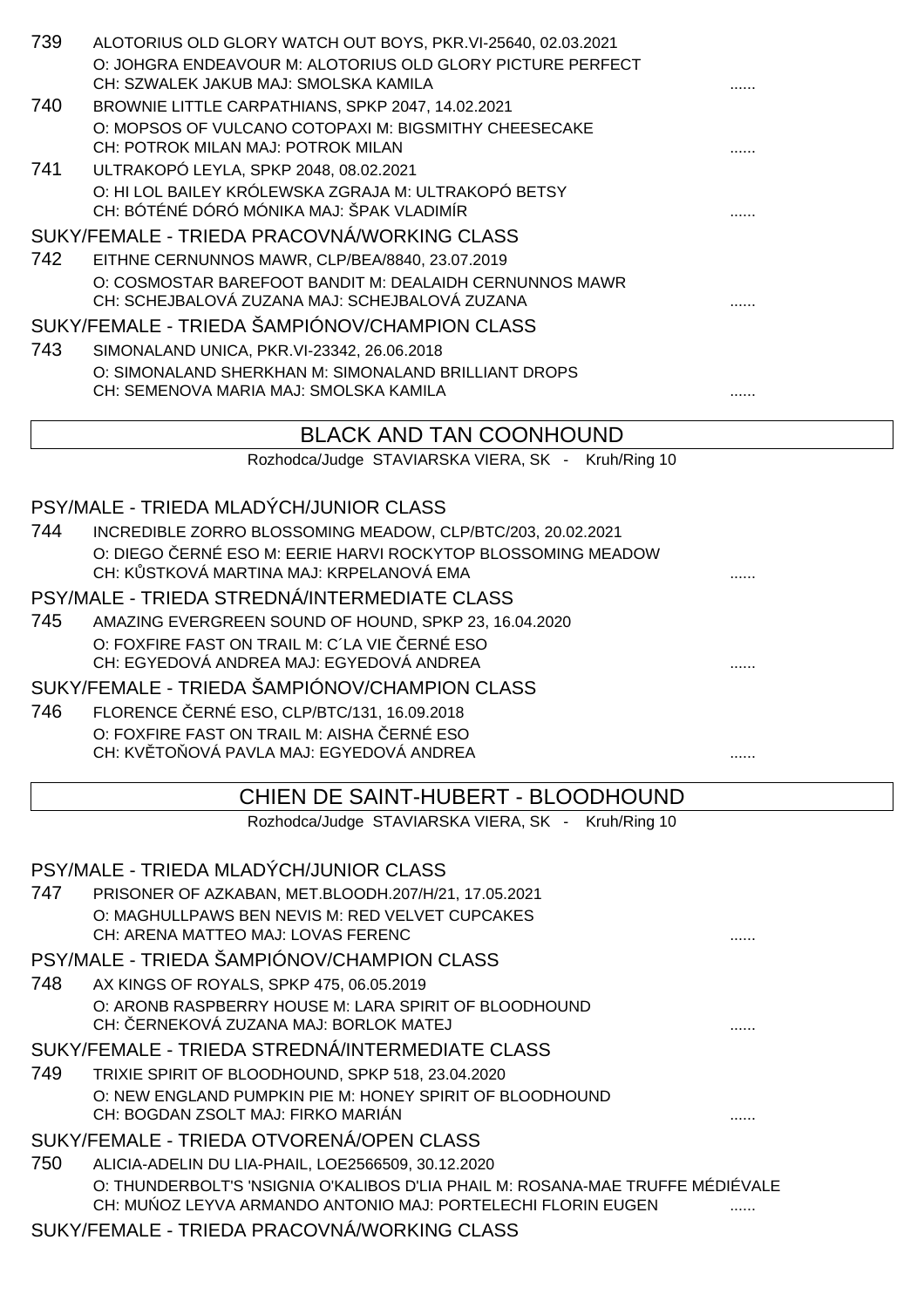751 NELLY DUBOVÝ HRUNOK, SPKP 499, 11.03.2020 O: PEDRO SPIRIT OF BLOODHOUND M: INES II DUBOVÝ HRUNOK CH: FIRKO MARIÁN MAJ: FIRKO MARIÁN ......

# DALMATINSKI PAS - DALMATÍNSKY PES

Rozhodca/Judge VOJTEKOVÁ IVETA, SK - Kruh/Ring 1

|     | PSY/MALE - TRIEDA MLADÝCH/JUNIOR CLASS                                                                                              |   |
|-----|-------------------------------------------------------------------------------------------------------------------------------------|---|
| 752 | DREAM CATCHER IZ TERLETSKOY DUBRAVY, RKF 6203394, 04.02.2021                                                                        |   |
|     | O: GWYNMOR HITCH HIKER M: MELISSA IZ TERLETSKOY DUBRAVY                                                                             |   |
|     | CH: PETRAKOVA IRINA MAJ: ROZLACH KAROLINA                                                                                           |   |
| 753 | LACRIMA CHRISTI CAMELOT, HR 12588DA, 20.05.2021                                                                                     |   |
|     | O: DALMO'S RING-O-STAR M: UNIVERSE IZ TERLETSKOY DUBRAVI                                                                            |   |
|     | CH: RADI ŽELJKO MAJ: WERNER FRANK                                                                                                   |   |
|     | PSY/MALE - TRIEDA OTVORENÁ/OPEN CLASS                                                                                               |   |
| 754 | CROSLEY CALLTES, SPKP 1494, 21.08.2019                                                                                              |   |
|     | O: ALASTOR MOODY WEREWOLVES CASCADE M: VIOLINE VOLGA ROYAL HERNELIN                                                                 |   |
|     | CH: VAVROVÁ ZDENKA MAJ: PTÁ KOVÁ JANA                                                                                               |   |
|     | PSY/MALE - TRIEDA ŠAMPIÓNOV/CHAMPION CLASS                                                                                          |   |
| 755 | FUCHUR ARMINIUS VOM HAUSE FIEDANU, VDH/DZGD 788/16, 06.11.2016                                                                      |   |
|     | O: CH COLOURS OF MY LIFE OD HETTYNKY M: CH BASIMA VOM HAUSE FIEDANU<br>CH: FIEDLER ÄNNE UND UWE MAJ: DRECHSLER ANJA + GUY CHRISTIAN |   |
| 756 | GARDIAN ENZHEL BALU YOGGIBEAR, SPKP 1548, 20.05.2020                                                                                |   |
|     | O: GARDIAN ENZHEL HARD BOY M: GARDIAN ENZHEL TSENNAYA MONETKA                                                                       |   |
|     | CH: ARTEMYEVA KSENIA MAJ: CADROVÁ VANESA + CHRENOVÁ MICHAELA                                                                        |   |
| 757 | HADES SPOTTY MEMORIES, SPKP 1478, 19.07.2019                                                                                        |   |
|     | O: SPOTDOG'S FREAKY FRIDAY M: STORIES OF DREAMS ALEXANDRA SPOILED MISS<br>CH: PÓDAOVÁ ALEXANDRA MAJ: HAMADOVÁ MARIE                 |   |
|     | SUKY/FEMALE - TRIEDA MLADŠÍ DORAST/MINOR PUPPY CLASS                                                                                |   |
| 758 | MADAME THUSNELDA VOM HAUSE FIEDANU, VDH/DZGD 2453/21, 20.10.2021                                                                    |   |
|     | O: BEST OF BREED TROMPINO M: FEE AMILIA VOM HAUSE FIEDANU                                                                           |   |
|     | CH: FIEDLER ÄNNE UND UWE MAJ: DRECHSLER ANJA + GUY CHRISTIAN                                                                        |   |
|     | SUKY/FEMALE - TRIEDA DORAST/PUPPY CLASS                                                                                             |   |
| 759 | ARIA STARK CHANSON DE GLACE, SPKP 1596, 13.07.2021                                                                                  |   |
|     | O: CASTING WINNER OD HETTYNKY M: CHANELLE VET ELEC                                                                                  |   |
|     | CH: HAMADOVÁ MARIE MAJ: HAMADOVÁ MARIE                                                                                              |   |
| 760 | ESME CULLEN WEREWOLVES CASCADE, SPKP 1581, 07.07.2021                                                                               |   |
|     | O: GARDIAN ENZHEL SKAZOCHNYI PRINCE M: USHUAIA UMA URSULLA ROYAL HERMELIN                                                           |   |
|     | CH: CHRENOVÁ MICHAELA MAJ: CADROVÁ VANESA + KADLIC ŠTEFAN                                                                           | . |
| 761 | HAKIBA'S NOYA, VDH/DVD 6951, 30.07.2021                                                                                             |   |
|     | O: HAKIBA'S HAKEEM M: HAKIBA'S LAMYRA<br>CH: KUHNERT TANJA MAJ: EHLERS STEPHANIE                                                    |   |
|     | SUKY/FEMALE - TRIEDA MLADÝCH/JUNIOR CLASS                                                                                           | . |
| 762 | AUDRY DAYSI ROYAL CANIS DYNASTY, SPKP 1578, 12.05.2021                                                                              |   |
|     | O: CALLISTO DI ASSONANZA M: CRUELLA DE NELARI                                                                                       |   |
|     | CH: DÁVIDEKOVÁ SO A MAJ: HRNKOVÁ JANA                                                                                               |   |
| 763 | DERBI DALMA CALLTESS, SPKP 1559, 28.01.2021                                                                                         |   |
|     | O: PALM SPRING DU MOULIN DE L'AGE M: VIOLINE VOLGA ROYAL HERMELIN                                                                   |   |
|     | CH: VAVROVÁ ZDENKA MAJ: KRU AYOVÁ DALMA                                                                                             |   |
|     | SUKY/FEMALE - TRIEDA STREDNÁ/INTERMEDIATE CLASS                                                                                     |   |
| 764 | BELOE ZOLOTO ARIA, SPKP 1569, 02.11.2020                                                                                            |   |
|     | O: HEPPI SEMBO MAKES MY WORLD M: BELOE ZOLOTO HERITAGE OF EPOCH                                                                     |   |
|     | CH: VOLKOVÁ TATJANA MAJ: PÓDAOVÁ ALEXANDRA                                                                                          |   |
| 765 | LACRIMA CHRISTI COCKTA, PKR.VI-25236, 21.09.2020                                                                                    |   |
|     | O: O'ZONE SANDMAN M: UNIVERSE IZ TERLETSKOY DUBRAVY<br>CH: RADI ŽELJKO MAJ: ROZLACH KAROLINA                                        |   |
|     |                                                                                                                                     |   |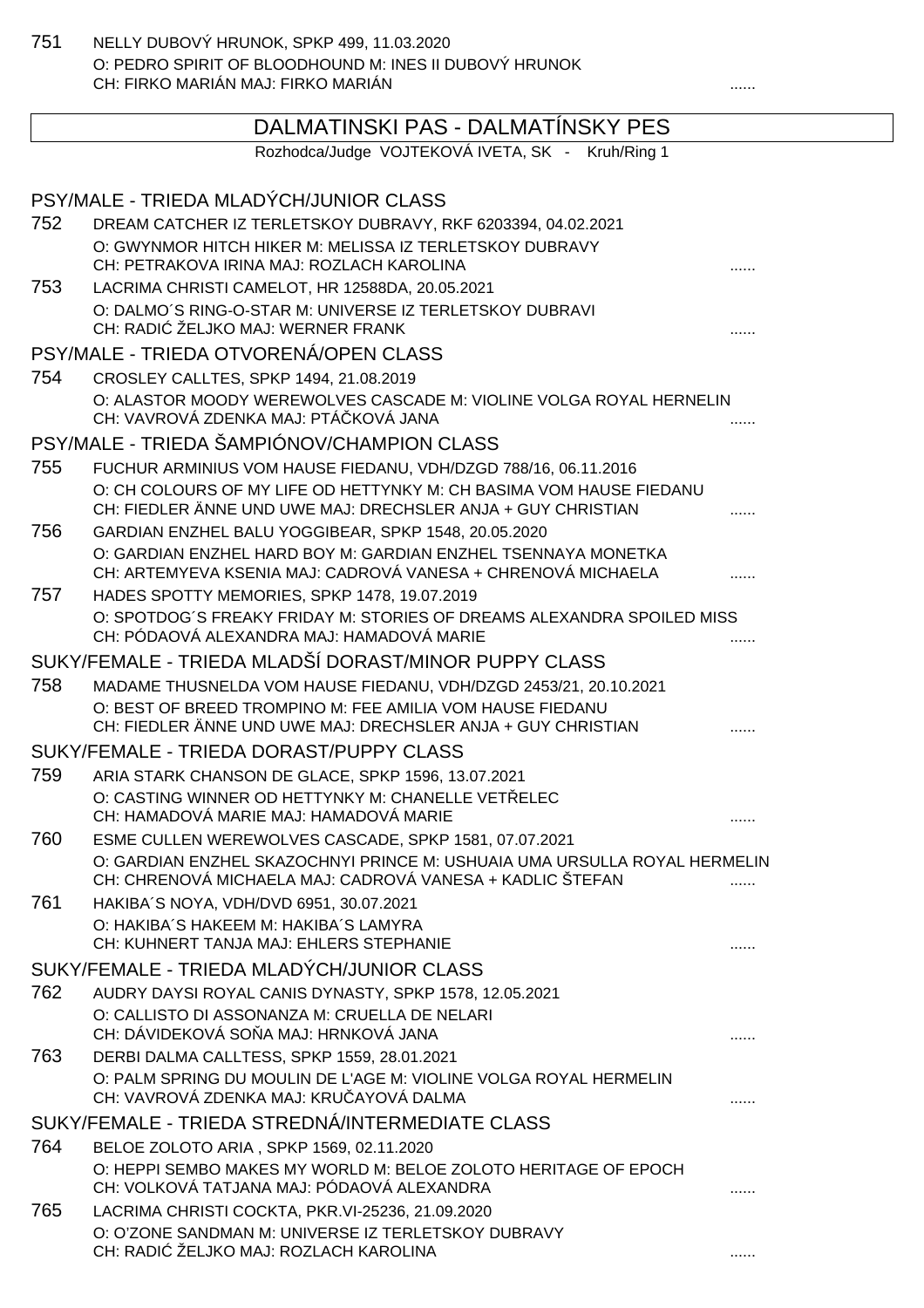|      | SUKY/FEMALE - TRIEDA OTVORENA/OPEN CLASS                             |  |
|------|----------------------------------------------------------------------|--|
| 766  | CAMPARI DI ASSONANZA, ÖHZB/DA 2743, 27.03.2019                       |  |
|      | O: KALOKAIRIE'S CARBON COPY M: BRIXI DI ASSONANZA                    |  |
|      | CH: FULÍNOVÁ LIANA MAJ: SCHMITZER MICHAELA                           |  |
| 767  | LACRIMA CHRISTI CARMELINA, HR 12363 DA, 07.10.2017                   |  |
|      | O: LACRIMA CHRISTI CANDYMAN M: HEPPI SEMBO RIA                       |  |
|      | CH: RADIC ŽELJKO MAJ: WERNER FRANK                                   |  |
| 768  | MERCEDES STRACIATELLA, SPKP 1401, 05.09.2017                         |  |
|      | O: JCH FLIGHT IN TIME DUKLINS DONUT M: CH LUCREZIA STRACIATELLA      |  |
|      | CH: GÜRTLEROVÁ JANA MAJ: GÜRTLEROVÁ JANA                             |  |
|      | SUKY/FEMALE - TRIEDA ŠAMPIÓNOV/CHAMPION CLASS                        |  |
| 769  | AURORA ARIET WEREWOLVES CASCADE, SPKP 1394, 23.03.2017               |  |
|      | O: ASSIDUITAS IWANNAMAKER M: USHUAIA UMA URSULLA ROYAL HERMELIN      |  |
|      | CH: CHRENOVÁ MICHAELA MAJ: CHRENOVÁ MICHAELA                         |  |
| 770. | HAKIBA'S LAMYRA, VDH/DVD 5398, 10.06.2017                            |  |
|      | O: CENZO VON DER IBERQUELLE M: HAKIBA'S KADISHA                      |  |
|      | CH: KUHNERT TANJA MAJ: EHLERS STEPHANIE                              |  |
|      | SUKY/FEMALE - TRIEDA VETERÁNOV/VETERAN CLASS                         |  |
| 771  | LANCIA S. STRACIATELLA, SPKP 1349, 24.06.2013                        |  |
|      | O: JCH FULFILLED PROMISE OF NAIRE M: C.I.B. KAHIRA STRACIATELLA      |  |
|      | CH: GÜRTLEROVÁ JANA MAJ: GÜRTLER ANDREJ                              |  |
| 772  | USHUAIA UMA URSULLA ROYAL HERMELIN, SPKP 1357, 22.01.2014            |  |
|      | O: ALMIGHTY'S GIFT ROYAL HERMELIN M: MYLADY MONA LISA ROYAL HERMELIN |  |
|      | CH: SEDLÁ KOVÁ MONIKA MAJ: CHRENOVÁ MICHAELA                         |  |
|      |                                                                      |  |

#### HANNOVER´SCHER SCHWEISSHUND - HANOVERSKÝ FARBIAR

Rozhodca/Judge STAVIARSKA VIERA, SK - Kruh/Ring 10

#### PSY/MALE - TRIEDA PRACOVNÁ/WORKING CLASS

773 PADO ZO ZELENÉHO DOMU, SPKP 1481, 09.07.2019 O: IKAR HANZE OV DVOR M: NERA ZO ZELENÉHO DOMU CH: MÁLIK IGOR MAJ: BERNÁT MATÚŠ ......

SUKY/FEMALE - TRIEDA MLADÝCH/JUNIOR CLASS

- 774 AJKA SPOD KYSUCKEJ BRÁNY, SPKP 1659, 02.01.2021 O: AGON VOM LATSCHENSKOPF M: AGATHA MOLDAVSKÁ KOTLINA CH: MIHÁLIK PETER MAJ: ČERNOK MILAN ......
- 775 DORIS OD STRÁSKEHO KOPCA, SPKP 1691, 07.04.2021 O: BAK KREMENOVO M: MONA ZO ZELENÉHO DOMU CH: KRŠKA JÁN MAJ: HANUS MIROSLAV ......

SUKY/FEMALE - TRIEDA ŠAMPIÓNOV/CHAMPION CLASS

776 BELLA ZO ŠEBESTOVHO DVORA, CLP/HB/7269, 07.06.2020 O: ARNOŠT Z MRAVENČÍHO VRCHU M: MARY ZO ZELENÉHO DOMU CH: ŠEBEST JOZEF MAJ: VICHTA LUKÁŠ

# OGAR POLSKI - POĽSKÝ DURI

Rozhodca/Judge STAVIARSKA VIERA, SK - Kruh/Ring 10

SUKY/FEMALE - TRIEDA ŠAMPIÓNOV/CHAMPION CLASS

777 DAMA Z POŁUDNIOWEJ KNIEI, PKR.VI-23143, 09.09.2018 O: DZIADEK ZE STADNINY CISOWIEC M: GALA Z POŁUDNIOWEJ KNIEI CH: GAZDA KATARZYNA MAJ: GAZDA KATARZYNA

#### RHODESIAN RIDGEBACK - RODÉZSKY RIDŽBEK

Rozhodca/Judge STAVIARSKA VIERA, SK - Kruh/Ring 10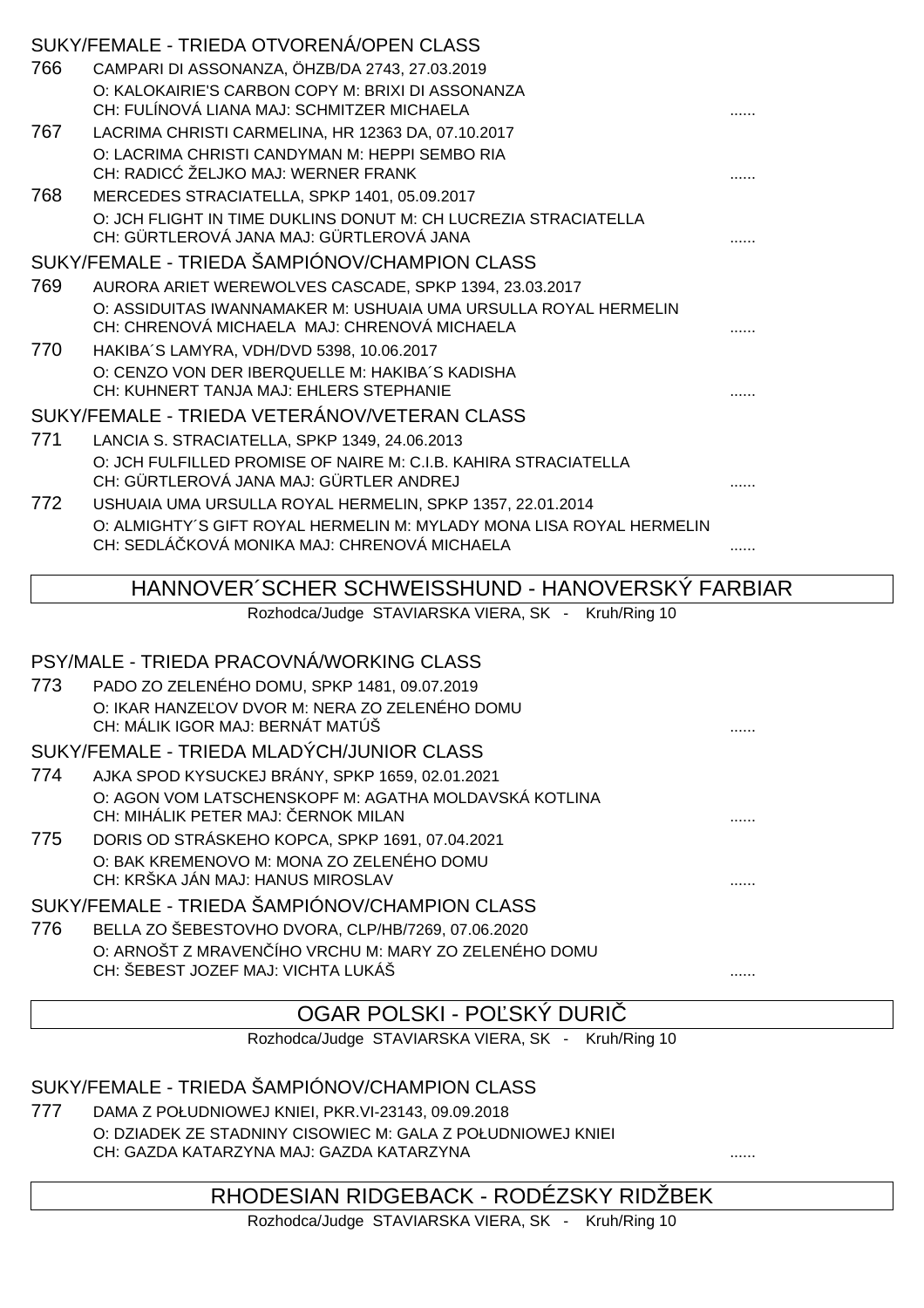|     | PSY/MALE - TRIEDA DORAST/PUPPY CLASS                                                                                                 |  |
|-----|--------------------------------------------------------------------------------------------------------------------------------------|--|
| 778 | CASPER BRAVE HEART KENTANI, SPKP 2694, 11.07.2021                                                                                    |  |
|     | O: MAX Z TIKOVICKÉHO VRŠKU M: ASHLEY THE QUEEN OF KENTANI                                                                            |  |
|     | CH: GABRIELOVÁ MARIE MAJ: JAKABOVI OVÁ IVANA                                                                                         |  |
|     | PSY/MALE - TRIEDA MLADÝCH/JUNIOR CLASS                                                                                               |  |
| 779 | ADJATAY RAMESSES RIDGELOVE, SPKP 2590, 18.03.2021                                                                                    |  |
|     | O: AVE CAESAR GREAT GALAXY M: GRACEFUL G.GEISHA TATRANSKÁ AFRIKA<br>CH: SZABOVÁ HENRIETA MAJ: HOLI KOVÁ ZUZANA                       |  |
| 780 | CASSIDY JABALY OF NYAKATI NZURI, CMKU/RR/11089/21, 05.03.2021                                                                        |  |
|     | O: RIDGEBACK'S HIARI JOEY M: ABIGAIL OF NYAKATI NZURI<br>CH: ŠKARKOVÁ ŠÁRKA MAJ: RÄBIGER NINA                                        |  |
| 781 | HAYTON PERLA AFRIKY, SPKP 2641, 26.05.2021                                                                                           |  |
|     | O: MAANHAAR PRIMO-CREATUS FATEFUL BENJAMIN M: GORGEOUS ELLIE OF PERLA AFRIKY<br>CH: ŠTEFU JURAJ MAJ: RABATIN RADOSLAV                |  |
| 782 | JONAS THE KING OF LUANDA, SPKP 2573, 13.01.2021                                                                                      |  |
|     | O: KANGELANI'S SADIKI BY RED M: HENNESSEY SUNRISE BY LUANDA<br>CH: KRCH AVÁ MILADA MAJ: KRCH AVÁ MILADA + KRUTEKOVÁ KATARÍNA         |  |
|     | PSY/MALE - TRIEDA OTVORENÁ/OPEN CLASS                                                                                                |  |
| 783 | HUNTER'S PRIDE ARTE CASSARI, SPKP 2499, 29.02.2020                                                                                   |  |
|     | O: KANGELANI'S SADIKI BY RED M: COCO CHANEL ARTE CASSARI<br>CH: LIKIEROVCI ZUZANA A MARTIN MAJ: KRAJNÝ DANIEL                        |  |
|     | PSY/MALE - TRIEDA ŠAMPIÓNOV/CHAMPION CLASS                                                                                           |  |
| 784 | AVE PERUN MONAMIDOG, SPKP 2464, 07.01.2020                                                                                           |  |
|     | O: MAANHAAR PRIMO-CREATUS FATEFUL BENJAMIN M: O HARA SCARLETT OD CYKASU<br>CH: KOZICOVÁ IVANA MAJ: VARGA PETER + DANIELOVÁ ALEXANDRA |  |
| 785 | MANZILI MALIIK SLUNCE ŽIVOTA, SPKP 2538, 27.01.2020                                                                                  |  |
|     | O: IRIGO FIFTH ELEMENT QWANDOYA M: KINYEMI AT INKIRU VALLEY'S INDIANA                                                                |  |
|     | CH: KLÁPOVÁ IVETA MAJ: LAKOTOVÁ LÍVIA                                                                                                |  |
| 786 | MAX Z TIKOVICKÉHO VRŠKU, CLP/RR/9827, 10.02.2018                                                                                     |  |
|     | O: EQUINOX IN MY SOUL QWANDOYA M: KIMI Z TIKOVICKÉHO VRŠKU<br>CH: HUMLÍ KOVÁ EVA MAJ: BUDZEL MARÁN + SN HOTOVÁ ZUZANA                |  |
| 787 | RIDGEBACK'S HIARI JOEY, SPKP 2000, 07.03.2016                                                                                        |  |
|     | O: SELRIDGE AUSSIE REBEL M: RIDGEBACK'S HIARI CHANYA<br>CH: MACHO JOZEF MAJ: SLANINOVÁ SIMONA                                        |  |
|     | PSY/MALE - TRIEDA ESTNÁ/HONOUR CLASS                                                                                                 |  |
| 788 | RAMI LAKOTA LÖWENSCHWANZ, SPKP 2311, 13.12.2018                                                                                      |  |
|     | O: CHILOLO IMK MIRROR IMAGE M: KABISA PERLA AFRIKY LÖWENSCHWANZ<br>CH: LAKOTOVÁ LÍVIA MAJ: FESZTY KATARINA                           |  |
|     | SUKY/FEMALE - TRIEDA DORAST/PUPPY CLASS                                                                                              |  |
| 789 | CHANIYA AALIYAH NALA KENTANI, SPKP 2699, 11.07.2021                                                                                  |  |
|     | O: MAX Z TIKOVICKÉHO VRŠKU M: ASHLEY THE QUEEN OF KENTANI<br>CH: GABRIELOVÁ MARIE MAJ: DOBRANSKÁ OLÍVIA                              |  |
|     | SUKY/FEMALE - TRIEDA MLADÝCH/JUNIOR CLASS                                                                                            |  |
| 790 | AYLEEN ASALLY OF RIDGELOVE, SPKP 2595, 18.03.2021                                                                                    |  |
|     | O: AVE CAESAR GREAT GALAXY M: GRACEFUL G. GEISHA TATRANSKÁ AFRIKA<br>CH: SZABOVÁ HENRIETA MAJ: FAJLEROVÁ IVANA                       |  |
| 791 | AYRA AIYANNA OF RIDGELOVE, SPKP 2596, 18.03.2021                                                                                     |  |
|     | O: AVE CAESAR GREAT GALAXY M: GRACEFUL G. GEISHA TATRANSKÁ AFRIKA<br>CH: SZABOVÁ HENRIETA MAJ: SZABOVÁ HENRIETA                      |  |
| 792 | CARMEN OF NYAKATI NZURI, CMKU/RR/11094/21, 05.03.2021                                                                                |  |
|     | O: RIDGEBACK'S HIARI JOEY M: ABIGAIL OF NYAKATI NZURI<br>CH: ŠKARKOVÁ ŠÁRKA MAJ: ŠKARKOVÁ ŠÁRKA                                      |  |
| 793 | HABIBI PERLA AFRIKY, SPKP 2644, 26.05.2021                                                                                           |  |
|     | O: MAANHAAR PRIMO-CREATUS FATEFUL BENJAMIN M: GORGEOUS ELLIE OF PERLA AFRIKY<br>CH: ŠTEFU JURAJ MAJ: CHOVANCOVÍ MARIKA A LUKAŠ       |  |
|     |                                                                                                                                      |  |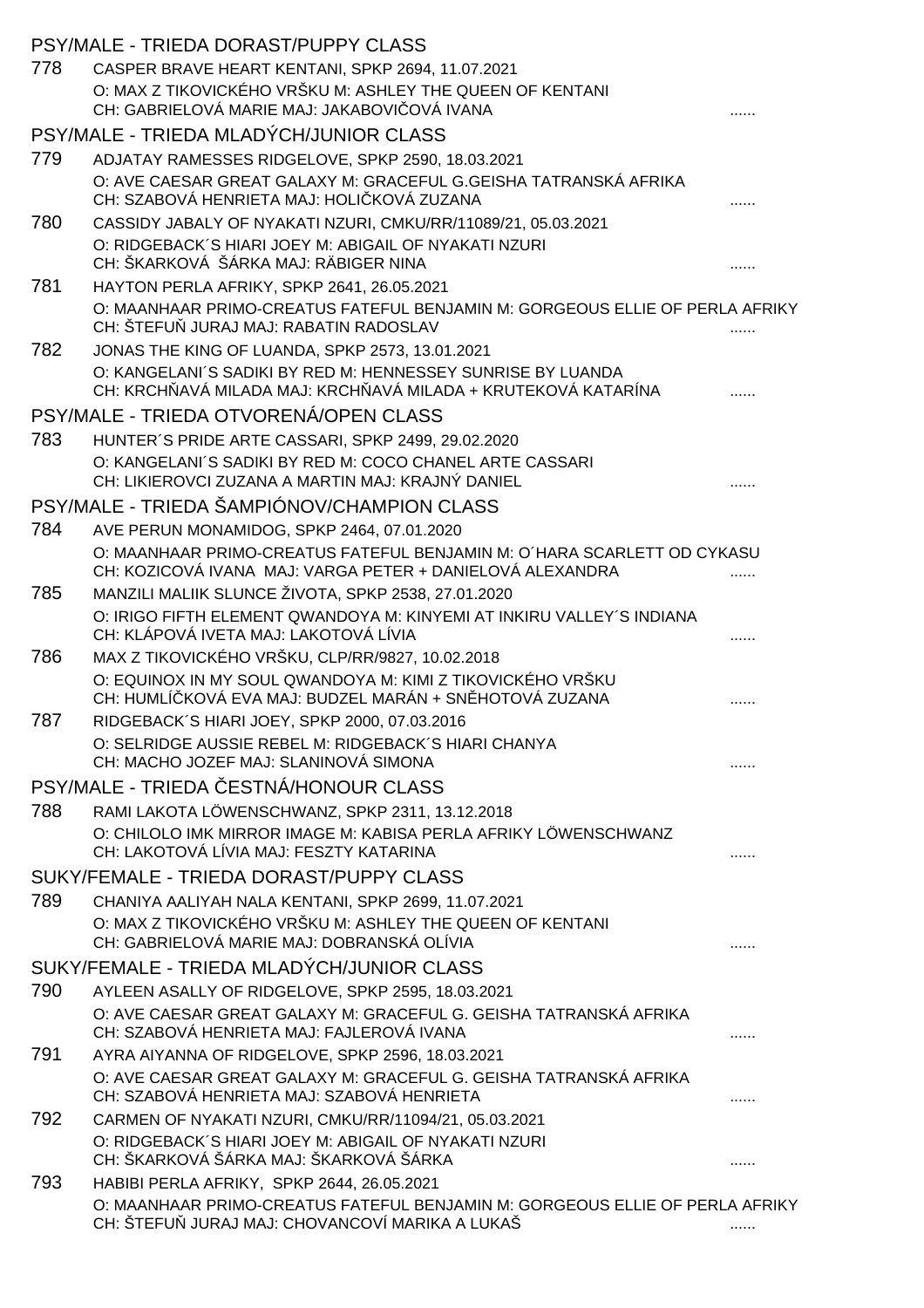| 794 | JUST LIKE A DREAM OF LUANDA, SPKP 2578, 13.01.2021                                                                          |   |
|-----|-----------------------------------------------------------------------------------------------------------------------------|---|
|     | O: KANGELANI'S SADIKI BY RED M: HENNESSEY SUNRISE BY LUANDA<br>CH: KRCH AVÁ MILADA MAJ: KRCH AVÁ MILADA                     |   |
| 795 | LAETITIA DESERT MARVEL, LV-52740/21, 08.06.2021                                                                             |   |
|     | O: KITOKO AUKSINIS FENIKSAS M: JAROMA HIGHRIDGE LETS GET IT ON<br>CH: SERŽANTE VERONIKA MAJ: KOLLÁROVÁ MONIKA               |   |
|     | SUKY/FEMALE - TRIEDA STREDNÁ/INTERMEDIATE CLASS                                                                             |   |
| 796 | ASANTHE MAWI'S SHAGY TARISIRO, CMKU/RR/10663/20, 28.04.2020                                                                 |   |
|     | O: HIRU MASAWI G'MUSANA MANWË M: LYONNESE TARISIRO EVELYN IN GOLD<br>CH: NAVRÁTILOVÁ MARKÉTA MAJ: NAVRÁTILOVÁ MARKÉTA       |   |
| 797 | INDY IMANY ANUNNAKI, SPKP 2720, 01.12.2020                                                                                  |   |
|     | O: ULWAZI'S BORN TO RUN BOWIE M: PODAROK IZ AFRIKI ERNA BARUTI<br>CH: ŠTUSÁKOVÁ ŠÁRKA MAJ: VOJTKOVÁ MARTINA + BAGAROVÁ JANA |   |
| 798 | JASSMYN JUNO ARTE CASSARI, SPKP 2570, 13.11.2020                                                                            |   |
|     | O: MAANHAAR PRIMO-CREATUS FATEFUL BENJAMIN M: BELL'S-JOY ARTE CASSARI<br>CH: LIKIEROVCI ZUZANA A MARTIN MAJ: LUKA ÍN MILAN  |   |
|     | SUKY/FEMALE - TRIEDA OTVORENÁ/OPEN CLASS                                                                                    |   |
| 799 | AURORA GODDESS OF LEARRINA, SPKP 2413, 05.06.2019                                                                           |   |
|     | O: AKIN ST ÍBRNÝ VRCH K EMEŠNÍK M: A'ONE ALECIA BETH MALAWI WAY<br>CH: KOLLÁROVÁ KATARÍNA MAJ: KRAMARI KRISTÍNA             |   |
| 800 | BERENICE OF NYAKATI NZURI, CMKU/RR/10531/20, 15.02.2020                                                                     |   |
|     | O: RIDGEBACK'S HIARI JOEY M: ASHLEY SHAKARRI AFRYEA<br>CH: ŠKARKOVÁ ŠÁRKA MAJ: HUBÍK PETR                                   |   |
| 801 | FANTASTIC DIVA BY BLACK RIVER KINGDOM, SPKP 2441, 27.09.2019                                                                |   |
|     | O: HOOK KAMAKANA Z VALDŠTEJNSKÝCH LIP M: DIVA CARAMEL BY BLACK RIVER KINGDOM<br>CH: ALBERT ADELA MAJ: ALBERT ADELA          |   |
| 802 | LYONNESE TARISIRO EVELYN IN GOLD, CMKU/RR/9539/-17/17, 23.02.2017                                                           |   |
|     | O: LYONNESE IGNITE THE LIGHT M: KIMANI'S SET IN GOLD<br>CH: HOLLY DEBORAH & TAUBER MAUREEN MAJ: NAVRÁTILOVÁ MARKÉTA         |   |
| 803 | SAFRANE LAKOTA LÖWENSCHWANZ, SPKP 2405, 16.05.2019                                                                          |   |
|     | O: GIACOBBE AKONO Z VALDŠTEJNSKÝCH LIP M: CORCA "HABEEBAH" OF SHINGAMONGA<br>CH: LAKOTOVÁ LÍVIA MAJ: JAŠKOVÁ VERONIKA       |   |
|     | SUKY/FEMALE - TRIEDA ŠAMPIÓNOV/CHAMPION CLASS                                                                               |   |
| 804 | AFRICAANS STEFANI SABJÖRG, CLP/RR/10496, 11.12.2019                                                                         |   |
|     | O: AGGY FOGGY OF PRESSBURGER'SPAWS M: BJÖRG GINGER ARTE CASSARI<br>CH: VOJTÁŠOVÁ SABINA MAJ: ŠVUBOVÁ PETRA                  |   |
| 805 | AVE EVITA MONAMIDOG, SPKP 2470, 07.01.2020                                                                                  |   |
|     | O: MAANHAAR PRIMO-CREATUS FATEFUL BENJAMIN M: O'HARA SCARLETT OD CYKASU<br>CH: KOZICOVÁ IVANA MAJ: KOZICOVÁ IVANA           |   |
| 806 | BEATRIS THE BRAVE KENTANI, SPKP 2481, 19.01.2020                                                                            |   |
|     | O: ADDY JONAS NYAMBE M: FOLLOW MY HEART BY LUANDA<br>CH: GABRIELOVÁ MARIE MAJ: ASTALOŠOVÁ LENKA                             |   |
| 807 | GORGEOUS ELLIE OF PERLA AFRIKY, SPKP 2278, 20.06.2018                                                                       |   |
|     | O: FAUZI KIJANI UZURI RIDGE M: KEYAH PERLA AFRIKY LÖWENSCHWANZ<br>CH: ŠTEFU JURAJ MAJ: ŠTEFU OVÁ GABRIELA                   | . |

## SCHWEIZER LAUFHUND - BERNER LAUFHUND - BERNSKÝ DURIČ

Rozhodca/Judge STAVIARSKA VIERA, SK - Kruh/Ring 10

# SUKY/FEMALE - TRIEDA OTVORENÁ/OPEN CLASS

808 JANET HANI INA ZAHRÁDKA, CLP/BRH/956, 10.06.2019 O: AGENT ANTHONY BENCILLA M: HERMINA DELLA CUOR HANI INA ZAHRÁDKA CH: MYNÁŘOVÁ KATEŘINA MAJ: KOCÚNOVÁ LENKA ......

SLOVENSKÝ KOPOV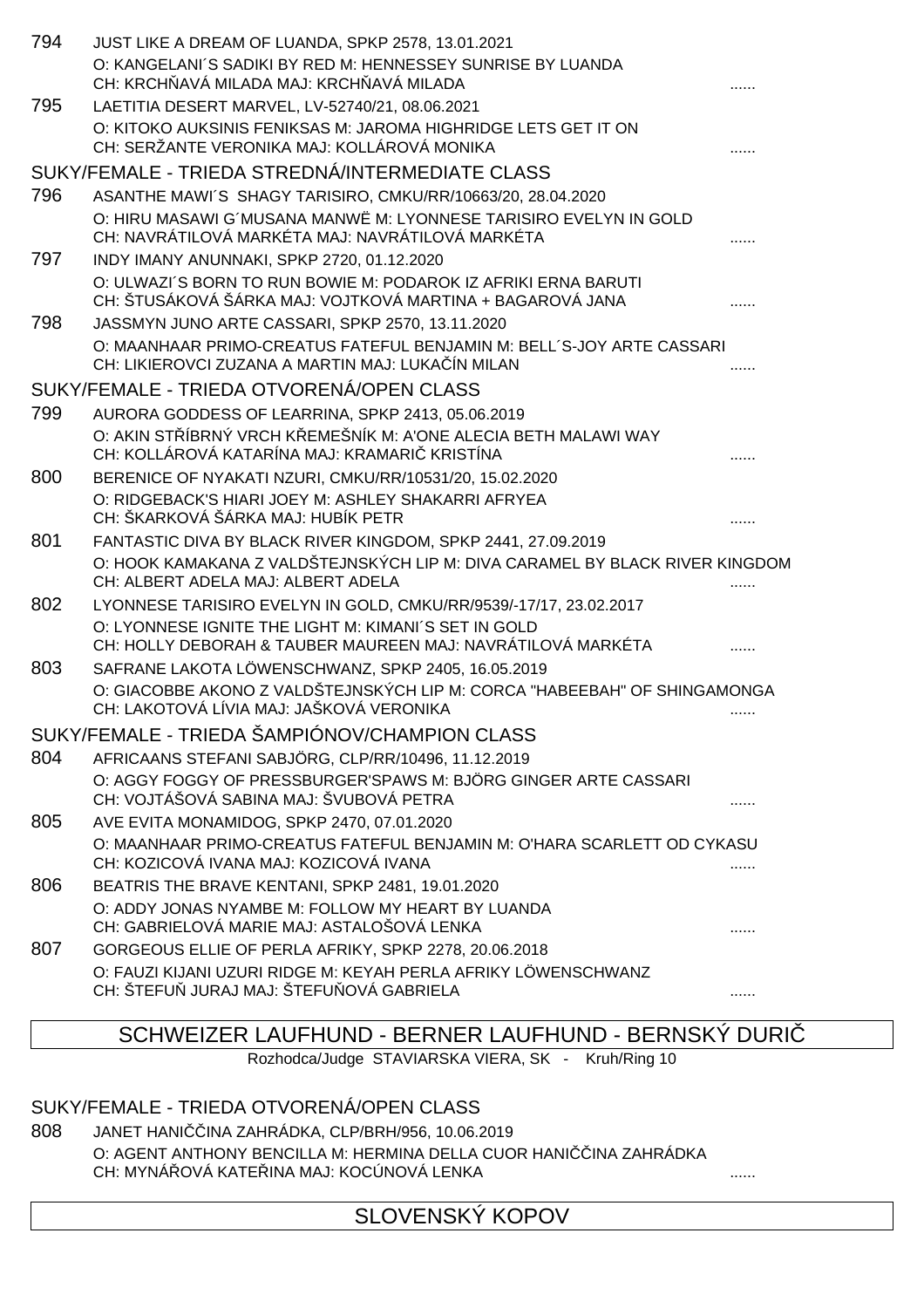#### PSY/MALE - TRIEDA MLADÝCH/JUNIOR CLASS

809 ELIOTH Z JARKINHO ÚDOLIA, SPKP 19516, 29.01.2021 O: HUNCÚT Z HRACHOVSKÉHO V ŠKU M: CORALINA Z JARKINHO ÚDOLIA CH: GORELÓKOVÁ JAROSLAVA MAJ: GORELÓKOVÁ JAROSLAVA + ŠTEFÁNIKOVÁ KATARÍNA

#### PSY/MALE - TRIEDA OTVORENÁ/OPEN CLASS

810 BROK MELIJAN, SPKP 18878, 04.06.2019 O: ARIS Z MIHÁLIKOVHO DVORA M: INKA Z HRACHOVSKÉHO V ŠKU CH: MELICHERČÍK JÁN MAJ: JAMRICH PETER ......

#### SUKY/FEMALE - TRIEDA OTVORENÁ/OPEN CLASS

811 DORY Z JARKINHO ÚDOLIA, SPKP 18789, 25.05.2019 O: HARO DZUNOŠAJ M: BONY Z JARKINHO ÚDOLIA CH: GOREL ÍKOVÁ JAROSLAVA MAJ: GOREL ÍKOVÁ JAROSLAVA + VAN LAUKEN VINCENT

#### STEIRISCHE RAUHHAARBRACKE - ŠTAJERSKÝ DURIČ

Rozhodca/Judge STAVIARSKA VIERA, SK - Kruh/Ring 10

#### SUKY/FEMALE - TRIEDA OTVORENÁ/OPEN CLASS

812 BARÓNKA MIR VLA, SPKP 1270, 05.09.2019 O: ARES Z PIESKOV M: BRIA DRIE KOV DVOR CH: ŠIMA VLADIMÍR MAJ: ŠIMA VLADIMÍR ......

skupina/group FCI - 7 BRAQUE DU BOURBONNAIS Rozhodca/Judge KONE NÝ MARIÁN, SK - Kruh/Ring 11 SUKY/FEMALE - TRIEDA MLADÝCH/JUNIOR CLASS 813 APPLE PIE TOP BANANA, CLP/BOH/15, 08.06.2021 O: I´M THE BOSS DE LA VALLEE DE SHANKARA M: DAISY MAŽAS BROLIS CH: ŠIMONEK DAVID MAJ: ŠIMONEK DAVID SUKY/FEMALE - TRIEDA ŠAMPIÓNOV/CHAMPION CLASS 814 DAISY MAŽAS BROLIS, CLP/BOH/2, 01.08.2017 O: JARON MAŽAS BROLIS M: JUST FOR ME DU PECH DU CAYROL CH: ŠIRMENIENÉ IRMA MAJ: ŠIMONEK DAVID ESKÝ FOUSEK - ESKY FUZA Rozhodca/Judge KONE NÝ MARIÁN, SK - Kruh/Ring 11 PSY/MALE - TRIEDA PRACOVNÁ/WORKING CLASS 815 KERO OD JUHÁSA, SPKP 3778, 04.07.2018 O: LUC MAHOLÁNSKY LES M: DARKA OD JUHÁSA CH: JUHÁS ĽUBOŠ MAJ: ŠOKA VLADIMÍR ...... SUKY/FEMALE - TRIEDA OTVORENÁ/OPEN CLASS 816 ORA OD JUHÁSA, SPKP 3847, 26.12.2020 O: LUC MAHOLÁNSKY LES M: DARKA OD JUHÁSA CH: JUHÁS UBOŠ MAJ: JUHÁS UBOŠ DEUTSCHER KURZHAAR. VORSTEHHUND - NEMECKÝ KRÁTKOSRSTÝ STAVAČ

Rozhodca/Judge KONE NÝ MARIÁN, SK - Kruh/Ring 11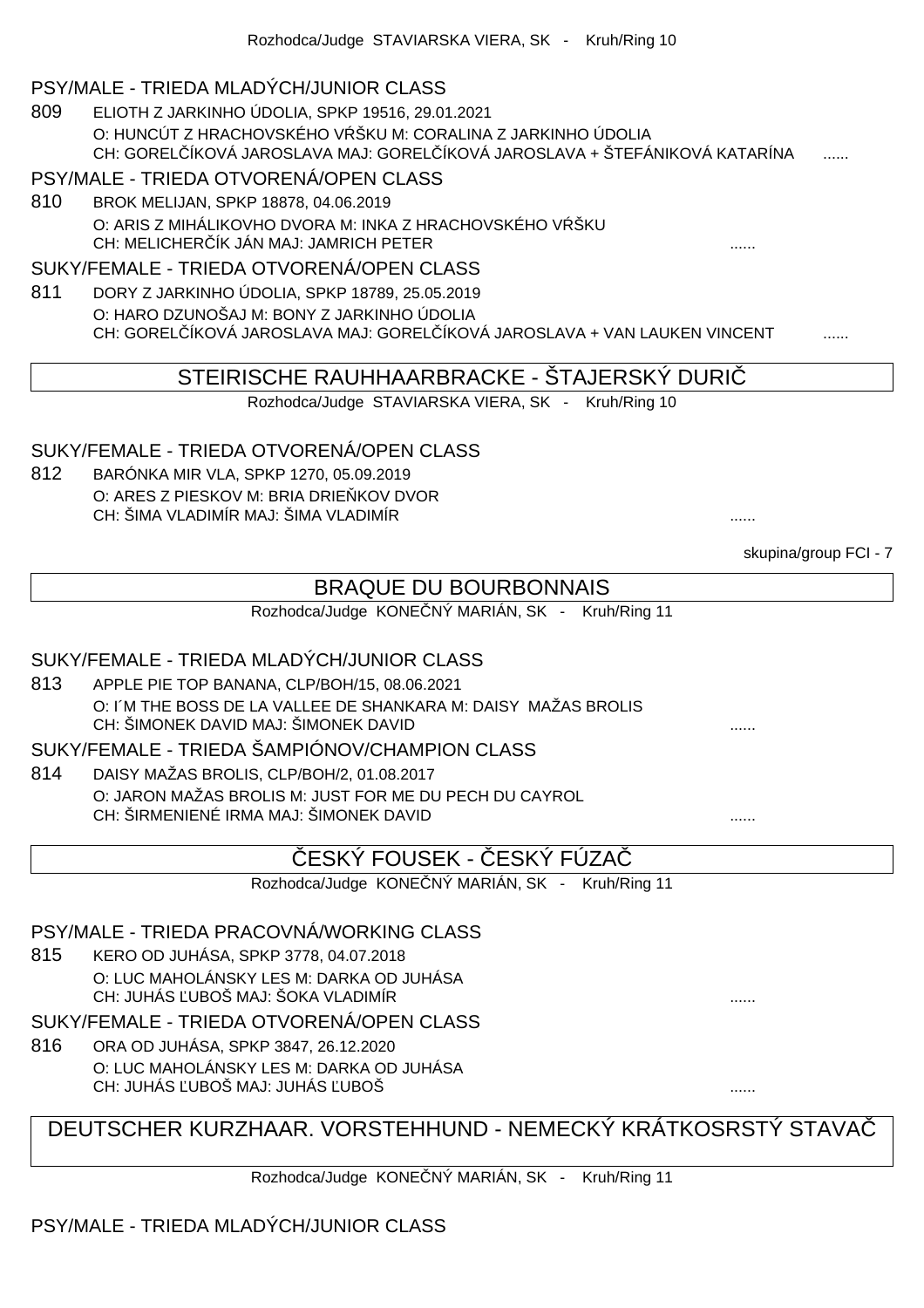| 817 | NAVAR Z BILICE, SPKP 7928, 10.04.2021<br>O: DONNY Z BILICE M: LOTY Z KOROPTVÁRNY<br>CH: ZECHMEISTER ONDREJ MAJ: KVETAN BRANISLAV + KVETAN VERONIKA |  |
|-----|----------------------------------------------------------------------------------------------------------------------------------------------------|--|
|     |                                                                                                                                                    |  |
|     | PSY/MALE - TRIEDA STREDNÁ/INTERMEDIATE CLASS                                                                                                       |  |
| 818 | INFERNO VOM LORDHOFF, JR 735914 NKD, 26.08.2020                                                                                                    |  |
|     | O: ULTIMO VON ICHENHEIM M: GRACE VOM LORDHOFF<br>CH: KOSANI LENKA A MILOŠ MAJ: KOSANI MILOŠ & LENKA                                                |  |
|     | PSY/MALE - TRIEDA OTVORENÁ/OPEN CLASS                                                                                                              |  |
| 819 | TORES MOON EYES, PKR.VII-19995, 30.03.2020                                                                                                         |  |
|     | O: LENNY VOM MASSENBACH M: MOJRA MOON EYES                                                                                                         |  |
|     | CH: LICHNIAK URSZULA MAJ: NOWAK MAREK                                                                                                              |  |
|     | SUKY/FEMALE - TRIEDA MLADÝCH/JUNIOR CLASS                                                                                                          |  |
| 820 | FALLON Z PE E ADSKÝCH ROVÍN, SPKP 8000, 16.06.2021                                                                                                 |  |
|     | O: UNKAS ZE ŠTÍPEK M: CORA Z PE E ADSKÝCH ROVÍN                                                                                                    |  |
|     | CH: BARTOVI ADAM MAJ: ŠTRBOVÁ DOMINIKA + ŠTRBO MILAN                                                                                               |  |
|     | SUKY/FEMALE - TRIEDA PRACOVNÁ/WORKING CLASS                                                                                                        |  |
| 821 | ABBY OD HRADU BUCHLOVA, CLP/KO/84345, 12.02.2020                                                                                                   |  |
|     | O: INDI OD BLAVY M: CEDRA JAVO ICE                                                                                                                 |  |
|     | CH: LATINA MAREK MAJ: MAJKUSOVÁ KLÁRA                                                                                                              |  |
|     | SUKY/FEMALE - TRIEDA ŠAMPIÓNOV/CHAMPION CLASS                                                                                                      |  |
| 822 | AJKA ZO SUCHOVSKEJ DOLINY, SPKP 7650, 07.05.2019                                                                                                   |  |
|     | O: ZONK VON DER ZISTA M: ELIZA MERVOV DVOR                                                                                                         |  |
|     | CH: PUKANCOVÁ IVANA MAJ: PUKANCOVÁ IVANA                                                                                                           |  |
|     |                                                                                                                                                    |  |
|     |                                                                                                                                                    |  |
|     | DEUTSCHER LANGHAAR. VORSTEHHUND - NEMECKÝ DLHOSRSTÝ STAVA                                                                                          |  |
|     | Rozhodca/Judge KONE NÝ MARIÁN, SK -<br>Kruh/Ring 11                                                                                                |  |
|     | PSY/MALE - TRIEDA OTVORENÁ/OPEN CLASS                                                                                                              |  |
| 823 |                                                                                                                                                    |  |
|     | CIRO Z ÍCHOVA, SPKP 280, 19.06.2020<br>O: HAKO Z BUDIŠOVSKÉ DOLINY M: KIRA Z KA-MIR BOHEMIA                                                        |  |
|     | CH: ZIMOLA JOSEF MAJ: KOVÁROVÁ KLÁRA                                                                                                               |  |
|     |                                                                                                                                                    |  |
|     | <b>ENGLISH POINTER - ANGLICKÝ POINTER</b>                                                                                                          |  |
|     | Rozhodca/Judge KONE NÝ MARIÁN, SK - Kruh/Ring 11                                                                                                   |  |
|     |                                                                                                                                                    |  |
|     | PSY/MALE - TRIEDA MLADÝCH/JUNIOR CLASS                                                                                                             |  |
| 824 | ROSSENARRA MEZZO, IRL B09859, 28.05.2021                                                                                                           |  |
|     | O: SAREGRESI CLASSIC POINT M: WILDFIELD GINA<br>CH: BROPHY MR AND MRS MAJ: ŠIMONEK DAVID                                                           |  |
|     | PSY/MALE - TRIEDA STREDNÁ/INTERMEDIATE CLASS                                                                                                       |  |
| 825 | IKAR BIELY KOSTOL, SPKP 1201, 26.11.2020                                                                                                           |  |
|     | O: ONLY CHOCO-LITO SCANDIACA M: KARRAMBA Z KARCZEWSKIEJ ZAGRODY                                                                                    |  |
|     | CH: ADÁMEK MARTIN MAJ: FÁBRY LUKÁŠ                                                                                                                 |  |
|     | <b>ENGLISH SETTER - ANGLICKÝ SETER</b>                                                                                                             |  |

Rozhodca/Judge KONE NÝ MARIÁN, SK - Kruh/Ring 11

#### PSY/MALE - TRIEDA MLADÝCH/JUNIOR CLASS

- 826 CLOS ERASMUS CASTERLY ROCK, RKF 6283262, 05.06.2021 O: LUCKSHERAY ONE IN A MILLION M: KENTAVROS IVI OF LUCKHERAY CH: LAZAREVA NINA MAJ: ZEMIAROVÁ MICHELLE **and a contract a contract of the contract of the contract of the contra**
- 827 CLOS ERASMUS DONT BELIEVE ME JUST WATCH, MET.AS.6578/H/21, 10.10.2020 O: AERDEN'S SILVER FOG COLLECTION M: LUCKSHERAY RASSI DLYA PYATNISTOGO MIRA CH: LAZAREVA NINA MAJ: KAZINCZY ESZTER ......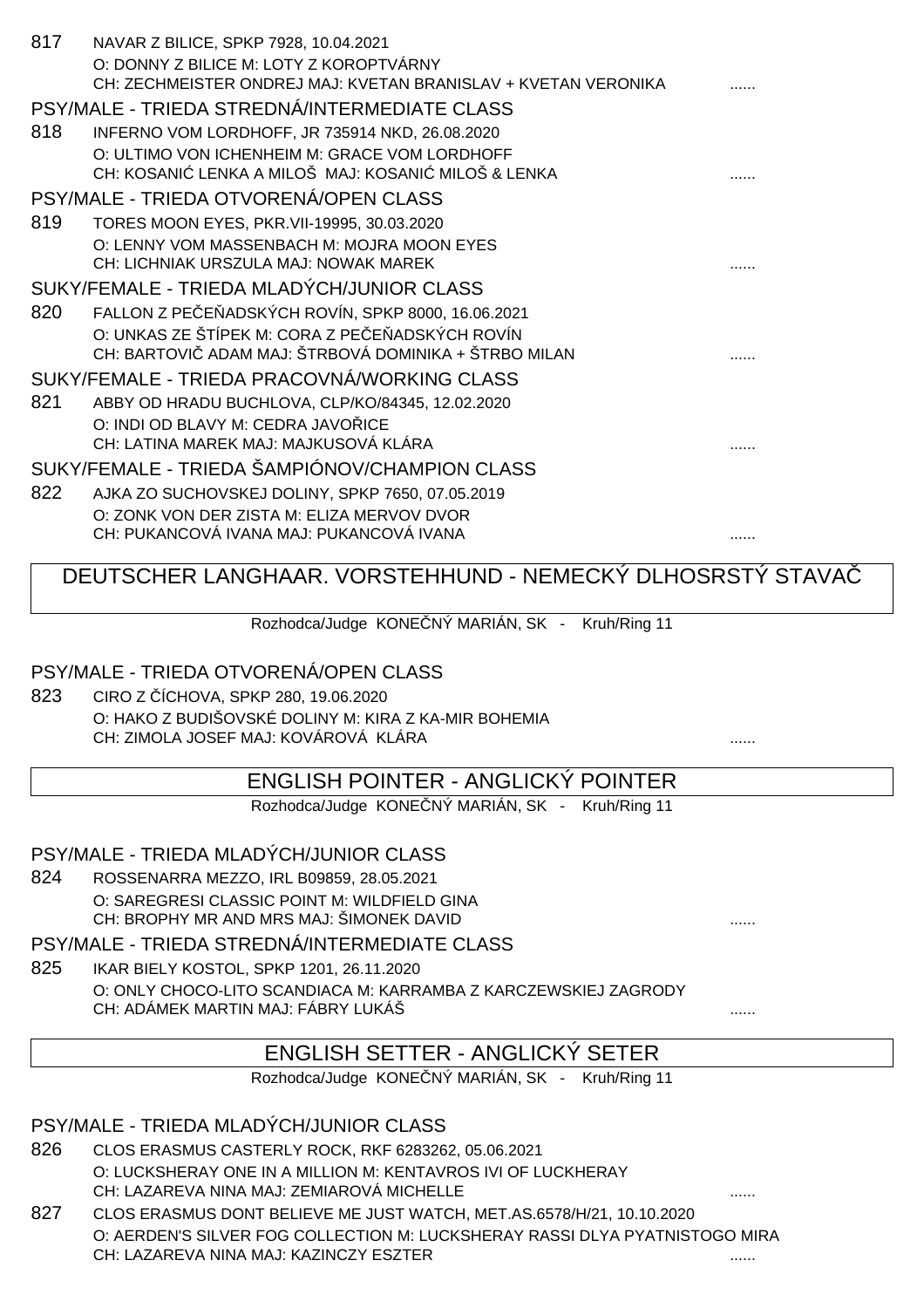|     | PSY/MALE - TRIEDA STREDNÁ/INTERMEDIATE CLASS                                                                      |   |  |
|-----|-------------------------------------------------------------------------------------------------------------------|---|--|
| 828 | GORDON HALL BOURBON WHISKEY, RKF 5899668, 30.06.2020                                                              |   |  |
|     | O: AERDEN'S SILVER FOG COLLECTION M: GORDON HALL JASMINE                                                          |   |  |
|     | CH: SHALYGINA EKATERINA MAJ: ŠEDA JAROSLAV                                                                        |   |  |
| 829 | RIJANI'S PHILLIP PHANTOM OF THE OPERA, SPKP 738, 01.06.2020                                                       |   |  |
|     | O: ICH LUCKSHERAY FORSAGE M: LUCKSHERAY SONRISA FOR RIJANI'S<br>CH: ŽIVANOVI RISTI SANDRA MAJ: MAŠTENOVÁ KATARÍNA |   |  |
|     | PSY/MALE - TRIEDA OTVORENÁ/OPEN CLASS                                                                             |   |  |
| 830 | KARLOS Z LUHOVÉ SE E, CLP/AS/6375, 07.07.2018                                                                     |   |  |
|     | O: FALCO Z LUHOVÉ SE E M: A LEGENDARY ADVENTURE PARAMITA<br>CH: CAHLIK ARNOŠT MAJ: MICHNOVA VALERIA               |   |  |
|     | PSY/MALE - TRIEDA ŠAMPIÓNOV/CHAMPION CLASS                                                                        |   |  |
| 831 | LUCKSHERAY PURE SOUL, CLP/AS/6461, 18.04.2019                                                                     |   |  |
|     | O: SET'R RIDGE'S NATIONAL RECKONING M: FAIRRAY NIGHTMARE<br>CH: CHERNYSHEVA TATIANA MAJ: DA KOVÁ HELENA           |   |  |
| 832 | USHER LENOX MORRISON, CLP/AS/6429, 21.06.2019                                                                     |   |  |
|     | O: OZZY MORRISON M: SOPHIA LOREN MAGENTA-IN-BLUE<br>CH: FABOVÁ SO A MAJ: BENÁ ANOVÁ DAGMAR                        |   |  |
|     | SUKY/FEMALE - TRIEDA MLADÝCH/JUNIOR CLASS                                                                         |   |  |
| 833 | IZABELA Z PÁNTIKOV, SPKP 729, 11.12.2020                                                                          |   |  |
|     | O: RAF Z PODÍNSKÝCH LUHU M: GINA Z PÁNTIKOV                                                                       |   |  |
|     | CH: GARAJOVÁ MARCELA MAJ: GARAJOVÁ MARCELA                                                                        |   |  |
|     | SUKY/FEMALE - TRIEDA STREDNÁ/INTERMEDIATE CLASS                                                                   |   |  |
| 834 | WILHELMINE MORRISON, CLP/AS/6495, 21.09.2020<br>O: LEGO AMAZES ME SIMARILION M: PRINCESS ELIZABETH MORRISON       |   |  |
|     | CH: FABOVÁ SO A MAJ: FABOVÁ SO A                                                                                  |   |  |
|     | SUKY/FEMALE - TRIEDA OTVORENÁ/OPEN CLASS                                                                          |   |  |
| 835 | RAPHIA STARRING IN SIMARILION, CLP/AS/6520, 25.07.2020                                                            |   |  |
|     | O: SHERADIN 'S STAR MANHATTAN M: LIMBA AMAZES ME SIMARILION                                                       |   |  |
|     | CH: NAJSAREK EWA A ALEKSANDER & GRABOWSCI MALGORZATA A RICHARD MAJ: LEPA OVÁ R ŽENA                               |   |  |
|     | <br>SUKY/FEMALE - TRIEDA PRACOVNÁ/WORKING CLASS                                                                   |   |  |
| 836 | HANNA Z PÁNTIKOV, SPKP 694, 16.01.2017                                                                            |   |  |
|     | O: LAKI M: GINA Z PÁNTIKOV                                                                                        |   |  |
|     | CH: GARAJOVÁ MARCELA MAJ: GARAJOVÁ MARCELA                                                                        |   |  |
|     | SUKY/FEMALE - TRIEDA ŠAMPIÓNOV/CHAMPION CLASS                                                                     |   |  |
| 837 | EXPENSIVE STONE ACHÁT, MET.AS.6526/19, 06.07.2019<br>O: FAIRRAY GIVE ME FIVE M: FAIRRAY KEEP ON DANCING           |   |  |
|     | CH: PÁLOCSKA HENRIETT MAJ: MELICHER JÁN                                                                           | . |  |
|     |                                                                                                                   |   |  |
|     | <b>GORDON SETTER</b>                                                                                              |   |  |
|     | Rozhodca/Judge KONE NÝ MARIÁN, SK - Kruh/Ring 11                                                                  |   |  |
|     | PSY/MALE - TRIEDA STREDNÁ/INTERMEDIATE CLASS                                                                      |   |  |
| 838 | BRESTWOOD'S BATMAN IS BACK, SPKP 470, 17.05.2020                                                                  |   |  |
|     | O: AMSCOT CHEYENNE POACHER M: BERENICA BLACKMOOR'S SHADOW                                                         |   |  |
|     | CH: MI EKOVÁ ALŽBETA MAJ: MI EKOVÁ ALŽBETA                                                                        |   |  |
|     | PSY/MALE - TRIEDA OTVORENÁ/OPEN CLASS                                                                             |   |  |
| 839 | ARES SANYBELL, CLP/GS/6923, 31.08.2019<br>O: PASSION FILD PAY NO MIND M: BLAIRE PEARL MORAVIA                     |   |  |
|     | CH: VÁVRA PETR MAJ: HUBÁ KOVÁ BARBARA                                                                             |   |  |
|     |                                                                                                                   |   |  |

PSY/MALE - TRIEDA ŠAMPIÓNOV/CHAMPION CLASS

840 GALLARDO BLACK IVY, PKR.VII-17361, 25.02.2018 O: LUDSTAR GRISSOM M: LULLABY BLACK IVY CH: WITKOWSKA AGATA MAJ: PANASIUK VIOLETTA ......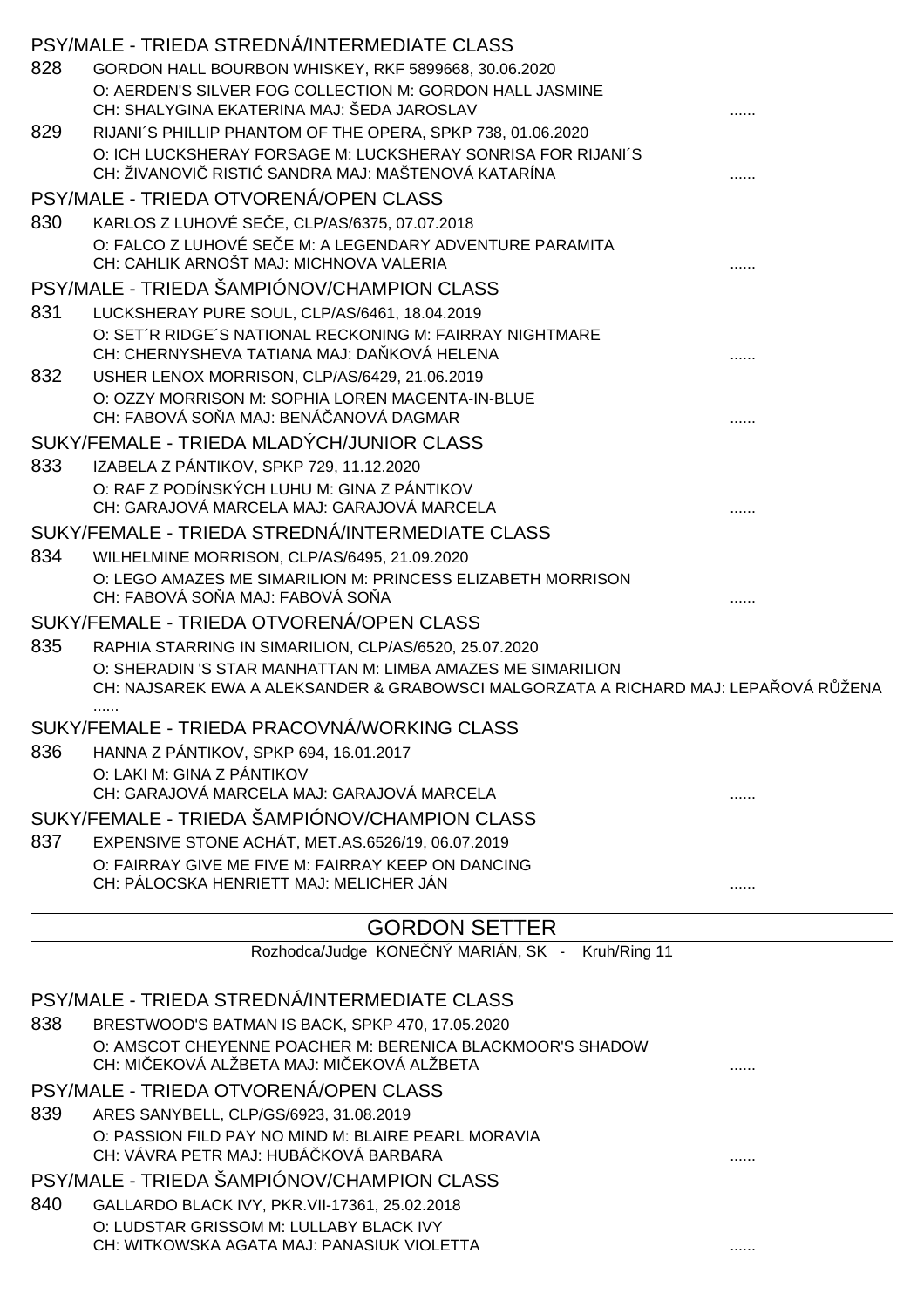|     | SUKY/FEMALE - TRIEDA STREDNÁ/INTERMEDIATE CLASS                                                                   |   |
|-----|-------------------------------------------------------------------------------------------------------------------|---|
| 841 | BRESTWOOD'S BLUE DA BA DEE, SPKP 471, 17.05.2020                                                                  |   |
|     | O: AMSCOT CHEYENNE POACHER M: BERENICA BLACKMOOR'S SHADOW                                                         |   |
|     | CH: MI EKOVÁ ALŽBETA MAJ: MI EKOVÁ ALŽBETA                                                                        |   |
|     | SUKY/FEMALE - TRIEDA OTVORENÁ/OPEN CLASS                                                                          |   |
| 842 | MORNING STAR BAD MEDICINE, PKR. VII-19046, 16.09.2019                                                             |   |
|     | O: WITCHER VESEMIR MIYAVI M: DREAM STAR KOCHANEJ EMILKI<br>CH: TRACZ ANNA MAJ: TRACZ ANNA                         |   |
| 843 | QUITE A MIRACLE IN LOVE WITH DOREA, ÖHZB/GS 1561, 28.03.2020                                                      |   |
|     | O: CELTIC CHAOS KOCHANEJ EMILKI M: JAI'S TOFFEE FOR DOREA BLACK IVY                                               |   |
|     | CH: ARCHAM DORIS MAJ: ARCHAM DORIS                                                                                |   |
|     | SUKY/FEMALE - TRIEDA ŠAMPIÓNOV/CHAMPION CLASS                                                                     |   |
| 844 | PEPPER IN LOVE WITH DOREA, ÖHZB/GS 1534, 04.08.2018                                                               |   |
|     | O: FORESTER'S DEVILS ANSWER OF DARKMOOR M: JAI'S TOFFEE FOR DOREA BLACK IVY<br>CH: ARCHAM DORIS MAJ: ARCHAM DORIS |   |
|     |                                                                                                                   |   |
|     | IRISH RED AND WHITE SETTER - IRSKY SETER ERVENO-BIELY                                                             |   |
|     | Rozhodca/Judge KONE NÝ MARIÁN, SK - Kruh/Ring 11                                                                  |   |
|     |                                                                                                                   |   |
|     | PSY/MALE - TRIEDA MLADŠÍ DORAST/MINOR PUPPY CLASS                                                                 |   |
| 845 | LANAMORE KIND KISS KRISTOPH, CLP/RWS/435, 28.10.2021                                                              |   |
|     | O: LANAMORE ALPHA EDITION ANGELO M: REDMORE DEBBIE<br>CH: KRU AYOVÁ IVETA MAJ: BENÁ ANOVÁ DAGMAR                  |   |
|     | PSY/MALE - TRIEDA DORAST/PUPPY CLASS                                                                              |   |
| 846 | DEXTER Z DRVÁLOVSKÉHO REVÍRU, CLP/RWS/424, 29.08.2021                                                             |   |
|     | O: LANAMORE ALPHA EDITION ANGELO M: MC GILLICUDDY'S LUCY                                                          |   |
|     | CH: SEDLÁKOVÁ JANA MAJ: LEPA OVÁ EVA                                                                              |   |
|     | PSY/MALE - TRIEDA ŠAMPIÓNOV/CHAMPION CLASS                                                                        |   |
| 847 | BOJAR Z DRVÁLOVSKÉHO REVÍRU, CLP/RWS/366, 18.12.2019                                                              |   |
|     | O: CELTIC RED AND WHITE ORSON M: MC GILLICUDDYS LUCY<br>CH: SEDLÁKOVÁ JANA MAJ: SEDLÁKOVÁ JANA                    |   |
|     |                                                                                                                   |   |
|     | IRISH RED SETTER - ÍRSKY SETER ERVENÝ                                                                             |   |
|     | Rozhodca/Judge KONE NÝ MARIÁN, SK - Kruh/Ring 11                                                                  |   |
|     |                                                                                                                   |   |
|     | PSY/MALE - TRIEDA MLADÝCH/JUNIOR CLASS                                                                            |   |
| 848 | YASSEN SLOVAK BASE, SPKP 2026, 05.05.2021                                                                         |   |
|     | O: NAVARRO JAY SLOVAK BASE M: TARA JAY SLOVAK BASE<br>CH: SOJKOVÁ DAGMAR MAJ: KUCHAROVI OVÁ DANA                  |   |
|     | PSY/MALE - TRIEDA STREDNÁ/INTERMEDIATE CLASS                                                                      |   |
| 849 | GUESS WHO'S BACK ANKALIMA, PKR. VII-19488, 22.11.2020                                                             |   |
|     | O: CH GWENDARIFF UNKNOWN SOLDIER M: ALL YOU NEED IS LOVE IRISH DEVILS                                             |   |
|     | CH: STASIULEWICZ SYLWIA MAJ: JANIK ALEKSANDRA                                                                     | . |
|     | PSY/MALE - TRIEDA ŠAMPIÓNOV/CHAMPION CLASS                                                                        |   |
| 850 | CAEMGEN'S INSIDE INFORMATION, CLP/IS/16585, 02.05.2018                                                            |   |
|     | O: DUBLINER WELLINGTON M: CAEMGEN'S FASHION IS MY PASSION                                                         |   |
|     | CH: JOBSE SJOERD MAJ: VIKTO ÍKOVÁ JARMILA<br>SUKY/FEMALE - TRIEDA STREDNÁ/INTERMEDIATE CLASS                      |   |
| 851 | XULIA JAY SLOVAK BASE, SPKP 2007, 09.05.2020                                                                      |   |
|     | O: ANAKIN SKYWALKER FROM CRAWFORD LAND M: UK VICTORY JAY SLOVAK BASE                                              |   |
|     | CH: SOJKOVÁ DAGMAR MAJ: SOJKOVÁ DAGMAR                                                                            | . |
|     | SUKY/FEMALE - TRIEDA ŠAMPIÓNOV/CHAMPION CLASS                                                                     |   |
| 852 | RITA HAYWORTH Z ARISLANDU, PKR. VII-18122, 23.03.2018                                                             |   |
|     | O: LANASCOL SMOKE AND MIRRORS M: NIGHT IN BLUE Z ARISLANDU                                                        |   |
|     | CH: KONKIEL JADWIGA MAJ: PLEWKA PATRYCJA                                                                          | . |
|     |                                                                                                                   |   |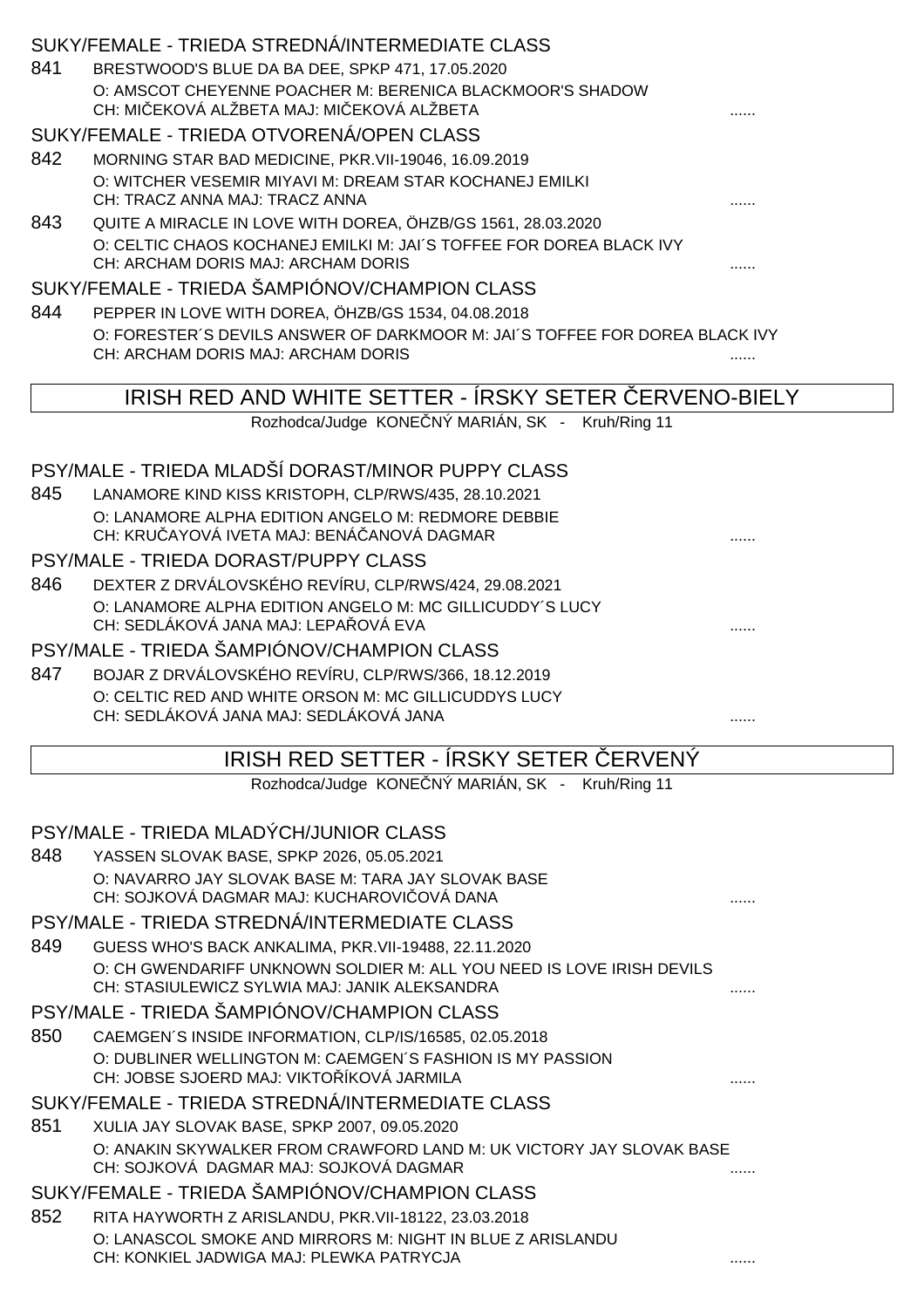# KLEINER MÜNSTERLÄNDER VORSTEHHUND - MALÝ MÜNSTERLANDSKÝ STAVAČ

Rozhodca/Judge KONE NÝ MARIÁN, SK - Kruh/Ring 11

#### PSY/MALE - TRIEDA ŠAMPIÓNOV/CHAMPION CLASS

854 ASTON MARTIN JANMARKET'S GARDEN, CLP/MMO/11734, 15.03.2018 O: GI O Z KULATÉHO KOPCE M: ANGELIKA Z ROMANOVA CHOVU CH: PEROUTKA JAN MAJ: DOLEŽALOVÁ ALENA ......

#### SUKY/FEMALE - TRIEDA MLADYCH/JUNIOR CLASS

855 MONA LISA VON KOBERWITZ, PKR.VII-19913, 15.03.2021 O: ASLAN OD ZBOJNICKEHO POTOKA M: JAWA HERBU DROP CH: KRYSKA MAGDALENA MAJ: KRYSKA MAGDALENA ......

### SUKY/FEMALE - TRIEDA ŠAMPIÓNOV/CHAMPION CLASS

856 EMA Z ROMANOVA CHOVU, SPKP 407, 18.01.2018 O: ART ZIMNÍ VRCH M: DARA ERNÁ H RKA CH: TROJKA ROMAN MAJ: MELKNEROVÁ BARBORA ......

#### RÖVIDSZÖRÜ MAGYAR VIZSLA - MA ÞARSKÝ KRÁTKOSRSTÝ STAVA

Rozhodca/Judge KONE NÝ MARIÁN, SK - Kruh/Ring 11

#### PSY/MALE - TRIEDA MLADÝCH/JUNIOR CLASS

| 857 | CRISS CROSS DANITTY, SPKP 4279, 03.06.2021                                                    |  |
|-----|-----------------------------------------------------------------------------------------------|--|
|     | O: CHWOST RUDA SZATA M: ROCKSTAR DANITTY                                                      |  |
|     | CH: SVOBODOVÁ LUCIE MAJ: DURDÍKOVÁ ADRIANA                                                    |  |
| 858 | FRODO PRESSBURG HONEY, SPKP 4185, 10.05.2021                                                  |  |
|     | O: HARRY Z HORNÝCH SALÍB M: BONNIE PRESSBURG HONEY                                            |  |
|     | CH: LESKO RADOSLAV MAJ: RMOUTILOVÁ MONIKA + RMOUTIL JAKUB                                     |  |
| 859 | KODY Z HORNÝCH SALÍB, SPKP 4069, 21.12.2020                                                   |  |
|     | O: PARLAGI-VADÁSZ CIMBORA M: HÉDY Z HORNÝCH SALÍB<br>CH: DOBRÝ PETER MAJ: ERVENÁK MARTIN      |  |
|     | PSY/MALE - TRIEDA STREDNÁ/INTERMEDIATE CLASS                                                  |  |
| 860 | ELIOT VEMA ESTRELLA FELIZ, SPKP 3945, 22.05.2020                                              |  |
|     | O: HARRY Z HORNÝCH SALÍB M: ELIZABETH BERTONI PRAGUE                                          |  |
|     | CH: ŠTOLÚNOVÁ VERONIKA MAJ: ŠTEFÁNIKOVÁ BAŠKOVÁ IVANA                                         |  |
| 861 | HENDRIX JIMMY MAJESTY THUG, SPKP 4238, 28.08.2020                                             |  |
|     | O: DOLLAR VIVES BOHEMIA M: EVORY MAJESTY THUG                                                 |  |
|     | CH: ŠEDOVÁ JANA MAJ: CORI ADELA                                                               |  |
|     | PSY/MALE - TRIEDA OTVORENÁ/OPEN CLASS                                                         |  |
| 862 | DANTE PRESSBURG HONEY, SPKP 3801, 15.04.2019                                                  |  |
|     | O: BEN ALEKŠINSKÁ DOLINA M: BONNIE PRESSBURG HONEY                                            |  |
|     | CH: LEŠKO RADOSLAV MAJ: ŠIMON BRANISLAV                                                       |  |
|     | PSY/MALE - TRIEDA PRACOVNÁ/WORKING CLASS                                                      |  |
| 863 | CHARLIE BERTONI PRAGUE, SPKP 3980, 23.04.2019                                                 |  |
|     | O: CSÖVÁRBERKI VADÁSZ M: CLOE BERTONI PRAGUE                                                  |  |
|     | CH: MUNŽILOVÁ DÁŠA MAJ: KOVÁ OVÁ ZUZANA                                                       |  |
| 864 | WIDMO Z KO CA BURZY, PKR. VII-19136, 10.06.2020                                               |  |
|     | O: SHILLA LINE EURO M: GRAPPA VIZSLA HOLLY DOGSLAND<br>CH: BARTYZEL ANNA MAJ: PONIECKI MICHAŁ |  |
|     |                                                                                               |  |
|     | PSY/MALE - TRIEDA ŠAMPIÓNOV/CHAMPION CLASS                                                    |  |
| 865 | GUIDO MAGYAR TIM, PKR.VII-19057, 15.05.2020                                                   |  |
|     | O: QUATRO MAGYAR TIM M: FREEDOM OF SKYROCKET<br>CH: MICHALAK LIDIA MAJ: ŁOPAT SANDRA          |  |
|     |                                                                                               |  |
|     |                                                                                               |  |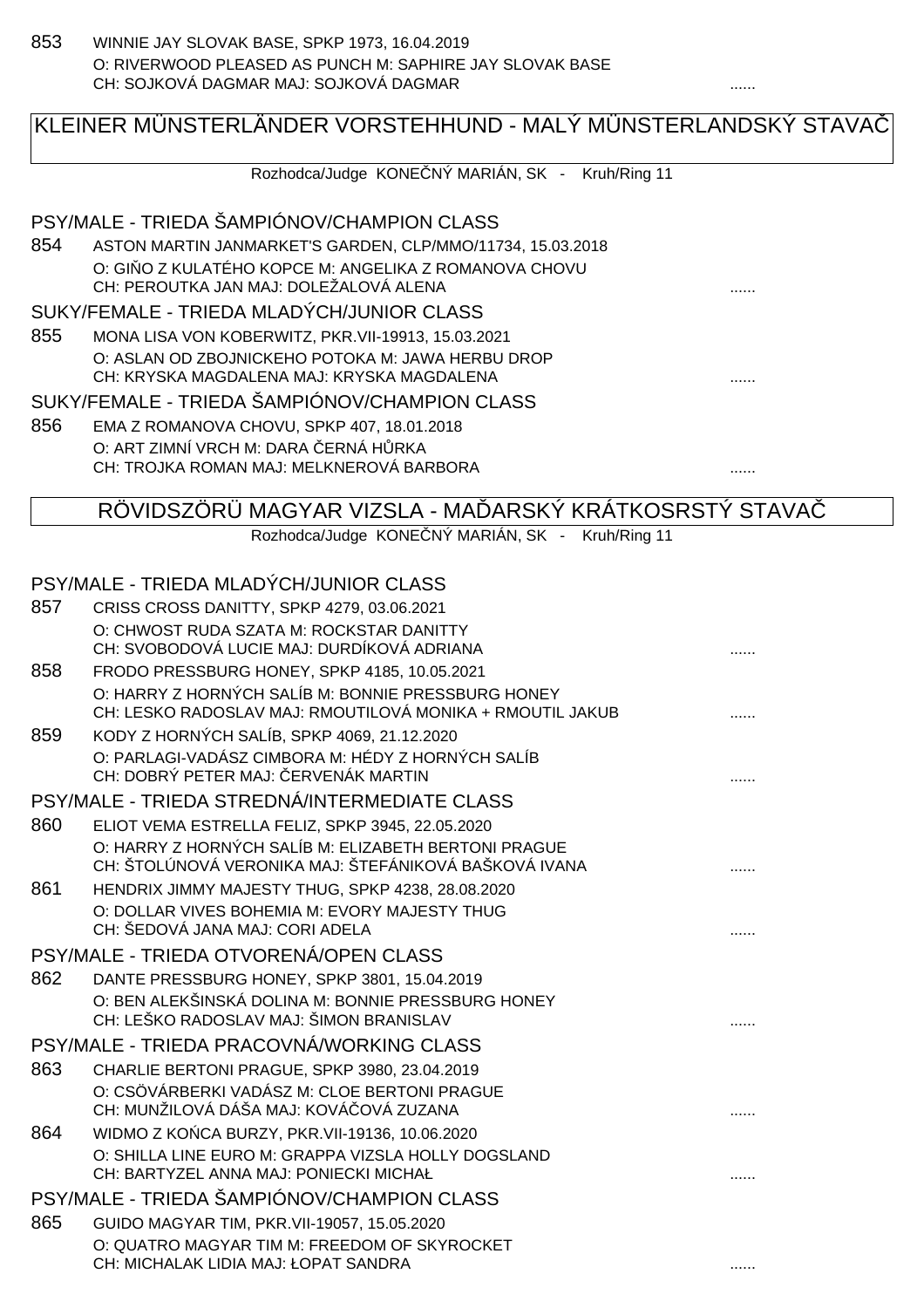| 866                                         | MAGASPARTI RUTINOS MAD MAX, CLP/MOK/6996, 14.07.2018<br>O: MAGASPARTI RUTINOS BRUTUS M: MAGASPARTI RUTINOS ABBA |  |
|---------------------------------------------|-----------------------------------------------------------------------------------------------------------------|--|
|                                             | CH: MARMAROSI ANNA MAJ: MUNŽILOVÁ DAGMAR                                                                        |  |
|                                             | SUKY/FEMALE - TRIEDA DORAST/PUPPY CLASS                                                                         |  |
| 867                                         | INDIANA VEMA ESTRELLA FELIZ, SPKP 4224, 18.07.2021                                                              |  |
|                                             | O: ARKO FELICITAS DE GEURUD M: ELIZABETH BERTONI PRAGUE                                                         |  |
|                                             | CH: ŠTOLÚNOVÁ VERONIKA MAJ: ŠTOLÚNOVÁ VERONIKA                                                                  |  |
| 868                                         | ISABELL VEMA ESTRELLA FELIZ, SPKP 4222, 18.07.2021                                                              |  |
|                                             | O: ARKO FELICITAS DE GEURUD M: ELIZABETH BERTONI PRAGUE<br>CH: ŠTOLÚNOVÁ VERONIKA MAJ: ŠTOLÚNOVÁ VERONIKA       |  |
|                                             | SUKY/FEMALE - TRIEDA MLADÝCH/JUNIOR CLASS                                                                       |  |
| 869                                         | CSILLAG CARICE DANITTY, CLP/MOK/8168, 03.06.2021                                                                |  |
|                                             | O: CHWOST RUDA SZATA M: ROCKSTAR DANITTY                                                                        |  |
|                                             | CH: SVOBODOVÁ LUCIE MAJ: TRUIJENS EELKO                                                                         |  |
| 870                                         | KEREI K RISES ELZA, SPKP 4125, 03.04.2021                                                                       |  |
|                                             | O: BEN ALEKŠINSKÁ DOLINA M: ALLY PRESSBURG HONEY<br>CH: MARTON TIBOR MAJ: MARTON TIBOR                          |  |
| 871                                         | SUCRE Z WIERZBOWEGO MIASTA, CLP/MOK/8500, 26.02.2021                                                            |  |
|                                             | O: MORDAG Z PANSKYCH LESU M: UKANYA Z TALCHEJÓW                                                                 |  |
|                                             | CH: KLUSOWSKA MALGORZATA MAJ: HOLE EK MIROSLAV                                                                  |  |
|                                             | SUKY/FEMALE - TRIEDA STREDNÁ/INTERMEDIATE CLASS                                                                 |  |
| 872                                         | AKKY OD HRADOVÉ STUDÁNKY, CLP/MOK/7635, 21.09.2020                                                              |  |
|                                             | O: TOLDIN'S TRUE TO TRADITION M: HALSTON ROSE                                                                   |  |
|                                             | CH: Š ASTOVÁ MARKÉTA MAJ: SVOZÍLKOVÁ MARCELA                                                                    |  |
|                                             | SUKY/FEMALE - TRIEDA OTVORENÁ/OPEN CLASS                                                                        |  |
| 873                                         | ABBIE BOHEMIA BAŽANT, CLP/MOK/7062, 25.06.2019                                                                  |  |
|                                             | O: CSÁRDÁS DANITTY M: NOEMI ROSE GURDAU                                                                         |  |
|                                             | CH: BAŽANT LEOŠ MAJ: MÜLLEROVÁ HANA                                                                             |  |
| SUKY/FEMALE - TRIEDA PRACOVNÁ/WORKING CLASS |                                                                                                                 |  |
| 874                                         | INDIANA BERTONI PRAGUE, CLP/MOK/7498, 15.05.2020                                                                |  |
|                                             | O: MAD MAX MAGASPARTI RUTINOS M: CLAUDIE BERTONI PRAGUE                                                         |  |
|                                             | CH: MUNŽILOVÁ DAGMAR MAJ: MUNŽILOVÁ DAGMAR                                                                      |  |
| 875                                         | LIMETKA TAJEMSTVÍ KARPAT, CLP/MOK/6724, 30.01.2019                                                              |  |
|                                             | O: AMBRAVITTORIYA AMADEUS M: DAFNÉ BOGLARCA<br>CH: LATINOVÁ MI ULKOVÁ PAVLA MAJ: LATINOVÁ MI ULKOVÁ PAVLA       |  |
|                                             | SUKY/FEMALE - TRIEDA ŠAMPIÓNOV/CHAMPION CLASS                                                                   |  |
| 876                                         |                                                                                                                 |  |
|                                             | XTRAVAGANZA DANITTY, CLP/MOK/7274, 18.02.2020<br>O: DEARLY BELOVED FREE JAZZ M: MADELEINE DANITTY               |  |
|                                             | CH: SVOBODOVÁ LUCIE MAJ: VALOVÁ KATE INA                                                                        |  |
|                                             |                                                                                                                 |  |

#### SLOVENSKÝ HRUBOSRSTÝ STAVAČ

Rozhodca/Judge KONE NÝ MARIÁN, SK - Kruh/Ring 11

|                                            | PSY/MALE - TRIEDA MLADÝCH/JUNIOR CLASS                                                                            |   |  |
|--------------------------------------------|-------------------------------------------------------------------------------------------------------------------|---|--|
| 877                                        | REME DRU-WYD, SPKP RG 2051, 25.04.2021                                                                            |   |  |
|                                            | O: TULI Z MILHOSTOVSKÝCH POLÍ M: NAŠA DRU-WYD<br>CH: KRIEKOVÁ STANISLAVA MAJ: KRIEKOVÁ STANISLAVA + KRIEK RADOMÍR |   |  |
|                                            | PSY/MALE - TRIEDA OTVORENÁ/OPEN CLASS                                                                             |   |  |
| 878                                        | GORAX KEMKOV DVOR, SPKP RG 1976, 26.08.2020                                                                       |   |  |
|                                            | O: FARGO KEMKOV DVOR M: ELZA KEMKOV DVOR                                                                          |   |  |
|                                            | CH: KEMKA PAVOL MAJ: ULMAN IGOR                                                                                   | . |  |
| PSY/MALE - TRIEDA ŠAMPIÓNOV/CHAMPION CLASS |                                                                                                                   |   |  |
| 879                                        | CASH DANIBULL, SPKP RG 1814, 07.05.2019                                                                           |   |  |
|                                            | O: ALAN Z PRANDORFA M: DANIBULL ASILLYA SILVERTINA                                                                |   |  |
|                                            | CH: HREŽÍK DANIEL MAJ: URDINA DUŠAN                                                                               | . |  |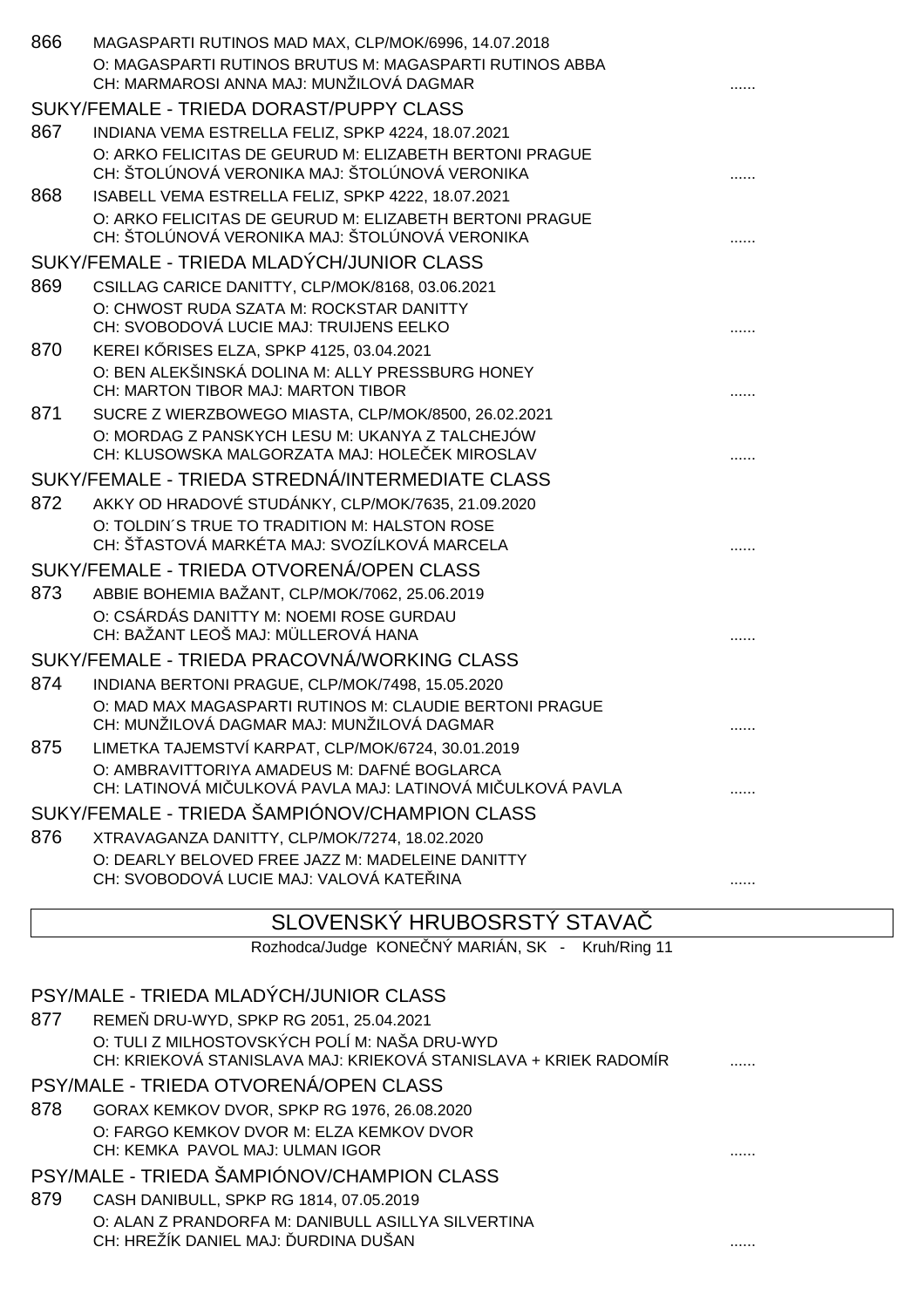| 880<br>881<br>882 | SUKY/FEMALE - TRIEDA DORAST/PUPPY CLASS<br>BRIXY Z BREHOV, SPKP 2083, 15.07.2021<br>O: GERAN HUKOV V ŠOK M: BONA Z PRANDORFA<br>CH: DEVIATKA PETRÁK VERONIKA MAJ: DEVIATKA PETRÁK VERONIKA<br>SUKY/FEMALE - TRIEDA MLADÝCH/JUNIOR CLASS<br>EYWA DANIBULL, SPKP RG 2058, 12.06.2021<br>O: PIERKO DRU-WYD M: ASILLYA SILVERTINA DANIBULL<br>CH: HREŽÍK DANIEL MAJ: HREŽÍK DANIEL + HREŽÍKOVÁ EVA<br>SUKY/FEMALE - TRIEDA OTVORENÁ/OPEN CLASS<br>PÚPAVA DRU-WYD, SPKP RG 1862, 08.11.2019 |  |
|-------------------|----------------------------------------------------------------------------------------------------------------------------------------------------------------------------------------------------------------------------------------------------------------------------------------------------------------------------------------------------------------------------------------------------------------------------------------------------------------------------------------|--|
|                   | O: MACO MAHOLÁNSKY LES M: KRÁSKA DRU-WYD<br>CH: KRIEKOVÁ STANISLAVA MAJ: KRIEKOVÁ STANISLAVA                                                                                                                                                                                                                                                                                                                                                                                           |  |
|                   | <b>SPINONE ITALIANO</b>                                                                                                                                                                                                                                                                                                                                                                                                                                                                |  |
|                   | Rozhodca/Judge KONE NÝ MARIÁN, SK -<br>Kruh/Ring 11                                                                                                                                                                                                                                                                                                                                                                                                                                    |  |
| 883               | PSY/MALE - TRIEDA MLADÝCH/JUNIOR CLASS<br>SKERLI MANDARIN, RKF 6315174, 12.05.2021<br>O: XANTOS ROSS CYNOPOLIS M: SKERLI BOUGAINVILLEA                                                                                                                                                                                                                                                                                                                                                 |  |
| 884               | CH: UKRAINTSEVA SVETLANA MAJ: LETKOVÁ IVANA<br>PSY/MALE - TRIEDA ŠAMPIÓNOV/CHAMPION CLASS<br>ARCHIBALD MOJA LÁSKA, SPKP 75, 22.09.2019                                                                                                                                                                                                                                                                                                                                                 |  |
|                   | O: JOSHUA THEOGONIA BLACK M: XANTIPA ROSS CYNOPOLIS<br>CH: MANDÍKOVÁ LEA MAJ: MANDÍKOVÁ LEA<br>SUKY/FEMALE - TRIEDA STREDNÁ/INTERMEDIATE CLASS                                                                                                                                                                                                                                                                                                                                         |  |
| 885               | SKERLI LATHRISSIA ROS'S CYNOPOLIS, RKF 5989854, 11.09.2020<br>O: XANTOS ROSS CYNOPOLIS M: SKERLI AZALEA STELLA MARIS<br>CH: UKRAINTSEVA SVETLANA MAJ: LETKOVÁ IVANA                                                                                                                                                                                                                                                                                                                    |  |
|                   | SUKY/FEMALE - TRIEDA ŠAMPIÓNOV/CHAMPION CLASS                                                                                                                                                                                                                                                                                                                                                                                                                                          |  |
| 886               | FRIDA AROVNÉ SRDCE, CLP/SPI/162, 11.11.2019<br>O: ALBERTO AROVNÉ SRDCE M: MOIRA DI RIMNIS<br>CH: BASTLOVÁ VLASTA MAJ: BASTLOVÁ MELANIE                                                                                                                                                                                                                                                                                                                                                 |  |
|                   | WEIMARANER KURZHAAR - WEIMARSKÝ KRÁTKOSRSTÝ STAVA                                                                                                                                                                                                                                                                                                                                                                                                                                      |  |
|                   | Rozhodca/Judge KONE NÝ MARIÁN, SK - Kruh/Ring 11                                                                                                                                                                                                                                                                                                                                                                                                                                       |  |
|                   | PSY/MALE - TRIEDA MLADÝCH/JUNIOR CLASS                                                                                                                                                                                                                                                                                                                                                                                                                                                 |  |
| 887               | BALDO MARLON LORD TATRA ROCKET, SPKP 2195, 10.04.2021                                                                                                                                                                                                                                                                                                                                                                                                                                  |  |
|                   | O: DESTINY'S TOUCH FROM ARTENIKÉ M: ANGELA MONTENEGRO TATRA ROCKET<br>CH: JAN ÍKOVÁ UBOMÍRA MAJ: KOSTKOVÁ LENKA                                                                                                                                                                                                                                                                                                                                                                        |  |
|                   | PSY/MALE - TRIEDA PRACOVNÁ/WORKING CLASS                                                                                                                                                                                                                                                                                                                                                                                                                                               |  |
| 888               | CAESAR OD RYBNÍKA PODHORÁKU, SPKP 1918, 26.03.2018<br>O: CARAMEL LOVE DE DONAWITZ M: ELMA OD STARÉHO KR E POD ERTÍ SKÁLOU<br>CH: MÜLLEROVÁ DENISA MAJ: DUDO MATÚŠ                                                                                                                                                                                                                                                                                                                      |  |
|                   | PSY/MALE - TRIEDA ŠAMPIÓNOV/CHAMPION CLASS                                                                                                                                                                                                                                                                                                                                                                                                                                             |  |
| 889               | EVERLASTING ORCAN OF GREYNIE, SPKP 2058, 13.02.2019                                                                                                                                                                                                                                                                                                                                                                                                                                    |  |
|                   | O: ALL-STAR ALONSO ATAGORA M: A WILD BLOSSOM ARRYA GREYNIE<br>CH: PÍCHOVÁ JANA MAJ: VARGA SAMUEL + KOSTKOVÁ NATÁLIA                                                                                                                                                                                                                                                                                                                                                                    |  |
| 890               | FREDDIE HUMAN TOUCH, SPKP 2023, 03.05.2019<br>O: WEISUP ROYAL FLUSH AT BROMHUND M: ALLEMANDE HUMAN TOUCH<br>CH: TEDLOVÁ IVANA MAJ: ŠUGÁR MICHAL                                                                                                                                                                                                                                                                                                                                        |  |
|                   | SUKY/FEMALE - TRIEDA MLADÝCH/JUNIOR CLASS                                                                                                                                                                                                                                                                                                                                                                                                                                              |  |
| 891               | BLUEBERRY MODRÝ AMULET, SPKP 2206, 30.06.2021                                                                                                                                                                                                                                                                                                                                                                                                                                          |  |
|                   | O: EDA ZE SLEZSKÝCH LESU M: ANDY Z VINOHRADSKÝCH POLÍ<br>CH: SERESS TOMÁŠ MAJ: SERESS TOMÁŠ                                                                                                                                                                                                                                                                                                                                                                                            |  |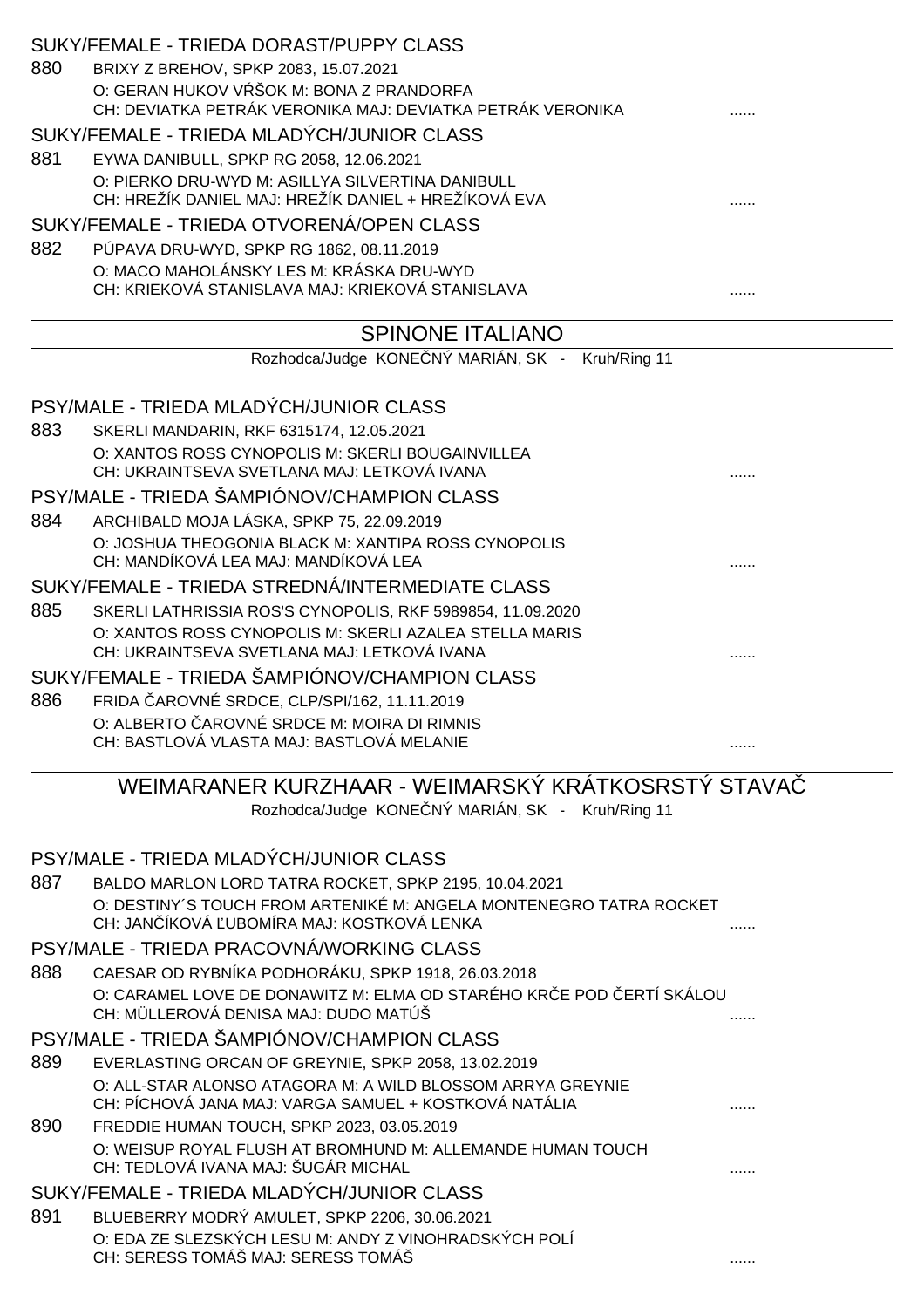| 892 | FLORENS BIELY ORGOVÁN, SPKP 2190, 05.05.2021                                                                 |  |
|-----|--------------------------------------------------------------------------------------------------------------|--|
|     | O: CLIFFORD HUMAN TOUCH M: AYA KRISTY SILVERDREAM                                                            |  |
|     | CH: TABI LADISLAV MAJ: CHILÝ JAKUB                                                                           |  |
| 893 | GAVOTTA HUMAN TOUCH, SPKP 2180, 11.02.2021                                                                   |  |
|     | O: LIFE IS AN ILLUSION JUST WEIMARANER M: ALLEMANDE HUMAN TOUCH                                              |  |
|     | CH: TEDLOVÁ IVANA MAJ: DUBOVCOVÁ UBOMÍRA                                                                     |  |
| 894 | SOFFIO D'AMORE OVATION SHOW, RKF 6159614, 17.05.2021                                                         |  |
|     | O: SOFFIO D'AMORE INSPECTOR FIELD M: SOFFIO D'AMORE CRAUZE LOUISA<br>CH: NIKESHINA ULYANA MAJ: TRNKOVÁ MÁRIA |  |
|     | SUKY/FEMALE - TRIEDA STREDNÁ/INTERMEDIATE CLASS                                                              |  |
| 895 | AURA MODRÝ AMULET, SPKP 2086, 11.05.2020                                                                     |  |
|     | O: BEST GREEN ICE TEA ATAGORA M: ANDY Z VINOHRADSKÝCH POLÍ<br>CH: SERESS TOMÁŠ MAJ: SERESS TOMÁŠ             |  |
| 896 | RUBY LIPS BY ATRIA CORDIS, PKR. VII-19106, 19.06.2020                                                        |  |
|     | O: KOLATA'S SURFER'S PARADISE M: YARATELLE OF ATRIA CORDIS                                                   |  |
|     | CH: MIKUS-KORALEWSKA DOROTA MAJ: MIKUS-KORALEWSKA DOROTA                                                     |  |
| 897 | WEIMDREAM BRIXIE BAILEY, SPKP 2116, 30.08.2020                                                               |  |
|     | O: CLIFFORD HUHAN TOUCH M: KLAUDIA SHEFIS                                                                    |  |
|     | CH: ARTZOVÁ ZUZANA MAJ: KAŠICKÝ FRANTIŠEK                                                                    |  |
|     | SUKY/FEMALE - TRIEDA OTVORENÁ/OPEN CLASS                                                                     |  |
| 898 | AURA DREAM OF JAZZ, SPKP 2000, 08.05.2019                                                                    |  |
|     | O: ABLE ACE AMIR SILESJANA XORTI M: FESTA BUDAFA                                                             |  |
|     | CH: JAZVINSKÁ ZUZANA MAJ: CSENKEYOVA MARIA                                                                   |  |
|     | SUKY/FEMALE - TRIEDA PRACOVNÁ/WORKING CLASS                                                                  |  |
| 899 | BRAVA GREY Z TUROVECKYCH LES , CLP/VOK11548, 15.03.2020                                                      |  |
|     | O: TANGU A-AWA M: HALEY GREY OD POTOKA KA ÁKUP                                                               |  |
|     | CH: PO INKOVÁ IVANA MAJ: PO INKOVÁ IVANA                                                                     |  |
|     | SUKY/FEMALE - TRIEDA ŠAMPIÓNOV/CHAMPION CLASS                                                                |  |
| 900 | HARMONY HANAH Z LULE SKÝCH LES, CLP/VOK/11389, 08.08.2019                                                    |  |
|     | O: A WILD AND FREE OF GREYNIE M: DIAMOND DELLY Z LULE SKÝCH LES                                              |  |
|     | CH: MITTNEROVÁ IVA MAJ: MITTNEROVÁ IVA                                                                       |  |

### WEIMARANER LANGHAAR - WEIMARSKÝ DLHOSRSTÝ STAVAČ

Rozhodca/Judge KONE NÝ MARIÁN, SK - Kruh/Ring 11

PSY/MALE - TRIEDA ŠAMPIÓNOV/CHAMPION CLASS

901 ARTY Z BABICKÉHO DVORA, CLP/VOD/11212, 18.02.2019 O: ANGUS CRAZY FOREVER M: AJDA Z RAMAŠKY CH: ZENÁHLÍK DAVID MAJ: ČÍŠECKÁ LACINOVÁ MICHAELA ......

skupina/group FCI - 8

# AMERICAN COCKER SPANIEL BLACK - AMERICKÝ KOKERŠPANIEL IERNY

Rozhodca/Judge FINTOROVÁ UDMILA, SK - Kruh/Ring 12

#### PSY/MALE - TRIEDA MLADÝCH/JUNIOR CLASS

902 ALL ABOUT US BLOOM FOR YOU, SPKP 2136, 02.12.2020 O: MADMAN´S MIGHT JUST TAKE YOUR LIFE M: CHLOÉ NOTINO VIXNER CH: MELICHER JÁN MAJ: OLEKŠÁK MARTINA ......

PSY/MALE - TRIEDA ŠAMPIÓNOV/CHAMPION CLASS

903 LAYTON BECAUSE I SAID SO, SPKP 2008, 26.04.2017 O: CH POINTBREAK WITH ALL THAT STRIKING M: ICH LAYTON YOU BET CH: VOLÁRIKOVÁ LINDA MAJ: CAISOVA SILVIA ......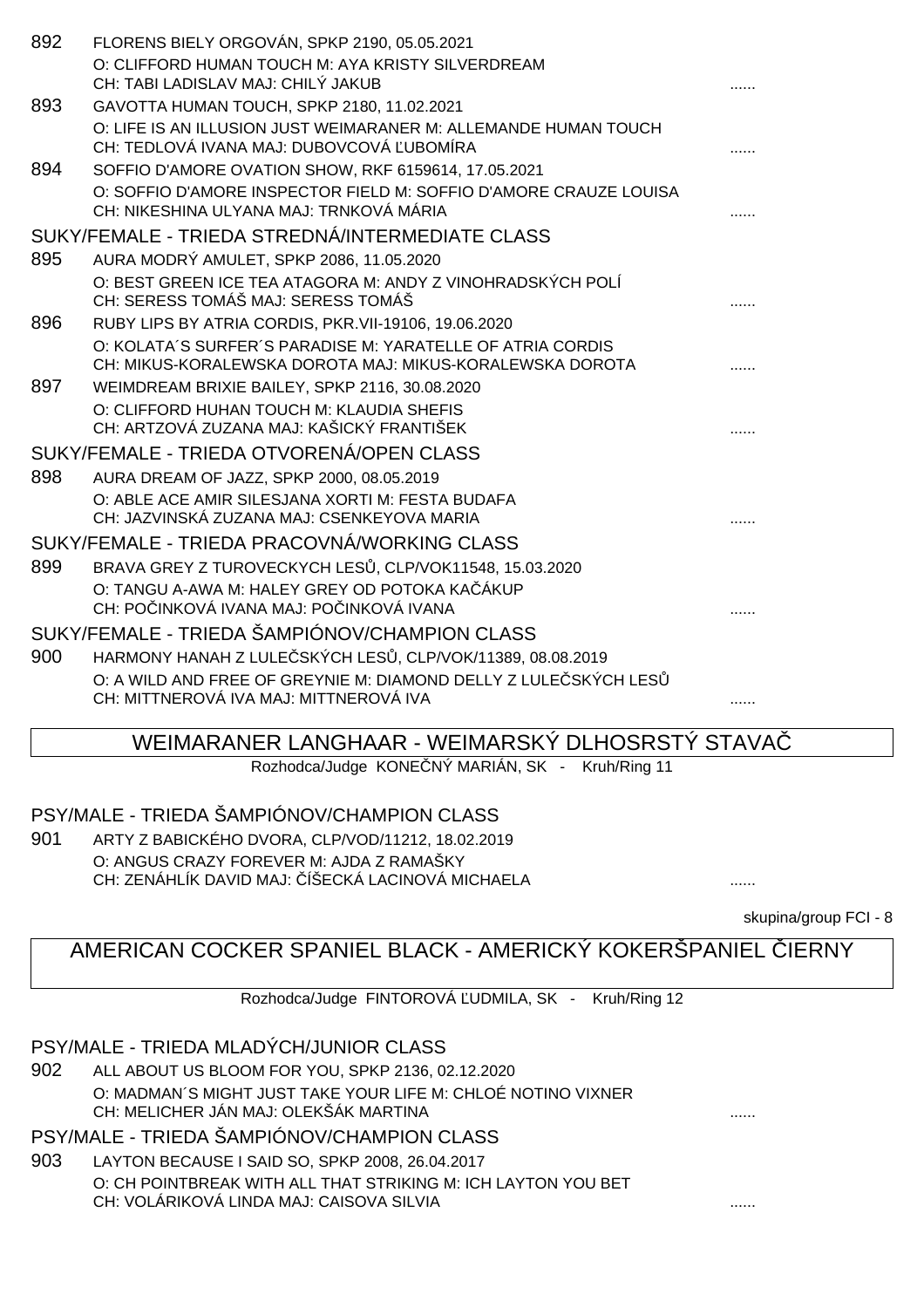### AMERICAN COCKER SPANIEL COLOURS - AMERICKÝ KOKERŠPANIEL VIACFAREBNÝ

Rozhodca/Judge FINTOROVÁ UDMILA, SK - Kruh/Ring 12

### SUKY/FEMALE - TRIEDA STREDNÁ/INTERMEDIATE CLASS

904 KAJAL CHARMING LINE, SPKP 2139, 14.10.2020 O: RÄUBERLEIN´S I BELIEVE IN MIRACLES M: TSVETNAJA MECHTA MIDNIGHT MOON CH: VÁCLAVOVIC ONDŘEJ MAJ: LEŠKOVÁ KATARÍNA

### AMERICAN COCKER SPANIEL UNICOLOUR - AMERICKÝ KOKERŠPANIEL JEDNOFAREBNÝ

Rozhodca/Judge FINTOROVÁ UDMILA, SK - Kruh/Ring 12

### PSY/MALE - TRIEDA MLADÝCH/JUNIOR CLASS

905 BUBALLOO´S VINCITORE DOLCITO, SPKP 2148, 14.03.2021 O: BUBALLOO´S DOLCE DIAVOLO M: BUBALLOO´S PIU BELLA CH: ŠVECOVÁ UBICA MAJ: FÁBEROVÁ SILVIA

#### PSY/MALE - TRIEDA ŠAMPIÓNOV/CHAMPION CLASS

906 BELMOND GOLD MYSTERY LA INOGGY, SPKP 2094, 08.03.2019 O: TEDDY TISS ZE SLOVANSKÉ TVRZE M: ZITA BABY CHARMING LINE CH: KODETOVÁ PETRA MAJ: LEŠKOVÁ KATARÍNA ......

#### SUKY/FEMALE - TRIEDA MLADÝCH/JUNIOR CLASS

907 STILL SUCCESS DE L´ECRIN DES PRECIEUSES, SPKP 2182, 07.05.2021 O: FUNNY BOY DE LA PETITE MAULDRE M: PAULA DANNA D´ARIZA CH: ANDRE HELENE MAJ: LEŠKOVÁ KATARÍNA

#### SUKY/FEMALE - TRIEDA STREDNÁ/INTERMEDIATE CLASS

908 NELLINES GIVE ALL OR NOTHING, SPKP 2127, 04.09.2020 O: MADMAN´S COMETH ROCK´N´ROLL OVER M: NELLINES DREAM ON CH: VALLOVÁ JANA MAJ: VALLOVÁ JANA

### BARBET

Rozhodca/Judge FINTOROVÁ UDMILA, SK - Kruh/Ring 12

#### PSY/MALE - TRIEDA MLADÝCH/JUNIOR CLASS

909 JULIEN DE LA COLLINE DES VIOLETTES, CLP/BAR/27, 28.04.2021 O: ULYSSE VOM ZULIMO M: GINGER DE LA COLLINE DES VIOLETTES CH: RICHNER SYLVIA MAJ: ENGEL MONIKA

#### PSY/MALE - TRIEDA STREDNÁ/INTERMEDIATE CLASS

910 LORD LANCELOT VOM DUCKSTEIN, CLP/BAR/15, 05.08.2020 O: HERUS VOM DUCKSTEIN M: JESSY VOM DUCKSTEIN CH: SOBANSKI KARIN MAJ: ENGEL MONIKA

## CAO DE AQUA PORTUGUÉS - PORTUGALSKÝ VODNÝ PES

Rozhodca/Judge FINTOROVÁ UDMILA, SK - Kruh/Ring 12

PSY/MALE - TRIEDA OTVORENÁ/OPEN CLASS

911 ORION THE BLACK KING Z KASÉTEK, CLP/PVP/884, 30.03.2020 O: CAMLIN SEADANCER MADE IN AMERICA FOR MOKRY BANDITA M: KISS FROM ME Z KASÉTEK CH: PODVESKÁ KATEŘINA MAJ: ZITTERBARTOVÁ SIMONA ......

### PSY/MALE - TRIEDA VETERÁNOV/VETERAN CLASS

912 ACHIRAM ALL MY HEART REI PESCADOR, CLP/PVP/327, 25.12.2013 O: APLICADO ELE E UM VENCEDOR M: ARLETA ERNOBÍLÁ ELEGANCE CH: HLAVICOVÁ MILENA MAJ: ENGEL MONIKA ......

### SUKY/FEMALE - TRIEDA OTVORENÁ/OPEN CLASS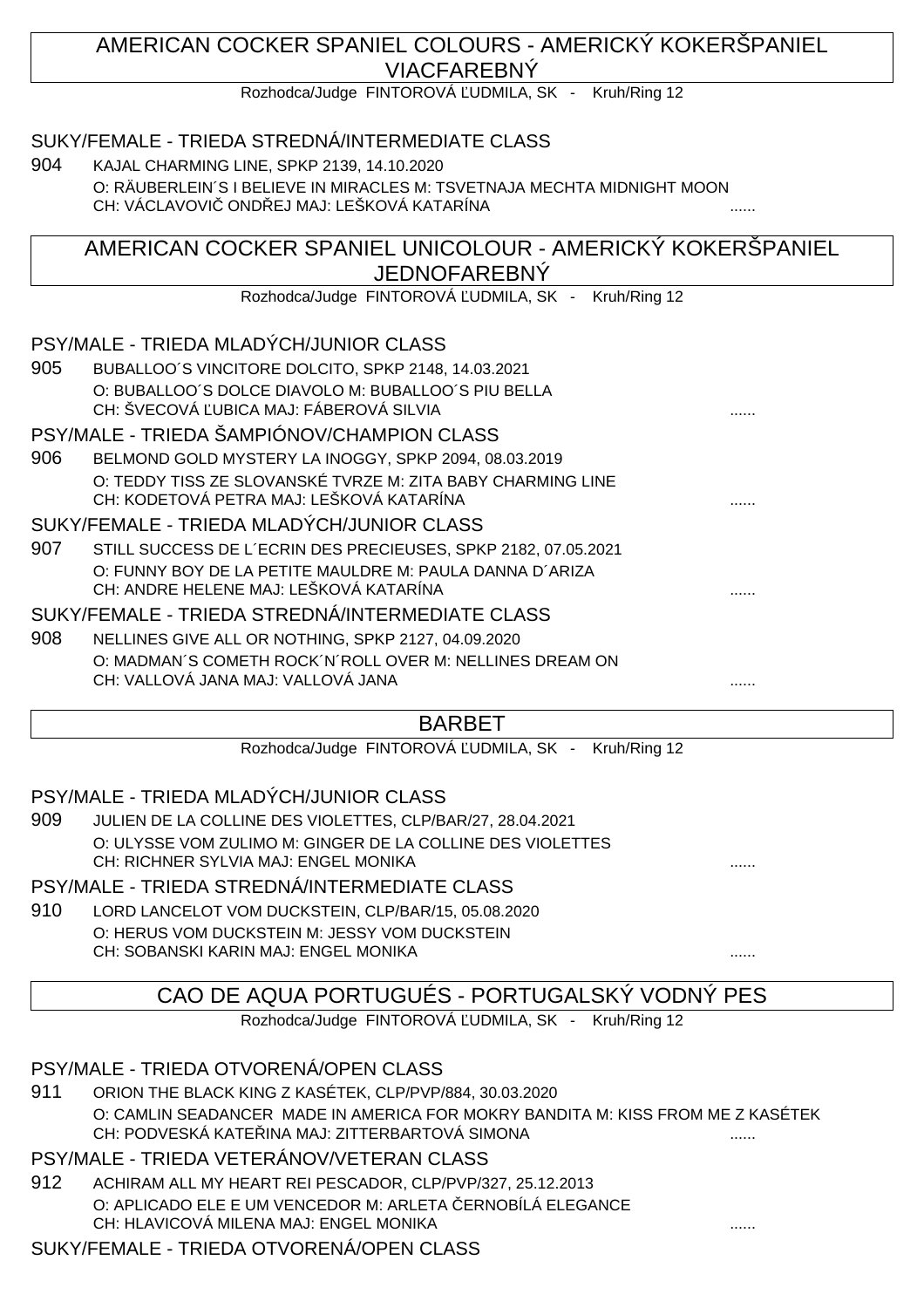913 PRIA DA CASA DA BUBA, OHZB/CAS 394, 01.10.2018 O: POLARIS SEA JAZZ CASA DA BUBA M: FRIDA K DA CASA DA BUBA CH: PINTO JOAO RODRIGO MAJ: REISER MIRIAM

### CHESAPEAKE BAY RETRIEVER

Rozhodca/Judge FINTOROVÁ UDMILA, SK - Kruh/Ring 12

PSY/MALE - TRIEDA DORAST/PUPPY CLASS 914 ALONZO ICE LITTLE GRIZZLY, SPKP 18, 22.08.2021 O: NUNNEYSWOOD ICEBERG M: SELENA GOMEZ BY LIBAMI CH: ŠVEC UBOMÍR MAJ: ŠVEC UBOMÍR + ŠVECOVÁ JANA ................................. SUKY/FEMALE - TRIEDA DORAST/PUPPY CLASS 915 AMELIE SELENA LITTLE GRIZZLY, SPKP 23, 22.08.2021 O: NUNNEYSWOOD ICEBERG M: SELENA GOMEZ BY LIBAMI CH: ŠVEC UBOMÍR MAJ: ŠVEC UBOMÍR + ŠVECOVÁ JANA ................................. CURLY COATED RETRIEVER Rozhodca/Judge FINTOROVÁ UDMILA, SK - Kruh/Ring 12 PSY/MALE - TRIEDA DORAST/PUPPY CLASS 916 PRINCE AWESOME Z BASISFORY, PKR.VIII-43933, 15.08.2021 O: PARADIGMA FOLKOR M: WARRIOR PRINCESS Z BASISFORY CH: LAUZER BARBARA & KATARZYNA MAJ: TYM ANNA PSY/MALE - TRIEDA ŠAMPIÓNOV/CHAMPION CLASS 917 KARNAWAŁOWY TOAST Z BASISFORY, PKR.VIII-37090, 06.01.2018 O: PARADIGMA FOLKOR M: WARRIOR PRINCESS Z BASISFORY CH: LAUZER KATARZYNA & BARBARA MAJ: LAUZER KATARZYNA + LAUZER BARBARA SUKY/FEMALE - TRIEDA MLADYCH/JUNIOR CLASS 918 SUN DEVIL IN VINO VERITAS, PKR.VIII-43687, 11.06.2021 O: BRIO'S GRAND MASTER FLASH AT DARKSIDE RATN ON COC M: SUN DEVIL HARLEQUIN DEMON CH: KOFRON JENNIFER & GRACE MAJ: LAUZER KATARZYNA ENGLISH COCKER SPANIEL BLACK - ANGLICKÝ KOKERŠPANIEL ČIERNY Rozhodca/Judge FINTOROVÁ UDMILA, SK - Kruh/Ring 12 PSY/MALE - TRIEDA ŠAMPIÓNOV/CHAMPION CLASS 919 FISKAL Z BOJNICKÝCH ÚDOLOV, SPKP 2375, 08.04.2015 O: FILON RICCI CLUB M: OCTAVIA BLACK PETRS CH: LEVICKÝ PAVOL MAJ: ŠKRABÁK VLADIMÍR SUKY/FEMALE - TRIEDA ŠAMPIÓNOV/CHAMPION CLASS 920 ARWEN Z KRÁLOVSKEJ VYHLIADKY, SPKP 2474, 09.02.2019 O: FISKAL Z BOJNICKÝCH ÚDOLOV M: DOROTHEA Z VEJMINKU CH: ŠKRABÁK VLADIMÍR MAJ: ŠKRABÁK VLADIMÍR ...... SUKY/FEMALE - TRIEDA ESTNÁ/HONOUR CLASS 921 DOROTHEA Z VEJMINKU, SPKP 2412, 05.05.2016 O: ORLANDO Z VEJMINKU M: VICTORIA Z VEJMINKU CH: ŠULCEK PAVEL MAJ: ŠKRABÁK VLADIMÍR ...... ENGLISH COCKER SPANIEL COLOURS - ANGLICKÝ KOKERŠPANIEL VIACFAREBNÝ Rozhodca/Judge FINTOROVÁ UDMILA, SK - Kruh/Ring 12

PSY/MALE - TRIEDA STREDNÁ/INTERMEDIATE CLASS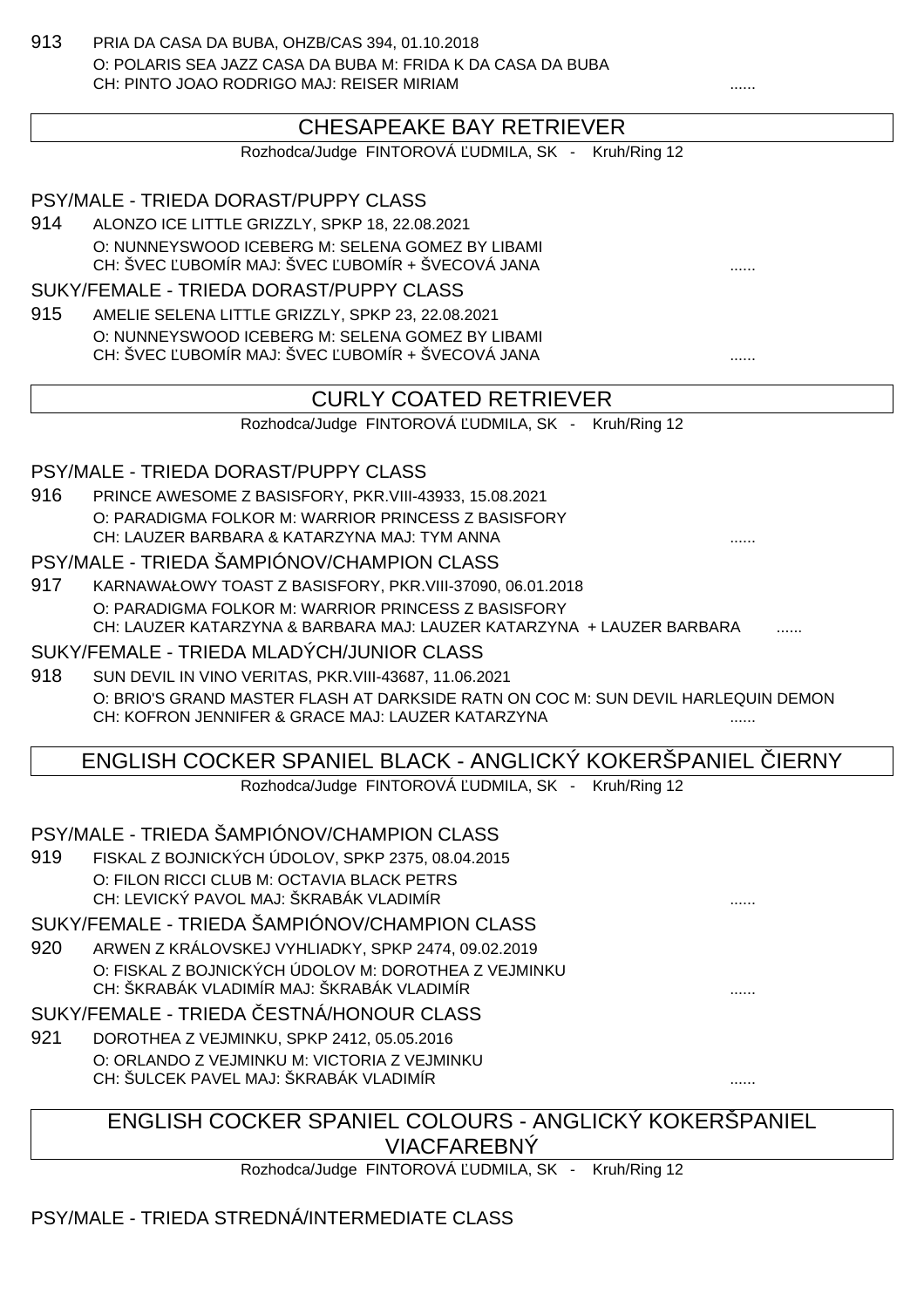| 922 | HARRY Z HO ENUŠE, CLP/AC/39844, 08.07.2020                                                                        |   |
|-----|-------------------------------------------------------------------------------------------------------------------|---|
|     | O: GESSA D'ARAN ROB ROY M: AYRA Z HO ENUSE                                                                        |   |
|     | CH: ŠPR A DALIBOR MAJ: VINKLÁREK ROMAN + VINKLÁRKOVÁ SVATAVA                                                      |   |
|     | PSY/MALE - TRIEDA OTVORENÁ/OPEN CLASS                                                                             |   |
| 923 | FAMOUS RASTA COOLGANG, PKR.VIII-40480, 30.12.2019                                                                 |   |
|     | O: CHARBONNEL LIFE'N TIMES M: FACTOR X COOLGANG<br>CH: SZYFFER KATARZYNA MAJ: SZYFFER KATARZYNA                   |   |
|     | PSY/MALE - TRIEDA ŠAMPIÓNOV/CHAMPION CLASS                                                                        |   |
| 924 | DARCY ZE SENICKÝCH POLÍ, CLP/AC/39069, 10.09.2018                                                                 |   |
|     | O: BELMONDO PAVEKS M: ARWEN ARCA ZE SENICKÝCH POLÍ                                                                |   |
|     | CH: PODLESNÁ FILKOVÁ IVANA MAJ: VINKLÁRKOVÁ SVATAVA + VINKLÁREK ROMAN                                             |   |
|     | ENGLISH COCKER SPANIEL UNICOLOR - ANGLICKÝ KOKERŠPANIEL                                                           |   |
|     | <b>JEDNOFAREBNÝ</b>                                                                                               |   |
|     | Rozhodca/Judge FINTOROVÁ UDMILA, SK - Kruh/Ring 12                                                                |   |
|     | PSY/MALE - TRIEDA MLADÝCH/JUNIOR CLASS                                                                            |   |
| 925 | O ROMEO Z BOJNICKÝCH ÚDOLOV, SPKP 2533, 17.06.2021                                                                |   |
|     | O: KOCEL Z BOJNICKÝCH ÚDOLOV M: AMELIA OD BUKOVÉ STUDÁNKY                                                         |   |
|     | CH: LEVICKÝ PAVOL MAJ: VALKOVÁ JANA + BARIAK MARTINA                                                              |   |
|     | PSY/MALE - TRIEDA ŠAMPIÓNOV/CHAMPION CLASS                                                                        |   |
| 926 | LUDWIG Z VEJMINKU, SPKP 2440, 10.09.2017                                                                          |   |
|     | O: ROBIN HOOD Z VEJMINKU M: JAKARTA Z VEJMINKU<br>CH: ŠULCEK PAVEL MAJ: ŠKRABÁK VLADIMÍR                          |   |
|     |                                                                                                                   |   |
|     | ENGLISH SPRINGER SPANIEL - ANGLICKÝ ŠPRINGERŠPANIEL                                                               |   |
|     | Rozhodca/Judge FINTOROVÁ UDMILA, SK - Kruh/Ring 12                                                                |   |
|     | PSY/MALE - TRIEDA MLADÝCH/JUNIOR CLASS                                                                            |   |
| 927 | ALADIN SRDCOVÉ ESO, CLP/ASS/7323, 05.03.2021                                                                      |   |
|     | O: LEAFY ART JP CELTIC THUNDER JACK M: SILVER FOG HARLEY QUINN                                                    |   |
|     | CH: HODOVÁ ZUZANA MAJ: HODOVÁ LINDA + HODOVÁ ZUZANA                                                               | . |
|     | PSY/MALE - TRIEDA ŠAMPIÓNOV/CHAMPION CLASS                                                                        |   |
| 928 | FINKENSEE ENERGIC EROS, ÖHZB/ESS 2018, 12.12.2019                                                                 |   |
|     | O: BOBBY BROWN BUXUSSON M: FINKENSEE BEMY BRAVE BIANCA<br>CH: FINK EVELINE MAJ: MALECHA BERNADETTE + FINK EVELINE |   |
| 929 | LORDSETT GOOD VIBRATIONS, SPKP 2100, 26.02.2019                                                                   |   |
|     | O: SIEGER'S DOUBLE TROUBLE M: LORDSETT SHOW AND SHINE                                                             |   |
|     | CH: KSIA EK KATARZYNA MAJ: BAKOVÁ IVANA                                                                           |   |
|     | SUKY/FEMALE - TRIEDA MLADÝCH/JUNIOR CLASS                                                                         |   |
| 930 | ZAIRA ZO SRN EJ DOLINY, SPKP 2146, 04.04.2021                                                                     |   |
|     | O: LORDSETT GOOD VIBRATIONS M: QWENTY ZO SRN EJ DOLINY<br>CH: CIGÁ VILIAM A IVANA MAJ: BAKOVÁ IVANA               |   |
|     | SUKY/FEMALE - TRIEDA OTVORENÁ/OPEN CLASS                                                                          |   |
| 931 | JEFA JAMON JASPEADA SPOTTED WITH CHARM, PKR.VIII-37434, 04.05.2018                                                |   |
|     | O: TROLLANGENS OHIO M: AFORADA AMOROSA SPOTTED WITH CHARM                                                         |   |
|     | CH: GÓRSKA NATALIA MAJ: GÓRSKA NATALIA                                                                            | . |
|     | <b>FLAT COATED RETRIEVER</b>                                                                                      |   |
|     |                                                                                                                   |   |

#### PSY/MALE - TRIEDA OTVORENÁ/OPEN CLASS

932 EXPLICIT BORN TO MAKE YOU HAPPY, ÖHZB/FCR 2418A, 07.06.2019 O: ALMANZA KING OF THE CASTLE M: EXPLICIT SOMEBODY TO LOVE CH: LUECKNER MATHILDA MAJ: NEUHAUSER THOMAS + GRUBER MARLIES .......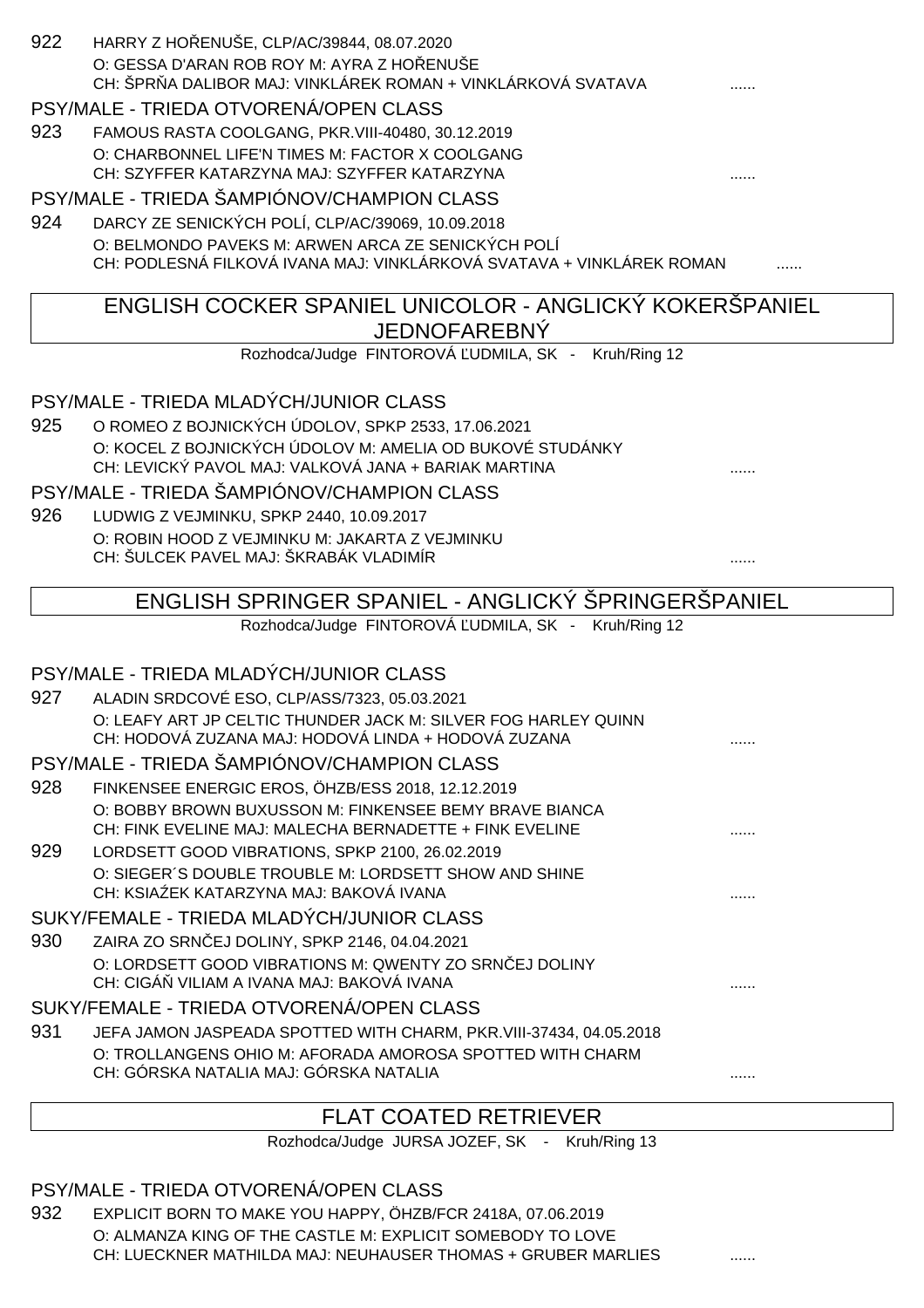| 933 | GILLIAN'S CHOICE QUIRATE, ÖHZB/FCR 2550, 19.02.2020<br>O: GILLIAN'S CHOICE HEAD OVER HEELS M: GILLIAN'S CHOICE JUST LOVELY<br>CH: WOLFSGRUBER ELISABETH MAJ: MATZHOLD BETTINA |   |
|-----|-------------------------------------------------------------------------------------------------------------------------------------------------------------------------------|---|
| 934 | KEY LARGO TERCIUS, SPKP 313, 24.01.2020<br>O: SUSEDALENS REMINGTON SENDERO M: FLEUR DE LIS TERCIUS<br>CH: ŽAMPACHOVÁ EVA MAJ: KRAMÁROVÁ ZUZANA                                |   |
|     | PSY/MALE - TRIEDA ŠAMPIÓNOV/CHAMPION CLASS                                                                                                                                    |   |
| 935 | BERSIFJOR DOPPIAMENTE FORTUNATO, LSVK FCR 0199/18, 23.06.2018                                                                                                                 |   |
|     | O: ALMANZA BURBERRY GOODIEBAG M: ERSIFJOR BACIO DI BUONA FORTUNA<br>CH: BELIKOVA SVETLANA MAJ: ANTANAITEN? OTILIJA                                                            |   |
| 936 | LIVE LAUGH LOVE OASIS OF PEACE, SPKP 241, 29.03.2017<br>O: MISS MALLORYS SOONER OR LATER M: I WAS BORN ON EASTER OASIS OF PEACE<br>CH: VRUBEL PAVEL MAJ: ŠIŠKA IVAN           |   |
|     | SUKY/FEMALE - TRIEDA MLADÝCH/JUNIOR CLASS                                                                                                                                     |   |
| 937 | DEAREST DAENERYS OD ERNÉ PERLY, CLP/FCR/7187, 20.06.2021                                                                                                                      |   |
|     | O: CEZAR OD TUROVECKÝCH RYBNÍK M: CASSIOPEIA COLETTE OD ERNÉ PERLY<br>CH: SCHEINPFLUGOVÁ IVANA MAJ: SCHEINPFLUGOVÁ IVANA + LITOŠOVÁ JITKA                                     |   |
| 938 | GILLIAN'S CHOICE THAT'S TAKODA, ÖHZB/FCR 2773, 24.03.2021                                                                                                                     |   |
|     | O: SIMON SAYS HONEY I'M HOME M: GILLIAN'S CHOICE JUST LOVELY<br>CH: WOLFSGRUBER ELISABETH MAJ: MATZHOLD BETTINA                                                               |   |
|     | SUKY/FEMALE - TRIEDA STREDNÁ/INTERMEDIATE CLASS                                                                                                                               |   |
| 939 | DUPLICATE OUR MIST CEDLETES, CLP/FCR/6689, 26.09.2020                                                                                                                         |   |
|     | O: GARGAMEL OASIS OF PEACE M: JUST LIKE MISTY OASIS OF PEACE<br>CH: RAISKUBOVÁ KAMILA MAJ: IN ALOVÁ IVA                                                                       |   |
|     | SUKY/FEMALE - TRIEDA OTVORENÁ/OPEN CLASS                                                                                                                                      |   |
| 940 | DAISY BOHEMIA LUXYVETT, SPKP 305, 12.10.2019                                                                                                                                  |   |
|     | O: BILLY BOY FALAKSA M: UMA LUXYVETT Z KOSTELCE U JIHLAVY<br>CH: HOLÍKOVÁ YVETTA MAJ: GAÁLOVÁ MAGDALÉNA                                                                       |   |
|     | SUKY/FEMALE - TRIEDA PRACOVNÁ/WORKING CLASS                                                                                                                                   |   |
| 941 | ON MY WAY CEDLETES OASIS OF PEACE, CLP/FCR/6176, 15.06.2019                                                                                                                   |   |
|     | O: O'FLANAGAN TWIST OF LIME M: JUST LIKE MISTY OASIS OF PEACE<br>CH: VRUBEL PAVEL MAJ: RAISKUBOVÁ KAMILA                                                                      | . |
|     | GOLDEN RETRIEVER - ZLATÝ RETRIEVER                                                                                                                                            |   |
|     | Rozhodca/Judge JURSA JOZEF, SK - Kruh/Ring 13                                                                                                                                 |   |
|     | PSY/MALE - TRIEDA MLADŠÍ DORAST/MINOR PUPPY CLASS                                                                                                                             |   |
| 942 | DIAMOND MOON GOLDEN MARELL'S, SPKP 4362, 14.10.2021                                                                                                                           |   |
|     | O: TERRA DI SIENA INVICTUS DU BOIS DE LA RAYERE M: FUNNY MY JOY<br>CH: MARKOVÁ ELLA MAJ: SLÁDE EKOVÁ MONIKA                                                                   |   |
|     | PSY/MALE - TRIEDA DORAST/PUPPY CLASS                                                                                                                                          |   |
| 943 | BAILEY VICTORIA AUREA IN CORDE, SPKP 4299, 05.08.2021<br>O: OLIVER DIAMOND IN THE HEART M: ELIZABETH SLNKO UNINA                                                              |   |
|     | CH: BARÁNEK MARTIN MAJ: VAJDA ADAM                                                                                                                                            |   |
|     | PSY/MALE - TRIEDA MLADÝCH/JUNIOR CLASS                                                                                                                                        |   |
| 944 | ALEXANDER FAITHFUL HEART OF LIPTOV, SPKP 4236, 29.06.2021                                                                                                                     |   |
|     | O: ANGELONATO DEEP PURPLE M: NOBLE IRIS GOLD HEART<br>CH: ONDREJKOVÁ IVONA MAJ: ONDREJKOVÁ IVONA                                                                              |   |
| 945 | ENERKID CALL ME MY JOY, UKU.0523380, 03.05.2021<br>O: SALANDATTERRA DREAM CATCHER M: ENERKID BLUE DREAM<br>CH: ROMASHKO NATALIIA MAJ: KÚDELOVÁ ANDREA                         |   |
| 946 | TRAMIN RICKY, SPKP 4084, 05.12.2020                                                                                                                                           |   |
|     | O: KAHN-CANARY NOTO BENE M: TRAMIN DARK SIDE OF THE MOON<br>CH: USHAN OLENA MAJ: HAFFNEROVÁ EVA                                                                               |   |
|     |                                                                                                                                                                               |   |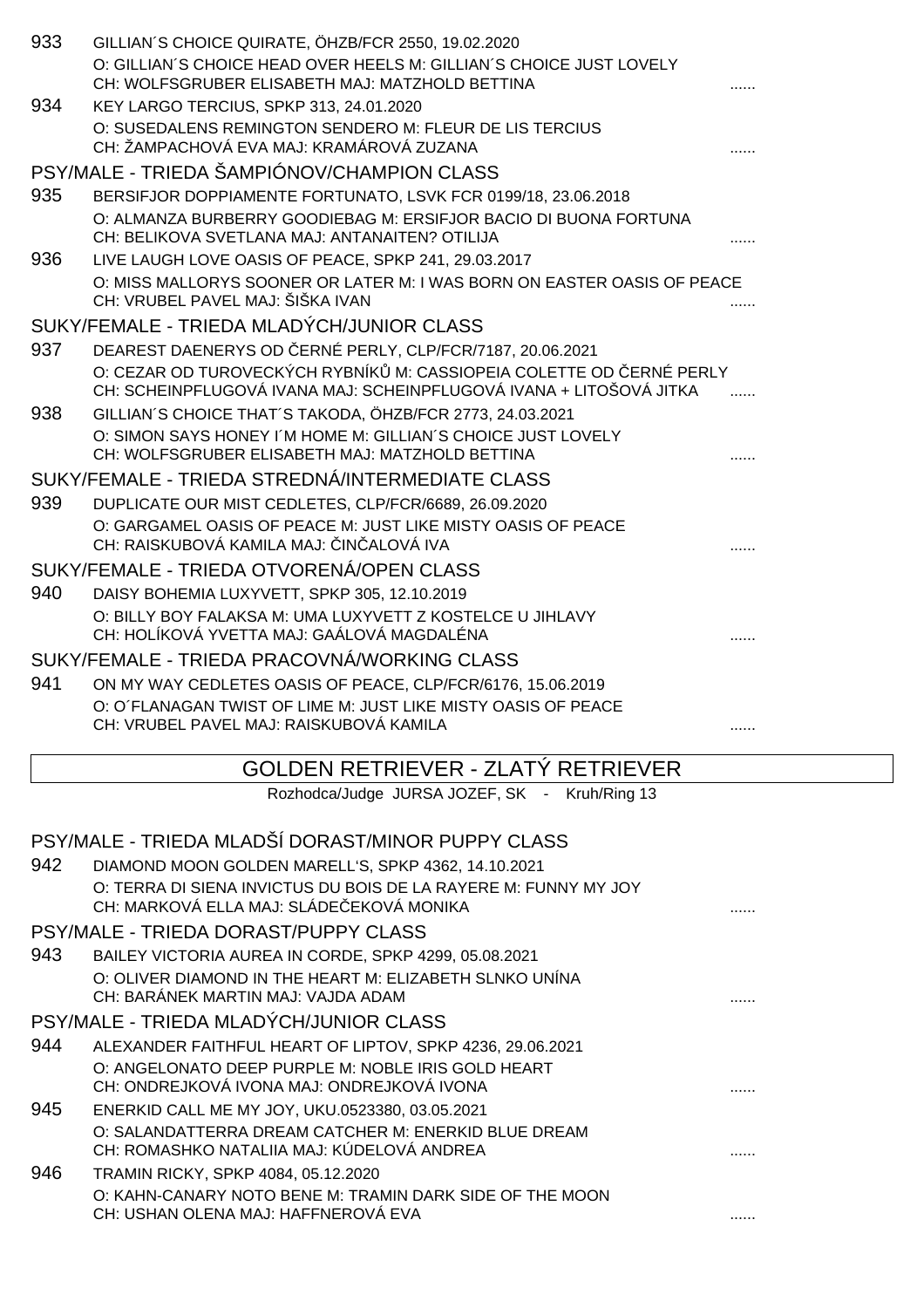| 947 | WIZARD LORD Z KARPENTNÉ, CLP/GR/22628, 03.04.2021                                                                                 |   |
|-----|-----------------------------------------------------------------------------------------------------------------------------------|---|
|     | O: NENUORAMOS LORD WIZARD M: IVUSCHKA Z KARPENTNÉ<br>CH: KU EROVÁ IVANA MAJ: KU EROVÁ IVANA                                       |   |
|     | PSY/MALE - TRIEDA STREDNÁ/INTERMEDIATE CLASS                                                                                      |   |
| 948 | HANNA'S ICONS IDOL, MET.GOLD.R.1478/20, 04.09.2020                                                                                |   |
|     | O: HANNA'S ICONS ECHTES GOLD M: HANNA'S GOLDEN PRINCESS BUTTERFLY<br>CH: BARÁK HANNA MAJ: BENCE TÓTH                              |   |
| 949 | WONDER DIAMOND IN THE HEART, SPKP 3915, 23.07.2020                                                                                |   |
|     | O: IRON DIAMOND IN THE HEART M: O'PARIS DES JARDINS D'EPONA<br>CH: NÁSADOVÁ KATARÍNA MAJ: ŠIŠKA IVAN                              |   |
|     | PSY/MALE - TRIEDA OTVORENÁ/OPEN CLASS                                                                                             |   |
| 950 | DESIGUAL'S DANGEROUS MIND, ÖHZB/GR 8405, 19.07.2018                                                                               |   |
|     | O: IKER DU BOIS DE LA RAYERE M: DESIGUAL'S BACK TO THE ROOTS<br>CH: KASTLUNGER ROMANA MAJ: KASTLUNGER ROMANA + BERGER CORNELIA    |   |
| 951 | HOUDINI FROM BOHEMIAN STARLIGHT, CLP/GR/21443, 12.12.2019                                                                         |   |
|     | O: SEVEN'S DREAM MOI MOCHE ET MECHANT M: PINIA ROZMACHANY OGON<br>CH: SVORE OVÁ ZDENKA MAJ: SVORE OVÁ ZDENKA + GABZDILOVÁ PAVLÍNA |   |
|     | PSY/MALE - TRIEDA PRACOVNÁ/WORKING CLASS                                                                                          |   |
| 952 | ASK ME SIMBA MILLION REASONS, CLP/GR/21577, 13.03.2020                                                                            |   |
|     | O: HARRY POTTER AUREA ROSA M: CAROLINE MORAVIA GOLD HEART<br>CH: SUCHOPÁROVÁ KRISTÝNA MAJ: LEDENOVÁ NAD ŽDA                       |   |
| 953 | FERNFLOWER ISAK GENIAL BOY, SPKP 3513, 04.09.2018                                                                                 |   |
|     | O: CANTRYGOLD MISTER BRUS M: FERNFLOWER GIVENCHY FROM COUTURE<br>CH: POLUNICHEVA ELENA MAJ: DEPTOVÁ DANIELA                       |   |
|     | PSY/MALE - TRIEDA ŠAMPIÓNOV/CHAMPION CLASS                                                                                        |   |
| 954 | CHRISTOPH GOLD HEART CANIS REGNUM, SPKP 3386, 14.02.2018                                                                          |   |
|     | O: THORNYWAIT FIRE N'ICE M: POWER OF GOLD BRDSKÉ ZLATO<br>CH: HANULIAKOVÁ IVANA MAJ: KOCÁNOVÁ O GA                                |   |
| 955 | UNIKÁT HENRY GOLD HEART, SPKP 3921, 24.07.2020                                                                                    |   |
|     | O: CHRISTOPH GOLD HEART CANIS REGNUM M: NOBLE ADIDAS GOLD HEART<br>CH: KOCÁNOVÁ OLGA MAJ: NÁSADA MILAN + NÁSADOVÁ KATARÍNA        |   |
|     | PSY/MALE - TRIEDA VETERÁNOV/VETERAN CLASS                                                                                         |   |
| 956 | IRON DIAMOND IN THE HEART, SPKP 2890, 17.01.2014                                                                                  |   |
|     | O: EVIDOG KASINO M: EVIDOG JENNIFER<br>CH: NÁSADOVÁ KATARÍNA MAJ: NÁSADA MILAN                                                    |   |
|     | SUKY/FEMALE - TRIEDA MLADŠÍ DORAST/MINOR PUPPY CLASS                                                                              |   |
| 957 | DIAMOND SHINE GOLDEN MARELL*S, SPKP 4368, 14.10.2021                                                                              |   |
|     | O: TERRA DI SIENA INVICTUS DU BOIS DE LA RAYERE M: FUNNY MY JOY<br>CH: MARKOVÁ ELLA MAJ: NÁSADOVÁ KATARÍNA                        |   |
|     | SUKY/FEMALE - TRIEDA DORAST/PUPPY CLASS                                                                                           |   |
| 958 | BRILLIANT VICTORIA AUREA IN CORDE, SPKP 4310, 05.08.2021                                                                          |   |
|     | O: OLIVER DIAMOND IN THE HEART M: ELIZABETH SLNKO UNINA<br>CH: BARÁNEK MARTIN MAJ: BARÁNEK MARTIN + TOTHOVÁ NIKOLETA              |   |
| 959 | IRIS MY JOY, SPKP 4319, 16.09.2021                                                                                                |   |
|     | O: ARES ZLATÝ DOMOV M: GOLDEN LYRA MY JOY<br>CH: KÚDELOVÁ ANDREA MAJ: BAUER DANA                                                  |   |
|     | SUKY/FEMALE - TRIEDA MLADÝCH/JUNIOR CLASS                                                                                         |   |
| 960 | CHARISMA VIVA ANGELIC SOUL, SPKP 4037, 04.02.2021                                                                                 |   |
|     | O: SKY PRIDE BAIKAL M: KIARA DIAMOND IN THE HEART<br>CH: BADINKOVÁ PETRA MAJ: OBŽEROVÁ KATARÍNA                                   | . |
| 961 | COR EX SILVIS ALEGRIA, SPKP 4016, 18.01.2021                                                                                      |   |
|     | O: ANGELONATO DEEP PURPLE M: CORA SILVIS SANCTI HUBERTI<br>CH: MAR ÁKOVÁ RENÁTA MAJ: MAR ÁKOVÁ RENÁTA                             |   |
| 962 | COR EX SILVIS ANABELA, SPKP 4017, 18.01.2021                                                                                      |   |
|     | O: ANGELONATO DEEP PURPLE M: CORA SILVIS SANCTI HUBERTI                                                                           |   |
|     | CH: MAR ÁKOVÁ RENÁTA MAJ: MAR ÁKOVÁ RENÁTA                                                                                        |   |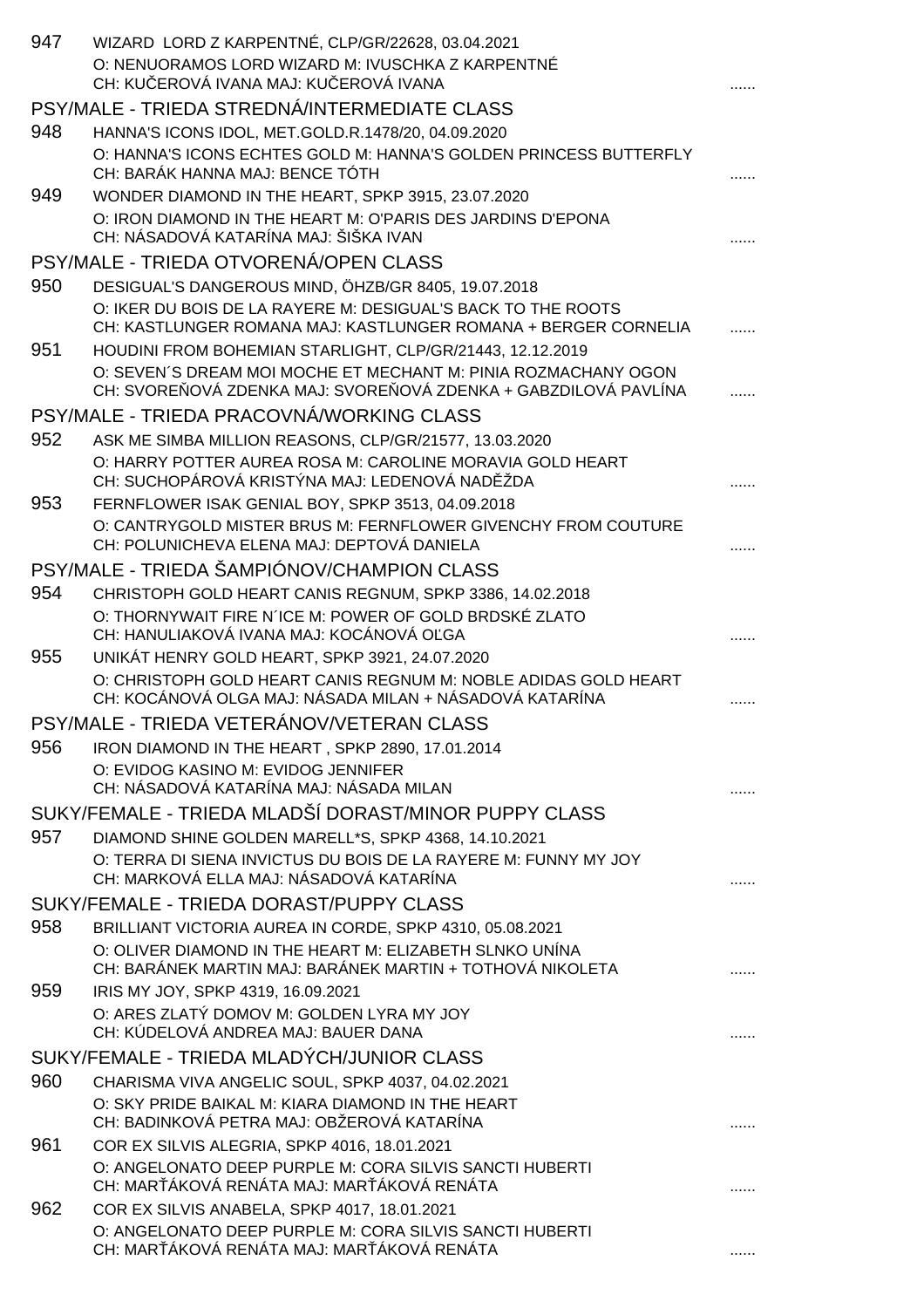| 963 | HAPPY CHELSY ANGELIC SOUL, SPKP 4033, 31.01.2021                                                                    |  |
|-----|---------------------------------------------------------------------------------------------------------------------|--|
|     | O: SKY PRIDE BAIKAL M: ORSAY DES JARDINS D'EPONA                                                                    |  |
|     | CH: BADINKOVÁ PETRA MAJ: ŽINGOROVÁ MONIKA                                                                           |  |
| 964 | ORIN SNEH TATIER, SPKP 3998, 28.11.2020                                                                             |  |
|     | O: FERNFLOWER ISAK GENIAL BOY M: KASSANDRA SNEH TATIER<br>CH: DEPTOVÁ DANIELA MAJ: HAFFNEROVÁ EVA                   |  |
| 965 | SOUL SIMPHONY MY ANGEL TOMI, SPKP 4224, 07.04.2021                                                                  |  |
|     | O: ANGELONATO DEEP PURPLE M: SOUL SIMPHONY GABRIELLA                                                                |  |
|     | CH: ŽELJKOVI BOJAN MAJ: NECHALOVÁ JANA                                                                              |  |
| 966 | ZARA DIAMOND IN THE HEART, SPKP 4057, 28.02.2021                                                                    |  |
|     | O: IRON DIAMOND IN THE HEART M: LAILA DES JARDINS D'EPONA                                                           |  |
|     | CH: NÁSADOVÁ KATARÍNA MAJ: NÁSADOVÁ KATARÍNA                                                                        |  |
|     | SUKY/FEMALE - TRIEDA STREDNÁ/INTERMEDIATE CLASS                                                                     |  |
| 967 | BONETT BRIDE QUEEN OF MAGIC, SPKP 4011, 13.09.2020                                                                  |  |
|     | O: MAGIC MADNESS LOVE TO LOVE M: BONETT BRIDE JINGLE VOICE<br>CH: SÜLI KRISZTINA MAJ: ŠIŠKA IVAN                    |  |
| 968 | FLY HOPE SUN SHINE SHAMWARI, SPKP 3842, 13.04.2020                                                                  |  |
|     | O: DUKE SUN SHINE SHAMWARI M: LEA DINA SNEH TATIER                                                                  |  |
|     | CH: HAFFNEROVÁ EVA MAJ: HAFFNEROVÁ EVA                                                                              |  |
| 969 | GRAVITU OF LOVE LASTER GOLD, SPKP 4249, 08.10.2020                                                                  |  |
|     | O: ANGELONATO MAKES PEOPLE - TALK M: GUDVIN'S RIDDL INTRIGA FOR LASTER GOLD<br>CH: KUDRYASHOVA I. MAJ: PALAJ DENISA |  |
| 970 | UNIQUE NINA DIAMOND IN THE HEART, SPKP 3899, 11.07.2020                                                             |  |
|     | O: CHRISTOPH GOLD HEART CANIS REGNUM M: LAILA DES JARDINS D'EPONA                                                   |  |
|     | CH: NÁSADOVÁ KATARÍNA MAJ: NÁSADOVÁ KATARÍNA                                                                        |  |
|     | SUKY/FEMALE - TRIEDA OTVORENÁ/OPEN CLASS                                                                            |  |
| 971 | ASK ME SARAFINA MILLION REASONS, CLP/GR/21588, 13.03.2020                                                           |  |
|     | O: HARRY POTTER AUREA ROSA M: CAROLINE MORAVIA GOLD HEART                                                           |  |
|     | CH: SUCHOPÁROVÁ KRISTÝNA MAJ: TOBOLOVÁ ADÉLA                                                                        |  |
| 972 | EXTRA GIRL IN GROUP BOHEMIAN STARLIGHT, CLP/GR/19560, 16.02.2018                                                    |  |
|     | O: MAJIK RED RHUM M: PINIA ROZMACHANY OGON<br>CH: SVORE OVÁ ZDENKA MAJ: SVORE OVÁ ZDENKA                            |  |
| 973 | JAM SESSION MY ANGEL TOMI, SPKP 3703, 10.08.2019                                                                    |  |
|     | O: VESTAFJELL'S MAGIC ELF M: BORN TO BE WILD MY ANGEL TOMI                                                          |  |
|     | CH: NECHALOVI JANA A MICHAL MAJ: NECHALOVÁ JANA + NECHALA MICHAL                                                    |  |
| 974 | POLARIS SNEH TATIER, SPKP 4007, 01.12.2020                                                                          |  |
|     | O: FERNFLOWER ISAK GENIAL BOY M: FLORISA GOLD HEART                                                                 |  |
|     | CH: DEPTOVÁ DANIELA MAJ: DRIENOVSKÁ LENKA                                                                           |  |
| 975 | SWEET LOVE SELLY GOLD HEART, SPKP 3790, 15.01.2020                                                                  |  |
|     | O: CHRISTOPH GOLD HEART CANIS REGNUM M: JEWEL LADY RIHANNA GOLD HEART<br>CH: KOCÁNOVÁ O GA MAJ: KOCÁNOVÁ O GA       |  |
|     | SUKY/FEMALE - TRIEDA PRACOVNÁ/WORKING CLASS                                                                         |  |
| 976 | SARAH Z KARPENTNÉ, CLP/GR/21492, 22.01.2020                                                                         |  |
|     | O: KALIF IZ DOLINY SOLNICA M: HANNAH Z KARPENTNÉ                                                                    |  |
|     | CH: KU EROVÁ IVANA MAJ: KU EROVÁ IVANA                                                                              |  |
|     | SUKY/FEMALE - TRIEDA ŠAMPIÓNOV/CHAMPION CLASS                                                                       |  |
| 977 | QUEEN DIAMOND IN THE HEART, SPKP 3652, 25.05.2019                                                                   |  |
|     | O: IRON DIAMOND IN THE HEART M: LAILA DES JARDINS D'EPONA                                                           |  |
|     | CH: NÁSADOVÁ KATARÍNA MAJ: NÁSADOVÁ KATARÍNA                                                                        |  |

### KOOIKERHONDJE

Rozhodca/Judge FINTOROVÁ UDMILA, SK - Kruh/Ring 12

### SUKY/FEMALE - TRIEDA STREDNÁ/INTERMEDIATE CLASS

978 BIBI BESSIE KAMALI DE BELLASOL, OHZB/KH 346, 18.09.2020 O: FALCO Z PLOUŽNICKÉ STÁJE M: DAISSY DUCKIE BELLAMOON CH: ŠR TOVÁ KAMILA MAJ: KARABA ANDREA **.......** .......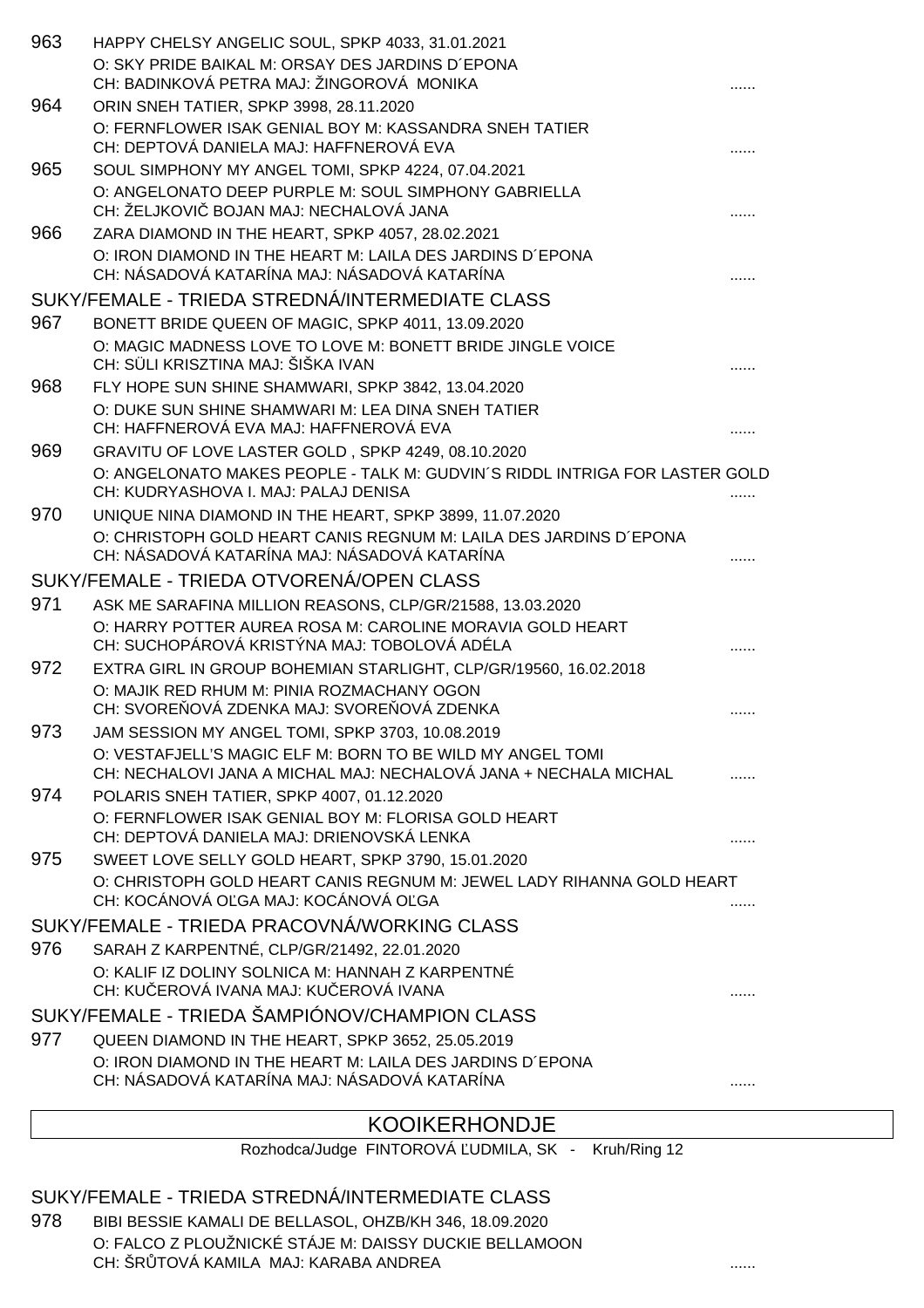# LABRADOR RETRIEVER

Rozhodca/Judge JURSA JOZEF, SK - Kruh/Ring 13

|     | PSY/MALE - TRIEDA DORAST/PUPPY CLASS                                                                                                         |   |
|-----|----------------------------------------------------------------------------------------------------------------------------------------------|---|
| 979 | COUDY Z OHRADNÍ LOUKY, CLP/LR/39033, 18.09.2021                                                                                              |   |
|     | O: FAIR MAGIC SEA DREAM ESSENTION OF LIFE M: CHARLOTTE ROSE LAROS TEXAS<br>CH: K RA MARTIN MAJ: MONTAG TOMÁŠ                                 |   |
|     | PSY/MALE - TRIEDA MLADÝCH/JUNIOR CLASS                                                                                                       |   |
| 980 | ROCKY CHOCO QUEEN'S JOY, SPKP 7892, 14.04.2021                                                                                               |   |
|     | O: CLAUSWEB FELLOW FOR QUEEN'S JOY M: WERA QUEEN'S JOY<br>CH: ORLOVSKÁ ZUZANA MAJ: VAVREK HENRIETA                                           |   |
|     | PSY/MALE - TRIEDA STREDNÁ/INTERMEDIATE CLASS                                                                                                 |   |
| 981 | BARNEY Z OHRADNI LOUKY, CLP/LR/37059, 03.07.2020                                                                                             |   |
|     | O: JOE POD ŽER ICKÝM KOSTELEM M: BLACK TRICOLOR OF CZECHOMOR<br>CH: K RA MARTIN MAJ: MONTAG TOMÁŠ                                            |   |
| 982 | WOODY POD CHOS OM, SPKP 7602, 18.09.2020<br>O: CARROMER JACK OF DIAMONDS M: PHIBE POD CHOS OM<br>CH: MARTONKA RÓBERT MAJ: MARTONKOVÁ ADRIANA |   |
|     | PSY/MALE - TRIEDA OTVORENÁ/OPEN CLASS                                                                                                        |   |
| 983 | AARON LABKA Z DRAŽOVSKÉHO LESA, SPKP 7320, 14.02.2020<br>O: MICKEY POD CHOS OM M: EGOLINK AYLIN<br>CH: ŠANDO IVAN MAJ: KULICH VLADIMÍR       |   |
|     | PSY/MALE - TRIEDA PRACOVNÁ/WORKING CLASS                                                                                                     |   |
| 984 | ARTHUR AMOR SIN FIN, SPKP 7234, 14.10.2019                                                                                                   |   |
|     | O: CLAUSWEB FELLOW FOR QUEEN'S JOY M: ZAYA SWEET CHOCO<br>CH: BARTOŠOVÁ MICHAELA MAJ: ŠLOSÁROVÁ KRISTÍNA                                     |   |
| 985 | CHANCE FOR LIFE AMAZING LOVE, SPKP 6308, 21.05.2016                                                                                          |   |
|     | O: A TOP SECRET SUN IN THEIR EYES M: DORINA AMAZING LOVE<br>CH: KITKOVÁ ZUZANA MAJ: PAUEROVÁ MARTINA + PAUER UBOMÍR                          |   |
|     | PSY/MALE - TRIEDA ŠAMPIÓNOV/CHAMPION CLASS                                                                                                   |   |
| 986 | X'JONATHAN OD HIMALÁJSKÉHO CEDRU, SPKP 7224, 29.12.2018                                                                                      |   |
|     | O: SRETLAW YELLOW CAMARO M: EPICMAGNAGRAECIA'S XTRAVAGANZA<br>CH: DO EKALOVÁ MICHAELA MAJ: ORLOVSKÁ ZUZANA                                   |   |
|     | SUKY/FEMALE - TRIEDA DORAST/PUPPY CLASS                                                                                                      |   |
| 987 | AMALFI MENDOSUN, SPKP 8052, 24.09.2021                                                                                                       |   |
|     | O: MISTER MAGOO Z GRODU HRABIEGO MALMESBURY M: IVY BELIEVEME<br>CH: GAŠPERCOVÁ KLAUDIA MAJ: GAŠPERCOVÁ KLAUDIA                               |   |
| 988 | DAKOTA Z FARMY LYMA, SPKP 7970, 06.07.2021                                                                                                   |   |
|     | O: CARROMER JACK OF DIAMONDS M: FIONA OF SUNNY YARD<br>CH: HEGEDÜS CSABA MAJ: MICHE OVÁ SIMONA                                               |   |
|     | SUKY/FEMALE - TRIEDA MLADÝCH/JUNIOR CLASS                                                                                                    |   |
| 989 | ANASTÁZIA AMAZING GELLE LAB, SPKP 7869, 11.04.2021                                                                                           |   |
|     | O: RIVERLAB'S CARDAMON M: TIFANY POD CHOS OM<br>CH: MIHÁLYI JOZEF MAJ: MIHÁLYI JOZEF                                                         |   |
| 990 | EGOLINK FREYA, SPKP 7960, 17.06.2021                                                                                                         |   |
|     | O: CARROMER JACK OF DIAMONDS M: VANILLA SUGAR QUEEN'S JOY<br>CH: BOTKOVÁ JAROSLAVA MAJ: BOTKOVÁ JAROSLAVA                                    | . |
| 991 | KALIMÉRA LAB'S VALLEY, SPKP 7947, 10.06.2021                                                                                                 |   |
|     | O: DEAD FLAG BLUES GRODU HRABIEGO MALMESBURY M: GOOGLE ME WINNIE LAB'S VALLEY<br>CH: KVASNI ANOVÁ EVA MAJ: MÁ ALKOVÁ KATARÍNA                | . |
| 992 | LUMERISSI BERETTA, SPKP 7754, 16.02.2021                                                                                                     |   |
|     | O: CHARLIE ROYAL GLADE M: UMA FOR LUMERISSI GARISH STYLE<br>CH: KOVÁ OVÁ ANDREA MAJ: DEMO ANTON                                              | . |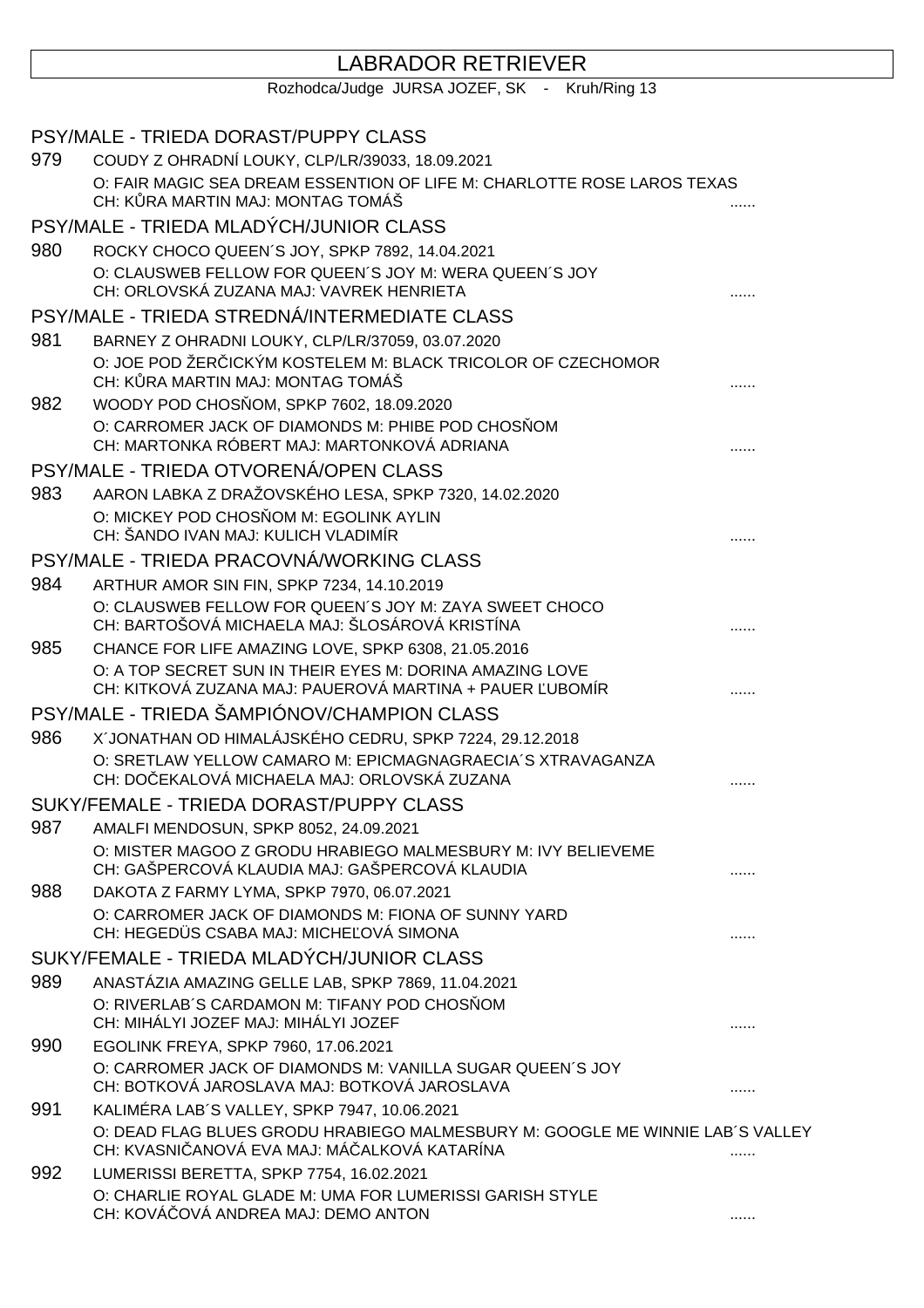| 993  | LUMERISSI BLASSER, SPKP 7757, 16.02.2021                                                                                  |  |
|------|---------------------------------------------------------------------------------------------------------------------------|--|
|      | O: ROYAL GLAD M: UMA FOR LUMERISSI                                                                                        |  |
|      | CH: KOVÁ OVÁ ANDREA MAJ: NAGY RÓBERT                                                                                      |  |
| 994  | VELVET CHOCO KELESIS, SPKP 7791, 16.03.2021                                                                               |  |
|      | O: CLAUSWEB FELLOW FOR QUEEN'S JOY M: RIVERLAB'S CLASSIC CLICHE<br>CH: KELEMEN LADISLAV MAJ: KOVA MILOŠ                   |  |
|      | SUKY/FEMALE - TRIEDA STREDNÁ/INTERMEDIATE CLASS                                                                           |  |
| 995  | BEATRICE VELVET LIGHTNING, SPKP 7679, 02.11.2020                                                                          |  |
|      | O: RIVERLAB'S CARDAMON M: KISS OF HAPPINES FOR LITTLE BUBBLE<br>CH: PAVLOVOVÁ MARTINA MAJ: BARTOŠOVÁ MICHAELA             |  |
| 996  | BONNIE VELVET LIGHTNING, SPKP 7676, 02.11.2020                                                                            |  |
|      | O: RIVERLAB'S CARDAMON M: KISS OF HAPPINES FOR LITTLE BUBBLE<br>CH: PAVLOVOVÁ MARTINA MAJ: PAVLOVOVÁ MARTINA              |  |
| 997  | PANDORA QUEEN'S JOY, SPKP 7690, 30.10.2020                                                                                |  |
|      | O: CARROMER JACK OF DIAMONDS M: BE DELICIOUS QUEEN'S JOY<br>CH: ORLOVSKÁ ZUZANA MAJ: ORLOVSKÁ ZUZANA                      |  |
| 998  | XALLY POD CHOS OM, SPKP 7612, 26.09.2020                                                                                  |  |
|      | O: RIVERLAB'S CARDAMON M: OLÍVIA POD CHOS OM<br>CH: MARTONKA ROBERT MAJ: VDOVJAKOVÁ ZUZANA                                |  |
| 999  | XARA POD CHOS OM, SPKP 7614, 26.09.2020                                                                                   |  |
|      | O: RIVERLAB'S CARDAMON M: OLÍVIA POD CHOS OM<br>CH: MARTONKA RÓBERT MAJ: MARTONKOVÁ ADRIANA                               |  |
|      | SUKY/FEMALE - TRIEDA OTVORENÁ/OPEN CLASS                                                                                  |  |
| 1000 | BELLATRIX TATRAS LABS, SPKP 7627, 27.09.2020                                                                              |  |
|      | O: HUNTER POD ŽER ICKÝM KOSTELEM M: ALEXIS BANCHORY TATRAS LABS<br>CH: VDOVJAKOVÁ ZUZANA MAJ: VDOVJAKOVÁ ZUZANA           |  |
| 1001 | JOLIE CHOCO QUEEN'S JOY, SPKP 7275, 07.11.2019                                                                            |  |
|      | O: CLAUSWEB FELLOW FOR QUEEN'S JOY M: WERA QUEEN'S JOY<br>CH: ORLOVSKÁ ZUZANA MAJ: PISCHOVÁ KRISTÍNA                      |  |
|      | SUKY/FEMALE - TRIEDA PRACOVNÁ/WORKING CLASS                                                                               |  |
| 1002 | ALANA AMOR SIN FIN, CLP/LR/36184, 14.10.2019                                                                              |  |
|      | O: CLAUSWEB FELLOW FOR QUEEN'S JOY M: ZAYA SWEET CHOCO QUEEN'S JOY<br>CH: BARTOŠOVÁ MICHAELA MAJ: ERNÝ KAREL              |  |
| 1003 | ALDAMITY KNOCK 'EM ALL, SPKP 7480, 17.05.2020                                                                             |  |
|      | O: DOLBIA INKY M: ALDAMITY HERE IN MY HEART<br>CH: BARTOŠOVÁ DANIELA MAJ: SCHOVANEC VALTER                                |  |
| 1004 | FANTASTIC EDITION CRYSTAL OF TATRAS, SPKP 7704, 03.12.2020                                                                |  |
|      | O: RIVERLABS CARDAMON M: ABBEY ROSE JUST BEAUTIFUL<br>CH: ILAVSKÝ IVAN MAJ: ILAVSKÝ IVAN                                  |  |
|      | SUKY/FEMALE - TRIEDA ŠAMPIÓNOV/CHAMPION CLASS                                                                             |  |
| 1005 | ALA REI BY CHOCOLATE DIAMOND, SPKP 6774, 26.03.2018                                                                       |  |
|      | O: LINDEMANN'S BEST FRIENDS FACE M: RAINRIVER REINA DEL MAR<br>CH: HOSTA NÁ SZABOVÁ MARTINA MAJ: HOSTA NÁ SZABOVÁ MARTINA |  |
|      | <b>LAGOTTO ROMAGNOLO</b>                                                                                                  |  |
|      | Rozhodca/Judge FINTOROVÁ UDMILA, SK - Kruh/Ring 12                                                                        |  |
|      |                                                                                                                           |  |

PSY/MALE - TRIEDA STREDNÁ/INTERMEDIATE CLASS

1006 SOLIPSE MIO TESORO, SPKP 548, 27.12.2020 O: TOM M: AQUATERRA DOGS AMORINA CH: KADNÁROVÁ JANA MAJ: KADNÁROVÁ JANA ......

SUKY/FEMALE - TRIEDA DORAST/PUPPY CLASS

1007 SOLIPSE ROMANTICA AMELIA, SPKP 624, 09.07.2021 O: II GRANAIO DEL MALATESTA NEW ORLEANS M: SOLIPSE BACIO DA CHANEL CH: KADNÁROVÁ JANA MAJ: JUHÁSZOVÁ ZUZANA + MAJEROVÁ EMA ......

SUKY/FEMALE - TRIEDA MLADÝCH/JUNIOR CLASS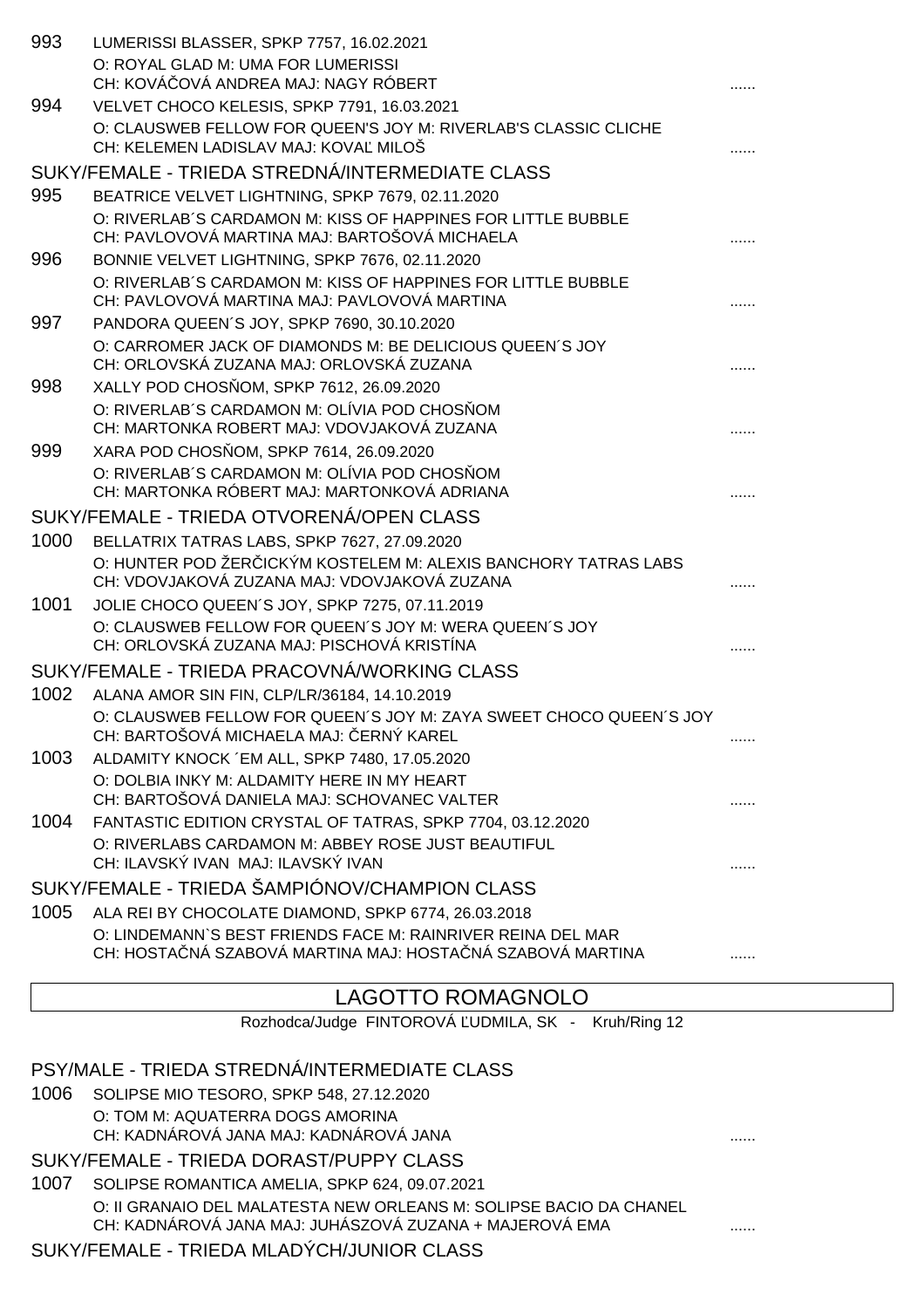| 1008 | MULAN INSIGNIS NATURA DA CASALI, SPKP 565, 07.02.2021<br>O: ECCOLO M: ZETA                                                   |                       |
|------|------------------------------------------------------------------------------------------------------------------------------|-----------------------|
|      | CH: RUZI EDI MAJ: KOHÚT MATÚŠ                                                                                                |                       |
|      | SUKY/FEMALE - TRIEDA ŠAMPIÓNOV/CHAMPION CLASS                                                                                |                       |
| 1009 | THESTRUP'S SPECIAL WHITE ROSE, SPKP 556, 09.06.2020                                                                          |                       |
|      | O: LAPINLUMON IMMANUEL M: SOLIPSE SANTA FIORE<br>CH: THESTRUP JETTE MAJ: KADNÁROVÁ JANA                                      |                       |
|      |                                                                                                                              |                       |
|      | NOVA SCOTIA DUCK TOLLING RETRIEVER                                                                                           |                       |
|      | Rozhodca/Judge FINTOROVÁ UDMILA, SK - Kruh/Ring 12                                                                           |                       |
|      |                                                                                                                              |                       |
|      | PSY/MALE - TRIEDA MLADÝCH/JUNIOR CLASS                                                                                       |                       |
| 1010 | FEEL FIRST BAMSE GARONERA, CLP/NSR/1465, 28.11.2020                                                                          |                       |
|      | O: LÖNNLÖVETS LOTUS M: ABSOLUT FIRST IZOLDA GARONERA<br>CH: GAROVÁ MARTINA MAJ: BERNOVSKÁ TEREZA                             |                       |
|      | PSY/MALE - TRIEDA STREDNÁ/INTERMEDIATE CLASS                                                                                 |                       |
|      |                                                                                                                              |                       |
| 1011 | CHANDLER TARGARYEN FIRE, CLP/NSR/1423, 22.07.2020<br>O: APPLE CHILLI'S GINGER GROUP M: ARYA TARGARYEN FIRE                   |                       |
|      | CH: MARKOVÁ VERONIKA MAJ: ME IAROVÁ ADRIÁNA + ÍŽEK MARKOVÁ VERONIKA                                                          |                       |
|      | PSY/MALE - TRIEDA ŠAMPIÓNOV/CHAMPION CLASS                                                                                   |                       |
| 1012 | ENDREW TARGARYEN FIRE, CLP/NSR/1212, 12.04.2018                                                                              |                       |
|      | O: RED HOT CHILLI'S DESIGN OF NOCHILL M: ARYA TARGARYEN FIRE                                                                 |                       |
|      | CH: MARKOVÁ VERONIKA MAJ: DAN KOVÁ IRENA                                                                                     |                       |
|      | SUKY/FEMALE - TRIEDA STREDNÁ/INTERMEDIATE CLASS                                                                              |                       |
| 1013 | CHIC ARYA TARGARYEN FIRE, CLP/NSR/1429, 22.07.2020                                                                           |                       |
|      | O: APPLE CHILLI'S GINGER GROUP M: ARYA TARGARYEN FIRE                                                                        |                       |
|      | CH: MARKOVÁ VERONIKA MAJ: BRÁZDOVÁ URBANOVÁ EVA + ÍŽEK MARKOVÁ VERONIKA                                                      |                       |
|      | WELSH SPRINGER SPANIEL - WELSSKÝ SPRINGERSPANIEL                                                                             |                       |
|      | Rozhodca/Judge FINTOROVÁ UDMILA, SK - Kruh/Ring 12                                                                           |                       |
|      |                                                                                                                              |                       |
|      | SUKY/FEMALE - TRIEDA MLADÝCH/JUNIOR CLASS                                                                                    |                       |
|      | 1014 CARKA JANKINA ZÁHRADA, SPKP 1455, 16.05.2021                                                                            |                       |
|      | O: CEDRIK IDOL BOHEMIA M: BOBA JANKINA ZÁHRADA<br>CH: JANEKOVCI UDOVÍT A JANA MAJ: JANEKOVÁ VIERA                            |                       |
|      | SUKY/FEMALE - TRIEDA ŠAMPIÓNOV/CHAMPION CLASS                                                                                |                       |
|      |                                                                                                                              |                       |
| 1015 | BENTON CALIFORNIA STORM, SPKP 1374, 15.10.2018<br>O: BENTON WHITE HOUSE M: BENTON RUMOUR HAS IT                              |                       |
|      | CH: JAKKOLA+SERGUSKIN MARJO+PIIA MAJ: JANEKOVÁ VIERA + JANEK LUDOVIT                                                         |                       |
|      |                                                                                                                              |                       |
|      |                                                                                                                              | skupina/group FCI - 9 |
|      | BICHON Á POIL FRISÉ - FRANCÚZSKY BIŠON                                                                                       |                       |
|      | Rozhodca/Judge VÍTKOVÁ VIERA, SK - Kruh/Ring 15                                                                              |                       |
|      |                                                                                                                              |                       |
|      | PSY/MALE - TRIEDA OTVORENÁ/OPEN CLASS                                                                                        |                       |
| 1016 | FLYNN CHARMANT SOURIRE, SPKP 769, 07.03.2020                                                                                 |                       |
|      | O: PRETTY WALKER WOMANIZER M: BRILLIANCE CHARMANT SOURIRE<br>CH: KOZÁ IKOVÁ R ŽENA MAJ: MOTÚZOVÁ DANIELA                     |                       |
|      |                                                                                                                              |                       |
|      | PSY/MALE - TRIEDA ŠAMPIÓNOV/CHAMPION CLASS                                                                                   |                       |
| 1017 | JAMESON MY LOVE DANCO OF AMBER, SPKP 650, 21.11.2017                                                                         |                       |
|      | O: DIAMELLA YOUTHFUL SUPERSTAR M: VIA VICTORIA DANCO OF AMBER<br>CH: DANKOVÁ PATRÍCIA MAJ: PISO OVÁ MARTINA + PISO OVÁ NIKOL |                       |
|      | SUKY/FEMALE - TRIEDA MLADÝCH/JUNIOR CLASS                                                                                    |                       |
|      |                                                                                                                              |                       |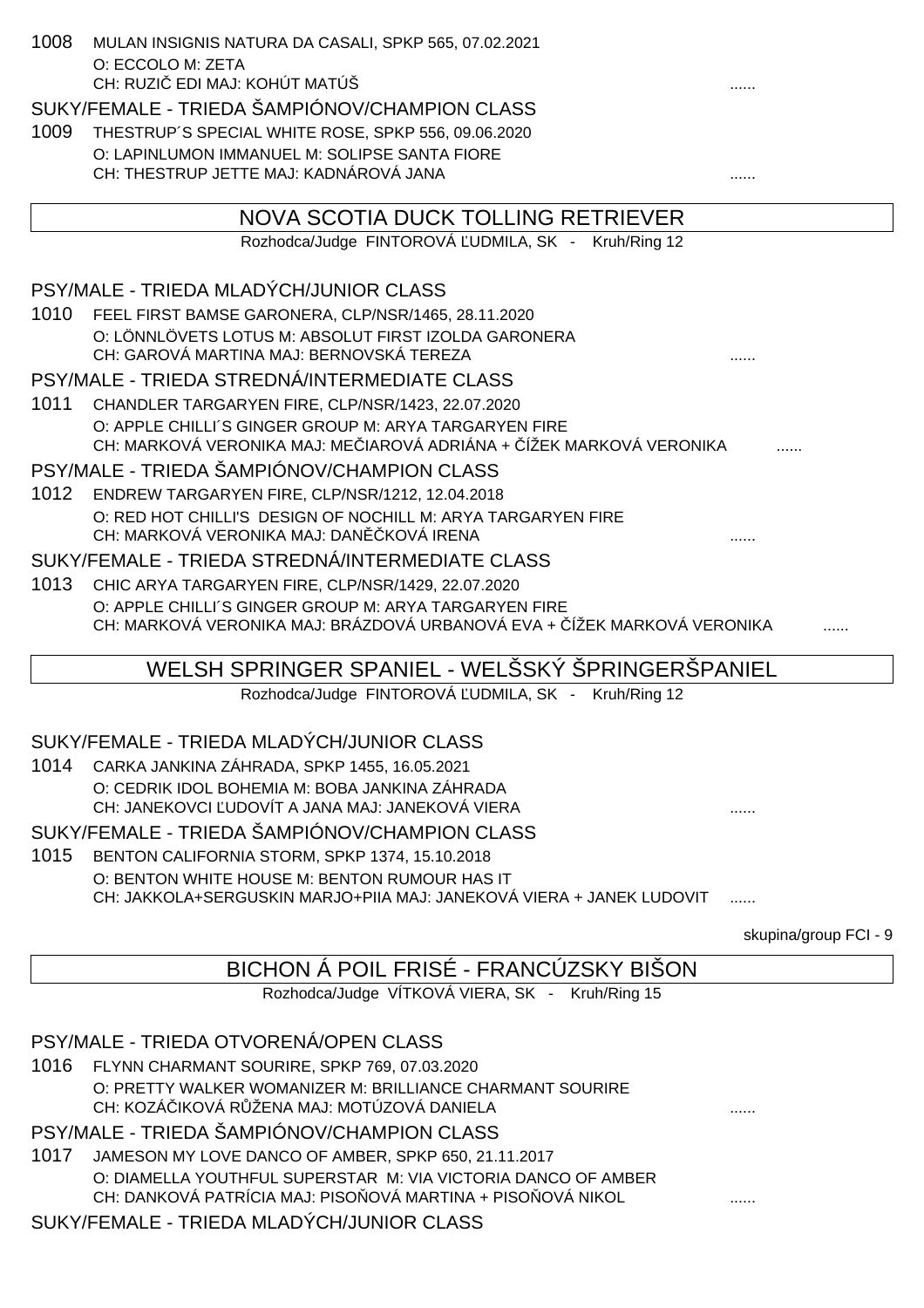| 1018 | KATTY MIA ENJI HAŠ ÍKOVÁ, SPKP 850, 13.06.2021<br>O: YUWELLIUS BOLERO HAŠ ÍKOVÁ M: LORETTE LOLO DEVIL HAŠ ÍKOVÁ<br>CH: STAROVSKÁ MÁRIA MAJ: JAJCAYOVÁ MIROSLAVA<br>SUKY/FEMALE - TRIEDA ŠAMPIÓNOV/CHAMPION CLASS |  |
|------|------------------------------------------------------------------------------------------------------------------------------------------------------------------------------------------------------------------|--|
| 1019 | ROYAL FRISE TARRA CLARAMAY, COR A 2381-17/215, 05.07.2017                                                                                                                                                        |  |
|      | O: CH PARAY'S MARK FOR FRIZZLED LIFE M: ROYAL FRISE HEIDI                                                                                                                                                        |  |
|      | CH: LAZAR DIANA MAJ: PINTEA ALEXANDRA CATALINA                                                                                                                                                                   |  |
|      | BICHON HAVANAIS - HAVANSKÝ PSÍK                                                                                                                                                                                  |  |
|      | Rozhodca/Judge VÍTKOVÁ VIERA, SK - Kruh/Ring 15                                                                                                                                                                  |  |
|      | PSY/MALE - TRIEDA MLADÝCH/JUNIOR CLASS                                                                                                                                                                           |  |
| 1020 | SAM ZIPETIK, CLP/HAV/5557, 19.03.2021                                                                                                                                                                            |  |
|      | O: EUGENIO DEL TACITO M: PEPINA LUCKY ANGEL NAVAJO<br>CH: LUKÁ OVÁ ZITA MAJ: ANOVSKÁ MARTINA                                                                                                                     |  |
|      | SUKY/FEMALE - TRIEDA MLADÝCH/JUNIOR CLASS                                                                                                                                                                        |  |
| 1021 | HERMOSA HEAVENLY KID, SPKP 620, 22.05.2021                                                                                                                                                                       |  |
|      | O: BAMBALABAMBA ARCHIBALD M: KIRÁLYERDEI- BÁRSONY SZAMBA                                                                                                                                                         |  |
|      | CH: REZSUTYÍK ANGELIKA MAJ: BENŽOVÁ ADRIANA                                                                                                                                                                      |  |
|      | BOLOGNESE - BOLO SKÝ PSÍK                                                                                                                                                                                        |  |
|      | Rozhodca/Judge VÍTKOVÁ VIERA, SK - Kruh/Ring 15                                                                                                                                                                  |  |
|      |                                                                                                                                                                                                                  |  |
|      | SUKY/FEMALE - TRIEDA MLADÝCH/JUNIOR CLASS                                                                                                                                                                        |  |
| 1022 | CHANEL PICCOLO AMORE, SPKP 498, 01.02.2021<br>O: BASTIEN BEL DIAMOND M: EDRIEN PICCOLO AMORE<br>CH: GALANSKÁ DAGMAR MAJ: GALANSKÁ DAGMAR                                                                         |  |
|      | SUKY/FEMALE - TRIEDA STREDNÁ/INTERMEDIATE CLASS                                                                                                                                                                  |  |
| 1023 | ULYSSIA LUMA TOMIO, SPKP 489, 13.07.2020                                                                                                                                                                         |  |
|      | O: PHILLIPPO DELLA FIORAVANTA VECCHIA M: MAYA PRINCESS LUMA TOMIO<br>CH: LUPA OVÁ MARIE MAJ: CIGÁNIKOVÁ ALENA                                                                                                    |  |
|      | SUKY/FEMALE - TRIEDA ŠAMPIÓNOV/CHAMPION CLASS                                                                                                                                                                    |  |
|      | 1024 TERRY PRINCESS LUMA TOMIO, SPKP 484, 05.08.2019                                                                                                                                                             |  |
|      | O: PHILIPPO DELLA FIORAVANTA VECCHIA M: MAYA PRINCESS LUMA TOMIO<br>CH: LUPA OVÁ MARIE MAJ: CIGÁNIKOVÁ ALENA                                                                                                     |  |
|      | <b>BOSTON TERRIER</b>                                                                                                                                                                                            |  |
|      | Rozhodca/Judge VÍTKOVÁ VIERA, SK - Kruh/Ring 15                                                                                                                                                                  |  |
|      |                                                                                                                                                                                                                  |  |
|      | PSY/MALE - TRIEDA STREDNÁ/INTERMEDIATE CLASS                                                                                                                                                                     |  |
| 1025 | BEACON STREET BOSTON DARE DEVIL, PKR.IX-89552, 01.09.2020                                                                                                                                                        |  |
|      | O: INFERIOR SILESIA CANIS HOKO HEARTY M: BEACON STREET BOSTON BELLE<br>CH: MALACHOWSKI JERZY MAJ: KUPKOVÁ MIROSLAVA                                                                                              |  |
| 1026 | BOSTON STYLE T'BURST OF APPLAUSE, CMKU/BOS/5164/-21/20, 08.08.2020                                                                                                                                               |  |
|      | O: CAMPBELL CLAN'S SMOOTH CRIMINAL M: BOSTON STYLE DARLING INIQUE BEAUTY<br>CH: SAFRONOVA SVETLANA MAJ: SKRYPNYK LUCIE                                                                                           |  |
| 1027 | DRAGAN HEY DOG, PKR.IX-90335, 19.08.2020                                                                                                                                                                         |  |
|      | O: IOWANA EQ COWBOY'S LAST STAND AT MTNVIEW M: BONTELABO'S LUCKYSTAR SHINE ON ME<br>CH: HAJA DOMINIKA MAJ: HAJA DOMINIKA + BORKOWSKI DANIEL                                                                      |  |
| 1028 | QUIGGIN'S SOME LIKE IT HOT, HR 10940 BOST, 05.05.2020                                                                                                                                                            |  |
|      | O: KAIT KLASIK ANTONIO M: PRETTZ POISON VIKTORIA<br>CH: MIO IGOR MAJ: BELKOVÁ EVA                                                                                                                                |  |
| 1029 | SADHANABOKS DELIKATES, SPKP 1243, 15.10.2020                                                                                                                                                                     |  |
|      | O: PREMJER BOSTON ZHEROM M: PREMJER BOSTON FREEDOM OF LIBERTY                                                                                                                                                    |  |
|      | CH: FEDOTOVA I.V. MAJ: UREJOVÁ MONIKA + UREJ MAREK                                                                                                                                                               |  |
|      |                                                                                                                                                                                                                  |  |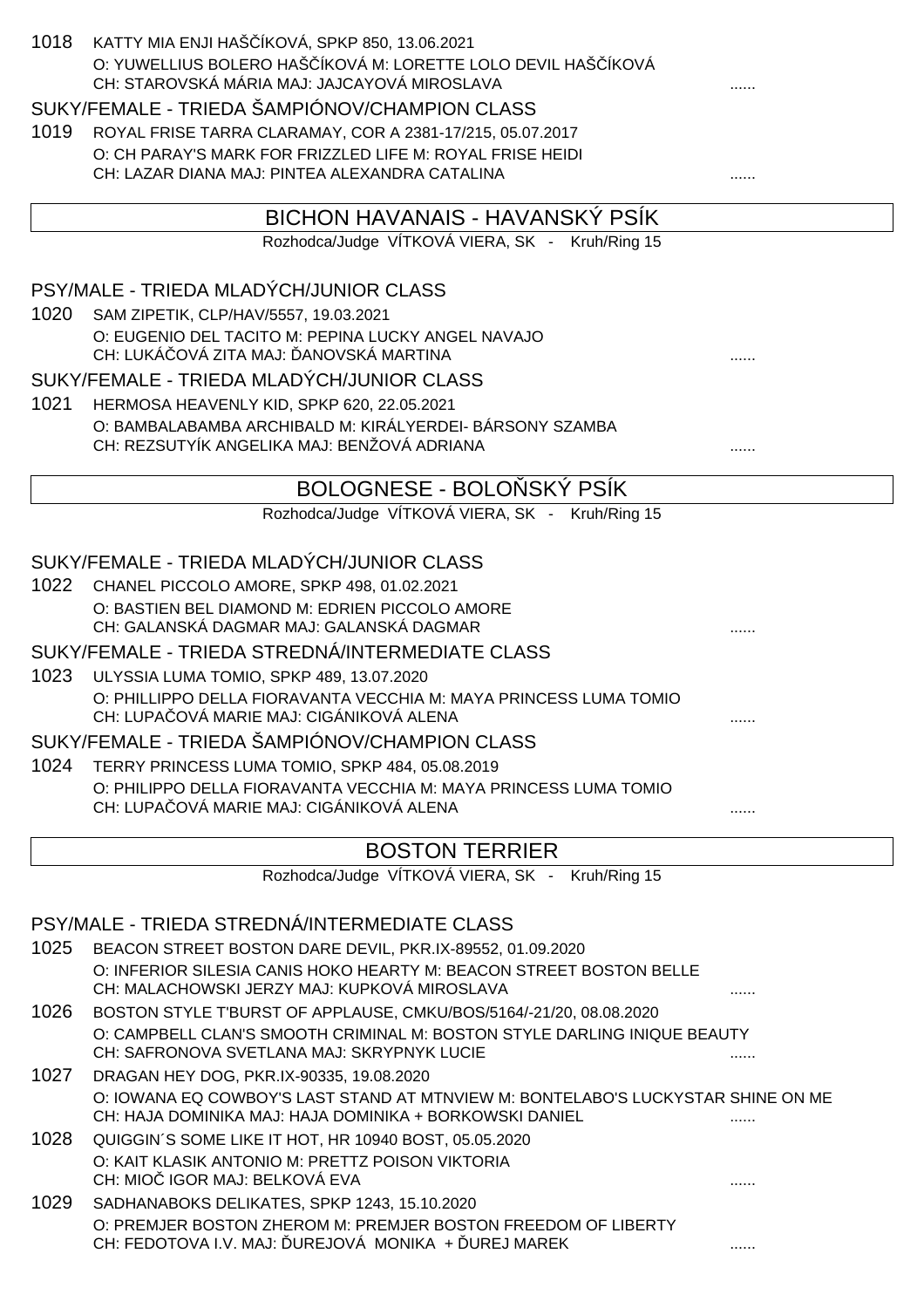|      | PSY/MALE - TRIEDA OTVORENÁ/OPEN CLASS                                                                                |  |
|------|----------------------------------------------------------------------------------------------------------------------|--|
| 1030 | ABSOLUTELY CHARMING KAMIL, CMKU/BOS/5163/-21/20, 25.08.2020                                                          |  |
|      | O: IOWANA EQ COWBOY'S LAST STAND AT MT M: ABSOLUTELY CHARMING ALL I NEED<br>CH: VESKOVI SAŠA MAJ: TRÝZUBSKÁ GABRIELA |  |
| 1031 | GUAPO GALVIN MYLLA ELLER, SPKP 1056, 01.10.2019                                                                      |  |
|      | O: HEARTILY BLACKOUT M: UNDER THE STARS DE MANDRAKA                                                                  |  |
|      | CH: STRAKA PATRIK MAJ: STRAKA PATRIK                                                                                 |  |
|      | PSY/MALE - TRIEDA ŠAMPIÓNOV/CHAMPION CLASS                                                                           |  |
| 1032 | EXTREMLY RUDE KID BALOONEK, CMKU/BOS/3199/17, 10.02.2017                                                             |  |
|      | O: GUNTHER'S OH HENRY! M: INFERIOR SILESIA CANIS CHLOE<br>CH: KOŠINA PETR MAJ: KOŠINA PETR                           |  |
|      | SUKY/FEMALE - TRIEDA MLADÝCH/JUNIOR CLASS                                                                            |  |
| 1033 | CORRIN EBISTAR BOSTON, CMKU/BOS/5175/21, 22.04.2021                                                                  |  |
|      | O: WILD LEGEND BEAUTY GREMLINS M: CONTESSA BOSTON SHUTTERFLY                                                         |  |
|      | CH: ZGODA MARTIN MAJ: ZGODA MARTIN                                                                                   |  |
| 1034 | EL NINA OD KOPCE ZEBÍNA, SPKP 1242, 21.06.2021                                                                       |  |
|      | O: CLOWN CAMPBELL BALOONEK M: KISS ME HONEY ARWIN                                                                    |  |
|      | CH: TRÝZUBSKÁ GABRIELA MAJ: SZALAY KAROL                                                                             |  |
|      | SUKY/FEMALE - TRIEDA STREDNÁ/INTERMEDIATE CLASS                                                                      |  |
| 1035 | PRIMABALERINA BEAUTY GREMLINS, CMKU/BOS/5083/21, 10.09.2020                                                          |  |
|      | O: ECCENTRIC KING OF THE SEA TORQUES M: INAMORATA MOIRA BEAUTY GREMLINS<br>CH: OLŠOVSKÁ KLAUDIA MAJ: HÉLOVÁ LUCIE    |  |
|      | SUKY/FEMALE - TRIEDA OTVORENÁ/OPEN CLASS                                                                             |  |
| 1036 | ANABELLA FACE TO FACE, PKR.IX-85908, 21.10.2019                                                                      |  |
|      | O: BELLO CANEBOSTO M: PLUSH POM-POM PERBOSTER                                                                        |  |
|      | CH: TRAM GABRIELA MAJ: KNUPLERZ EWA + TRAM GABRIELA                                                                  |  |
| 1037 | BOSTON SQUARE FAIRY TALE, SPKP 1080, 14.10.2019                                                                      |  |
|      | O: MY SHONIC M: BOSTON SQUARE CASABLANCA<br>CH: KUPKOVÁ MIROSLAVA MAJ: KUPKOVÁ MIROSLAVA                             |  |
| 1038 | CHIARA DVORNÁ LIPA, SPKP 1089, 31.01.2020                                                                            |  |
|      | O: EQ DOWNTOWN 5TH AVENUE M: NINA OD KOPVE ZEBÍNA<br>CH: SZALAY KAROL MAJ: KUPKOVÁ MIROSLAVA                         |  |
| 1039 | NONA NOEMI EWABO, SPKP 1039, 10.06.2019                                                                              |  |
|      | O: SHERIDAN DOLCE VITA M: CAN BE BABY BABET EWABO<br>CH: B LKOVÁ EVA MAJ: UREJOVÁ MONIKA                             |  |
| 1040 | OLLÁ OLINKA EWABO, SPKP 1044, 13.06.2019                                                                             |  |
|      | O: SHERIDAN DOLCE VITA M: ELLEN EVE EWABO<br>CH: B LKOVÁ EVA MAJ: BELKOVÁ EVA                                        |  |
|      | SUKY/FEMALE - TRIEDA ŠAMPIÓNOV/CHAMPION CLASS                                                                        |  |
| 1041 | BONTELABO'S LUCKYSTAR SHINE ON ME, PKR.IX-82626, 05.06.2018                                                          |  |
|      | O: BONTELABO'S JUST PERFECTION M: BONTELABO'S EMERALD SPARKLING STAR                                                 |  |

CH: VIBEKE JERSIN & NESE EIRIN & TUMYR NINA EIDE MAJ: HAJA DOMINIKA + TRAM GABRIELA ......

# BOULEDOGUE FRANCAIS - FRANCÚZSKY BULDO EK

Rozhodca/Judge VONDROUŠ OTAKAR, CZ - Kruh/Ring 14

### PSY/MALE - TRIEDA DORAST/PUPPY CLASS

1042 PARTISANO OD STŘIBRŇÁKU, CMKU/FB/12344/21, 16.09.2021 O: BERRY CLASSIC VON GLANDORF M: QUEEN CLASSIC VON GLANDORF CH: FIALOVÁ MONIKA MAJ: KOSTELECKÝ JIŘÍ ......

### PSY/MALE - TRIEDA MLADÝCH/JUNIOR CLASS

1043 CARLOS BIG FAMILY-FRENCH BULLS, SPKP 7713, 14.03.2021 O: DANTE LARGE-GARDEN BULLS M: DONA LEE VAN-BULL CH: NAGY TÜNDE MAJ: ČIČOVÁ KATARÍNA ......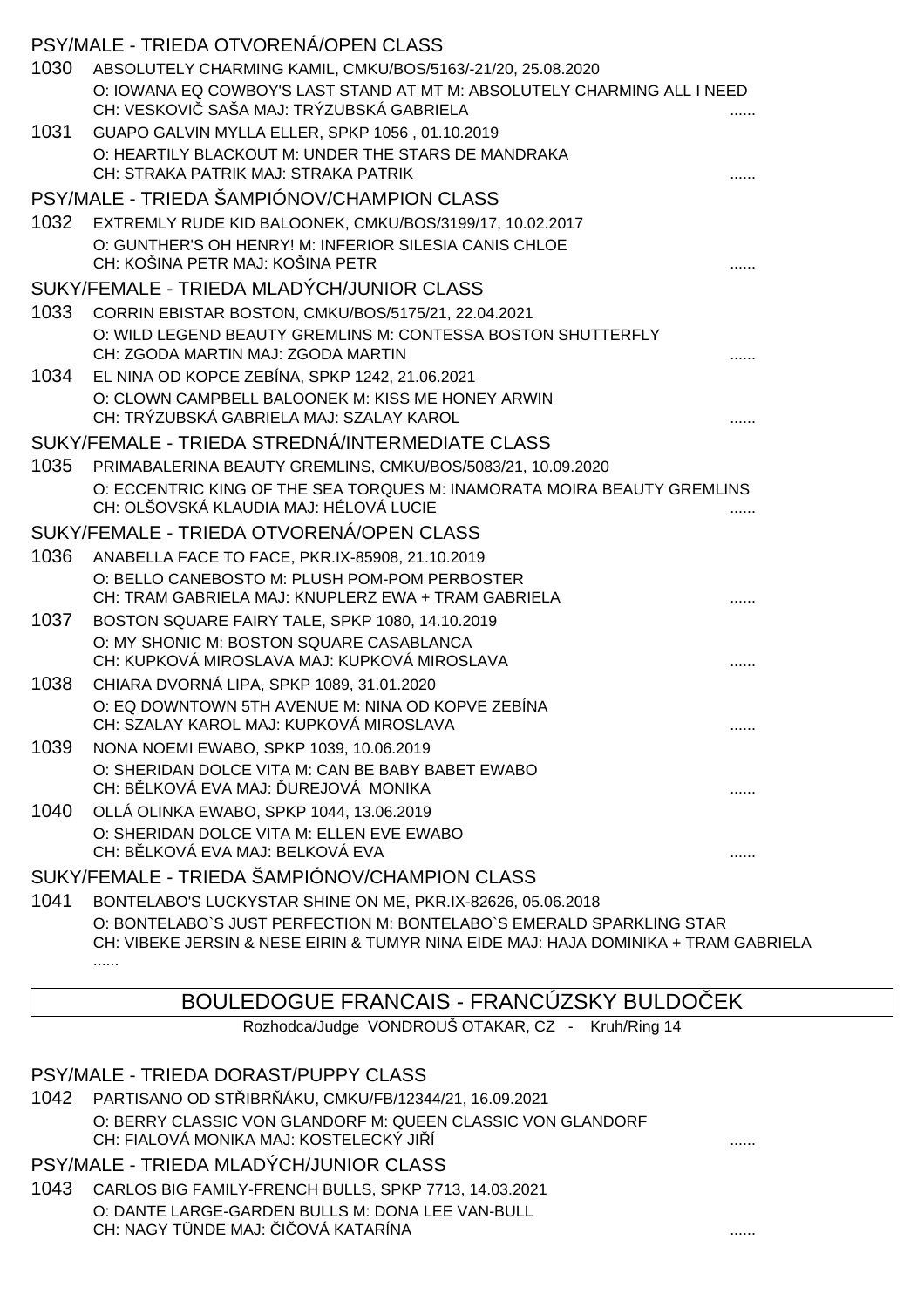| 1044 | TATA-VÁRUDVARI CUVEÉC, SPKP 7973, 10.04.2021<br>O: KISS BULLY FINESSE HUNOR M: TATA-VÁRUDVARI PANDA<br>CH: POCSAI ARNOLD MAJ: KRENCSAN PETER    |  |
|------|-------------------------------------------------------------------------------------------------------------------------------------------------|--|
| 1045 | THOM THUMB Z KRAINY SZCZE CIA, CMKU/FB/12228/-21/21, 04.04.2021                                                                                 |  |
|      | O: NIKODEM DYZMA Z KRAINY SZCZE CIA M: HIACYNTA BUCET Z KRAINY SZCZE CIA<br>CH: BACHURZEWSKA LILIANNA MAJ: KOSTELECKÝ JI Í                      |  |
|      | PSY/MALE - TRIEDA OTVORENÁ/OPEN CLASS                                                                                                           |  |
| 1046 | DAN MOPS-BREEDING, SPKP 6707, 22.08.2018                                                                                                        |  |
|      | O: KISS BULLY FINESSE THIEN THAN'S TOMMY BOY M: QWENDY MOPS-BREEDING<br>CH: ŠÁLI DEZIDER MAJ: ŠÁLI DEZIDER                                      |  |
| 1047 | DON CAYRON PAMEY BOX, SPKP 6237, 05.06.2017                                                                                                     |  |
|      | O: ALCSILIGETI MONSIEUR RED M: IDYLLE DUGAMALE<br>CH: ŠVOLÍK PATRIK MAJ: BOBKOVÁ JANA + BOBEK MARTIN                                            |  |
| 1048 | IVO ANJELSKÝ DAR BELINIEC, SPKP 7056, 18.09.2019                                                                                                |  |
|      | O: ROOSEVELT IZ PALEVYH BULDOGOV M: FIONA ANJELSKÝ DAR BELINIEC<br>CH: MOŠA PETER MAJ: OLENI OVÁ ZUZANA                                         |  |
|      | PSY/MALE - TRIEDA ŠAMPIÓNOV/CHAMPION CLASS                                                                                                      |  |
| 1049 | ACHILLES BIG FAMILY-FRENCH BULLS, SPKP 7265, 09.04.2020<br>O: DANTE LARGE-GARDEN BULLS M: XANTHÉ VAN-BULL<br>CH: NAGY TÜNDE MAJ: I OVÁ KATARÍNA |  |
|      | SUKY/FEMALE - TRIEDA MLADŠÍ DORAST/MINOR PUPPY CLASS                                                                                            |  |
| 1050 |                                                                                                                                                 |  |
|      | ARIANA CARPATHIAN PAWS, SPKP 7941, 05.10.2021<br>O: SANTO I DE GARRAS BULL M: ZOE SLAVIC STORM                                                  |  |
|      | CH: HAJTMÁNKOVÁ DENISA MAJ: HAJTMÁNKOVÁ DENISA                                                                                                  |  |
|      | SUKY/FEMALE - TRIEDA MLADÝCH/JUNIOR CLASS                                                                                                       |  |
| 1051 | DEVILMA FRANCÚZSKY BOZK, SPKP 7813, 30.04.2021                                                                                                  |  |
|      | O: UMBERTO ANJELSKÝ DAR BELINIEC M: BAIKO BOJ-DOG<br>CH: REIPRICHOVÁ NIKOLETA MAJ: REIPRICHOVÁ NIKOLETA                                         |  |
| 1052 | GRETA MOUDOVO SRDCE, CMKU/FB/11904/21, 06.04.2021                                                                                               |  |
|      | O: THORWALD SLAVIC STORM M: XENIE MOUDOVO SRDCE<br>CH: WEISSOVÁ STANISLAVA MAJ: BÍLEK DUŠAN                                                     |  |
| 1053 | ORNELA BEAUTY BULLY, SPKP 7448, 26.10.2020                                                                                                      |  |
|      | O: MY SOURCE OF JOY FRANKY FOUR PAWS M: GINA LOLLOBRIGIDA BEAUTY BULLY<br>CH: ŠUTOVSKÁ TATIANA MAJ: OLENI OVÁ ZUZANA                            |  |
| 1054 | OXANA BLUE IMPERIAL, SPKP 7655, 28.02.2021                                                                                                      |  |
|      | O: SOPIANAE IMPERATOR DELON M: CHELSEA BEAUTY BULLY<br>CH: KRENCSAN PETER MAJ: KRENCSAN PETER                                                   |  |
|      | SUKY/FEMALE - TRIEDA STREDNÁ/INTERMEDIATE CLASS                                                                                                 |  |
| 1055 | GLORIA IPON SAAN, HR 12454 FBD, 02.07.2020                                                                                                      |  |
|      | O: KISS BULLY FINESSE CHALLENGER M: VANESSA IPON SAAN                                                                                           |  |
|      | CH: DEKANI NENAD A ANA MAJ: KOSTELECKÝ JI Í                                                                                                     |  |
| 1056 | JOHANKA BOMBALA BULL, SPKP 7535, 16.12.2020                                                                                                     |  |
|      | O: EMIL ANJELSKÝ DAR BELINIEC M: FANNY BOMBALA BULL<br>CH: BOMBOŠOVÁ ALENA MAJ: CIVÁ OVÁ JANA                                                   |  |
| 1057 | XENDI TENUTO, SPKP 7192, 04.04.2020                                                                                                             |  |
|      | O: EMIR TENUTO M: VICI TENUTO<br>CH: DIÓSI LADISLAV MAJ: FICEKOVÁ MIROSLAVA                                                                     |  |
|      | SUKY/FEMALE - TRIEDA OTVORENÁ/OPEN CLASS                                                                                                        |  |
| 1058 | BAGETTE SLAVIC STORM, SPKP 7405, 30.08.2020                                                                                                     |  |
|      | O: GOLD IN SIERRA D'ATREP ROUGE M: MADEMOISELLE PARIS SLAVIC STORM<br>CH: VAŠÍ EK MAREK MAJ: VAŠÍ EK MAREK                                      |  |
| 1059 | BONNY GRANT EXELENT, SPKP 7130, 18.06.2019                                                                                                      |  |
|      | O: DON VITO DU DIEUDONNÉ M: SOFIA ALSAMAR<br>CH: ERNÝ ZDEN K MAJ: BÓLOVÁ ANNA                                                                   |  |
| 1060 | LOUSSA FAWENIA, SPKP 7612, 04.12.2020                                                                                                           |  |
|      | O: FILIP ANJELSKÝ DAR BELINIEC M: FRANCESSCA FAWENIA<br>CH: DOMANSKÁ FRANTIŠKA A VERONIKA MAJ: DOMANSKÉ FRANTIŠKA A VERONIKA                    |  |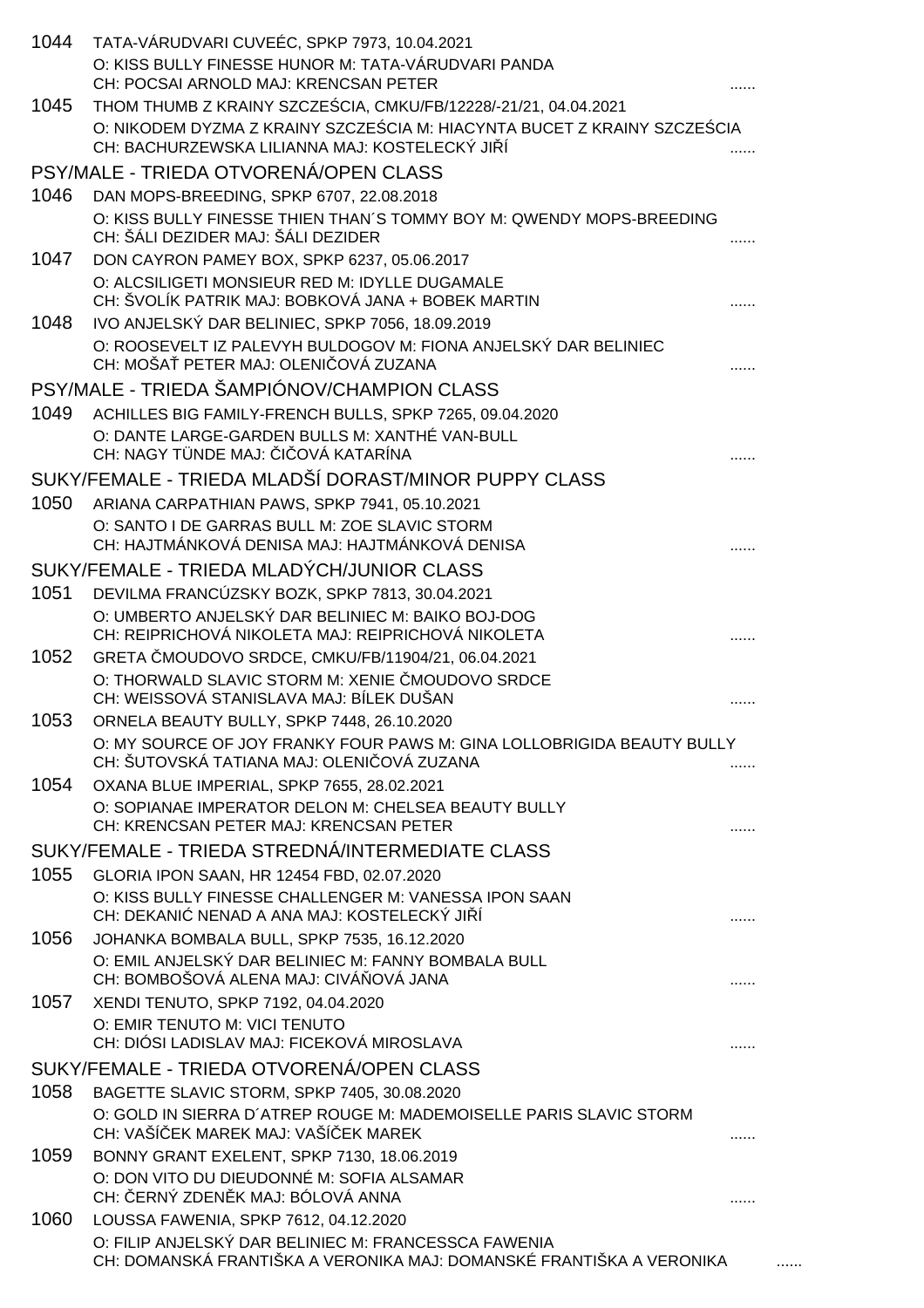SUKY/FEMALE - TRIEDA ŠAMPIÓNOV/CHAMPION CLASS

1061 ZOE SLAVIC STORM, SPKP 7079, 30.09.2019 O: FRUSTYLE WIN A GAME M: MADEMOISELLE PARIS SLAVIC STORM CH: VAŠÍČEK MAREK MAJ: HAJTMÁNKOVÁ DENISA ......

### CANICHE GRAND BLANC - PUDEL VE KÝ BIELY

Rozhodca/Judge VONDROUŠ OTAKAR, CZ - Kruh/Ring 14

SUKY/FEMALE - TRIEDA MLADÝCH/JUNIOR CLASS

1062 CHERRY LADY FROM WONDERLAND FRENCHIES, SPKP 366, 14.01.2021 O: SMART CONNECTION RANAWAY M: ATAMI CIAO BELLA CH: ISZLAY ANITA MAJ: LEŠKOVÁ BARBORA ......

### CANICHE GRAND FAWN - PUDEL VE KÝ PLAVÝ

Rozhodca/Judge VONDROUŠ OTAKAR, CZ - Kruh/Ring 14

PSY/MALE - TRIEDA MLADÝCH/JUNIOR CLASS

1063 BACARDI IZ VOLZHSKOY SERENADY , RKF 6292371, 08.06.2021 O: AFTERGLOW JOHNNY HATES JAZZ M: ROCK´N ROSE IZ VOLZHSKOY SERENADY CH: YAKIMOVA TATIANA MAJ: ARPÁŠOVÁ TÍMEA ......

### CANICHE GRAND GRIS - PUDEL VE KY STRIEBORNY

Rozhodca/Judge VONDROUŠ OTAKAR, CZ - Kruh/Ring 14

### SUKY/FEMALE - TRIEDA ŠAMPIÓNOV/CHAMPION CLASS

1064 KARMA CORONA REGNI, SPKP 777, 04.03.2020 O: SAMARCANDA FLASHING STEEL TALISMAN-G M: COLETTA Z HALMOVA DVORA CH: MAJKA ALEKSANDRA MAJ: PAVLÍK BEZÁKOVÁ ZUZANA ......

CANICHE GRAND MARRON - PUDEL VE KÝ HNEDÝ

Rozhodca/Judge VONDROUŠ OTAKAR, CZ - Kruh/Ring 14

#### SUKY/FEMALE - TRIEDA OTVORENÁ/OPEN CLASS

1065 CLARISSA HARPER DOG HOUSE, PKR.IX-84937, 11.04.2019 O: TABO VOX MEEGANIUS M: MIMIA MAGNEFICA MEEGANIUS CH: KUŹNICKA RENATA MAJ: PROCHASKA MAGDALENA ......

|      | CANICHE GRAND NOIR - PUDEL VE KY IERNY                             |  |
|------|--------------------------------------------------------------------|--|
|      | Rozhodca/Judge VONDROUŠ OTAKAR, CZ - Kruh/Ring 14                  |  |
|      |                                                                    |  |
|      | PSY/MALE - TRIEDA MLADÝCH/JUNIOR CLASS                             |  |
| 1066 | COLLIN BLACK LARONNA, CMKU/P/22148/21, 17.04.2021                  |  |
|      | O: INKYSTONE SMILE FOR KOBWITLER M: PEARLS'N STARS CAIPIRINHA      |  |
|      | CH: PACOVSKÁ JANA MAJ: HRN ÍR UBOŠ                                 |  |
|      | PSY/MALE - TRIEDA ŠAMPIÓNOV/CHAMPION CLASS                         |  |
| 1067 | JACKSON JUN OF VIENNA HIGHLIGHTS, ÖHZB/PU 11054, 21.03.2019        |  |
|      | O: FABULOUS BLACK DREAM'S MAKE LOVE AT PARIS M: JASENAK TOP SECRET |  |
|      | CH: SELIGER DANIELA MAJ: BRIZA ERNST                               |  |
|      | SUKY/FEMALE - TRIEDA MLADÝCH/JUNIOR CLASS                          |  |
| 1068 | CECILIA BLACK LARONNA, CMKU/P/22151/21, 17.04.2021                 |  |
|      | O: INKYSTONE SMILE FOR KOBWITLER M: PEARLS N STARS CAIPIRINHA      |  |
|      | CH: PACOVSKÁ JANA MAJ: ŠKREMKA BORIS                               |  |
| 1069 | DANIARTE FLY ME TO THE MOON, CMKUP229142022, 07.10.2020            |  |
|      | O: NORD FOREST DARE TO DREAM BIG M: STAR SAPPHIRE PRINCESS JASMINE |  |
|      | CH: DUARTE DANIELA MAJ: MATEJICNA TEREZA + DUARTE DANIELA          |  |
|      |                                                                    |  |
|      |                                                                    |  |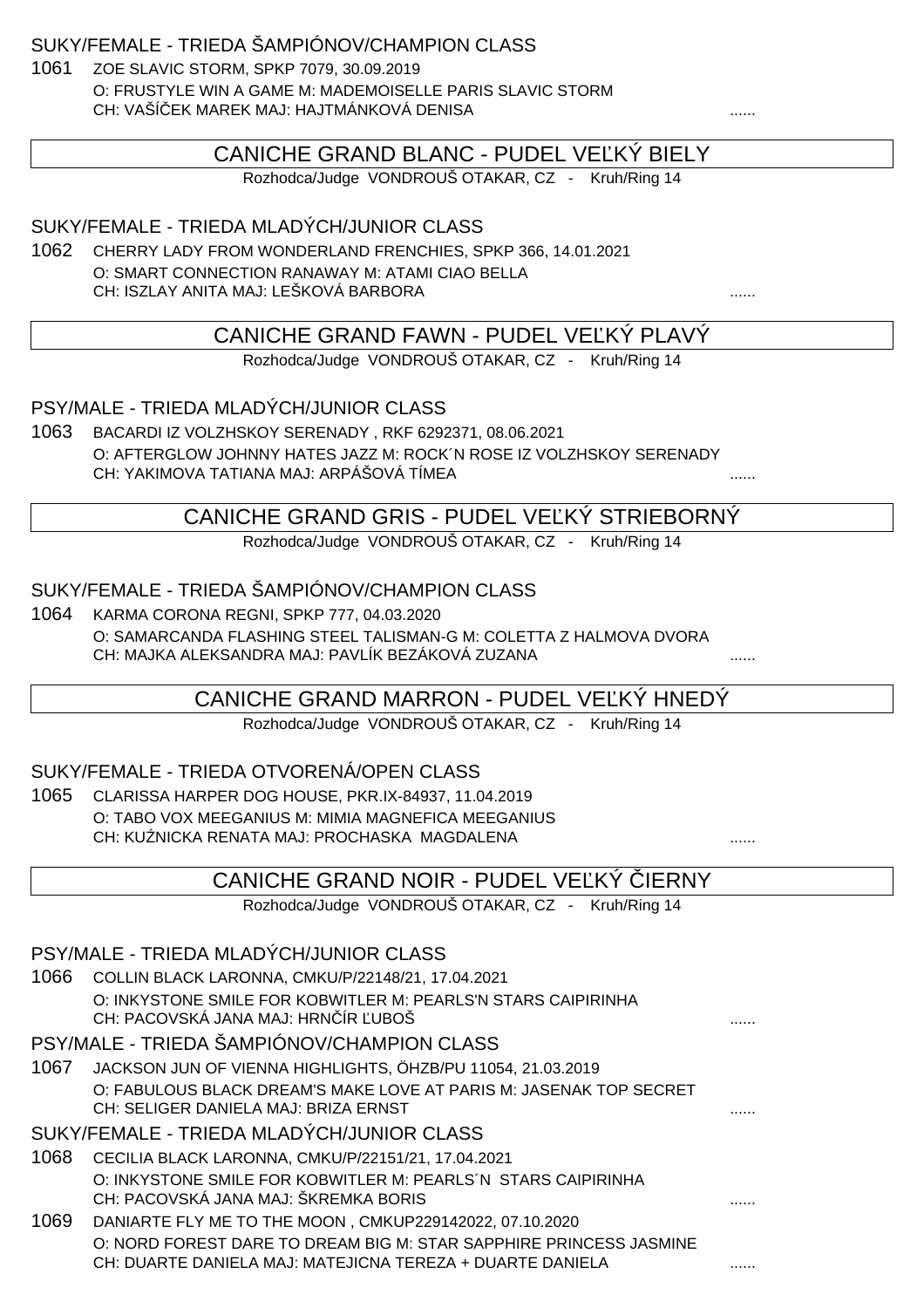| 1070<br>SWEET EIRENE-N, ROI 21/103441, 15.04.2021<br>O: CONNECTION LINE AFTER A GLOW-B M: BROOKLYN FROM CHESTNUT'S PARADISE<br>CH: MULLEROVA LUCIA MAJ: SALIŠOVÁ NINA + ZAMBOVÁ NATÁLIA |   |
|-----------------------------------------------------------------------------------------------------------------------------------------------------------------------------------------|---|
| SUKY/FEMALE - TRIEDA STREDNÁ/INTERMEDIATE CLASS                                                                                                                                         |   |
| 1071<br>BROOKE ROYAL GLOW, CMKU/P/21584/20, 09.05.2020                                                                                                                                  |   |
| O: BAR-NONE LOCK AND LOAD M: AMAREA ROYAL GLOW                                                                                                                                          |   |
| CH: ORZELOVÁ LENKA MAJ: HAASOVÁ PAVLÍNA                                                                                                                                                 |   |
| SUKY/FEMALE - TRIEDA ŠAMPIÓNOV/CHAMPION CLASS                                                                                                                                           |   |
| 1072 ARIZONA ATHI'S EMPIRE, CMKU/P/21593/20, 08.06.2020                                                                                                                                 |   |
| O: ROMEO MODAU-STAR M: ATHINA THE VELVET FUR                                                                                                                                            |   |
| CH: POLENDOVÁ LUCIE MAJ: POLENDOVÁ LUCIE                                                                                                                                                | . |
| CANICHE MINIATURE (TOY) BLANC - PUDEL MINIATURNY (TOY) BIELY                                                                                                                            |   |
| Rozhodca/Judge VONDROUŠ OTAKAR, CZ - Kruh/Ring 14                                                                                                                                       |   |
|                                                                                                                                                                                         |   |
| SUKY/FEMALE - TRIEDA MLADÝCH/JUNIOR CLASS                                                                                                                                               |   |
| 1073<br>DIANA PRINCESS MAHENE FARM, CMKU/P/22263/21, 07.04.2021                                                                                                                         |   |
| O: SHINING STAR SUPERIOR WORLD M: BING BANG IN UNIVERSE MAHENE FARM                                                                                                                     |   |
| CH: NEDBAL MILOŠ MAJ: SMOLOVÁ JANA                                                                                                                                                      |   |
| SUKY/FEMALE - TRIEDA OTVORENÁ/OPEN CLASS                                                                                                                                                |   |
| 1074<br>BING BANG IN UNIVERSE MAHENE FARM, CMKU/P/20509/-18/17, 25.08.2017                                                                                                              |   |
| O: GOLDEN STRIK MALIBU M: MORNING GLORY EARL'S LEGEND                                                                                                                                   |   |
| CH: NEDBAL MILOŠ MAJ: NEDBALOVÁ MARTINA + NEDBALOVÁ MARTINA                                                                                                                             |   |
| SUKY/FEMALE - TRIEDA ŠAMPIÓNOV/CHAMPION CLASS                                                                                                                                           |   |
| 1075<br>CUNA DEL RENACIMIENTO WHO'S THAT GIRL, SPKP 799, 04.07.2019                                                                                                                     |   |
| O: KALI NEWMONT EXTRA INNINGS M: CLARISSE OF THE PITTIES'S LOVE                                                                                                                         |   |
| CH: LOPES CAVASIN VITOR LEONARDO MAJ: TOME KOVÁ ANDREA                                                                                                                                  |   |
| CANICHE MINIATURE (TOY) GRIS - PUDEL MINIATÚRNY (TOY) STRIEBORNÝ                                                                                                                        |   |
| Rozhodca/Judge VONDROUŠ OTAKAR, CZ - Kruh/Ring 14                                                                                                                                       |   |
|                                                                                                                                                                                         |   |

### PSY/MALE - TRIEDA OTVORENÁ/OPEN CLASS

|  | 1076 OLSEN SILVER NAGATO, CMKU/P/20383/18, 09.05.2018 |  |
|--|-------------------------------------------------------|--|
|  | O: NORD TOP NARCIS M: CHELBIE SILVER NAGATO           |  |
|  | CH: EIMUTOVÁ NAD ŽDA MAJ: PERNISCHOVÁ JANA            |  |
|  |                                                       |  |

#### SUKY/FEMALE - TRIEDA OTVORENÁ/OPEN CLASS

1077 OLINKA AVEVA MAMOMIMI, CMKU/P/21218/19, 12.10.2019 O: KEEPER TOP NARCIS M: BESS AVEVA MAMOMIMI CH: FUXOVÁ EVA MAJ: WINDISCHOVÁ BIBIANA

SUKY/FEMALE - TRIEDA ŠAMPIÓNOV/CHAMPION CLASS

1078 JESSY VOM TROPICAL, CMKU/P/20426/-18/18, 17.02.2018 O: SILVER-BOY NEMO VON DER EDELROSE M: WALLERY VOM TROPICAL CH: FLEGEL HARRY MAJ: PETERKOVÁ RADKA ......

# CANICHE MINIATURE (TOY) NOIR - PUDEL MINIATÚRNY (TOY) LERNY

Rozhodca/Judge VONDROUŠ OTAKAR, CZ - Kruh/Ring 14

PSY/MALE - TRIEDA ŠAMPIÓNOV/CHAMPION CLASS

1079 SMART CONNECTION STARGAZER, CMKU/P/21859/-20/19, 23.04.2019 O: AUX YEUX NOIRS CARAMELLO M: SMART CONNECTION WONDERLAND CH: KNORRE OLGA MAJ: FLORIŠOVÁ V RA

SUKY/FEMALE - TRIEDA STREDNÁ/INTERMEDIATE CLASS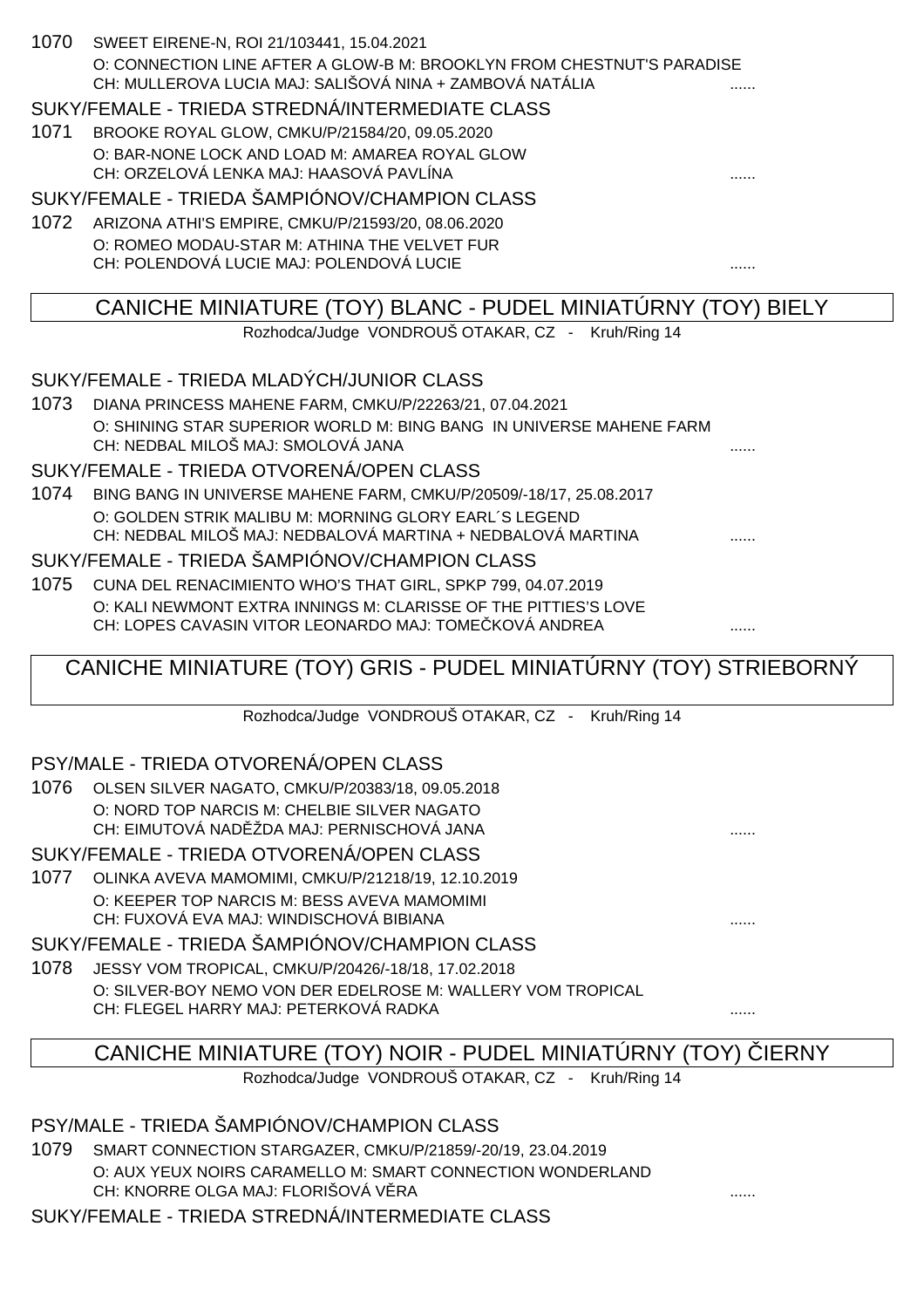| 1080 | CHARMING CHARLOTTE VERA LYNN, CMKU/P/21712/20, 30.08.2020<br>O: EMPORIO OF VERA LYNN M: TOYWAY VERA LYNN<br>CH: FLORIŠOVÁ V RA MAJ: FLORIŠOVÁ V RA |   |
|------|----------------------------------------------------------------------------------------------------------------------------------------------------|---|
|      | SUKY/FEMALE - TRIEDA ŠAMPIÓNOV/CHAMPION CLASS                                                                                                      |   |
| 1081 | EVELLINE FROM LOVING ANGELS, SPKP 758, 05.03.2020                                                                                                  |   |
|      | O: SOTTO VOCE QUIZAS QUIZAS QUIZAS M: PUSHISTIY SOBLAZN GOSPOZHA UDACHA                                                                            |   |
|      | CH: SUCHO OVÁ ZUZANA MAJ: SUCHO OVÁ ZUZANA                                                                                                         |   |
|      | CANICHE MOYEN FAWN - PUDEL STREDNÝ PLAVÝ                                                                                                           |   |
|      | Rozhodca/Judge VONDROUŠ OTAKAR, CZ - Kruh/Ring 14                                                                                                  |   |
|      |                                                                                                                                                    |   |
|      | PSY/MALE - TRIEDA MLADÝCH/JUNIOR CLASS                                                                                                             |   |
| 1082 | TARANIS TESCHIRO, SPKP 856, 28.06.2021                                                                                                             |   |
|      | O: GEB PAGANINIHO SYMFONIE M: DANCING QUEEN IZ MIMOLETNOGO VIDENIJA                                                                                |   |
|      | CH: VAL ÍKOVÁ TEREZIE MAJ: PLUHÁROVÁ MICHAELA                                                                                                      | . |
|      | CANICHE MOYEN GRIS - PUDEL STREDNÝ STRIEBORNÝ                                                                                                      |   |
|      | Rozhodca/Judge VONDROUŠ OTAKAR, CZ - Kruh/Ring 14                                                                                                  |   |
|      |                                                                                                                                                    |   |
|      | PSY/MALE - TRIEDA OTVORENÁ/OPEN CLASS                                                                                                              |   |
| 1083 | DARTH AURA MORAVIA, CMKU/P/21365/20, 20.02.2020                                                                                                    |   |
|      | O: IRTEN II SILVER ZE ŽLUTÉ MIMOZY M: BELISHA SILVER AURA MORAVIA                                                                                  |   |
|      | CH: SEDLÁ KOVÁ EVA MAJ: DVO ÁKOVÁ KLÁRA                                                                                                            |   |
|      | SUKY/FEMALE - TRIEDA MLADÝCH/JUNIOR CLASS                                                                                                          |   |
| 1084 | INAYA GRIS COEUR DE MORAVIE, CMKU/P/22052/21, 12.02.2021                                                                                           |   |
|      | O: YAMIT MUSKAT KOREA KASSEL M: CHLOÉ GRIS COEUR DE MORAVIE<br>CH: WELTEROVÁ RENATA MAJ: HANZELOVÁ VERONIKA                                        |   |
|      | SUKY/FEMALE - TRIEDA ŠAMPIÓNOV/CHAMPION CLASS                                                                                                      |   |
| 1085 |                                                                                                                                                    |   |
|      | DARLING EVE AURA MORAVIA, CMKU/P/21366/20, 20.02.2020<br>O: IRTEN II SILVER ZE ŽLUTÉ MIMOZY M: BELISHA SILVER AURA MORAVIA                         |   |
|      | CH: SEDLÁ KOVÁ EVA MAJ: SEDLÁ KOVÁ EVA                                                                                                             |   |
|      |                                                                                                                                                    |   |
|      | CANICHE MOYEN MARRON - PUDEL STREDNÝ HNEDÝ                                                                                                         |   |
|      | Rozhodca/Judge VONDROUŠ OTAKAR, CZ - Kruh/Ring 14                                                                                                  |   |
|      | PSY/MALE - TRIEDA OTVORENÁ/OPEN CLASS                                                                                                              |   |
| 1086 | TALK ABOUT STARRING MORAVIA, CLP/P/20582, 12.09.2018                                                                                               |   |
|      | O: BEDINGFIELD I AM WHAT I AM M: LADY LUCINDA STARRING MORAVIA                                                                                     |   |
|      | CH: VAVROUŠKOVÁ JANA MAJ: BRETFELDOVÁ LOSSGOTTOVÁ JANA                                                                                             |   |
|      | SUKY/FEMALE - TRIEDA MLADÝCH/JUNIOR CLASS                                                                                                          |   |
| 1087 | X-SOFIE BRAUNKÖNIGIN, CMKU/P/22009/21, 16.02.2021                                                                                                  |   |
|      | O: BEDINGFIELD I AM WHAT I AM M: VANESSA BRAUNKÖNIGIN                                                                                              |   |
|      | CH: SKÁCELOVÁ JITKA MAJ: SKÁCELOVÁ JITKA                                                                                                           |   |
|      | SUKY/FEMALE - TRIEDA STREDNÁ/INTERMEDIATE CLASS                                                                                                    |   |
| 1088 | JULIETA FANTAZIA BROWN, CMKU/P/21743/20, 20.08.2020                                                                                                |   |
|      | O: BAXTRIX FULFILLED MY SOUL M: ISABEL FANTAZIA BROWN<br>CH: FALTEJSKOVÁ ŠANDOVÁ ZUZANA MAJ: ŠT PÁNKOVÁ RADKA                                      |   |
|      | SUKY/FEMALE - TRIEDA ŠAMPIÓNOV/CHAMPION CLASS                                                                                                      |   |
| 1089 |                                                                                                                                                    |   |
|      | ASHLEY BROWN CHOCOLATE, SPKP 729, 06.09.2018<br>O: BEDINGFIELD I AM WAT I AM M: U-MORGANE BRAUNKONIGIN                                             |   |
|      | CH: HRUBÁ PETRA MAJ: PALE KOVÁ KATARÍNA                                                                                                            |   |
|      |                                                                                                                                                    |   |
|      | CANICHE MOYEN NOIR - PUDEL STREDNY<br><b>IERNY</b>                                                                                                 |   |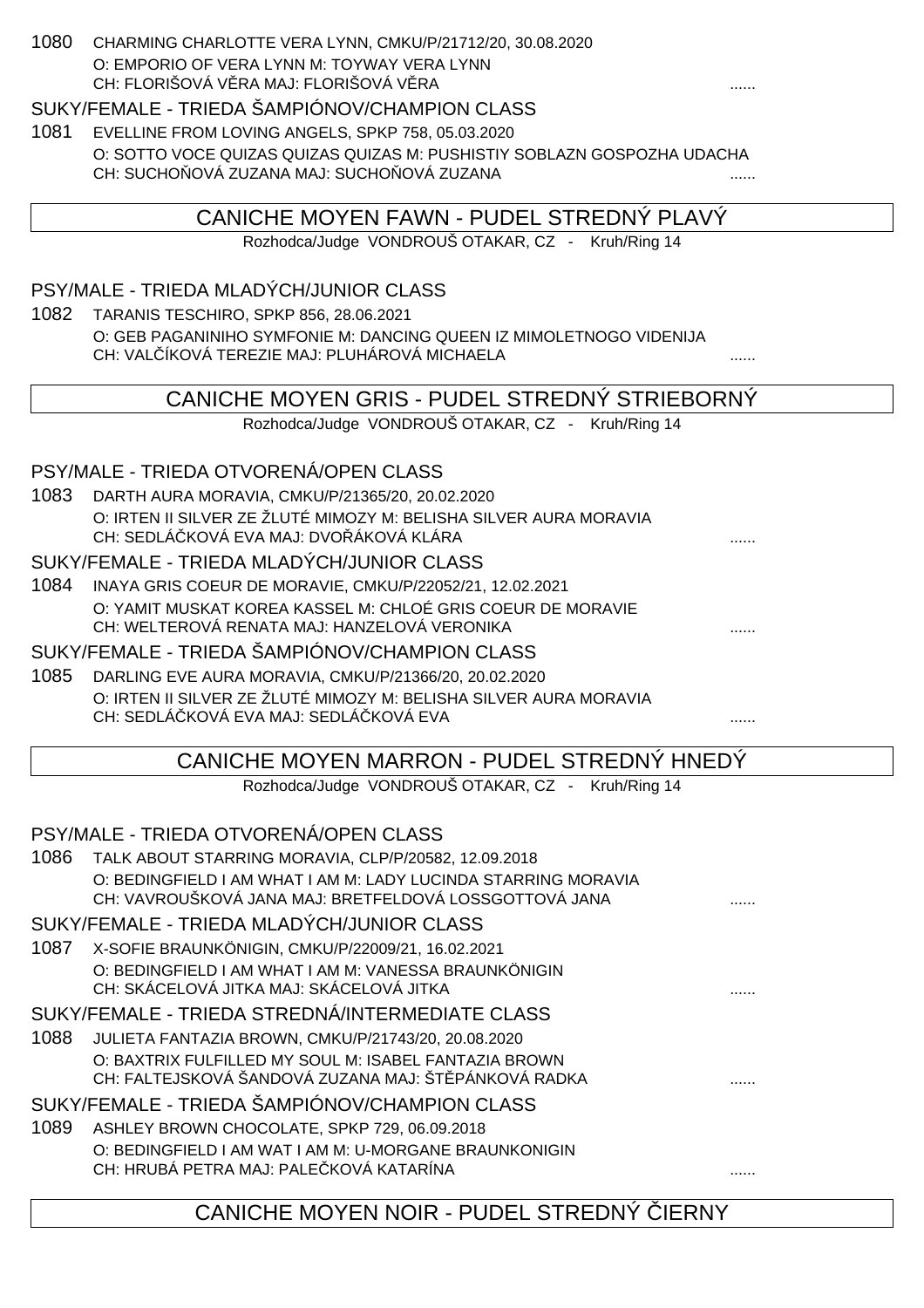#### PSY/MALE - TRIEDA MLADÝCH/JUNIOR CLASS

1090 CHARIBDIS ANARCHIA, CMKU/P/22119/21, 15.03.2021 O: EGOIST PRESS ANARCHIA M: CURLY CARLY ANARCHIA CH: NOVÁKOVÁ MAGDALÉNA MAJ: TRUIJENSOVÁ SARAH

#### PSY/MALE - TRIEDA ŠAMPIÓNOV/CHAMPION CLASS

1091 ESTIQ ENDER BANZETTE, SPKP 778, 19.06.2020 O: BEDINGFIELD I AM WHAT I AM M: HAPPY BERENIKA STAR OF SILESIA CH: KAŠPAROVÁ HANA MAJ: PALUŠEKOVÁ BARBORA ......

#### SUKY/FEMALE - TRIEDA MLADÝCH/JUNIOR CLASS

1092 NANI VOM BADENER REBLAND, OHZB/PU 11424, 14.12.2020 O: MAGIC SHAMROCK SENSUALE SORTILEGRO-N M: HOT SUMMER NIGHT VOM BADENER REBLAND CH: ERNST ANDREA MAJ: LANDRICHTER NINA

#### SUKY/FEMALE - TRIEDA OTVORENÁ/OPEN CLASS

1093 VANITY FAIR STARRING MORAVIA, CMKU/P/21379/20, 21.02.2020 O: SHADOW ON THE WALL STARRING MORAVIA M: LADY LUCINDA STARRING MORAVIA CH: VAVROUŠKOVÁ JANA MAJ: BRETFELDOVÁ LOSSGOTTOVÁ JANA + VAVROUŠKOVÁ JANA

### CANICHE NAIN BLANC - PUDEL TRPASLI Í BIELY

Rozhodca/Judge VONDROUŠ OTAKAR, CZ - Kruh/Ring 14

#### PSY/MALE - TRIEDA MLADÝCH/JUNIOR CLASS

- 1094 DARCY CANNE DE BELLA, CMKU/P/21955/21, 09.01.2021 O: SILVER JOKER WHITE MYLORD M: ANABELL CANNE DE BELLA CH: ČABRÁDKOVÁ ZUZANA MAJ: KAMASOVÁ JANETTE ......
- 

### PSY/MALE - TRIEDA ŠAMPIÓNOV/CHAMPION CLASS

1095 YAMIT MUSKAT KOREA ADAMANT, SPKP 741, 05.09.2018 O: YAMIT MUSKAT LITTLE PRIDE OF ART OF LIFE M: EMMA OF ART OF LIFE CH: KURBATSKAYA POLINA MAJ: TOME KOVÁ ANDREA + TOME EK PETER .......

### CANICHE NAIN FAWN - PUDEL TRPASLIČÍ PLAVÝ

Rozhodca/Judge VONDROUŠ OTAKAR, CZ - Kruh/Ring 14

### PSY/MALE - TRIEDA MLADÝCH/JUNIOR CLASS

| 1096 | COPENHAGEN NI-NO FRIEND, SPKP 829, 26.04.2021                                                                       |  |
|------|---------------------------------------------------------------------------------------------------------------------|--|
|      | O: AIRI ARABESKA JUMANJI M: DIAMOND STARLIGHT GEORGINA                                                              |  |
|      | CH: SALIŠOVÁ NINA MAJ: SALIŠOVÁ NINA                                                                                |  |
| 1097 | FINN JOLI MAGDALENSIS, CMKU/P/22068/21, 05.03.2021                                                                  |  |
|      | O: ARGO VEINA BOHEMICA M: UNICA ANGÉE MAGDALENSIS<br>CH: VINŠOVÁ MAGDALENA MAJ: HRUŠOVSKÁ MONIKA                    |  |
|      | PSY/MALE - TRIEDA STREDNÁ/INTERMEDIATE CLASS                                                                        |  |
| 1098 | ACAPULCO NI-NO FRIEND, SPKP 767, 01.05.2020                                                                         |  |
|      | O: DJAKARTA'S HEART OF ESS M: DIAMOND STARLIGHT GEORGINA<br>CH: SALIŠOVÁ NINA MAJ: SALIŠOVÁ NINA + STYKOVÁ VIKTÓRIA |  |
|      | PSY/MALE - TRIEDA OTVORENÁ/OPEN CLASS                                                                               |  |
| 1099 | ANDY-MOMO JINESS MORAVIA, SPKP 779, 26.06.2020                                                                      |  |
|      | O: MANGO ANSVEL TANGO M: NESSIE PÚLNO NÍ SVIT                                                                       |  |
|      | CH: ABLOVÁ JITKA MAJ: ZÁVODSKÁ IVANA                                                                                |  |
|      | SUKY/FEMALE - TRIEDA MLADÝCH/JUNIOR CLASS                                                                           |  |
| 1100 | BRIGITTE BISOU NO-TIME, SPKP 783, 14.10.2020                                                                        |  |
|      | O: MUST RED MY SWEET LORD M: TOSCANA II IZ VOLZHSKOYSERENADY                                                        |  |
|      | CH: NE ASOVÁ UBICA MAJ: KRATOCHVÍLOVÁ ANNA                                                                          |  |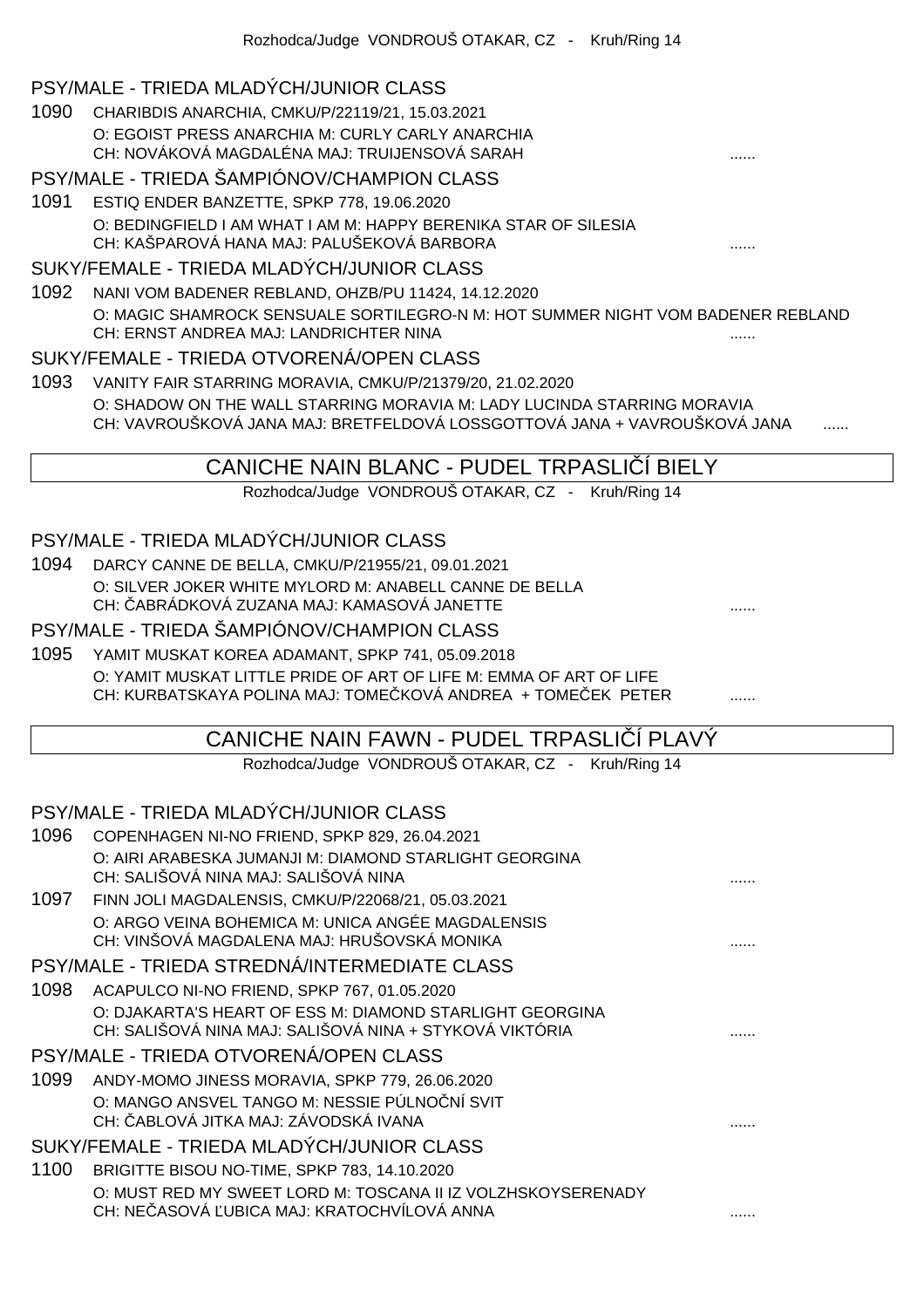| 1101 | CAYLA REY NO-TIME, CMKU/P/22350/21, 01.06.2021<br>O: AIRI ARABESKA JUMANJI M: TOSCANA II IZ VOLZSHKOY SERENADY<br>CH: NE ASOVÁ UBICA MAJ: REIPRICHOVÁ NIKOLETA |
|------|----------------------------------------------------------------------------------------------------------------------------------------------------------------|
|      | SUKY/FEMALE - TRIEDA STREDNÁ/INTERMEDIATE CLASS                                                                                                                |
| 1102 | DAFNIE CRAZY DANDELIONS, SPKP 797, 13.07.2020                                                                                                                  |
|      | O: ARGO VEINA BOHEMICA M: NOREEN PRINCES MAGDALENSIS<br>CH: KUPFOVÁ IVANA MAJ: ZADRABAJOVÁ ZUZANA                                                              |
|      | CANICHE NAIN GRIS - PUDEL TRPASLI I STRIEBORNY                                                                                                                 |
|      | Rozhodca/Judge VONDROUŠ OTAKAR, CZ - Kruh/Ring 14                                                                                                              |
|      | SUKY/FEMALE - TRIEDA MLADÝCH/JUNIOR CLASS                                                                                                                      |
| 1103 | DONA DAL PAESE DEI LUPI, SPKP 845, 28.06.2021                                                                                                                  |
|      | O: SPARKLING WINE SIDABRINE KULKA M: COMTESSA ANGELINO MINI<br>CH: GAJDOŠOVÁ ANDREA MAJ: GAJDOŠOVÁ ANDREA                                                      |
| 1104 | SPARKLE GLITTER SILVER PARADISE, CMKU/P/22338/21, 20.05.2021                                                                                                   |
|      | O: MAT J ADIA AVI M: NEFELÉ SILVER PARADISE<br>CH: OHNHÄUSEROVÁ ALENA MAJ: ŠKRKOVÁ ADRIÁNA                                                                     |
|      | SUKY/FEMALE - TRIEDA ŠAMPIÓNOV/CHAMPION CLASS                                                                                                                  |
| 1105 | GRACE SILVER Z RACHERU, CMKU/P/21276/19, 11.11.2019                                                                                                            |
|      | O: ZAPPI ADIA AVI M: XARINA VOM TROPICAL                                                                                                                       |
|      | CH: PETERKOVÁ RADKA MAJ: PETERKOVÁ RADKA                                                                                                                       |
|      | CANICHE NAIN NOIR - PUDEL TRPASLI I<br><b>IERNY</b>                                                                                                            |
|      | Rozhodca/Judge VONDROUŠ OTAKAR, CZ - Kruh/Ring 14                                                                                                              |
|      |                                                                                                                                                                |
|      | PSY/MALE - TRIEDA STREDNÁ/INTERMEDIATE CLASS                                                                                                                   |
| 1106 | KING OF MAGIC AND MIRACLES CZARNA FUGA, PKR.IX-90037, 27.11.2020                                                                                               |
|      | O: MR MIRACLE OD LALANKI POLAND M: ARWEN UNDOMIEL REGIA MAJESTATE CZARNA FUGA<br>CH: GŁOWA-ŁOBODZI SKA ANNA MAJ: GŁOWA-ŁOBODZI SKA ANNA                        |
|      | PSY/MALE - TRIEDA ŠAMPIÓNOV/CHAMPION CLASS                                                                                                                     |
| 1107 | CHARMEURHUSETS BOND NO. 9 OF ENVY, CMKU/P/21042/-19/19, 02.03.2019                                                                                             |
|      | O: STEP BY STEP SURI OF CHANEL COCO M: CHARMEURHUSETS ENVY ME OF CHANEL<br>CH: LINNEBERG CHARLOTTE & KRISTENSEN JORN MAJ: KYNCLOVÁ EVA                         |
|      | SUKY/FEMALE - TRIEDA OTVORENÁ/OPEN CLASS                                                                                                                       |
| 1108 | ANNAPOLLIS VANSARAJ, CMKU/P/20425/18, 24.06.2018                                                                                                               |
|      | O: MATHIAS P ELOU SKÁ PE E M: ROMANCE Z HRADU GRABŠTEJNA<br>CH: VANŠOVÁ RENATA MAJ: GALLOVÁ JI INA                                                             |
|      | SUKY/FEMALE - TRIEDA ŠAMPIÓNOV/CHAMPION CLASS                                                                                                                  |
| 1109 | XENA THE ONLY ONE WARRIOR PRINCESS CZARNA FUGA, PKR.IX-87003, 12.12.2019                                                                                       |
|      | O: MR MIRACLE OD LALANKI POLAND M: ARWEN UNDOMIEL REGIA MAJESTATE CZARNA FUGA<br>CH: GŁOWA-ŁOBODZI SKA ANNA MAJ: GŁOWA-ŁOBODZI SKA ANNA                        |
|      | CAVALIER KING CHARLES SPANIEL (BLACK AND TAN)                                                                                                                  |
|      | Rozhodca/Judge VÍTKOVÁ VIERA, SK - Kruh/Ring 15                                                                                                                |
|      |                                                                                                                                                                |
|      | PSY/MALE - TRIEDA MLADŠÍ DORAST/MINOR PUPPY CLASS                                                                                                              |
| 1110 | EXCELLENT ECLAIR SILVER NEEDLES, CLP/CKC/18591, 07.10.2021                                                                                                     |
|      | O: OH PERFECT KRÁSNÁ LOUKA M: AUSSIE ANGEL SILVER NEEDLES<br>CH: VADÁSOVÁ MONIKA MAJ: VADÁSOVÁ MONIKA                                                          |
|      | PSY/MALE - TRIEDA STREDNÁ/INTERMEDIATE CLASS                                                                                                                   |
| 1111 | TECUMSEH CHILLI KOLIBA, SPKP 3952, 03.06.2020                                                                                                                  |
|      | O: BEST OF CHILLI KOLIBA M: ZENNESIE ELI BIELY DÉMON                                                                                                           |
|      | CH: JANKOVI OVÁ UBICA MAJ: POTHEOVÁ ZLATICA                                                                                                                    |

SUKY/FEMALE - TRIEDA STREDNÁ/INTERMEDIATE CLASS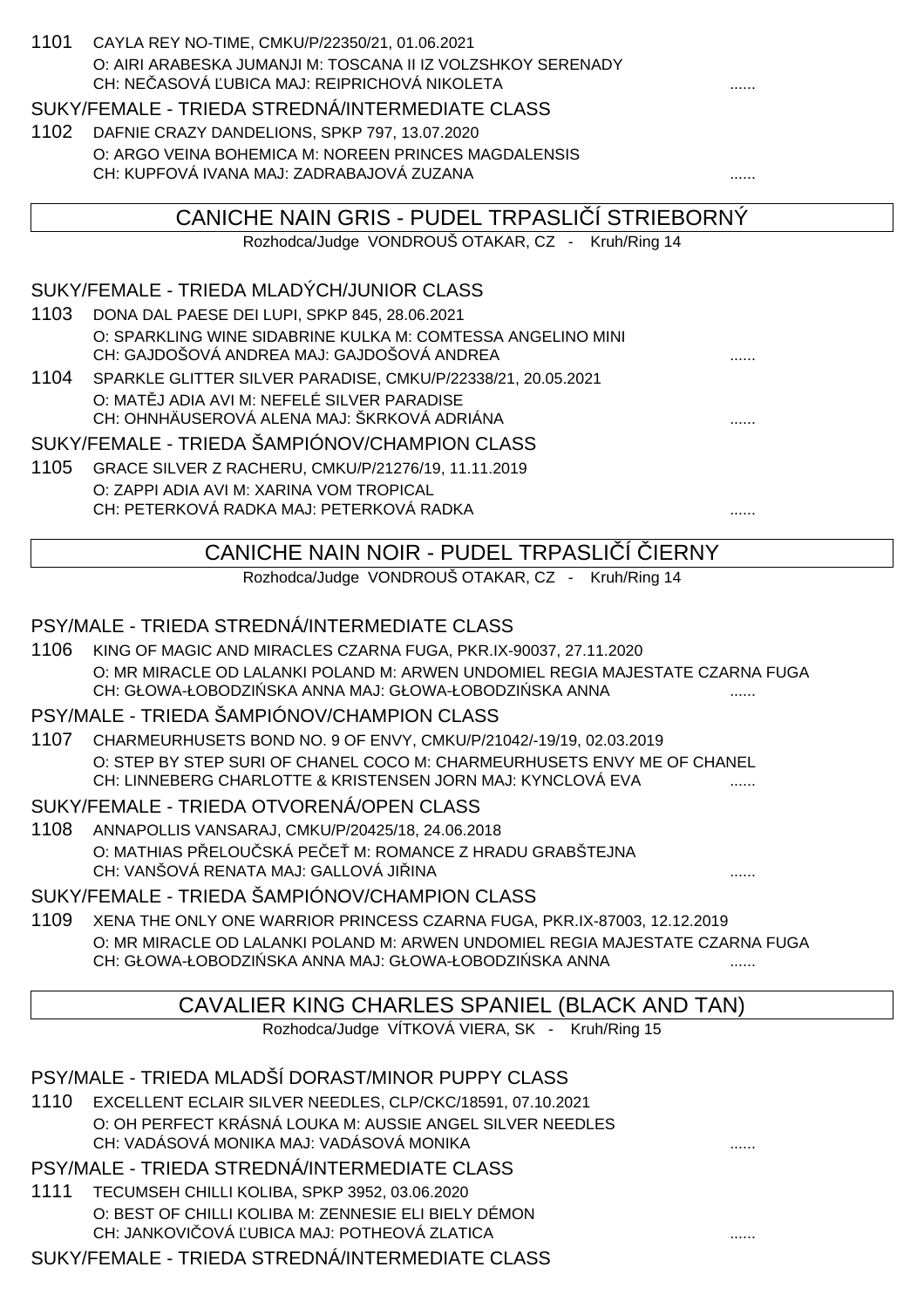|      | 1112 ENIFE PURE OF JOY, SPKP 4139, 03.08.2020                                                                                 |   |
|------|-------------------------------------------------------------------------------------------------------------------------------|---|
|      | O: LADIES NIGHT DU JARDIN DE CLAIRE M: JENIFER HOPE Z VÝHONKOVIC<br>CH: KIRMANOVÁ ŠÁRKA MAJ: KONOP ÍKOVÁ TATJANA              |   |
| 1113 | OKTAVIA LIKAMI, PKR.IX-89232, 28.06.2020                                                                                      |   |
|      | O: NATALIE TEODORUS DOUBLE TROUBLE FOR RIVAL M: HAYLE LIKAMI<br>CH: G GOTEK KALINA MAJ: SZCZEPA SKA NATALIA                   |   |
|      | SUKY/FEMALE - TRIEDA OTVORENÁ/OPEN CLASS                                                                                      |   |
|      | 1114 ARIENNE ULI SWEETHEART FROM LENTI, CMKU/CKC/15565/17, 11.07.2017                                                         |   |
|      | O: DAVID COPPERFIELD GARDYTH M: ULRIKE FOON CHARMANDER                                                                        |   |
|      | CH: KAŠNÝ FRANTIŠEK MAJ: CHYTILOVÁ ANETA                                                                                      | . |
|      | CAVALIER KING CHARLES SPANIEL (BLENHEIM)                                                                                      |   |
|      | Rozhodca/Judge VÍTKOVÁ VIERA, SK - Kruh/Ring 15                                                                               |   |
|      |                                                                                                                               |   |
|      | PSY/MALE - TRIEDA MLADŠÍ DORAST/MINOR PUPPY CLASS                                                                             |   |
| 1115 | MOONSHINE BELLAS ENZO FERRARI, ÖHZB/CA 2828 A, 17.11.2021                                                                     |   |
|      | O: GUNS N'ROSES SNUKRAINA M: AMIABLE SNOUT MAGIC SHAYEN                                                                       |   |
|      | CH: HAUSHAMMER PETRA MAJ: HAUSHAMMER PETRA                                                                                    |   |
|      | 1116 PAINTED ON MY HEART SCARLETT TEAM, SPKP 4212, 27.11.2021<br>O: PASCAVALE ADONIS M: DIAMOND HORTENSIA SCARLETT TEAM       |   |
|      | CH: PREDNÁ MÁRIA MAJ: VOLEKOVÁ IVETA                                                                                          |   |
|      | PSY/MALE - TRIEDA MLADÝCH/JUNIOR CLASS                                                                                        |   |
| 1117 | MR. MOONLIGHT MAGIC OAK, PKR.IX-91893, 14.05.2021                                                                             |   |
|      | O: CHARNELL HOGAN M: ZUZI SEVERIANA                                                                                           |   |
|      | CH: D BIAK KATARZYNA MAJ: D BIAK KATARZYNA                                                                                    |   |
|      | PSY/MALE - TRIEDA STREDNÁ/INTERMEDIATE CLASS                                                                                  |   |
| 1118 | ARMANDO NICOLO SUENO CUMPLIDO, SPKP 3961, 30.07.2020                                                                          |   |
|      | O: FONDEY ELI BIELY DEMON M: J'ADORE NOEL MAGIC NOBLESSE<br>CH: BARTOŠÍKOVÁ MÁRIA GRACE MAJ: BARTOŠÍKOVÁ MÁRIA GRACE          |   |
|      | PSY/MALE - TRIEDA OTVORENÁ/OPEN CLASS                                                                                         |   |
|      | 1119 AUTUMN LEAVES SOLE DI MEZZANOTTE, SPKP 3825, 07.11.2019                                                                  |   |
|      | O: NORBERT LOVE ME M: LUNA MAGNOLIA PASSCO                                                                                    |   |
|      | CH: SCHIFFEROVÁ KLAUDIA MAJ: SCHIFFEROVÁ KLAUDIA                                                                              |   |
|      | PSY/MALE - TRIEDA ŠAMPIÓNOV/CHAMPION CLASS                                                                                    |   |
| 1120 | DIAMOND JACOB SCARLETT TEAM, SPKP 3870, 06.03.2020                                                                            |   |
|      | O: CH NOBEL DANCER'S GRAN TORINO M: JCH SANCTUARY OF LOVE SCARLETT TEAM<br>CH: PREDNÁ MÁRIA MAJ: SKUHROVÁ LENKA               |   |
|      | SUKY/FEMALE - TRIEDA MLADŠÍ DORAST/MINOR PUPPY CLASS                                                                          |   |
| 1121 | FRIENDLY FEEBEE SILVER NEEDLES, CLP/CKC/18684, 26.11.2021                                                                     |   |
|      | O: UNIKAT TWE BIELY DÉMON M: EMMA REDSTONE CAVALIER                                                                           |   |
|      | CH: VADÁSOVÁ MONIKA MAJ: VADÁSOVÁ MONIKA                                                                                      |   |
|      | SUKY/FEMALE - TRIEDA MLADÝCH/JUNIOR CLASS                                                                                     |   |
| 1122 | BELLA FLEUR TULIP FEVER AT MAGIC NOBLESSE, SPKP 4167, 11.03.2021                                                              |   |
|      | O: LEOGEM RENAISSANCE M: HOLLY GOLIGHTLY MAGIC NOBLESSE<br>CH: JOHNSON CAROL LYNN MAJ: BOBRÍKOVÁ ANGÉLIQUE + KOVALAN ÍKOVÁ M. |   |
|      | SUKY/FEMALE - TRIEDA STREDNÁ/INTERMEDIATE CLASS                                                                               |   |
|      | 1123 CASTLEVILLE KIMBERLY, OHZB/CA 2797 REG, 04.07.2020                                                                       |   |
|      | O: CASTLEVILLE JUST LIKE A KING M: CASTLEVILLE A LITTLE SECRET<br>CH: BLESSMANN MARLEN MAJ: HAUSHAMMER PETRA                  |   |
| 1124 | NINA RICCI MAGIC NOBLESSE, SPKP 3966, 09.08.2020                                                                              |   |
|      | O: ROYAL ROMANCE BAXXTER M: BOHEMIA BRILLIANT                                                                                 |   |
|      | CH: BOBRÍKOVÁ ANGÉLIQUE MAJ: BOBRÍKOVÁ ANGÉLIQUE                                                                              | . |
|      | SUKY/FEMALE - TRIEDA OTVORENÁ/OPEN CLASS                                                                                      |   |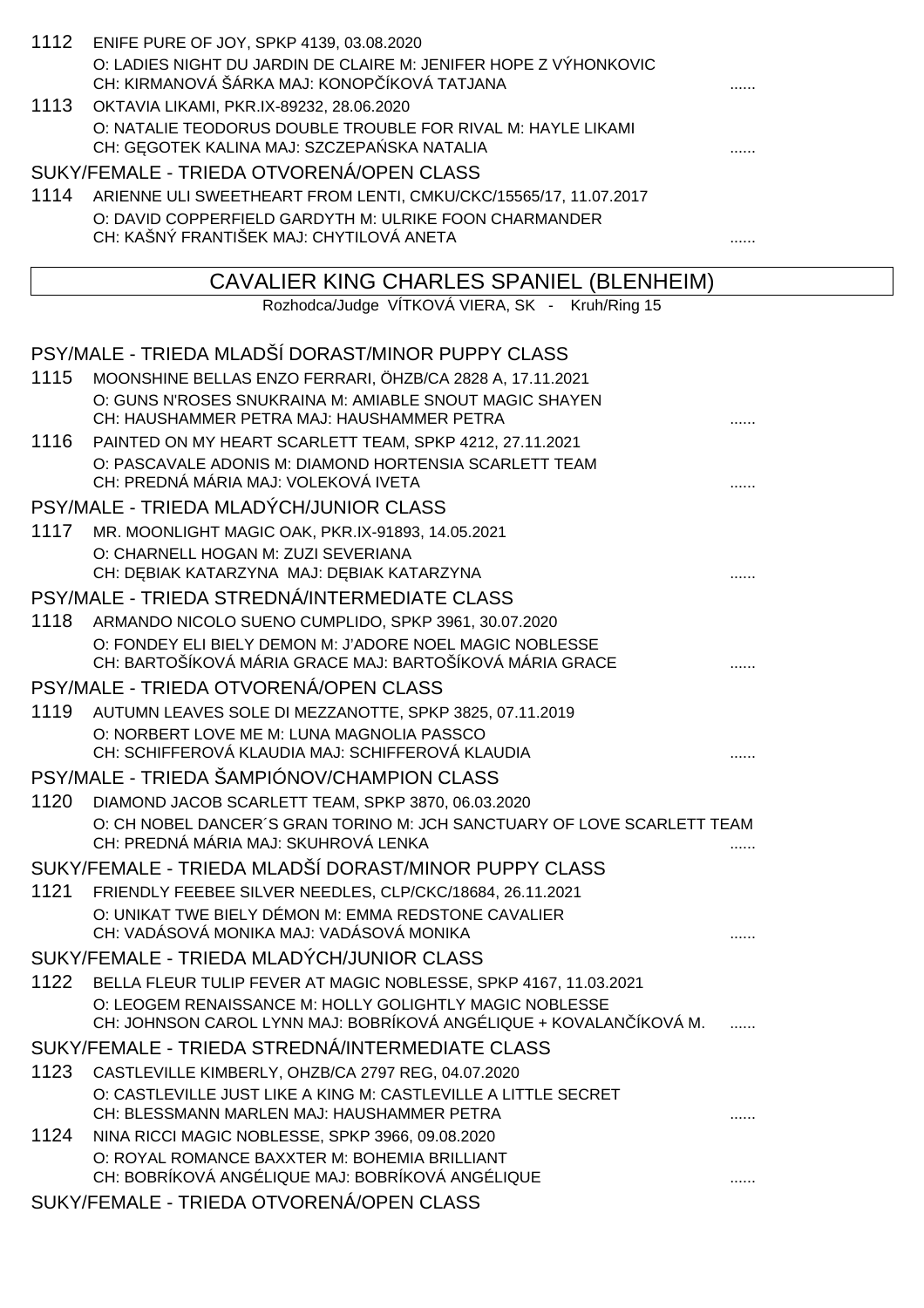| 1125 | ARTEMIS LUNA SUENO CUMPLIDO, SPKP 3962, 30.07.2020                                                                  |   |
|------|---------------------------------------------------------------------------------------------------------------------|---|
|      | O: FONDEY ELI BIELY DÉMON M: J'ADORE NOEL MAGIC NOBLESSE                                                            |   |
|      | CH: BARTOŠÍKOVÁ MÁRIA GRACE MAJ: BARTOŠÍKOVÁ MÁRIA GRACE                                                            |   |
| 1126 | MISIA K HONEY, SPKP 3868, 21.02.2020                                                                                |   |
|      | O: ETAR PROKOPSKÁ HVEZDA M: MISIA K ALIEN<br>CH: KLÁTIKOVÁ SIMONA MAJ: SUCHÁNKOVÁ O GA                              |   |
| 1127 | ZUZI SEVERIANA, PKR.IX-85875, 14.06.2019                                                                            |   |
|      | O: ZUGAR BABE ALDAHA GOLD M: FLASH OF FIRE VOM KANINCHENGARTEN                                                      |   |
|      | CH: SZCZERBA MARTA MAJ: D BIAK KATARZYNA                                                                            |   |
|      | SUKY/FEMALE - TRIEDA ŠAMPIÓNOV/CHAMPION CLASS                                                                       |   |
| 1128 | ANNABELLA CAROLINA SWEETS, SPKP 3765, 09.08.2019                                                                    |   |
|      | O: LIANE'S CLEVELAND M: MISIA K CAROLINA                                                                            |   |
|      | CH: JUR OVÁ PETRA MAJ: JUR OVÁ PETRA                                                                                |   |
| 1129 | SARAH CHILLI KOLIBA, SPKP 3877, 01.03.2020                                                                          |   |
|      | O: WOMANIZER OF AN EXCELLENT CHOICE M: JOLLY JOKER CHILLI KOLIBA<br>CH: JANKOVI OVÁ UBICA MAJ: JANKOVI OVÁ UBICA    |   |
| 1130 | SWEET SENSATION COLLARE DI DIAMANTI, PKR.IX-85656, 21.07.2019                                                       |   |
|      | O: RIVERDALE OF AN EXCELLENT CHOICE M: MARGOT COLLARE DI DIAMANTI                                                   |   |
|      | CH: ROZBIEWSKA AGATA MAJ: ROZBIEWSKA AGATA                                                                          |   |
|      |                                                                                                                     |   |
|      | CAVALIER KING CHARLES SPANIEL (RUBY)                                                                                |   |
|      | Rozhodca/Judge VÍTKOVÁ VIERA, SK - Kruh/Ring 15                                                                     |   |
|      | PSY/MALE - TRIEDA DORAST/PUPPY CLASS                                                                                |   |
| 1131 | DOLBY DAPPER SILVER NEEDLES, CLP/CKC/18519, 29.08.2021                                                              |   |
|      | O: BAMBI TWE BIELY DÉMON M: EMBER SUN ERNÝ TURMALÍN                                                                 |   |
|      | CH: VADÁSOVÁ MONIKA MAJ: VADÁSOVÁ MONIKA                                                                            |   |
|      | PSY/MALE - TRIEDA STREDNÁ/INTERMEDIATE CLASS                                                                        |   |
| 1132 | BARUCCI PRIMUS ZE SOUHV ZDÍ LYRY, CMKU/CKC/17411/20, 03.06.2020                                                     |   |
|      | O: CINDERAIC KING OF THE ROAD M: ARIENNE ULI SWEETHEART FROM LENTI                                                  |   |
|      | CH: CHYTILOVÁ ANETA MAJ: ŠIME KOVÁ KATE INA                                                                         | . |
|      | SUKY/FEMALE - TRIEDA DORAST/PUPPY CLASS                                                                             |   |
| 1133 | NATALI TEODORUS TEQUILA, RKF 6386409, 17.09.2021                                                                    |   |
|      | O: ESTEEMED THEODORE POMERANIAN BEAUTIES M: NATALI TEODORUS KIARA<br>CH: VARFOLOMEEVA N.V. MAJ: SZCZEPA SKA NATALIA | . |
|      | SUKY/FEMALE - TRIEDA MLADÝCH/JUNIOR CLASS                                                                           |   |
| 1134 | PRINCESS LADA LEMNA MINOR, SPKP 4049, 16.02.2021                                                                    |   |
|      | O: CH JALAPE OS CHILLI KOLIBA M: LITTLE PRINCESS LEMNA MINOR                                                        |   |
|      | CH: STLOUKALOVÁ VIERA MAJ: STLOUKAL EDUARD                                                                          |   |
|      | SUKY/FEMALE - TRIEDA STREDNÁ/INTERMEDIATE CLASS                                                                     |   |
|      | 1135 BELLATRIX ULI ZE SOUHV ZDÍ LYRY, CMKU/CKC/17413/20, 03.06.2020                                                 |   |

# CH: CHYTILOVÁ ANETA MAJ: KAŠNÝ FRANTIŠEK ......

O: CINDERAIC KING OF THE ROAD M: ARIENNE ULI SWEETHEART FROM LENTI

### CAVALIER KING CHARLES SPANIEL (TRICOLOUR)

Rozhodca/Judge VÍTKOVÁ VIERA, SK - Kruh/Ring 15

PSY/MALE - TRIEDA MLADÝCH/JUNIOR CLASS

1136 JOHNY STARK SCARLETT TEAM, SPKP 4079, 27.03.2021 O: CH MANHATTAN MAGNOLIA PASSCO M: JCH SANCTUARY OF LOVE SCARLETT TEAM CH: PREDNÁ MÁRIA MAJ: PREDNÁ KATARÍNA ......

PSY/MALE - TRIEDA ŠAMPIÓNOV/CHAMPION CLASS

1137 MISTRAL LEMNA MINOR, SPKP 3773, 31.07.2019 O: WOMANIZER OF AN EXCELLENT CHOICE M: LIANE´S WILD ANGEL CH: STLOUKALOVÁ VIERA MAJ: STLOUKALOVÁ VIERA ......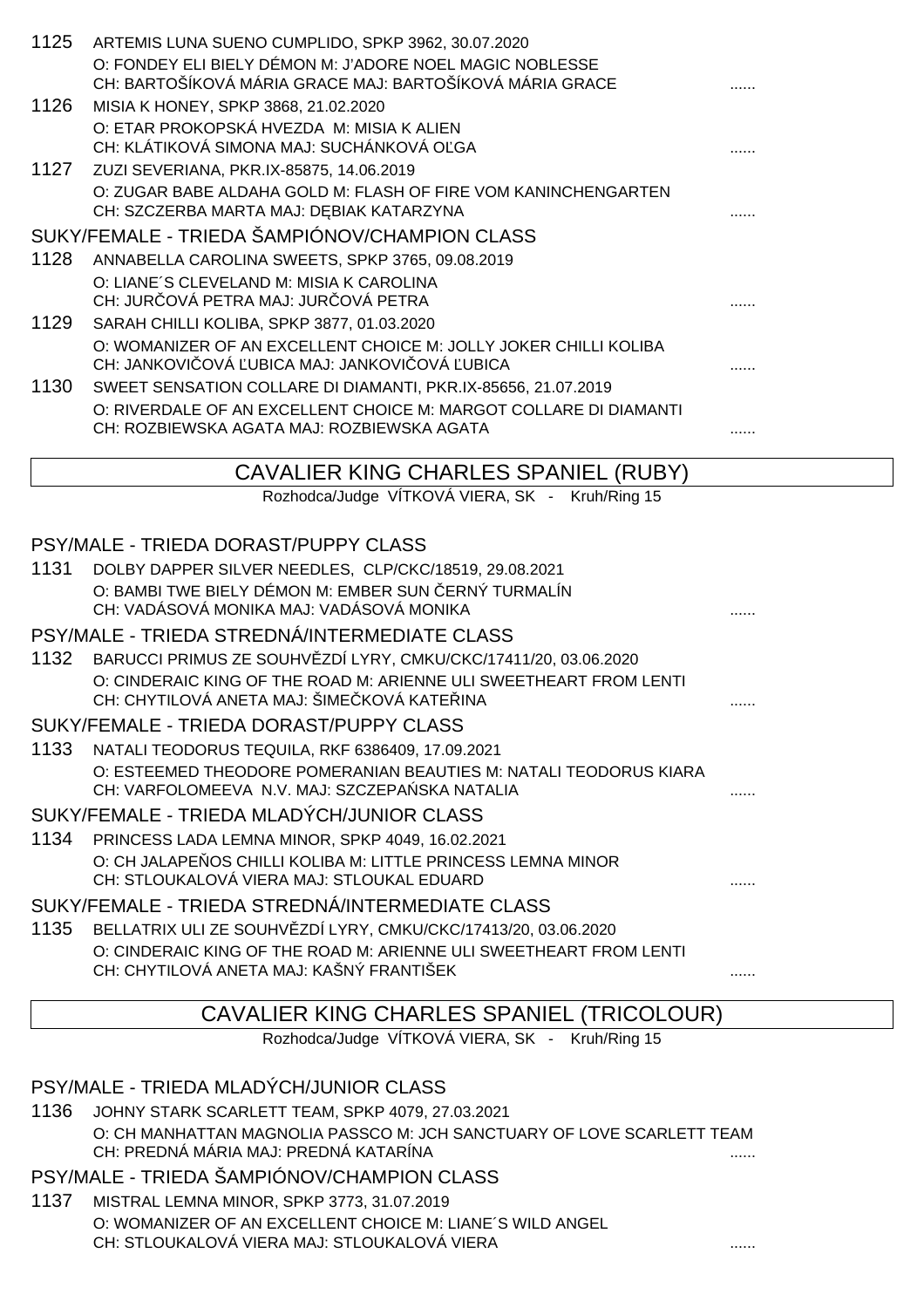|      | SUKY/FEMALE - TRIEDA DORAST/PUPPY CLASS                                                                         |   |
|------|-----------------------------------------------------------------------------------------------------------------|---|
| 1138 | MOONSHINE BELLAS DUCHESS DIANA, ÖHZB/CA 2816 A, 20.09.2021                                                      |   |
|      | O: CELEBRANT TELPERION M: BE UNIQUE OF AN EXCELLENT CHOICE                                                      |   |
|      | CH: HAUSHAMMER PETRA MAJ: HAUSHAMMER PETRA                                                                      |   |
|      | SUKY/FEMALE - TRIEDA MLADÝCH/JUNIOR CLASS                                                                       |   |
| 1139 | IMMORTELLE ALDAHA GOLD, CLP/CKC/18334, 06.06.2021                                                               |   |
|      | O: CUTENESS CHARM ALDAHA GOLD M: ENGLISH PRINCESS ALDAHA GOLD                                                   |   |
|      | CH: TOŠENOVJANOVÁ DANA MAJ: KLÁTIKOVÁ SIMONA                                                                    |   |
| 1140 | LAMYA ZLATÁ KOMÉTA, SPKP 4115, 03.05.2021                                                                       |   |
|      | O: MON AMI LEMNA MINOR M: ZOEY ZLATÁ KOMÉTA<br>CH: ŠILHÁR JAROSLAV MAJ: KLOKO KOVÁ ANETA                        |   |
|      | SUKY/FEMALE - TRIEDA STREDNÁ/INTERMEDIATE CLASS                                                                 |   |
| 1141 | BELIEVE IN DESTINY SOLE DI MEZZANOTTE, SPKP 3960, 23.06.2020                                                    |   |
|      | O: WOMANIZER OF AN EXCELLENT CHOICE M: LUNA MAGNOLIA PASSCO<br>CH: SCHIFFEROVÁ KLAUDIA MAJ: SCHIFFEROVÁ KLAUDIA |   |
|      | SUKY/FEMALE - TRIEDA OTVORENÁ/OPEN CLASS                                                                        |   |
| 1142 | ELIZABETH DEE SWEETHEART FROM LENTI, CMKU/CKC/17512/20, 23.06.2020                                              |   |
|      | O: MANHATTAN MAGNOLIA PASSCO M: DORÓTHÉA ANGELIC KOPIDLENSKÝ KAVALÍR                                            |   |
|      | CH: KAŠNÝ FRANTIŠEK MAJ: KAŠNÝ FRANTIŠEK                                                                        |   |
|      |                                                                                                                 |   |
|      | CHIHUAHUA LONG-HAIRED - IVAVA DLHOSRSTA                                                                         |   |
|      | Rozhodca/Judge VÍTKOVÁ VIERA, SK - Kruh/Ring 15                                                                 |   |
|      | PSY/MALE - TRIEDA ŠAMPIÓNOV/CHAMPION CLASS                                                                      |   |
| 1143 | KARLOS MINI BIG DOG, SPKP 8616, 27.09.2018                                                                      |   |
|      | O: LUCKY WINNERS EXLUZIVE LORD M: HRISTICHSAN SHUMMI                                                            |   |
|      | CH: ŠOKOVÁ MONIKA MAJ: MATULOVÁ SO A                                                                            |   |
|      | SUKY/FEMALE - TRIEDA MLADÝCH/JUNIOR CLASS                                                                       |   |
| 1144 | DOVANES PATRISHA, CMKU/CHI/26635/21, 16.01.2021                                                                 |   |
|      | O: DUMAS MALKANORAH M: DOVANES OXFORD STAR                                                                      |   |
|      | CH: DOVÄNE OLGA MAJ: SOU KOVÁ ŠÁRKA                                                                             |   |
|      | SUKY/FEMALE - TRIEDA STREDNÁ/INTERMEDIATE CLASS                                                                 |   |
| 1145 | RENESMEE PORTA CASSOVIA, SPKP 9498, 12.08.2020                                                                  |   |
|      | O: KNIGHT RIDER CHILARIOUS M: AMMERON SANTA BARBARA                                                             |   |
|      | CH: TKA IKOVÁ MIRIAM MAJ: TKA IKOVÁ MIRIAM                                                                      | . |
|      | SUKY/FEMALE - TRIEDA OTVORENÁ/OPEN CLASS                                                                        |   |
| 1146 | FELICITY PROLLAU, SPKP 8710, 16.11.2018                                                                         |   |
|      | O: BASTIEN PROLLAU M: BEL ESPRIT LEO VALENTINA                                                                  |   |
|      |                                                                                                                 |   |
|      | CH: PROKOPOVÁ LUCIA MAJ: PROKOPOVÁ LUCIA                                                                        |   |
|      | <b>IVAVA KRÁTKOSRSTÁ</b><br>CHIHUAHUA SMOOTH-HAIRED -                                                           |   |

Rozhodca/Judge VÍTKOVÁ VIERA, SK - Kruh/Ring 15

SUKY/FEMALE - TRIEDA MLADÝCH/JUNIOR CLASS

1147 ULIANNA PORTA CASSOVIA, SPKP 9916, 09.05.2021 O: BASTIEN PROLLAU M: ELLIOS PORTA CASSOVIA CH: TKA IKOVÁ MIRIAM MAJ: TKA IKOVÁ MIRIAM **Andrea Magneticková miriam andrea magnetick** ......

# CHIN - JAPONSKÝ ŠPANIEL

Rozhodca/Judge VÍTKOVÁ VIERA, SK - Kruh/Ring 15

### PSY/MALE - TRIEDA STREDNÁ/INTERMEDIATE CLASS

1148 IDO NEKO INU, PKR.IX-88192, 06.06.2020 O: AKAI NEKO INU M: ASTRAGUS YASMIN CH: MA LAK ARTUR MAJ: KACZMARCZYK-RAMIK MARIOLA **.......** .......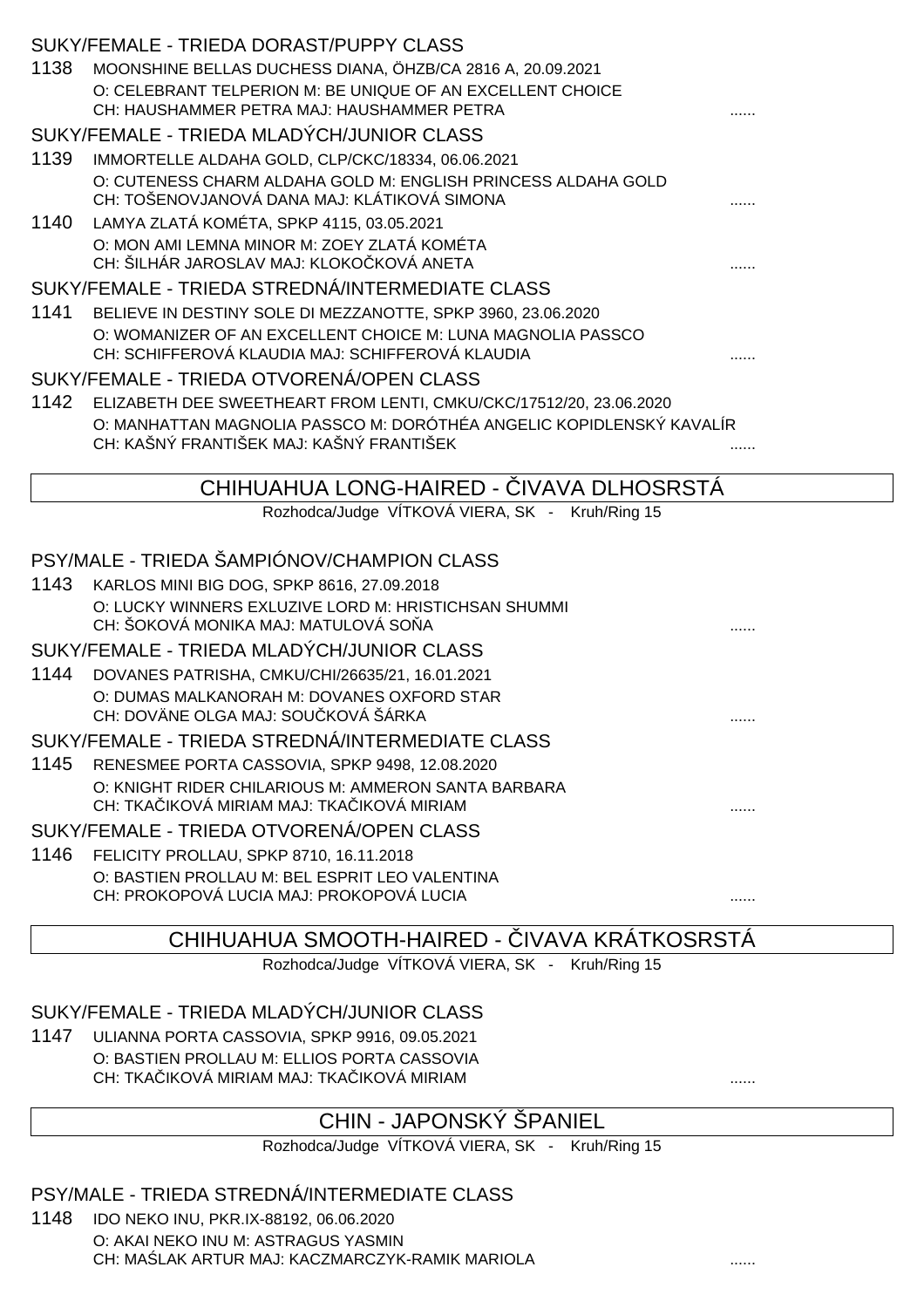### PSY/MALE - TRIEDA ŠAMPIÓNOV/CHAMPION CLASS

1149 NORMAN, PKR.IX-85838, 14.06.2019 O: STAIL AIKEMUNO MARIKAB M: OMIYA TENO CH: LEONOVA ELENA MAJ: KACZMARCZYK-RAMIK MARIOLA

#### SUKY/FEMALE - TRIEDA MLADÝCH/JUNIOR CLASS

1150 FUMI ASHITAKA, PKR.IX-91153, 19.01.2021 O: TIANSHIH MIZUKI MICHIKO M: NILAY NUR AKWAMARYN CH: JANIAK RENATA MAJ: KACZMARCZYK-RAMIK MARIOLA ......

# CHINESE CRESTED DOG HAIRLESS - ÍNSKY CHOCHOLATÝ PES BEZ SRSTI

Rozhodca/Judge VONDROUŠ OTAKAR, CZ - Kruh/Ring 14

#### PSY/MALE - TRIEDA OTVORENÁ/OPEN CLASS

| 1151 | CAPTURE GAMBITAS, CMKU/CIN/6833/-19/19, 14.01.2019                                                                                |  |
|------|-----------------------------------------------------------------------------------------------------------------------------------|--|
|      | O: DAKOTA ROSE MARTELL FOR HITLINE LTD M: STEAL THE GAME FOR SATISFACTION GAMBITAS<br>CH: CHALECKAJA SVETLANA MAJ: KNOTKOVÁ IVETA |  |
| 1152 | MANO PONIS VIKINGAS, CMKU/CIN/7074/-20/20, 06.01.2020                                                                             |  |
|      | O: MOON HARBOUR FREE STYLE M: MANO PONIS PRINCESITA<br>CH: GUDABSKIENE ALMA MAJ: PROCHÁZKOVÁ KATE INA                             |  |
|      | PSY/MALE - TRIEDA ŠAMPIÓNOV/CHAMPION CLASS                                                                                        |  |
| 1153 | EVER CLEVER WINNING SMILE, SPKP 2131, 04.06.2019                                                                                  |  |
|      | O: LA LALAND WINNING SMILE M: ZENDY WINNING SMILE<br>CH: PAPKOUSKAJA ANASTASIA MAJ: OLBERTOVÁ ZUZANA + LIEGL CHRISTINE            |  |
|      | PSY/MALE - TRIEDA VETERÁNOV/VETERAN CLASS                                                                                         |  |
| 1154 | EMIR Z P LNO NÍHO DVORA, CMKU/CIN/4767/11, 21.06.2011                                                                             |  |
|      | O: POPEYE THE SAILOR AVOKADUH M: CASSIA COOL LADY<br>CH: ŠULCOVÁ LENKA MAJ: BUTTOVÁ LOPOUROVÁ LENKA                               |  |
|      | SUKY/FEMALE - TRIEDA STREDNÁ/INTERMEDIATE CLASS                                                                                   |  |
| 1155 | OVATII YA'LOTTY, SPKP 2232, 03.10.2020                                                                                            |  |
|      | O: OPTIMUS PRIME IZ CLANA TIMURLANA M: RAMELIKA GLAMOR IZ CLANA TIMURLANA<br>CH: KOVALENKO VASILINA MAJ: ERVE ANSKÁ LINDA         |  |
| 1156 | SOL TANTO NOTHING COMPARES, BCU 288-004560, 24.07.2020                                                                            |  |
|      | O: KRANAR LE PETIT PRINCE M: QUEEN OF MY HEART PLANET OF DREAM<br>CH: DOROSHKEVICH N. MAJ: KNOTKOVÁ IVETA                         |  |
|      | SUKY/FEMALE - TRIEDA OTVORENÁ/OPEN CLASS                                                                                          |  |
| 1157 | FATIMA CLARY-ALDRIGEN, CMKU/CIN/6864/19, 17.06.2019                                                                               |  |
|      | O: EMIR Z P LNO NÍHO DVORA M: GLAMOR GIRL LITTLE SWEETIE<br>CH: BUTTOVÁ LOPOUROVÁ LENKA MAJ: BUTTOVÁ LOPOUROVÁ LENKA              |  |
| 1158 | ISABELLA PUNKED BENJAMIN, SPKP 2141, 28.11.2019                                                                                   |  |
|      | O: KLARK BOS BOHEMIA M: DAPHNE PUNKED BENJAMIN                                                                                    |  |
|      | CH: KUBOVÁ BARBORA MAJ: DOPJEROVÁ ZUZANA                                                                                          |  |
|      | SUKY/FEMALE - TRIEDA ŠAMPIÓNOV/CHAMPION CLASS                                                                                     |  |
| 1159 | QUEEN BOS BOHEMIA, CMKU/CIN/6795/19, 22.04.2019                                                                                   |  |
|      | O: OPUS PALMARE IRRESISTABLE RAY M: LILIAN BOS BOHEMIA<br>CH: KOLDOVÁ BOHUMILA MAJ: KOLDOVÁ BOHUMILA                              |  |
|      |                                                                                                                                   |  |

#### CHINESE CRESTED DOG POWDERPUFF - INSKY CHOCHOLATY PES **DLHOSRSTY**

Rozhodca/Judge VONDROUŠ OTAKAR, CZ - Kruh/Ring 14

#### PSY/MALE - TRIEDA ŠAMPIÓNOV/CHAMPION CLASS

1160 CAMERON CLARY-ALDRIGEN, CMKU/CIN/5464/13, 21.12.2013 O: FAMILY SONG´S PERCY M: HANNY COOL LADY CH: BUTTOVÁ LOPOUROVÁ LENKA MAJ: BUTTOVÁ LOPOUROVÁ LENKA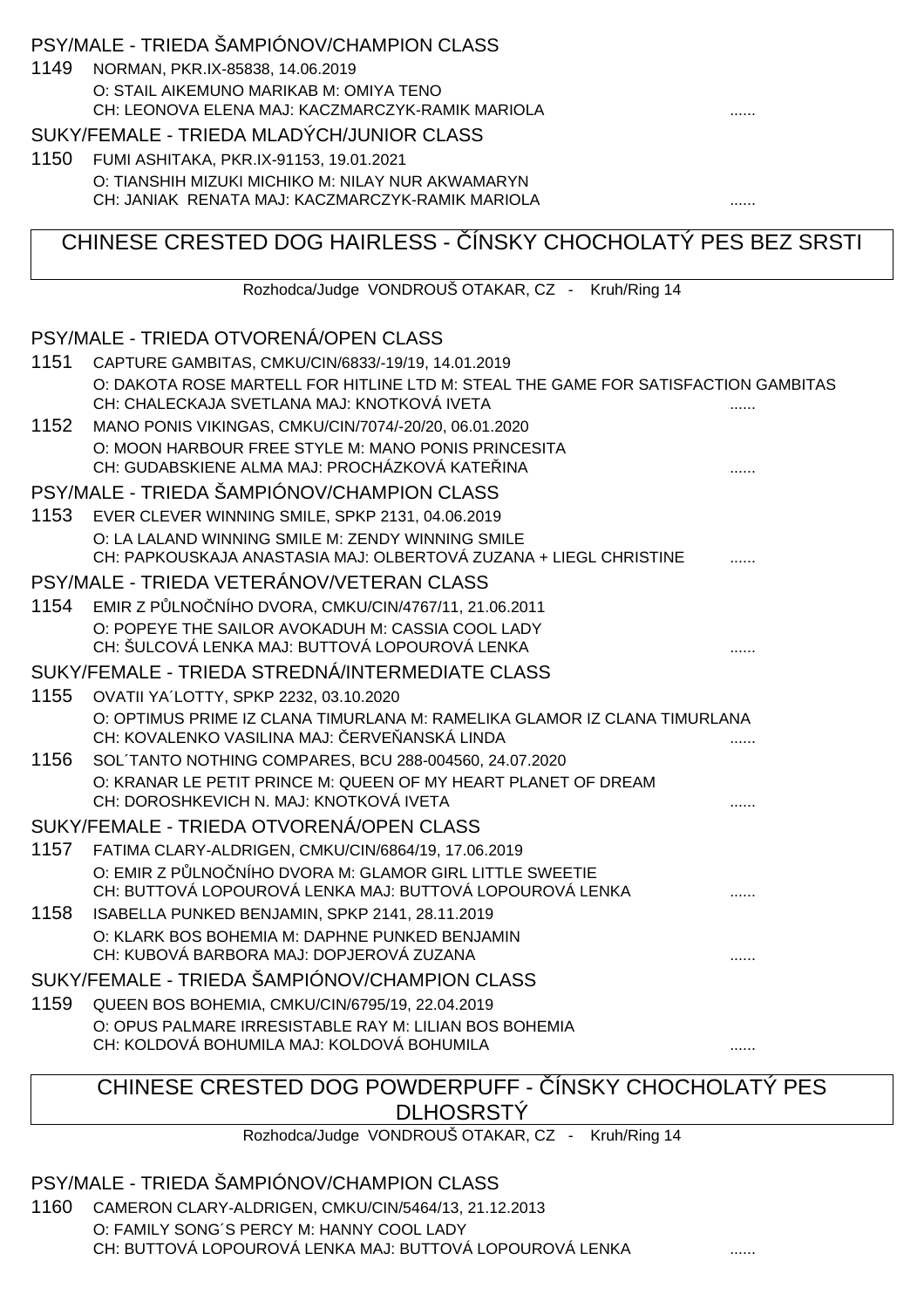|      | SUKY/FEMALE - TRIEDA DORAST/PUPPY CLASS                                                                              |   |
|------|----------------------------------------------------------------------------------------------------------------------|---|
| 1161 | KRANAR ARABESKA, RKF 6375293, 18.09.2021                                                                             |   |
|      | O: GALLURIUS TUTTI-FRUTTI M: KRANAR LES ALEGRIAS DE MI VIDA<br>CH: KREMNEVA N.A. MAJ: KNOTKOVÁ IVETA                 |   |
|      | SUKY/FEMALE - TRIEDA STREDNÁ/INTERMEDIATE CLASS                                                                      |   |
| 1162 | ORIANA Z P LNO NÍHO DVORA, CMKU/CIN/7043/20, 29.06.2020                                                              |   |
|      | O: CAMERON CLARY ALDRIGEN M: ISIS Z P LNO NÍHO DVORA<br>CH: ŠULCOVÁ LENKA MAJ: ŠULCOVÁ LENKA                         |   |
|      | SUKY/FEMALE - TRIEDA OTVORENÁ/OPEN CLASS                                                                             |   |
| 1163 | FEEBEE CLARY-ALDRIGEN, CMKU/CIN/6865/19, 17.06.2019                                                                  |   |
|      | O: EMIR Z P LNO NÍHO DVORA M: GLAMOR GIRL LITLLE SWEETIE<br>CH: BUTTOVÁ LOPOUROVÁ LENKA MAJ: BUTTOVÁ LOPOUROVÁ LENKA |   |
|      | <b>COTON DE TULÉAR</b>                                                                                               |   |
|      | Rozhodca/Judge VÍTKOVÁ VIERA, SK - Kruh/Ring 15                                                                      |   |
|      | PSY/MALE - TRIEDA MLADÝCH/JUNIOR CLASS                                                                               |   |
|      | 1164 ARTEMIS ARCTIC ROYAL WHITE SNOW, PKR.IX-92472, 04.05.2021                                                       |   |
|      | O: COTTONS WHITE PEARLS BADY M: D INA FAMILY DIAMONDS                                                                |   |
|      | CH: LECH EWELINA MAJ: LECH EWELINA                                                                                   |   |
|      | PSY/MALE - TRIEDA ŠAMPIÓNOV/CHAMPION CLASS                                                                           |   |
| 1165 | MJ WHITE COTON ANGELS FROM DOLCE, CMKU/CTU/2426/17, 24.04.2017                                                       |   |
|      | O: CAPTAIN JACK SPARROW SLEEPY HOLLOW RANCH M: OFÉLIA FROM DONNA WITH LOVE<br>CH: VL KOVÁ KLÁRA MAJ: VRABCOVÁ DIANA  |   |
|      | SUKY/FEMALE - TRIEDA MLADÝCH/JUNIOR CLASS                                                                            |   |
| 1166 | AQUA LUNA ROYAL WHITE SNOW, PKR.IX-92473, 04.05.2021                                                                 |   |
|      | O: COTTONS WHITE PEARLS BADY M: D INA FAMILY DIAMONDS<br>CH: LECH EWELINA MAJ: LECH EWELINA                          |   |
|      | <b>GRIFFON BELGE - BELGICKÝ GRIFON</b>                                                                               |   |
|      | Rozhodca/Judge VONDROUŠ OTAKAR, CZ - Kruh/Ring 14                                                                    |   |
|      | PSY/MALE - TRIEDA MLADÝCH/JUNIOR CLASS                                                                               |   |
|      | 1167 YOSHI BRINGING JOY, UKU.0503270, 23.10.2020                                                                     |   |
|      | O: FEROMON DECORATION OF LIFE M: POLLY CHERRY BLOSSOM                                                                |   |
|      | CH: PAGUBA ANDREANA MAJ: PIETRAS ILONA<br>SUKY/FEMALE - TRIEDA MLADÝCH/JUNIOR CLASS                                  |   |
| 1168 |                                                                                                                      |   |
|      | HOPE WALLMIA BOHEMIA, CMKU/BEG/5184/21, 09.03.2021<br>O: CASPER WALLMIA BOHEMIA M: MOSKU GRIFF KALIMBA DE LUNA       |   |
|      | CH: ZÁPOTOCKÁ JANA MAJ: STRAPCOVA ZUZANA                                                                             |   |
|      | SUKY/FEMALE - TRIEDA STREDNÁ/INTERMEDIATE CLASS                                                                      |   |
| 1169 | BLACK PEARL BABETTE PETR V PES, CMKU/BEG/5156/20, 25.10.2020                                                         |   |
|      | O: KENZO PETR V PES M: ZABAVNAYA ROSKOSH' GRACE BLACK PEARL<br>CH: PETROVÁ LENKA MAJ: PETROVÁ LENKA                  |   |
|      |                                                                                                                      | . |
|      | <b>GRIFFON BRUXELLOIS - BRUSELSKÝ GRIFON</b>                                                                         |   |
|      | Rozhodca/Judge VONDROUŠ OTAKAR, CZ - Kruh/Ring 14                                                                    |   |
|      |                                                                                                                      |   |

SUKY/FEMALE - TRIEDA STREDNÁ/INTERMEDIATE CLASS

1170 BEAUTIFUL HOPE PETR V PES, CMKU/BRG/5154/20, 25.10.2020 O: KENZO PETR V PES M: GRACE BLACK PEARL ZABAVNAYA ROSKOS´H CH: PETROVÁ LENKA MAJ: PETROVÁ LENKA ......

SUKY/FEMALE - TRIEDA OTVORENÁ/OPEN CLASS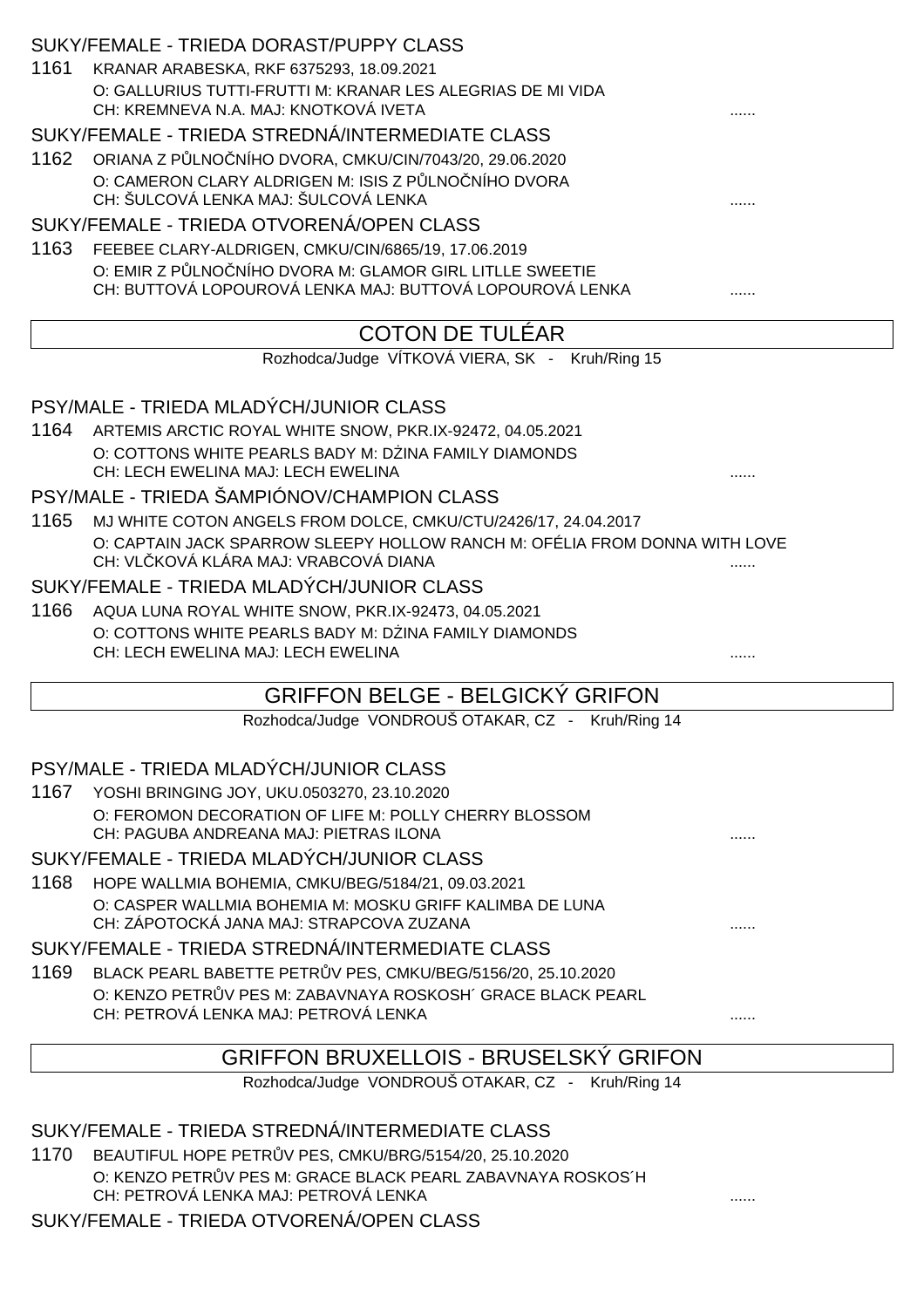1171 VERONICA PETR V PES, CMKU/BRG/4741/19, 19.10.2019 O: GABRIELL FRANCOUZSKÁ LILIE M: THE BEAUTY MAWPET CH: PETROVÁ LENKA MAJ: PETROVÁ LENKA ......

### LHASA APSO

|      | Rozhodca/Judge VONDROUŠ OTAKAR, CZ - Kruh/Ring 14                                                                          |   |
|------|----------------------------------------------------------------------------------------------------------------------------|---|
|      | PSY/MALE - TRIEDA ŠAMPIÓNOV/CHAMPION CLASS                                                                                 |   |
| 1172 | UTAR GEMA - ROSES, SPKP 704, 12.11.2017                                                                                    |   |
|      | O: DARTAGNAN IVEPET M: MOIRA GEMA - ROSES                                                                                  |   |
|      | CH: GERŠI OVÁ MARIE MAJ: GERŠI OVÁ MÁRIA                                                                                   |   |
|      | SUKY/FEMALE - TRIEDA MLADÝCH/JUNIOR CLASS                                                                                  |   |
| 1173 | PARIS IVEPET, SPKP 820, 20.05.2021                                                                                         |   |
|      | O: RADICALLY'S DANIEL M: HÉRA IVEPET                                                                                       |   |
|      | CH: PETRÁKOVÁ IVETA MAJ: PETRÁKOVÁ IVETA                                                                                   | . |
|      | MALTESE - MALTÉZSKY PSÍK                                                                                                   |   |
|      | Rozhodca/Judge VONDROUŠ OTAKAR, CZ - Kruh/Ring 14                                                                          |   |
|      | PSY/MALE - TRIEDA OTVORENÁ/OPEN CLASS                                                                                      |   |
| 1174 | SYLFORIA WARSAW BASTER, CMKU/MA/10994/-19/19, 16.03.2019                                                                   |   |
|      | O: CLONG OF ANGELA WHITE KR M: GLAMOUR EXCESIVE GOLDEN BLANC                                                               |   |
|      | CH: ROGOZI SKA-TROCHIMIAK SYLWIA MAJ: MLEZIVOVÁ SO A                                                                       |   |
|      | PSY/MALE - TRIEDA ŠAMPIÓNOV/CHAMPION CLASS                                                                                 |   |
| 1175 | OH MY LOVE MONWHITE STAR, CMKU/MA/10859/18, 01.12.2018                                                                     |   |
|      | O: CARMIDANICK I'M BLOWN AWAY M: MY DREAM OF BEAUTY MONWHITE STAR                                                          |   |
|      | CH: KUPICOVI MONIKA A SIMONA MAJ: KUPICOVA MONIKA A SIMONA                                                                 |   |
|      | SUKY/FEMALE - TRIEDA MLADÝCH/JUNIOR CLASS                                                                                  |   |
| 1176 | CARMIDANICK COCO POP, LOE2589022, 04.06.2021                                                                               |   |
|      | O: DIAMOND GEMINI PUBLIC RELATION M: CARMIDANICK UN-BREAK MY HEART                                                         |   |
|      | CH: ROBERTS CAROL MAJ: KUPICOVÁ MONIKA                                                                                     |   |
| 1177 | ZAINAB STAR MAGIC MALTESE, CMKU/MA/11280/21, 15.05.2021<br>O: SYLFORIIA WARSZAW BASTER M: IZABEL BIANKA STAR MAGIC MALTESE |   |
|      | CH: MLEZIVOVÁ SO A MAJ: MLEZIVOVÁ SO A                                                                                     |   |
|      | SUKY/FEMALE - TRIEDA STREDNÁ/INTERMEDIATE CLASS                                                                            |   |
| 1178 | FEMME FATALE SWEET DEVIL, SPKP 568, 03.10.2020                                                                             |   |
|      | O: DIAMOND GEMINI BISCUIT II M: ROLLY-POLLY SWEET DEVIL                                                                    |   |
|      | CH: JUSTOVÁ IVONA MAJ: JUSTOVÁ IVONA                                                                                       |   |
|      | <b>MOPS (PUG)</b>                                                                                                          |   |
|      | Rozhodca/Judge VÍTKOVÁ VIERA, SK - Kruh/Ring 15                                                                            |   |

PSY/MALE - TRIEDA ŠAMPIÓNOV/CHAMPION CLASS 1179 GROF LEGEND-WHO'S THE BOSS, PKR.IX-82616, 31.07.2018 O: GROF LEGEND-LORD OF THE RING'S M: DIDIEL ANDES LA ELEGIDA CH: SEKULIĆ VLADO MAJ: KAMINSKI MARCIN ...... SUKY/FEMALE - TRIEDA MLADÝCH/JUNIOR CLASS 1180 AMAZON MAD-MOPS, SPKP 3918, 11.02.2021 O: CH GOLDEN SWET BOY OT LUVAL M: PALMIRA MAD MOPS CH: NAGY KONEL MAJ: NAGY KORNÉL ...... SUKY/FEMALE - TRIEDA STREDNÁ/INTERMEDIATE CLASS 1181 KIDS OF CANDY INNATE GRACE, PKR.IX-90030, 13.07.2020 O: WILLTOWIN VA-BANK M: KIDS OF CANDY TOY PEACH CH: SOLOS I.V. MAJ: KAMINSKI MARCIN ...... SUKY/FEMALE - TRIEDA OTVORENÁ/OPEN CLASS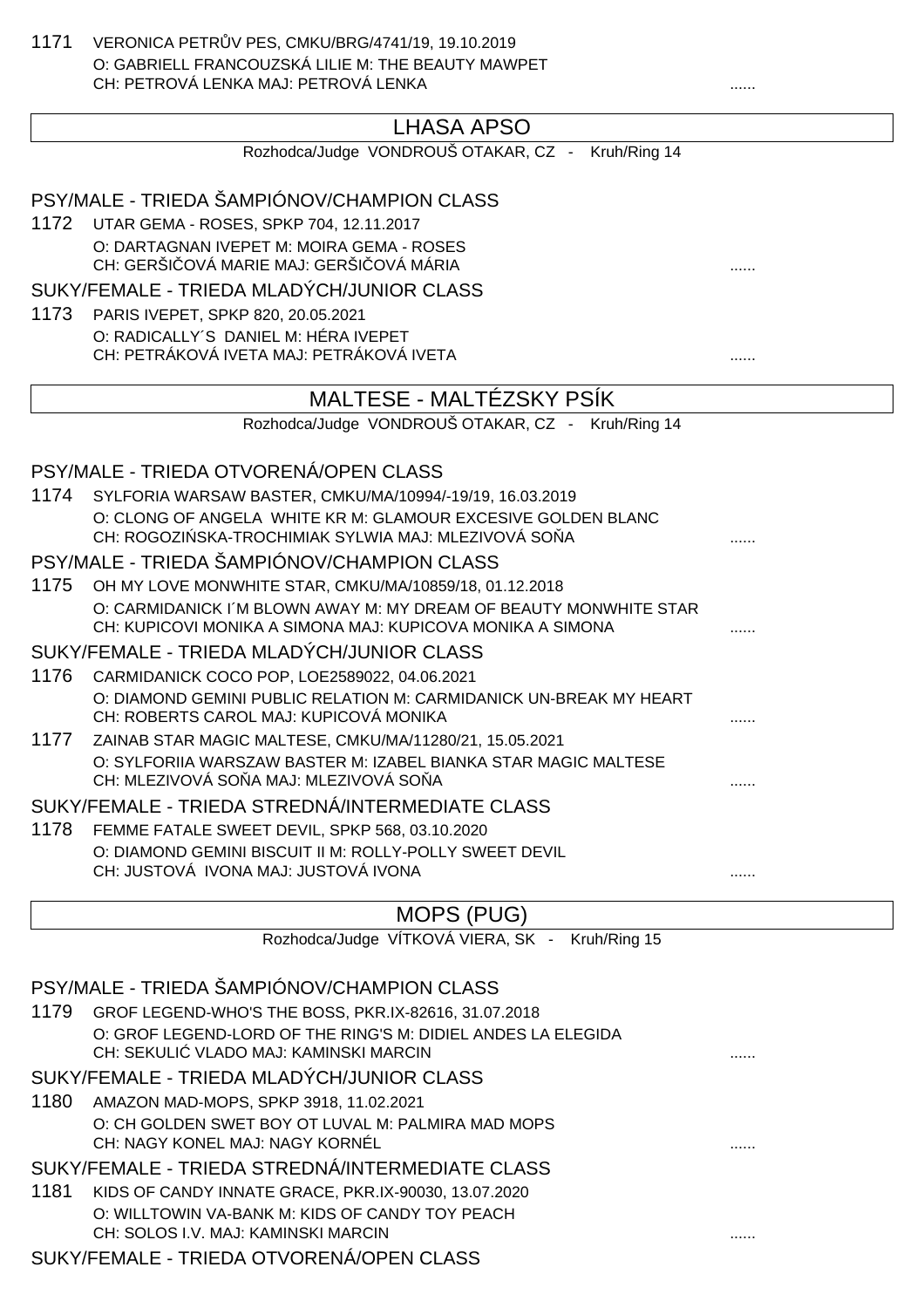| QUESTHER BLACK'D JO-ME-LICH, SPKP 3823, 15.01.2020                                                              |                                                                                                                                                                                                                                                                                                                                                                                                                                                                                                                                                                                                                                                                                                                                                                                                                                                                                                                                                                                                                                                                                                                                                                                                                                                                                                                                |
|-----------------------------------------------------------------------------------------------------------------|--------------------------------------------------------------------------------------------------------------------------------------------------------------------------------------------------------------------------------------------------------------------------------------------------------------------------------------------------------------------------------------------------------------------------------------------------------------------------------------------------------------------------------------------------------------------------------------------------------------------------------------------------------------------------------------------------------------------------------------------------------------------------------------------------------------------------------------------------------------------------------------------------------------------------------------------------------------------------------------------------------------------------------------------------------------------------------------------------------------------------------------------------------------------------------------------------------------------------------------------------------------------------------------------------------------------------------|
| O: GLORIOUS FUTURE DEKLAREISHEN MEN M: LEA BLACK JO-ME-LICH                                                     |                                                                                                                                                                                                                                                                                                                                                                                                                                                                                                                                                                                                                                                                                                                                                                                                                                                                                                                                                                                                                                                                                                                                                                                                                                                                                                                                |
|                                                                                                                 |                                                                                                                                                                                                                                                                                                                                                                                                                                                                                                                                                                                                                                                                                                                                                                                                                                                                                                                                                                                                                                                                                                                                                                                                                                                                                                                                |
|                                                                                                                 |                                                                                                                                                                                                                                                                                                                                                                                                                                                                                                                                                                                                                                                                                                                                                                                                                                                                                                                                                                                                                                                                                                                                                                                                                                                                                                                                |
| CH: NAGY KORNÉL MAJ: NAGY KORNÉL                                                                                |                                                                                                                                                                                                                                                                                                                                                                                                                                                                                                                                                                                                                                                                                                                                                                                                                                                                                                                                                                                                                                                                                                                                                                                                                                                                                                                                |
|                                                                                                                 |                                                                                                                                                                                                                                                                                                                                                                                                                                                                                                                                                                                                                                                                                                                                                                                                                                                                                                                                                                                                                                                                                                                                                                                                                                                                                                                                |
|                                                                                                                 |                                                                                                                                                                                                                                                                                                                                                                                                                                                                                                                                                                                                                                                                                                                                                                                                                                                                                                                                                                                                                                                                                                                                                                                                                                                                                                                                |
|                                                                                                                 |                                                                                                                                                                                                                                                                                                                                                                                                                                                                                                                                                                                                                                                                                                                                                                                                                                                                                                                                                                                                                                                                                                                                                                                                                                                                                                                                |
|                                                                                                                 |                                                                                                                                                                                                                                                                                                                                                                                                                                                                                                                                                                                                                                                                                                                                                                                                                                                                                                                                                                                                                                                                                                                                                                                                                                                                                                                                |
|                                                                                                                 |                                                                                                                                                                                                                                                                                                                                                                                                                                                                                                                                                                                                                                                                                                                                                                                                                                                                                                                                                                                                                                                                                                                                                                                                                                                                                                                                |
| CH: SCHERBAKOVA INNA MAJ: SEMANSKÁ EVA                                                                          |                                                                                                                                                                                                                                                                                                                                                                                                                                                                                                                                                                                                                                                                                                                                                                                                                                                                                                                                                                                                                                                                                                                                                                                                                                                                                                                                |
|                                                                                                                 |                                                                                                                                                                                                                                                                                                                                                                                                                                                                                                                                                                                                                                                                                                                                                                                                                                                                                                                                                                                                                                                                                                                                                                                                                                                                                                                                |
|                                                                                                                 |                                                                                                                                                                                                                                                                                                                                                                                                                                                                                                                                                                                                                                                                                                                                                                                                                                                                                                                                                                                                                                                                                                                                                                                                                                                                                                                                |
| CH: DRASKÁ LUCIE MAJ: DRASKÁ LUCIE                                                                              |                                                                                                                                                                                                                                                                                                                                                                                                                                                                                                                                                                                                                                                                                                                                                                                                                                                                                                                                                                                                                                                                                                                                                                                                                                                                                                                                |
|                                                                                                                 |                                                                                                                                                                                                                                                                                                                                                                                                                                                                                                                                                                                                                                                                                                                                                                                                                                                                                                                                                                                                                                                                                                                                                                                                                                                                                                                                |
| O: AGAINST ALL ODDS WENLIN'S M: ADELE MÁRIA SIRRAH<br>CH: BALAJOVÁ ALŽBETA MAJ: MAJDOVÁ GABRIELA                |                                                                                                                                                                                                                                                                                                                                                                                                                                                                                                                                                                                                                                                                                                                                                                                                                                                                                                                                                                                                                                                                                                                                                                                                                                                                                                                                |
|                                                                                                                 |                                                                                                                                                                                                                                                                                                                                                                                                                                                                                                                                                                                                                                                                                                                                                                                                                                                                                                                                                                                                                                                                                                                                                                                                                                                                                                                                |
|                                                                                                                 |                                                                                                                                                                                                                                                                                                                                                                                                                                                                                                                                                                                                                                                                                                                                                                                                                                                                                                                                                                                                                                                                                                                                                                                                                                                                                                                                |
| O: CHRISTYEN DE POMPADOUR M: THERESE NOBLESSE CHARM<br>CH: LÁCLAVOVÁ KATARÍNA MAJ: HOLOUBEK PETR                |                                                                                                                                                                                                                                                                                                                                                                                                                                                                                                                                                                                                                                                                                                                                                                                                                                                                                                                                                                                                                                                                                                                                                                                                                                                                                                                                |
|                                                                                                                 |                                                                                                                                                                                                                                                                                                                                                                                                                                                                                                                                                                                                                                                                                                                                                                                                                                                                                                                                                                                                                                                                                                                                                                                                                                                                                                                                |
| CH: MAJDOVÁ GABRIELA MAJ: SCHELLING BRIGITTE                                                                    |                                                                                                                                                                                                                                                                                                                                                                                                                                                                                                                                                                                                                                                                                                                                                                                                                                                                                                                                                                                                                                                                                                                                                                                                                                                                                                                                |
|                                                                                                                 |                                                                                                                                                                                                                                                                                                                                                                                                                                                                                                                                                                                                                                                                                                                                                                                                                                                                                                                                                                                                                                                                                                                                                                                                                                                                                                                                |
| EMILY'S JOY DOUBLE TROUBLE, SPKP 2006, 03.02.2021                                                               |                                                                                                                                                                                                                                                                                                                                                                                                                                                                                                                                                                                                                                                                                                                                                                                                                                                                                                                                                                                                                                                                                                                                                                                                                                                                                                                                |
| O: TOP SECRET NUEVA SORPRESA M: NIGHT VISION NUEVA SORPRESA<br>CH: CHYNORADSKÁ ANNAMÁRIA MAJ: SVOZÍLKOVÁ SABINA |                                                                                                                                                                                                                                                                                                                                                                                                                                                                                                                                                                                                                                                                                                                                                                                                                                                                                                                                                                                                                                                                                                                                                                                                                                                                                                                                |
|                                                                                                                 |                                                                                                                                                                                                                                                                                                                                                                                                                                                                                                                                                                                                                                                                                                                                                                                                                                                                                                                                                                                                                                                                                                                                                                                                                                                                                                                                |
|                                                                                                                 |                                                                                                                                                                                                                                                                                                                                                                                                                                                                                                                                                                                                                                                                                                                                                                                                                                                                                                                                                                                                                                                                                                                                                                                                                                                                                                                                |
| CH: KROŠLÁKOVÁ MÁRIA MAJ: KROŠLÁKOVÁ MÁRIA                                                                      |                                                                                                                                                                                                                                                                                                                                                                                                                                                                                                                                                                                                                                                                                                                                                                                                                                                                                                                                                                                                                                                                                                                                                                                                                                                                                                                                |
|                                                                                                                 |                                                                                                                                                                                                                                                                                                                                                                                                                                                                                                                                                                                                                                                                                                                                                                                                                                                                                                                                                                                                                                                                                                                                                                                                                                                                                                                                |
| DAFFI BAMBABIBI, CMKU/PAP/4487/-19/19, 14.02.2019                                                               |                                                                                                                                                                                                                                                                                                                                                                                                                                                                                                                                                                                                                                                                                                                                                                                                                                                                                                                                                                                                                                                                                                                                                                                                                                                                                                                                |
| CH: JUHÁSOVÁ JANA MAJ: ŠUTEROVÁ MARTINA                                                                         |                                                                                                                                                                                                                                                                                                                                                                                                                                                                                                                                                                                                                                                                                                                                                                                                                                                                                                                                                                                                                                                                                                                                                                                                                                                                                                                                |
|                                                                                                                 |                                                                                                                                                                                                                                                                                                                                                                                                                                                                                                                                                                                                                                                                                                                                                                                                                                                                                                                                                                                                                                                                                                                                                                                                                                                                                                                                |
| CH: FÜTTERER SANDRA MAJ: WLUDYKOVÁ PETRA                                                                        | .                                                                                                                                                                                                                                                                                                                                                                                                                                                                                                                                                                                                                                                                                                                                                                                                                                                                                                                                                                                                                                                                                                                                                                                                                                                                                                                              |
|                                                                                                                 |                                                                                                                                                                                                                                                                                                                                                                                                                                                                                                                                                                                                                                                                                                                                                                                                                                                                                                                                                                                                                                                                                                                                                                                                                                                                                                                                |
| CLOUDINE CAMILLE BELLE PAW, CMKU/PAP/4268/-18/18, 18.02.2018                                                    |                                                                                                                                                                                                                                                                                                                                                                                                                                                                                                                                                                                                                                                                                                                                                                                                                                                                                                                                                                                                                                                                                                                                                                                                                                                                                                                                |
| O: IDOL LOVELY TINA M: ANTOINETTE ALICE BELLE PAW<br>CH: KANDROVÁ NATÁLIA MAJ: BEDNA ÍKOVÁ RADANA               | .                                                                                                                                                                                                                                                                                                                                                                                                                                                                                                                                                                                                                                                                                                                                                                                                                                                                                                                                                                                                                                                                                                                                                                                                                                                                                                                              |
|                                                                                                                 | CH: MELICH JOZEF MAJ: UREJOVÁ MONIKA<br>TALISMAN MAD-MOPS, SPKP 3851, 20.03.2020<br>O: CH SUPREME TRIUMPH VANGUISHER M: CH FANTASY MAD-MOPS<br><b>PAPILLON</b><br>Rozhodca/Judge VÍTKOVÁ VIERA, SK - Kruh/Ring 15<br>PSY/MALE - TRIEDA MLADÝCH/JUNIOR CLASS<br>1184 MON MAGNIFIQUE CHER AMIE, SPKP 2098, 23.03.2021<br>O: MON MAGNIFIQUE ELISEY KOROLEVICH M: MON MAGNIFIQUE ARMY OF FLOWERS<br>PSY/MALE - TRIEDA OTVORENÁ/OPEN CLASS<br>CASPIAN MY SWEET HERO, CMKU/PAP/4651/20, 23.01.2020<br>O: TILA'S OPTIMUS PRIME M: BAMBI MUI SUERTE<br>1186 LUCKY LUKE LAUGARITIO-GOLD HEART, SPKP 1729, 13.01.2019<br>PSY/MALE - TRIEDA ŠAMPIÓNOV/CHAMPION CLASS<br>1187 KENNY NOBLESSE CHARM, CMKU/PAP/4725/-20/20, 10.02.2020<br>SATYR CAPRINA DOWINA, SPKP 1131, 28.04.2014<br>O: WITTORIO DE POMPADOUR M: ZENJA CAPRINA DOWINA<br>SUKY/FEMALE - TRIEDA MLADÝCH/JUNIOR CLASS<br>SUKY/FEMALE - TRIEDA STREDNÁ/INTERMEDIATE CLASS<br>1190 QUERIDA MÁRIA SIRRAH, SPKP 1953, 12.10.2020<br>O: LINDATORPS QUICKLY QUINTON M: GRACE KELLY MÁRIA SIRRAH<br>SUKY/FEMALE - TRIEDA OTVORENÁ/OPEN CLASS<br>O: CRAFTED WITH CARE WENLIN'S M: CECÍLIE JET BAT<br>WONDERLAND'S BUTTERFLY QT AT WENLIN'S, VDH/PPCD 19/PA 00340, 26.09.2019<br>O: WENLIN'S AGAINST ALL ODDS M: OPTIMIZMO BE HAPPY<br>SUKY/FEMALE - TRIEDA ŠAMPIÓNOV/CHAMPION CLASS |

# PEKINGESE - PEKINSKÝ PALÁCOVÝ PSÍK

Rozhodca/Judge VÍTKOVÁ VIERA, SK - Kruh/Ring 15

### PSY/MALE - TRIEDA OTVORENÁ/OPEN CLASS

1194 SUNRISE DRAGON BEST OF ALL, SPKP 1684, 22.05.2020 O: SUNRISE DRAGON JON SNOW M: SUNRISE DRAGON EMMANUEL CH: ARTEMENKO ELENA MAJ: ROVNEROVÁ LUBICA ......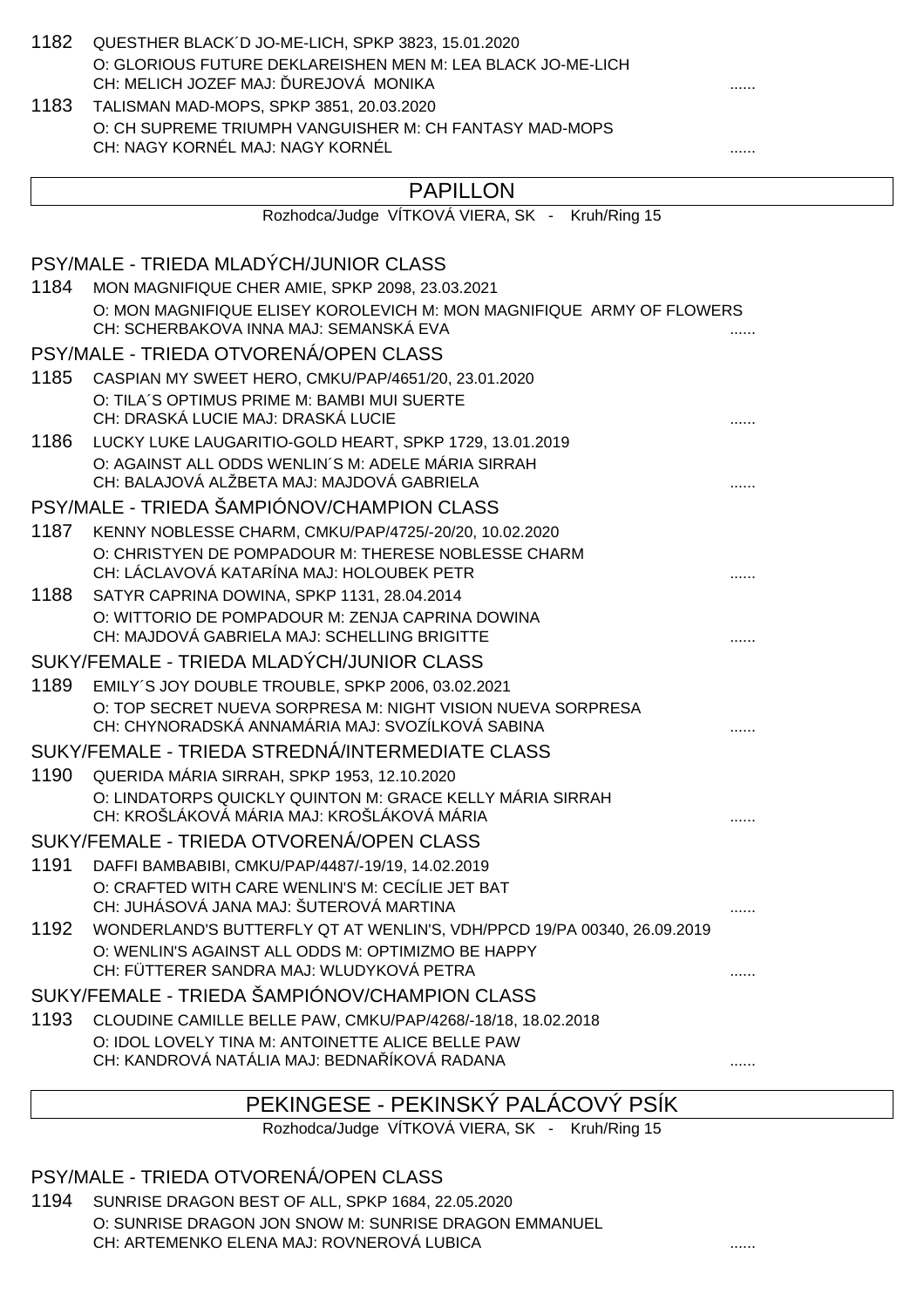### PETIT BRABANCON - BRABANTSKÝ GRIFON

Rozhodca/Judge VÍTKOVÁ VIERA, SK - Kruh/Ring 15

### PSY/MALE - TRIEDA ŠAMPIÓNOV/CHAMPION CLASS

1195 HE'S PUSS IN BOOTS TOO MUCH LOVE, SPKP 379, 27.03.2020 O: OLIVER TWIST DE LA PASSION DE P'TITS LU M: KATCHENKA DE LA TORMENTA DEL MAR CH: BALOGHOVÁ LUCIA MAJ: BALOGHOVÁ LUCIA

SUKY/FEMALE - TRIEDA MLADŠÍ DORAST/MINOR PUPPY CLASS

1196 PIPELOTTE TOO MUCH LOVE, SPKP 448, 21.10.2021 O: HE'S PUSS IN BOOTS TOO MUCH LOVE M: AUDREY DE LA TORMENTA DEL MAR CH: BALOGHOVÁ LUCIA MAJ: BALOGHOVÁ LUCIA + KOŠINA PETR

#### SUKY/FEMALE - TRIEDA OTVORENÁ/OPEN CLASS

1197 ELLIE HANAIVA, CMKU/BAG/4943/20, 06.06.2020 O: HONZIK HANAIVA M: ELENA Z LOVECKÉHO ZÁME KU CH: HANÁKOVÁ IVANA MAJ: DAXBÖCK ELEONORA ......

### PHALÉNE

Rozhodca/Judge VÍTKOVÁ VIERA, SK - Kruh/Ring 15

#### SUKY/FEMALE - TRIEDA OTVORENÁ/OPEN CLASS

1198 AGLIA FREDINA AGI, CMKU/PH/4405/18, 24.12.2018 O: EDDY FA-DY M: MISTERIYA ZEANNA CH: HOLAINOVÁ KARIN MAJ: HOLAINOVÁ KARIN ......

PRAŽSKÝ KRYSA ÍK BLACK & TAN - PRAŽSKÝ KRYSA ÍK LERNY S PÁLENÍM

Rozhodca/Judge VÍTKOVÁ VIERA, SK - Kruh/Ring 15

#### SUKY/FEMALE - TRIEDA MLADÝCH/JUNIOR CLASS

1199 AYA LITTLE MIRACLE UNLIMITED LOVE, SPKP 248, 20.11.2020 O: OLIVER BLACK JONGAL M: DORINKA CODINA ALLEGRA CH: BAČOVÁ MICHAELA MAJ: BAČOVÁ MICHAELA ......

### PRAŽSKÝ KRYSA, ÍK OTHER COLOURS - PRAŽSKÝ KRYSA, ÍK OSTATNÉ FARBY

Rozhodca/Judge VÍTKOVÁ VIERA, SK - Kruh/Ring 15

#### SUKY/FEMALE - TRIEDA STREDNÁ/INTERMEDIATE CLASS

1200 GOMEISA ODIRIS, SPKP 249, 17.08.2020 O: RYTMIK ODIRIS M: LALANDE ODIRIS CH: NĚMCOVÁ IRENA MAJ: SVOBODOVÁ KARIN ......

RUSSKIY TOY LONG-HAIRED - RUSKÝ TOY DLHOSRSTÝ

Rozhodca/Judge VÍTKOVÁ VIERA, SK - Kruh/Ring 15

### SUKY/FEMALE - TRIEDA STREDNÁ/INTERMEDIATE CLASS

1201 TOYREPUBLIC NOVELETTA, CMKU/MDT/921/-21/20, 24.12.2020 O: NATALIE TOYS FORWARD M: STEMPFORT UITNI HOUSTON CH: BOGDANOVA JULIA MAJ: STAŇKOVÁ HANA ......

SUKY/FEMALE - TRIEDA ŠAMPIÓNOV/CHAMPION CLASS

1202 CLAIRE ZE CVRČOVIC, CMKU/MDT/862/20, 24.05.2020 O: KOLOMBO OLPEMI M: JILL SHULAMITH CH: STAŇKOVÁ HANA MAJ: STAŇKOVÁ HANA ......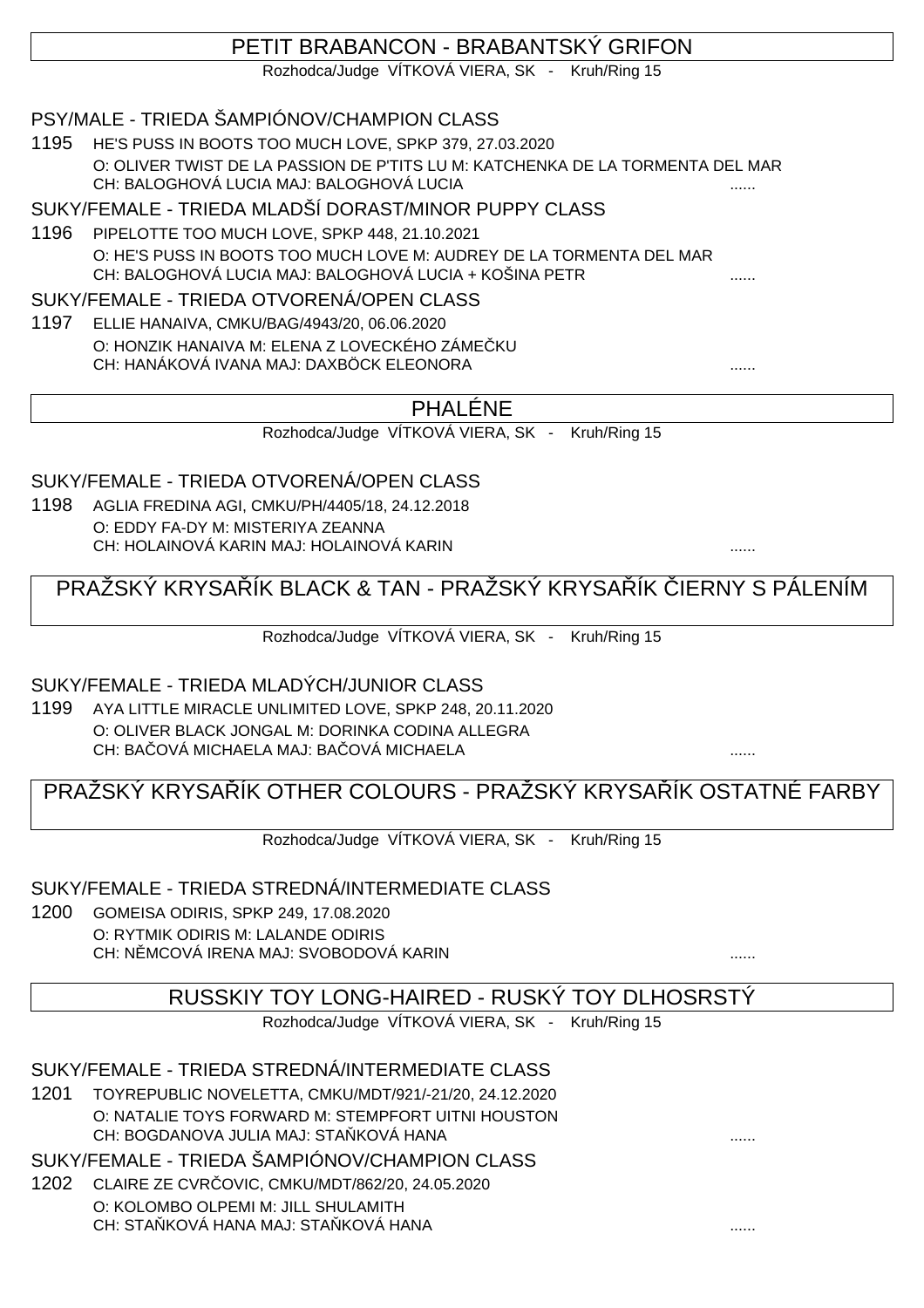|      | <b>SHIH TZU</b>                                                                                         |  |
|------|---------------------------------------------------------------------------------------------------------|--|
|      | Rozhodca/Judge VONDROUŠ OTAKAR, CZ - Kruh/Ring 14                                                       |  |
|      | PSY/MALE - TRIEDA MLADÝCH/JUNIOR CLASS                                                                  |  |
| 1203 | MARCELLO ATREI KIRABZER, CMKU/SHI/7152/21, 15.01.2021                                                   |  |
|      | O: KNAPP BABAMETI SOMER M: CHARON ATREI KIRABZER                                                        |  |
|      | CH: SEHNÁLKOVÁ SILVIA MAJ: HULALOVÁ SILVIA                                                              |  |
| 1204 | XERON HIRAGANA, CMKU/SHI/7207/21, 01.02.2021                                                            |  |
|      | O: ENRICO HIRAGANA M: BERLINETTA HIRAGANA<br>CH: BALÁŽOVÁ EVA MAJ: BALÁŽOVÁ EVA                         |  |
|      | PSY/MALE - TRIEDA OTVORENÁ/OPEN CLASS                                                                   |  |
| 1205 | ROBIN HOOD HIRAGANA, CMKU/SHI/6813/19, 09.07.2019                                                       |  |
|      | O: CHESVET LINE QIN SHI HUANG M: URGENCE Z IVAFRE<br>CH: BALÁŽOVÁ EVA MAJ: BALÁŽOVÁ EVA                 |  |
|      | SUKY/FEMALE - TRIEDA DORAST/PUPPY CLASS                                                                 |  |
| 1206 | ŽANNET HIRAGANA, CMKU/SHI/7394/21, 19.09.2021                                                           |  |
|      | O: WHISPERING LOVE'S LIQUID BLOOM M: ISMIMI HIRAGANA                                                    |  |
|      | CH: BALÁŽOVÁ EVA MAJ: B LEJOVÁ PETRA                                                                    |  |
|      | SUKY/FEMALE - TRIEDA MLADÝCH/JUNIOR CLASS                                                               |  |
| 1207 | BOUQUET NECHORSKY, CMKU/SHI/7268/21, 13.05.2021                                                         |  |
|      | O: EAGLE HEART SILWERY WISH M: CIA BLEDY DOG                                                            |  |
|      | CH: HELLINGER ADAM MAJ: HELLINGER ADAM                                                                  |  |
| 1208 | MAGGIE ATREI KIRABZER, CMKU/SHI/7155/21, 15.01.2021<br>O: KNAPP BABAMETI SOMER M: CHARON ATREI KIRABZER |  |
|      | CH: SEHNÁLKOVÁ SILVIA MAJ: REZBÁRIK MIROSLAV                                                            |  |
| 1209 | NELLIE ATREI KIRABZER, CMKU/SHI/7159/21, 20.01.2021                                                     |  |
|      | O: KNAPP BABAMETI SOMER M: IREA ATREI KIRABZER                                                          |  |
|      | CH: SEHNÁLKOVÁ SILVIA MAJ: REZBÁRIK MIROSLAV                                                            |  |
|      | SUKY/FEMALE - TRIEDA OTVORENÁ/OPEN CLASS                                                                |  |
| 1210 | REGINKA HIRAGANA, CMKU/SHI/6815/19, 09.07.2019                                                          |  |
|      | O: CHESVET LINE QIN SHI HUANG M: URGENCE Z IVAFRE                                                       |  |
|      | CH: BALÁŽOVÁ EVA MAJ: B LEJOVÁ PETRA                                                                    |  |
|      | SUKY/FEMALE - TRIEDA ŠAMPIÓNOV/CHAMPION CLASS                                                           |  |
| 1211 | CAIRITHY-KIM MAGIC ANALAND, SPKP 964, 01.12.2018                                                        |  |
|      | O: PRIDE LEON DERRIK M: FLORENTINA ATREI KIRABZER<br>CH: URIŠOVÁ ZUZANA MAJ: URIŠOVÁ ZUZANA             |  |
|      |                                                                                                         |  |

#### TIBETAN SPANIEL - TIBETSKÝ ŠPANIEL

Rozhodca/Judge VÍTKOVÁ VIERA, SK - Kruh/Ring 15

#### PSY/MALE - TRIEDA ŠAMPIÓNOV/CHAMPION CLASS

1212 ALBERTO TIBBY ČERNÝ BARON, CMKU/TS/1994/19, 29.10.2019 O: INAROS ZLATÝ KLONDIKE M: DOROTKA ZE SOVÍ ZAHRADY CH: KARLOVÁ DANA MAJ: BUŘIL MILOSLAV ......

### TIBETAN TERRIER

Rozhodca/Judge VÍTKOVÁ VIERA, SK - Kruh/Ring 15

PSY/MALE - TRIEDA DORAST/PUPPY CLASS

1213 MOKADIYA´S ABU LHAMO, VDH 21/042 02582, 22.09.2021 O: SEHALIAH BRAVE HEART FOR CANDU´S M: CANDU´S DREAM OF MINE CH: EHLERS CHRISTIN MAJ: DIÓS IVETA ......

PSY/MALE - TRIEDA OTVORENÁ/OPEN CLASS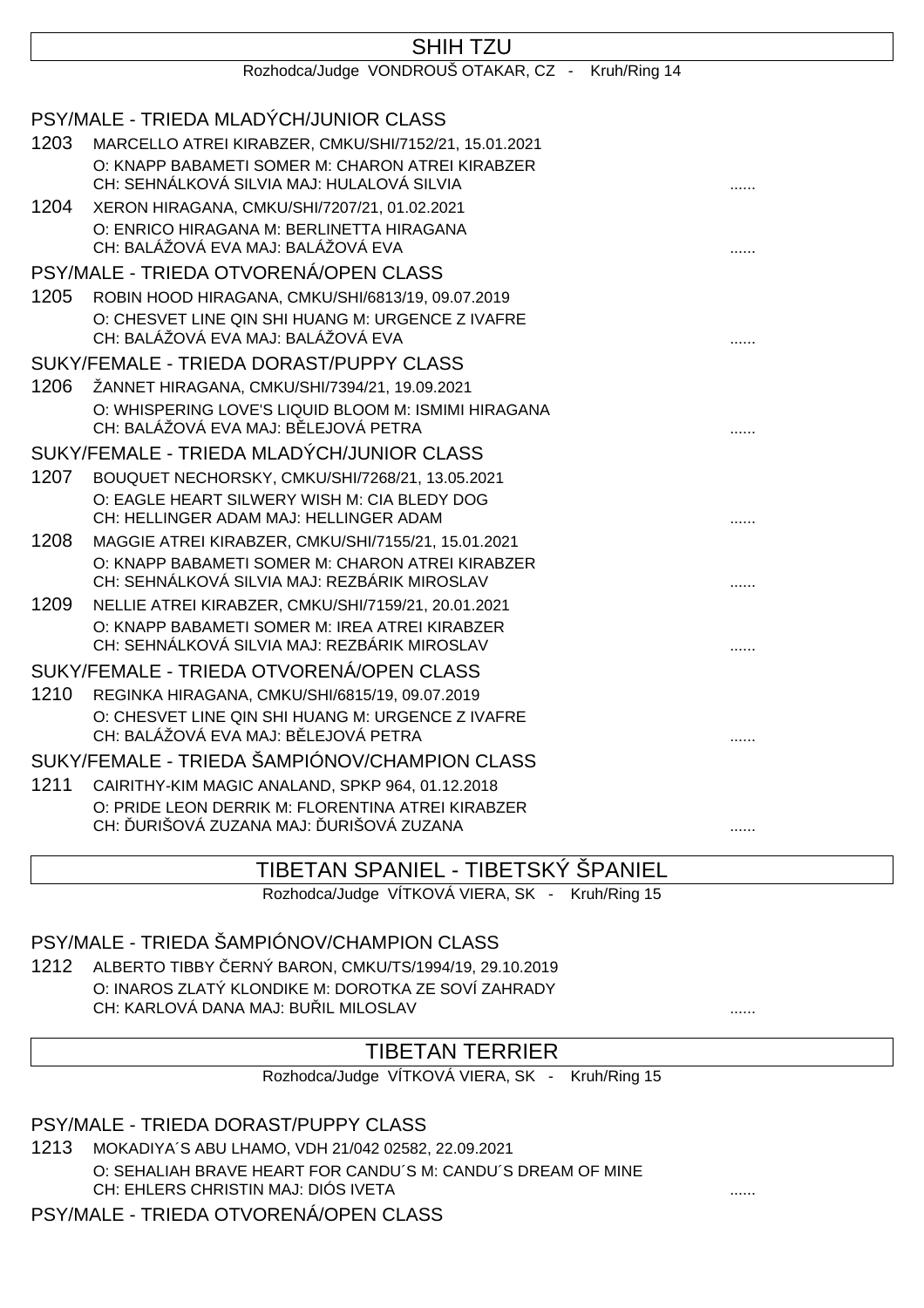| 1214 | IDOMENEO KING DJOMO GANGKAR, CMKU/TT/1637/18, 19.04.2018       |                        |  |  |
|------|----------------------------------------------------------------|------------------------|--|--|
|      | O: KANG RIMPOCHE TASHI BODJUL M: AN JOMO GARKANA               |                        |  |  |
|      | CH: HRDINOVÁ DAGMAR MAJ: HRDINOVÁ DAGMAR                       | .                      |  |  |
|      | PSY/MALE - TRIEDA ŠAMPIÓNOV/CHAMPION CLASS                     |                        |  |  |
| 1215 | GEDARIAH ANGEL DJOMO GANGKAR, CMKU/TT/1405/15, 27.04.2015      |                        |  |  |
|      | O: CUBLAY-KHAN DJOMO GANGKAR M: KHYIM-LHA TASHI BODJUL         |                        |  |  |
|      | CH: HRDINOVÁ DAGMAR MAJ: HRDINOVÁ DAGMAR                       |                        |  |  |
|      | SUKY/FEMALE - TRIEDA STREDNÁ/INTERMEDIATE CLASS                |                        |  |  |
| 1216 | GOLD JACK DAW ICSI, SPKP 382, 16.11.2020                       |                        |  |  |
|      | O: E-GLIN TINGRI M: HIRANYA TINGRI                             |                        |  |  |
|      | CH: CSÓKA GYULÁNÉ ILONA MAJ: DIÓS LADISLAV                     |                        |  |  |
|      | SUKY/FEMALE - TRIEDA OTVORENÁ/OPEN CLASS                       |                        |  |  |
| 1217 | EKADZATI DONGYI SHEPA, CMKU/TT/1682/18, 14.07.2018             |                        |  |  |
|      | O: CIB KANG RIMPOCHE TASHI BODJUL M: CA-RE PO-NYA DONGYI SHEPA |                        |  |  |
|      | CH: ŠTEFANOVÁ BLANKA MAJ: HRDINOVÁ DAGMAR                      | .                      |  |  |
|      |                                                                | skupina/group FCI - 10 |  |  |
|      | AFGHAN HOUND - AFGANSKY CHRT                                   |                        |  |  |

Rozhodca/Judge VOJTEKOVÁ IVETA, SK - Kruh/Ring 1

### PSY/MALE - TRIEDA DORAST/PUPPY CLASS

1218 HARUKI MURAKAMI GANDAMAK SLOVAKIA, SPKP 422, 06.08.2021 O: WHITE INFINITY´S FARADAY EFFECT M: AVRIL LAVIGNE GANDAMAK SLOVAKIA CH: VOJTEK VLASTISLAV A PETRA MAJ: KIRCHNEROVÁ ADRIANA + PUKÁČOVÁ & KOTIAN SYLVIA &

MIROSLAV ......

#### PSY/MALE - TRIEDA ŠAMPIÓNOV/CHAMPION CLASS

1219 APOLLO MISTERA BELECO, SPKP 379, 27.02.2017 O: CALAMUS PHOENIX M: ANIFE SARAH FAREH CH: MESZOVÁ PETRA MAJ: KIRCHNEROVÁ ADRIANA + KOTIAN MIROSLAV & PUKÁ OVÁ SYLVIA ......

### BORZOI - RUSKÝ CHRT

Rozhodca/Judge VOJTEKOVÁ IVETA, SK - Kruh/Ring 1

### PSY/MALE - TRIEDA STREDNÁ/INTERMEDIATE CLASS

1220 AMADEO DE DAME CERISE, CMKU/B/4162/20, 18.05.2020 O: ABARIS CARSKÝ KLENOT M: CHERI CHERI LADY NIJINSKI BALLET CH: BURYAN PAVEL MAJ: BURYAN PAVEL

### CHART POLSKI - PO SKÝ CHRT

Rozhodca/Judge VOJTEKOVÁ IVETA, SK - Kruh/Ring 1

### SUKY/FEMALE - TRIEDA MLADÝCH/JUNIOR CLASS

1221 SŁAWA CONFIDENCE INTERVAL, PKR.X-12437, 23.03.2021 O: DAR HISTORII RANBAZA M: ROZALIA DIVINACANIS CH: SROKA MIROSŁAW & BARBARA MAJ: SAGAN OLIWIA ......

# DEERHOUND - ŠKÓTSKY JELENÍ PES

Rozhodca/Judge VOJTEKOVÁ IVETA, SK - Kruh/Ring 1

### PSY/MALE - TRIEDA ŠAMPIÓNOV/CHAMPION CLASS

1222 GANDALF DALE IRATER, SPKP 30, 01.10.2018 O: AMAZING LEONARDO V.D. FLEVOMARE M: ELLIE DAISY IRATER CH: VOBORNÍKOVÁ EVA MAJ: MARIŠČÁKOVÁ MARTINA ......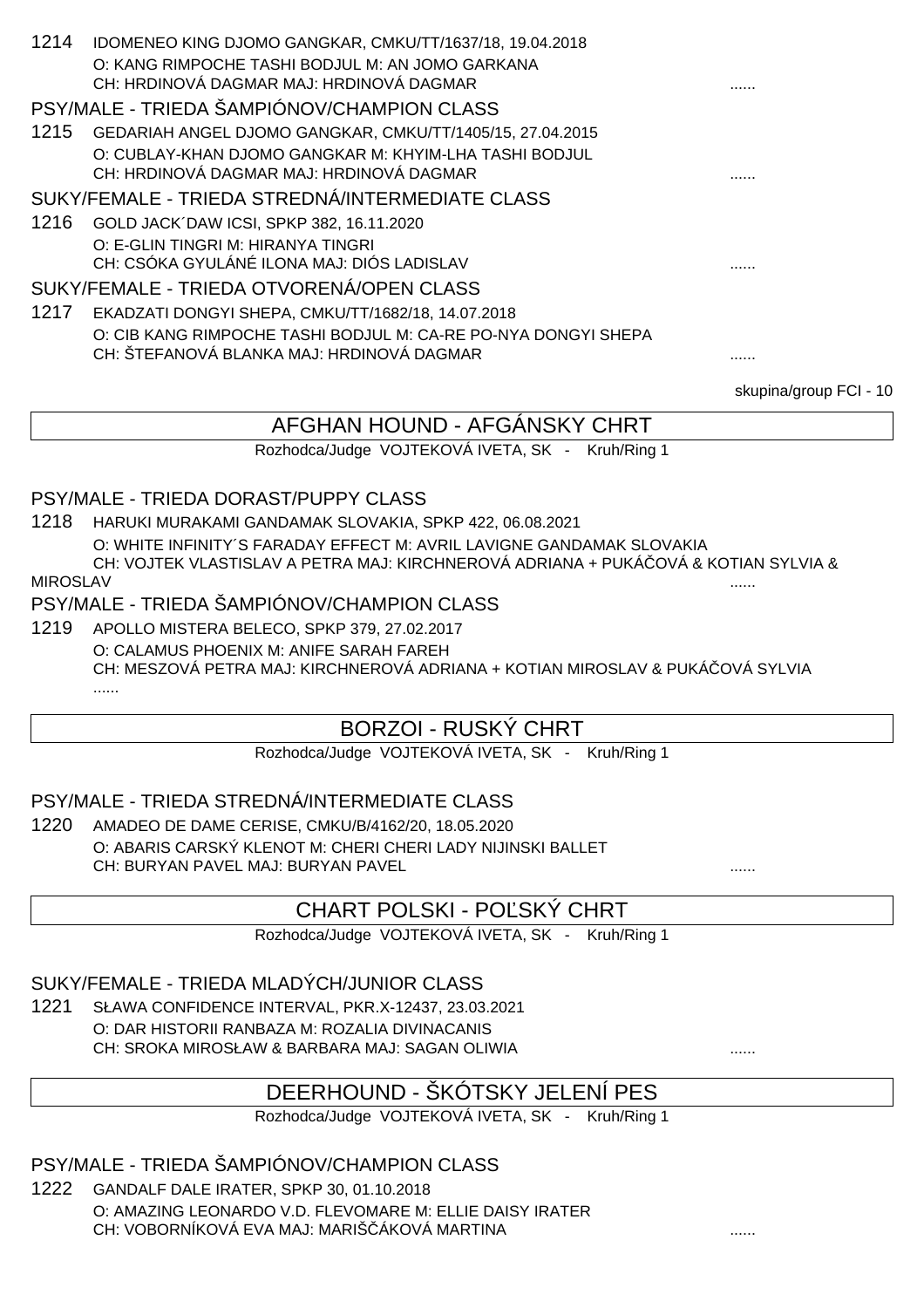### GALGO ESPANOL - ŠPANIELSKÝ CHRT

Rozhodca/Judge VOJTEKOVÁ IVETA, SK - Kruh/Ring 1

|      | SUKY/FEMALE - TRIEDA MLADÝCH/JUNIOR CLASS                                                              |   |  |
|------|--------------------------------------------------------------------------------------------------------|---|--|
| 1223 | BÓRA ELEMENT ADRENALINE, SPKP 3, 07.03.2021                                                            |   |  |
|      | O: MANOLITO JULIO DE L'AULP DE FIER M: MAGH ITHA'S ATHELAS<br>CH: NOVÁ KOVÁ KLÁRA MAJ: DOMINKOVÁ ANNA  |   |  |
|      | IRISH WOLFHOUND - ÍRSKY VLKODAV                                                                        |   |  |
|      | Rozhodca/Judge VOJTEKOVÁ IVETA, SK -<br>Kruh/Ring 1                                                    |   |  |
|      |                                                                                                        |   |  |
|      | PSY/MALE - TRIEDA MLADŠÍ DORAST/MINOR PUPPY CLASS                                                      |   |  |
| 1224 | BRAVE BRUCE OF CUBADEL, SPKP 816, 04.12.2021                                                           |   |  |
|      | O: WOLFHOUSE HATHAWAY M: AZRA MAISON PLEINE D'AMOUR                                                    |   |  |
|      | CH: ŠINKOVÁ ADELA MAJ: MARIŠ ÁKOVÁ MARTINA                                                             |   |  |
|      | PSY/MALE - TRIEDA MLADÝCH/JUNIOR CLASS                                                                 |   |  |
| 1225 | APPLE MALKIA GARDEN, SPKP 789, 30.03.2021                                                              |   |  |
|      | O: ARTORIUS MES AMIS DE MAFINNS M: AFRODYTA HUNTERHAF<br>CH: MIKLE PETER MAJ: JANCO LUCIA              |   |  |
| 1226 | COSGRACH FROM FAIRYTALE GARDEN, CMKU/IW/5742/-21/21, 14.05.2021                                        |   |  |
|      | O: DEXTER AR DAROTH M: AMAZING ABBY FROM FAIRYTALE GARDEN                                              |   |  |
|      | CH: PROCHÁZKOVÁ RENÁTA MAJ: ERMÁK ZAJÍ KOVÁ VÁCLAVA                                                    |   |  |
|      | PSY/MALE - TRIEDA STREDNÁ/INTERMEDIATE CLASS                                                           |   |  |
| 1227 | IALONUS CASIDY RAY, SPKP 761, 06.07.2020                                                               |   |  |
|      | O: GAWAIN FLINSTONE M: GINGERBREAD CASIDY RAY<br>CH: POL ICOVÁ PAVLÍNA MAJ: PACKOVÁ KRISTÍNA           |   |  |
|      | PSY/MALE - TRIEDA OTVORENÁ/OPEN CLASS                                                                  |   |  |
| 1228 | CHARLES DEI MANGIALUPI, ROI 16/71187, 27.02.2016                                                       |   |  |
|      | O: TOMMY DEI MANGIALUPI M: GLOR NA GAEL VICTORIA                                                       |   |  |
|      | CH: IORI DANIELA & POLI MARCELLO MAJ: IORI DANIELA & POLI MARCELLO                                     |   |  |
|      | SUKY/FEMALE - TRIEDA MLADŠÍ DORAST/MINOR PUPPY CLASS                                                   |   |  |
| 1229 | BELOVED BELLYSS OF CUBADEL, SPKP 818, 04.12.2021                                                       |   |  |
|      | O: WOLFHOUSE HATHAWAY M: AZRA MAISON PLEINE D'AMOUR                                                    |   |  |
|      | CH: ŠINKOVÁ ADELA MAJ: MIKLE PETER                                                                     | . |  |
|      | SUKY/FEMALE - TRIEDA MLADÝCH/JUNIOR CLASS                                                              |   |  |
|      | 1230 AIMÉE MALKIA GARDEN, SPKP 795, 30.03.2021                                                         |   |  |
|      | O: ARTORIUS MES AMIS DE MAFINNS M: AFRODYTA HUNTERHAF<br>CH: MIKLE PETER MAJ: MIKLE PETER              |   |  |
| 1231 | CUTE CHELSEY FROM FAIRYTALE GARDEN, SPKP 804, 14.05.2021                                               |   |  |
|      | O: DEXTER AR DAROTH M: AMAZING ABBY FROM FAIRYTALE GARDEN                                              |   |  |
|      | CH: PROCHÁZKOVÁ RENÁTA MAJ: PROCHÁZKOVÁ RENÁTA                                                         |   |  |
|      | SUKY/FEMALE - TRIEDA STREDNÁ/INTERMEDIATE CLASS                                                        |   |  |
|      | 1232 CORRA MES AMIS DE MAFINNS, SPKP 787, 15.10.2020                                                   |   |  |
|      | O: ARTORIUS MES AMIS DE MAFINNS M: REALLY IRISH HAUTE COUTURE<br>CH: TR ALOVÁ ESTER MAJ: ŠTERBÁK PAVOL |   |  |
| 1233 | ISABEAU D'ANJOU CASIDY RAY, SPKP 769, 06.07.2020                                                       |   |  |
|      | O: GAWAIN FLINSTONE M: GINGERBREAD CASIDY RAY<br>CH: POL I OVÁ PAVLÍNA MAJ: ERNOKOVÁ ZUZANA            | . |  |
|      | 1234 WALKIRA VON WILAR, VDH/DWZB IW 17331, 05.05.2020                                                  |   |  |
|      | O: HARRY POTTER MATUSALEM M: RAJA-ICECAT VON WILAR<br>CH: KLEINDIENST SUNE MAJ: LANDLOVÁ JANA          | . |  |
|      | SUKY/FEMALE - TRIEDA OTVORENÁ/OPEN CLASS                                                               |   |  |
| 1235 | CHANTAL CASIDY RAY, MET.IF.91/H/20, 17.12.2019                                                         |   |  |
|      | O: ABELARD QUIET SOUL M: GARDEN LADY CASIDY RAY                                                        |   |  |
|      | CH: POL I OVÁ PAVLÍNA MAJ: ÁCS VIKTOR                                                                  | . |  |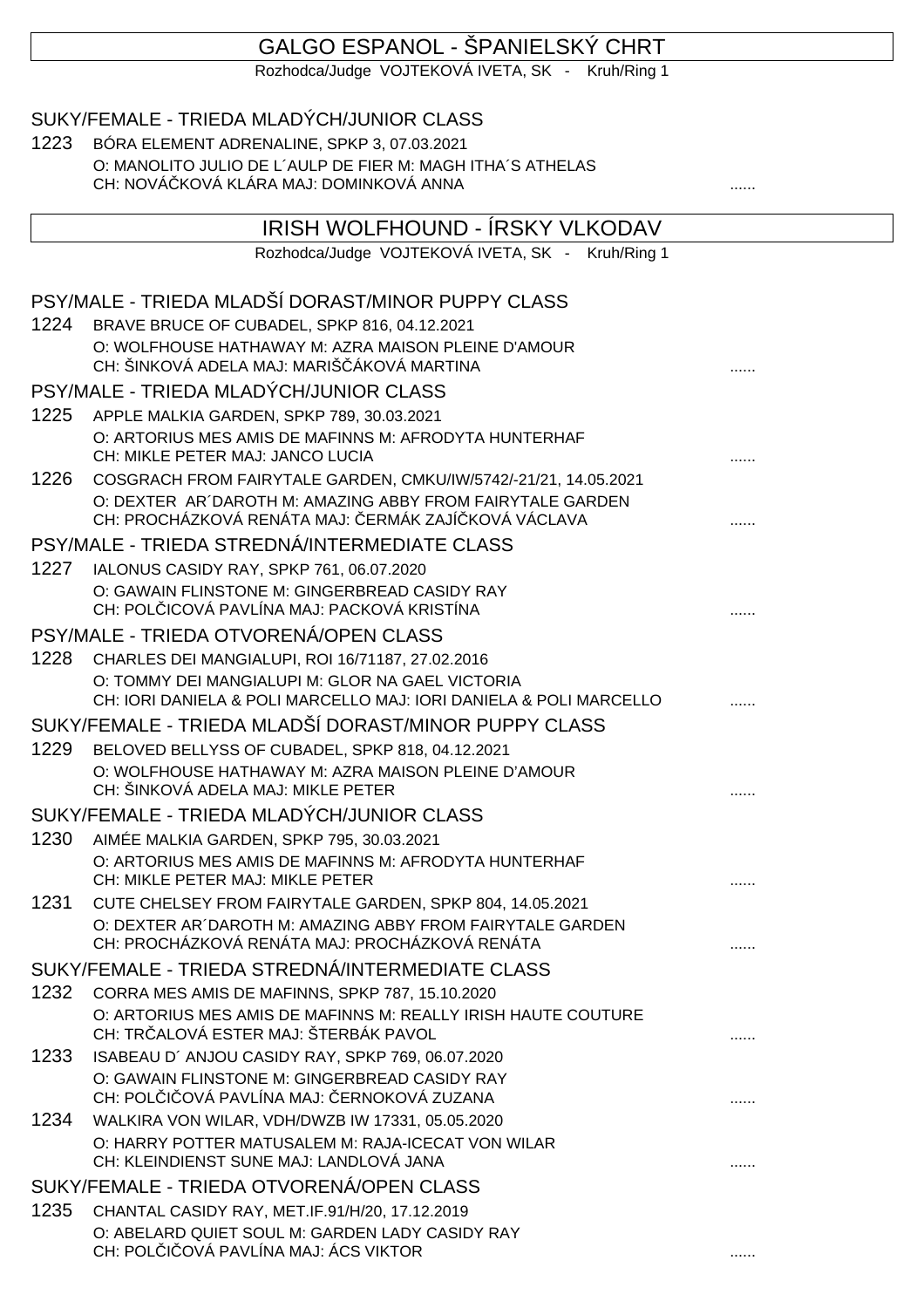| 1236 | VANITY FAIR DEI MANGIALUPI, ROI 16/63401, 29.01.2019<br>O: OCOOLIO OF FIRST AVENUE M: PIPPI LANGSTRUMP DEI MANGIALUPI<br>CH: IORI DANIELA & POLI MARCELLO MAJ: IORI DANIELA & POLI MARCELLO |   |
|------|---------------------------------------------------------------------------------------------------------------------------------------------------------------------------------------------|---|
|      | SUKY/FEMALE - TRIEDA ŠAMPIÓNOV/CHAMPION CLASS                                                                                                                                               |   |
| 1237 | CHERYL CASIDY RAY, SPKP 756, 17.12.2019                                                                                                                                                     |   |
|      | O: ABELARD QUIET SOUL M: GARDEN LADY CASIDY RAY<br>CH: POL I OVÁ PAVLÍNA MAJ: POL I OVÁ PAVLÍNA                                                                                             |   |
| 1238 | STARKEEPER ASIA AT MANGIALUPI, ROI 18/96080, 28.12.2017                                                                                                                                     |   |
|      | O: LISMORE STONEYBROOK FORBIDDEN BROADWAY M: STARKEEPER RENA'S ROGUE<br>CH: LIIVANOVSKIS SERENA L. & GAGN? JOCELYNE M. MAJ: IORI DANIELA & POLI MARCELLO                                    |   |
|      | PICCOLO LEVRIERO ITALIANO - TALIANSKY CHRTIK                                                                                                                                                |   |
|      | Rozhodca/Judge VOJTEKOVÁ IVETA, SK - Kruh/Ring 1                                                                                                                                            |   |
|      | PSY/MALE - TRIEDA MLADŠÍ DORAST/MINOR PUPPY CLASS                                                                                                                                           |   |
| 1239 | CHAMPION FRAMON BOHEMIA, CMKU/IT/3917/21, 21.10.2021                                                                                                                                        |   |
|      | O: DRVISCH DREAMWEAVER M: EVITA FERITTE BUGSY                                                                                                                                               |   |
|      | CH: PODZEMSKÁ LUCIE MAJ: LINETOVÁ KATE INA                                                                                                                                                  |   |
|      | PSY/MALE - TRIEDA MLADÝCH/JUNIOR CLASS                                                                                                                                                      |   |
| 1240 | PICCOLI ANGELI VOLANTI ENZO, SPKP 435, 19.02.2021                                                                                                                                           |   |
|      | O: LITTLE DRAGONS GO FOR GOLD M: LITTLE DRAGONS AMAZING AURORA<br>CH: WALCHHÜTTER PATRICIA MAJ: MEGOVÁ ANDREA                                                                               |   |
| 1241 | XANAX EWRADEM, PKR.X-12490, 27.01.2021<br>O: NOVATICA ORYGINAL ONE M: ENRIDIA EWRADEM                                                                                                       |   |
|      | CH: SOBOTA EWA MAJ: SOBOTA EWA                                                                                                                                                              |   |
|      | PSY/MALE - TRIEDA STREDNÁ/INTERMEDIATE CLASS                                                                                                                                                |   |
| 1242 | KVIDO NA KLÍNKÁCH, SPKP 412, 24.11.2020                                                                                                                                                     |   |
|      | O: ULTIMATE FERITTE BUGSY M: YULIETT PRECIOSO NA KLÍNKÁCH<br>CH: VACKOVÁ MARIE MAJ: LAPŠANSKÁ GABRIELA                                                                                      |   |
| 1243 | PICCOLI ANGELI VOLANTI DA VINCI ARTURO, SPKP 434, 28.08.2020                                                                                                                                |   |
|      | O: LITTLE DRAGONS GO FOR GOLD M: BEAUTY OF SICILIA GUCCI<br>CH: WALCHHÜTTER PATRICIA MAJ: MEGOVÁ ANDREA                                                                                     | . |
|      | SUKY/FEMALE - TRIEDA MLADŠÍ DORAST/MINOR PUPPY CLASS                                                                                                                                        |   |
| 1244 | CHIQUITA FRAMON BOHEMIA, CMKU/IT/3920/21, 21.10.2021                                                                                                                                        |   |
|      | O: DERVISCH DREAMWEAVER M: EVITA FERITTE BUGSY<br>CH: PODZEMSKÁ LUCIE MAJ: ZAPLETALOVÁ LUCIE + ZAPLETALOVÁ JANA                                                                             |   |
|      | SUKY/FEMALE - TRIEDA DORAST/PUPPY CLASS                                                                                                                                                     |   |
| 1245 | JASMINE KOPOS NAMAI, LSVK PLI 0397/21, 13.09.2021<br>O: VASILIS KOPOS NAMAI M: PARALELY KOPOS NAMAI<br>CH: BILOTAITE ZIVILIE MAJ: REIPRICHOVÁ NIKOLETA                                      |   |
|      | SUKY/FEMALE - TRIEDA MLADÝCH/JUNIOR CLASS                                                                                                                                                   |   |
| 1246 | AGARAVEL ARTEMIS M J ANDÍLEK, CMKU/IT/3811/21, 30.05.2021                                                                                                                                   |   |
|      | O: ELEDI GRACE NORTHERN LIGHTS M: RIVER SONG M J ANDÍLEK<br>CH: VÁGNEROVÁ MONIKA MAJ: LANDLOVÁ JANA                                                                                         |   |
| 1247 | DEE DEE ANNAPERLA, SPKP 432, 19.05.2021                                                                                                                                                     |   |
|      | O: CLASSIC EDITION ROSANELLI M: IMONEE ANNAPERLA<br>CH: ŠEBESTOVÁ HELENA MAJ: BOHUMELOVÁ MÁRIA                                                                                              |   |
| 1248 | HELLÉ ELIZABETH FRAMON BOHEMIA, CMKU/IT/3751/21, 23.03.2021                                                                                                                                 |   |
|      | O: MONANNA REPUBLIK GEORGE THE GORGEOUS M: ELIŠKA P EMYSLOVNA FRAMON BOHEMIA<br>CH: PODZEMSKÁ LUCIE MAJ: WABERŽINKOVÁ LUCIE                                                                 |   |
|      | SUKY/FEMALE - TRIEDA OTVORENÁ/OPEN CLASS                                                                                                                                                    |   |
| 1249 | ELIŠKA PEMYSLOVNA FRAMON BOHEMIA, CMKU/IT/2785/16, 04.10.2016                                                                                                                               |   |
|      | O: SANNY FERITTE BUGSY M: DAYEN FRAMON BOHEMIA<br>CH: ZAPLETALOVÁ LUCIE MAJ: ZAPLETALOVÁ LUCIE                                                                                              |   |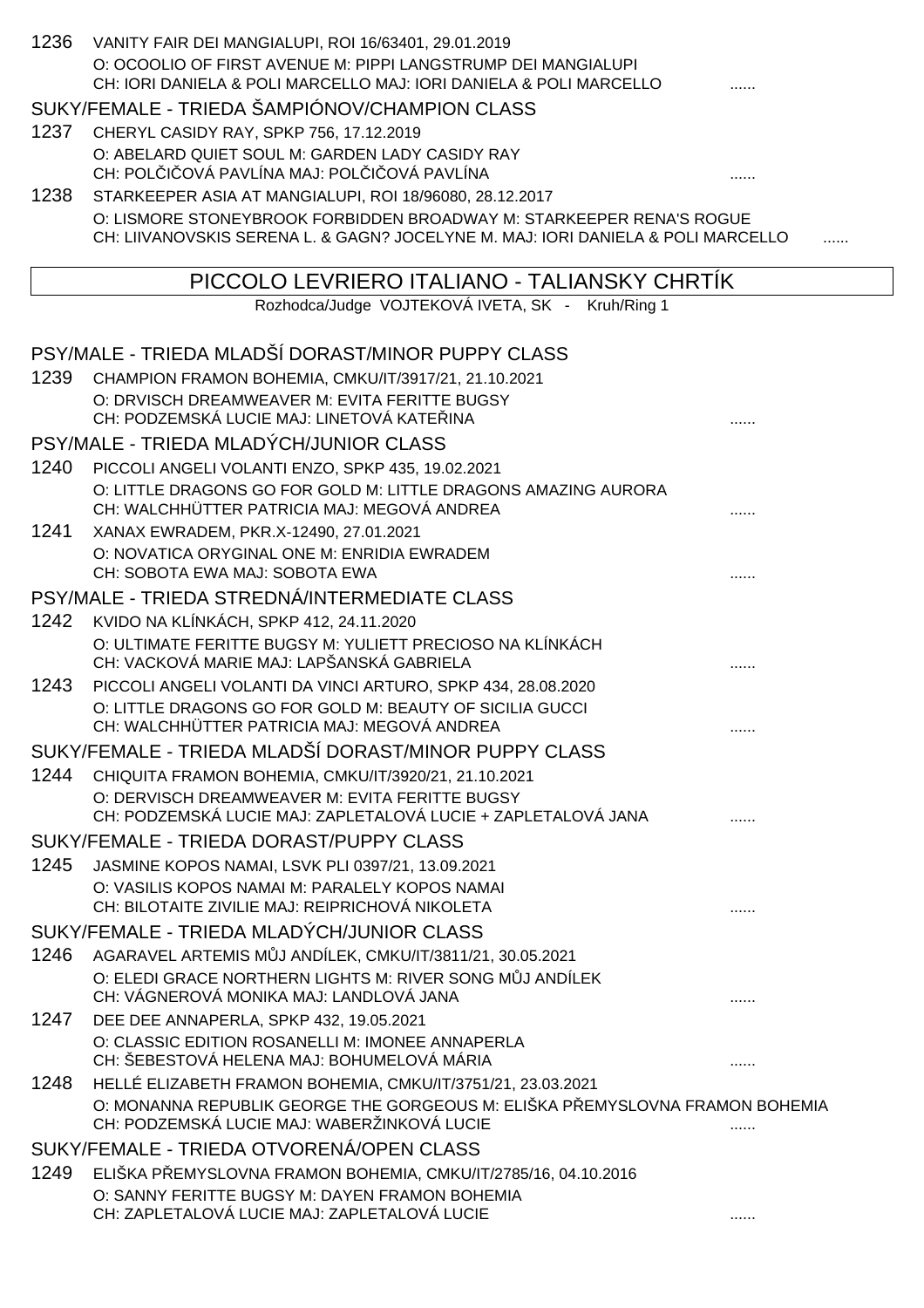| 1250 | MIO TUTTI VIRGOLEO, PKR.X-12067, 11.07.2020<br>O: NOVATICA DRAGON DUST M: AMANDA NIBY NIC                         |   |
|------|-------------------------------------------------------------------------------------------------------------------|---|
|      | CH: SOBOLEWSKI MIROSLAV MAJ: REIPRICHOVÁ NIKOLETA                                                                 |   |
| 1251 | YASIN BOHEMIA SKARA, CLP/IT/3645, 08.11.2020                                                                      |   |
|      | O: QUENTIN BOHEMIA SKARA M: GYNNA BOHEMIA BACCARA<br>CH: MARESOVA RADANA MAJ: REIPRICHOVÁ NIKOLETA                |   |
| 1252 | ZULU WARRIOR QUINEEY, PK 45955/19, 17.06.2019                                                                     |   |
|      | O: ZULU WARRIOR HERO M: FIESTA VON BERCEK<br>CH: PODHORSKA PAVLINA MAJ: HOLÁSEK ANDREJ                            |   |
|      | SUKY/FEMALE - TRIEDA ŠAMPIÓNOV/CHAMPION CLASS                                                                     |   |
| 1253 | GINNY FRAMON BOHEMIA, CMKU/IT/3235/18, 27.10.2018                                                                 |   |
|      | O: KUBA LIBRE NA KLÍNKÁCH M: EVITA FERITTE BUGSY<br>CH: PODZEMSKÁ LUCIE MAJ: ZAPLETALOVÁ LUCIE + ZAPLETALOVÁ JANA |   |
|      | SUKY/FEMALE - TRIEDA VETERÁNOV/VETERAN CLASS                                                                      |   |
| 1254 | DAYEN FRAMON BOHEMIA, CMKU/IT/2239/13, 04.10.2013                                                                 |   |
|      | O: KAREL FERITTE BUGSY M: ADELAIN FRAMON BOHEMIA<br>CH: ZAPLETALOVÁ LUCIE MAJ: ZAPLETALOVÁ LUCIE                  |   |
|      |                                                                                                                   |   |
|      | <b>SALUKI</b>                                                                                                     |   |
|      | Rozhodca/Judge VOJTEKOVÁ IVETA, SK - Kruh/Ring 1                                                                  |   |
|      |                                                                                                                   |   |
|      | PSY/MALE - TRIEDA STREDNÁ/INTERMEDIATE CLASS                                                                      |   |
| 1255 | BRENDEN BELLO VOM AMEISRIEGEL, SPKP 261, 22.11.2020                                                               |   |
|      | O: HELMUTLANG DEL BORGHINO M: ESHARA TALL AFAR<br>CH: MINISTROVA IVETA MAJ: KIRA VARGA RICCIARDI FRANCESCA        |   |
|      | PSY/MALE - TRIEDA OTVORENÁ/OPEN CLASS                                                                             |   |
| 1256 | ARES ASSASSIN SALOÉM'S, CMKU/SA/1163/20, 07.01.2020                                                               |   |
|      | O: BAHIR AVATAR PINC M: TALIJA EL KOLUB<br>CH: HROMADOVÁ EVA MAJ: PÁNKOVÁ LUDMILA                                 |   |
|      | PSY/MALE - TRIEDA VETERÁNOV/VETERAN CLASS                                                                         |   |
| 1257 | IMPALA IMPERATOR, CMKU/SA/906/-14/13, 14.11.2013                                                                  |   |
|      | O: IMPALA RED HEADED STRANGER M: CHUBASCO GOLDI LOOKS FOR IMPALA<br>CH: SNYDER LOIS-ANN MAJ: PETROVÁ SIMONA       |   |
|      | SUKY/FEMALE - TRIEDA MLADÝCH/JUNIOR CLASS                                                                         |   |
| 1258 | ACADIA TAWALLA, CMKU/SA/1208/21, 13.01.2021                                                                       |   |
|      | O: HUNTER AL ZAHRA M: GLORIA AL ZAHRA<br>CH: N MCOVÁ NIKOL MAJ: BROŽOVSKÁ IVONA                                   | . |
|      | SUKY/FEMALE - TRIEDA OTVORENÁ/OPEN CLASS                                                                          |   |
| 1259 | AWINAH CENTURY MOHABBAT, CMKU/SA/1180/20, 30.03.2020                                                              |   |
|      | O: GIRAN GARAY DANONE M: DILAFROZE YRTEP<br>CH: FRÄNKELOVÁ KAROLÍNA MAJ: DUDO OVÁ MICHAELA                        |   |
| 1260 | CESSIAH Z TRIPU, CMKU/SA/1103/18, 28.09.2018                                                                      |   |
|      | O: SAEED OF SHIKARAH'S M: BASHRAH AL ZAHRA<br>CH: MATELOVÁ JITKA MAJ: BALUCHOVÁ ANDREA + STANKOVÁ GABRIELA        |   |
|      | SUKY/FEMALE - TRIEDA ŠAMPIÓNOV/CHAMPION CLASS                                                                     |   |
| 1261 | A'YASMIAH SALOÉM'S, CMKU/SA/1168/20, 07.01.2020                                                                   |   |
|      | O: BAHIR AVATAR PINC M: TALIJA EL KOLUB                                                                           |   |
|      | CH: HROMADOVÁ EVA MAJ: HROMADOVÁ EVA                                                                              | . |
|      |                                                                                                                   |   |

### SLOUGHI - ARABSKÝ CHRT

Rozhodca/Judge VOJTEKOVÁ IVETA, SK - Kruh/Ring 1

PSY/MALE - TRIEDA MLADÝCH/JUNIOR CLASS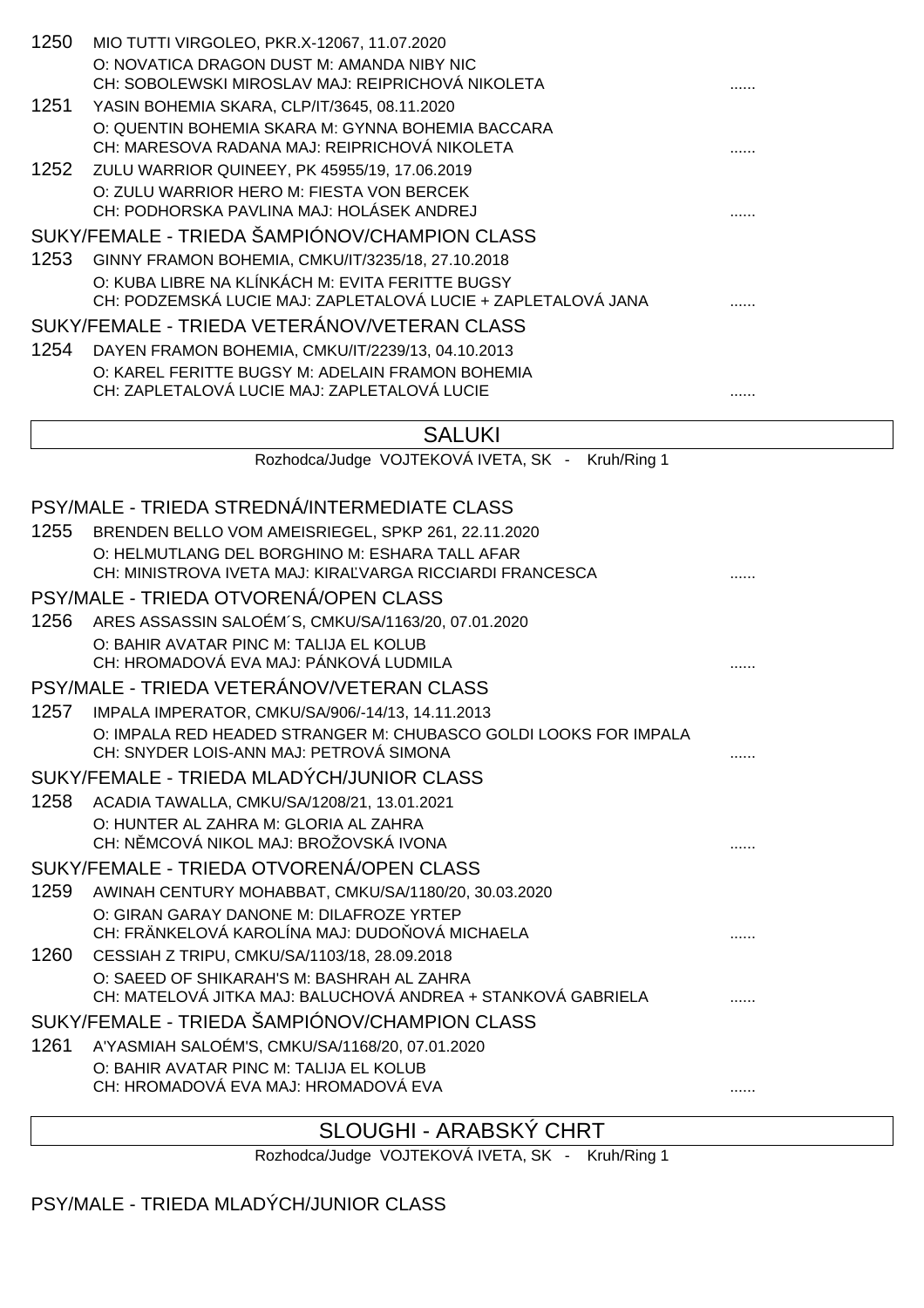| 1262 | DEL KHAZARIS KAREL AG DALVIT, Z REG/SL/368/-21/21, 21.05.2021                                                         |   |
|------|-----------------------------------------------------------------------------------------------------------------------|---|
|      | O: HOUR M: NAWARA                                                                                                     |   |
|      | CH: SUNDELL ULRIKA MAJ: KUBOVÁ LENKA                                                                                  |   |
|      | SUKY/FEMALE - TRIEDA ŠAMPIÓNOV/CHAMPION CLASS                                                                         |   |
| 1263 | C'CASABLANKA AG DALVIT, CLP/SL/Z REG/344, 16.03.2019                                                                  |   |
|      | O: ATA M: AFRAH IBN EL BOHEMIA GENAO<br>CH: KUBOVÁ LENKA MAJ: KUBOVÁ LENKA                                            |   |
|      |                                                                                                                       |   |
|      | <b>WHIPPET</b>                                                                                                        |   |
|      | Rozhodca/Judge VOJTEKOVÁ IVETA, SK - Kruh/Ring 1                                                                      |   |
|      | PSY/MALE - TRIEDA DORAST/PUPPY CLASS                                                                                  |   |
| 1264 | HEFAISTON ALMIR'S FAMILY, SPKP 918, 09.08.2021                                                                        |   |
|      | O: CAPPUCCINO ALMIR'S FAMILY M: ABSOLIUTI IDILÉ MONA LISA<br>CH: AUGUSTINIOVÁ ZUZANA MAJ: JENÍKOVÁ LUCIA              |   |
|      | PSY/MALE - TRIEDA MLADÝCH/JUNIOR CLASS                                                                                |   |
| 1265 | ABSOLUTE FLOW AIDAN, SPKP 905, 08.05.2021                                                                             |   |
|      | O: LONDON'S FOG GIFTED GAMBLER M: CALLIOPE ZARYA<br>CH: GRÁC BLAŽEJOVÁ HANA MAJ: GALÍKOVÁ HELEŠOVÁ MICHAELA           |   |
| 1266 | ANGELS DRAFT WHIPSARA, SPKP 895, 02.04.2021                                                                           |   |
|      | O: MAJESTRIAN CASINO ROYALE M: KEIRA KNIGHTLEY CREDO<br>CH: DLHOŠOVÁ ZORA MAJ: ŠULGANOVÁ SVETLANA                     |   |
| 1267 | DEW DESERT- GAEL, PKR.X-12518, 09.04.2021                                                                             |   |
|      | O: MAJESTRIAN CASINO ROYALE M: PLAY A WHILE REMAINS OF THE DAY<br>CH: KURKOWSKI ALBERT WOJCIECH MAJ: BISKUPSKÁ ZUZANA |   |
|      | PSY/MALE - TRIEDA OTVORENÁ/OPEN CLASS                                                                                 |   |
| 1268 | AURELIUS WILD GRAPES, SPKP 796, 22.05.2020                                                                            |   |
|      | O: CILTALLE CALWEN NEW FEDAR M: ALIJAMO'S CAMPANULLA<br>CH: PEKA IKOVÁ PETRA MAJ: MATUŠOVOVÁ NINA                     |   |
|      | PSY/MALE - TRIEDA ŠAMPIÓNOV/CHAMPION CLASS                                                                            |   |
| 1269 | STARLINE'S FIELDS OF GOLD, AKC HP58124904, 07.04.2019                                                                 |   |
|      | O: CH RHODE PAVED WITH GOLD M: CH STARLINE'S OXFORD VICTIM OF LOVE<br>CH: LORI LAWRENCE MAJ: HOH BERTRAND             | . |
|      | SUKY/FEMALE - TRIEDA DORAST/PUPPY CLASS                                                                               |   |
| 1270 | ALIJAMO'S JEAN DE CLISSON, SPKP 933, 24.08.2021                                                                       |   |
|      | O: SOBRESALTO GENT'E NISCIUNO M: ALIJAMO'S CALATHEA<br>CH: KOZÁNKOVÁ MONIKA MAJ: MIKOVÁ KATARÍNA                      | . |
|      | SUKY/FEMALE - TRIEDA MLADÝCH/JUNIOR CLASS                                                                             |   |
| 1271 | BIS AQUAE HALLE BERRY, ROI 21/125296, 20.05.2021                                                                      |   |
|      | O: WILLINGWISP QUICKSTEP M: RENEE VIVIEN<br>CH: PERESSINI LORENZA MAJ: JURAN RÓBERT                                   |   |
| 1272 | MUST BE SHADOW VALKYRIE KARA, PKR.X-12586, 09.03.2021                                                                 |   |
|      | O: MUST BE SHADOW CANNON M: MUST BE SHADOW ANOKA<br>CH: LEWANDOWSKA ANGELIKA MAJ: FITZIANOVÁ TEREZA                   |   |
|      | SUKY/FEMALE - TRIEDA STREDNÁ/INTERMEDIATE CLASS                                                                       |   |
| 1273 | FEE PANONIA ALMIR'S FAMILY, SPKP 815, 11.08.2020                                                                      |   |
|      | O: ARCHIE INVISIBLE WINGS M: BLOODY MARY ALMIR'S FAMILY<br>CH: AUGUSTINIOVÁ ZUZANA MAJ: VERES ZUZANA                  | . |
| 1274 | MAJESTRIAN EMONIQUE, ROI 21/39973, 10.12.2020                                                                         |   |
|      | O: MAJESTRIAN BLUE VERTIGO M: RIVARCO IMPALA<br>CH: PERNA MAURO MAJ: KOZÁNKOVÁ MONIKA                                 | . |
|      | SUKY/FEMALE - TRIEDA OTVORENÁ/OPEN CLASS                                                                              |   |
| 1275 | ALIJAMO'S DANGEROUS LOVE BREXI, SPKP 680, 15.03.2018                                                                  |   |
|      | O: OPAL O FGENTLE MIND M: ALICA ALMIR'S FAMILY                                                                        |   |
|      | CH: KOZÁNKOVÁ MONIKA MAJ: JURAN RÓBERT                                                                                | . |
|      |                                                                                                                       |   |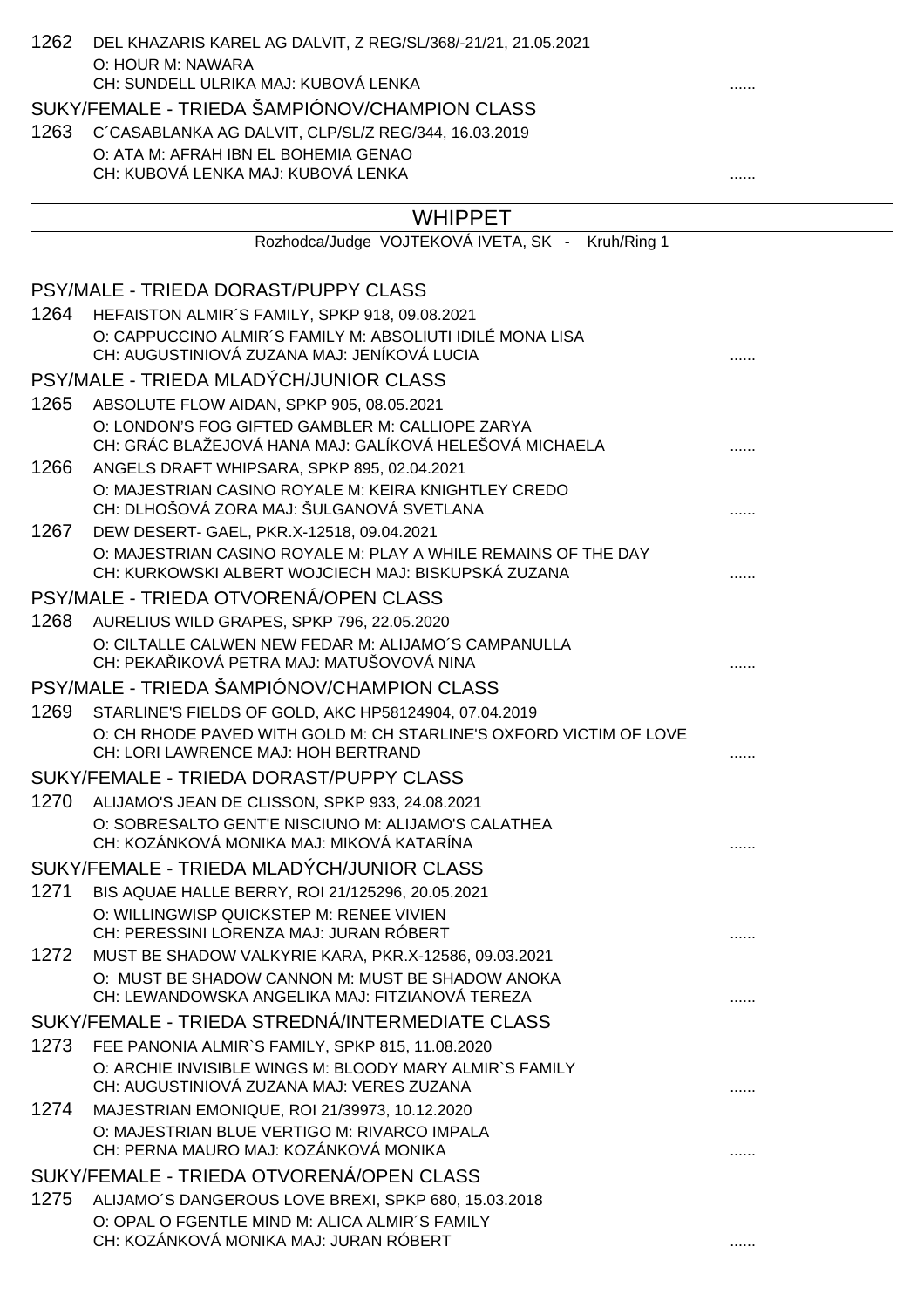| 1276 | FINLANDIA WHITE BEAR NEW FEDAR, SPKP 916, 14.02.2020                                           |                   |
|------|------------------------------------------------------------------------------------------------|-------------------|
|      | O: KEMAR SOVEREIGN RUNNING BEAR M: ATANONE AURESSELIE NEW FEDAR                                |                   |
|      | CH: BERAN JAN MAJ: JUHÁS MARTINA                                                               |                   |
|      | SUKY/FEMALE - TRIEDA ŠAMPIÓNOV/CHAMPION CLASS                                                  |                   |
| 1277 | ALIJAMO'S GALILEA, SPKP 792, 02.05.2020                                                        |                   |
|      | O: DANDY II OF GENTLE MIND M: ALIJAMO'S CALATHEA                                               |                   |
|      | CH: KOZÁNKOVÁ MONIKA MAJ: KOZÁNKOVÁ MONIKA                                                     | .                 |
|      |                                                                                                | skupina/group FCI |
|      | AMERICAN HAIRLESS TERRIER - AMERICKÝ BEZSRSTÝ TERIÉR                                           |                   |
|      | Rozhodca/Judge RIDAR ÍKOVÁ GABRIELA, SK - Kruh/Ring 7                                          |                   |
|      |                                                                                                |                   |
|      | PSY/MALE - TRIEDA MLADÝCH/JUNIOR CLASS                                                         |                   |
| 1278 | ALAYREN YUPAVART BARKLEY SPACE NEAR, N REG/ABT/1304/-21/21, 18.06.2021                         |                   |
|      | O: YOU ONLY YOU GUDWIN M: SHANTARIEL O-REN ONAY                                                |                   |
|      | CH: KULESHOVA YULIA MAJ: PODANÁ EVA                                                            |                   |
| 1279 | EDWIN JAYPEEZ, N REG/ABT/1068/21, 15.01.2021                                                   |                   |
|      | O: JAMIE PUNTO VALENTINO M: GHOST LLANNOESTACADO CENTIA<br>CH: ZACHOVÁ EVA MAJ: HA KOVÁ TEREZA |                   |
|      | PSY/MALE - TRIEDA STREDNÁ/INTERMEDIATE CLASS                                                   |                   |
| 1280 | GULIVER PLEYER JOHANNA"S DOGS, N REG/ABT/1008/20, 16.10.2020                                   |                   |
|      | O: VOLODARSKKIY VERNISAZH DAG M: VOLODARSKKIY VERNISAZH TILDA                                  |                   |
|      | CH: STEININGER JANA MAJ: PLEYEROVÁ IVETA                                                       |                   |
|      | PSY/MALE - TRIEDA OTVORENÁ/OPEN CLASS                                                          |                   |
| 1281 | ALBERT RODINNÁ POUTA, N REG/ABT/881/20, 10.05.2020                                             |                   |
|      | O: EDWARD NAKED OL-A-MI MORAVIA M: BRIA MY PETITE FRIEND                                       |                   |
|      | CH: BRABENCOVÁ RENATA MAJ: HA KOVÁ TEREZA                                                      |                   |
|      | PSY/MALE - TRIEDA ŠAMPIÓNOV/CHAMPION CLASS                                                     |                   |
| 1282 | UMAR PUNTO VALENTINO, N REG/ABT/626/18, 01.10.2018                                             |                   |
|      | O: WUDNSHU ICEMAN M: WUDNWAY MIRABELLA<br>CH: DYNTROVA ROMANA MAJ: PLEYEROVA IVETA             |                   |
|      | SUKY/FEMALE - TRIEDA STREDNÁ/INTERMEDIATE CLASS                                                | .                 |
| 1283 | GIPSIE JOHANNA"S DOGS, N REG/ABT/1012/20, 16.10.2020                                           |                   |
|      | O: VOLODARSKKIY VERNISAZH DAG M: VOLODARSKKIY VERNISAZH TILDA                                  |                   |
|      | CH: STEININGER JANA MAJ: PLEYEROVÁ IVETA                                                       | .                 |
|      | SUKY/FEMALE - TRIEDA OTVORENÁ/OPEN CLASS                                                       |                   |
| 1284 | ARS VIVENDI CANIS PRO FORTUNA, N REG/ABT/1055/20, 10.12.2020                                   |                   |
|      | O: EDWARD DE BEATRIX BOHEMICA M: AMERICAN AGONIA ROZTOCKÁ HV ZDA                               |                   |
|      | CH: POKORNÁ LUCIE MAJ: POKORNÁ LUCIE                                                           |                   |
|      |                                                                                                |                   |

### AMERICAN TOY FOX TERRIER

Rozhodca/Judge RIDAR ÍKOVÁ GABRIELA, SK - Kruh/Ring 7

SUKY/FEMALE - TRIEDA MLADŠÍ DORAST/MINOR PUPPY CLASS

1285 BOSANA OD RYTÍ E MALOVCE, CLP/TF/NREG/16, 19.11.2021 O: NIKON FOKS IGRUSHKA DLYA DRUGA M: ALOISIA OD RYTÍ E MALOVCE CH: NOVÁKOVÁ IVETA MAJ: NEUBAUEROVÁ ZUZANA ......

### BIEWER YORKSHIRE TERRIER

Rozhodca/Judge RIDAR ÍKOVÁ GABRIELA, SK - Kruh/Ring 7

### PSY/MALE - TRIEDA STREDNÁ/INTERMEDIATE CLASS

1286 FREAK SHERRY MISTIQUE, SPKP RG 159, 04.04.2020 O: NOEL BLACK BULL M: BEAUTIFUL KYLIE SHERRY MISTIQUE CH: ALIU EDITA MAJ: KOTKOVÁ KATEŘINA ......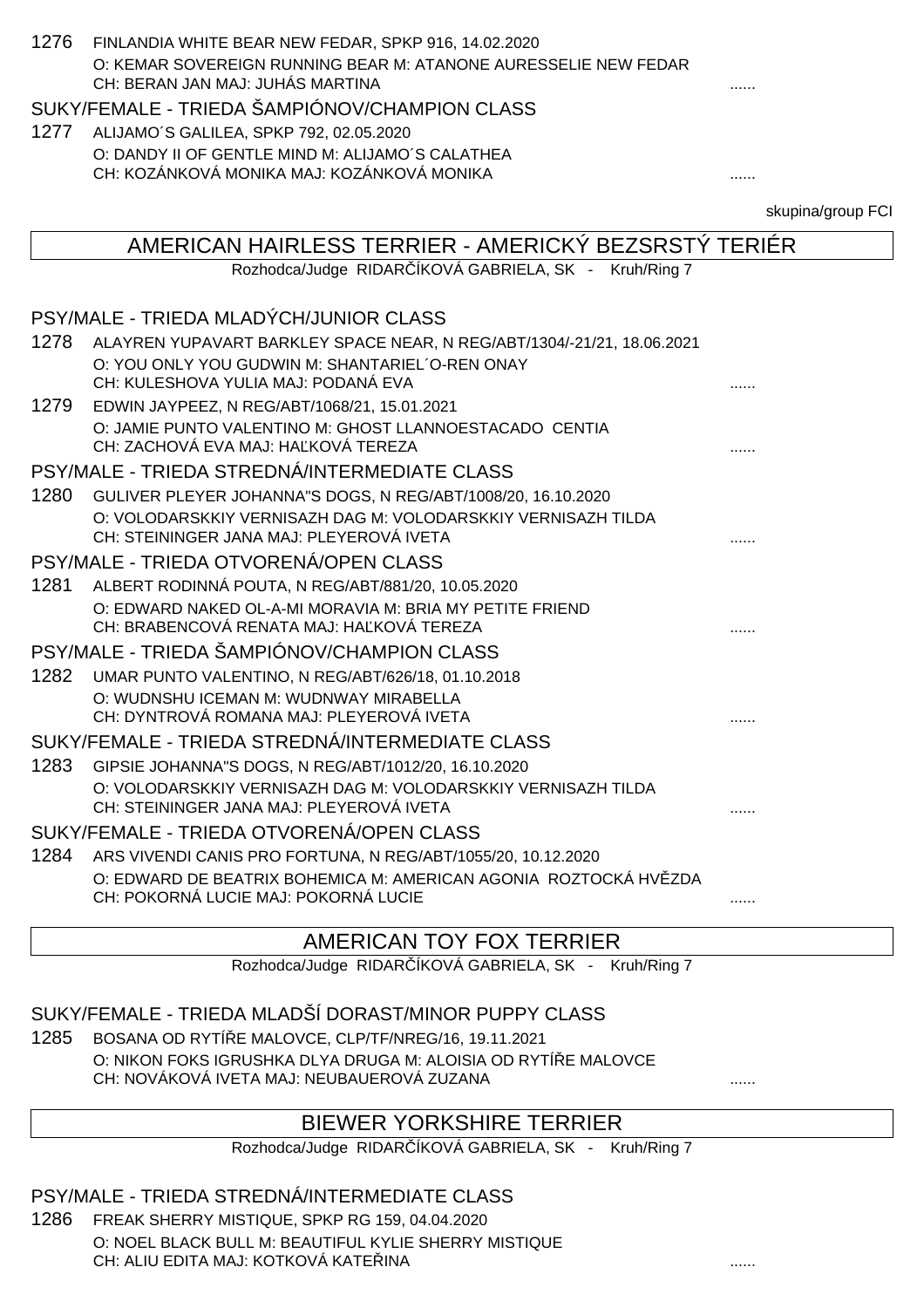#### SUKY/FEMALE - TRIEDA MLADÝCH/JUNIOR CLASS

1287 JELLYFISH NICA FROM BRIXIE'S CHERRY, MET.BW.YT.127/H/21, 20.02.2021 O: NICO GUCCI FROM THE ELBE LOWLANDS M: EILLIN DREAM TOUCH CH: KOTKOVÁ KATE INA MAJ: KOTKOVÁ KATE INA + JUHÁSZ LÁSZLÓ .......

| <b>BOERBOEL</b> |
|-----------------|
|-----------------|

|  |  |  | Rozhodca/Judge RIDAR İKOVA GABRIELA, SK |  | Kruh/Ring 7 |
|--|--|--|-----------------------------------------|--|-------------|
|--|--|--|-----------------------------------------|--|-------------|

### PSY/MALE - TRIEDA STREDNÁ/INTERMEDIATE CLASS 1288 BALI DEVI S HEART, N REG /BOE/581/20, 19.10.2020 O: AFRICAN STAR SHAMAN M: FˇARWA NINYA ÓRË CH: ROUBOVÁ KATEŘINA MAJ: KOVAĽSKÝ DUŠAN ...... SUKY/FEMALE - TRIEDA STREDNÁ/INTERMEDIATE CLASS 1289 BESTIA SALAMIS MORAVIA, SPKP RG 65, 05.09.2020 O: GUMP IMMORTAL HOND M: DIARA IMMORTAL HOND CH: ŠIMEK JOSEF MAJ: POLYÁKOVÁ EMÍLIA ...... LOUISIANA CATAHOULA - LOUISIANSKÝ LEOPARDÍ PES Rozhodca/Judge RIDAR ÍKOVÁ GABRIELA, SK - Kruh/Ring 7 PSY/MALE - TRIEDA MLADÝCH/JUNIOR CLASS 1290 COMEZ ARARIHUA, SPKP RG 814, 26.04.2021 O: ARES FROM LEOPARD´S LAKE M: CARMEN KETTY CH: KLENOVIČ ĽUDOVÍT MAJ: KLENOVIČOVÁ JANA ...... 1291 GLADIATOR Z EVKINEJ ZÁHRADY, SPKP RG 826, 07.06.2021 O: CRUZ Z EVKINEJ ZÁHRADY M: COAHOMA KIVALINA CH: BRANICKÁ EVA MAJ: FRAISSE OCÉANE ...... PSY/MALE - TRIEDA STREDNÁ/INTERMEDIATE CLASS 1292 BAUYRZHAN ARARIHUA, SPKP RG 772, 20.10.2020 O: COAHOMA FRANCISCO M: COAHOMA OLYMPIA CH: KLENOVIČ ĽUDOVÍT MAJ: KLENOVIČOVÁ JANA ...... SUKY/FEMALE - TRIEDA MLADÝCH/JUNIOR CLASS 1293 BE FREE TAMIARAN, N REG/LC/1126/21, 11.02.2021 O: BLUE VELVET'S ARAN M: ALTAMÍRA AMAZONIA DE LA MONTANA CH: MÜLLEROVÁ IVETA MAJ: ZV INOVÁ KRISTÝNA 1294 BELLATIX LESTRANGE VERENA´S NUFFS, SPKP RG 795, 09.04.2021 O: ASKINOSIE MERLIN TAMIARAN M: CALYA AYRA ARANEL CH: KOLEDOVÁ IVANA MAJ: ORSÁGOVÁ RADKA ...... SUKY/FEMALE - TRIEDA STREDNÁ/INTERMEDIATE CLASS 1295 ALETTE NAVARRE D'ANJOU, SPKP RG 756, 29.09.2020 O: COAHOMA XAVANTE M: ELZA OD BOJTÁROV CH: DÍTĚTOVÁ IDA MAJ: DÍTĚTOVÁ IDA ...... 1296 AMELIA ARARIHUA, SPKP RG 715, 08.04.2020 O: COAHOMA GERONIMO M: CARMEN KETTY CH: KLENOVIČ ĽUDOVIT MAJ: BENKO MARIAN + BENKOVÁ JANA ...... SUKY/FEMALE - TRIEDA OTVORENÁ/OPEN CLASS 1297 DAFFNE BRALCE, SPKP RG 638, 07.12.2018 O: AVENTADOR Z EVKINEJ ZÁHRADY M: COAHOMA QUELLA CH: KICKO ĽUDOVÍT MAJ: REŽO PETER ...... 1298 WYANET´S GWENELDA, SPKP RG 564, 31.03.2018 O: AKANDO FARMALA M: WYANET´S ALGOMA CH: KARDIANOVÁ PETRA MAJ: KARDIANOVÁ PETRA ......

SUKY/FEMALE - TRIEDA ŠAMPIÓNOV/CHAMPION CLASS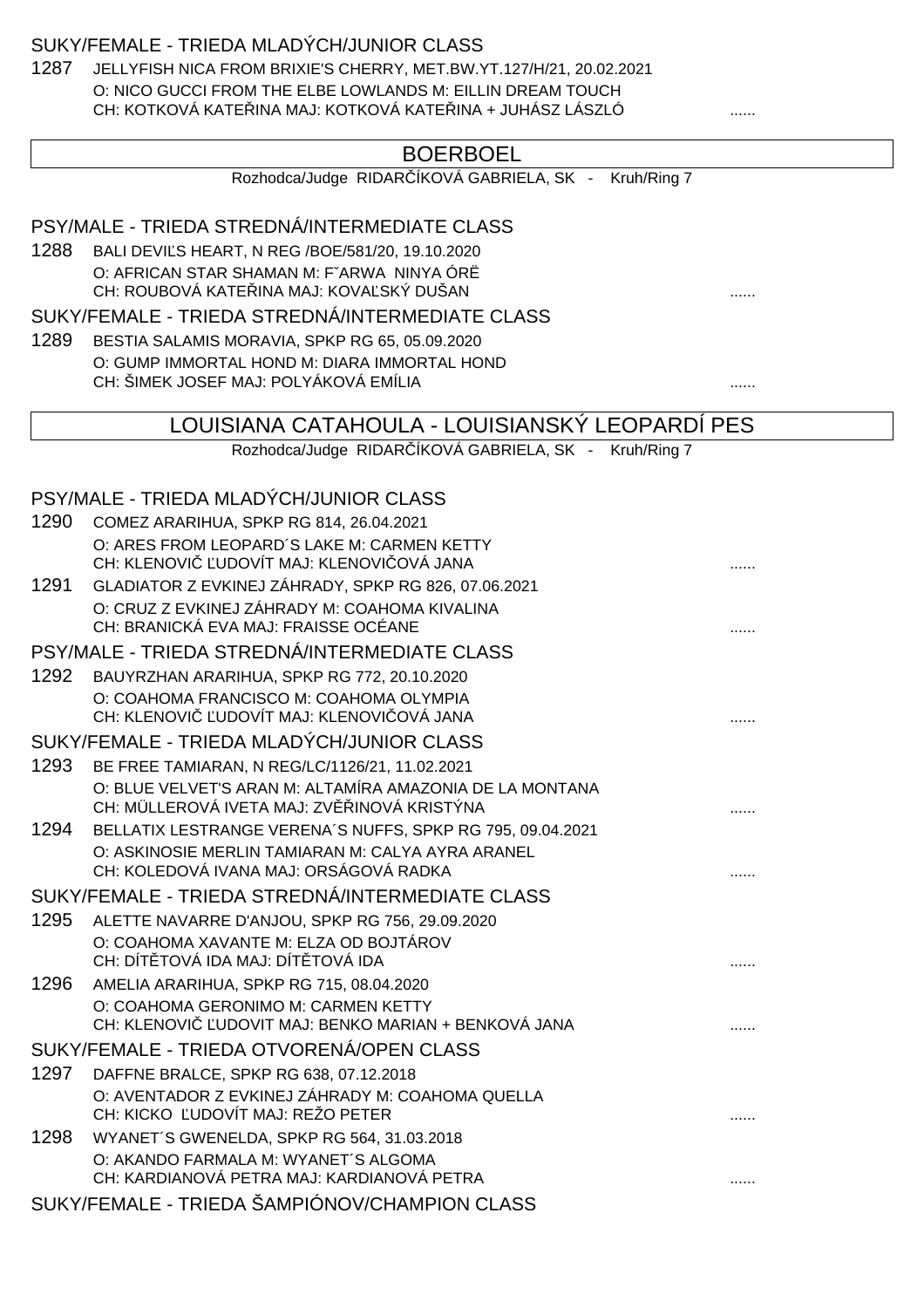1299 APPYE ELZÍ D DICTVÍ, N REG/LC/842/15, 08.09.2015 O: KEANN ŠUMÍCÍ KŘÍDLA M: ANGIE OD ROUBENÉ STUDNY CH: KRESTOVÁ ALENA MAJ: ŠVEC RICHARD ......

### MALAK

### PSY/MALE - TRIEDA MLADŠÍ DORAST/MINOR PUPPY CLASS

1300 ATOS TURKISH LIONS, SPKP RG 28, 20.10.2021 O: DJAMEL MAGIQUE DIABLESSE M: DEYRA CH: HURTOŇ IVAN MAJ: LENICKÁ KATARÍNA ......

#### SUKY/FEMALE - TRIEDA MLADŠÍ DORAST/MINOR PUPPY CLASS

1301 ALAYA TURKISH LIONS, SPKP RG 31, 20.10.2021 O: DJAMEL MAGIQUE DIABLESSE M: DEYRA CH: HURTOŇ IVAN MAJ: LENICKÁ KATARÍNA ......

### MOSKOVSKAJA STOROŽEVAJA SOBAKA - MOSKOVSKÝ STRÁŽNY PES

Rozhodca/Judge RIDAR ÍKOVÁ GABRIELA, SK - Kruh/Ring 7

#### PSY/MALE - TRIEDA ŠAMPIÓNOV/CHAMPION CLASS

1302 DALAKHANI VANELISS DREAM, N REG/MSP/521/-19/19, 19.01.2019 O: AIVENGO RYTSAR ANGLII M: EREMEYA POSADSKAYA STRAZHA CH: KUBÍKOVÁ MARCELA MAJ: HOR Á EK MAREK

#### SUKY/FEMALE - TRIEDA MLADÝCH/JUNIOR CLASS

1303 EGRESVÖLGYI DYVEKE, SPKP RG 399, 25.05.2021 O: LUCIFER Z KRAINY MERY M: STRAZH GORY BUNA CH: SZILAJ EMÖKE MAJ: TURČEKOVÁ JANA ......

### ODEŠSKAJA DOMAŠNAJA IDEALNAJA SOBAKA (ODIS)

Rozhodca/Judge RIDAR ÍKOVÁ GABRIELA, SK - Kruh/Ring 7

### SUKY/FEMALE - TRIEDA ŠAMPIÓNOV/CHAMPION CLASS

1304 BAILEY ODIS QUEEN ELSA, N REG/OD/11/20, 27.07.2020 O: ODIS-SEKOND DIO PRESENT M: PREMIERE DIO PRESENT CH: SOJKOVÁ MARKÉTA MAJ: CHMIEL LESZEK + BRAK NULL **WARCH SOJKOVÁ MARKÉTA MAJ:** CHMIEL LESZEK + BRAK NULL

### PATTERDALE TERRIER

Rozhodca/Judge RIDAR ÍKOVÁ GABRIELA, SK - Kruh/Ring 7

#### SUKY/FEMALE - TRIEDA OTVORENÁ/OPEN CLASS

1305 CINKE SZÓRÁDIHO DVOR, SPKP RG 476, 23.06.2018 O: ARON BENEŠOV DVOR M: KETY TORQES CH: SZÓRÁDI JÁN MAJ: TAKÁCS PETER ......

### TATRANSKÝ DURIČ

Rozhodca/Judge RIDAR ÍKOVÁ GABRIELA, SK - Kruh/Ring 7

### PSY/MALE - TRIEDA STREDNÁ/INTERMEDIATE CLASS

- 1306 ASLAN ZEMPLÍNSKE SRDCE, SPKP RG 1820, 03.10.2020 O: ALOJZ SPOD SE OVHO VRCHU M: AJKA KALINOV DVOR CH: VARGOVÁ NELA MAJ: VARGOVÁ NELA ......
- SUKY/FEMALE TRIEDA STREDNÁ/INTERMEDIATE CLASS
- 1307 CARA Z BORTAKOVÉHO KRÍŽA, SPKP RG 1625, 04.05.2020 O: AMBRÓZ Z VANDEKOVCA M: KYRA SPOD SOBRANY CH: RABATIN MILAN MAJ: ŠRANK PETER ......